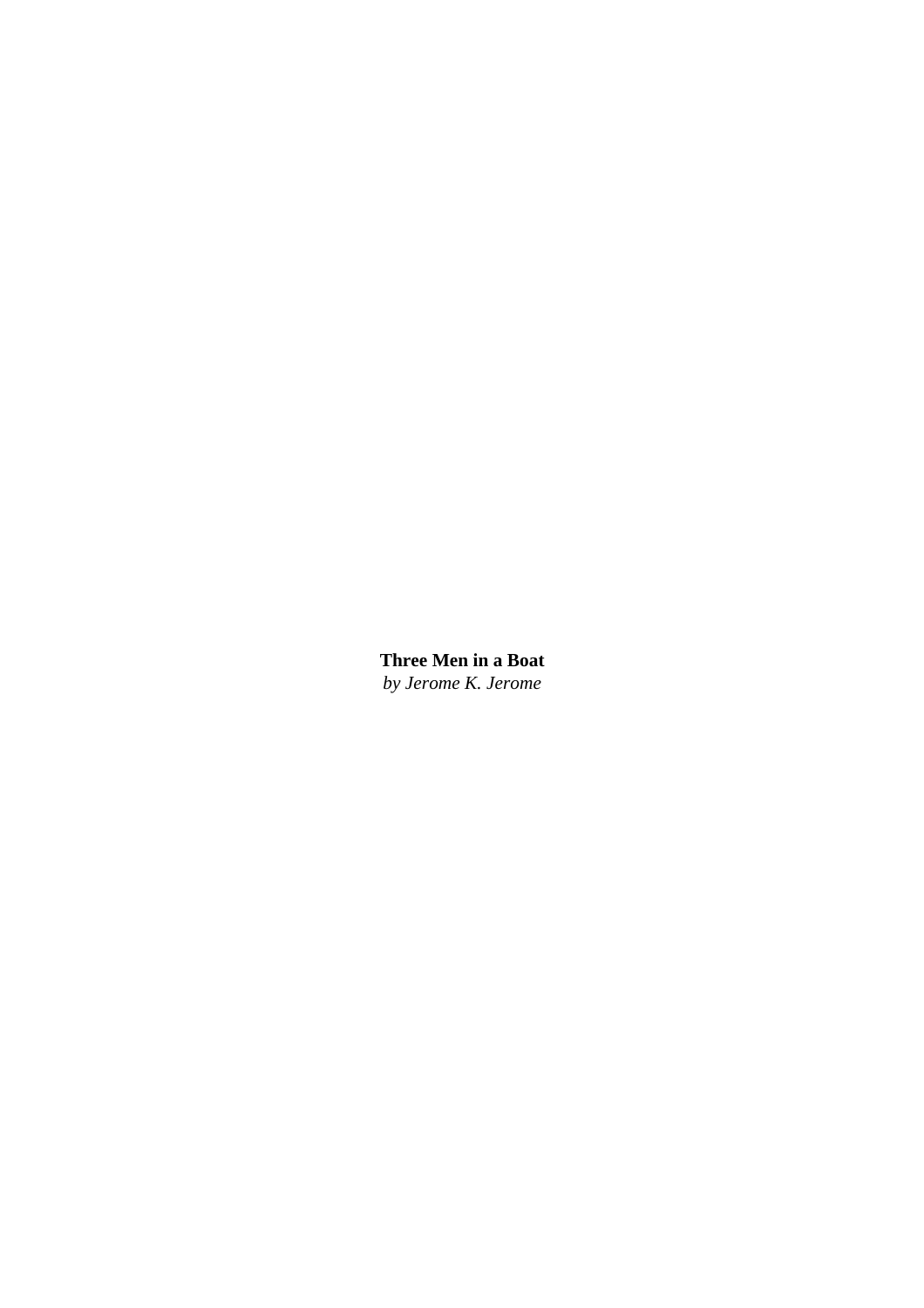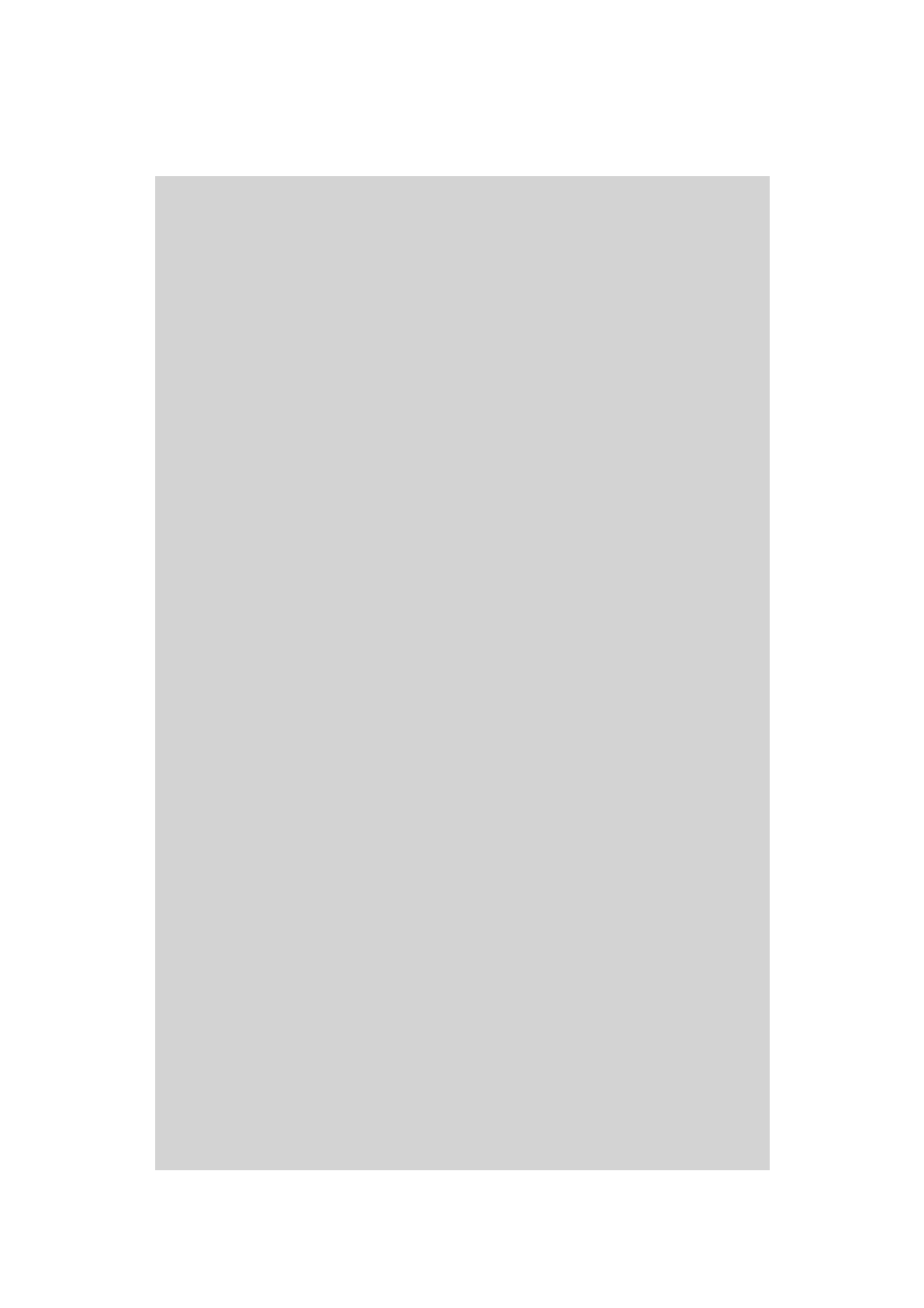# **CHAPTER I.**

THREE INVALIDS. - SUFFERINGS OF GEORGE AND HARRIS. - A VICTIM TO ONE HUNDRED AND SEVEN FATAL MALADIES. - USEFUL PRESCRIPTIONS. - CURE FOR LIVER COMPLAINT IN CHILDREN. - WE AGREE THAT WE ARE OVERWORKED, AND NEED REST. - A WEEK ON THE ROLLING DEEP? - GEORGE SUGGESTS THE RIVER. - MONTMORENCY LODGES AN OBJECTION. - ORIGINAL MOTION CARRIED BY MAJORITY OF THREE TO ONE.

THERE were four of us - George, and William Samuel Harris, and myself, and Montmorency. We were sitting in my room, smoking, and talking about how bad we were - bad from a medical point of view I mean, of course.

We were all feeling seedy, and we were getting quite nervous about it. Harris said he felt such extraordinary fits of giddiness come over him at times, that he hardly knew what he was doing; and then George said that HE had fits of giddiness too, and hardly knew what HE was doing. With me, it was my liver that was out of order. I knew it was my liver that was out of order, because I had just been reading a patent liver-pill circular, in which were detailed the various symptoms by which a man could tell when his liver was out of order. I had them all.

It is a most extraordinary thing, but I never read a patent medicine advertisement without being impelled to the conclusion that I am suffering from the particular disease therein dealt with in its most virulent form. The diagnosis seems in every case to correspond exactly with all the sensations that I have ever felt.

I remember going to the British Museum one day to read up the treatment for some slight ailment of which I had a touch - hay fever, I fancy it was. I got down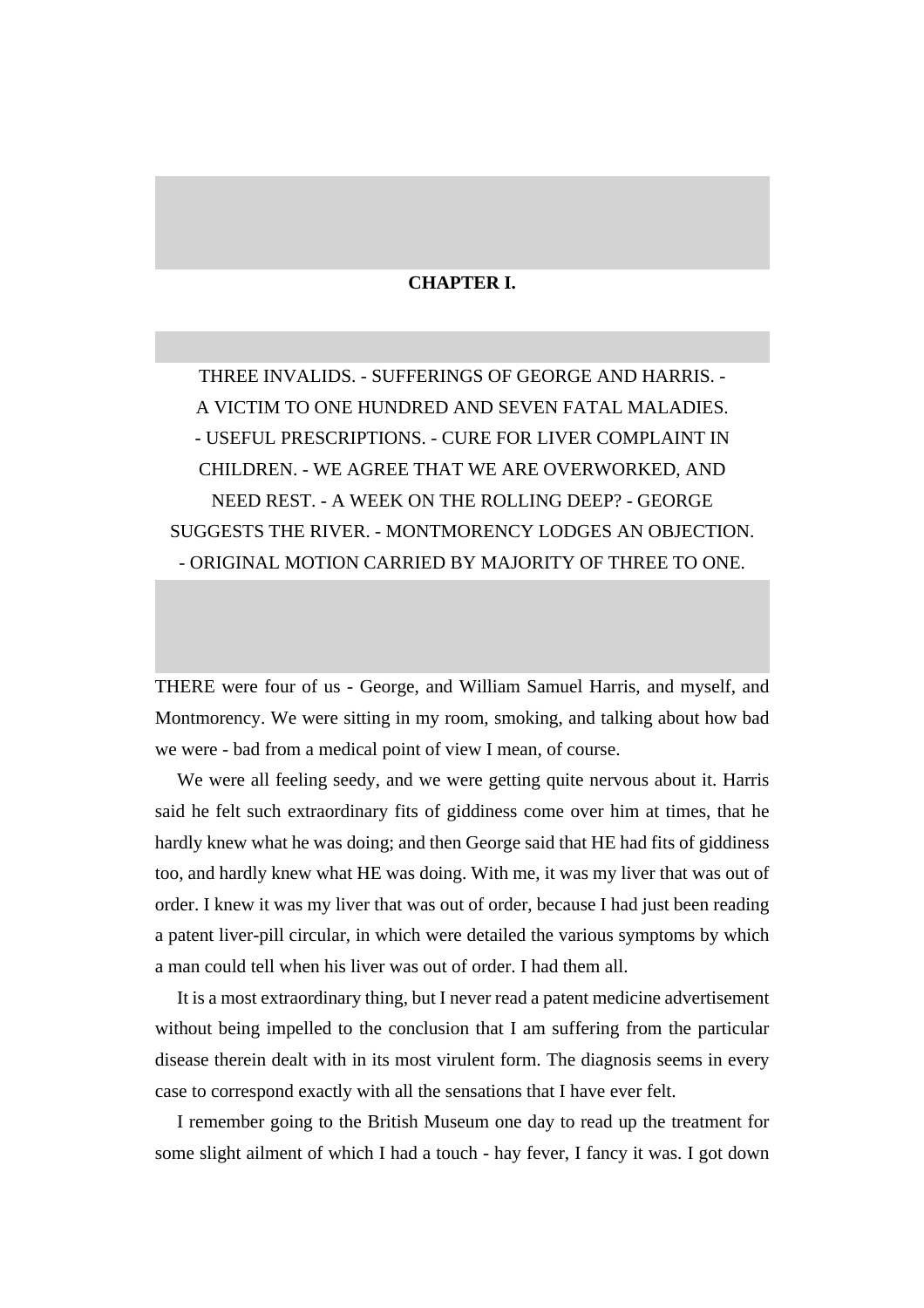the book, and read all I came to read; and then, in an unthinking moment, I idly turned the leaves, and began to indolently study diseases, generally. I forget which was the first distemper I plunged into - some fearful, devastating scourge, I know - and, before I had glanced half down the list of "premonitory symptoms," it was borne in upon me that I had fairly got it.

I sat for awhile, frozen with horror; and then, in the listlessness of despair, I again turned over the pages. I came to typhoid fever - read the symptoms - discovered that I had typhoid fever, must have had it for months without knowing it - wondered what else I had got; turned up St. Vitus's Dance - found, as I expected, that I had that too, - began to get interested in my case, and determined to sift it to the bottom, and so started alphabetically - read up ague, and learnt that I was sickening for it, and that the acute stage would commence in about another fortnight. Bright's disease, I was relieved to find, I had only in a modified form, and, so far as that was concerned, I might live for years. Cholera I had, with severe complications; and diphtheria I seemed to have been born with. I plodded conscientiously through the twenty-six letters, and the only malady I could conclude I had not got was housemaid's knee.

I felt rather hurt about this at first; it seemed somehow to be a sort of slight. Why hadn't I got housemaid's knee? Why this invidious reservation? After a while, however, less grasping feelings prevailed. I reflected that I had every other known malady in the pharmacology, and I grew less selfish, and determined to do without housemaid's knee. Gout, in its most malignant stage, it would appear, had seized me without my being aware of it; and zymosis I had evidently been suffering with from boyhood. There were no more diseases after zymosis, so I concluded there was nothing else the matter with me.

I sat and pondered. I thought what an interesting case I must be from a medical point of view, what an acquisition I should be to a class! Students would have no need to "walk the hospitals," if they had me. I was a hospital in myself. All they need do would be to walk round me, and, after that, take their diploma.

Then I wondered how long I had to live. I tried to examine myself. I felt my pulse. I could not at first feel any pulse at all. Then, all of a sudden, it seemed to start off. I pulled out my watch and timed it. I made it a hundred and forty-seven to the minute. I tried to feel my heart. I could not feel my heart. It had stopped beating.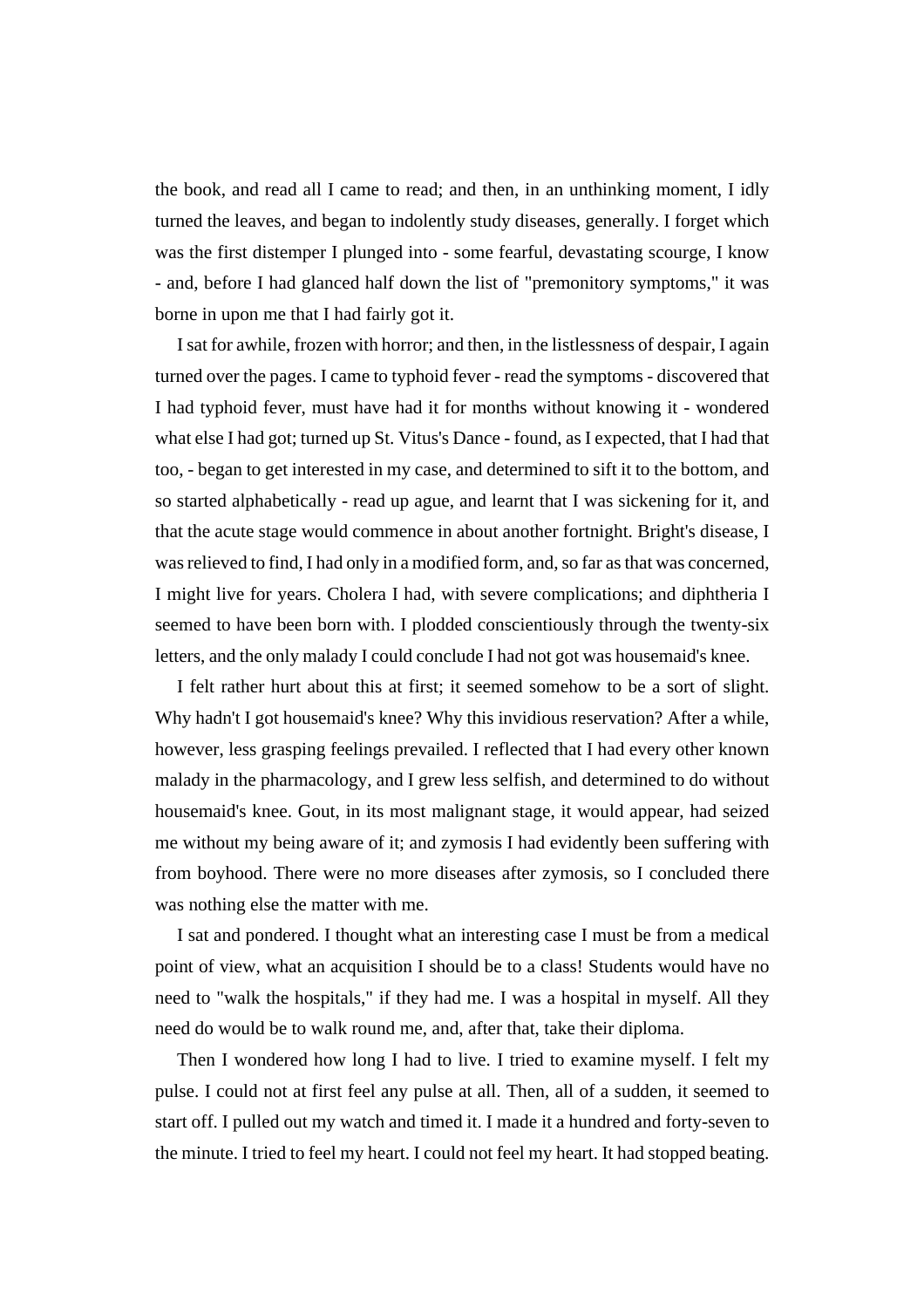I have since been induced to come to the opinion that it must have been there all the time, and must have been beating, but I cannot account for it. I patted myself all over my front, from what I call my waist up to my head, and I went a bit round each side, and a little way up the back. But I could not feel or hear anything. I tried to look at my tongue. I stuck it out as far as ever it would go, and I shut one eye, and tried to examine it with the other. I could only see the tip, and the only thing that I could gain from that was to feel more certain than before that I had scarlet fever.

I had walked into that reading-room a happy, healthy man. I crawled out a decrepit wreck.

I went to my medical man. He is an old chum of mine, and feels my pulse, and looks at my tongue, and talks about the weather, all for nothing, when I fancy I'm ill; so I thought I would do him a good turn by going to him now. "What a doctor wants," I said, "is practice. He shall have me. He will get more practice out of me than out of seventeen hundred of your ordinary, commonplace patients, with only one or two diseases each." So I went straight up and saw him, and he said:

"Well, what's the matter with you?"

I said:

"I will not take up your time, dear boy, with telling you what is the matter with me. Life is brief, and you might pass away before I had finished. But I will tell you what is NOT the matter with me. I have not got housemaid's knee. Why I have not got housemaid's knee, I cannot tell you; but the fact remains that I have not got it. Everything else, however, I HAVE got."

And I told him how I came to discover it all.

Then he opened me and looked down me, and clutched hold of my wrist, and then he hit me over the chest when I wasn't expecting it - a cowardly thing to do, I call it - and immediately afterwards butted me with the side of his head. After that, he sat down and wrote out a prescription, and folded it up and gave it me, and I put it in my pocket and went out.

I did not open it. I took it to the nearest chemist's, and handed it in. The man read it, and then handed it back.

He said he didn't keep it. I said: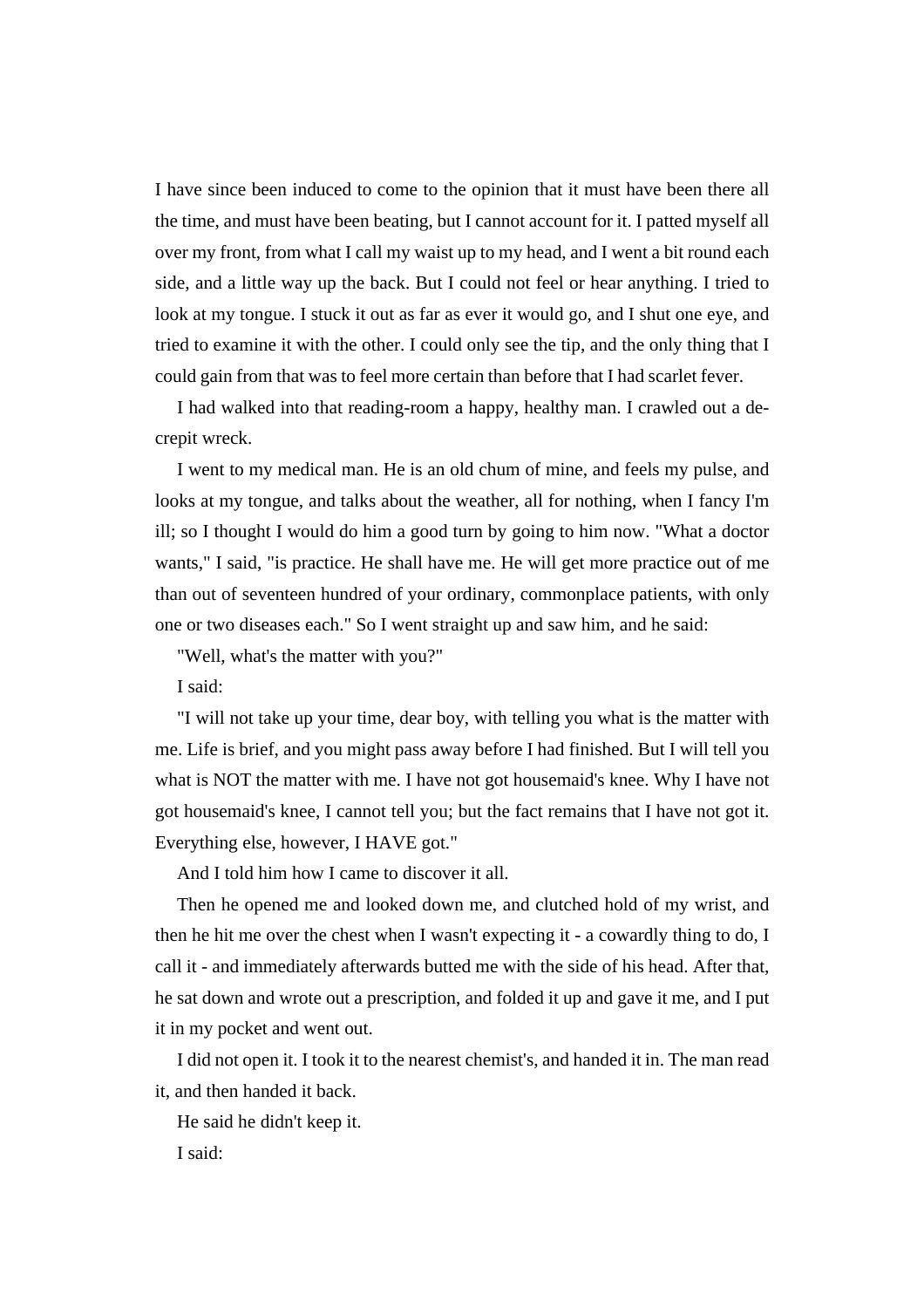"You are a chemist?"

He said:

"I am a chemist. If I was a co-operative stores and family hotel combined, I might be able to oblige you. Being only a chemist hampers me."

I read the prescription. It ran:

"1 lb. beefsteak, with 1 pt. bitter beer every 6 hours. 1 ten-mile walk every morning. 1 bed at 11 sharp every night. And don't stuff up your head with things you don't understand."

I followed the directions, with the happy result - speaking for myself - that my life was preserved, and is still going on.

In the present instance, going back to the liver-pill circular, I had the symptoms, beyond all mistake, the chief among them being "a general disinclination to work of any kind."

What I suffer in that way no tongue can tell. From my earliest infancy I have been a martyr to it. As a boy, the disease hardly ever left me for a day. They did not know, then, that it was my liver. Medical science was in a far less advanced state than now, and they used to put it down to laziness.

"Why, you skulking little devil, you," they would say, "get up and do something for your living, can't you?" - not knowing, of course, that I was ill.

And they didn't give me pills; they gave me clumps on the side of the head. And, strange as it may appear, those clumps on the head often cured me - for the time being. I have known one clump on the head have more effect upon my liver, and make me feel more anxious to go straight away then and there, and do what was wanted to be done, without further loss of time, than a whole box of pills does now.

You know, it often is so - those simple, old-fashioned remedies are sometimes more efficacious than all the dispensary stuff.

We sat there for half-an-hour, describing to each other our maladies. I explained to George and William Harris how I felt when I got up in the morning, and William Harris told us how he felt when he went to bed; and George stood on the hearth-rug, and gave us a clever and powerful piece of acting, illustrative of how he felt in the night.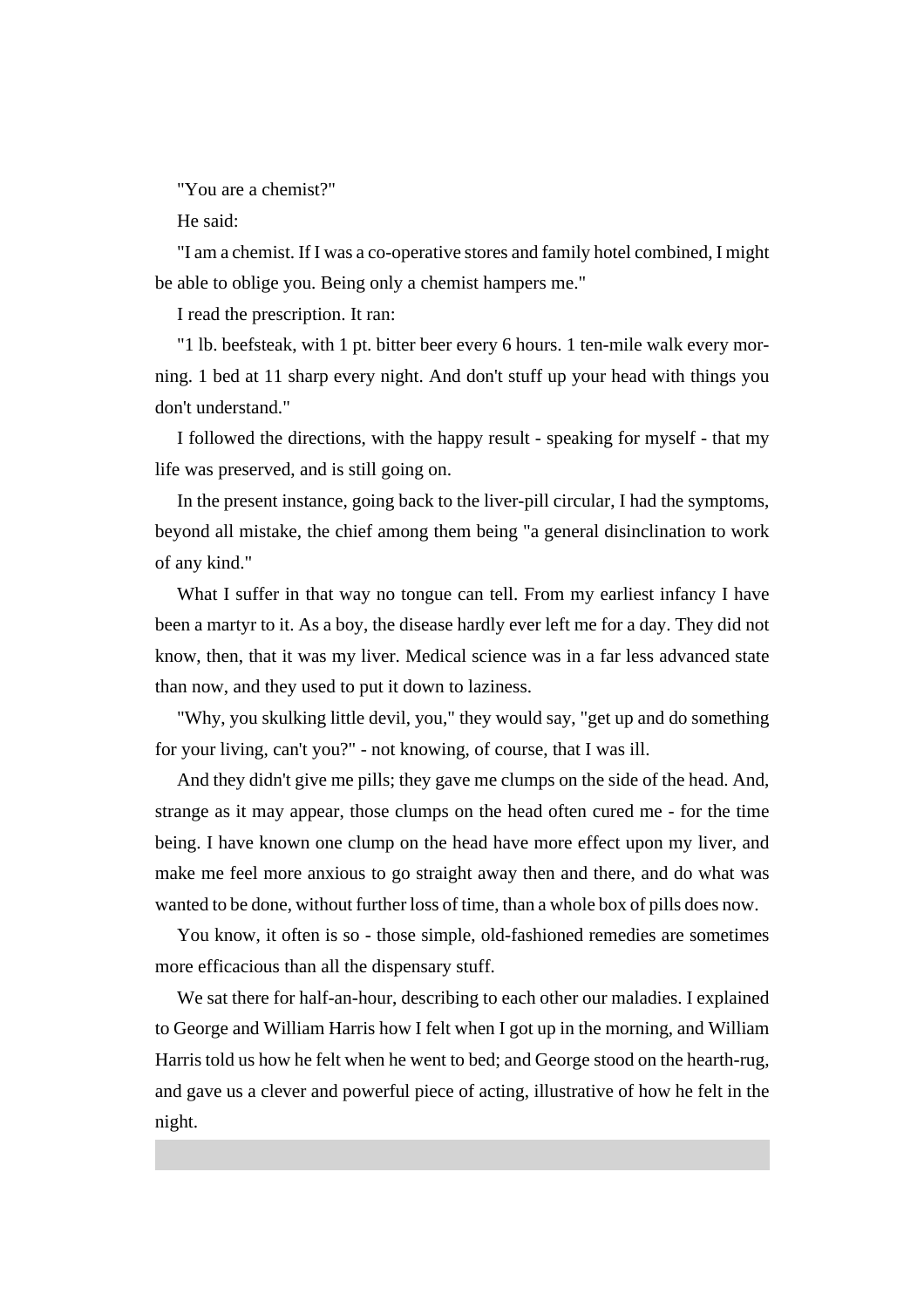George FANCIES he is ill; but there's never anything really the matter with him, you know.

At this point, Mrs. Poppets knocked at the door to know if we were ready for supper. We smiled sadly at one another, and said we supposed we had better try to swallow a bit. Harris said a little something in one's stomach often kept the disease in check; and Mrs. Poppets brought the tray in, and we drew up to the table, and toyed with a little steak and onions, and some rhubarb tart.

I must have been very weak at the time; because I know, after the first half-hour or so, I seemed to take no interest whatever in my food - an unusual thing for me - and I didn't want any cheese.

This duty done, we refilled our glasses, lit our pipes, and resumed the discussion upon our state of health. What it was that was actually the matter with us, we none of us could be sure of; but the unanimous opinion was that it - whatever it was had been brought on by overwork.

"What we want is rest," said Harris.

"Rest and a complete change," said George. "The overstrain upon our brains has produced a general depression throughout the system. Change of scene, and absence of the necessity for thought, will restore the mental equilibrium."

George has a cousin, who is usually described in the charge-sheet as a medical student, so that he naturally has a somewhat family-physicianary way of putting things.

I agreed with George, and suggested that we should seek out some retired and old-world spot, far from the madding crowd, and dream away a sunny week among its drowsy lanes - some half-forgotten nook, hidden away by the fairies, out of reach of the noisy world - some quaint-perched eyrie on the cliffs of Time, from whence the surging waves of the nineteenth century would sound far-off and faint.

Harris said he thought it would be humpy. He said he knew the sort of place I meant; where everybody went to bed at eight o'clock, and you couldn't get a RE-FEREE for love or money, and had to walk ten miles to get your baccy.

"No," said Harris, "if you want rest and change, you can't beat a sea trip."

I objected to the sea trip strongly. A sea trip does you good when you are going to have a couple of months of it, but, for a week, it is wicked.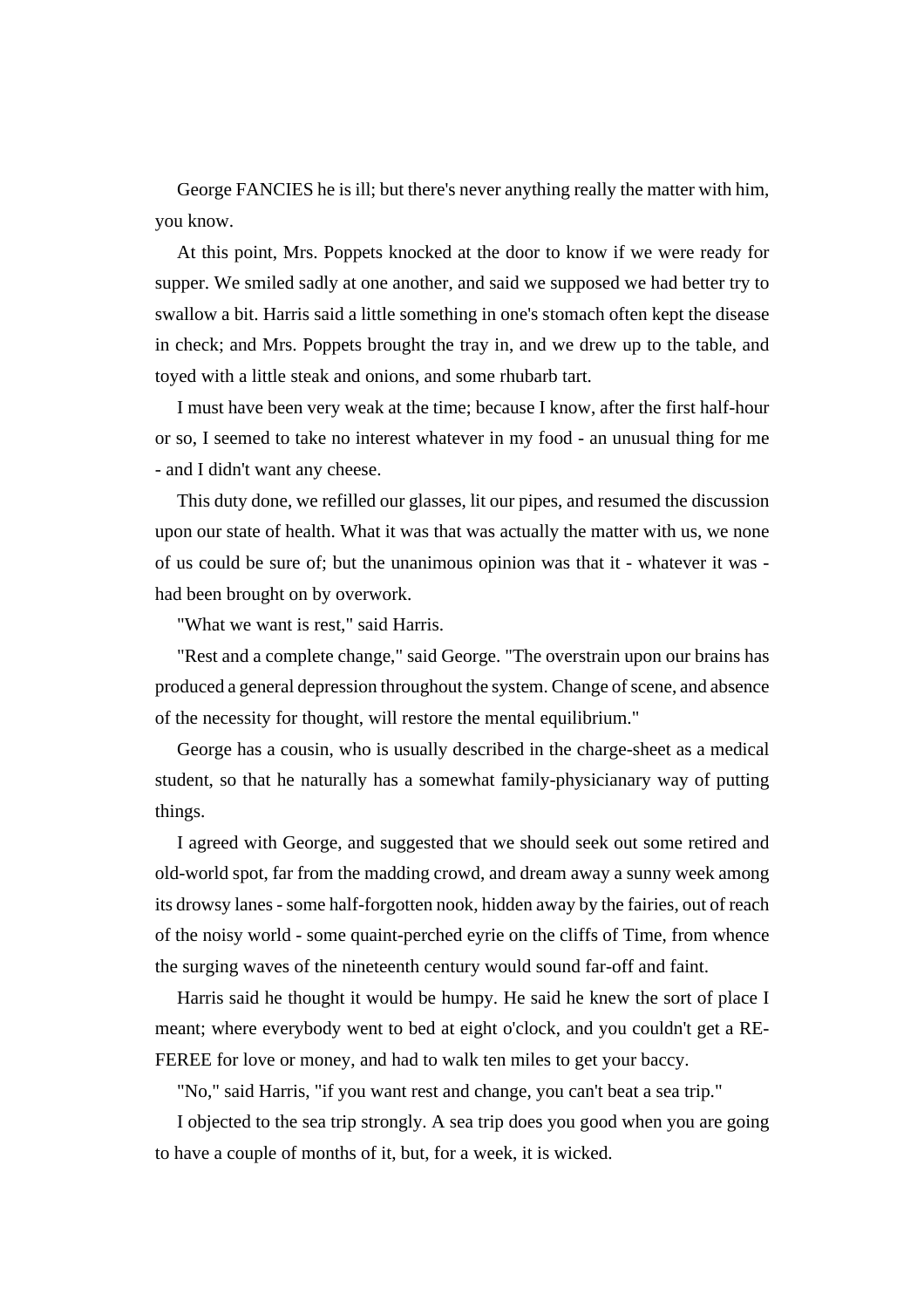You start on Monday with the idea implanted in your bosom that you are going to enjoy yourself. You wave an airy adieu to the boys on shore, light your biggest pipe, and swagger about the deck as if you were Captain Cook, Sir Francis Drake, and Christopher Columbus all rolled into one. On Tuesday, you wish you hadn't come. On Wednesday, Thursday, and Friday, you wish you were dead. On Saturday, you are able to swallow a little beef tea, and to sit up on deck, and answer with a wan, sweet smile when kind-hearted people ask you how you feel now. On Sunday, you begin to walk about again, and take solid food. And on Monday morning, as, with your bag and umbrella in your hand, you stand by the gunwale, waiting to step ashore, you begin to thoroughly like it.

I remember my brother-in-law going for a short sea trip once, for the benefit of his health. He took a return berth from London to Liverpool; and when he got to Liverpool, the only thing he was anxious about was to sell that return ticket.

It was offered round the town at a tremendous reduction, so I am told; and was eventually sold for eighteenpence to a bilious-looking youth who had just been advised by his medical men to go to the sea-side, and take exercise.

"Sea-side!" said my brother-in-law, pressing the ticket affectionately into his hand; "why, you'll have enough to last you a lifetime; and as for exercise! why, you'll get more exercise, sitting down on that ship, than you would turning somersaults on dry land."

He himself - my brother-in-law - came back by train. He said the North- Western Railway was healthy enough for him.

Another fellow I knew went for a week's voyage round the coast, and, before they started, the steward came to him to ask whether he would pay for each meal as he had it, or arrange beforehand for the whole series.

The steward recommended the latter course, as it would come so much cheaper. He said they would do him for the whole week at two pounds five. He said for breakfast there would be fish, followed by a grill. Lunch was at one, and consisted of four courses. Dinner at six - soup, fish, entree, joint, poultry, salad, sweets, cheese, and dessert. And a light meat supper at ten.

My friend thought he would close on the two-pound-five job (he is a hearty eater), and did so.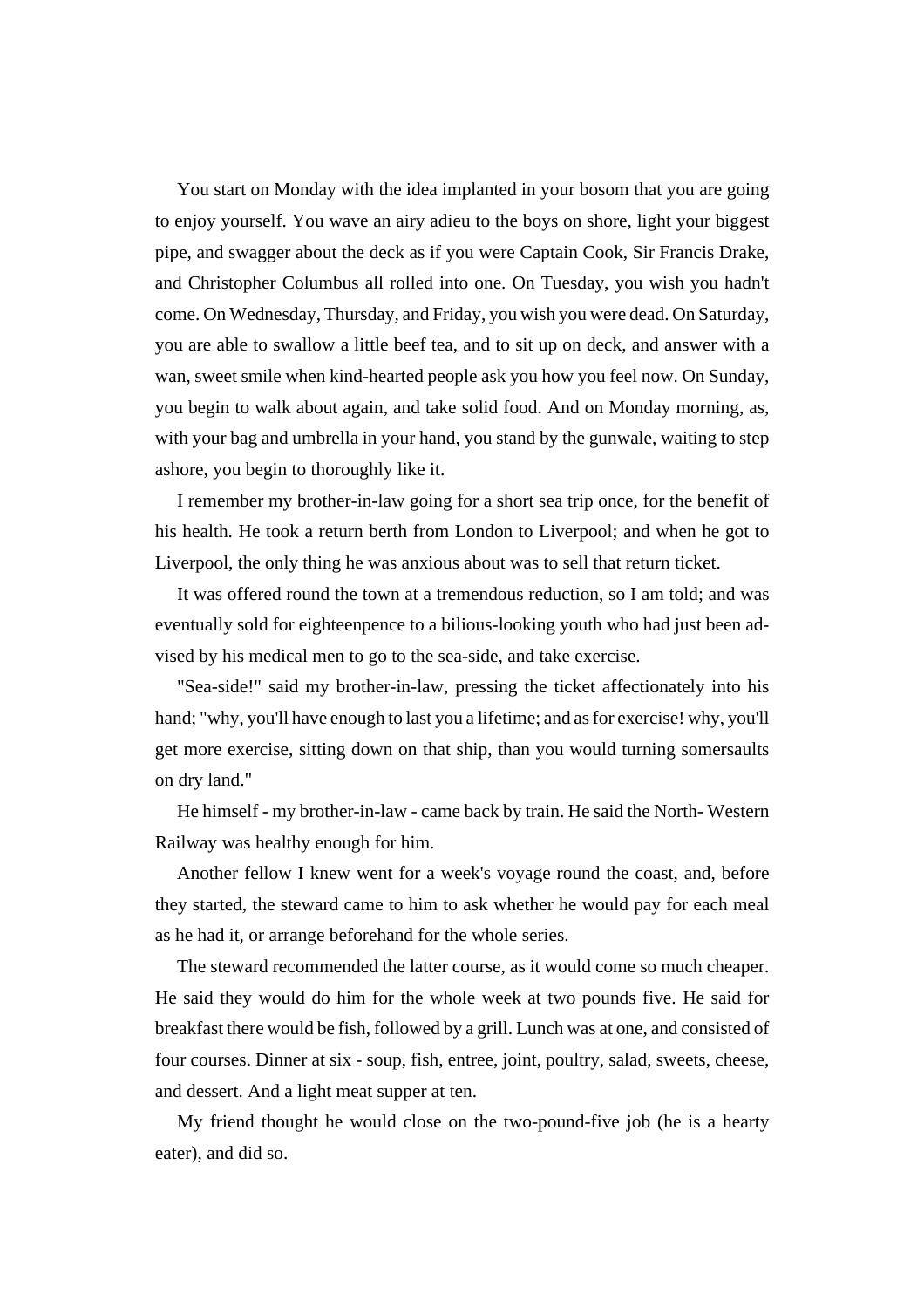Lunch came just as they were off Sheerness. He didn't feel so hungry as he thought he should, and so contented himself with a bit of boiled beef, and some strawberries and cream. He pondered a good deal during the afternoon, and at one time it seemed to him that he had been eating nothing but boiled beef for weeks, and at other times it seemed that he must have been living on strawberries and cream for years.

Neither the beef nor the strawberries and cream seemed happy, either - seemed discontented like.

At six, they came and told him dinner was ready. The announcement aroused no enthusiasm within him, but he felt that there was some of that two-pound-five to be worked off, and he held on to ropes and things and went down. A pleasant odour of onions and hot ham, mingled with fried fish and greens, greeted him at the bottom of the ladder; and then the steward came up with an oily smile, and said:

"What can I get you, sir?"

"Get me out of this," was the feeble reply.

And they ran him up quick, and propped him up, over to leeward, and left him.

For the next four days he lived a simple and blameless life on thin captain's biscuits (I mean that the biscuits were thin, not the captain) and soda-water; but, towards Saturday, he got uppish, and went in for weak tea and dry toast, and on Monday he was gorging himself on chicken broth. He left the ship on Tuesday, and as it steamed away from the landing-stage he gazed after it regretfully.

"There she goes," he said, "there she goes, with two pounds' worth of food on board that belongs to me, and that I haven't had."

He said that if they had given him another day he thought he could have put it straight.

So I set my face against the sea trip. Not, as I explained, upon my own account. I was never queer. But I was afraid for George. George said he should be all right, and would rather like it, but he would advise Harris and me not to think of it, as he felt sure we should both be ill. Harris said that, to himself, it was always a mystery how people managed to get sick at sea - said he thought people must do it on purpose, from affectation - said he had often wished to be, but had never been able.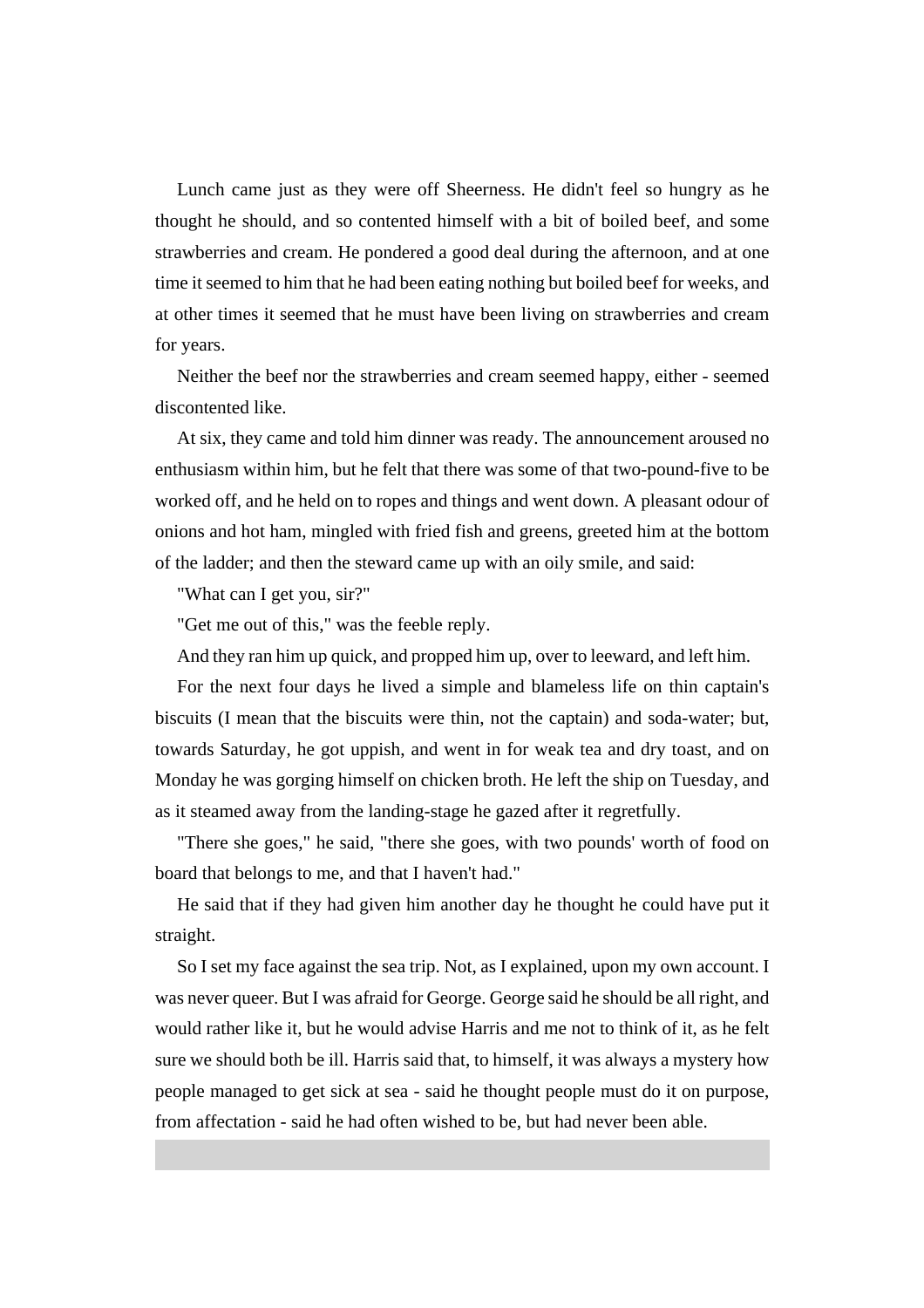Then he told us anecdotes of how he had gone across the Channel when it was so rough that the passengers had to be tied into their berths, and he and the captain were the only two living souls on board who were not ill. Sometimes it was he and the second mate who were not ill; but it was generally he and one other man. If not he and another man, then it was he by himself.

It is a curious fact, but nobody ever is sea-sick - on land. At sea, you come across plenty of people very bad indeed, whole boat-loads of them; but I never met a man yet, on land, who had ever known at all what it was to be sea-sick. Where the thousands upon thousands of bad sailors that swarm in every ship hide themselves when they are on land is a mystery.

If most men were like a fellow I saw on the Yarmouth boat one day, I could account for the seeming enigma easily enough. It was just off Southend Pier, I recollect, and he was leaning out through one of the port-holes in a very dangerous position. I went up to him to try and save him.

"Hi! come further in," I said, shaking him by the shoulder. "You'll be overboard."

"Oh my! I wish I was," was the only answer I could get; and there I had to leave him.

Three weeks afterwards, I met him in the coffee-room of a Bath hotel, talking about his voyages, and explaining, with enthusiasm, how he loved the sea.

"Good sailor!" he replied in answer to a mild young man's envious query; "well, I did feel a little queer ONCE, I confess. It was off Cape Horn. The vessel was wrecked the next morning."

I said:

"Weren't you a little shaky by Southend Pier one day, and wanted to be thrown overboard?"

"Southend Pier!" he replied, with a puzzled expression.

"Yes; going down to Yarmouth, last Friday three weeks."

"Oh, ah - yes," he answered, brightening up; "I remember now. I did have a headache that afternoon. It was the pickles, you know. They were the most disgraceful pickles I ever tasted in a respectable boat. Did you have any?"

For myself, I have discovered an excellent preventive against sea- sickness, in balancing myself. You stand in the centre of the deck, and, as the ship heaves and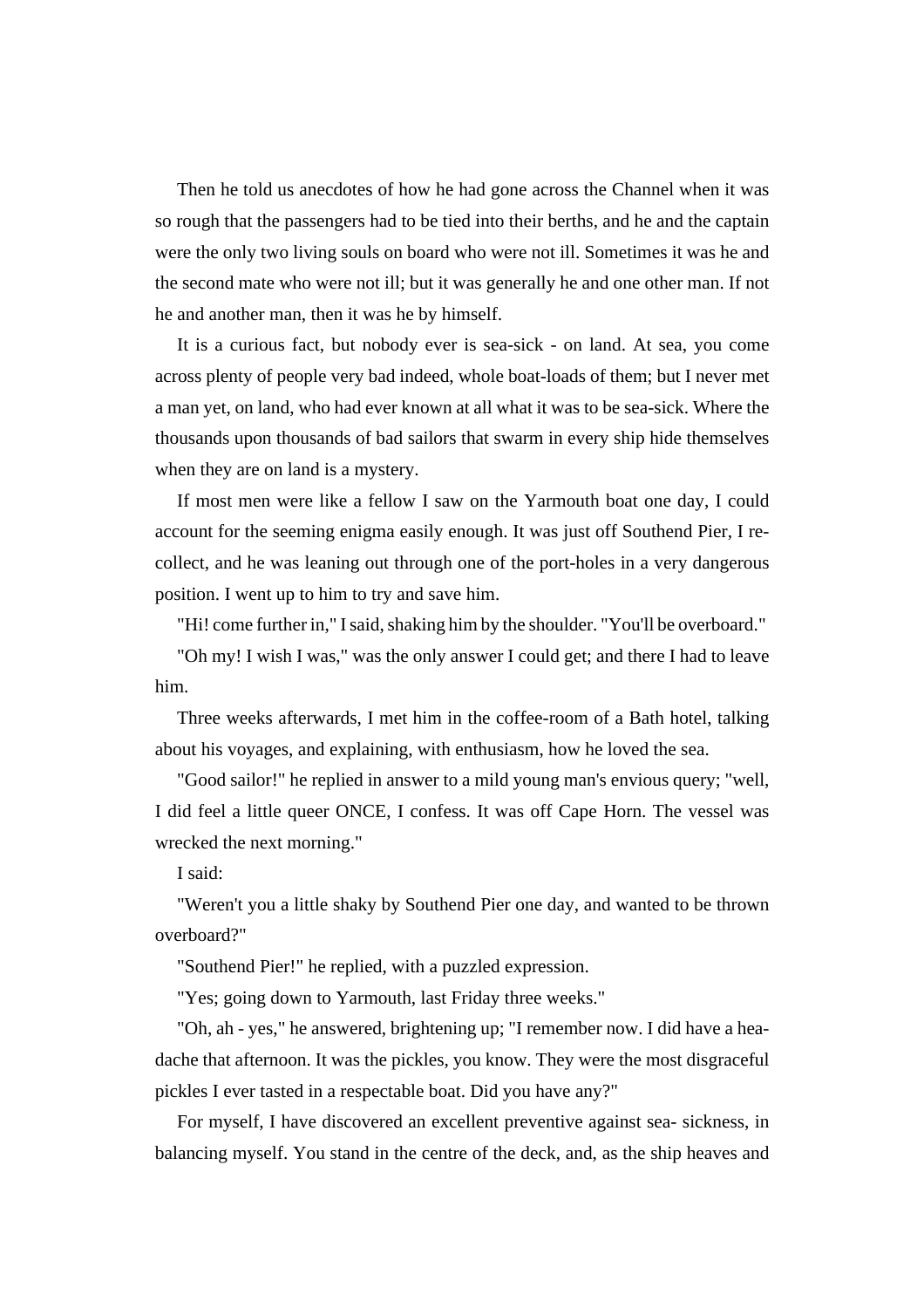pitches, you move your body about, so as to keep it always straight. When the front of the ship rises, you lean forward, till the deck almost touches your nose; and when its back end gets up, you lean backwards. This is all very well for an hour or two; but you can't balance yourself for a week.

George said:

"Let's go up the river."

He said we should have fresh air, exercise and quiet; the constant change of scene would occupy our minds (including what there was of Harris's); and the hard work would give us a good appetite, and make us sleep well.

Harris said he didn't think George ought to do anything that would have a tendency to make him sleepier than he always was, as it might be dangerous.

He said he didn't very well understand how George was going to sleep any more than he did now, seeing that there were only twenty-four hours in each day, summer and winter alike; but thought that if he DID sleep any more, he might just as well be dead, and so save his board and lodging.

Harris said, however, that the river would suit him to a "T." I don't know what a "T" is (except a sixpenny one, which includes bread-and- butter and cake AD LIB., and is cheap at the price, if you haven't had any dinner). It seems to suit everybody, however, which is greatly to its credit.

It suited me to a "T" too, and Harris and I both said it was a good idea of George's; and we said it in a tone that seemed to somehow imply that we were surprised that George should have come out so sensible.

The only one who was not struck with the suggestion was Montmorency. He never did care for the river, did Montmorency.

"It's all very well for you fellows," he says; "you like it, but I don't. There's nothing for me to do. Scenery is not in my line, and I don't smoke. If I see a rat, you won't stop; and if I go to sleep, you get fooling about with the boat, and slop me overboard. If you ask me, I call the whole thing bally foolishness."

We were three to one, however, and the motion was carried.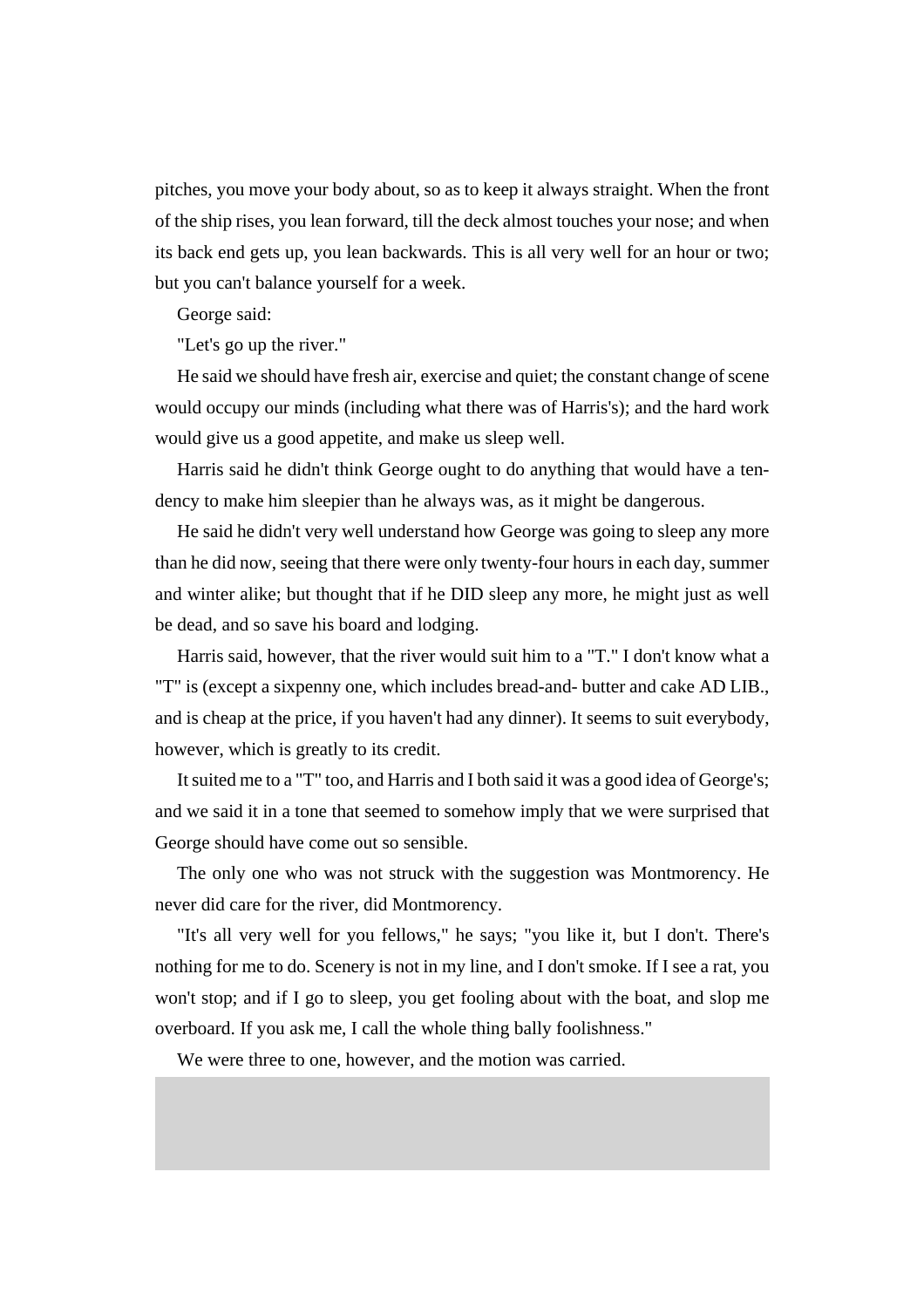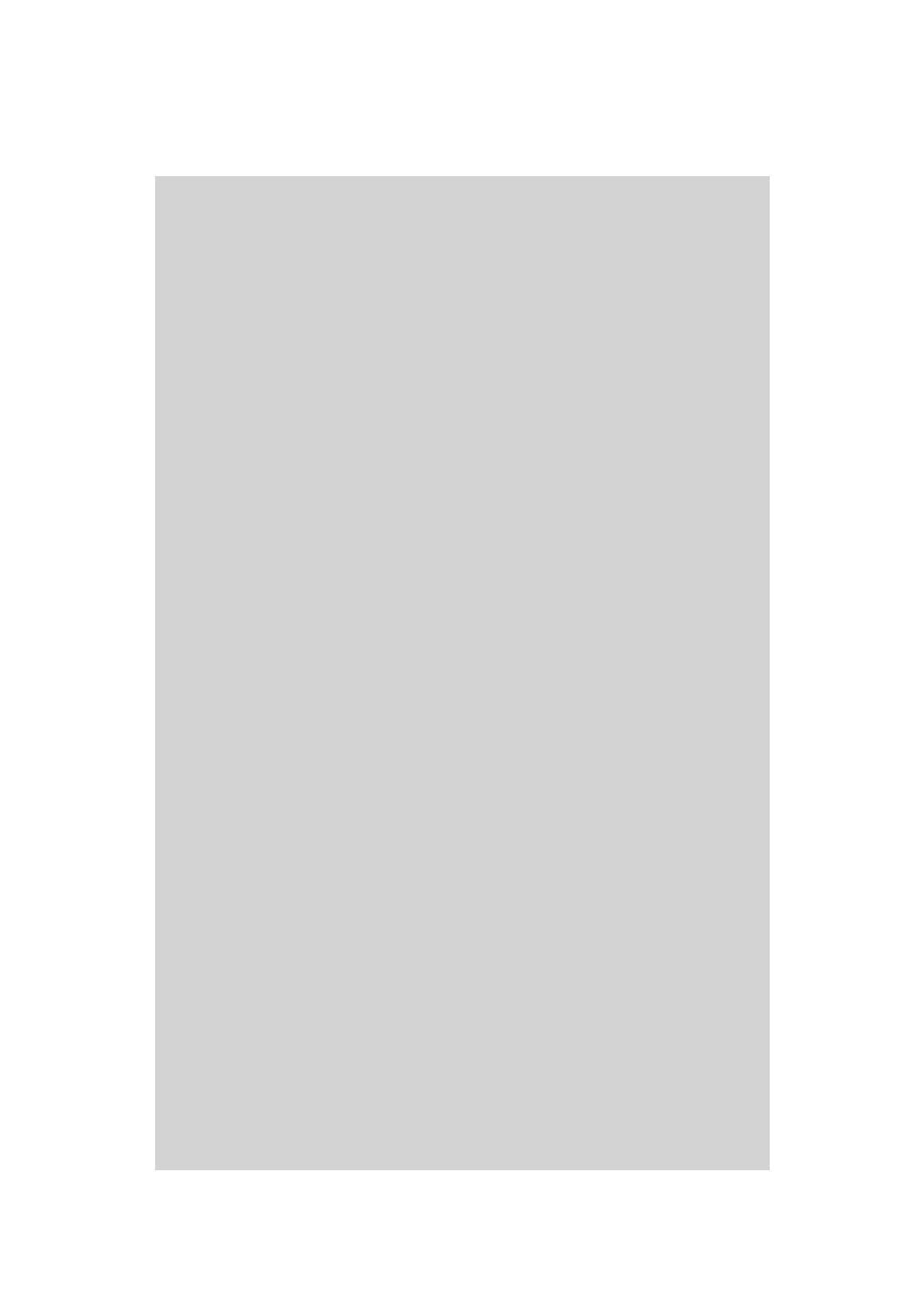# **CHAPTER II.**

PLANS DISCUSSED. - PLEASURES OF "CAMPING-OUT," ON FINE NIGHTS. - DITTO, WET NIGHTS. - COMPROMISE DECIDED ON. - MONTMORENCY, FIRST IMPRESSIONS OF. - FEARS LEST HE IS TOO GOOD FOR THIS WORLD. FEARS SUBSEQUENTLY DISMISSED AS GROUNDLESS. - MEETING ADJOURNS.

WE pulled out the maps, and discussed plans.

We arranged to start on the following Saturday from Kingston. Harris and I would go down in the morning, and take the boat up to Chertsey, and George, who would not be able to get away from the City till the afternoon (George goes to sleep at a bank from ten to four each day, except Saturdays, when they wake him up and put him outside at two), would meet us there.

Should we "camp out" or sleep at inns?

George and I were for camping out. We said it would be so wild and free, so patriarchal like.

Slowly the golden memory of the dead sun fades from the hearts of the cold, sad clouds. Silent, like sorrowing children, the birds have ceased their song, and only the moorhen's plaintive cry and the harsh croak of the corncrake stirs the awed hush around the couch of waters, where the dying day breathes out her last.

From the dim woods on either bank, Night's ghostly army, the grey shadows, creep out with noiseless tread to chase away the lingering rear- guard of the light, and pass, with noiseless, unseen feet, above the waving river-grass, and through the sighing rushes; and Night, upon her sombre throne, folds her black wings above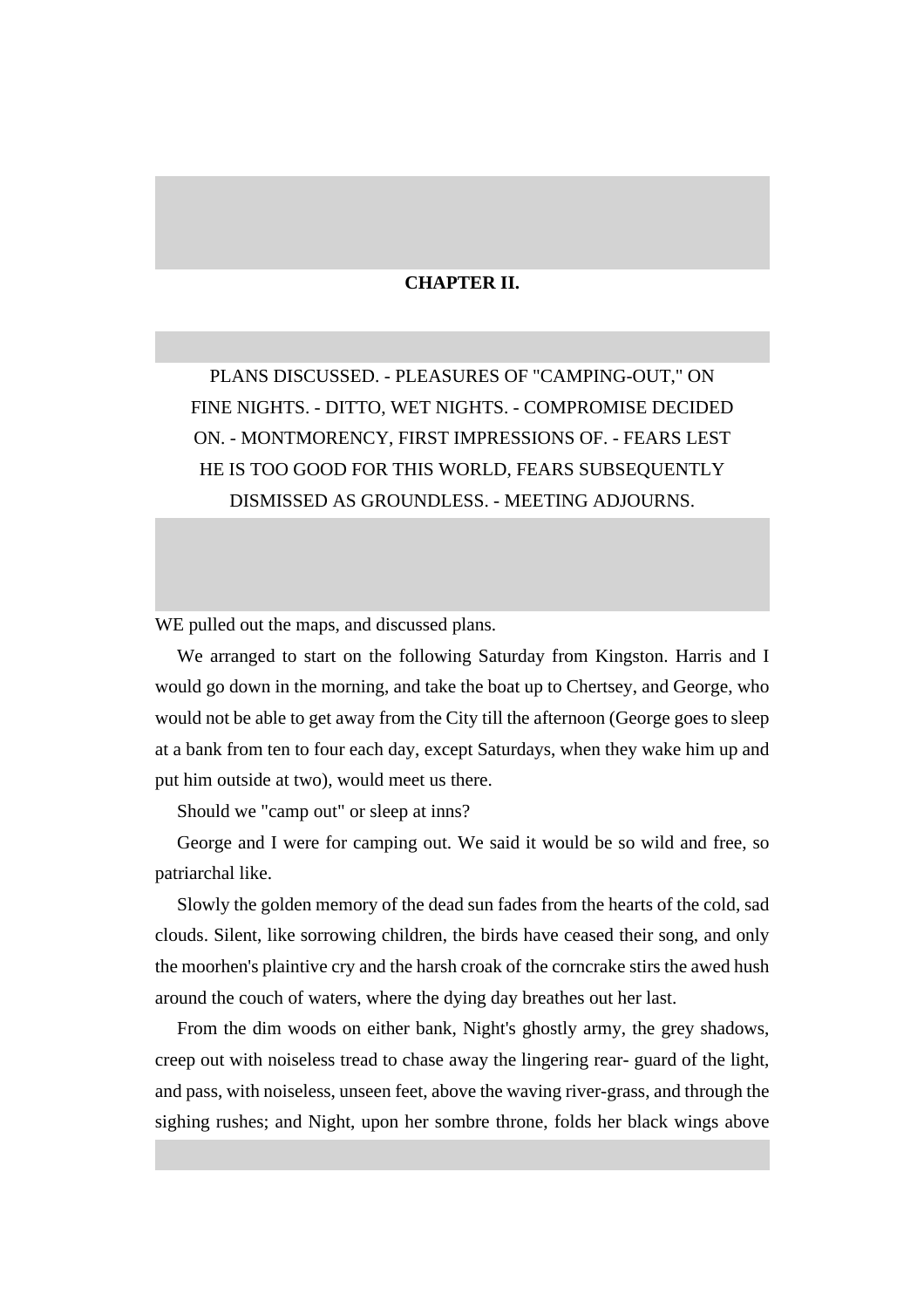the darkening world, and, from her phantom palace, lit by the pale stars, reigns in stillness.

Then we run our little boat into some quiet nook, and the tent is pitched, and the frugal supper cooked and eaten. Then the big pipes are filled and lighted, and the pleasant chat goes round in musical undertone; while, in the pauses of our talk, the river, playing round the boat, prattles strange old tales and secrets, sings low the old child's song that it has sung so many thousand years - will sing so many thousand years to come, before its voice grows harsh and old - a song that we, who have learnt to love its changing face, who have so often nestled on its yielding bosom, think, somehow, we understand, though we could not tell you in mere words the story that we listen to.

And we sit there, by its margin, while the moon, who loves it too, stoops down to kiss it with a sister's kiss, and throws her silver arms around it clingingly; and we watch it as it flows, ever singing, ever whispering, out to meet its king, the sea - till our voices die away in silence, and the pipes go out - till we, common-place, everyday young men enough, feel strangely full of thoughts, half sad, half sweet, and do not care or want to speak - till we laugh, and, rising, knock the ashes from our burnt-out pipes, and say "Good-night," and, lulled by the lapping water and the rustling trees, we fall asleep beneath the great, still stars, and dream that the world is young again - young and sweet as she used to be ere the centuries of fret and care had furrowed her fair face, ere her children's sins and follies had made old her loving heart - sweet as she was in those bygone days when, a new-made mother, she nursed us, her children, upon her own deep breast - ere the wiles of painted civilization had lured us away from her fond arms, and the poisoned sneers of artificiality had made us ashamed of the simple life we led with her, and the simple, stately home where mankind was born so many thousands years ago.

Harris said:

"How about when it rained?"

You can never rouse Harris. There is no poetry about Harris - no wild yearning for the unattainable. Harris never "weeps, he knows not why." If Harris's eyes fill with tears, you can bet it is because Harris has been eating raw onions, or has put too much Worcester over his chop.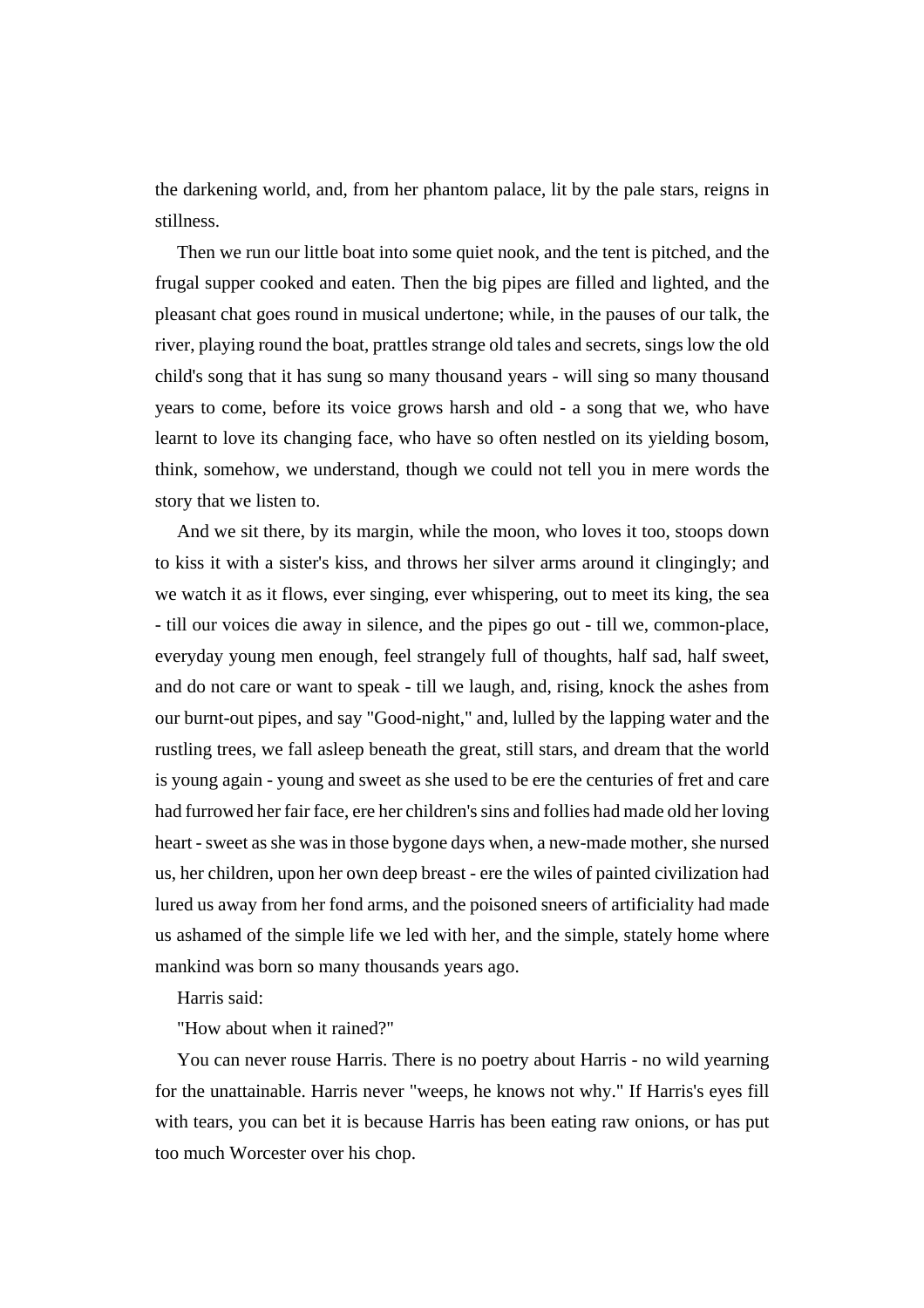If you were to stand at night by the sea-shore with Harris, and say:

"Hark! do you not hear? Is it but the mermaids singing deep below the waving waters; or sad spirits, chanting dirges for white corpses, held by seaweed?" Harris would take you by the arm, and say:

"I know what it is, old man; you've got a chill. Now, you come along with me. I know a place round the corner here, where you can get a drop of the finest Scotch whisky you ever tasted - put you right in less than no time."

Harris always does know a place round the corner where you can get something brilliant in the drinking line. I believe that if you met Harris up in Paradise (supposing such a thing likely), he would immediately greet you with:

"So glad you've come, old fellow; I've found a nice place round the corner here, where you can get some really first-class nectar."

In the present instance, however, as regarded the camping out, his practical view of the matter came as a very timely hint. Camping out in rainy weather is not pleasant.

It is evening. You are wet through, and there is a good two inches of water in the boat, and all the things are damp. You find a place on the banks that is not quite so puddly as other places you have seen, and you land and lug out the tent, and two of you proceed to fix it.

It is soaked and heavy, and it flops about, and tumbles down on you, and clings round your head and makes you mad. The rain is pouring steadily down all the time. It is difficult enough to fix a tent in dry weather: in wet, the task becomes herculean. Instead of helping you, it seems to you that the other man is simply playing the fool. Just as you get your side beautifully fixed, he gives it a hoist from his end, and spoils it all.

"Here! what are you up to?" you call out.

"What are YOU up to?" he retorts; "leggo, can't you?"

"Don't pull it; you've got it all wrong, you stupid ass!" you shout.

"No, I haven't," he yells back; "let go your side!"

"I tell you you've got it all wrong!" you roar, wishing that you could get at him; and you give your ropes a lug that pulls all his pegs out.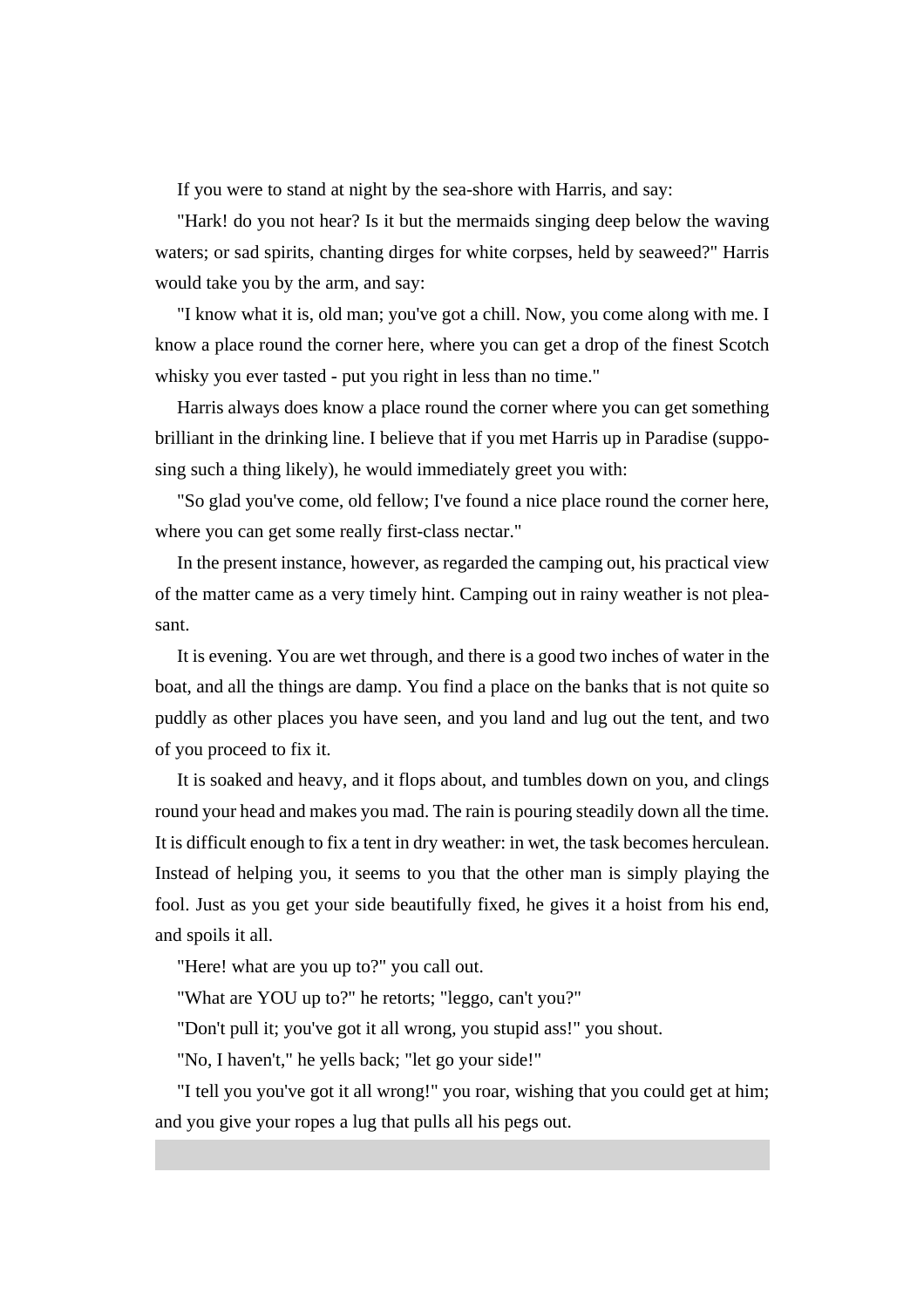"Ah, the bally idiot!" you hear him mutter to himself; and then comes a savage haul, and away goes your side. You lay down the mallet and start to go round and tell him what you think about the whole business, and, at the same time, he starts round in the same direction to come and explain his views to you. And you follow each other round and round, swearing at one another, until the tent tumbles down in a heap, and leaves you looking at each other across its ruins, when you both indignantly exclaim, in the same breath:

"There you are! what did I tell you?"

Meanwhile the third man, who has been baling out the boat, and who has spilled the water down his sleeve, and has been cursing away to himself steadily for the last ten minutes, wants to know what the thundering blazes you're playing at, and why the blarmed tent isn't up yet.

At last, somehow or other, it does get up, and you land the things. It is hopeless attempting to make a wood fire, so you light the methylated spirit stove, and crowd round that.

Rainwater is the chief article of diet at supper. The bread is two- thirds rainwater, the beefsteak-pie is exceedingly rich in it, and the jam, and the butter, and the salt, and the coffee have all combined with it to make soup.

After supper, you find your tobacco is damp, and you cannot smoke. Luckily you have a bottle of the stuff that cheers and inebriates, if taken in proper quantity, and this restores to you sufficient interest in life to induce you to go to bed.

There you dream that an elephant has suddenly sat down on your chest, and that the volcano has exploded and thrown you down to the bottom of the sea - the elephant still sleeping peacefully on your bosom. You wake up and grasp the idea that something terrible really has happened. Your first impression is that the end of the world has come; and then you think that this cannot be, and that it is thieves and murderers, or else fire, and this opinion you express in the usual method. No help comes, however, and all you know is that thousands of people are kicking you, and you are being smothered.

Somebody else seems in trouble, too. You can hear his faint cries coming from underneath your bed. Determining, at all events, to sell your life dearly, you struggle frantically, hitting out right and left with arms and legs, and yelling lustily the while,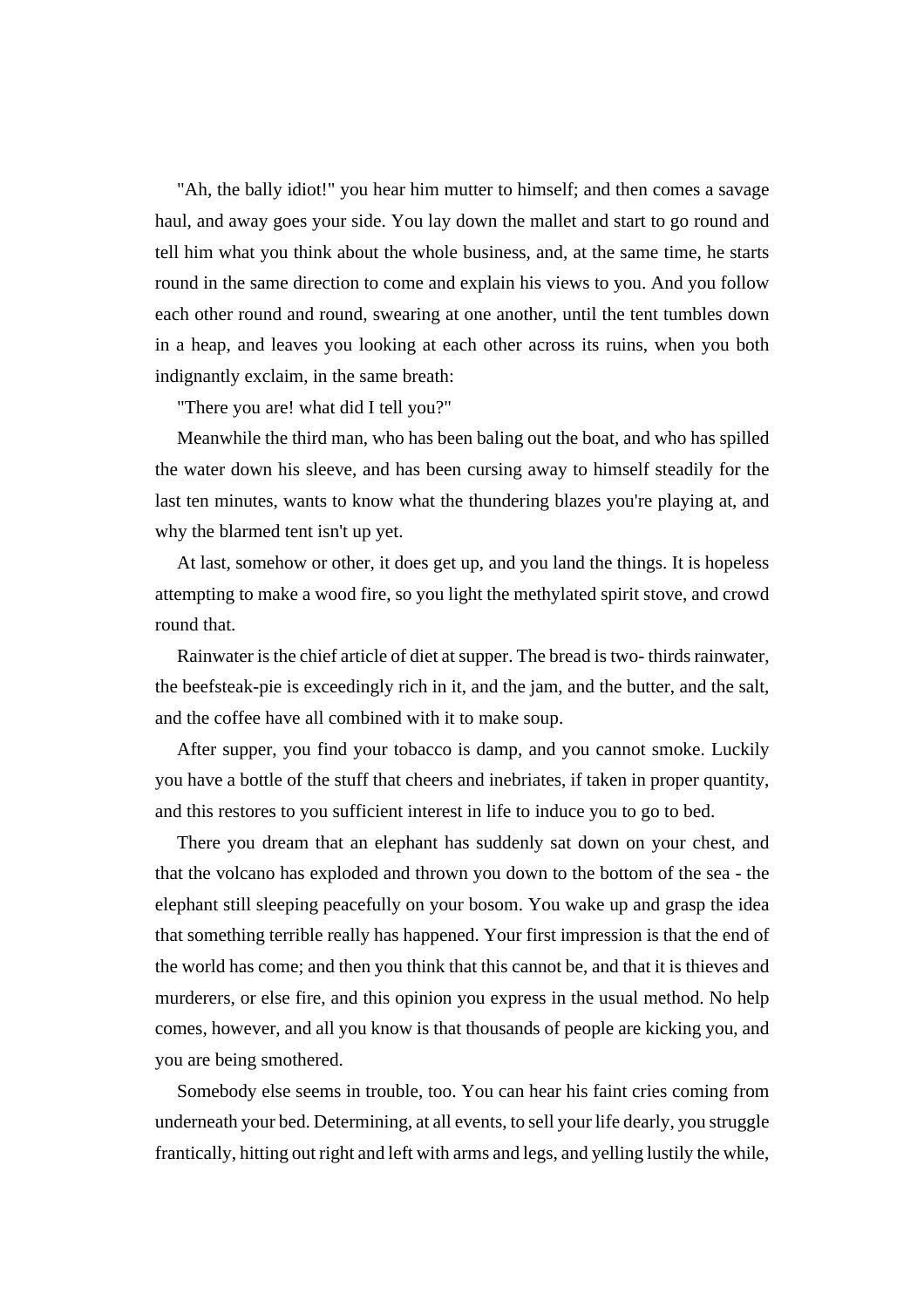and at last something gives way, and you find your head in the fresh air. Two feet off, you dimly observe a half-dressed ruffian, waiting to kill you, and you are preparing for a life-and-death struggle with him, when it begins to dawn upon you that it's Jim.

"Oh, it's you, is it?" he says, recognising you at the same moment.

"Yes," you answer, rubbing your eyes; "what's happened?"

"Bally tent's blown down, I think," he says.

"Where's Bill?"

Then you both raise up your voices and shout for "Bill!" and the ground beneath you heaves and rocks, and the muffled voice that you heard before replies from out the ruin:

"Get off my head, can't you?"

And Bill struggles out, a muddy, trampled wreck, and in an unnecessarily aggressive mood - he being under the evident belief that the whole thing has been done on purpose.

In the morning you are all three speechless, owing to having caught severe colds in the night; you also feel very quarrelsome, and you swear at each other in hoarse whispers during the whole of breakfast time.

We therefore decided that we would sleep out on fine nights; and hotel it, and inn it, and pub. it, like respectable folks, when it was wet, or when we felt inclined for a change.

Montmorency hailed this compromise with much approval. He does not revel in romantic solitude. Give him something noisy; and if a trifle low, so much the jollier. To look at Montmorency you would imagine that he was an angel sent upon the earth, for some reason withheld from mankind, in the shape of a small fox-terrier. There is a sort of Oh-what-a-wicked- world-this-is-and-how-I-wish-I-could-do-something-to-make-it-better-and- nobler expression about Montmorency that has been known to bring the tears into the eyes of pious old ladies and gentlemen.

When first he came to live at my expense, I never thought I should be able to get him to stop long. I used to sit down and look at him, as he sat on the rug and looked up at me, and think: "Oh, that dog will never live. He will be snatched up to the bright skies in a chariot, that is what will happen to him."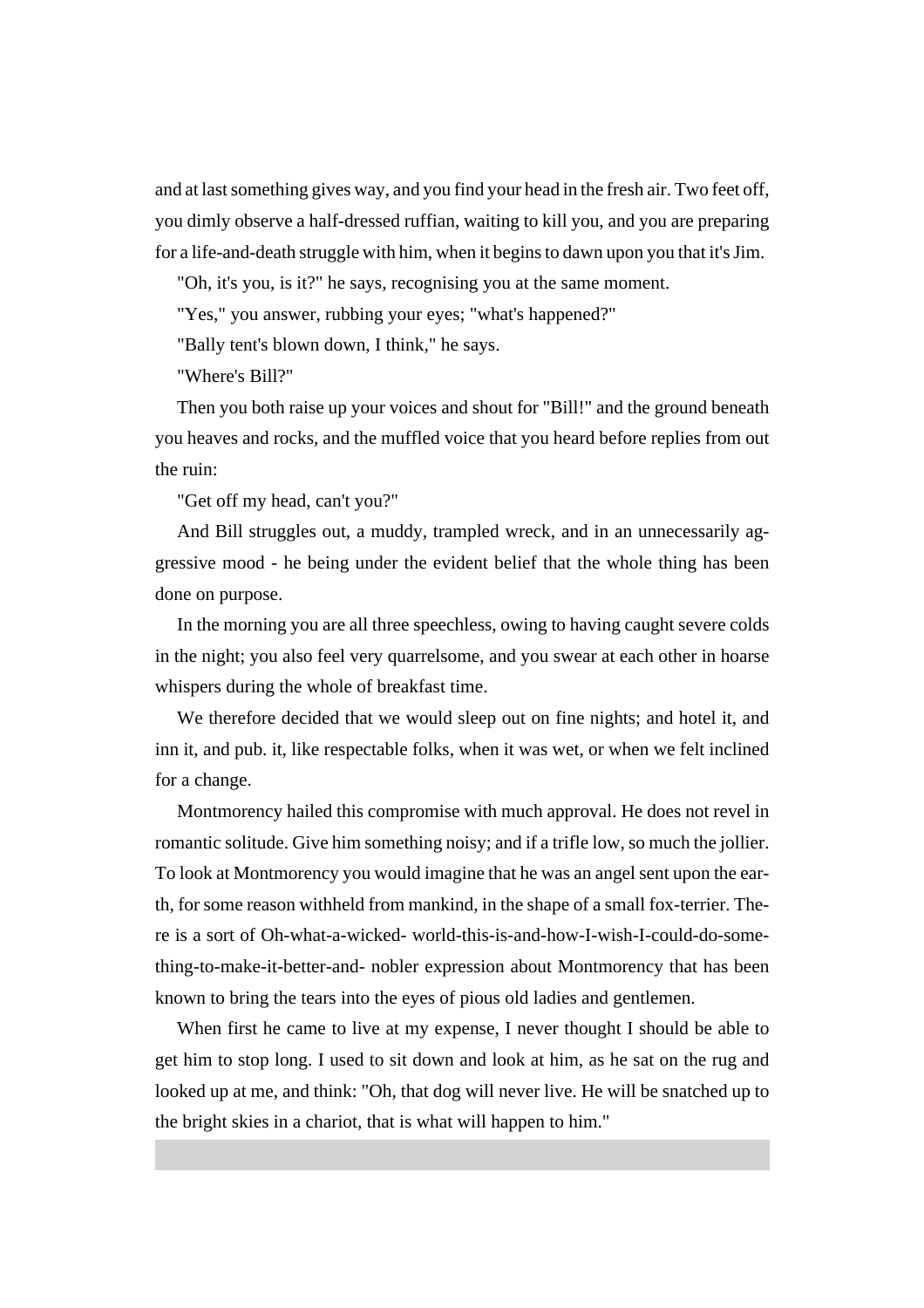But, when I had paid for about a dozen chickens that he had killed; and had dragged him, growling and kicking, by the scruff of his neck, out of a hundred and fourteen street fights; and had had a dead cat brought round for my inspection by an irate female, who called me a murderer; and had been summoned by the man next door but one for having a ferocious dog at large, that had kept him pinned up in his own tool-shed, afraid to venture his nose outside the door for over two hours on a cold night; and had learned that the gardener, unknown to myself, had won thirty shillings by backing him to kill rats against time, then I began to think that maybe they'd let him remain on earth for a bit longer, after all.

To hang about a stable, and collect a gang of the most disreputable dogs to be found in the town, and lead them out to march round the slums to fight other disreputable dogs, is Montmorency's idea of "life;" and so, as I before observed, he gave to the suggestion of inns, and pubs., and hotels his most emphatic approbation.

Having thus settled the sleeping arrangements to the satisfaction of all four of us, the only thing left to discuss was what we should take with us; and this we had begun to argue, when Harris said he'd had enough oratory for one night, and proposed that we should go out and have a smile, saying that he had found a place, round by the square, where you could really get a drop of Irish worth drinking.

George said he felt thirsty (I never knew George when he didn't); and, as I had a presentiment that a little whisky, warm, with a slice of lemon, would do my complaint good, the debate was, by common assent, adjourned to the following night; and the assembly put on its hats and went out.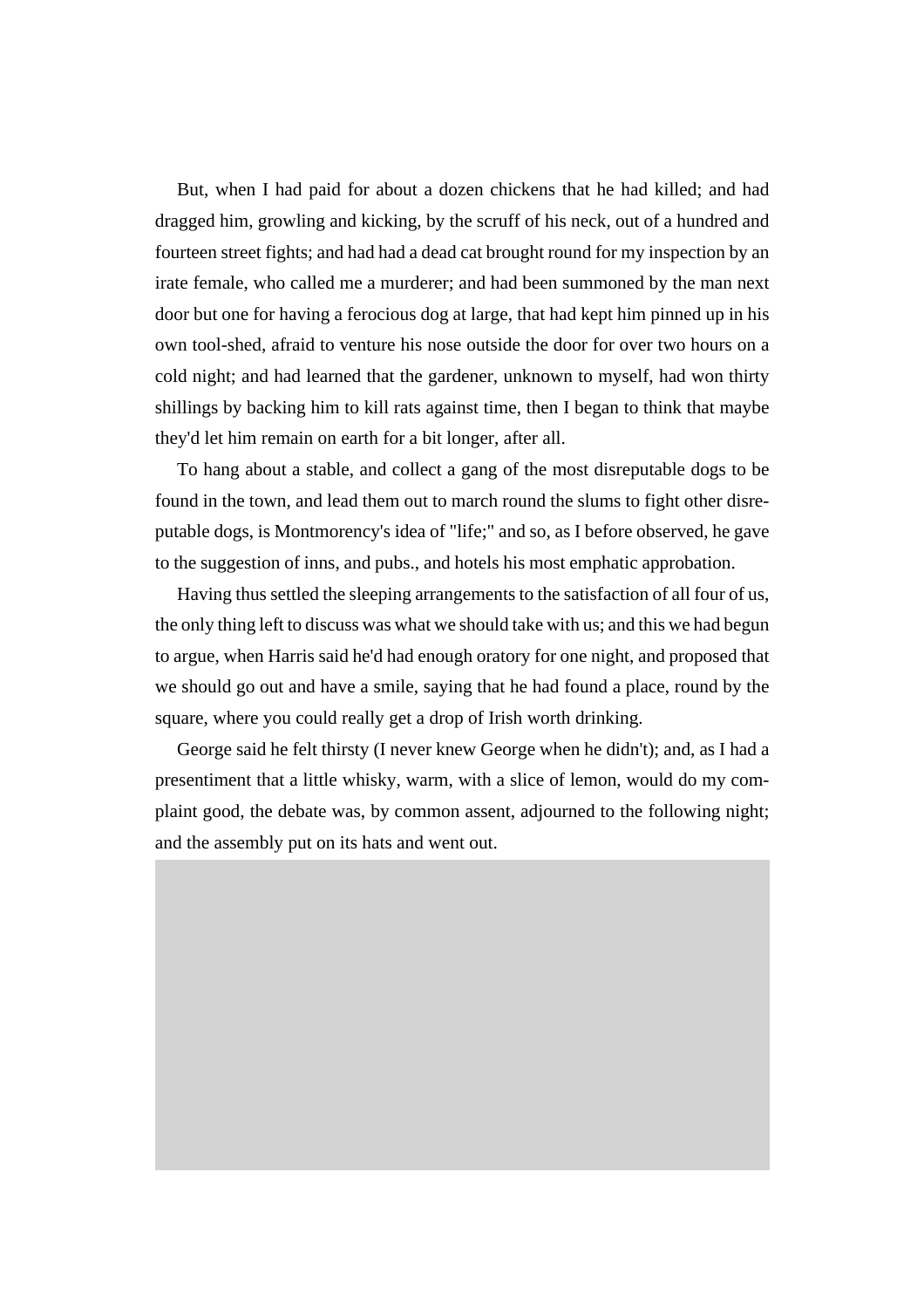# **CHAPTER III.**

# ARRANGEMENTS SETTLED. - HARRIS'S METHOD OF DOING WORK. - HOW THE ELDERLY, FAMILY-MAN PUTS UP A PICTURE. - GEORGE MAKES A SENSIBLE, REMARK. - DELIGHTS OF EARLY MORNING BATHING. - PROVISIONS FOR GETTING UPSET.

SO, on the following evening, we again assembled, to discuss and arrange our plans. Harris said:

"Now, the first thing to settle is what to take with us. Now, you get a bit of paper and write down, J., and you get the grocery catalogue, George, and somebody give me a bit of pencil, and then I'll make out a list."

That's Harris all over - so ready to take the burden of everything himself, and put it on the backs of other people.

He always reminds me of my poor Uncle Podger. You never saw such a commotion up and down a house, in all your life, as when my Uncle Podger undertook to do a job. A picture would have come home from the frame- maker's, and be standing in the dining-room, waiting to be put up; and Aunt Podger would ask what was to be done with it, and Uncle Podger would say:

"Oh, you leave that to ME. Don't you, any of you, worry yourselves about that. I'LL do all that."

And then he would take off his coat, and begin. He would send the girl out for sixpen'orth of nails, and then one of the boys after her to tell her what size to get; and, from that, he would gradually work down, and start the whole house.

"Now you go and get me my hammer, Will," he would shout; "and you bring me the rule, Tom; and I shall want the step-ladder, and I had better have a kitchen-chair,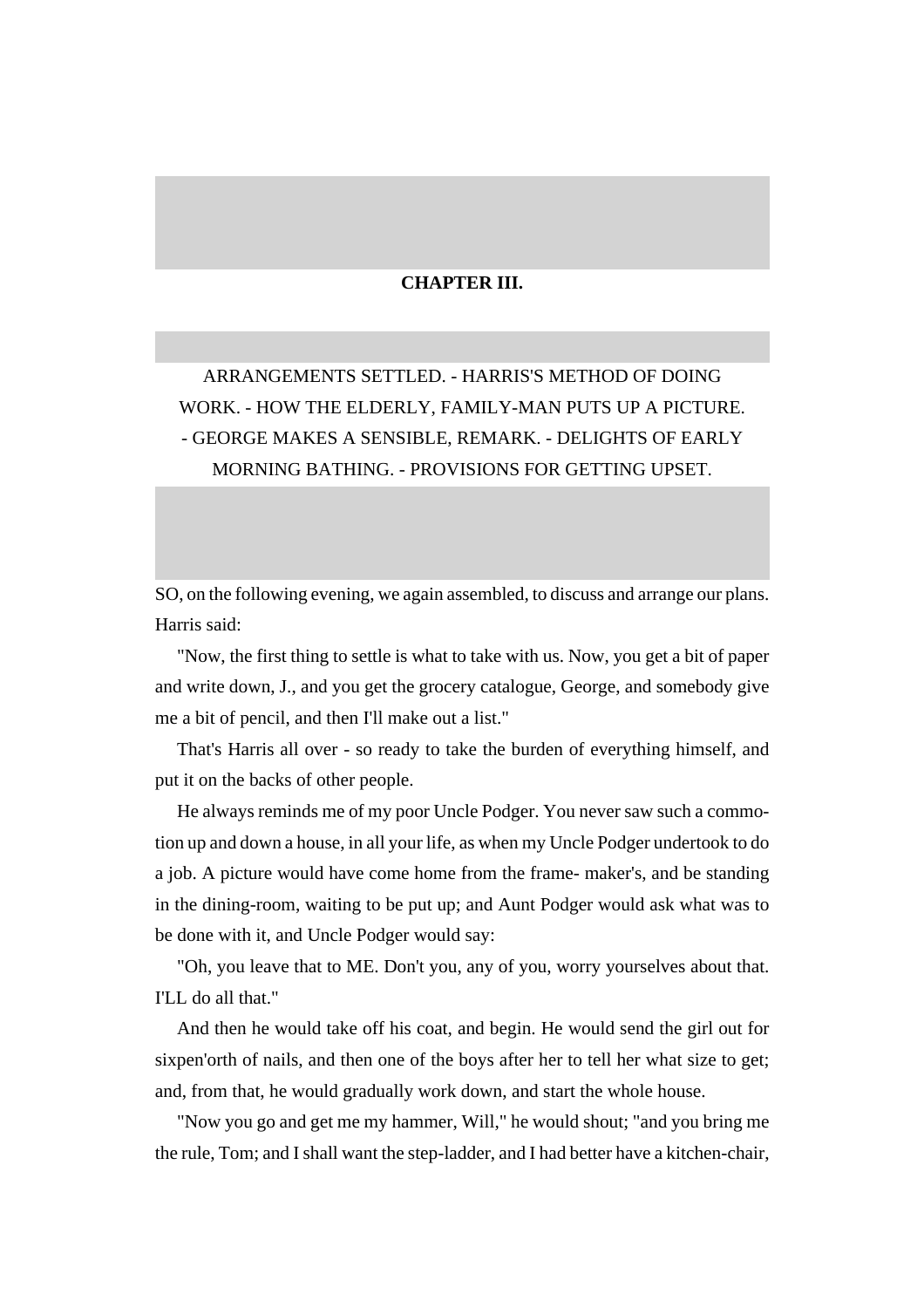too; and, Jim! you run round to Mr. Goggles, and tell him, `Pa's kind regards, and hopes his leg's better; and will he lend him his spirit-level?' And don't you go, Maria, because I shall want somebody to hold me the light; and when the girl comes back, she must go out again for a bit of picture-cord; and Tom! - where's Tom? - Tom, you come here; I shall want you to hand me up the picture."

And then he would lift up the picture, and drop it, and it would come out of the frame, and he would try to save the glass, and cut himself; and then he would spring round the room, looking for his handkerchief. He could not find his handkerchief, because it was in the pocket of the coat he had taken off, and he did not know where he had put the coat, and all the house had to leave off looking for his tools, and start looking for his coat; while he would dance round and hinder them.

"Doesn't anybody in the whole house know where my coat is? I never came across such a set in all my life - upon my word I didn't. Six of you! - and you can't find a coat that I put down not five minutes ago! Well, of all the - "

Then he'd get up, and find that he had been sitting on it, and would call out:

"Oh, you can give it up! I've found it myself now. Might just as well ask the cat to find anything as expect you people to find it."

And, when half an hour had been spent in tying up his finger, and a new glass had been got, and the tools, and the ladder, and the chair, and the candle had been brought, he would have another go, the whole family, including the girl and the charwoman, standing round in a semi-circle, ready to help. Two people would have to hold the chair, and a third would help him up on it, and hold him there, and a fourth would hand him a nail, and a fifth would pass him up the hammer, and he would take hold of the nail, and drop it.

"There!" he would say, in an injured tone, "now the nail's gone."

And we would all have to go down on our knees and grovel for it, while he would stand on the chair, and grunt, and want to know if he was to be kept there all the evening.

The nail would be found at last, but by that time he would have lost the hammer.

"Where's the hammer? What did I do with the hammer? Great heavens! Seven of you, gaping round there, and you don't know what I did with the hammer!"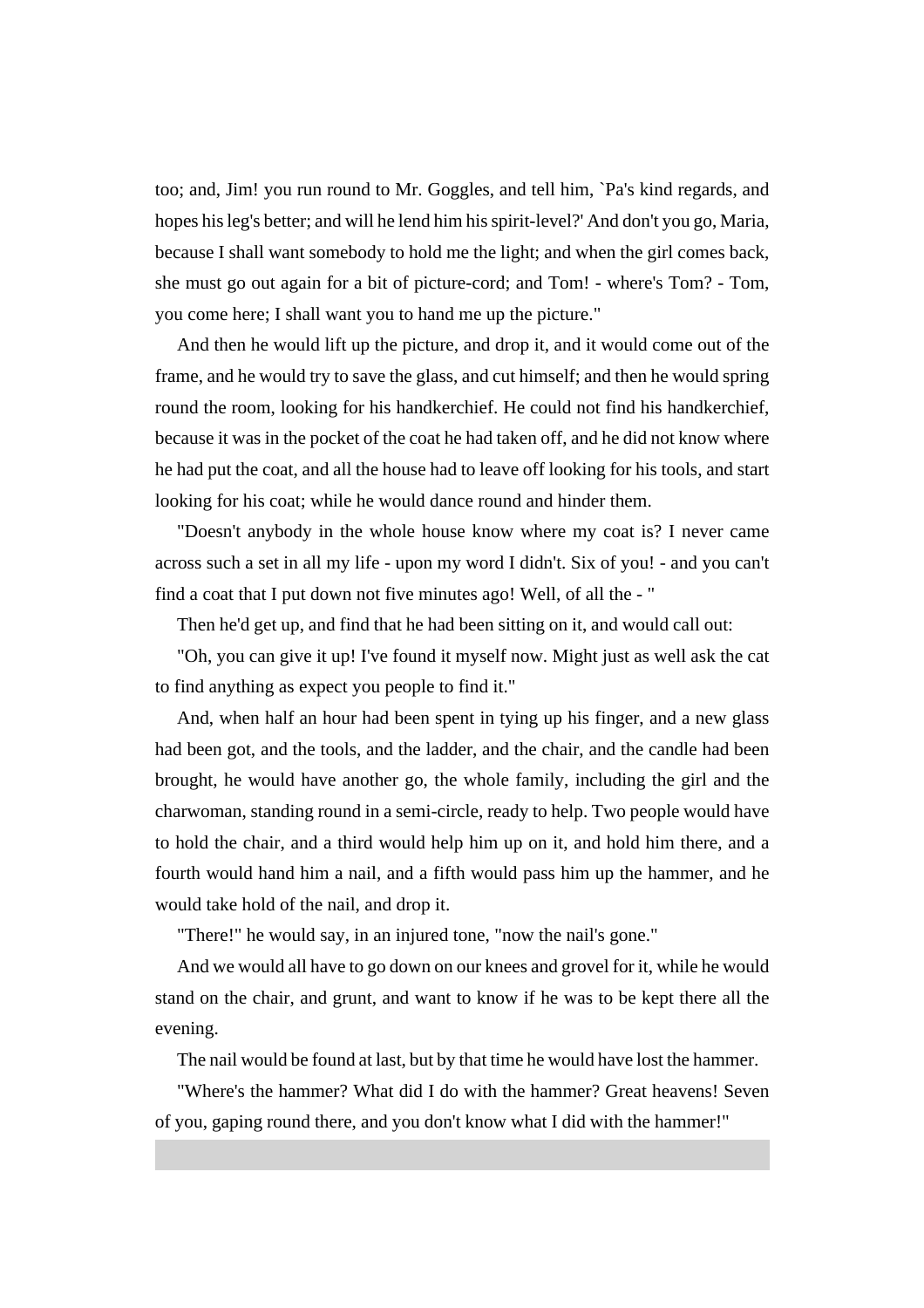We would find the hammer for him, and then he would have lost sight of the mark he had made on the wall, where the nail was to go in, and each of us had to get up on the chair, beside him, and see if we could find it; and we would each discover it in a different place, and he would call us all fools, one after another, and tell us to get down. And he would take the rule, and re-measure, and find that he wanted half thirty-one and three-eighths inches from the corner, and would try to do it in his head, and go mad.

And we would all try to do it in our heads, and all arrive at different results, and sneer at one another. And in the general row, the original number would be forgotten, and Uncle Podger would have to measure it again.

He would use a bit of string this time, and at the critical moment, when the old fool was leaning over the chair at an angle of forty-five, and trying to reach a point three inches beyond what was possible for him to reach, the string would slip, and down he would slide on to the piano, a really fine musical effect being produced by the suddenness with which his head and body struck all the notes at the same time.

And Aunt Maria would say that she would not allow the children to stand round and hear such language.

At last, Uncle Podger would get the spot fixed again, and put the point of the nail on it with his left hand, and take the hammer in his right hand. And, with the first blow, he would smash his thumb, and drop the hammer, with a yell, on somebody's toes.

Aunt Maria would mildly observe that, next time Uncle Podger was going to hammer a nail into the wall, she hoped he'd let her know in time, so that she could make arrangements to go and spend a week with her mother while it was being done.

"Oh! you women, you make such a fuss over everything," Uncle Podger would reply, picking himself up. "Why, I LIKE doing a little job of this sort."

And then he would have another try, and, at the second blow, the nail would go clean through the plaster, and half the hammer after it, and Uncle Podger be precipitated against the wall with force nearly sufficient to flatten his nose.

Then we had to find the rule and the string again, and a new hole was made; and, about midnight, the picture would be up - very crooked and insecure, the wall for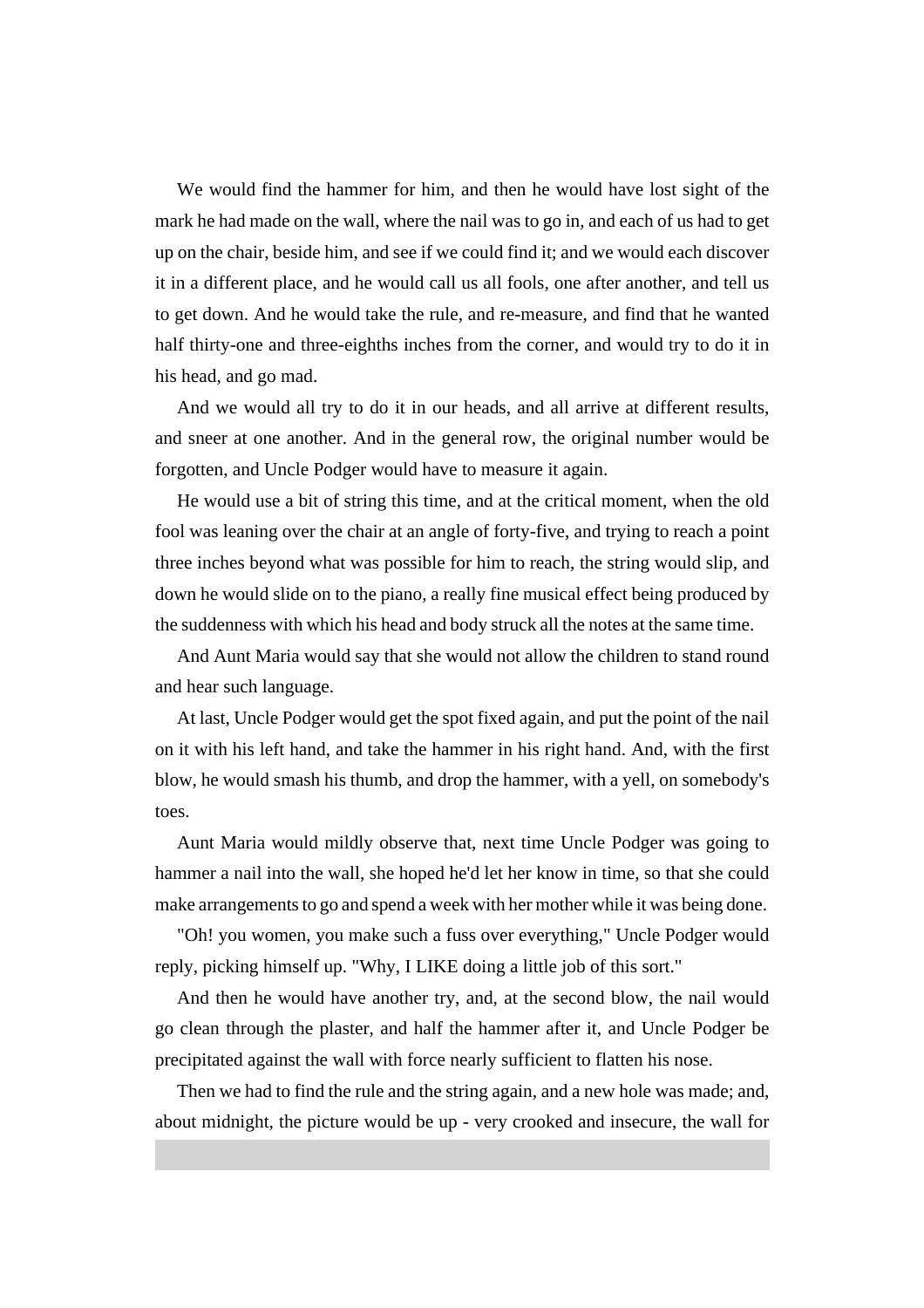yards round looking as if it had been smoothed down with a rake, and everybody dead beat and wretched - except Uncle Podger.

"There you are," he would say, stepping heavily off the chair on to the charwoman's corns, and surveying the mess he had made with evident pride. "Why, some people would have had a man in to do a little thing like that!"

Harris will be just that sort of man when he grows up, I know, and I told him so. I said I could not permit him to take so much labour upon himself. I said:

"No; YOU get the paper, and the pencil, and the catalogue, and George write down, and I'll do the work."

The first list we made out had to be discarded. It was clear that the upper reaches of the Thames would not allow of the navigation of a boat sufficiently large to take the things we had set down as indispensable; so we tore the list up, and looked at one another!

George said:

"You know we are on a wrong track altogether. We must not think of the things we could do with, but only of the things that we can't do without."

George comes out really quite sensible at times. You'd be surprised. I call that downright wisdom, not merely as regards the present case, but with reference to our trip up the river of life, generally. How many people, on that voyage, load up the boat till it is ever in danger of swamping with a store of foolish things which they think essential to the pleasure and comfort of the trip, but which are really only useless lumber.

How they pile the poor little craft mast-high with fine clothes and big houses; with useless servants, and a host of swell friends that do not care twopence for them, and that they do not care three ha'pence for; with expensive entertainments that nobody enjoys, with formalities and fashions, with pretence and ostentation, and with - oh, heaviest, maddest lumber of all! - the dread of what will my neighbour think, with luxuries that only cloy, with pleasures that bore, with empty show that, like the criminal's iron crown of yore, makes to bleed and swoon the aching head that wears it!

It is lumber, man - all lumber! Throw it overboard. It makes the boat so heavy to pull, you nearly faint at the oars. It makes it so cumbersome and dangerous to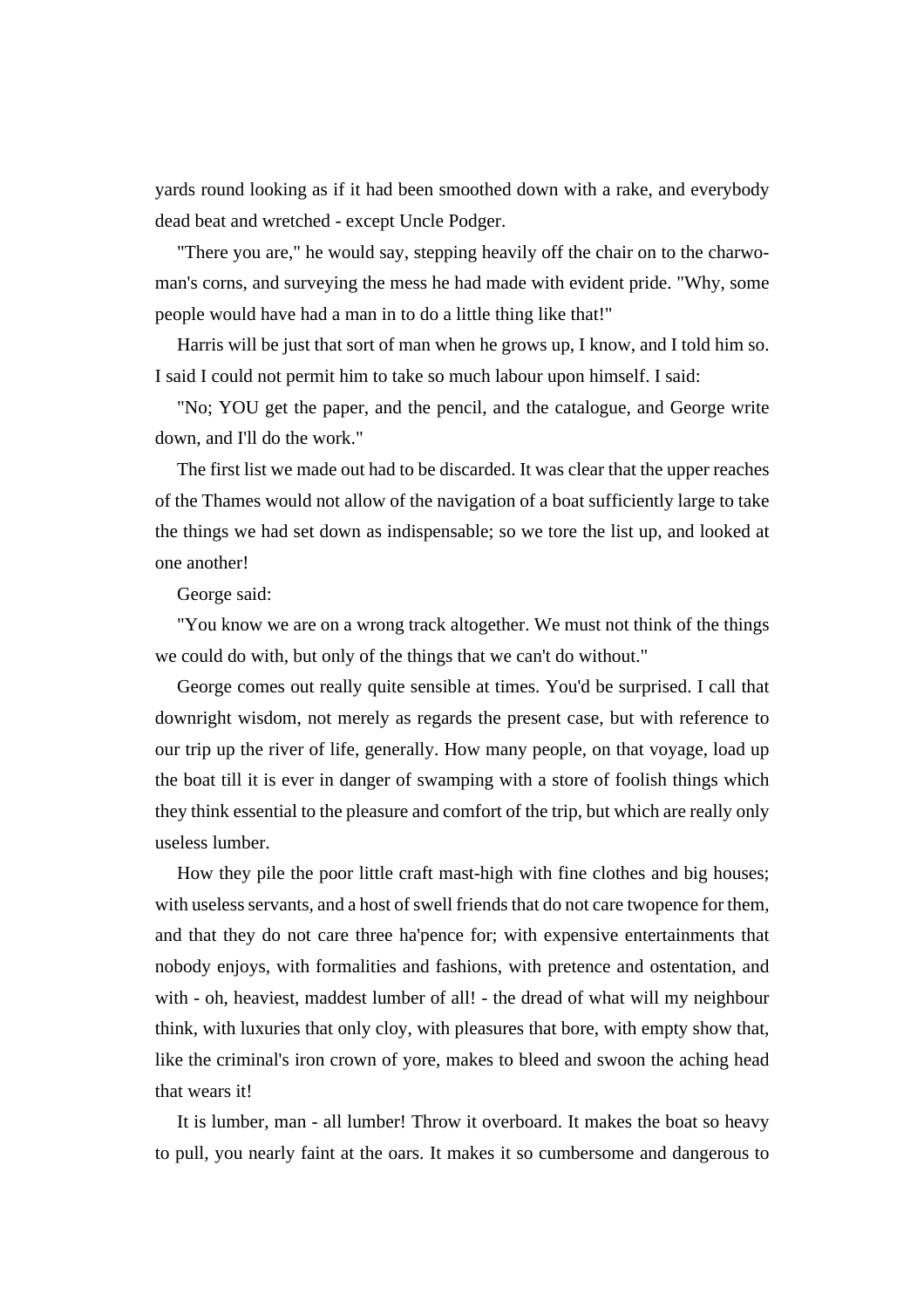manage, you never know a moment's freedom from anxiety and care, never gain a moment's rest for dreamy laziness - no time to watch the windy shadows skimming lightly o'er the shallows, or the glittering sunbeams flitting in and out among the ripples, or the great trees by the margin looking down at their own image, or the woods all green and golden, or the lilies white and yellow, or the sombre- waving rushes, or the sedges, or the orchis, or the blue forget-me-nots.

Throw the lumber over, man! Let your boat of life be light, packed with only what you need - a homely home and simple pleasures, one or two friends, worth the name, someone to love and someone to love you, a cat, a dog, and a pipe or two, enough to eat and enough to wear, and a little more than enough to drink; for thirst is a dangerous thing.

You will find the boat easier to pull then, and it will not be so liable to upset, and it will not matter so much if it does upset; good, plain merchandise will stand water. You will have time to think as well as to work. Time to drink in life's sunshine time to listen to the AEolian music that the wind of God draws from the human heart-strings around us - time to -

I beg your pardon, really. I quite forgot.

Well, we left the list to George, and he began it.

"We won't take a tent, suggested George; "we will have a boat with a cover. It is ever so much simpler, and more comfortable."

It seemed a good thought, and we adopted it. I do not know whether you have ever seen the thing I mean. You fix iron hoops up over the boat, and stretch a huge canvas over them, and fasten it down all round, from stem to stern, and it converts the boat into a sort of little house, and it is beautifully cosy, though a trifle stuffy; but there, everything has its drawbacks, as the man said when his mother-in-law died, and they came down upon him for the funeral expenses.

George said that in that case we must take a rug each, a lamp, some soap, a brush and comb (between us), a toothbrush (each), a basin, some tooth- powder, some shaving tackle (sounds like a French exercise, doesn't it?), and a couple of big-towels for bathing. I notice that people always make gigantic arrangements for bathing when they are going anywhere near the water, but that they don't bathe much when they are there.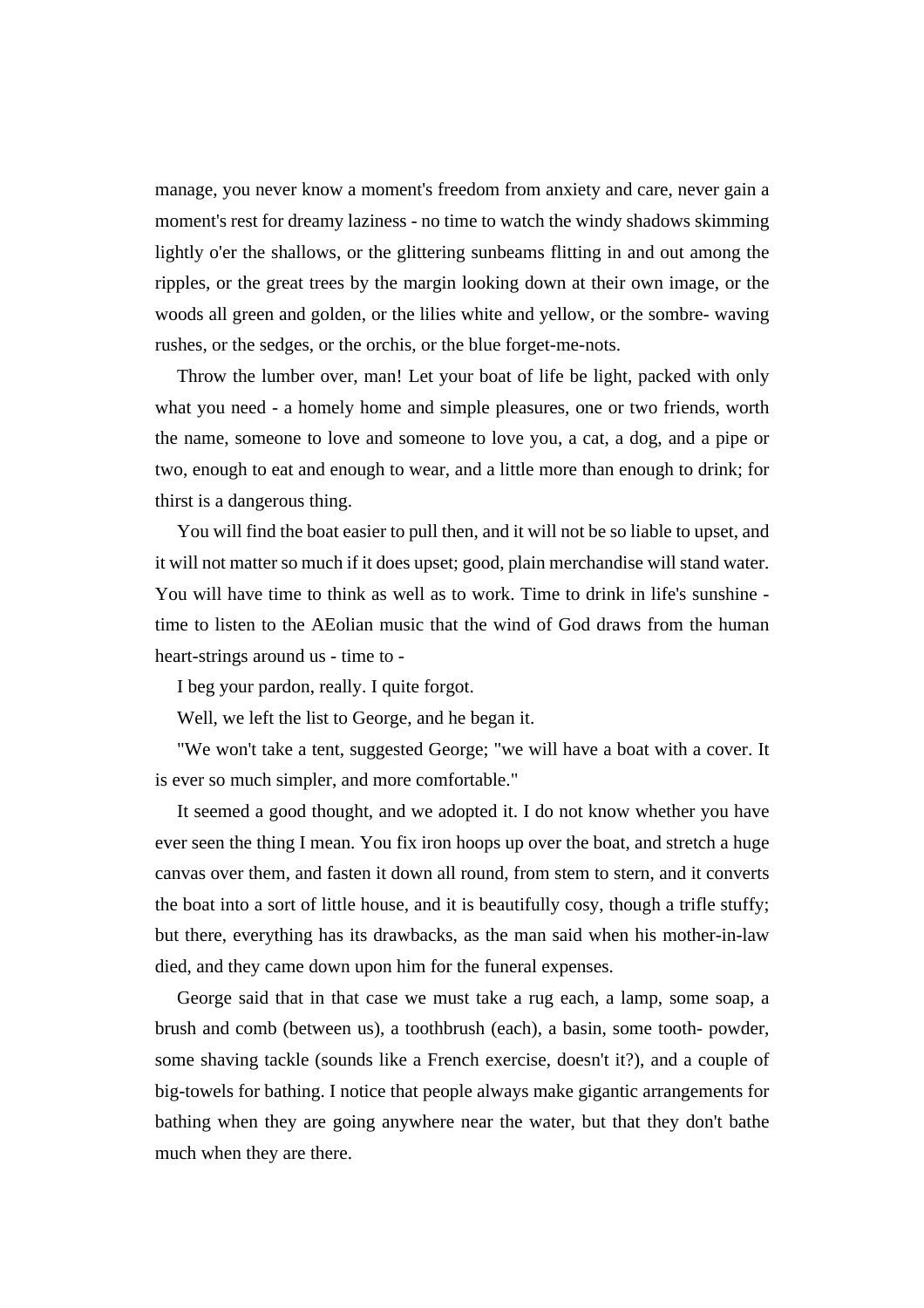It is the same when you go to the sea-side. I always determine - when thinking over the matter in London - that I'll get up early every morning, and go and have a dip before breakfast, and I religiously pack up a pair of drawers and a bath towel. I always get red bathing drawers. I rather fancy myself in red drawers. They suit my complexion so. But when I get to the sea I don't feel somehow that I want that early morning bathe nearly so much as I did when I was in town.

On the contrary, I feel more that I want to stop in bed till the last moment, and then come down and have my breakfast. Once or twice virtue has triumphed, and I have got out at six and half-dressed myself, and have taken my drawers and towel, and stumbled dismally off. But I haven't enjoyed it. They seem to keep a specially cutting east wind, waiting for me, when I go to bathe in the early morning; and they pick out all the three-cornered stones, and put them on the top, and they sharpen up the rocks and cover the points over with a bit of sand so that I can't see them, and they take the sea and put it two miles out, so that I have to huddle myself up in my arms and hop, shivering, through six inches of water. And when I do get to the sea, it is rough and quite insulting.

One huge wave catches me up and chucks me in a sitting posture, as hard as ever it can, down on to a rock which has been put there for me. And, before I've said "Oh! Ugh!" and found out what has gone, the wave comes back and carries me out to mid-ocean. I begin to strike out frantically for the shore, and wonder if I shall ever see home and friends again, and wish I'd been kinder to my little sister when a boy (when I was a boy, I mean). Just when I have given up all hope, a wave retires and leaves me sprawling like a star-fish on the sand, and I get up and look back and find that I've been swimming for my life in two feet of water. I hop back and dress, and crawl home, where I have to pretend I liked it.

In the present instance, we all talked as if we were going to have a long swim every morning.

George said it was so pleasant to wake up in the boat in the fresh morning, and plunge into the limpid river. Harris said there was nothing like a swim before breakfast to give you an appetite. He said it always gave him an appetite. George said that if it was going to make Harris eat more than Harris ordinarily ate, then he should protest against Harris having a bath at all.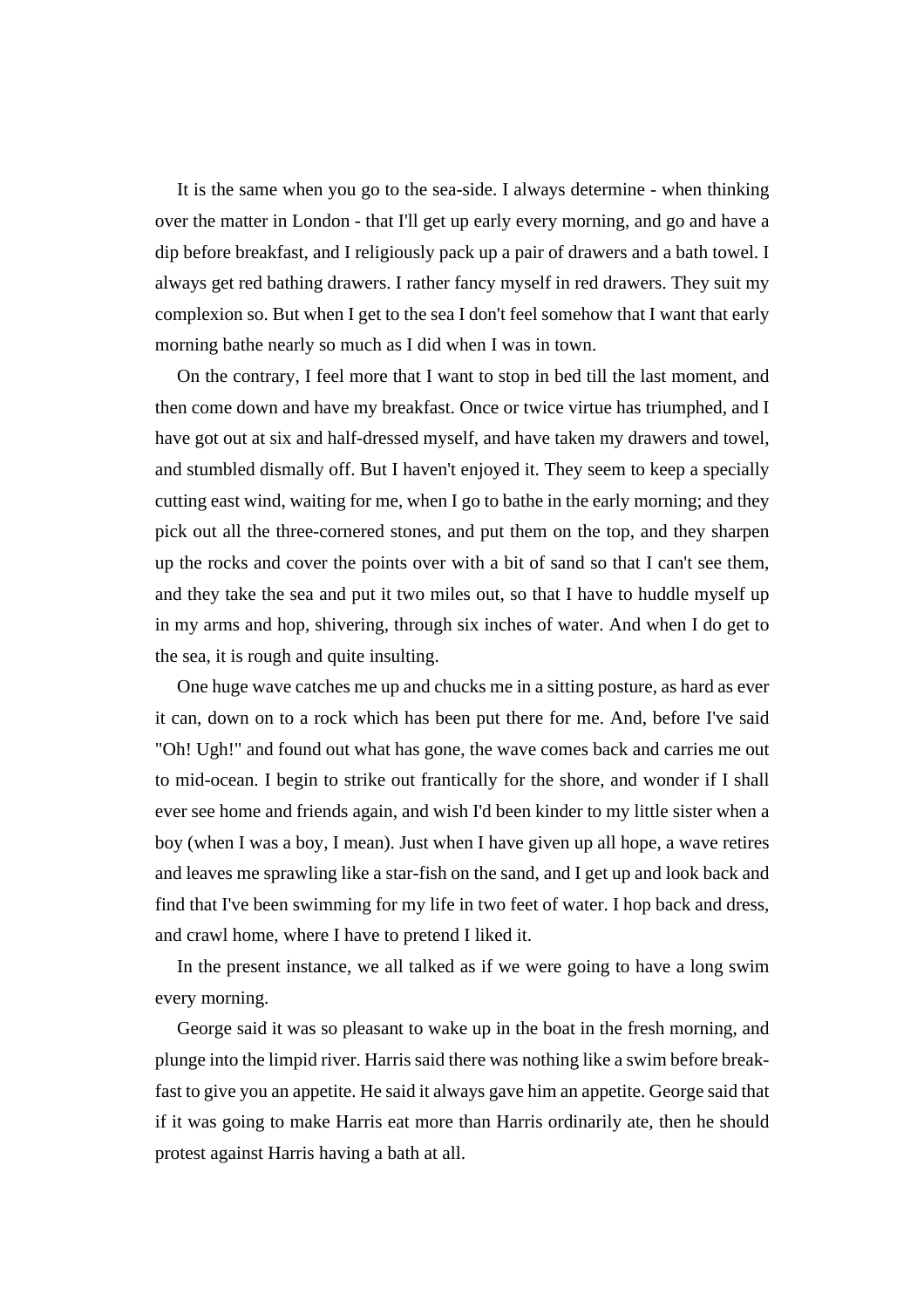He said there would be quite enough hard work in towing sufficient food for Harris up against stream, as it was.

I urged upon George, however, how much pleasanter it would be to have Harris clean and fresh about the boat, even if we did have to take a few more hundredweight of provisions; and he got to see it in my light, and withdrew his opposition to Harris's bath.

Agreed, finally, that we should take THREE bath towels, so as not to keep each other waiting.

For clothes, George said two suits of flannel would be sufficient, as we could wash them ourselves, in the river, when they got dirty. We asked him if he had ever tried washing flannels in the river, and he replied: "No, not exactly himself like; but he knew some fellows who had, and it was easy enough;" and Harris and I were weak enough to fancy he knew what he was talking about, and that three respectable young men, without position or influence, and with no experience in washing, could really clean their own shirts and trousers in the river Thames with a bit of soap.

We were to learn in the days to come, when it was too late, that George was a miserable impostor, who could evidently have known nothing whatever about the matter. If you had seen these clothes after - but, as the shilling shockers say, we anticipate.

George impressed upon us to take a change of under-things and plenty of socks, in case we got upset and wanted a change; also plenty of handkerchiefs, as they would do to wipe things, and a pair of leather boots as well as our boating shoes, as we should want them if we got upset.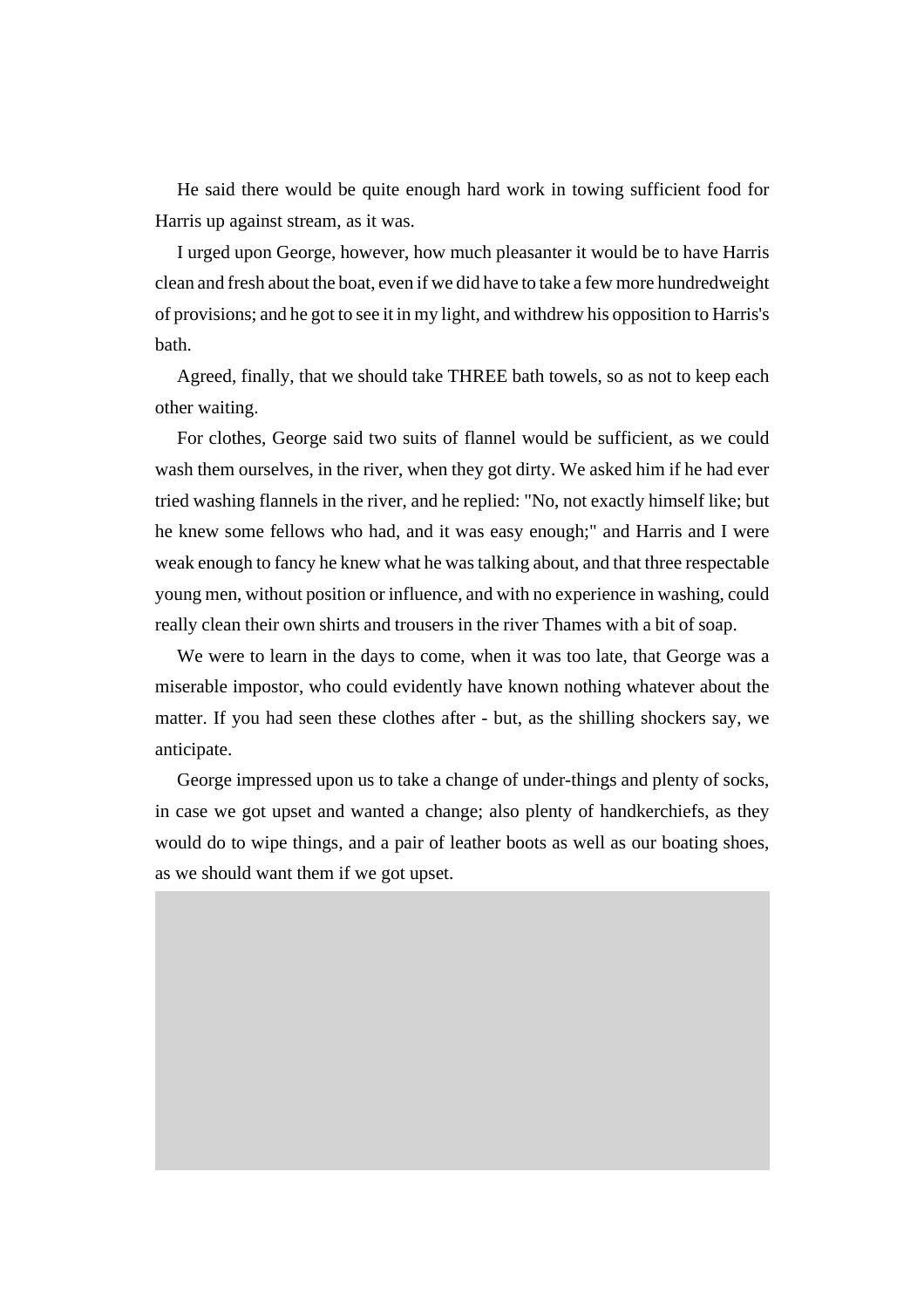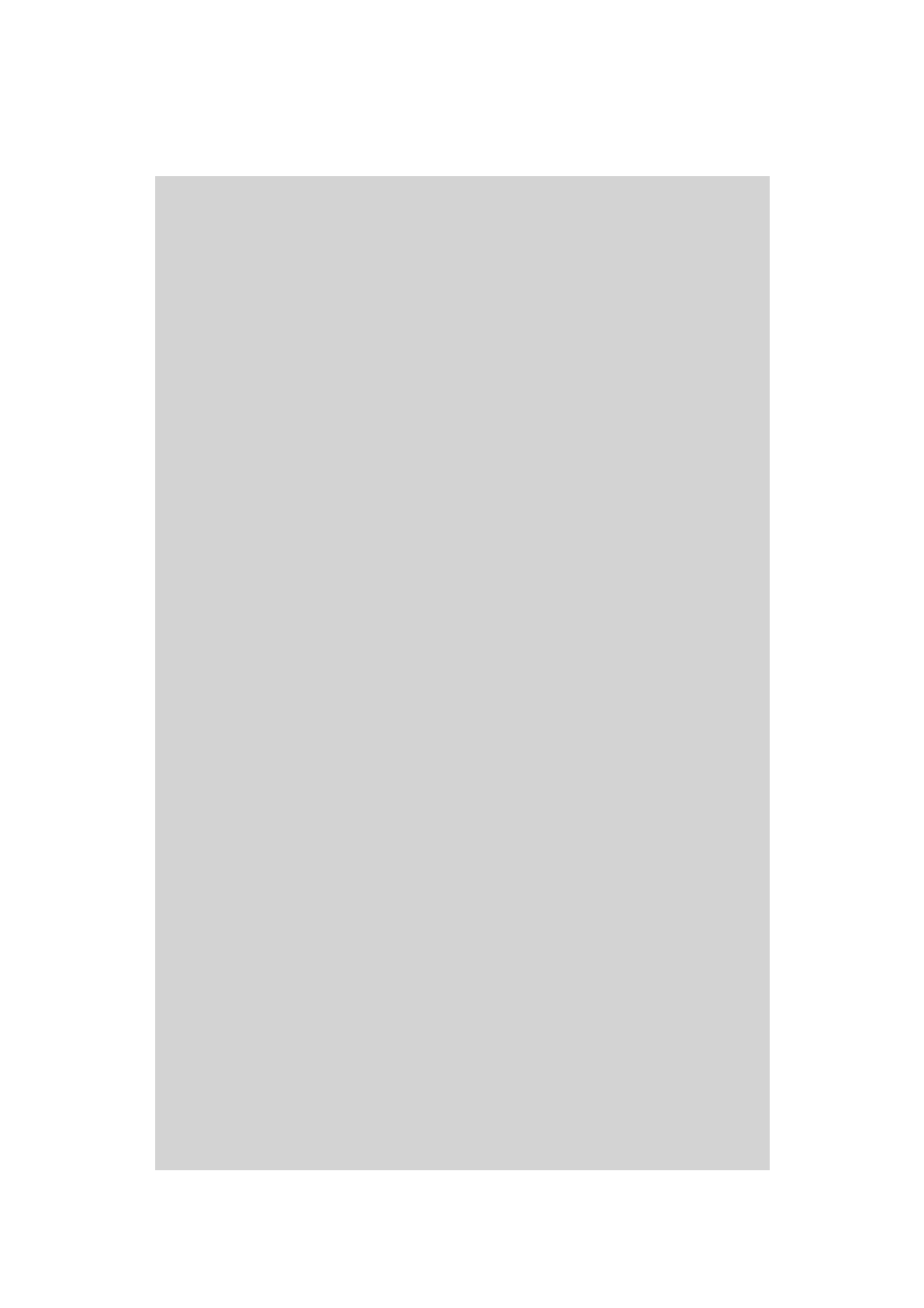# **CHAPTER IV.**

THE FOOD QUESTION. - OBJECTIONS TO PARAFFINE OIL AS AN ATMOSPHERE. - ADVANTAGES OF CHEESE AS A TRAVELLING COMPANION. - A MARRIED WOMAN DESERTS HER HOME. - FURTHER PROVISION FOR GETTING UPSET. - I PACK. - CUSSEDNESS OF TOOTH-BRUSHES. - GEORGE AND HARRIS PACK. - AWFUL BEHAVIOUR OF MONTMORENCY. - WE RETIRE TO REST.

THEN we discussed the food question. George said:

"Begin with breakfast." (George is so practical.) "Now for breakfast we shall want a frying-pan" - (Harris said it was indigestible; but we merely urged him not to be an ass, and George went on) - "a tea-pot and a kettle, and a methylated spirit stove."

"No oil," said George, with a significant look; and Harris and I agreed.

We had taken up an oil-stove once, but "never again." It had been like living in an oil-shop that week. It oozed. I never saw such a thing as paraffine oil is to ooze. We kept it in the nose of the boat, and, from there, it oozed down to the rudder, impregnating the whole boat and everything in it on its way, and it oozed over the river, and saturated the scenery and spoilt the atmosphere. Sometimes a westerly oily wind blew, and at other times an easterly oily wind, and sometimes it blew a northerly oily wind, and maybe a southerly oily wind; but whether it came from the Arctic snows, or was raised in the waste of the desert sands, it came alike to us laden with the fragrance of paraffine oil.

And that oil oozed up and ruined the sunset; and as for the moonbeams, they positively reeked of paraffine.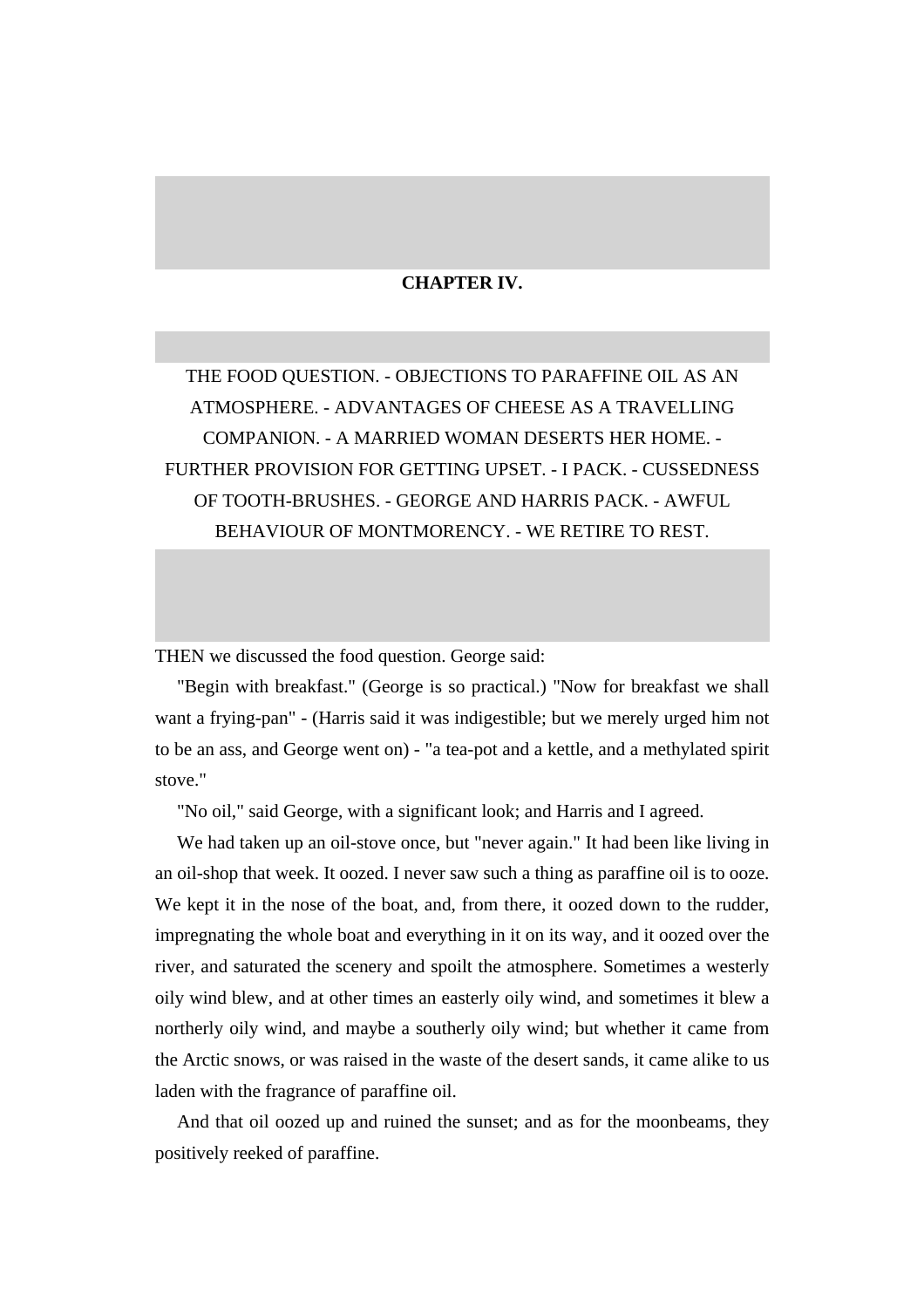We tried to get away from it at Marlow. We left the boat by the bridge, and took a walk through the town to escape it, but it followed us. The whole town was full of oil. We passed through the church-yard, and it seemed as if the people had been buried in oil. The High Street stunk of oil; we wondered how people could live in it. And we walked miles upon miles out Birmingham way; but it was no use, the country was steeped in oil.

At the end of that trip we met together at midnight in a lonely field, under a blasted oak, and took an awful oath (we had been swearing for a whole week about the thing in an ordinary, middle-class way, but this was a swell affair) - an awful oath never to take paraffine oil with us in a boat again-except, of course, in case of sickness.

Therefore, in the present instance, we confined ourselves to methylated spirit. Even that is bad enough. You get methylated pie and methylated cake. But methylated spirit is more wholesome when taken into the system in large quantities than paraffine oil.

For other breakfast things, George suggested eggs and bacon, which were easy to cook, cold meat, tea, bread and butter, and jam. For lunch, he said, we could have biscuits, cold meat, bread and butter, and jam - but NO CHEESE. Cheese, like oil, makes too much of itself. It wants the whole boat to itself. It goes through the hamper, and gives a cheesy flavour to everything else there. You can't tell whether you are eating apple-pie or German sausage, or strawberries and cream. It all seems cheese. There is too much odour about cheese.

I remember a friend of mine, buying a couple of cheeses at Liverpool. Splendid cheeses they were, ripe and mellow, and with a two hundred horse-power scent about them that might have been warranted to carry three miles, and knock a man over at two hundred yards. I was in Liverpool at the time, and my friend said that if I didn't mind he would get me to take them back with me to London, as he should not be coming up for a day or two himself, and he did not think the cheeses ought to be kept much longer.

"Oh, with pleasure, dear boy," I replied, "with pleasure."

I called for the cheeses, and took them away in a cab. It was a ramshackle affair, dragged along by a knock-kneed, broken-winded somnambulist, which his owner,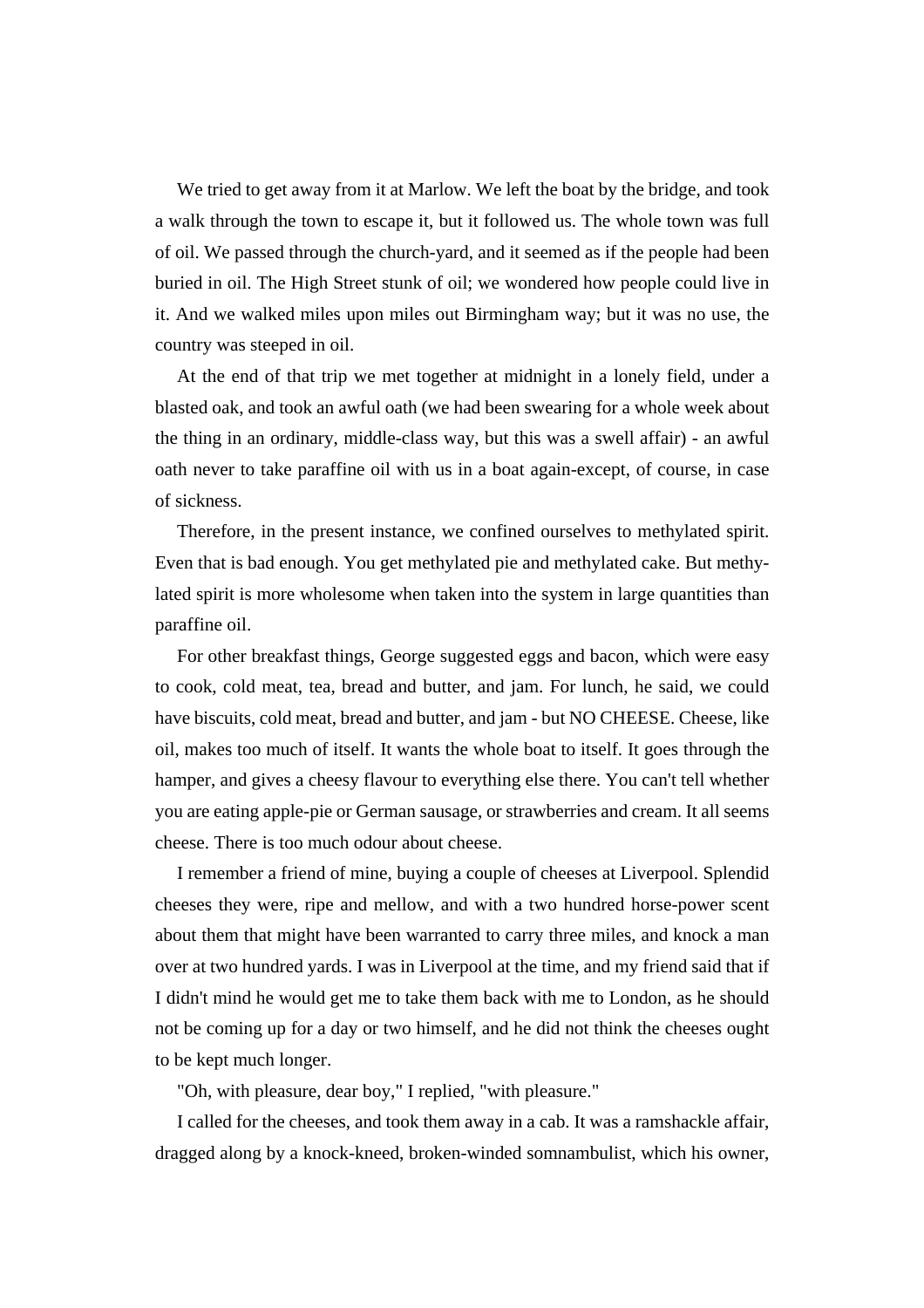in a moment of enthusiasm, during conversation, referred to as a horse. I put the cheeses on the top, and we started off at a shamble that would have done credit to the swiftest steam-roller ever built, and all went merry as a funeral bell, until we turned the corner. There, the wind carried a whiff from the cheeses full on to our steed. It woke him up, and, with a snort of terror, he dashed off at three miles an hour. The wind still blew in his direction, and before we reached the end of the street he was laying himself out at the rate of nearly four miles an hour, leaving the cripples and stout old ladies simply nowhere.

It took two porters as well as the driver to hold him in at the station; and I do not think they would have done it, even then, had not one of the men had the presence of mind to put a handkerchief over his nose, and to light a bit of brown paper.

I took my ticket, and marched proudly up the platform, with my cheeses, the people falling back respectfully on either side. The train was crowded, and I had to get into a carriage where there were already seven other people. One crusty old gentleman objected, but I got in, notwithstanding; and, putting my cheeses upon the rack, squeezed down with a pleasant smile, and said it was a warm day.

A few moments passed, and then the old gentleman began to fidget.

"Very close in here," he said.

"Quite oppressive," said the man next him.

And then they both began sniffing, and, at the third sniff, they caught it right on the chest, and rose up without another word and went out. And then a stout lady got up, and said it was disgraceful that a respectable married woman should be harried about in this way, and gathered up a bag and eight parcels and went. The remaining four passengers sat on for a while, until a solemn-looking man in the corner, who, from his dress and general appearance, seemed to belong to the undertaker class, said it put him in mind of dead baby; and the other three passengers tried to get out of the door at the same time, and hurt themselves.

I smiled at the black gentleman, and said I thought we were going to have the carriage to ourselves; and he laughed pleasantly, and said that some people made such a fuss over a little thing. But even he grew strangely depressed after we had started, and so, when we reached Crewe, I asked him to come and have a drink. He accepted, and we forced our way into the buffet, where we yelled, and stamped,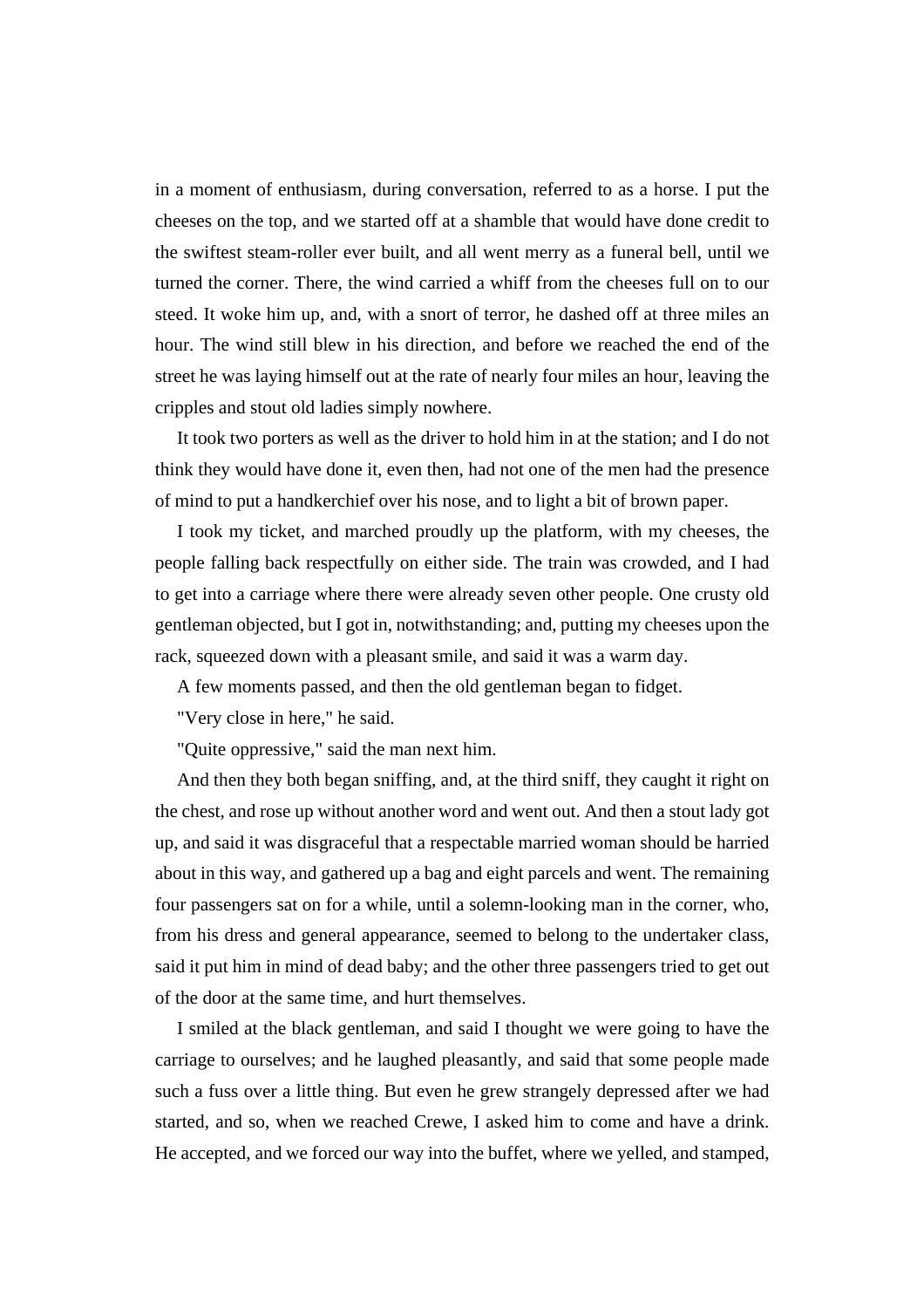and waved our umbrellas for a quarter of an hour; and then a young lady came, and asked us if we wanted anything.

"What's yours?" I said, turning to my friend.

"I'll have half-a-crown's worth of brandy, neat, if you please, miss," he responded.

And he went off quietly after he had drunk it and got into another carriage, which I thought mean.

From Crewe I had the compartment to myself, though the train was crowded. As we drew up at the different stations, the people, seeing my empty carriage, would rush for it. "Here y' are, Maria; come along, plenty of room." "All right, Tom; we'll get in here," they would shout. And they would run along, carrying heavy bags, and fight round the door to get in first. And one would open the door and mount the steps, and stagger back into the arms of the man behind him; and they would all come and have a sniff, and then droop off and squeeze into other carriages, or pay the difference and go first.

From Euston, I took the cheeses down to my friend's house. When his wife came into the room she smelt round for an instant. Then she said:

"What is it? Tell me the worst."

I said:

"It's cheeses. Tom bought them in Liverpool, and asked me to bring them up with me."

And I added that I hoped she understood that it had nothing to do with me; and she said that she was sure of that, but that she would speak to Tom about it when he came back.

My friend was detained in Liverpool longer than he expected; and, three days later, as he hadn't returned home, his wife called on me. She said:

"What did Tom say about those cheeses?"

I replied that he had directed they were to be kept in a moist place, and that nobody was to touch them.

She said:

"Nobody's likely to touch them. Had he smelt them?"

I thought he had, and added that he seemed greatly attached to them.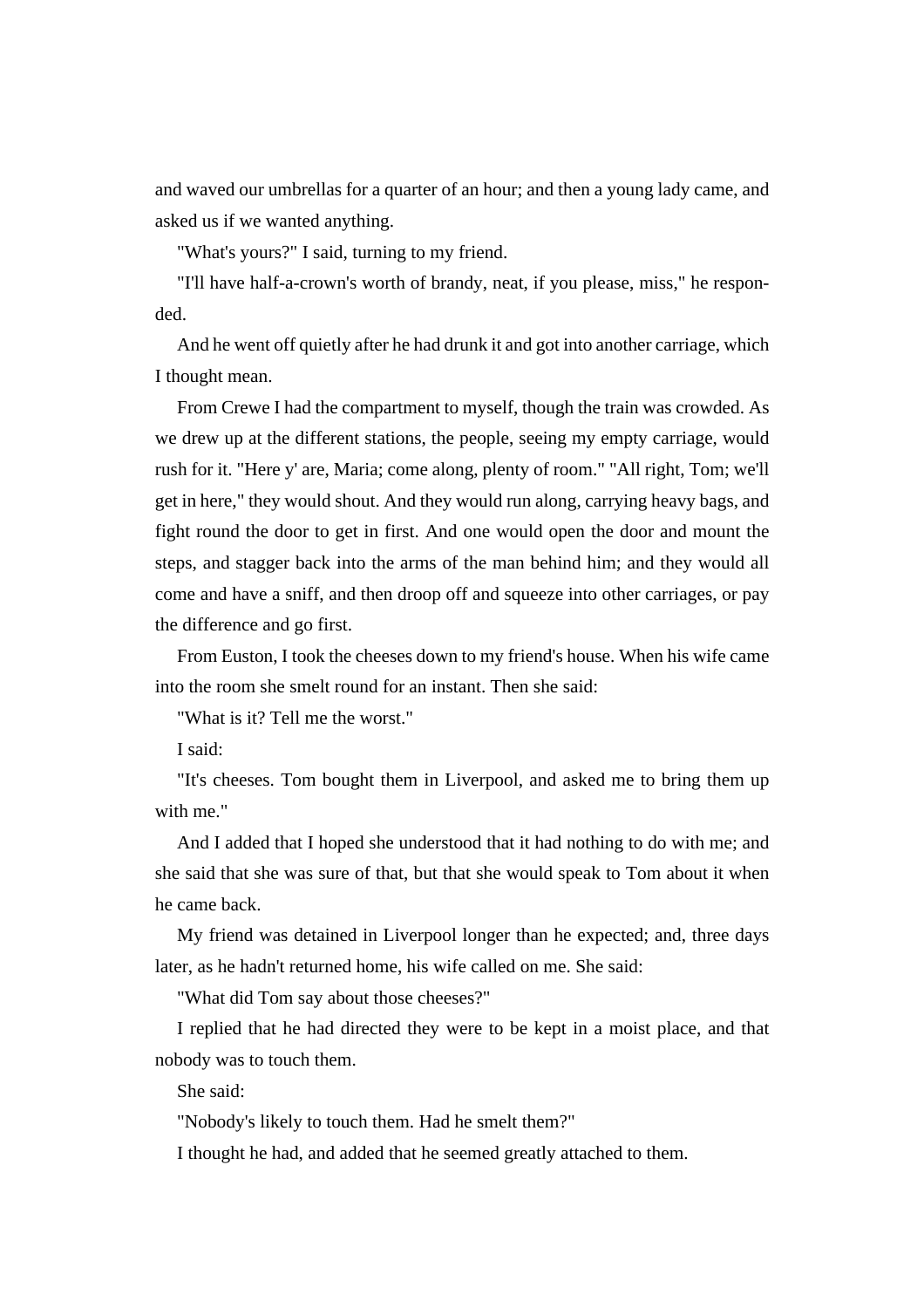"You think he would be upset," she queried, "if I gave a man a sovereign to take them away and bury them?"

I answered that I thought he would never smile again.

An idea struck her. She said:

"Do you mind keeping them for him? Let me send them round to you."

"Madam," I replied, "for myself I like the smell of cheese, and the journey the other day with them from Liverpool I shall ever look back upon as a happy ending to a pleasant holiday. But, in this world, we must consider others. The lady under whose roof I have the honour of residing is a widow, and, for all I know, possibly an orphan too. She has a strong, I may say an eloquent, objection to being what she terms `put upon.' The presence of your husband's cheeses in her house she would, I instinctively feel, regard as a `put upon'; and it shall never be said that I put upon the widow and the orphan."

"Very well, then," said my friend's wife, rising, "all I have to say is, that I shall take the children and go to an hotel until those cheeses are eaten. I decline to live any longer in the same house with them."

She kept her word, leaving the place in charge of the charwoman, who, when asked if she could stand the smell, replied, "What smell?" and who, when taken close to the cheeses and told to sniff hard, said she could detect a faint odour of melons. It was argued from this that little injury could result to the woman from the atmosphere, and she was left.

The hotel bill came to fifteen guineas; and my friend, after reckoning everything up, found that the cheeses had cost him eight-and-sixpence a pound. He said he dearly loved a bit of cheese, but it was beyond his means; so he determined to get rid of them. He threw them into the canal; but had to fish them out again, as the bargemen complained. They said it made them feel quite faint. And, after that, he took them one dark night and left them in the parish mortuary. But the coroner discovered them, and made a fearful fuss.

He said it was a plot to deprive him of his living by waking up the corpses.

My friend got rid of them, at last, by taking them down to a sea-side town, and burying them on the beach. It gained the place quite a reputation. Visitors said they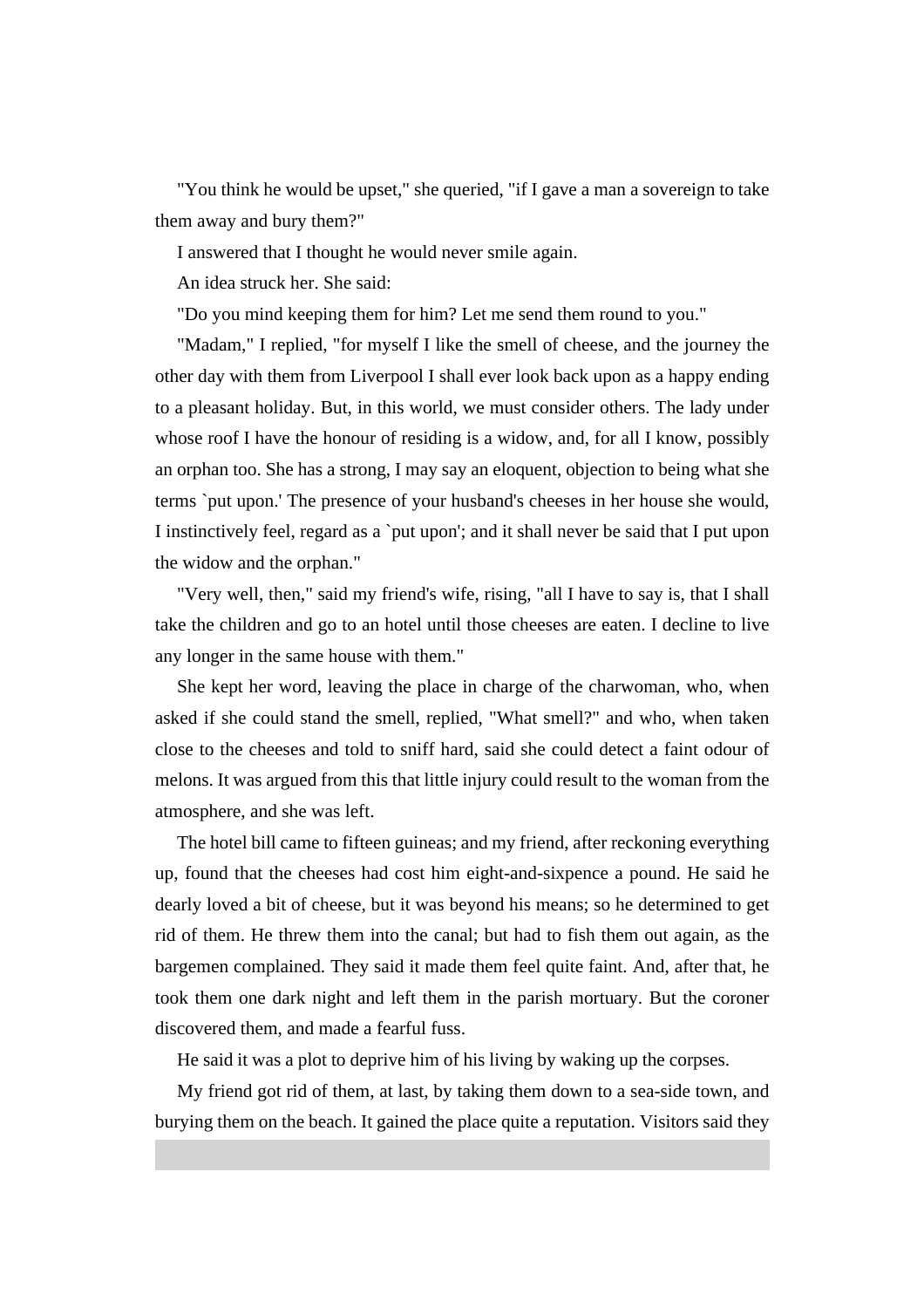had never noticed before how strong the air was, and weak-chested and consumptive people used to throng there for years afterwards.

Fond as I am of cheese, therefore, I hold that George was right in declining to take any.

"We shan't want any tea," said George (Harris's face fell at this); "but we'll have a good round, square, slap-up meal at seven - dinner, tea, and supper combined."

Harris grew more cheerful. George suggested meat and fruit pies, cold meat, tomatoes, fruit, and green stuff. For drink, we took some wonderful sticky concoction of Harris's, which you mixed with water and called lemonade, plenty of tea, and a bottle of whisky, in case, as George said, we got upset.

It seemed to me that George harped too much on the getting-upset idea. It seemed to me the wrong spirit to go about the trip in.

But I'm glad we took the whisky.

We didn't take beer or wine. They are a mistake up the river. They make you feel sleepy and heavy. A glass in the evening when you are doing a mouch round the town and looking at the girls is all right enough; but don't drink when the sun is blazing down on your head, and you've got hard work to do.

We made a list of the things to be taken, and a pretty lengthy one it was, before we parted that evening. The next day, which was Friday, we got them all together, and met in the evening to pack. We got a big Gladstone for the clothes, and a couple of hampers for the victuals and the cooking utensils. We moved the table up against the window, piled everything in a heap in the middle of the floor, and sat round and looked at it.

I said I'd pack.

I rather pride myself on my packing. Packing is one of those many things that I feel I know more about than any other person living. (It surprises me myself, sometimes, how many of these subjects there are.) I impressed the fact upon George and Harris, and told them that they had better leave the whole matter entirely to me. They fell into the suggestion with a readiness that had something uncanny about it. George put on a pipe and spread himself over the easy-chair, and Harris cocked his legs on the table and lit a cigar.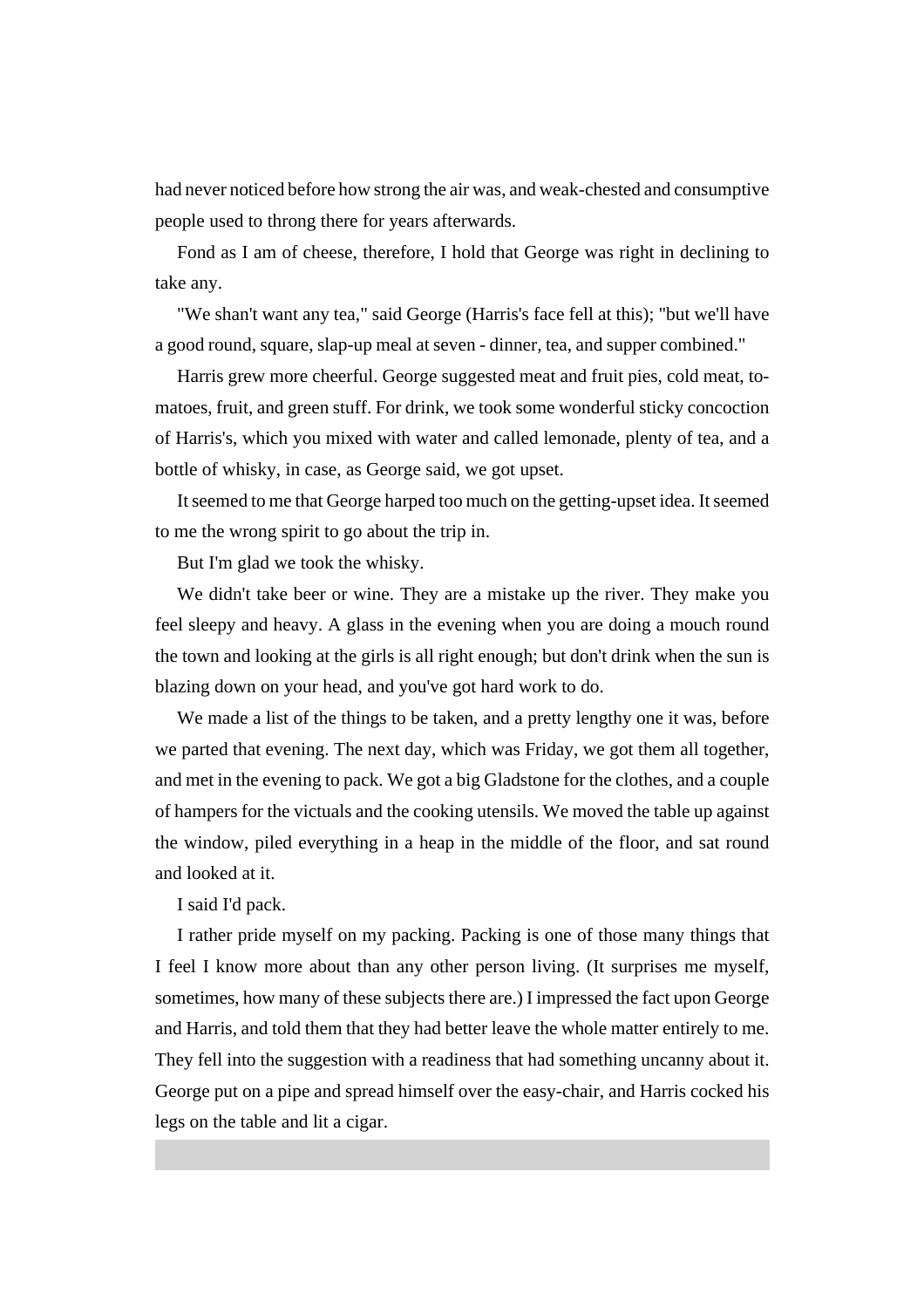This was hardly what I intended. What I had meant, of course, was, that I should boss the job, and that Harris and George should potter about under my directions, I pushing them aside every now and then with, "Oh, you - !" "Here, let me do it." "There you are, simple enough!" - really teaching them, as you might say. Their taking it in the way they did irritated me. There is nothing does irritate me more than seeing other people sitting about doing nothing when I'm working.

I lived with a man once who used to make me mad that way. He would loll on the sofa and watch me doing things by the hour together, following me round the room with his eyes, wherever I went. He said it did him real good to look on at me, messing about. He said it made him feel that life was not an idle dream to be gaped and yawned through, but a noble task, full of duty and stern work. He said he often wondered now how he could have gone on before he met me, never having anybody to look at while they worked.

Now, I'm not like that. I can't sit still and see another man slaving and working. I want to get up and superintend, and walk round with my hands in my pockets, and tell him what to do. It is my energetic nature. I can't help it.

However, I did not say anything, but started the packing. It seemed a longer job than I had thought it was going to be; but I got the bag finished at last, and I sat on it and strapped it.

"Ain't you going to put the boots in?" said Harris.

And I looked round, and found I had forgotten them. That's just like Harris. He couldn't have said a word until I'd got the bag shut and strapped, of course. And George laughed - one of those irritating, senseless, chuckle-headed, crack-jawed laughs of his. They do make me so wild.

I opened the bag and packed the boots in; and then, just as I was going to close it, a horrible idea occurred to me. Had I packed my tooth- brush? I don't know how it is, but I never do know whether I've packed my tooth-brush.

My tooth-brush is a thing that haunts me when I'm travelling, and makes my life a misery. I dream that I haven't packed it, and wake up in a cold perspiration, and get out of bed and hunt for it. And, in the morning, I pack it before I have used it, and have to unpack again to get it, and it is always the last thing I turn out of the bag;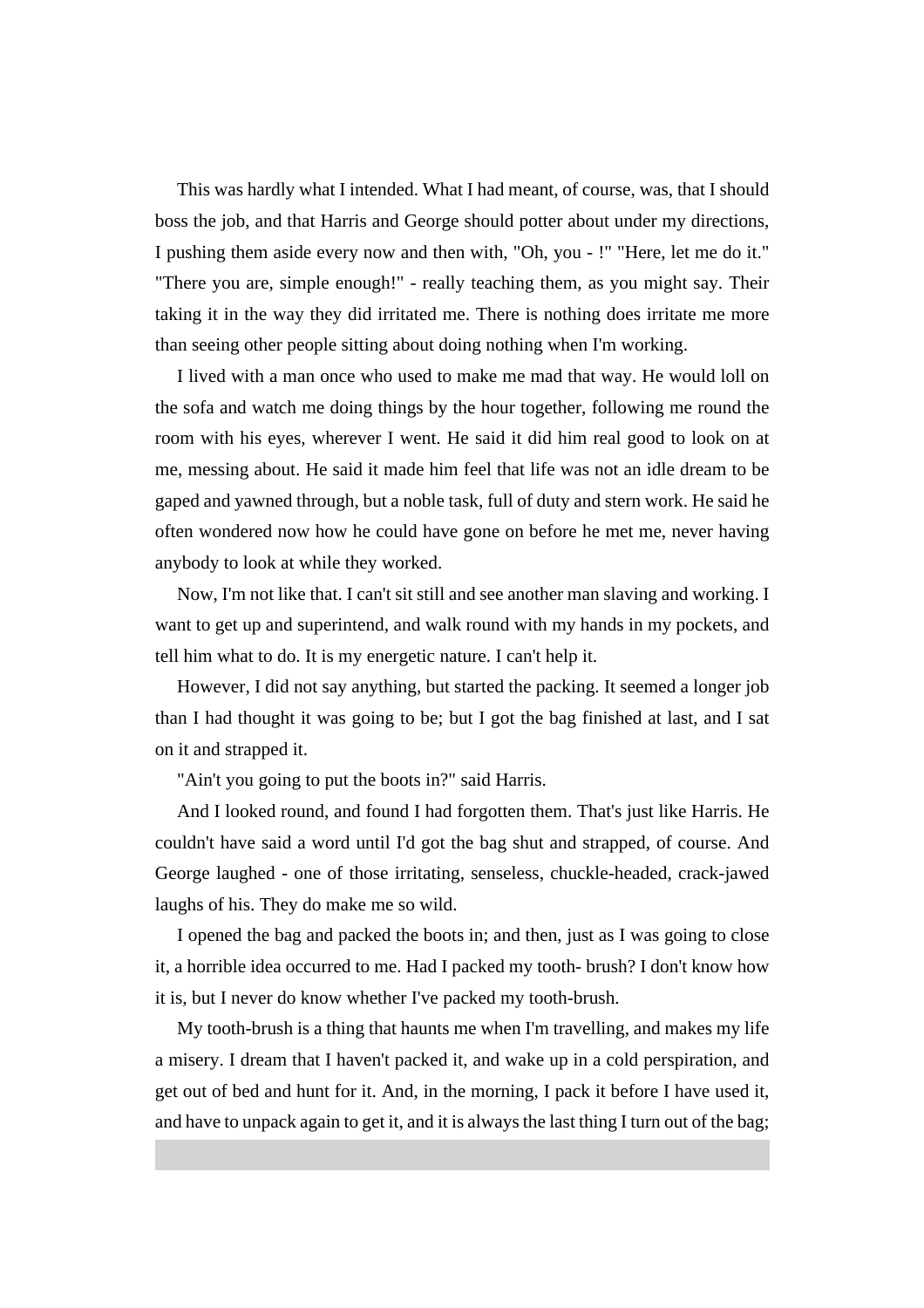and then I repack and forget it, and have to rush upstairs for it at the last moment and carry it to the railway station, wrapped up in my pocket- handkerchief.

Of course I had to turn every mortal thing out now, and, of course, I could not find it. I rummaged the things up into much the same state that they must have been before the world was created, and when chaos reigned. Of course, I found George's and Harris's eighteen times over, but I couldn't find my own. I put the things back one by one, and held everything up and shook it. Then I found it inside a boot. I repacked once more.

When I had finished, George asked if the soap was in. I said I didn't care a hang whether the soap was in or whether it wasn't; and I slammed the bag to and strapped it, and found that I had packed my tobacco-pouch in it, and had to re-open it. It got shut up finally at 10.5 p.m., and then there remained the hampers to do. Harris said that we should be wanting to start in less than twelve hours' time, and thought that he and George had better do the rest; and I agreed and sat down, and they had a go.

They began in a light-hearted spirit, evidently intending to show me how to do it. I made no comment; I only waited. When George is hanged, Harris will be the worst packer in this world; and I looked at the piles of plates and cups, and kettles, and bottles and jars, and pies, and stoves, and cakes, and tomatoes, &c., and felt that the thing would soon become exciting.

It did. They started with breaking a cup. That was the first thing they did. They did that just to show you what they COULD do, and to get you interested.

Then Harris packed the strawberry jam on top of a tomato and squashed it, and they had to pick out the tomato with a teaspoon.

And then it was George's turn, and he trod on the butter. I didn't say anything, but I came over and sat on the edge of the table and watched them. It irritated them more than anything I could have said. I felt that. It made them nervous and excited, and they stepped on things, and put things behind them, and then couldn't find them when they wanted them; and they packed the pies at the bottom, and put heavy things on top, and smashed the pies in.

They upset salt over everything, and as for the butter! I never saw two men do more with one-and-twopence worth of butter in my whole life than they did. After George had got it off his slipper, they tried to put it in the kettle. It wouldn't go in,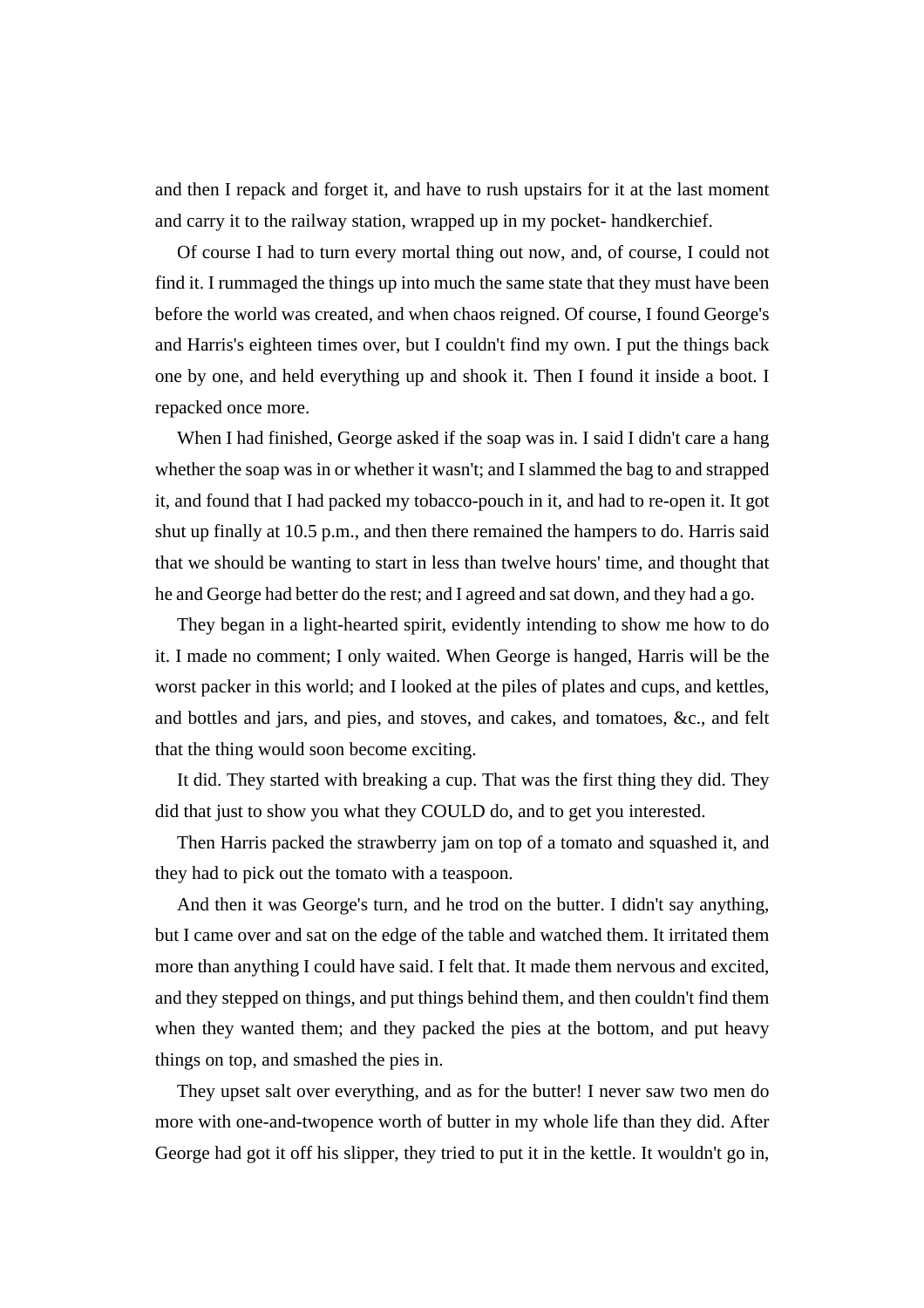and what WAS in wouldn't come out. They did scrape it out at last, and put it down on a chair, and Harris sat on it, and it stuck to him, and they went looking for it all over the room.

"I'll take my oath I put it down on that chair," said George, staring at the empty seat.

"I saw you do it myself, not a minute ago," said Harris.

Then they started round the room again looking for it; and then they met again in the centre, and stared at one another.

"Most extraordinary thing I ever heard of," said George.

"So mysterious!" said Harris.

Then George got round at the back of Harris and saw it.

"Why, here it is all the time," he exclaimed, indignantly.

"Where?" cried Harris, spinning round.

"Stand still, can't you!" roared George, flying after him.

And they got it off, and packed it in the teapot.

Montmorency was in it all, of course. Montmorency's ambition in life, is to get in the way and be sworn at. If he can squirm in anywhere where he particularly is not wanted, and be a perfect nuisance, and make people mad, and have things thrown at his head, then he feels his day has not been wasted.

To get somebody to stumble over him, and curse him steadily for an hour, is his highest aim and object; and, when he has succeeded in accomplishing this, his conceit becomes quite unbearable.

He came and sat down on things, just when they were wanted to be packed; and he laboured under the fixed belief that, whenever Harris or George reached out their hand for anything, it was his cold, damp nose that they wanted. He put his leg into the jam, and he worried the teaspoons, and he pretended that the lemons were rats, and got into the hamper and killed three of them before Harris could land him with the frying-pan.

Harris said I encouraged him. I didn't encourage him. A dog like that don't want any encouragement. It's the natural, original sin that is born in him that makes him do things like that.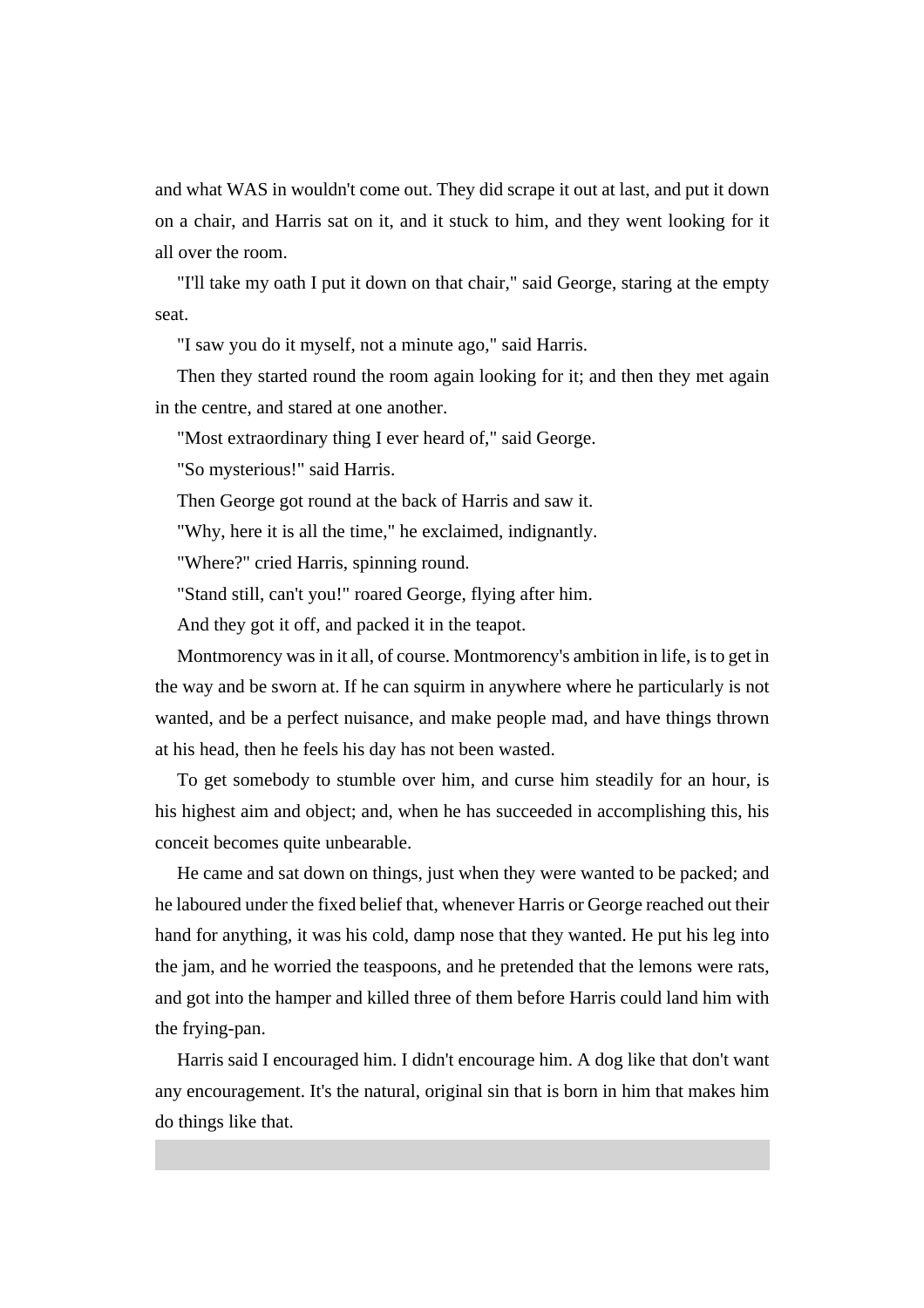The packing was done at 12.50; and Harris sat on the big hamper, and said he hoped nothing would be found broken. George said that if anything was broken it was broken, which reflection seemed to comfort him. He also said he was ready for bed.

We were all ready for bed. Harris was to sleep with us that night, and we went upstairs.

We tossed for beds, and Harris had to sleep with me. He said:

"Do you prefer the inside or the outside, J.?"

I said I generally preferred to sleep INSIDE a bed.

Harris said it was old.

George said:

"What time shall I wake you fellows?"

Harris said:

"Seven."

I said:

"No - six," because I wanted to write some letters.

Harris and I had a bit of a row over it, but at last split the difference, and said half-past six.

"Wake us at 6.30, George," we said.

George made no answer, and we found, on going over, that he had been asleep for some time; so we placed the bath where he could tumble into it on getting out in the morning, and went to bed ourselves.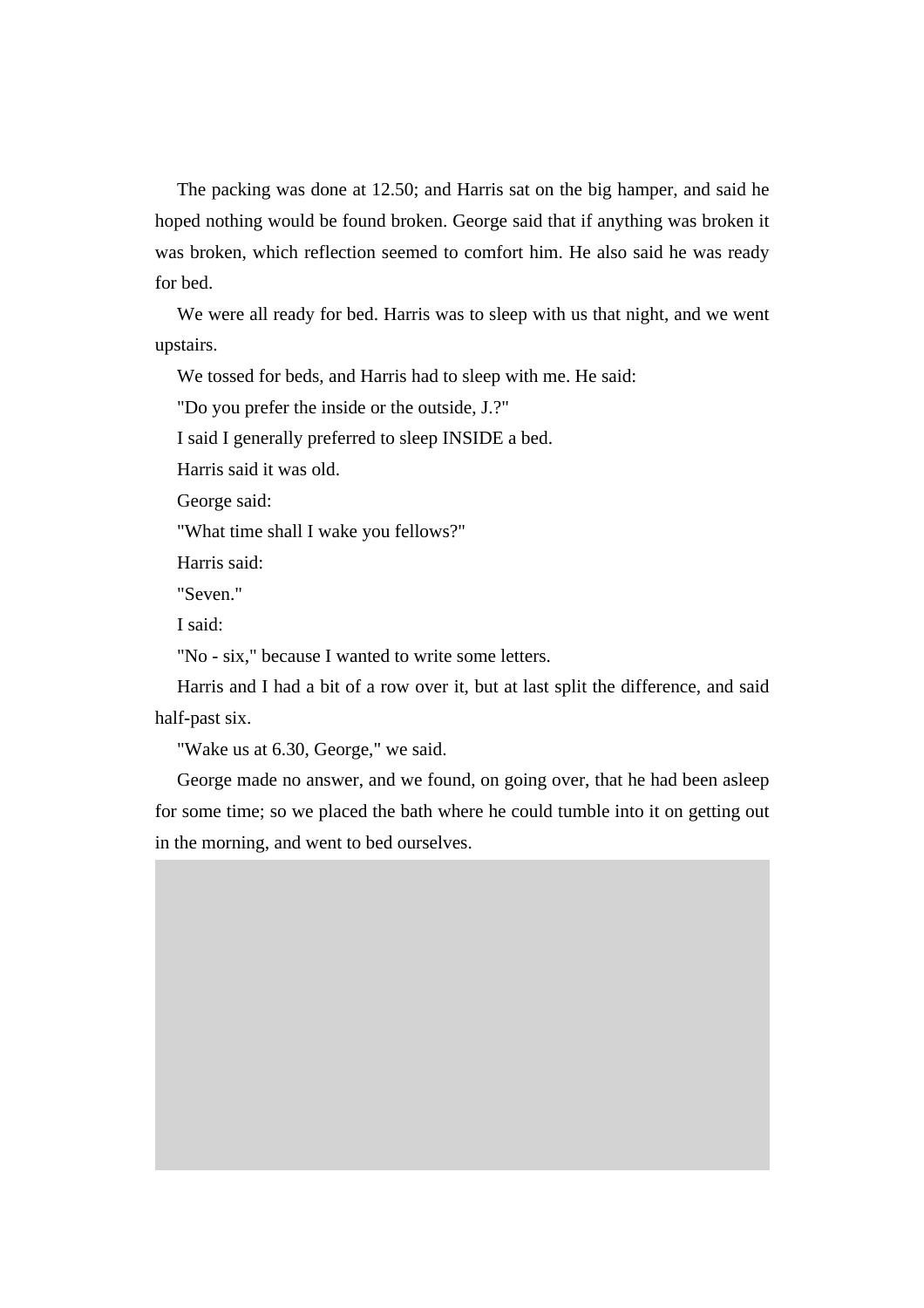# **CHAPTER V.**

MRS. P. AROUSES US. - GEORGE, THE SLUGGARD. - THE "WEATHER FORECAST" SWINDLE. - OUR LUGGAGE. - DEPRAVITY OF THE SMALL BOY. - THE PEOPLE GATHER ROUND US. - WE DRIVE OFF IN GREAT STYLE, AND ARRIVE AT WATERLOO. - INNOCENCE OF SOUTH WESTERN OFFICIALS CONCERNING SUCH WORLDLY THINGS AS TRAINS. - WE ARE AFLOAT, AFLOAT IN AN OPEN BOAT.

IT was Mrs. Poppets that woke me up next morning.

She said:

"Do you know that it's nearly nine o'clock, sir?"

"Nine o' what?" I cried, starting up.

"Nine o'clock," she replied, through the keyhole. "I thought you was a- oversleeping yourselves."

I woke Harris, and told him. He said:

"I thought you wanted to get up at six?"

"So I did," I answered; "why didn't you wake me?"

"How could I wake you, when you didn't wake me?" he retorted. "Now we shan't get on the water till after twelve. I wonder you take the trouble to get up at all."

"Um," I replied, "lucky for you that I do. If I hadn't woke you, you'd have lain there for the whole fortnight."

We snarled at one another in this strain for the next few minutes, when we were interrupted by a defiant snore from George.

It reminded us, for the first time since our being called, of his existence.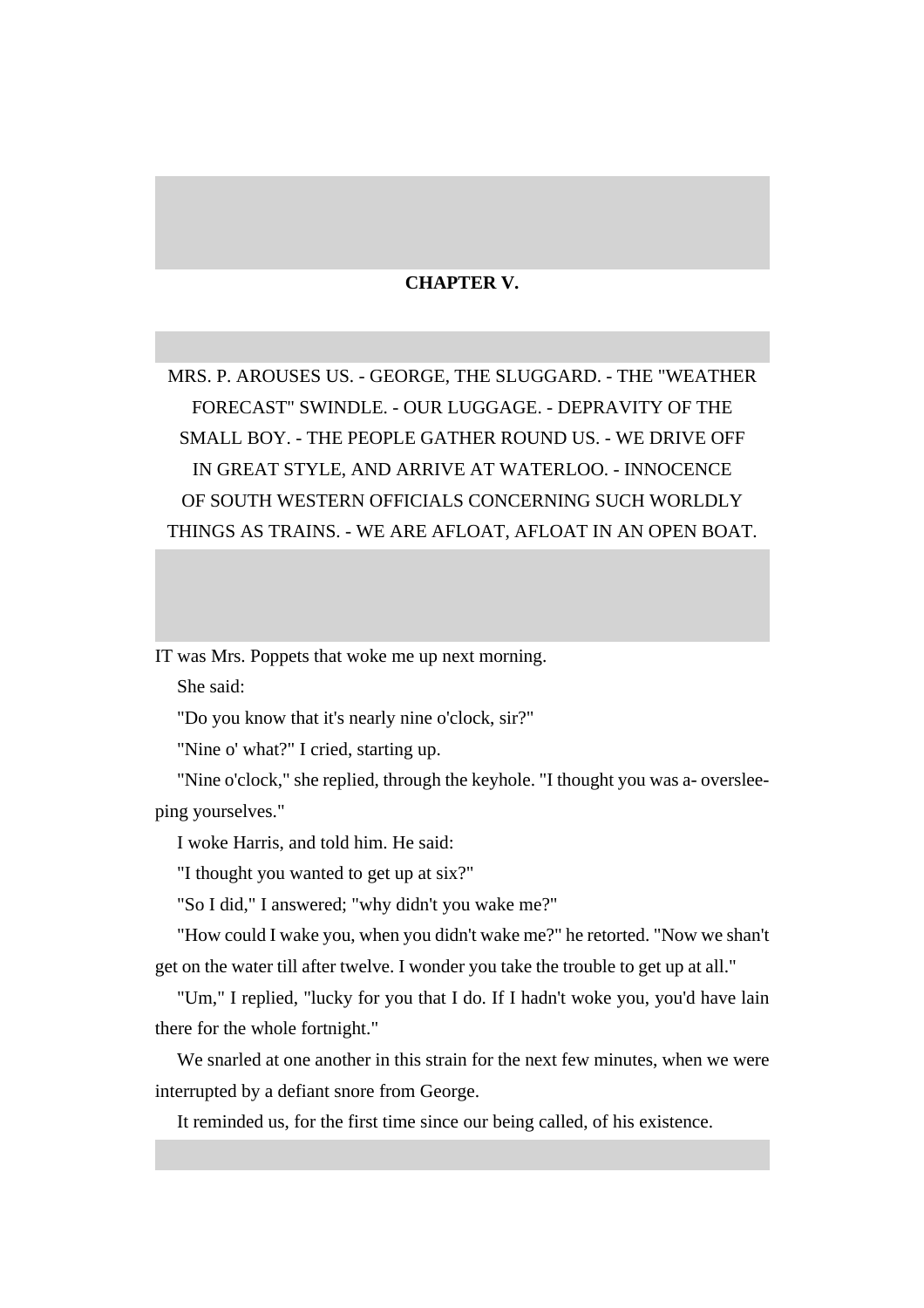There he lay - the man who had wanted to know what time he should wake us on his back, with his mouth wide open, and his knees stuck up.

I don't know why it should be, I am sure; but the sight of another man asleep in bed when I am up, maddens me. It seems to me so shocking to see the precious hours of a man's life - the priceless moments that will never come back to him again - being wasted in mere brutish sleep.

There was George, throwing away in hideous sloth the inestimable gift of time; his valuable life, every second of which he would have to account for hereafter, passing away from him, unused. He might have been up stuffing himself with eggs and bacon, irritating the dog, or flirting with the slavey, instead of sprawling there, sunk in soul-clogging oblivion.

It was a terrible thought. Harris and I appeared to be struck by it at the same instant. We determined to save him, and, in this noble resolve, our own dispute was forgotten. We flew across and slung the clothes off him, and Harris landed him one with a slipper, and I shouted in his ear, and he awoke.

"Wasermarrer?" he observed, sitting up.

"Get up, you fat-headed chunk!" roared Harris. "It's quarter to ten."

"What!" he shrieked, jumping out of bed into the bath; "Who the thunder put this thing here?"

We told him he must have been a fool not to see the bath.

We finished dressing, and, when it came to the extras, we remembered that we had packed the tooth-brushes and the brush and comb (that tooth-brush of mine will be the death of me, I know), and we had to go downstairs, and fish them out of the bag. And when we had done that George wanted the shaving tackle. We told him that he would have to go without shaving that morning, as we weren't going to unpack that bag again for him, nor for anyone like him.

He said:

"Don't be absurd. How can I go into the City like this?"

It was certainly rather rough on the City, but what cared we for human suffering? As Harris said, in his common, vulgar way, the City would have to lump it.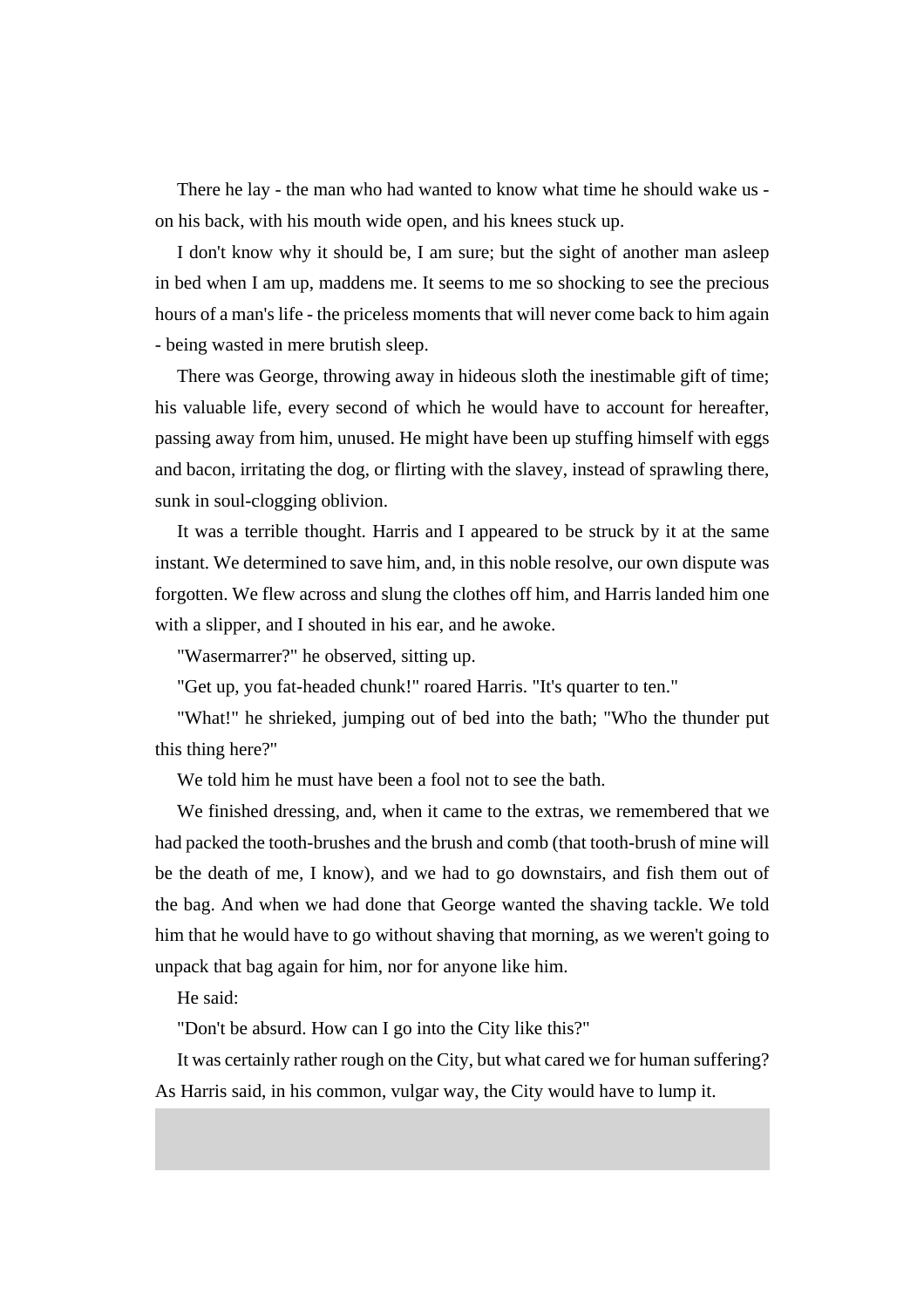We went downstairs to breakfast. Montmorency had invited two other dogs to come and see him off, and they were whiling away the time by fighting on the doorstep. We calmed them with an umbrella, and sat down to chops and cold beef.

Harris said:

"The great thing is to make a good breakfast," and he started with a couple of chops, saying that he would take these while they were hot, as the beef could wait.

George got hold of the paper, and read us out the boating fatalities, and the weather forecast, which latter prophesied "rain, cold, wet to fine" (whatever more than usually ghastly thing in weather that may be), "occasional local thunder-storms, east wind, with general depression over the Midland Counties (London and Channel). Bar. falling."

I do think that, of all the silly, irritating tomfoolishness by which we are plagued, this "weather-forecast" fraud is about the most aggravating. It "forecasts" precisely what happened yesterday or a the day before, and precisely the opposite of what is going to happen to-day.

I remember a holiday of mine being completely ruined one late autumn by our paying attention to the weather report of the local newspaper. "Heavy showers, with thunderstorms, may be expected to-day," it would say on Monday, and so we would give up our picnic, and stop indoors all day, waiting for the rain. - And people would pass the house, going off in wagonettes and coaches as jolly and merry as could be, the sun shining out, and not a cloud to be seen.

"Ah!" we said, as we stood looking out at them through the window, "won't they come home soaked!"

And we chuckled to think how wet they were going to get, and came back and stirred the fire, and got our books, and arranged our specimens of seaweed and cockle shells. By twelve o'clock, with the sun pouring into the room, the heat became quite oppressive, and we wondered when those heavy showers and occasional thunderstorms were going to begin.

"Ah! they'll come in the afternoon, you'll find," we said to each other. "Oh, WON'T those people get wet. What a lark!"

At one o'clock, the landlady would come in to ask if we weren't going out, as it seemed such a lovely day.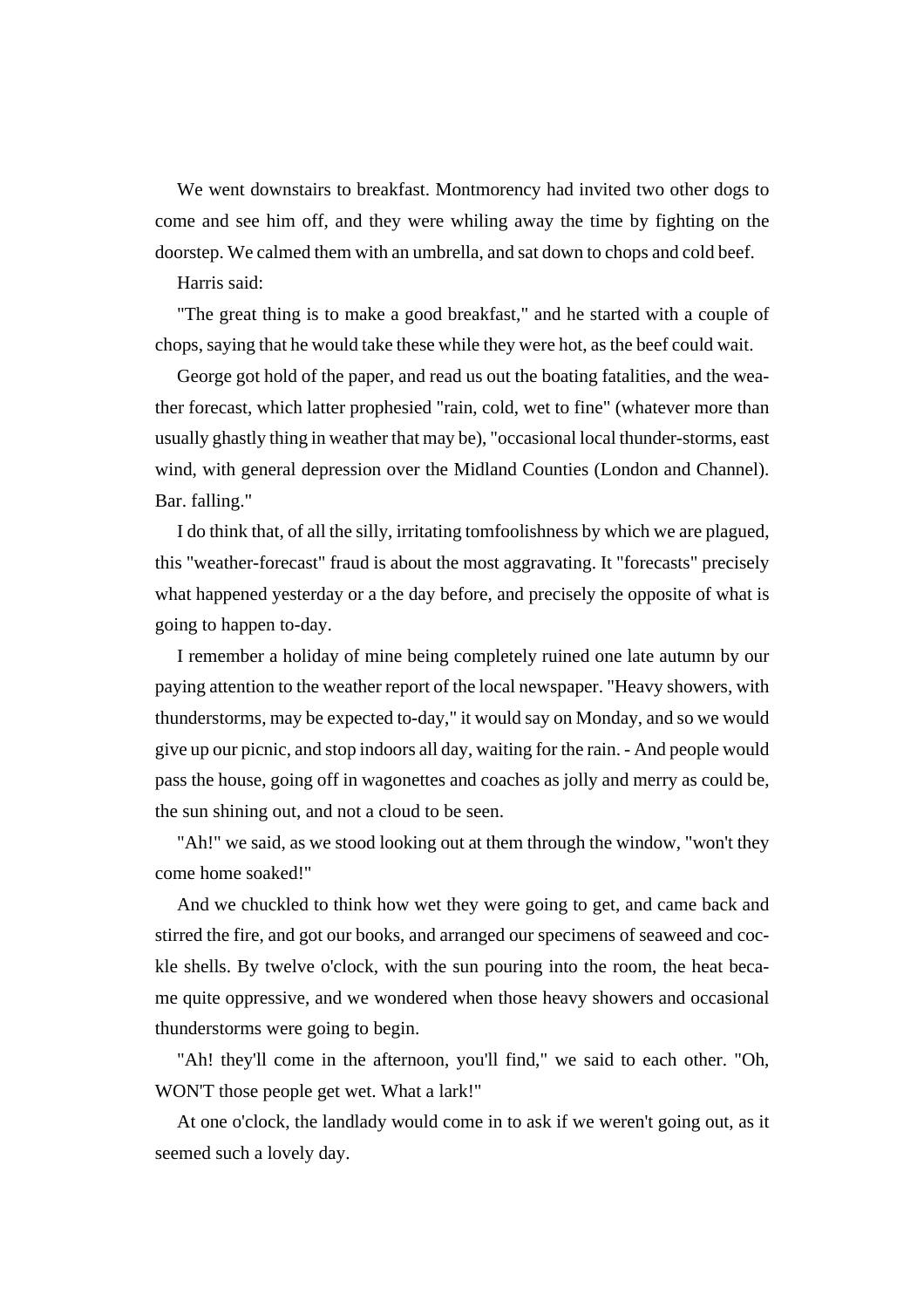"No, no," we replied, with a knowing chuckle, "not we. WE don't mean to get wet - no, no."

And when the afternoon was nearly gone, and still there was no sign of rain, we tried to cheer ourselves up with the idea that it would come down all at once, just as the people had started for home, and were out of the reach of any shelter, and that they would thus get more drenched than ever. But not a drop ever fell, and it finished a grand day, and a lovely night after it.

The next morning we would read that it was going to be a "warm, fine to set-fair day; much heat;" and we would dress ourselves in flimsy things, and go out, and, half-an-hour after we had started, it would commence to rain hard, and a bitterly cold wind would spring up, and both would keep on steadily for the whole day, and we would come home with colds and rheumatism all over us, and go to bed.

The weather is a thing that is beyond me altogether. I never can understand it. The barometer is useless: it is as misleading as the newspaper forecast.

There was one hanging up in a hotel at Oxford at which I was staying last spring, and, when I got there, it was pointing to "set fair." It was simply pouring with rain outside, and had been all day; and I couldn't quite make matters out. I tapped the barometer, and it jumped up and pointed to "very dry." The Boots stopped as he was passing, and said he expected it meant to-morrow. I fancied that maybe it was thinking of the week before last, but Boots said, No, he thought not.

I tapped it again the next morning, and it went up still higher, and the rain came down faster than ever. On Wednesday I went and hit it again, and the pointer went round towards "set fair," "very dry," and "much heat," until it was stopped by the peg, and couldn't go any further. It tried its best, but the instrument was built so that it couldn't prophesy fine weather any harder than it did without breaking itself. It evidently wanted to go on, and prognosticate drought, and water famine, and sunstroke, and simooms, and such things, but the peg prevented it, and it had to be content with pointing to the mere commonplace "very dry."

Meanwhile, the rain came down in a steady torrent, and the lower part of the town was under water, owing to the river having overflowed.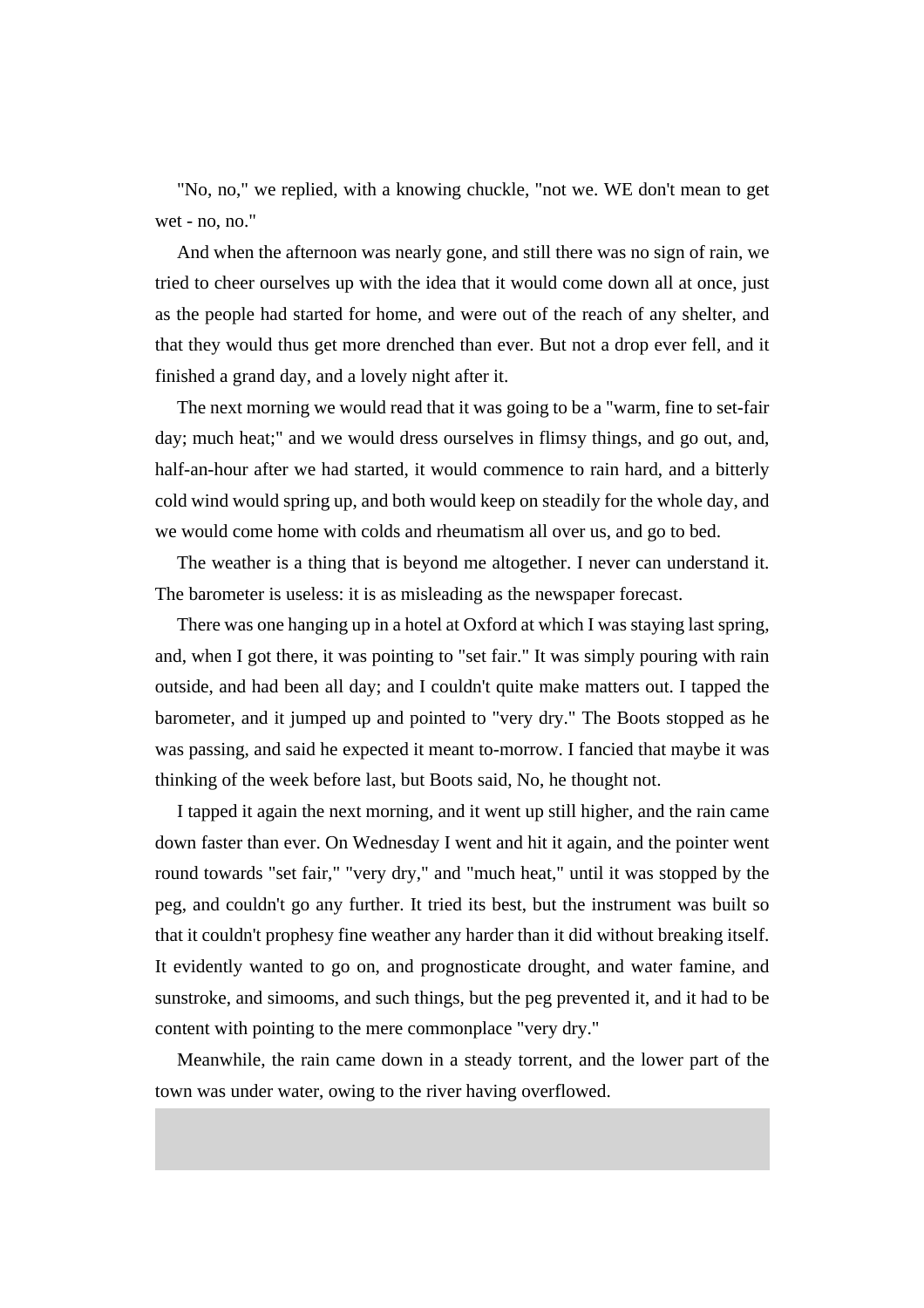Boots said it was evident that we were going to have a prolonged spell of grand weather SOME TIME, and read out a poem which was printed over the top of the oracle, about

"Long foretold, long last; Short notice, soon past."

The fine weather never came that summer. I expect that machine must have been referring to the following spring.

Then there are those new style of barometers, the long straight ones. I never can make head or tail of those. There is one side for 10 a.m. yesterday, and one side for 10 a.m. to-day; but you can't always get there as early as ten, you know. It rises or falls for rain and fine, with much or less wind, and one end is "Nly" and the other "Ely" (what's Ely got to do with it?), and if you tap it, it doesn't tell you anything. And you've got to correct it to sea-level, and reduce it to Fahrenheit, and even then I don't know the answer.

But who wants to be foretold the weather? It is bad enough when it comes, without our having the misery of knowing about it beforehand. The prophet we like is the old man who, on the particularly gloomy-looking morning of some day when we particularly want it to be fine, looks round the horizon with a particularly knowing eye, and says:

"Oh no, sir, I think it will clear up all right. It will break all right enough, sir."

"Ah, he knows", we say, as we wish him good-morning, and start off; "wonderful how these old fellows can tell!"

And we feel an affection for that man which is not at all lessened by the circumstances of its NOT clearing up, but continuing to rain steadily all day.

"Ah, well," we feel, "he did his best."

For the man that prophesies us bad weather, on the contrary, we entertain only bitter and revengeful thoughts.

"Going to clear up, d'ye think?" we shout, cheerily, as we pass.

"Well, no, sir; I'm afraid it's settled down for the day," he replies, shaking his head.

"Stupid old fool!" we mutter, "what's HE know about it?" And, if his portent proves correct, we come back feeling still more angry against him, and with a vague notion that, somehow or other, he has had something to do with it.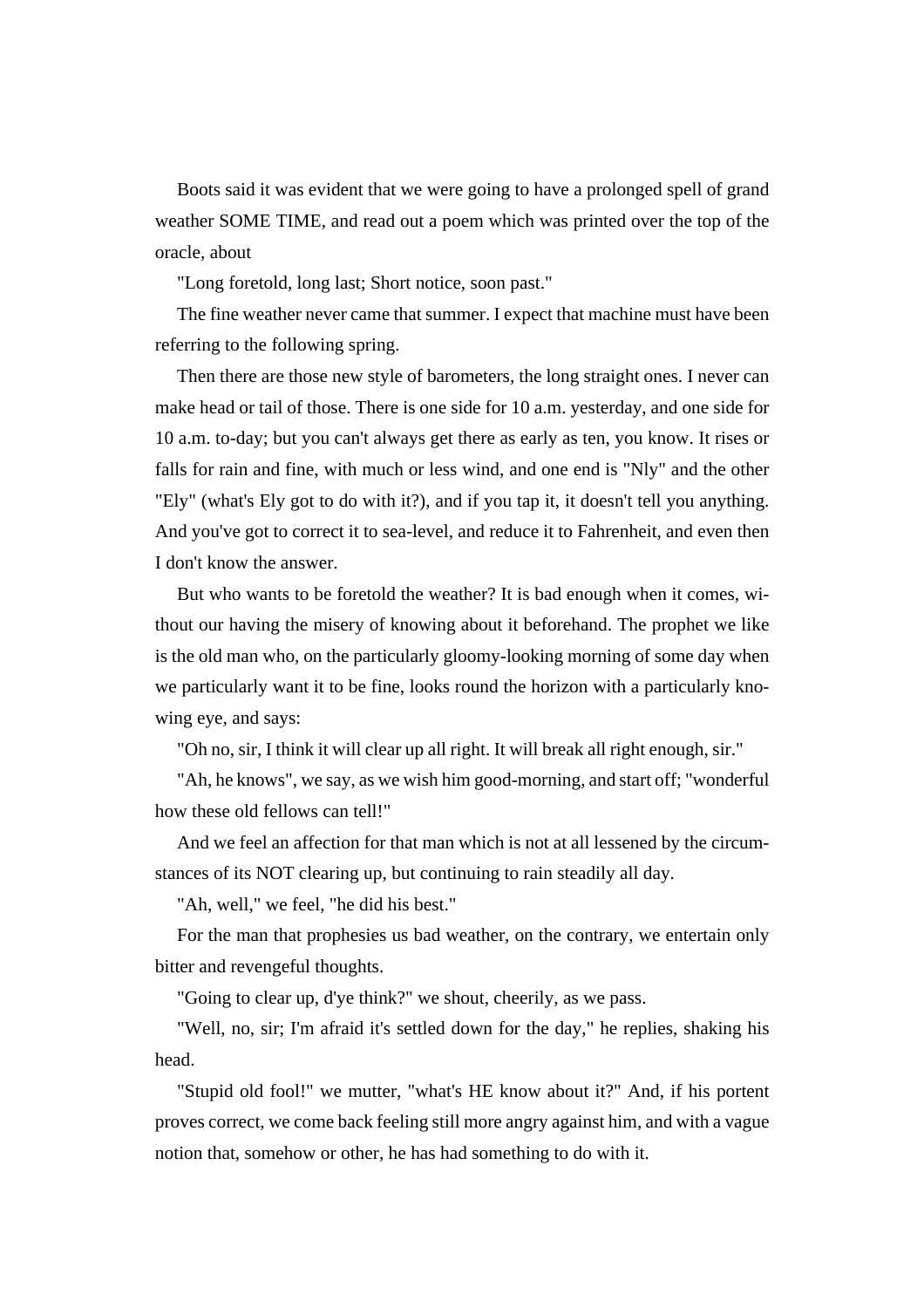It was too bright and sunny on this especial morning for George's blood- curdling readings about "Bar. falling," "atmospheric disturbance, passing in an oblique line over Southern Europe," and "pressure increasing," to very much upset us: and so, finding that he could not make us wretched, and was only wasting his time, he sneaked the cigarette that I had carefully rolled up for myself, and went.

Then Harris and I, having finished up the few things left on the table, carted out our luggage on to the doorstep, and waited for a cab.

There seemed a good deal of luggage, when we put it all together. There was the Gladstone and the small hand-bag, and the two hampers, and a large roll of rugs, and some four or five overcoats and macintoshes, and a few umbrellas, and then there was a melon by itself in a bag, because it was too bulky to go in anywhere, and a couple of pounds of grapes in another bag, and a Japanese paper umbrella, and a frying pan, which, being too long to pack, we had wrapped round with brown paper.

It did look a lot, and Harris and I began to feel rather ashamed of it, though why we should be, I can't see. No cab came by, but the street boys did, and got interested in the show, apparently, and stopped.

Biggs's boy was the first to come round. Biggs is our greengrocer, and his chief talent lies in securing the services of the most abandoned and unprincipled errandboys that civilisation has as yet produced. If anything more than usually villainous in the boy-line crops up in our neighbourhood, we know that it is Biggs's latest. I was told that, at the time of the Great Coram Street murder, it was promptly concluded by our street that Biggs's boy (for that period) was at the bottom of it, and had he not been able, in reply to the severe cross-examination to which he was subjected by No. 19, when he called there for orders the morning after the crime (assisted by No. 21, who happened to be on the step at the time), to prove a complete ALIBI, it would have gone hard with him. I didn't know Biggs's boy at that time, but, from what I have seen of them since, I should not have attached much importance to that ALIBI myself.

Biggs's boy, as I have said, came round the corner. He was evidently in a great hurry when he first dawned upon the vision, but, on catching sight of Harris and me, and Montmorency, and the things, he eased up and stared. Harris and I frowned at him. This might have wounded a more sensitive nature, but Biggs's boys are not, as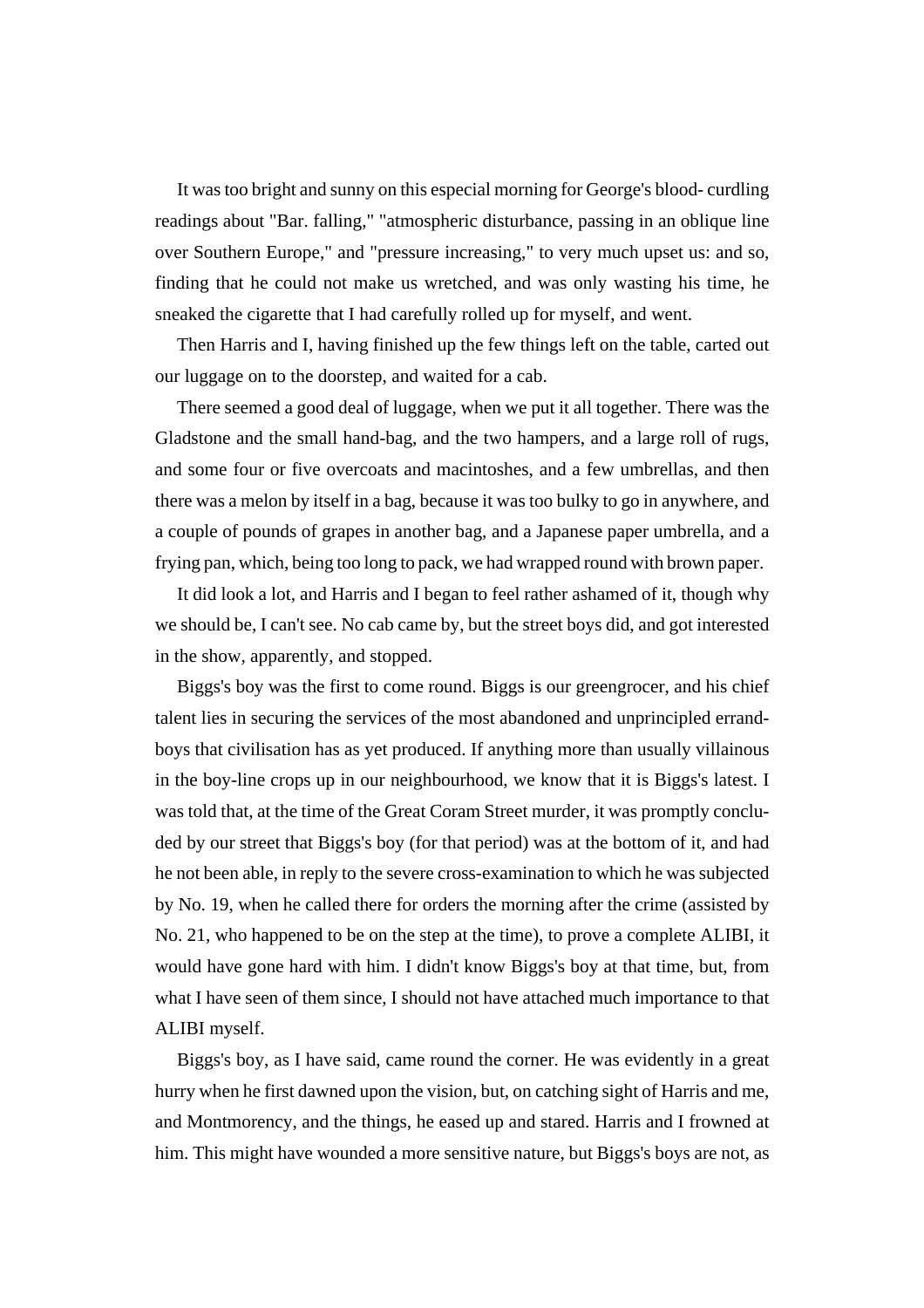a rule, touchy. He came to a dead stop, a yard from our step, and, leaning up against the railings, and selecting a straw to chew, fixed us with his eye. He evidently meant to see this thing out.

In another moment, the grocer's boy passed on the opposite side of the street. Biggs's boy hailed him:

"Hi! ground floor o' 42's a-moving."

The grocer's boy came across, and took up a position on the other side of the step. Then the young gentleman from the boot-shop stopped, and joined Biggs's boy; while the empty-can superintendent from "The Blue Posts" took up an independent position on the curb.

"They ain't a-going to starve, are they? " said the gentleman from the boot-shop.

"Ah! you'd want to take a thing or two with YOU," retorted "The Blue Posts," "if you was a-going to cross the Atlantic in a small boat."

"They ain't a-going to cross the Atlantic," struck in Biggs's boy; "they're a-going to find Stanley."

By this time, quite a small crowd had collected, and people were asking each other what was the matter. One party (the young and giddy portion of the crowd) held that it was a wedding, and pointed out Harris as the bridegroom; while the elder and more thoughtful among the populace inclined to the idea that it was a funeral, and that I was probably the corpse's brother.

At last, an empty cab turned up (it is a street where, as a rule, and when they are not wanted, empty cabs pass at the rate of three a minute, and hang about, and get in your way), and packing ourselves and our belongings into it, and shooting out a couple of Montmorency's friends, who had evidently sworn never to forsake him, we drove away amidst the cheers of the crowd, Biggs's boy shying a carrot after us for luck.

We got to Waterloo at eleven, and asked where the eleven-five started from. Of course nobody knew; nobody at Waterloo ever does know where a train is going to start from, or where a train when it does start is going to, or anything about it. The porter who took our things thought it would go from number two platform, while another porter, with whom he discussed the question, had heard a rumour that it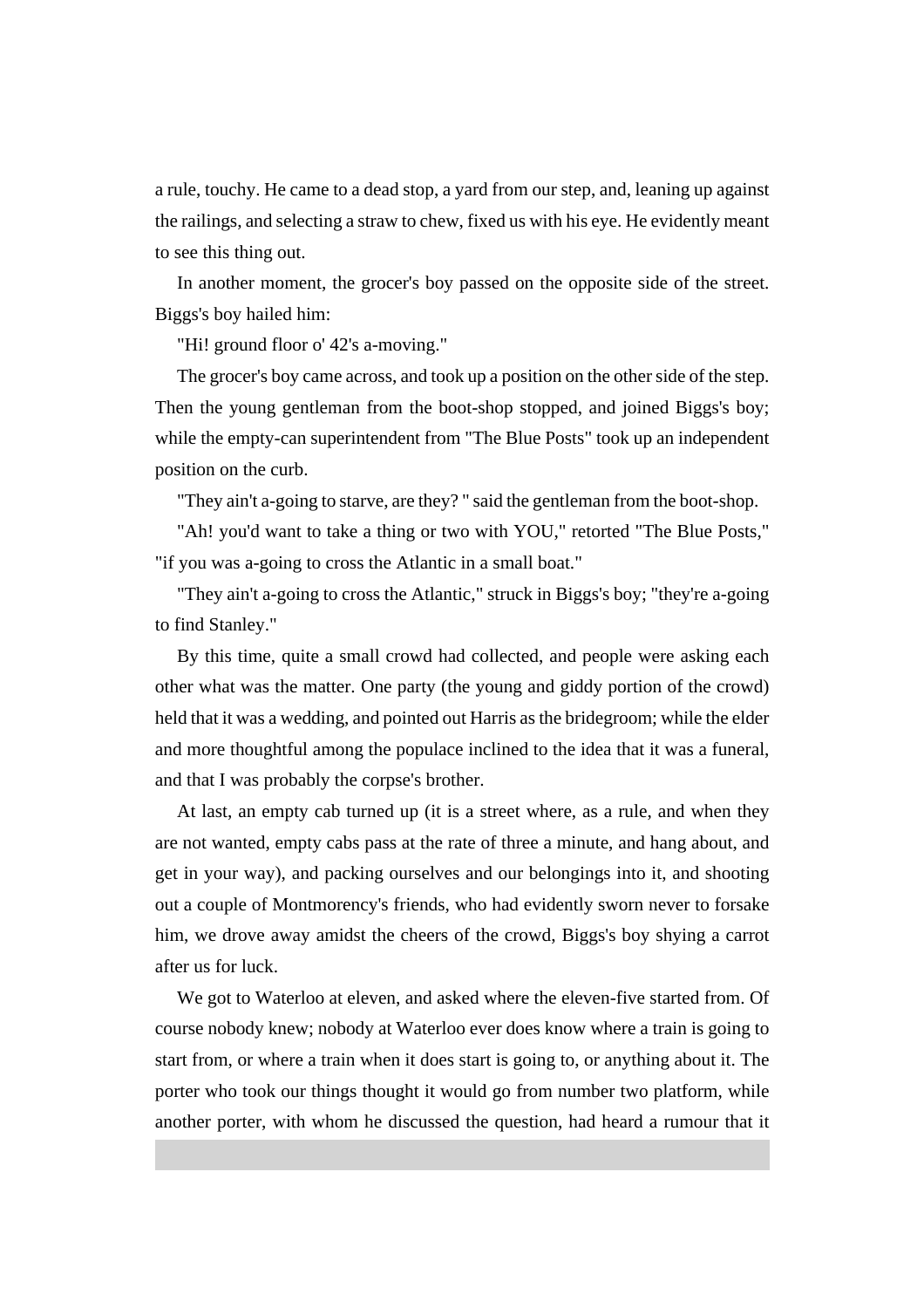would go from number one. The station-master, on the other hand, was convinced it would start from the local.

To put an end to the matter, we went upstairs, and asked the traffic superintendent, and he told us that he had just met a man, who said he had seen it at number three platform. We went to number three platform, but the authorities there said that they rather thought that train was the Southampton express, or else the Windsor loop. But they were sure it wasn't the Kingston train, though why they were sure it wasn't they couldn't say.

Then our porter said he thought that must be it on the high-level platform; said he thought he knew the train. So we went to the high- level platform, and saw the engine-driver, and asked him if he was going to Kingston. He said he couldn't say for certain of course, but that he rather thought he was. Anyhow, if he wasn't the 11.5 for Kingston, he said he was pretty confident he was the 9.32 for Virginia Water, or the 10 a.m. express for the Isle of Wight, or somewhere in that direction, and we should all know when we got there. We slipped half-a-crown into his hand, and begged him to be the 11.5 for Kingston.

"Nobody will ever know, on this line," we said, "what you are, or where you're going. You know the way, you slip off quietly and go to Kingston."

"Well, I don't know, gents," replied the noble fellow, "but I suppose SOME train's got to go to Kingston; and I'll do it. Gimme the half- crown."

Thus we got to Kingston by the London and South-Western Railway.

We learnt, afterwards, that the train we had come by was really the Exeter mail, and that they had spent hours at Waterloo, looking for it, and nobody knew what had become of it.

Our boat was waiting for us at Kingston just below bridge, and to it we wended our way, and round it we stored our luggage, and into it we stepped.

"Are you all right, sir?" said the man.

"Right it is," we answered; and with Harris at the sculls and I at the tiller-lines, and Montmorency, unhappy and deeply suspicious, in the prow, out we shot on to the waters which, for a fortnight, were to be our home.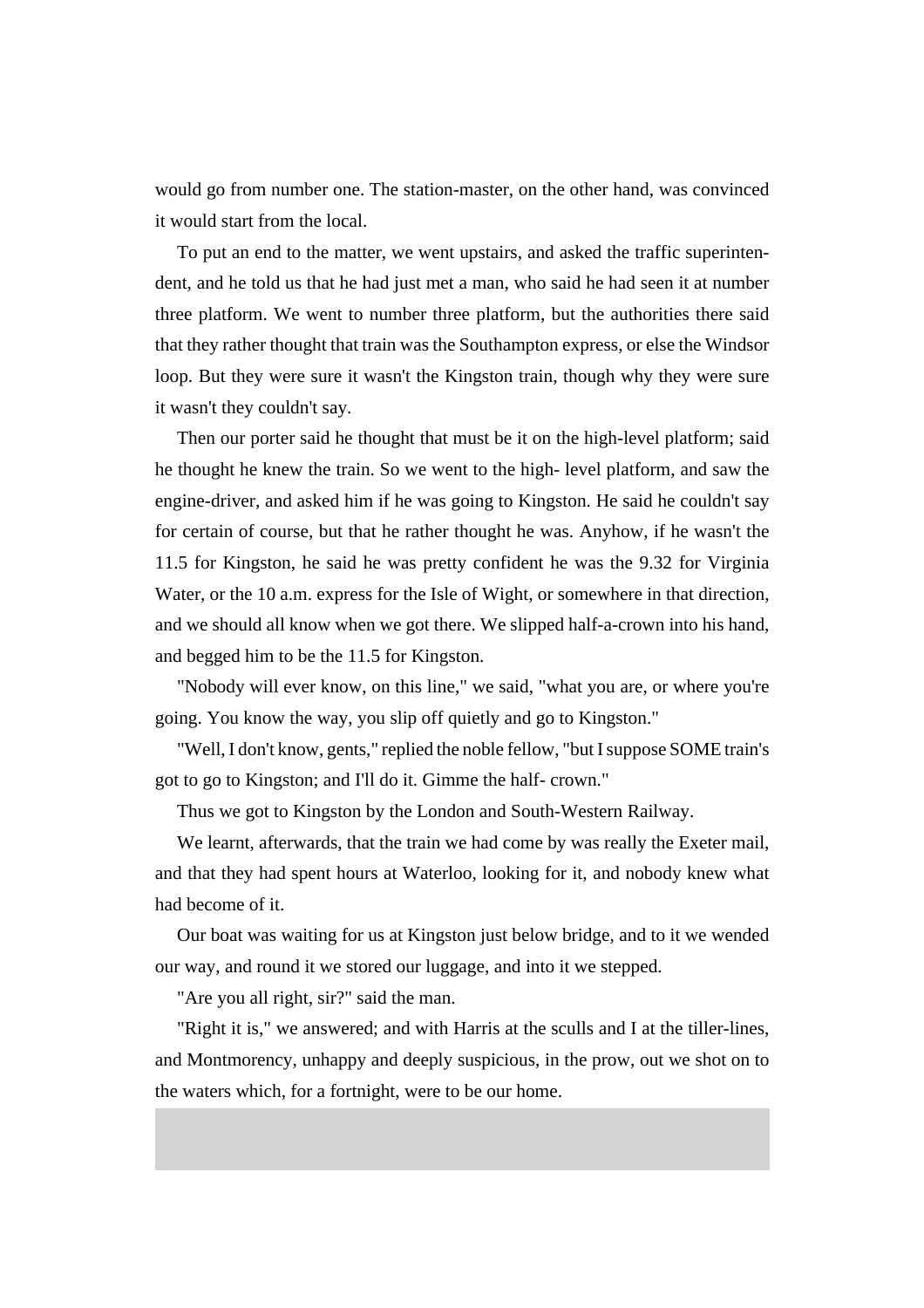# **CHAPTER VI.**

KINGSTON. - INSTRUCTIVE REMARKS ON EARLY ENGLISH HISTORY. - INSTRUCTIVE OBSERVATIONS ON CARVED OAK AND LIFE IN GENERAL. - SAD CASE OF STIVVINGS, JUNIOR. - MUSINGS ON ANTIQUITY. - I FORGET THAT I AM STEERING. - INTERESTING RESULT. - HAMPTON COURT MAZE. - HARRIS AS A GUIDE.

IT was a glorious morning, late spring or early summer, as you care to take it, when the dainty sheen of grass and leaf is blushing to a deeper green; and the year seems like a fair young maid, trembling with strange, wakening pulses on the brink of womanhood.

The quaint back streets of Kingston, where they came down to the water's edge, looked quite picturesque in the flashing sunlight, the glinting river with its drifting barges, the wooded towpath, the trim-kept villas on the other side, Harris, in a red and orange blazer, grunting away at the sculls, the distant glimpses of the grey old palace of the Tudors, all made a sunny picture, so bright but calm, so full of life, and yet so peaceful, that, early in the day though it was, I felt myself being dreamily lulled off into a musing fit.

I mused on Kingston, or "Kyningestun," as it was once called in the days when Saxon "kinges" were crowned there. Great Caesar crossed the river there, and the Roman legions camped upon its sloping uplands. Caesar, like, in later years, Elizabeth, seems to have stopped everywhere: only he was more respectable than good Queen Bess; he didn't put up at the public-houses.

She was nuts on public-houses, was England's Virgin Queen. There's scarcely a pub. of any attractions within ten miles of London that she does not seem to have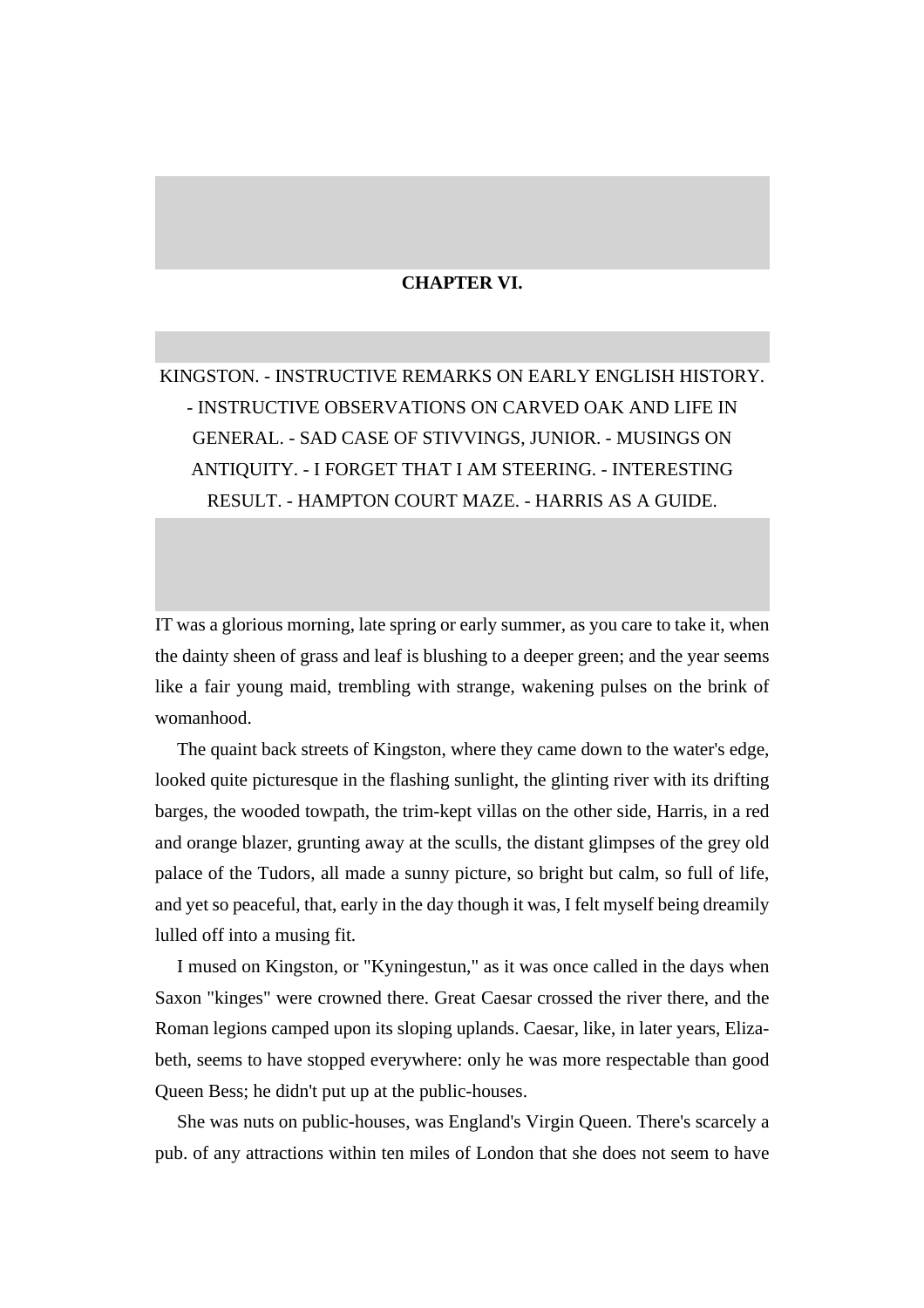looked in at, or stopped at, or slept at, some time or other. I wonder now, supposing Harris, say, turned over a new leaf, and became a great and good man, and got to be Prime Minister, and died, if they would put up signs over the public-houses that he had patronised: "Harris had a glass of bitter in this house;" "Harris had two of Scotch cold here in the summer of `88;" "Harris was chucked from here in December, 1886."

No, there would be too many of them! It would be the houses that he had never entered that would become famous. "Only house in South London that Harris never had a drink in!" The people would flock to it to see what could have been the matter with it.

How poor weak-minded King Edwy must have hated Kyningestun! The coronation feast had been too much for him. Maybe boar's head stuffed with sugar-plums did not agree with him (it wouldn't with me, I know), and he had had enough of sack and mead; so he slipped from the noisy revel to steal a quiet moonlight hour with his beloved Elgiva.

Perhaps, from the casement, standing hand-in-hand, they were watching the calm moonlight on the river, while from the distant halls the boisterous revelry floated in broken bursts of faint-heard din and tumult.

Then brutal Odo and St. Dunstan force their rude way into the quiet room, and hurl coarse insults at the sweet-faced Queen, and drag poor Edwy back to the loud clamour of the drunken brawl.

Years later, to the crash of battle-music, Saxon kings and Saxon revelry were buried side by side, and Kingston's greatness passed away for a time, to rise once more when Hampton Court became the palace of the Tudors and the Stuarts, and the royal barges strained at their moorings on the river's bank, and bright-cloaked gallants swaggered down the water-steps to cry: "What Ferry, ho! Gadzooks, gramercy."

Many of the old houses, round about, speak very plainly of those days when Kingston was a royal borough, and nobles and courtiers lived there, near their King, and the long road to the palace gates was gay all day with clanking steel and prancing palfreys, and rustling silks and velvets, and fair faces. The large and spacious houses, with their oriel, latticed windows, their huge fireplaces, and their gabled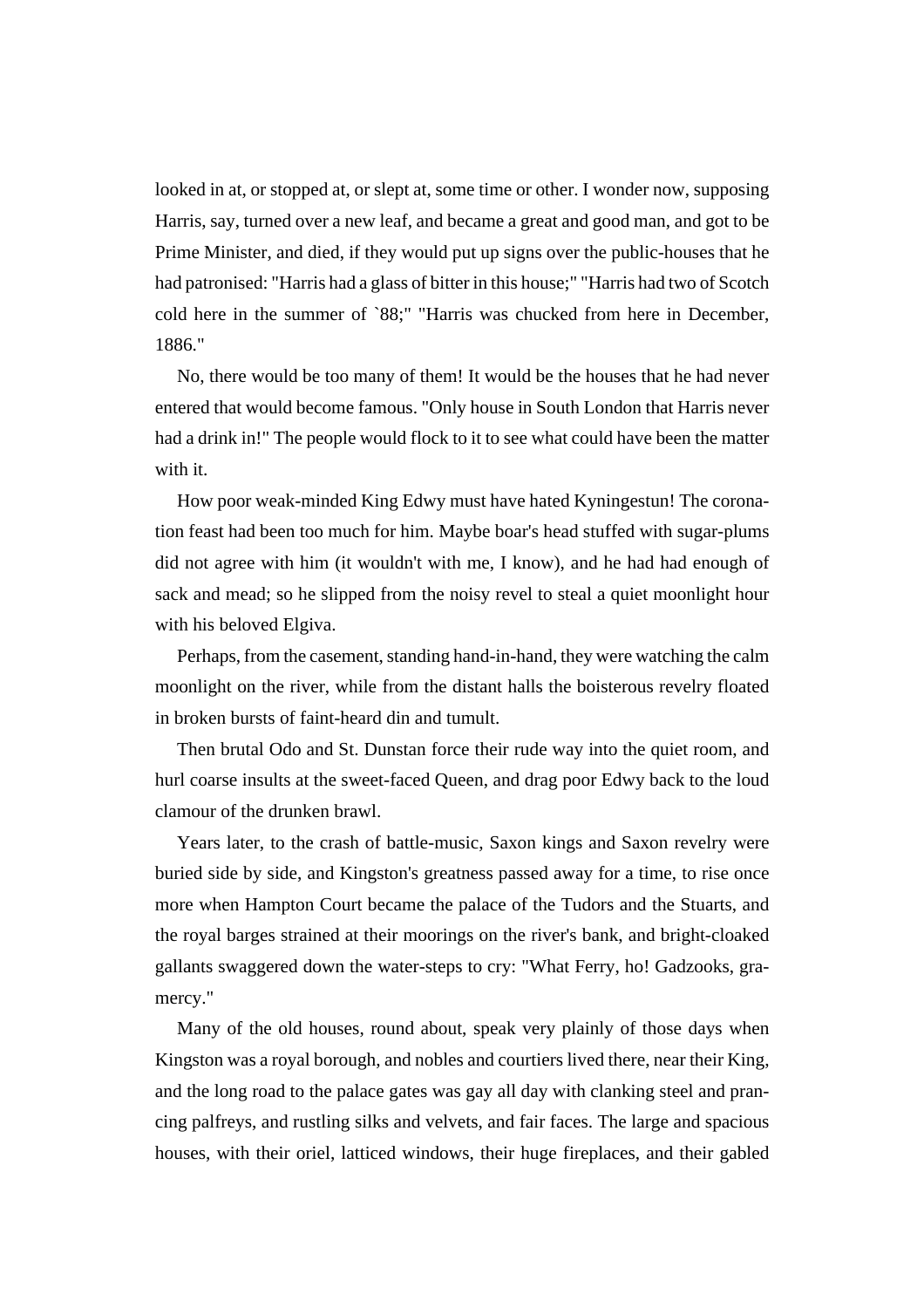roofs, breathe of the days of hose and doublet, of pearl-embroidered stomachers, and complicated oaths. They were upraised in the days "when men knew how to build." The hard red bricks have only grown more firmly set with time, and their oak stairs do not creak and grunt when you try to go down them quietly.

Speaking of oak staircases reminds me that there is a magnificent carved oak staircase in one of the houses in Kingston. It is a shop now, in the market-place, but it was evidently once the mansion of some great personage. A friend of mine, who lives at Kingston, went in there to buy a hat one day, and, in a thoughtless moment, put his hand in his pocket and paid for it then and there.

The shopman (he knows my friend) was naturally a little staggered at first; but, quickly recovering himself, and feeling that something ought to be done to encourage this sort of thing, asked our hero if he would like to see some fine old carved oak. My friend said he would, and the shopman, thereupon, took him through the shop, and up the staircase of the house. The balusters were a superb piece of workmanship, and the wall all the way up was oak-panelled, with carving that would have done credit to a palace.

From the stairs, they went into the drawing-room, which was a large, bright room, decorated with a somewhat startling though cheerful paper of a blue ground. There was nothing, however, remarkable about the apartment, and my friend wondered why he had been brought there. The proprietor went up to the paper, and tapped it. It gave forth a wooden sound.

"Oak," he explained. "All carved oak, right up to the ceiling, just the same as you saw on the staircase."

"But, great Caesar! man," expostulated my friend; "you don't mean to say you have covered over carved oak with blue wall-paper?"

"Yes," was the reply: "it was expensive work. Had to match-board it all over first, of course. But the room looks cheerful now. It was awful gloomy before."

I can't say I altogether blame the man (which is doubtless a great relief to his mind). From his point of view, which would be that of the average householder, desiring to take life as lightly as possible, and not that of the old-curiosity-shop maniac, there is reason on his side. Carved oak is very pleasant to look at, and to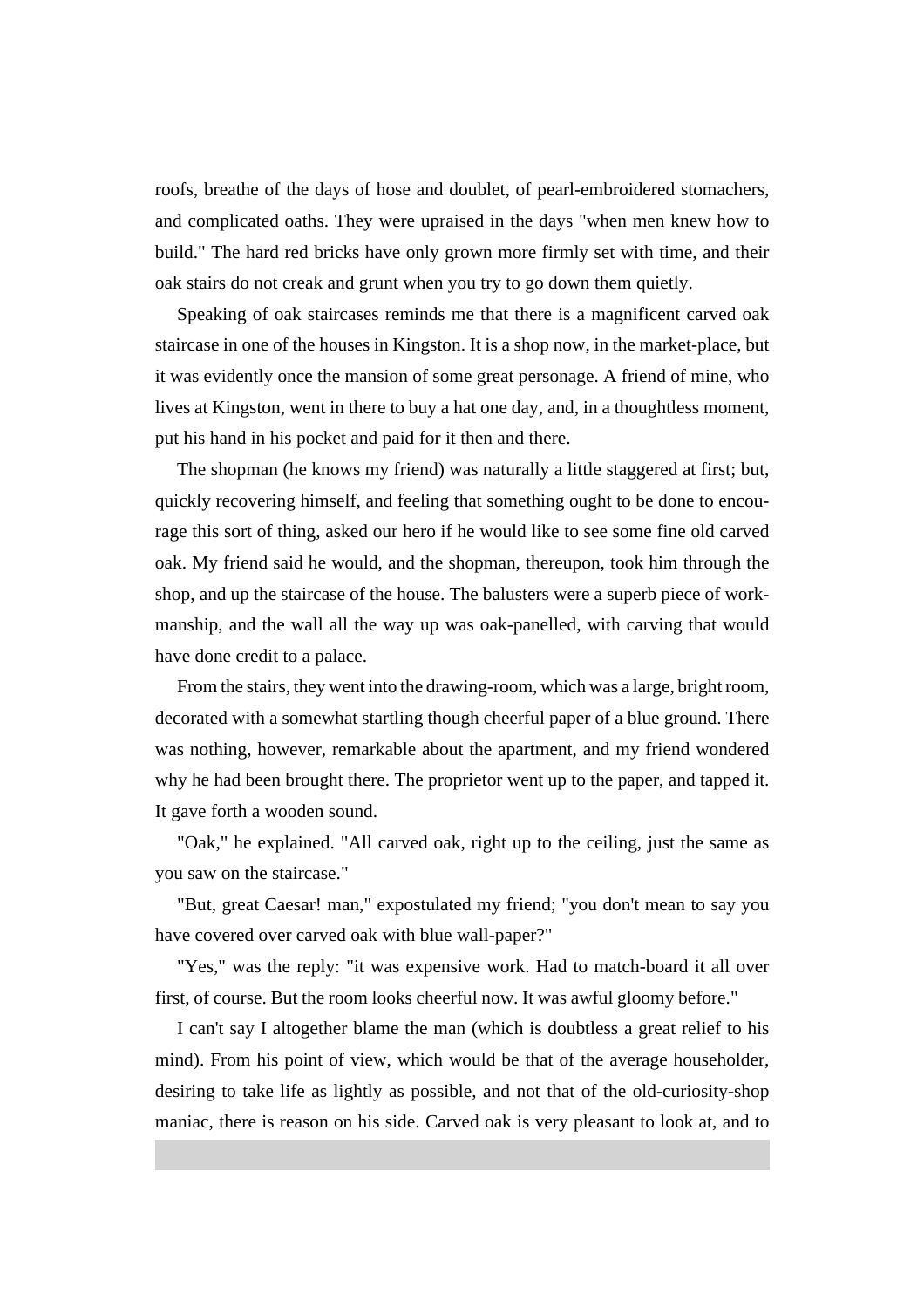have a little of, but it is no doubt somewhat depressing to live in, for those whose fancy does not lie that way. It would be like living in a church.

No, what was sad in his case was that he, who didn't care for carved oak, should have his drawing-room panelled with it, while people who do care for it have to pay enormous prices to get it. It seems to be the rule of this world. Each person has what he doesn't want, and other people have what he does want.

Married men have wives, and don't seem to want them; and young single fellows cry out that they can't get them. Poor people who can hardly keep themselves have eight hearty children. Rich old couples, with no one to leave their money to, die childless.

Then there are girls with lovers. The girls that have lovers never want them. They say they would rather be without them, that they bother them, and why don't they go and make love to Miss Smith and Miss Brown, who are plain and elderly, and haven't got any lovers? They themselves don't want lovers. They never mean to marry.

It does not do to dwell on these things; it makes one so sad.

There was a boy at our school, we used to call him Sandford and Merton. His real name was Stivvings. He was the most extraordinary lad I ever came across. I believe he really liked study. He used to get into awful rows for sitting up in bed and reading Greek; and as for French irregular verbs there was simply no keeping him away from them. He was full of weird and unnatural notions about being a credit to his parents and an honour to the school; and he yearned to win prizes, and grow up and be a clever man, and had all those sorts of weak-minded ideas. I never knew such a strange creature, yet harmless, mind you, as the babe unborn.

Well, that boy used to get ill about twice a week, so that he couldn't go to school. There never was such a boy to get ill as that Sandford and Merton. If there was any known disease going within ten miles of him, he had it, and had it badly. He would take bronchitis in the dog-days, and have hay-fever at Christmas. After a six weeks' period of drought, he would be stricken down with rheumatic fever; and he would go out in a November fog and come home with a sunstroke.

They put him under laughing-gas one year, poor lad, and drew all his teeth, and gave him a false set, because he suffered so terribly with toothache; and then it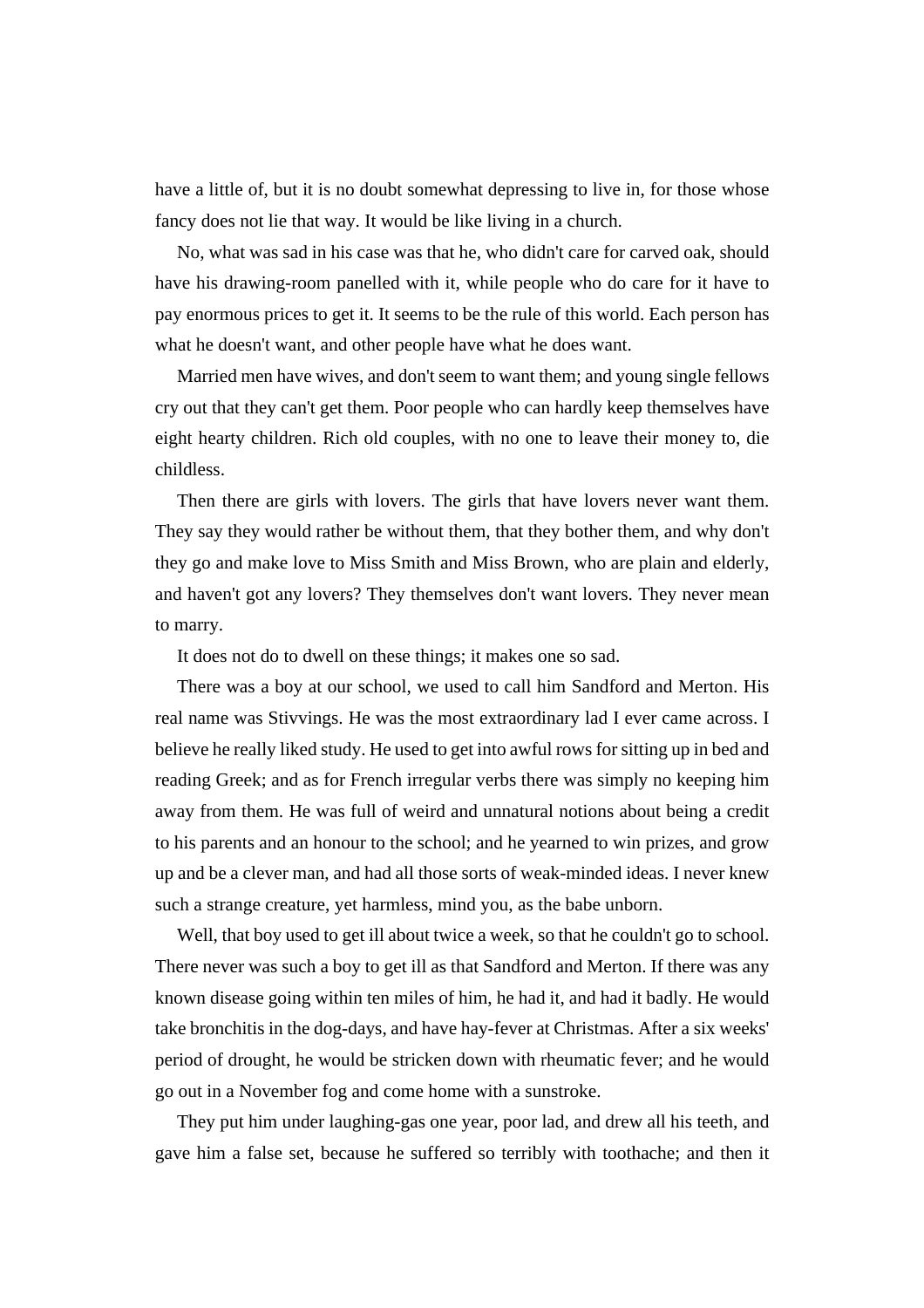turned to neuralgia and ear-ache. He was never without a cold, except once for nine weeks while he had scarlet fever; and he always had chilblains. During the great cholera scare of 1871, our neighbourhood was singularly free from it. There was only one reputed case in the whole parish: that case was young Stivvings.

He had to stop in bed when he was ill, and eat chicken and custards and hot-house grapes; and he would lie there and sob, because they wouldn't let him do Latin exercises, and took his German grammar away from him.

And we other boys, who would have sacrificed ten terms of our school-life for the sake of being ill for a day, and had no desire whatever to give our parents any excuse for being stuck-up about us, couldn't catch so much as a stiff neck. We fooled about in draughts, and it did us good, and freshened us up; and we took things to make us sick, and they made us fat, and gave us an appetite. Nothing we could think of seemed to make us ill until the holidays began. Then, on the breaking-up day, we caught colds, and whooping cough, and all kinds of disorders, which lasted till the term recommenced; when, in spite of everything we could manoeuvre to the contrary, we would get suddenly well again, and be better than ever.

Such is life; and we are but as grass that is cut down, and put into the oven and baked.

To go back to the carved-oak question, they must have had very fair notions of the artistic and the beautiful, our great-great-grandfathers. Why, all our art treasures of to-day are only the dug-up commonplaces of three or four hundred years ago. I wonder if there is real intrinsic beauty in the old soup-plates, beer-mugs, and candle-snuffers that we prize so now, or if it is only the halo of age glowing around them that gives them their charms in our eyes. The "old blue" that we hang about our walls as ornaments were the common every-day household utensils of a few centuries ago; and the pink shepherds and the yellow shepherdesses that we hand round now for all our friends to gush over, and pretend they understand, were the unvalued mantel-ornaments that the mother of the eighteenth century would have given the baby to suck when he cried.

Will it be the same in the future? Will the prized treasures of to-day always be the cheap trifles of the day before? Will rows of our willow- pattern dinner-plates be ranged above the chimneypieces of the great in the years 2000 and odd? Will the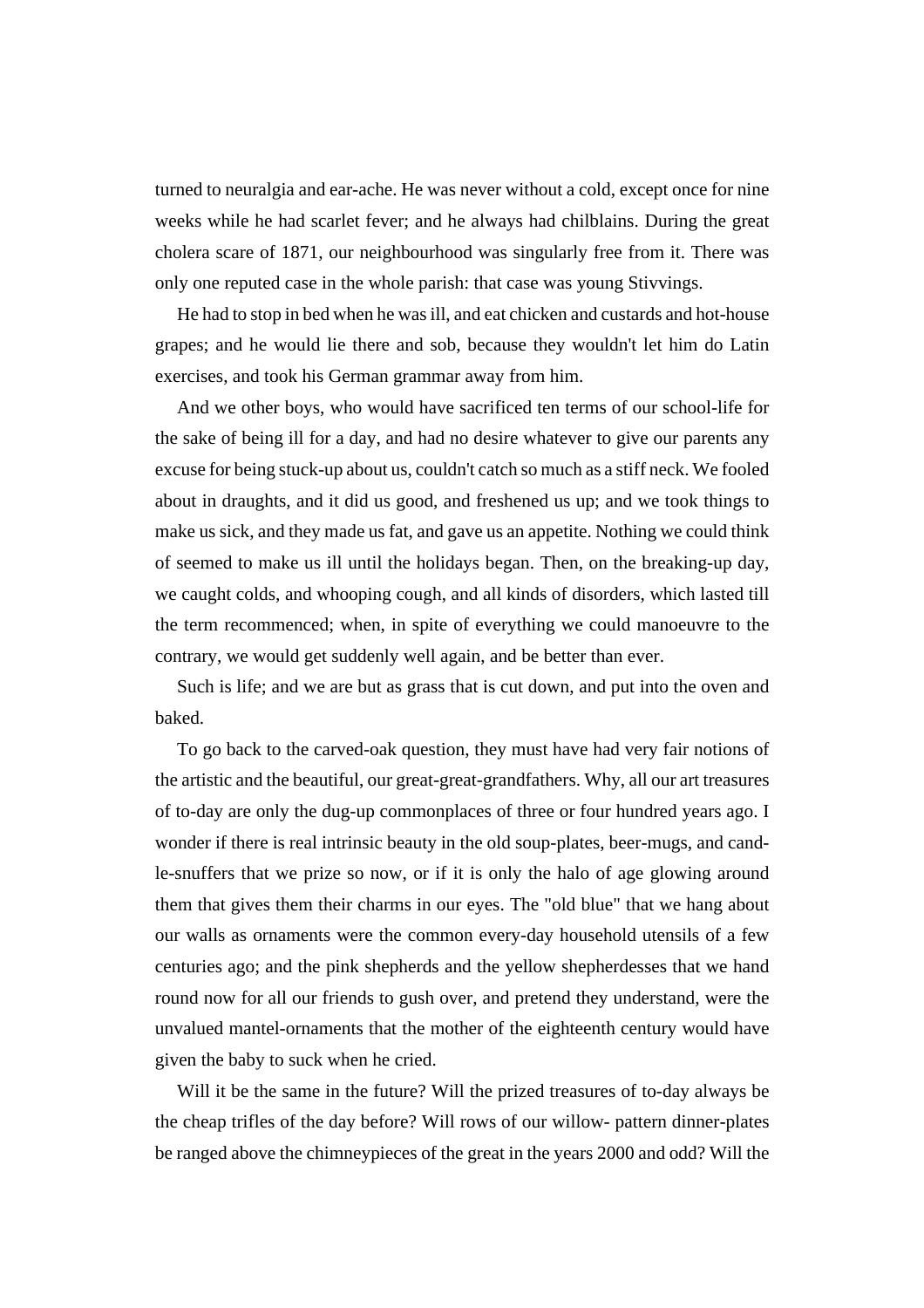white cups with the gold rim and the beautiful gold flower inside (species unknown), that our Sarah Janes now break in sheer light-heartedness of spirit, be carefully mended, and stood upon a bracket, and dusted only by the lady of the house?

That china dog that ornaments the bedroom of my furnished lodgings. It is a white dog. Its eyes blue. Its nose is a delicate red, with spots. Its head is painfully erect, its expression is amiability carried to verge of imbecility. I do not admire it myself. Considered as a work of art, I may say it irritates me. Thoughtless friends jeer at it, and even my landlady herself has no admiration for it, and excuses its presence by the circumstance that her aunt gave it to her.

But in 200 years' time it is more than probable that that dog will be dug up from somewhere or other, minus its legs, and with its tail broken, and will be sold for old china, and put in a glass cabinet. And people will pass it round, and admire it. They will be struck by the wonderful depth of the colour on the nose, and speculate as to how beautiful the bit of the tail that is lost no doubt was.

We, in this age, do not see the beauty of that dog. We are too familiar with it. It is like the sunset and the stars: we are not awed by their loveliness because they are common to our eyes. So it is with that china dog. In 2288 people will gush over it. The making of such dogs will have become a lost art. Our descendants will wonder how we did it, and say how clever we were. We shall be referred to lovingly as "those grand old artists that flourished in the nineteenth century, and produced those china dogs."

The "sampler" that the eldest daughter did at school will be spoken of as "tapestry of the Victorian era," and be almost priceless. The blue-and- white mugs of the present-day roadside inn will be hunted up, all cracked and chipped, and sold for their weight in gold, and rich people will use them for claret cups; and travellers from Japan will buy up all the "Presents from Ramsgate," and "Souvenirs of Margate," that may have escaped destruction, and take them back to Jedo as ancient English curios.

At this point Harris threw away the sculls, got up and left his seat, and sat on his back, and stuck his legs in the air. Montmorency howled, and turned a somersault, and the top hamper jumped up, and all the things came out.

I was somewhat surprised, but I did not lose my temper. I said, pleasantly enough: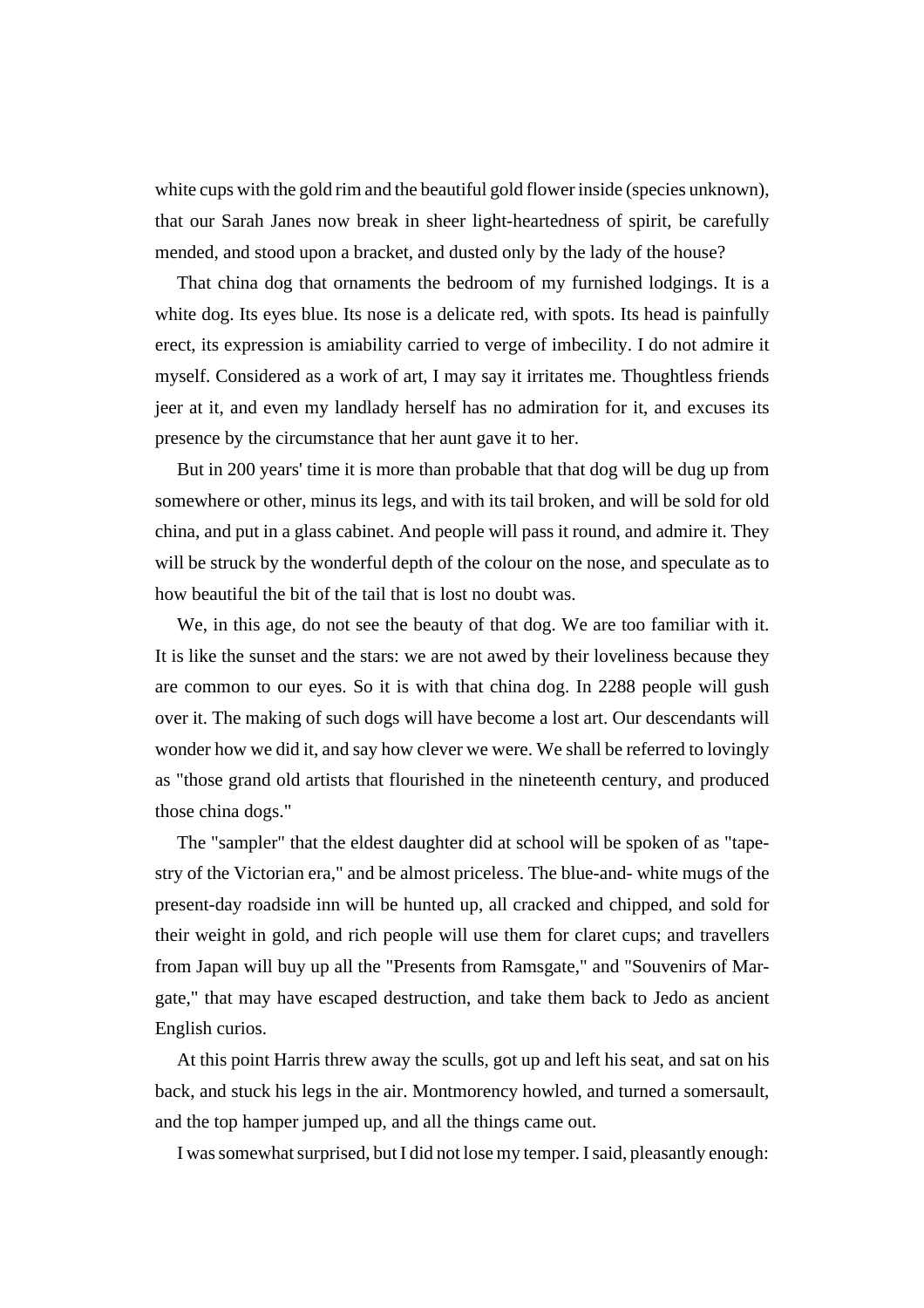"Hulloa! what's that for?"

"What's that for? Why - "

No, on second thoughts, I will not repeat what Harris said. I may have been to blame, I admit it; but nothing excuses violence of language and coarseness of expression, especially in a man who has been carefully brought up, as I know Harris has been. I was thinking of other things, and forgot, as any one might easily understand, that I was steering, and the consequence was that we had got mixed up a good deal with the tow- path. It was difficult to say, for the moment, which was us and which was the Middlesex bank of the river; but we found out after a while, and separated ourselves.

Harris, however, said he had done enough for a bit, and proposed that I should take a turn; so, as we were in, I got out and took the tow-line, and ran the boat on past Hampton Court. What a dear old wall that is that runs along by the river there! I never pass it without feeling better for the sight of it. Such a mellow, bright, sweet old wall; what a charming picture it would make, with the lichen creeping here, and the moss growing there, a shy young vine peeping over the top at this spot, to see what is going on upon the busy river, and the sober old ivy clustering a little farther down! There are fifty shades and tints and hues in every ten yards of that old wall. If I could only draw, and knew how to paint, I could make a lovely sketch of that old wall, I'm sure. I've often thought I should like to live at Hampton Court. It looks so peaceful and so quiet, and it is such a dear old place to ramble round in the early morning before many people are about.

But, there, I don't suppose I should really care for it when it came to actual practice. It would be so ghastly dull and depressing in the evening, when your lamp cast uncanny shadows on the panelled walls, and the echo of distant feet rang through the cold stone corridors, and now drew nearer, and now died away, and all was death-like silence, save the beating of one's own heart.

We are creatures of the sun, we men and women. We love light and life. That is why we crowd into the towns and cities, and the country grows more and more deserted every year. In the sunlight - in the daytime, when Nature is alive and busy all around us, we like the open hill-sides and the deep woods well enough: but in the night, when our Mother Earth has gone to sleep, and left us waking, oh! the world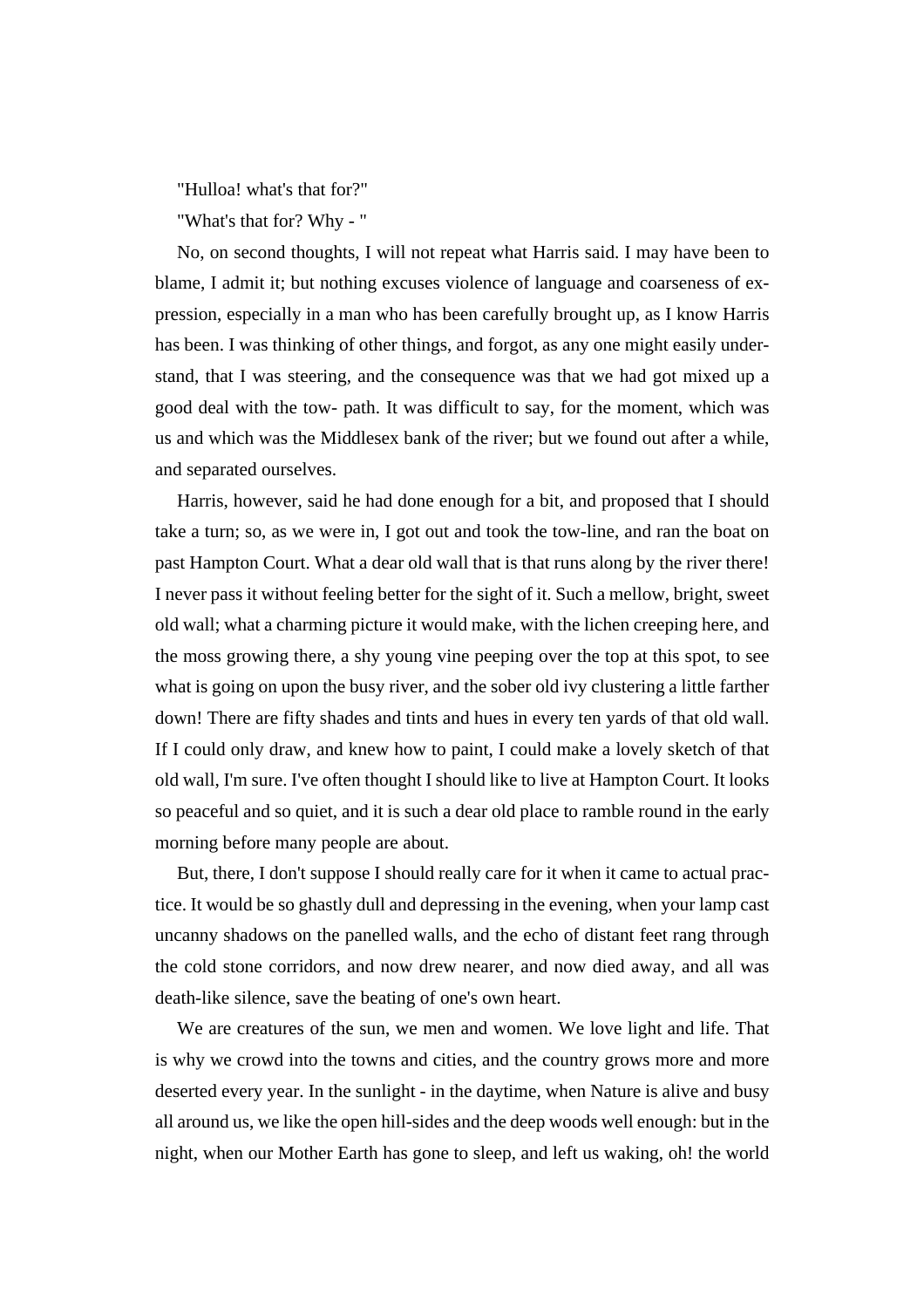seems so lonesome, and we get frightened, like children in a silent house. Then we sit and sob, and long for the gas-lit streets, and the sound of human voices, and the answering throb of human life. We feel so helpless and so little in the great stillness, when the dark trees rustle in the night-wind. There are so many ghosts about, and their silent sighs make us feel so sad. Let us gather together in the great cities, and light huge bonfires of a million gas-jets, and shout and sing together, and feel brave.

Harris asked me if I'd ever been in the maze at Hampton Court. He said he went in once to show somebody else the way. He had studied it up in a map, and it was so simple that it seemed foolish - hardly worth the twopence charged for admission. Harris said he thought that map must have been got up as a practical joke, because it wasn't a bit like the real thing, and only misleading. It was a country cousin that Harris took in. He said:

"We'll just go in here, so that you can say you've been, but it's very simple. It's absurd to call it a maze. You keep on taking the first turning to the right. We'll just walk round for ten minutes, and then go and get some lunch."

They met some people soon after they had got inside, who said they had been there for three-quarters of an hour, and had had about enough of it. Harris told them they could follow him, if they liked; he was just going in, and then should turn round and come out again. They said it was very kind of him, and fell behind, and followed.

They picked up various other people who wanted to get it over, as they went along, until they had absorbed all the persons in the maze. People who had given up all hopes of ever getting either in or out, or of ever seeing their home and friends again, plucked up courage at the sight of Harris and his party, and joined the procession, blessing him. Harris said he should judge there must have been twenty people, following him, in all; and one woman with a baby, who had been there all the morning, insisted on taking his arm, for fear of losing him.

Harris kept on turning to the right, but it seemed a long way, and his cousin said he supposed it was a very big maze.

"Oh, one of the largest in Europe," said Harris.

"Yes, it must be," replied the cousin, "because we've walked a good two miles already."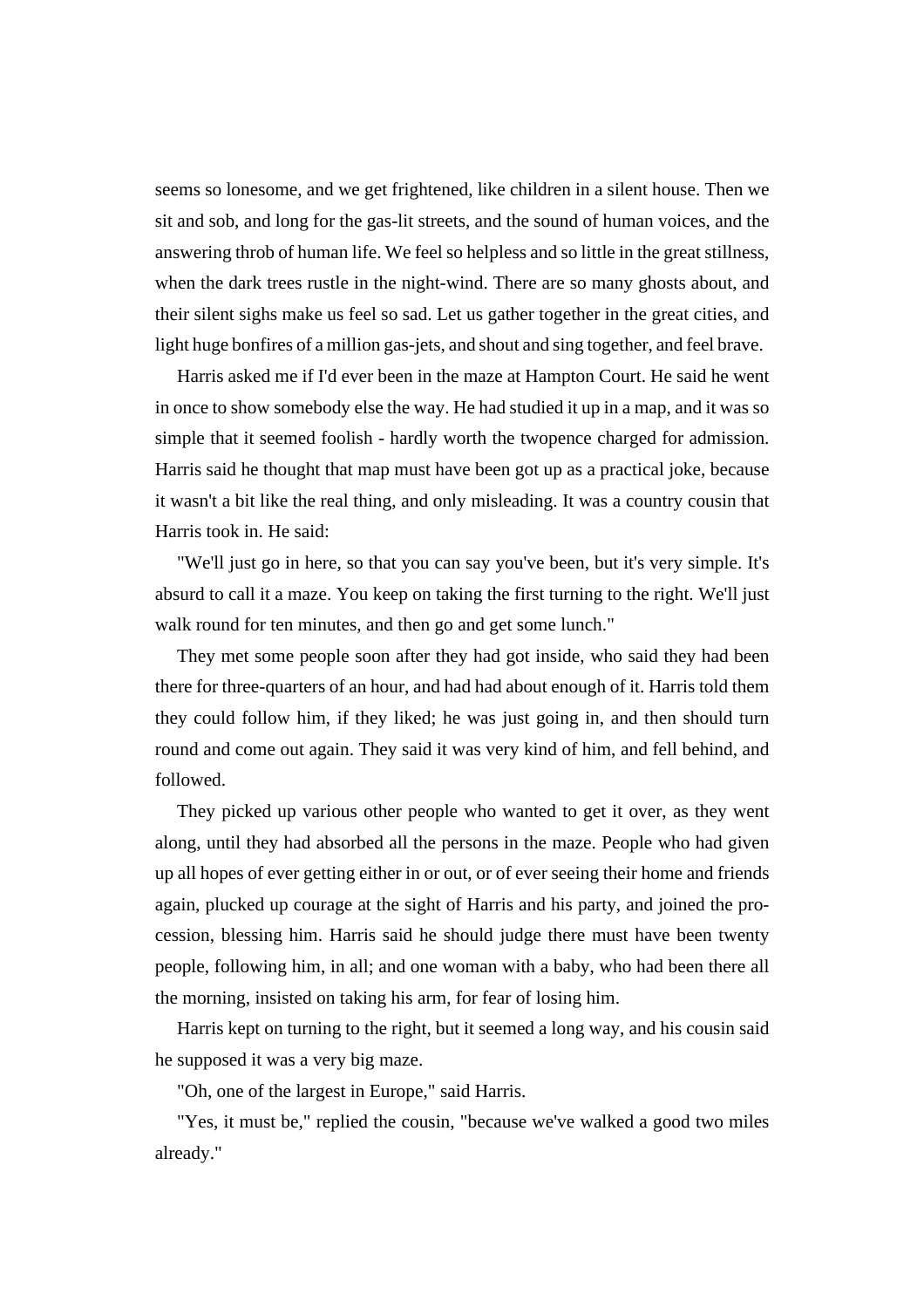Harris began to think it rather strange himself, but he held on until, at last, they passed the half of a penny bun on the ground that Harris's cousin swore he had noticed there seven minutes ago. Harris said: "Oh, impossible!" but the woman with the baby said, "Not at all," as she herself had taken it from the child, and thrown it down there, just before she met Harris. She also added that she wished she never had met Harris, and expressed an opinion that he was an impostor. That made Harris mad, and he produced his map, and explained his theory.

"The map may be all right enough," said one of the party, "if you know whereabouts in it we are now."

Harris didn't know, and suggested that the best thing to do would be to go back to the entrance, and begin again. For the beginning again part of it there was not much enthusiasm; but with regard to the advisability of going back to the entrance there was complete unanimity, and so they turned, and trailed after Harris again, in the opposite direction. About ten minutes more passed, and then they found themselves in the centre.

Harris thought at first of pretending that that was what he had been aiming at; but the crowd looked dangerous, and he decided to treat it as an accident.

Anyhow, they had got something to start from then. They did know where they were, and the map was once more consulted, and the thing seemed simpler than ever, and off they started for the third time.

And three minutes later they were back in the centre again.

After that, they simply couldn't get anywhere else. Whatever way they turned brought them back to the middle. It became so regular at length, that some of the people stopped there, and waited for the others to take a walk round, and come back to them. Harris drew out his map again, after a while, but the sight of it only infuriated the mob, and they told him to go and curl his hair with it. Harris said that he couldn't help feeling that, to a certain extent, he had become unpopular.

They all got crazy at last, and sang out for the keeper, and the man came and climbed up the ladder outside, and shouted out directions to them. But all their heads were, by this time, in such a confused whirl that they were incapable of grasping anything, and so the man told them to stop where they were, and he would come to them. They huddled together, and waited; and he climbed down, and came in.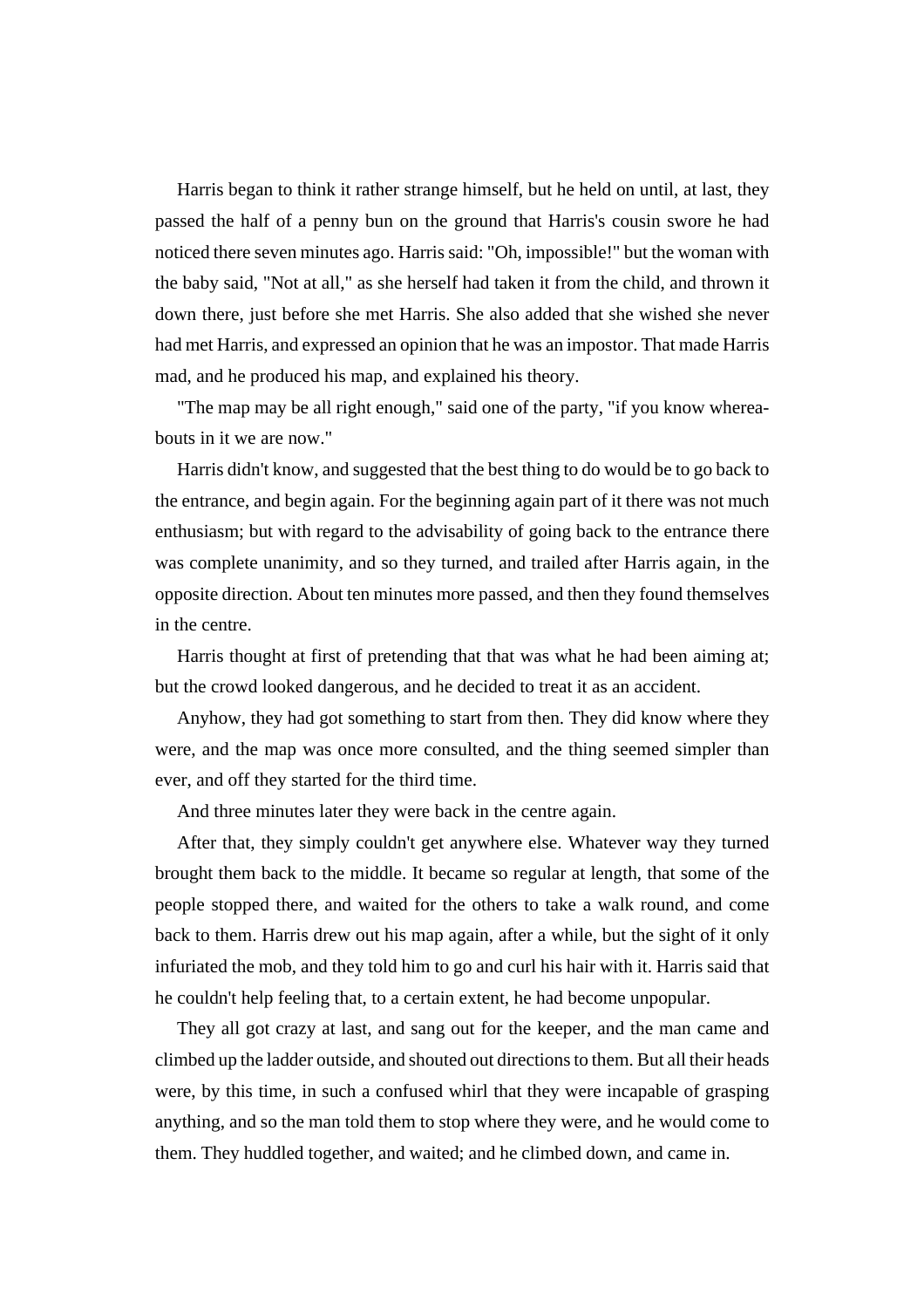He was a young keeper, as luck would have it, and new to the business; and when he got in, he couldn't find them, and he wandered about, trying to get to them, and then HE got lost. They caught sight of him, every now and then, rushing about the other side of the hedge, and he would see them, and rush to get to them, and they would wait there for about five minutes, and then he would reappear again in exactly the same spot, and ask them where they had been.

They had to wait till one of the old keepers came back from his dinner before they got out.

Harris said he thought it was a very fine maze, so far as he was a judge; and we agreed that we would try to get George to go into it, on our way back.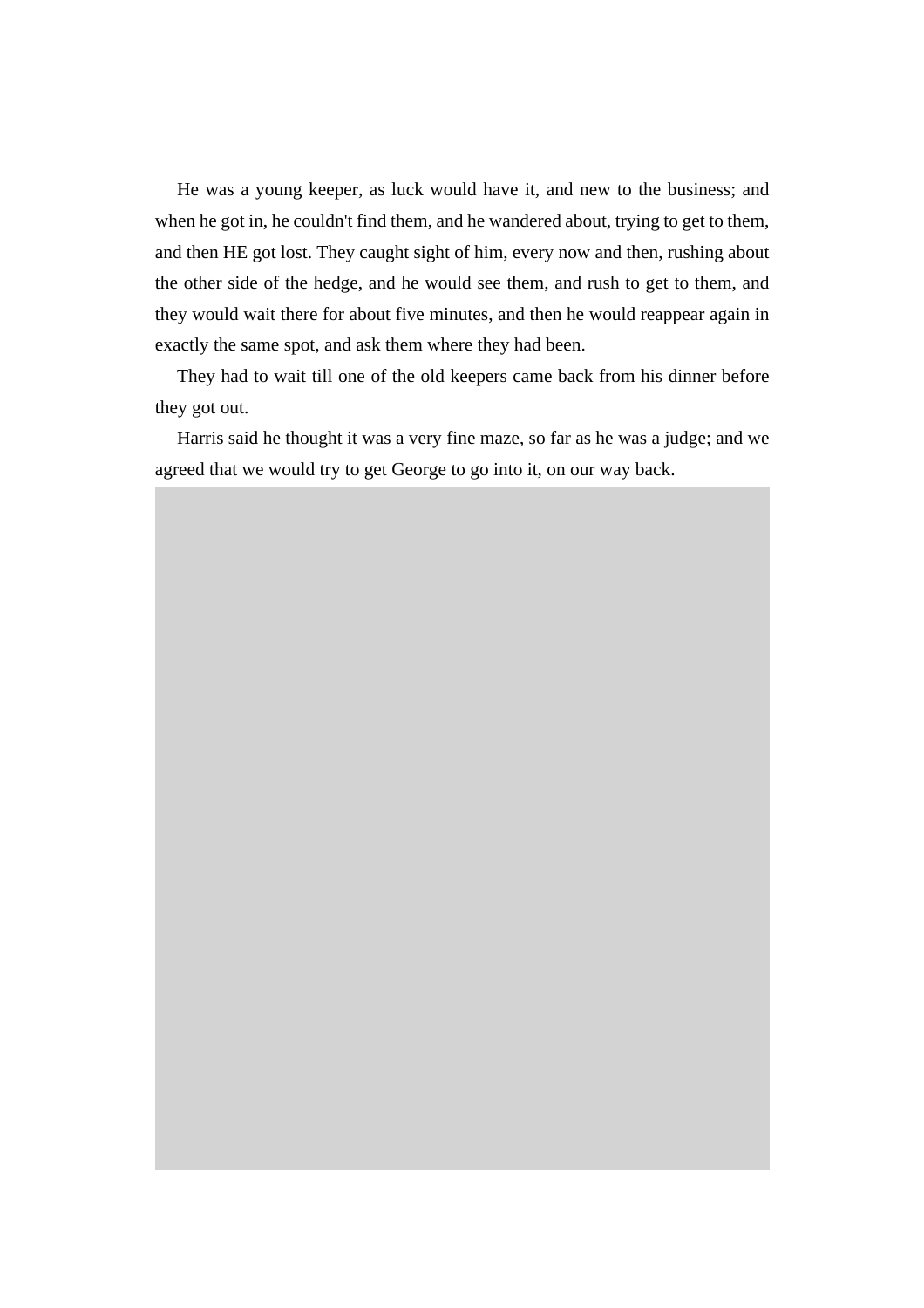# **CHAPTER VII.**

THE RIVER IN ITS SUNDAY GARB. - DRESS ON THE RIVER. - A CHANCE FOR THE MEN. - ABSENCE OF TASTE IN HARRIS. - GEORGE'S BLAZER. - A DAY WITH THE FASHION-PLATE YOUNG LADY. - MRS. THOMAS'S TOMB. - THE MAN WHO LOVES NOT GRAVES AND COFFINS AND SKULLS. - HARRIS MAD. - HIS VIEWS ON GEORGE AND BANKS AND LEMONADE. - HE PERFORMS TRICKS.

IT was while passing through Moulsey Lock that Harris told me about his maze experience. It took us some time to pass through, as we were the only boat, and it is a big lock. I don't think I ever remember to have seen Moulsey Lock, before, with only one boat in it. It is, I suppose, Boulter's not even excepted, the busiest lock on the river.

I have stood and watched it, sometimes, when you could not see any water at all, but only a brilliant tangle of bright blazers, and gay caps, and saucy hats, and many-coloured parasols, and silken rugs, and cloaks, and streaming ribbons, and dainty whites; when looking down into the lock from the quay, you might fancy it was a huge box into which flowers of every hue and shade had been thrown pell-mell, and lay piled up in a rainbow heap, that covered every corner.

On a fine Sunday it presents this appearance nearly all day long, while, up the stream, and down the stream, lie, waiting their turn, outside the gates, long lines of still more boats; and boats are drawing near and passing away, so that the sunny river, from the Palace up to Hampton Church, is dotted and decked with yellow, and blue, and orange, and white, and red, and pink. All the inhabitants of Hampton and Moulsey dress themselves up in boating costume, and come and mouch round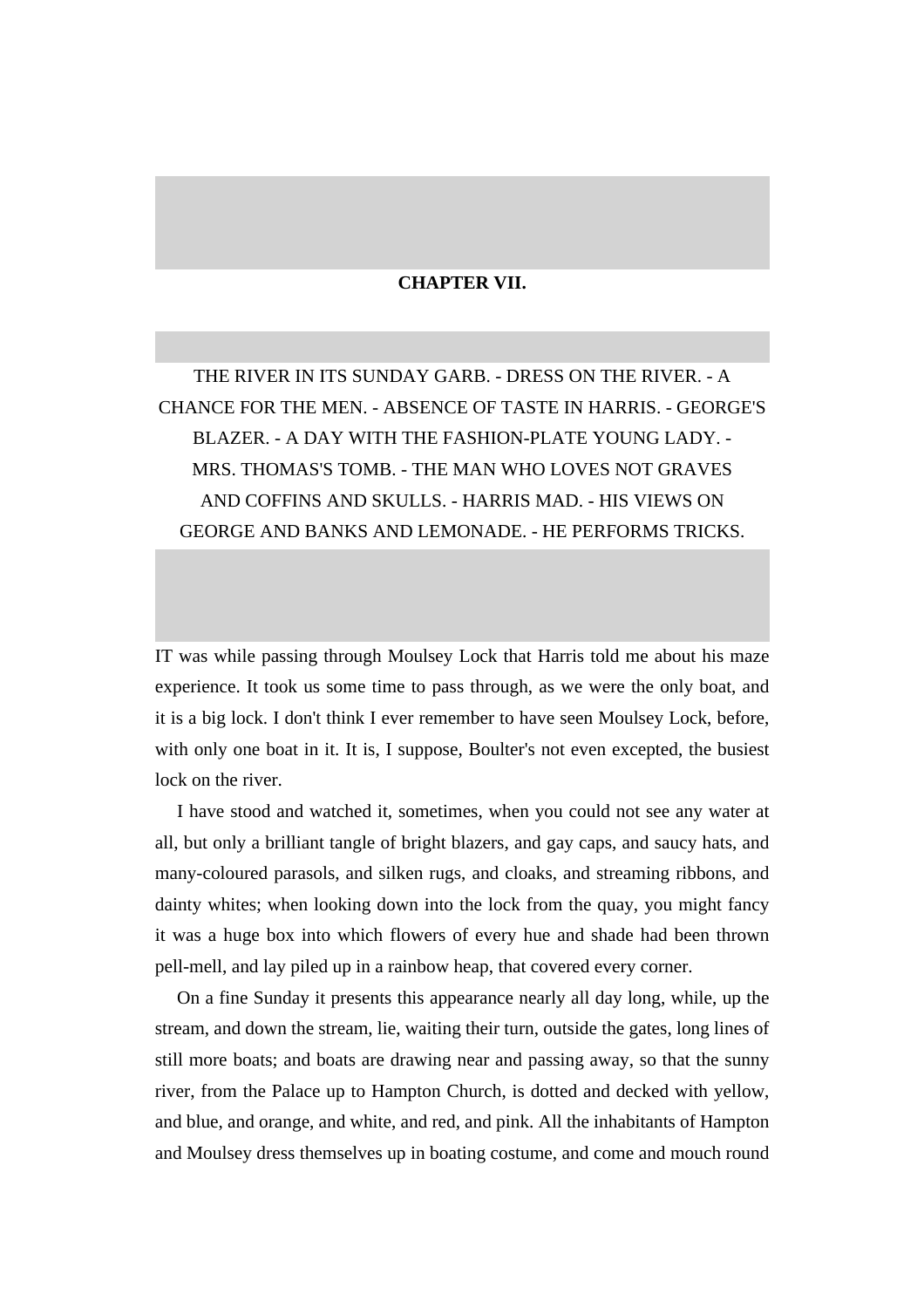the lock with their dogs, and flirt, and smoke, and watch the boats; and, altogether, what with the caps and jackets of the men, the pretty coloured dresses of the women, the excited dogs, the moving boats, the white sails, the pleasant landscape, and the sparkling water, it is one of the gayest sights I know of near this dull old London town.

The river affords a good opportunity for dress. For once in a way, we men are able to show our taste in colours, and I think we come out very natty, if you ask me. I always like a little red in my things - red and black. You know my hair is a sort of golden brown, rather a pretty shade I've been told, and a dark red matches it beautifully; and then I always think a light-blue necktie goes so well with it, and a pair of those Russian-leather shoes and a red silk handkerchief round the waist - a handkerchief looks so much better than a belt.

Harris always keeps to shades or mixtures of orange or yellow, but I don't think he is at all wise in this. His complexion is too dark for yellows. Yellows don't suit him: there can be no question about it. I want him to take to blue as a background, with white or cream for relief; but, there! the less taste a person has in dress, the more obstinate he always seems to be. It is a great pity, because he will never be a success as it is, while there are one or two colours in which he might not really look so bad, with his hat on.

George has bought some new things for this trip, and I'm rather vexed about them. The blazer is loud. I should not like George to know that I thought so, but there really is no other word for it. He brought it home and showed it to us on Thursday evening. We asked him what colour he called it, and he said he didn't know. He didn't think there was a name for the colour. The man had told him it was an Oriental design. George put it on, and asked us what we thought of it. Harris said that, as an object to hang over a flower-bed in early spring to frighten the birds away, he should respect it; but that, considered as an article of dress for any human being, except a Margate nigger, it made him ill. George got quite huffy; but, as Harris said, if he didn't want his opinion, why did he ask for it?

What troubles Harris and myself, with regard to it, is that we are afraid it will attract attention to the boat.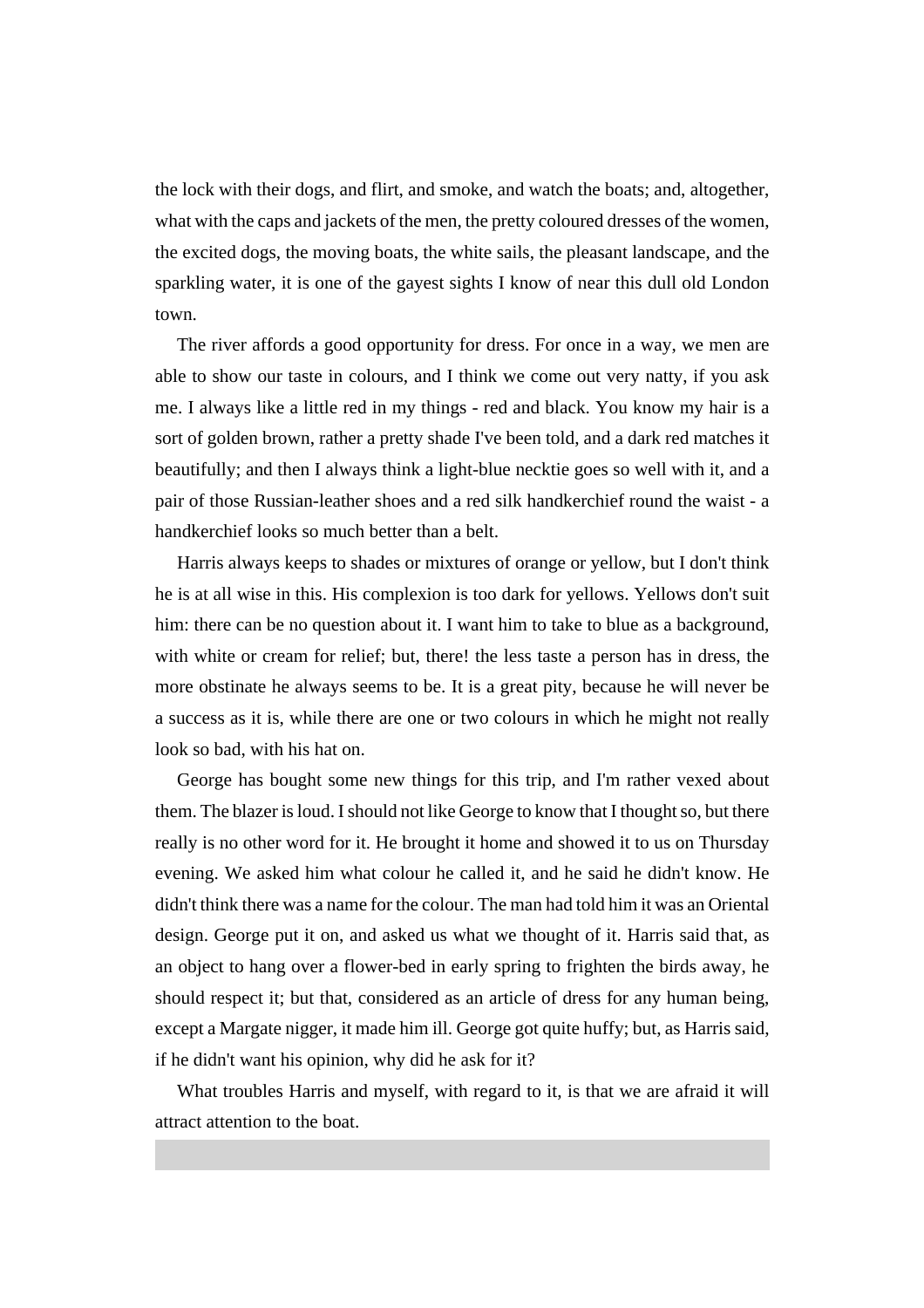Girls, also, don't look half bad in a boat, if prettily dressed. Nothing is more fetching, to my thinking, than a tasteful boating costume. But a "boating costume," it would be as well if all ladies would understand, ought to be a costume that can be worn in a boat, and not merely under a glass-case. It utterly spoils an excursion if you have folk in the boat who are thinking all the time a good deal more of their dress than of the trip. It was my misfortune once to go for a water picnic with two ladies of this kind. We did have a lively time!

They were both beautifully got up - all lace and silky stuff, and flowers, and ribbons, and dainty shoes, and light gloves. But they were dressed for a photographic studio, not for a river picnic. They were the "boating costumes" of a French fashion-plate. It was ridiculous, fooling about in them anywhere near real earth, air, and water.

The first thing was that they thought the boat was not clean. We dusted all the seats for them, and then assured them that it was, but they didn't believe us. One of them rubbed the cushion with the forefinger of her glove, and showed the result to the other, and they both sighed, and sat down, with the air of early Christian martyrs trying to make themselves comfortable up against the stake. You are liable to occasionally splash a little when sculling, and it appeared that a drop of water ruined those costumes. The mark never came out, and a stain was left on the dress for ever.

I was stroke. I did my best. I feathered some two feet high, and I paused at the end of each stroke to let the blades drip before returning them, and I picked out a smooth bit of water to drop them into again each time. (Bow said, after a while, that he did not feel himself a sufficiently accomplished oarsman to pull with me, but that he would sit still, if I would allow him, and study my stroke. He said it interested him.) But, notwithstanding all this, and try as I would, I could not help an occasional flicker of water from going over those dresses.

The girls did not complain, but they huddled up close together, and set their lips firm, and every time a drop touched them, they visibly shrank and shuddered. It was a noble sight to see them suffering thus in silence, but it unnerved me altogether. I am too sensitive. I got wild and fitful in my rowing, and splashed more and more, the harder I tried not to.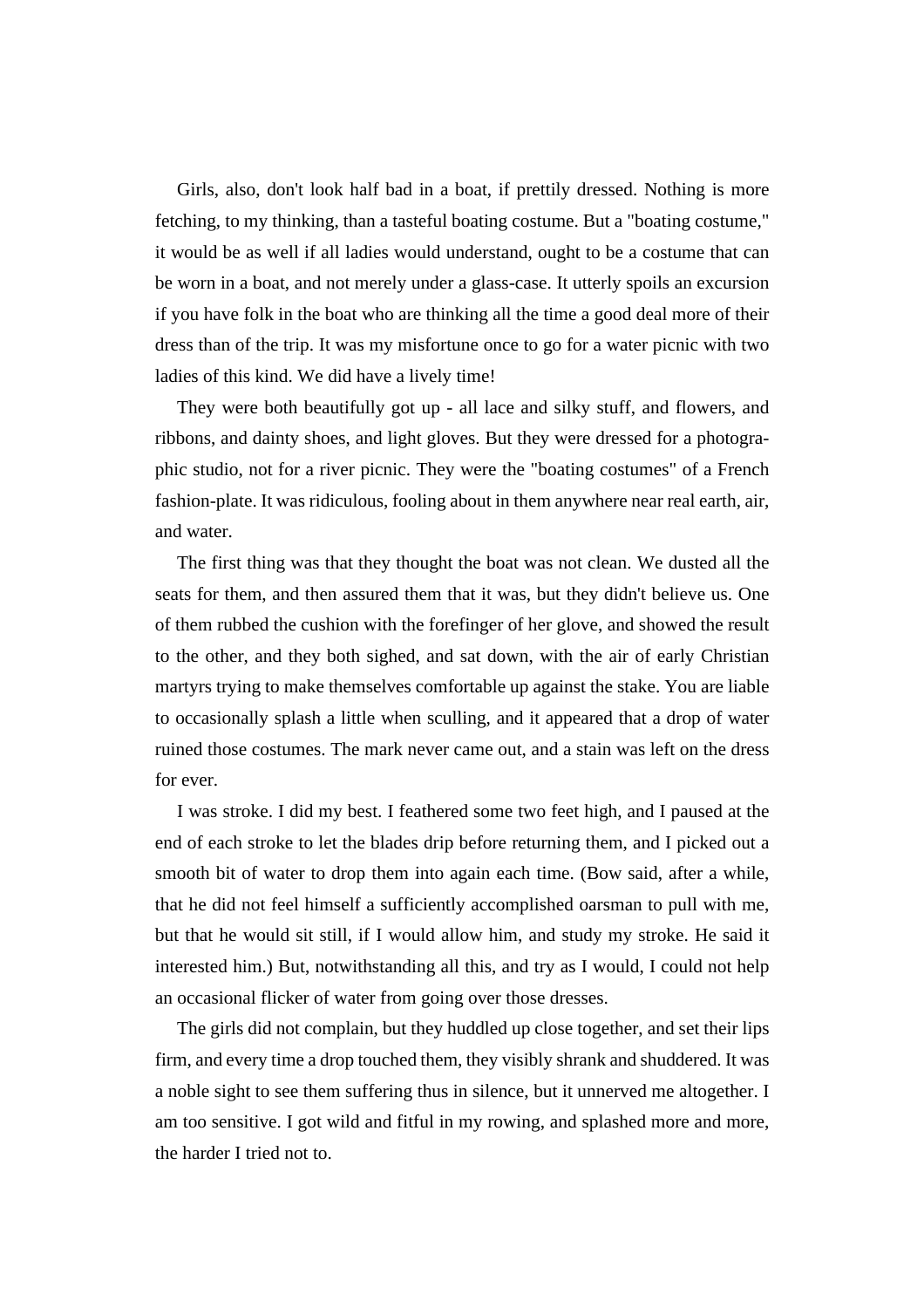I gave it up at last; I said I'd row bow. Bow thought the arrangement would be better too, and we changed places. The ladies gave an involuntary sigh of relief when they saw me go, and quite brightened up for a moment. Poor girls! they had better have put up with me. The man they had got now was a jolly, light-hearted, thick-headed sort of a chap, with about as much sensitiveness in him as there might be in a Newfoundland puppy. You might look daggers at him for an hour and he would not notice it, and it would not trouble him if he did. He set a good, rollicking, dashing stroke that sent the spray playing all over the boat like a fountain, and made the whole crowd sit up straight in no time. When he spread more than pint of water over one of those dresses, he would give a pleasant little laugh, and say:

"I beg your pardon, I'm sure;" and offer them his handkerchief to wipe it off with.

"Oh, it's of no consequence," the poor girls would murmur in reply, and covertly draw rugs and coats over themselves, and try and protect themselves with their lace parasols.

At lunch they had a very bad time of it. People wanted them to sit on the grass, and the grass was dusty; and the tree-trunks, against which they were invited to lean, did not appear to have been brushed for weeks; so they spread their handkerchiefs on the ground and sat on those, bolt upright. Somebody, in walking about with a plate of beef-steak pie, tripped up over a root, and sent the pie flying. None of it went over them, fortunately, but the accident suggested a fresh danger to them, and agitated them; and, whenever anybody moved about, after that, with anything in his hand that could fall and make a mess, they watched that person with growing anxiety until he sat down again.

"Now then, you girls," said our friend Bow to them, cheerily, after it was all over, "come along, you've got to wash up!"

They didn't understand him at first. When they grasped the idea, they said they feared they did not know how to wash up.

"Oh, I'll soon show you," he cried; "it's rare fun! You lie down on your - I mean you lean over the bank, you know, and sloush the things about in the water."

The elder sister said that she was afraid that they hadn't got on dresses suited to the work.

"Oh, they'll be all right," said he light-heartedly; "tuck `em up."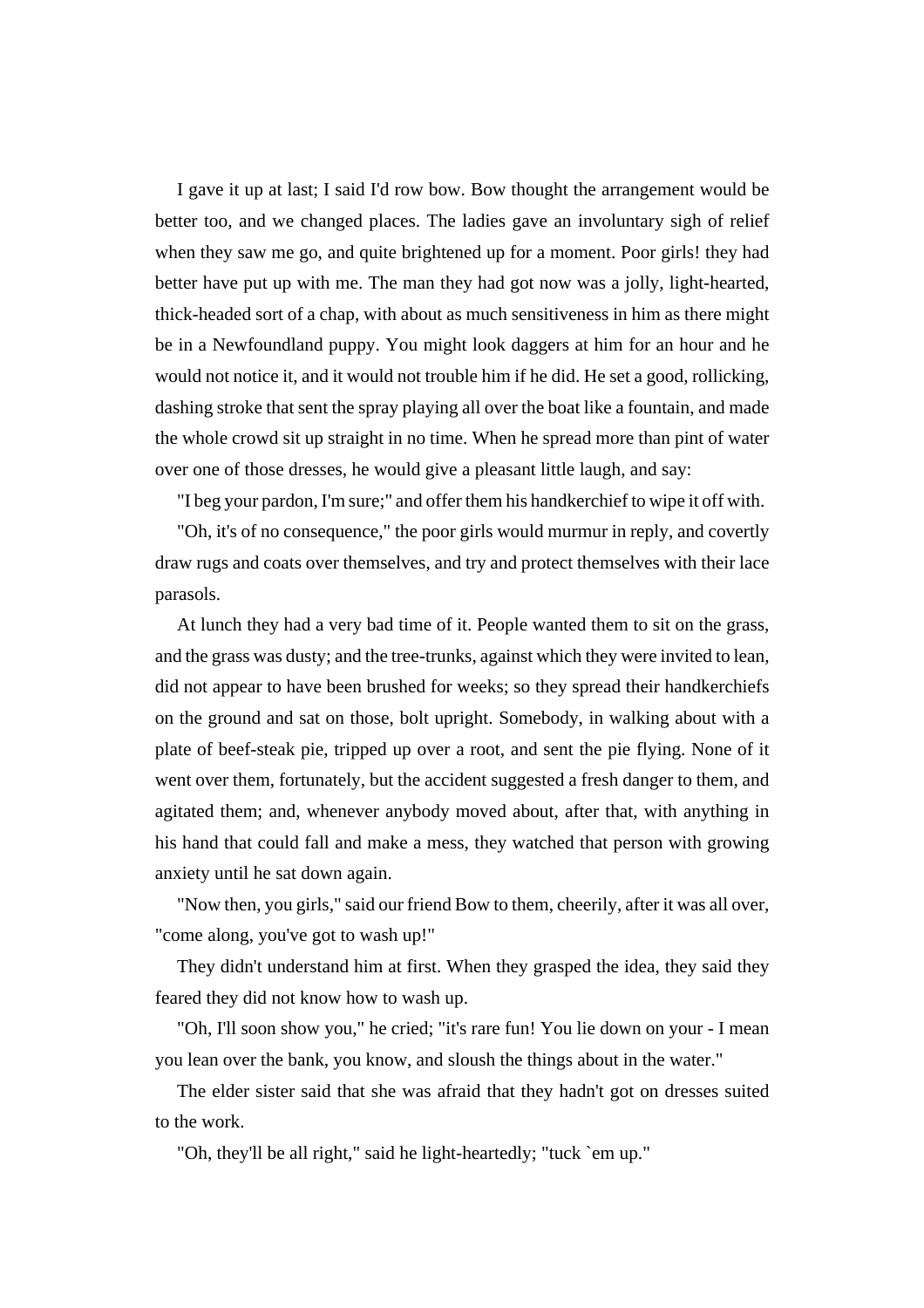And he made them do it, too. He told them that that sort of thing was half the fun of a picnic. They said it was very interesting.

Now I come to think it over, was that young man as dense-headed as we thought? or was he - no, impossible! there was such a simple, child-like expression about him!

Harris wanted to get out at Hampton Church, to go and see Mrs. Thomas's tomb.

"Who is Mrs. Thomas?" I asked.

"How should I know?" replied Harris. "She's a lady that's got a funny tomb, and I want to see it."

I objected. I don't know whether it is that I am built wrong, but I never did seem to hanker after tombstones myself. I know that the proper thing to do, when you get to a village or town, is to rush off to the churchyard, and enjoy the graves; but it is a recreation that I always deny myself. I take no interest in creeping round dim and chilly churches behind wheezy old men, and reading epitaphs. Not even the sight of a bit of cracked brass let into a stone affords me what I call real happiness.

I shock respectable sextons by the imperturbability I am able to assume before exciting inscriptions, and by my lack of enthusiasm for the local family history, while my ill-concealed anxiety to get outside wounds their feelings.

One golden morning of a sunny day, I leant against the low stone wall that guarded a little village church, and I smoked, and drank in deep, calm gladness from the sweet, restful scene - the grey old church with its clustering ivy and its quaint carved wooden porch, the white lane winding down the hill between tall rows of elms, the thatched-roof cottages peeping above their trim-kept hedges, the silver river in the hollow, the wooded hills beyond!

It was a lovely landscape. It was idyllic, poetical, and it inspired me. I felt good and noble. I felt I didn't want to be sinful and wicked any more. I would come and live here, and never do any more wrong, and lead a blameless, beautiful life, and have silver hair when I got old, and all that sort of thing.

In that moment I forgave all my friends and relations for their wickedness and cussedness, and I blessed them. They did not know that I blessed them. They went their abandoned way all unconscious of what I, far away in that peaceful village, was doing for them; but I did it, and I wished that I could let them know that I had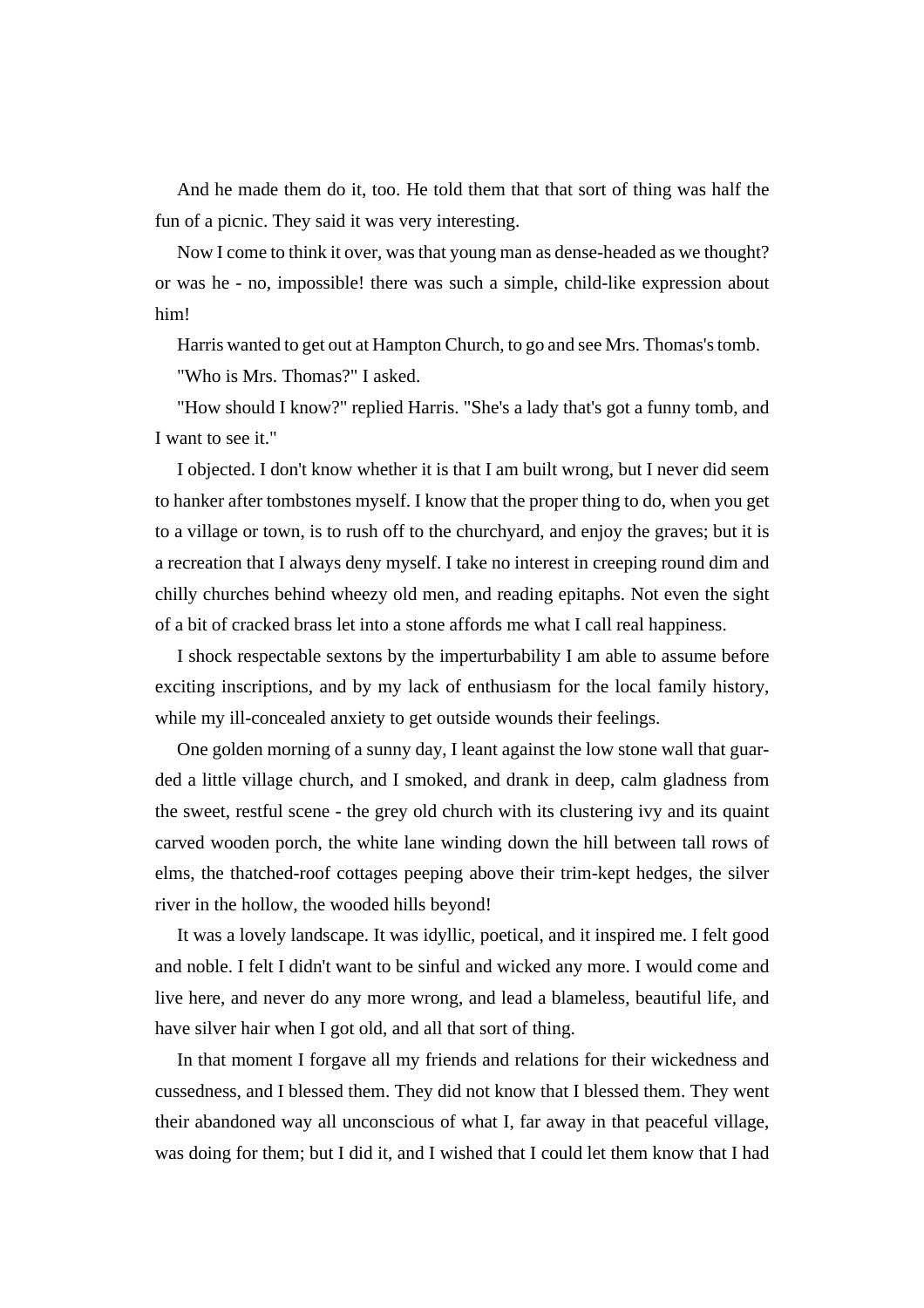done it, because I wanted to make them happy. I was going on thinking away all these grand, tender thoughts, when my reverie was broken in upon by a shrill piping voice crying out:

"All right, sur, I'm a-coming, I'm a-coming. It's all right, sur; don't you be in a hurry."

I looked up, and saw an old bald-headed man hobbling across the churchyard towards me, carrying a huge bunch of keys in his hand that shook and jingled at every step.

I motioned him away with silent dignity, but he still advanced, screeching out the while:

"I'm a-coming, sur, I'm a-coming. I'm a little lame. I ain't as spry as I used to be. This way, sur."

"Go away, you miserable old man," I said.

"I've come as soon as I could, sur," he replied. "My missis never see you till just this minute. You follow me, sur."

"Go away," I repeated; "leave me before I get over the wall, and slay you."

He seemed surprised.

"Don't you want to see the tombs?" he said.

"No," I answered, "I don't. I want to stop here, leaning up against this gritty old wall. Go away, and don't disturb me. I am chock full of beautiful and noble thoughts, and I want to stop like it, because it feels nice and good. Don't you come fooling about, making me mad, chivying away all my better feelings with this silly tombstone nonsense of yours. Go away, and get somebody to bury you cheap, and I'll pay half the expense."

He was bewildered for a moment. He rubbed his eyes, and looked hard at me. I seemed human enough on the outside: he couldn't make it out.

He said:

"Yuise a stranger in these parts? You don't live here?"

"No," I said, "I don't. YOU wouldn't if I did."

"Well then," he said, "you want to see the tombs - graves - folks been buried, you know - coffins!"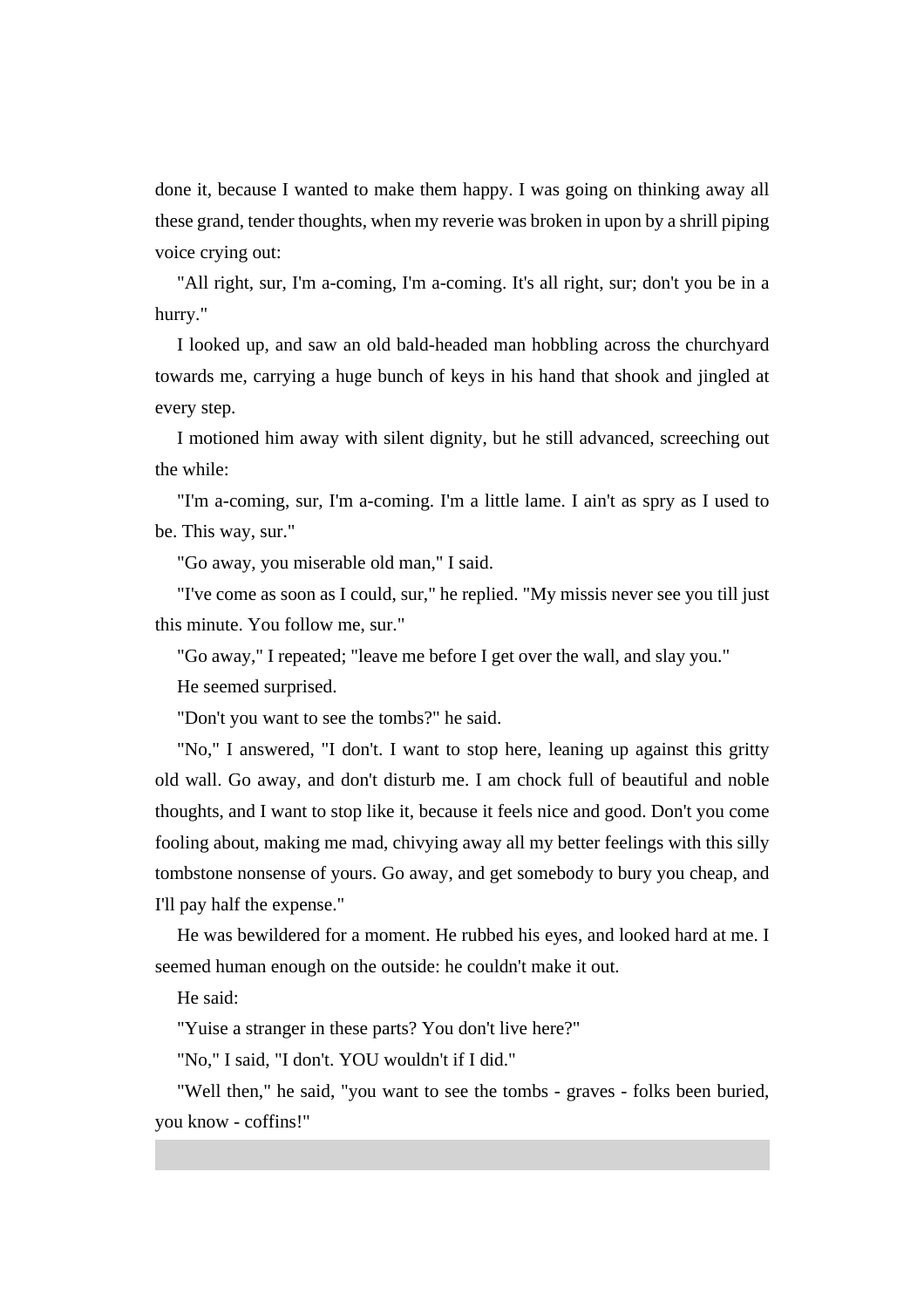"You are an untruther," I replied, getting roused; "I do not want to see tombs not your tombs. Why should I? We have graves of our own, our family has. Why my uncle Podger has a tomb in Kensal Green Cemetery, that is the pride of all that country-side; and my grandfather's vault at Bow is capable of accommodating eight visitors, while my great-aunt Susan has a brick grave in Finchley Churchyard, with a headstone with a coffee- pot sort of thing in bas-relief upon it, and a six-inch best white stone coping all the way round, that cost pounds. When I want graves, it is to those places that I go and revel. I do not want other folk's. When you yourself are buried, I will come and see yours. That is all I can do for you."

He burst into tears. He said that one of the tombs had a bit of stone upon the top of it that had been said by some to be probably part of the remains of the figure of a man, and that another had some words, carved upon it, that nobody had ever been able to decipher.

I still remained obdurate, and, in broken-hearted tones, he said:

"Well, won't you come and see the memorial window?"

I would not even see that, so he fired his last shot. He drew near, and whispered hoarsely:

"I've got a couple of skulls down in the crypt," he said; "come and see those. Oh, do come and see the skulls! You are a young man out for a holiday, and you want to enjoy yourself. Come and see the skulls!"

Then I turned and fled, and as I sped I heard him calling to me:

"Oh, come and see the skulls; come back and see the skulls!"

Harris, however, revels in tombs, and graves, and epitaphs, and monumental inscriptions, and the thought of not seeing Mrs. Thomas's grave made him crazy. He said he had looked forward to seeing Mrs. Thomas's grave from the first moment that the trip was proposed - said he wouldn't have joined if it hadn't been for the idea of seeing Mrs. Thomas's tomb.

I reminded him of George, and how we had to get the boat up to Shepperton by five o'clock to meet him, and then he went for George. Why was George to fool about all day, and leave us to lug this lumbering old top-heavy barge up and down the river by ourselves to meet him? Why couldn't George come and do some work?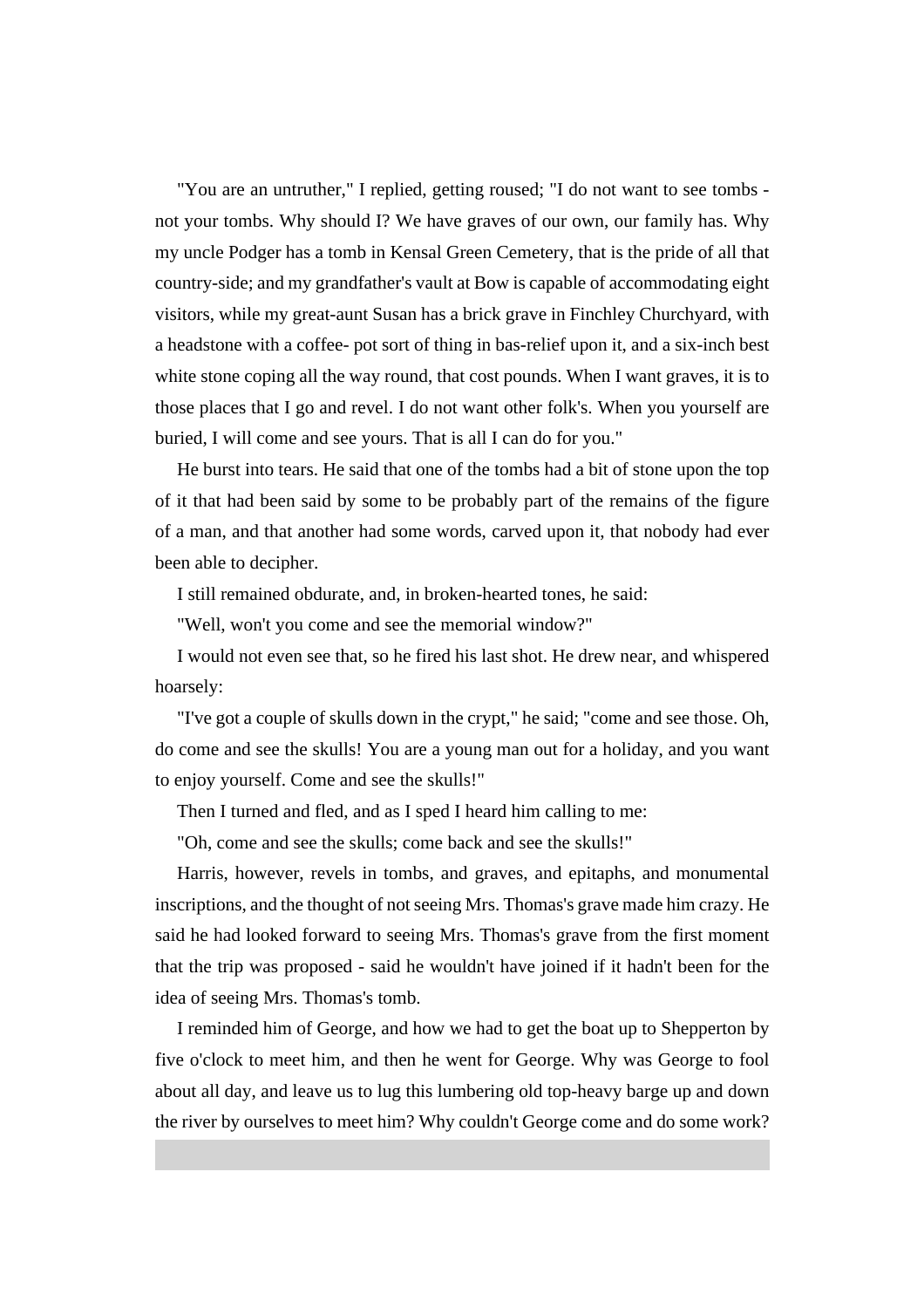Why couldn't he have got the day off, and come down with us? Bank be blowed! What good was he at the bank?

"I never see him doing any work there," continued Harris, "whenever I go in. He sits behind a bit of glass all day, trying to look as if he was doing something. What's the good of a man behind a bit of glass? I have to work for my living. Why can't he work. What use is he there, and what's the good of their banks? They take your money, and then, when you draw a cheque, they send it back smeared all over with `No effects,' `Refer to drawer.' What's the good of that? That's the sort of trick they served me twice last week. I'm not going to stand it much longer. I shall withdraw my account. If he was here, we could go and see that tomb. I don't believe he's at the bank at all. He's larking about somewhere, that's what he's doing, leaving us to do all the work. I'm going to get out, and have a drink."

I pointed out to him that we were miles away from a pub.; and then he went on about the river, and what was the good of the river, and was everyone who came on the river to die of thirst?

It is always best to let Harris have his head when he gets like this. Then he pumps himself out, and is quiet afterwards.

I reminded him that there was concentrated lemonade in the hamper, and a gallon-jar of water in the nose of the boat, and that the two only wanted mixing to make a cool and refreshing beverage.

Then he flew off about lemonade, and "such-like Sunday-school slops," as he termed them, ginger-beer, raspberry syrup, &c., &c. He said they all produced dyspepsia, and ruined body and soul alike, and were the cause of half the crime in England.

He said he must drink something, however, and climbed upon the seat, and leant over to get the bottle. It was right at the bottom of the hamper, and seemed difficult to find, and he had to lean over further and further, and, in trying to steer at the same time, from a topsy-turvy point of view, he pulled the wrong line, and sent the boat into the bank, and the shock upset him, and he dived down right into the hamper, and stood there on his head, holding on to the sides of the boat like grim death, his legs sticking up into the air. He dared not move for fear of going over, and had to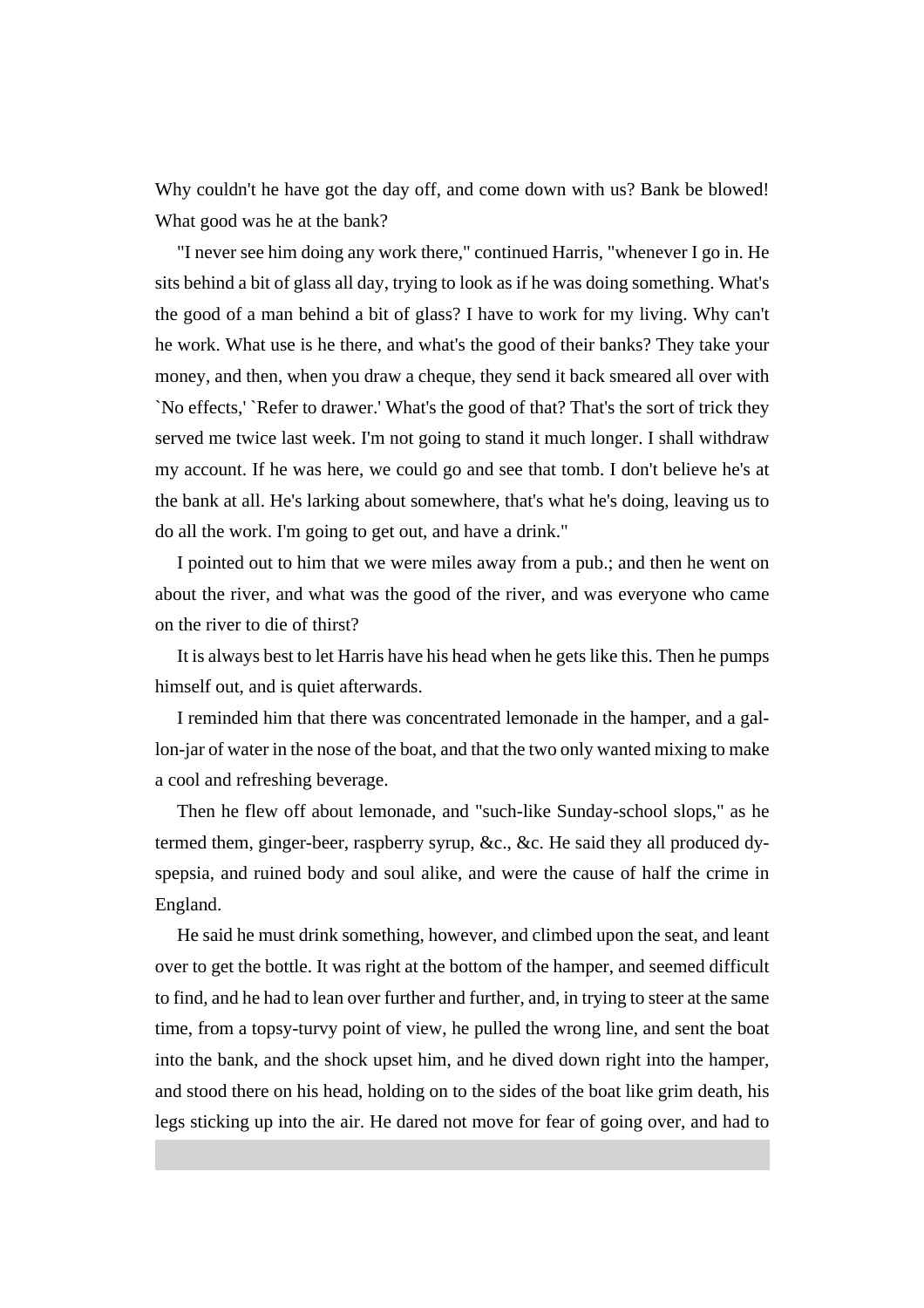stay there till I could get hold of his legs, and haul him back, and that made him madder than ever.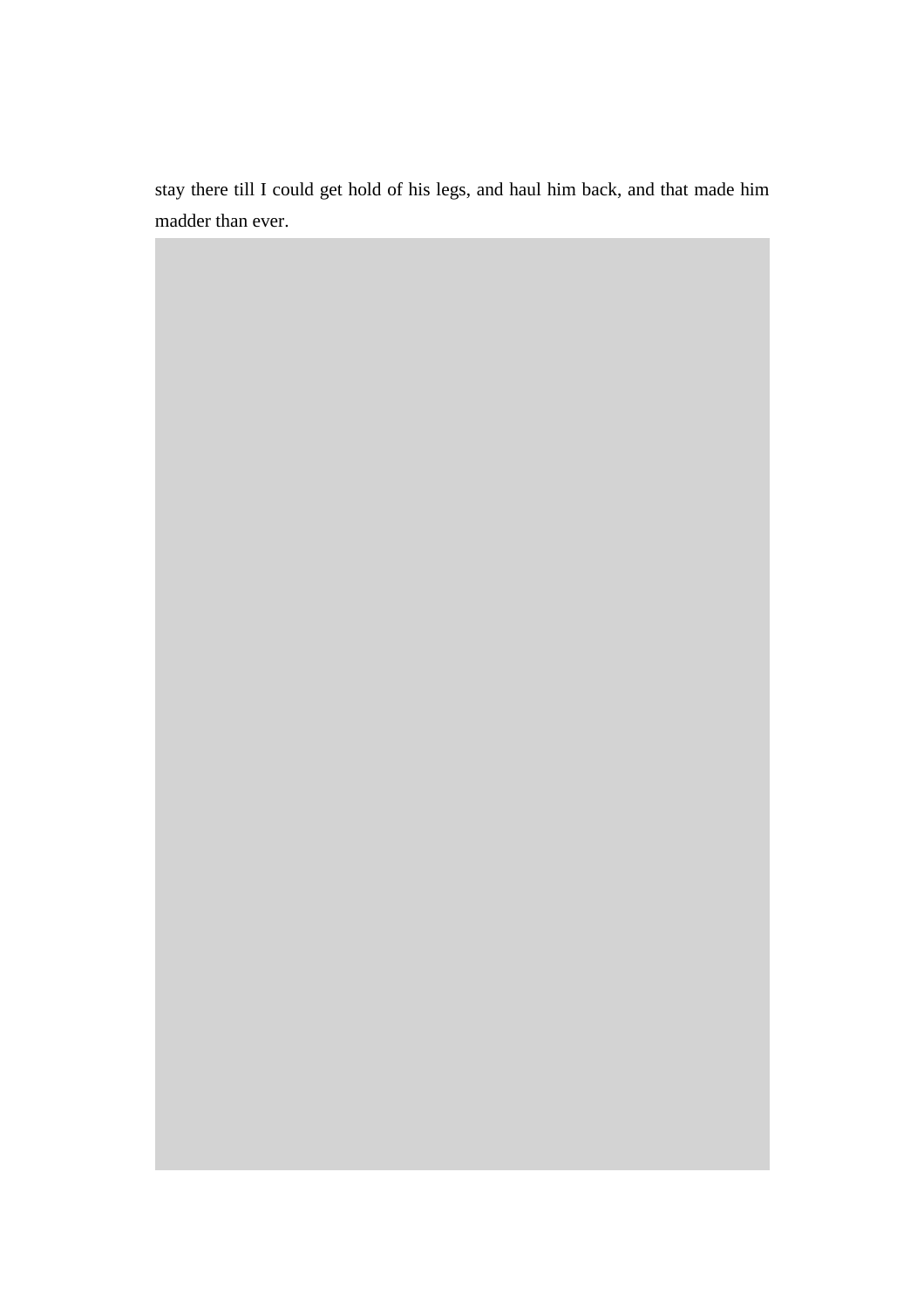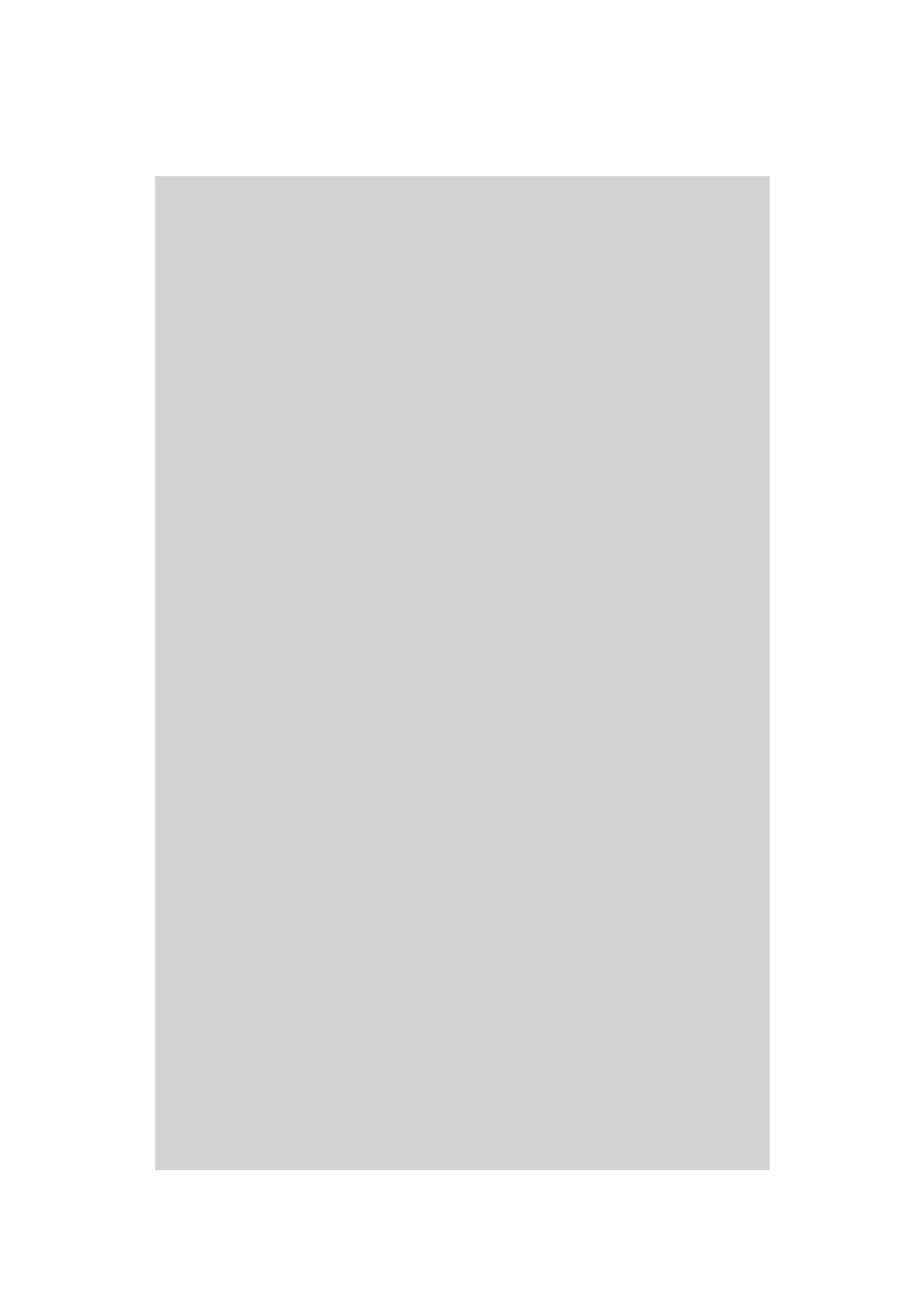# **CHAPTER VIII.**

BLACKMAILING. - THE PROPER COURSE TO PURSUE. - SELFISH BOORISHNESS OF RIVER-SIDE LANDOWNER. - "NOTICE" BOARDS. - UNCHRISTIANLIKE FEELINGS OF HARRIS. - HOW HARRIS SINGS A COMIC SONG. - A HIGH-CLASS PARTY. - SHAMEFUL CONDUCT OF TWO ABANDONED YOUNG MEN. - SOME USELESS INFORMATION. - GEORGE BUYS A BANJO.

WE stopped under the willows by Kempton Park, and lunched. It is a pretty little spot there: a pleasant grass plateau, running along by the water's edge, and overhung by willows. We had just commenced the third course - the bread and jam - when a gentleman in shirt-sleeves and a short pipe came along, and wanted to know if we knew that we were trespassing. We said we hadn't given the matter sufficient consideration as yet to enable us to arrive at a definite conclusion on that point, but that, if he assured us on his word as a gentleman that we WERE trespassing, we would, without further hesitation, believe it.

He gave us the required assurance, and we thanked him, but he still hung about, and seemed to be dissatisfied, so we asked him if there was anything further that we could do for him; and Harris, who is of a chummy disposition, offered him a bit of bread and jam.

I fancy he must have belonged to some society sworn to abstain from bread and jam; for he declined it quite gruffly, as if he were vexed at being tempted with it, and he added that it was his duty to turn us off.

Harris said that if it was a duty it ought to be done, and asked the man what was his idea with regard to the best means for accomplishing it. Harris is what you would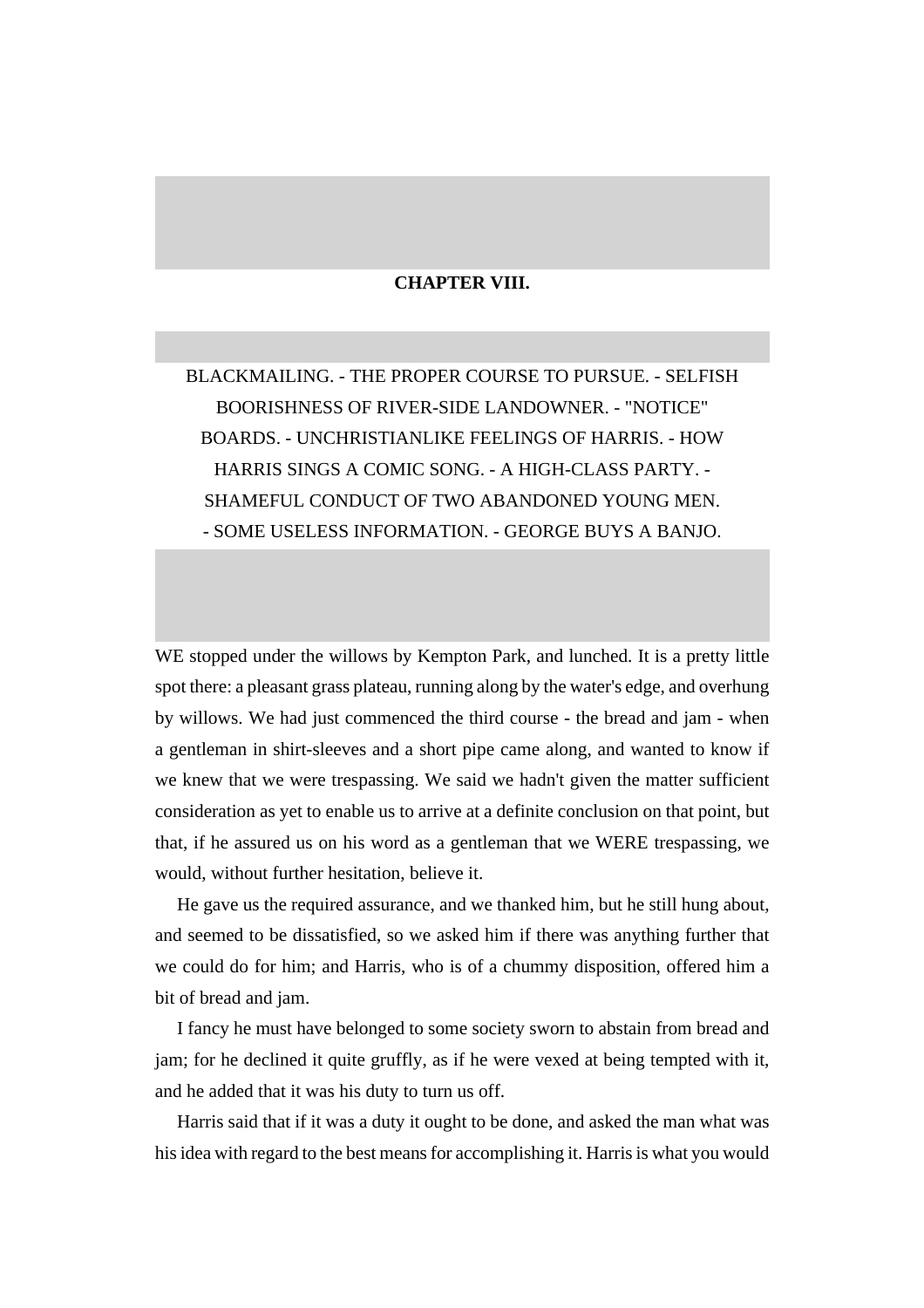call a well-made man of about number one size, and looks hard and bony, and the man measured him up and down, and said he would go and consult his master, and then come back and chuck us both into the river.

Of course, we never saw him any more, and, of course, all he really wanted was a shilling. There are a certain number of riverside roughs who make quite an income, during the summer, by slouching about the banks and blackmailing weak-minded noodles in this way. They represent themselves as sent by the proprietor. The proper course to pursue is to offer your name and address, and leave the owner, if he really has anything to do with the matter, to summon you, and prove what damage you have done to his land by sitting down on a bit of it. But the majority of people are so intensely lazy and timid, that they prefer to encourage the imposition by giving in to it rather than put an end to it by the exertion of a little firmness.

Where it is really the owners that are to blame, they ought to be shown up. The selfishness of the riparian proprietor grows with every year. If these men had their way they would close the river Thames altogether. They actually do this along the minor tributary streams and in the backwaters. They drive posts into the bed of the stream, and draw chains across from bank to bank, and nail huge notice-boards on every tree. The sight of those notice-boards rouses every evil instinct in my nature. I feel I want to tear each one down, and hammer it over the head of the man who put it up, until I have killed him, and then I would bury him, and put the board up over the grave as a tombstone.

I mentioned these feelings of mine to Harris, and he said he had them worse than that. He said he not only felt he wanted to kill the man who caused the board to be put up, but that he should like to slaughter the whole of his family and all his friends and relations, and then burn down his house. This seemed to me to be going too far, and I said so to Harris; but he answered:

"Not a bit of it. Serve `em all jolly well right, and I'd go and sing comic songs on the ruins."

I was vexed to hear Harris go on in this blood-thirsty strain. We never ought to allow our instincts of justice to degenerate into mere vindictiveness. It was a long while before I could get Harris to take a more Christian view of the subject, but I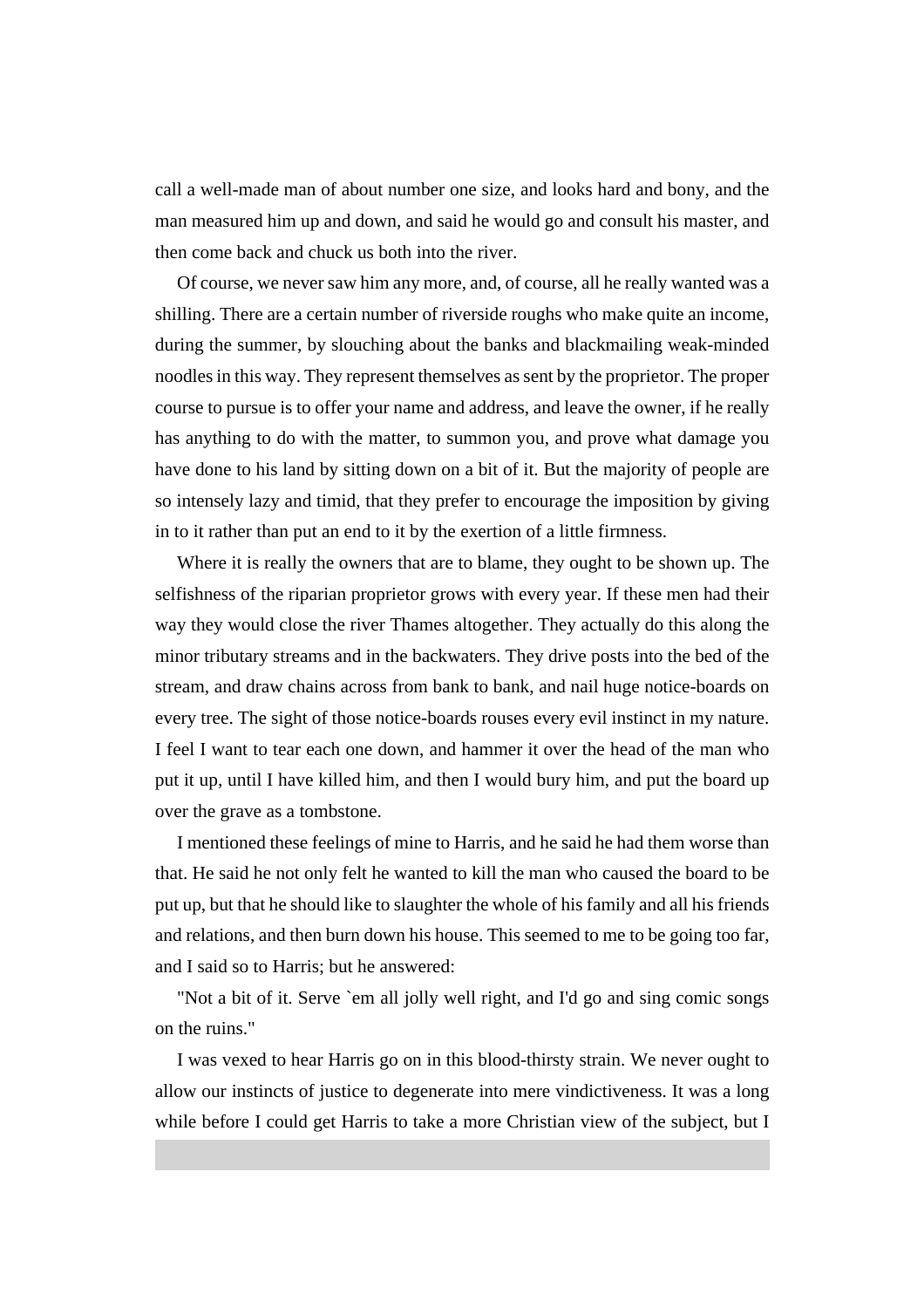succeeded at last, and he promised me that he would spare the friends and relations at all events, and would not sing comic songs on the ruins.

You have never heard Harris sing a comic song, or you would understand the service I had rendered to mankind. It is one of Harris's fixed ideas that he CAN sing a comic song; the fixed idea, on the contrary, among those of Harris's friends who have heard him try, is that he CAN'T and never will be able to, and that he ought not to be allowed to try.

When Harris is at a party, and is asked to sing, he replies: "Well, I can only sing a COMIC song, you know;" and he says it in a tone that implies that his singing of THAT, however, is a thing that you ought to hear once, and then die.

"Oh, that IS nice," says the hostess. "Do sing one, Mr. Harris;" and Harris gets up, and makes for the piano, with the beaming cheeriness of a generous-minded man who is just about to give somebody something.

"Now, silence, please, everybody" says the hostess, turning round; "Mr. Harris is going to sing a comic song!"

"Oh, how jolly!" they murmur; and they hurry in from the conservatory, and come up from the stairs, and go and fetch each other from all over the house, and crowd into the drawing-room, and sit round, all smirking in anticipation.

Then Harris begins.

Well, you don't look for much of a voice in a comic song. You don't expect correct phrasing or vocalization. You don't mind if a man does find out, when in the middle of a note, that he is too high, and comes down with a jerk. You don't bother about time. You don't mind a man being two bars in front of the accompaniment, and easing up in the middle of a line to argue it out with the pianist, and then starting the verse afresh. But you do expect the words.

You don't expect a man to never remember more than the first three lines of the first verse, and to keep on repeating these until it is time to begin the chorus. You don't expect a man to break off in the middle of a line, and snigger, and say, it's very funny, but he's blest if he can think of the rest of it, and then try and make it up for himself, and, afterwards, suddenly recollect it, when he has got to an entirely different part of the song, and break off, without a word of warning, to go back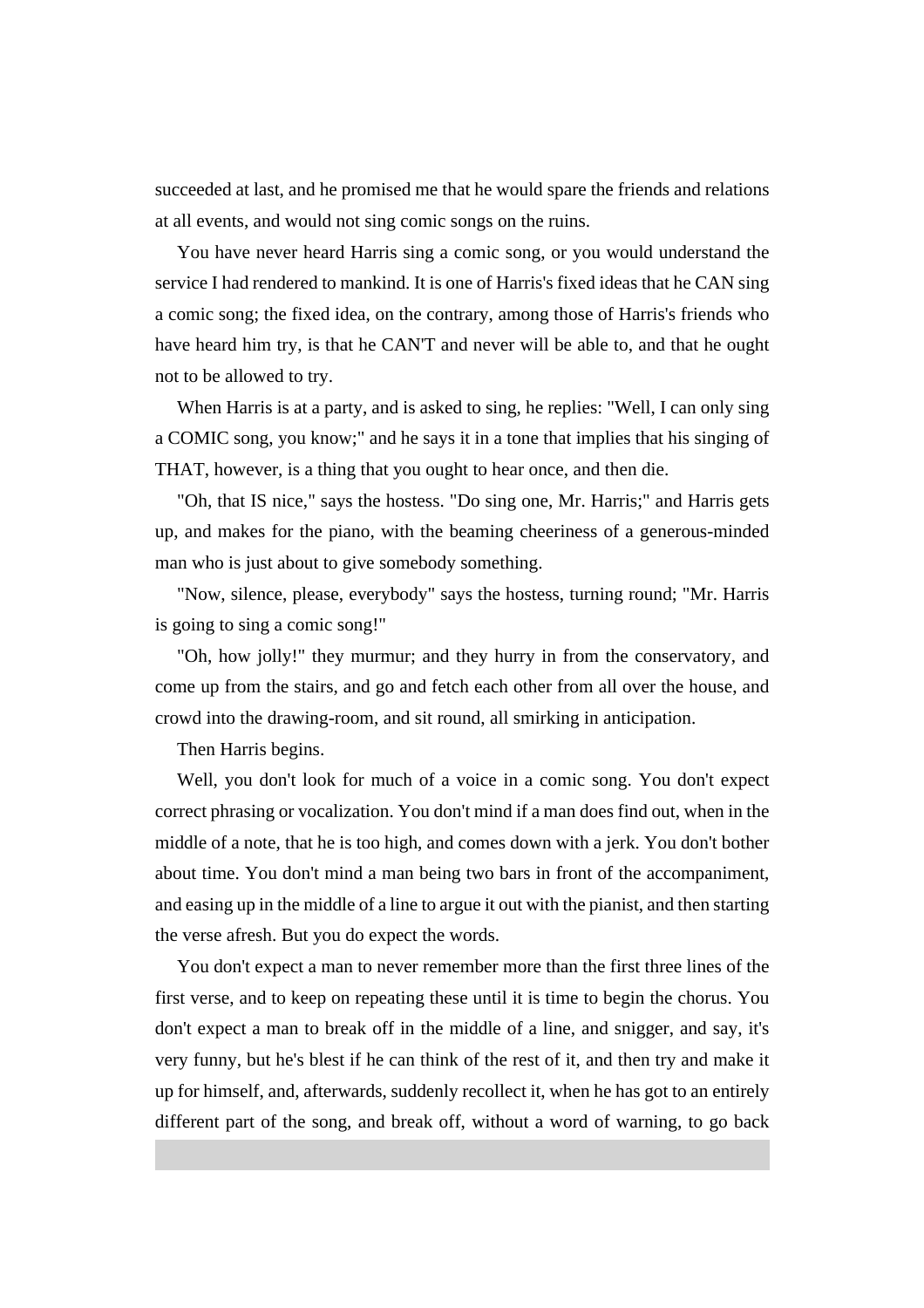and let you have it then and there. You don't - well, I will just give you an idea of Harris's comic singing, and then you can judge of it for yourself.

HARRIS (STANDING UP IN FRONT OF PIANO AND ADDRESSING THE EXPECTANT MOB): "I'm afraid it's a very old thing, you know. I expect you all know it, you know. But it's the only thing I know. It's the Judge's song out of PINAFORE - no, I don't mean PINAFORE - I mean - you know what I mean - the other thing, you know. You must all join in the chorus, you know."

[Murmurs of delight and anxiety to join in the chorus. Brilliant performance of prelude to the Judge's song in "Trial by Jury" by nervous Pianist. Moment arrives for Harris to join in. Harris takes no notice of it. Nervous pianist commences prelude over again, and Harris, commencing singing at the same time, dashes off the first two lines of the First Lord's song out of "Pinafore." Nervous pianist tries to push on with prelude, gives it up, and tries to follow Harris with accompaniment to Judge's song out "Trial by Jury," finds that doesn't answer, and tries to recollect what he is doing, and where he is, feels his mind giving way, and stops short.]

HARRIS (WITH KINDLY ENCOURAGEMENT): "It's all right. You're doing it very well, indeed - go on."

NERVOUS PIANIST: "I'm afraid there's a mistake somewhere. What are you singing?"

HARRIS (PROMPTLY): "Why the Judge's song out of Trial by Jury. Don't you know it?"

SOME FRIEND OF HARRIS'S (FROM THE BACK OF THE ROOM): "No, you're not, you chuckle-head, you're singing the Admiral's song from PINAFORE."

[Long argument between Harris and Harris's friend as to what Harris is really singing. Friend finally suggests that it doesn't matter what Harris is singing so long as Harris gets on and sings it, and Harris, with an evident sense of injustice rankling inside him, requests pianist to begin again. Pianist, thereupon, starts prelude to the Admiral's song, and Harris, seizing what he considers to be a favourable opening in the music, begins.]

### HARRIS:

" `When I was young and called to the Bar.' "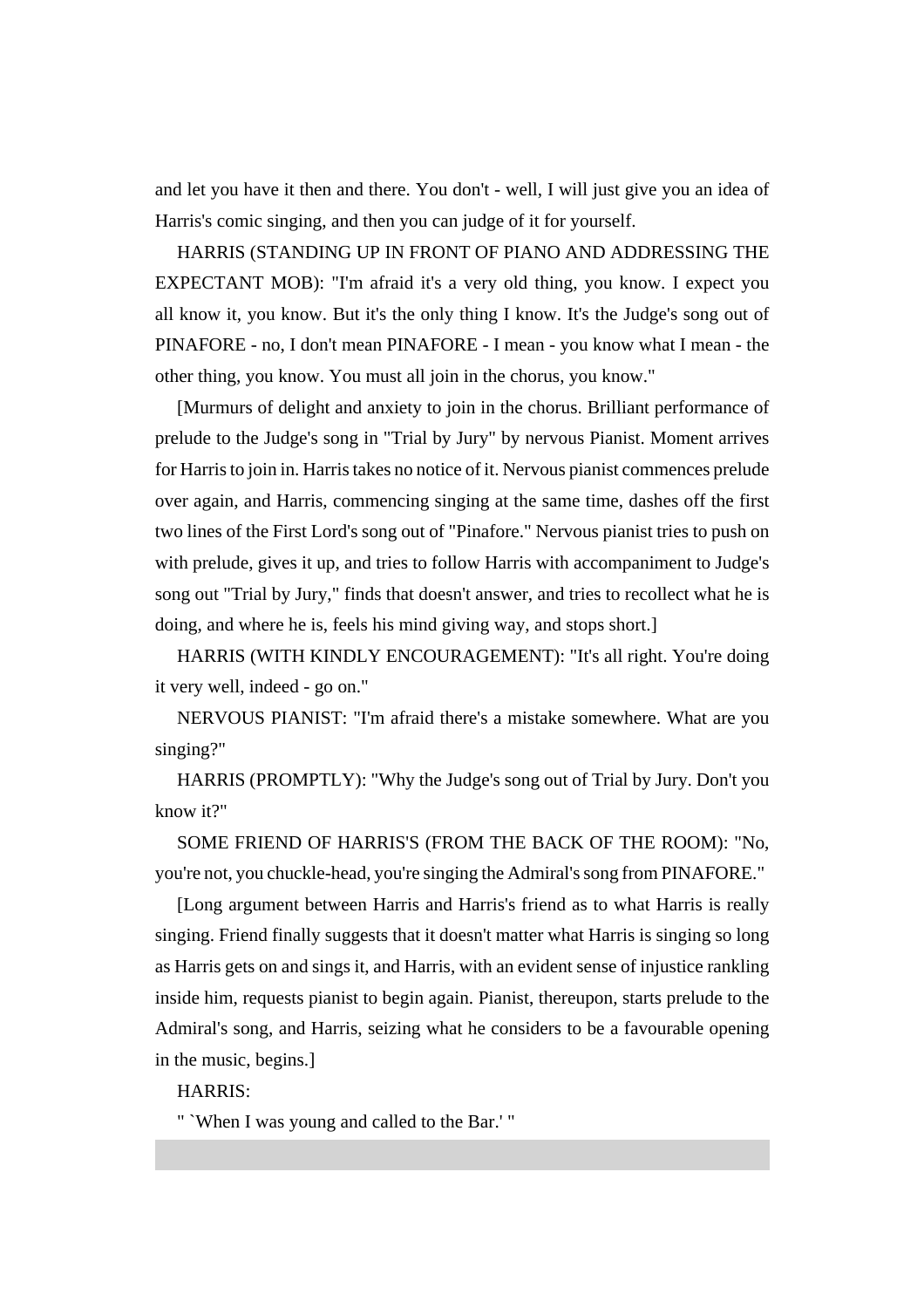[GENERAL ROAR OF LAUGHTER, TAKEN BY HARRIS AS A COMPLI-MENT. PIANIST, THINKING OF HIS WIFE AND FAMILY, GIVES UP THE UNEQUAL CONTEST AND RETIRES; HIS PLACE BEING TAKEN BY A STRONGER-NERVED MAN.

THE NEW PIANIST (CHEERILY): "Now then, old man, you start off, and I'll follow. We won't bother about any prelude."

HARRIS (UPON WHOM THE EXPLANATION OF MATTERS HAS SLOW-LY DAWNED - LAUGHING): "By Jove! I beg your pardon. Of course - I've been mixing up the two songs. It was Jenkins confused me, you know. Now then.

[SINGING; HIS VOICE APPEARING TO COME FROM THE CELLAR, AND SUGGESTING THE FIRST LOW WARNINGS OF AN APPROACHING EARTHQUAKE.

" `When I was young I served a term As office-boy to an attorney's firm.'

(Aside to pianist): "It is too low, old man; we'll have that over again, if you don't mind."

[SINGS FIRST TWO LINES OVER AGAIN, IN A HIGH FALSETTO THIS TIME. GREAT SURPRISE ON THE PART OF THE AUDIENCE. NERVOUS OLD LADY NEAR THE FIRE BEGINS TO CRY, AND HAS TO BE LED OUT.]

HARRIS (continuing):

"I swept the windows and I swept the door, And I - `

No - no, I cleaned the windows of the big front door. And I polished up the floor - no, dash it - I beg your pardon - funny thing, I can't think of that line. And I - and I - Oh, well, we'll get on to the chorus, and chance it (SINGS):

`And I diddle-diddle-diddle-diddle-diddle-diddle-de, Till now I am the ruler of the Queen's navee.'

Now then, chorus - it is the last two lines repeated, you know.

GENERAL CHORUS:

"And he diddle-diddle-diddle-diddle-diddle-diddle-dee'd, Till now he is the ruler of the Queen's navee."

And Harris never sees what an ass he is making of himself, and how he is annoying a lot of people who never did him any harm. He honestly imagines that he has given them a treat, and says he will sing another comic song after supper.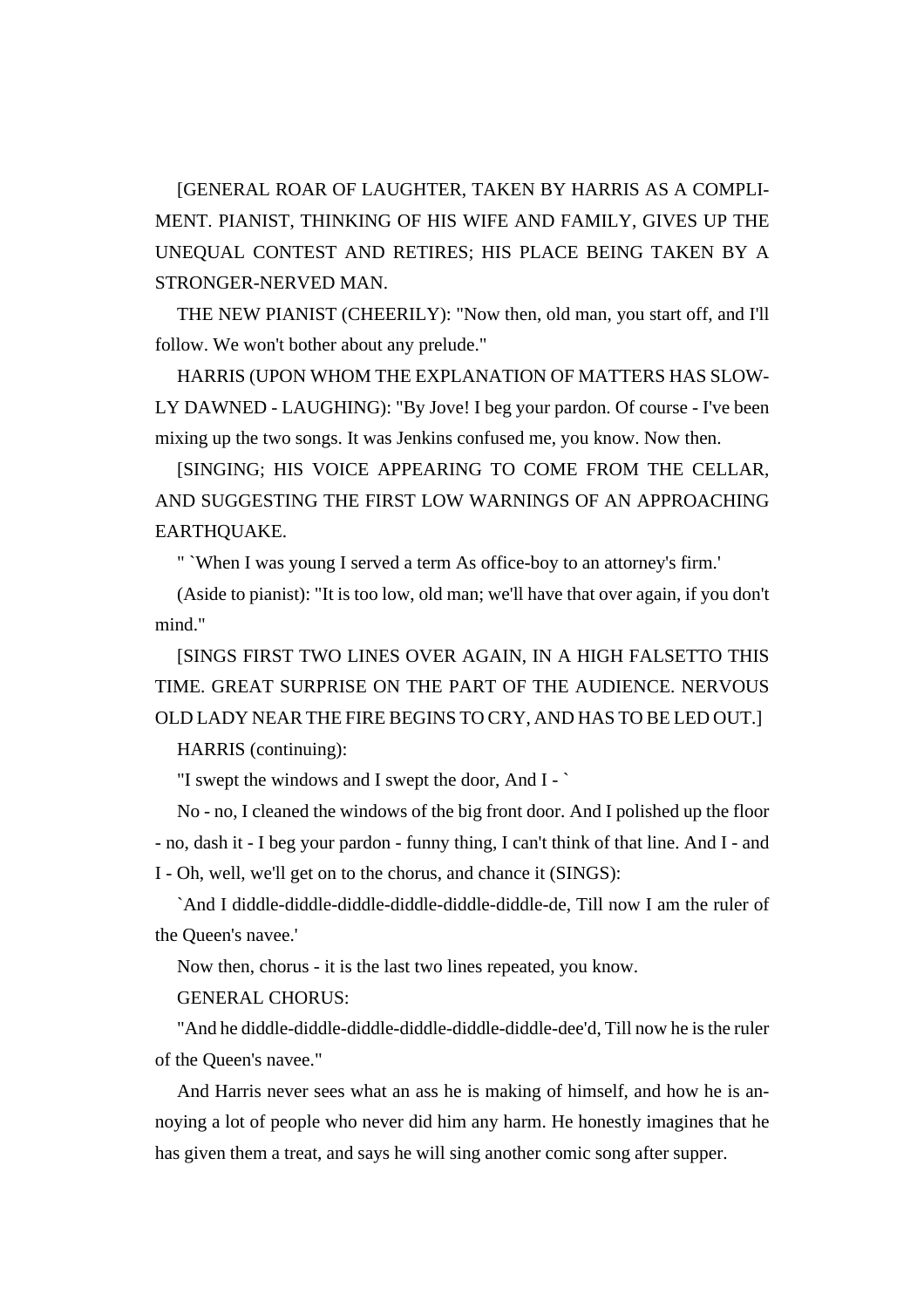Speaking of comic songs and parties, reminds me of a rather curious incident at which I once assisted; which, as it throws much light upon the inner mental working of human nature in general, ought, I think, to be recorded in these pages.

We were a fashionable and highly cultured party. We had on our best clothes, and we talked pretty, and were very happy - all except two young fellows, students, just returned from Germany, commonplace young men, who seemed restless and uncomfortable, as if they found the proceedings slow. The truth was, we were too clever for them. Our brilliant but polished conversation, and our high-class tastes, were beyond them. They were out of place, among us. They never ought to have been there at all. Everybody agreed upon that, later on.

We played MORCEAUX from the old German masters. We discussed philosophy and ethics. We flirted with graceful dignity. We were even humorous - in a high-class way.

Somebody recited a French poem after supper, and we said it was beautiful; and then a lady sang a sentimental ballad in Spanish, and it made one or two of us weep - it was so pathetic.

And then those two young men got up, and asked us if we had ever heard Herr Slossenn Boschen (who had just arrived, and was then down in the supper-room) sing his great German comic song.

None of us had heard it, that we could remember.

The young men said it was the funniest song that had ever been written, and that, if we liked, they would get Herr Slossenn Boschen, whom they knew very well, to sing it. They said it was so funny that, when Herr Slossenn Boschen had sung it once before the German Emperor, he (the German Emperor) had had to be carried off to bed.

They said nobody could sing it like Herr Slossenn Boschen; he was so intensely serious all through it that you might fancy he was reciting a tragedy, and that, of course, made it all the funnier. They said he never once suggested by his tone or manner that he was singing anything funny - that would spoil it. It was his air of seriousness, almost of pathos, that made it so irresistibly amusing.

We said we yearned to hear it, that we wanted a good laugh; and they went downstairs, and fetched Herr Slossenn Boschen.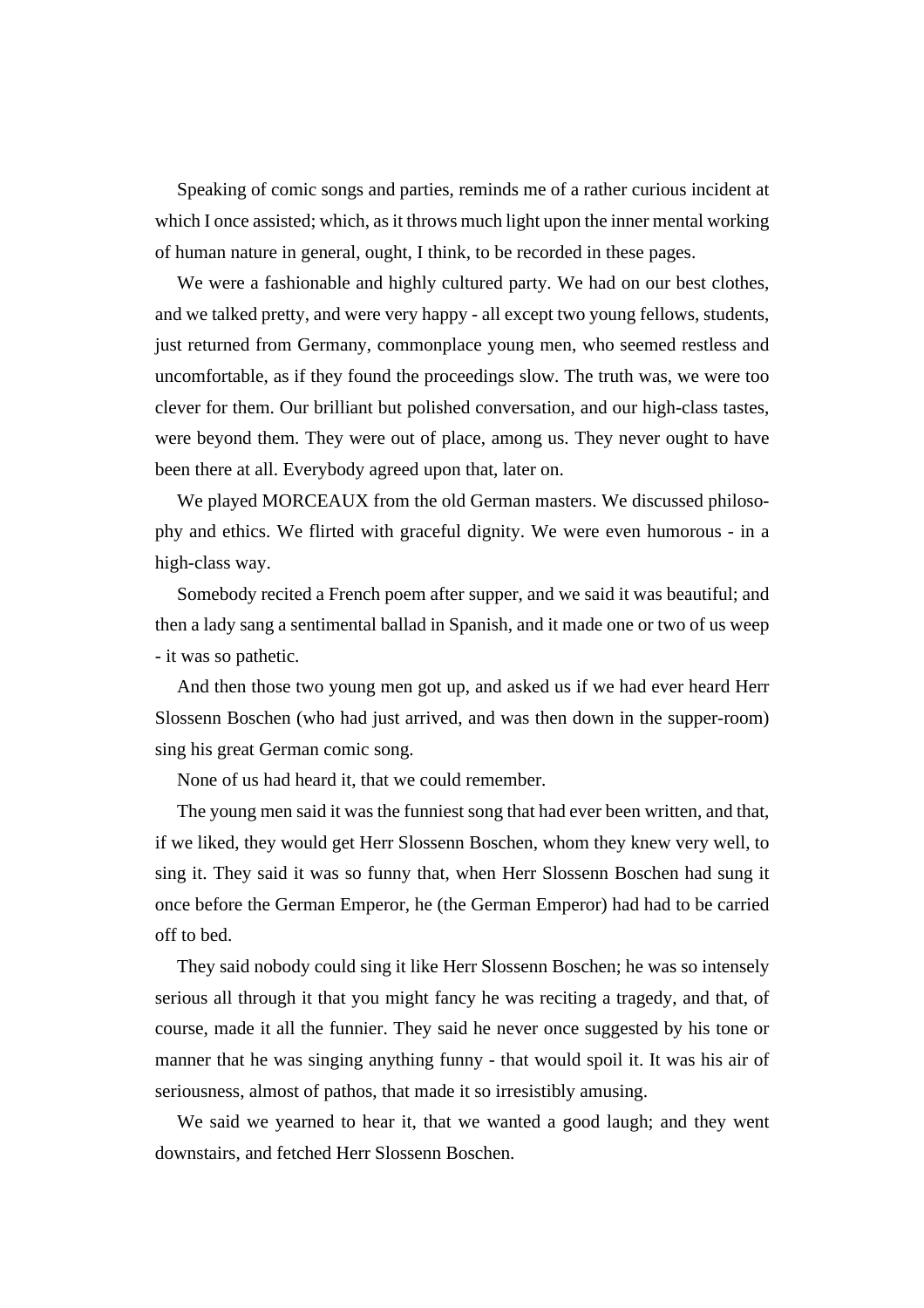He appeared to be quite pleased to sing it, for he came up at once, and sat down to the piano without another word.

"Oh, it will amuse you. You will laugh," whispered the two young men, as they passed through the room, and took up an unobtrusive position behind the Professor's back.

Herr Slossenn Boschen accompanied himself. The prelude did not suggest a comic song exactly. It was a weird, soulful air. It quite made one's flesh creep; but we murmured to one another that it was the German method, and prepared to enjoy it.

I don't understand German myself. I learned it at school, but forgot every word of it two years after I had left, and have felt much better ever since. Still, I did not want the people there to guess my ignorance; so I hit upon what I thought to be rather a good idea. I kept my eye on the two young students, and followed them. When they tittered, I tittered; when they roared, I roared; and I also threw in a little snigger all by myself now and then, as if I had seen a bit of humour that had escaped the others. I considered this particularly artful on my part.

I noticed, as the song progressed, that a good many other people seemed to have their eye fixed on the two young men, as well as myself. These other people also tittered when the young men tittered, and roared when the young men roared; and, as the two young men tittered and roared and exploded with laughter pretty continuously all through the song, it went exceedingly well.

And yet that German Professor did not seem happy. At first, when we began to laugh, the expression of his face was one of intense surprise, as if laughter were the very last thing he had expected to be greeted with. We thought this very funny: we said his earnest manner was half the humour. The slightest hint on his part that he knew how funny he was would have completely ruined it all. As we continued to laugh, his surprise gave way to an air of annoyance and indignation, and he scowled fiercely round upon us all (except upon the two young men who, being behind him, he could not see). That sent us into convulsions. We told each other that it would be the death of us, this thing. The words alone, we said, were enough to send us into fits, but added to his mock seriousness - oh, it was too much!

In the last verse, he surpassed himself. He glowered round upon us with a look of such concentrated ferocity that, but for our being forewarned as to the German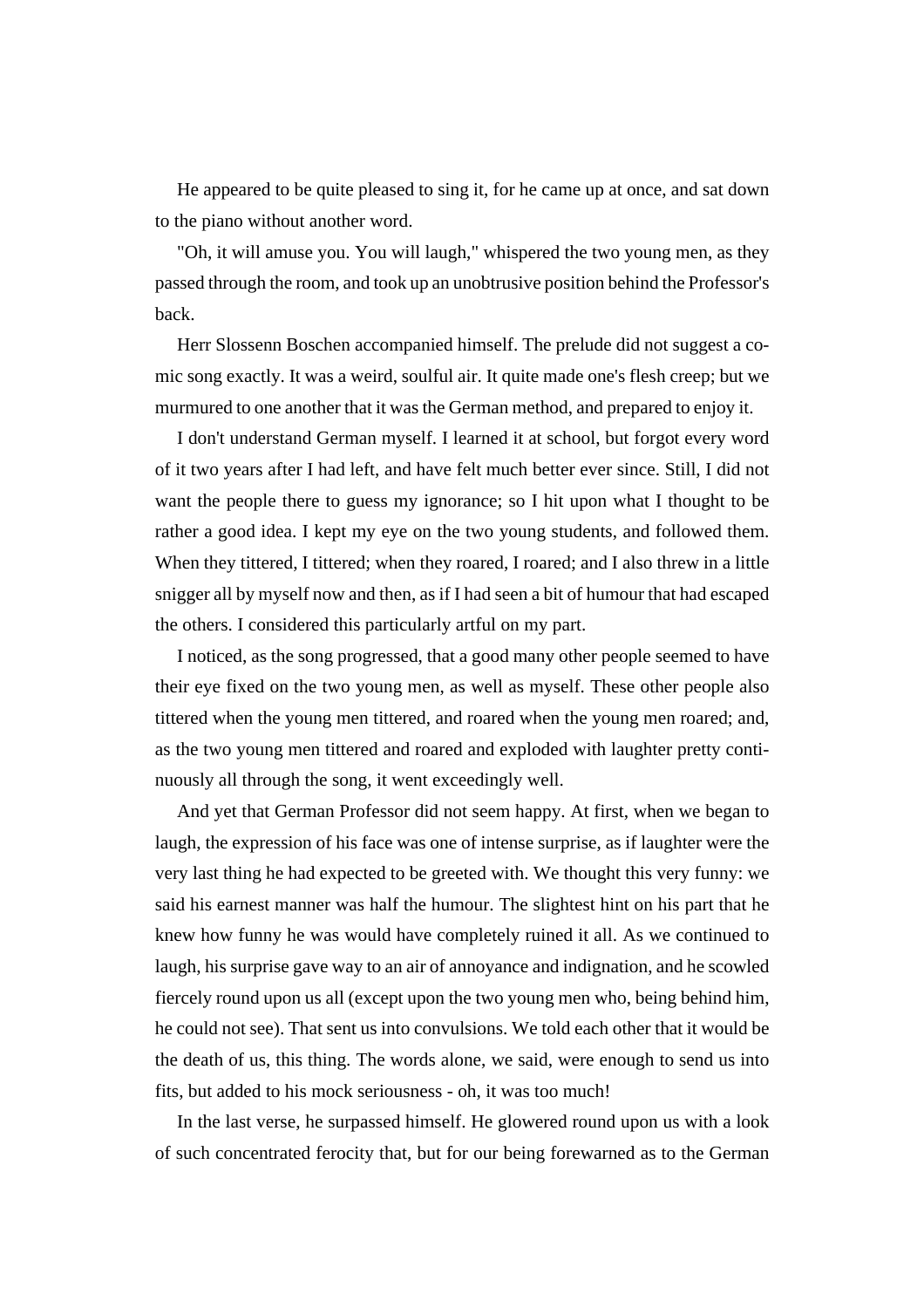method of comic singing, we should have been nervous; and he threw such a wailing note of agony into the weird music that, if we had not known it was a funny song, we might have wept.

He finished amid a perfect shriek of laughter. We said it was the funniest thing we had ever heard in all our lives. We said how strange it was that, in the face of things like these, there should be a popular notion that the Germans hadn't any sense of humour. And we asked the Professor why he didn't translate the song into English, so that the common people could understand it, and hear what a real comic song was like.

Then Herr Slossenn Boschen got up, and went on awful. He swore at us in German (which I should judge to be a singularly effective language for that purpose), and he danced, and shook his fists, and called us all the English he knew. He said he had never been so insulted in all his life.

It appeared that the song was not a comic song at all. It was about a young girl who lived in the Hartz Mountains, and who had given up her life to save her lover's soul; and he died, and met her spirit in the air; and then, in the last verse, he jilted her spirit, and went on with another spirit - I'm not quite sure of the details, but it was something very sad, I know. Herr Boschen said he had sung it once before the German Emperor, and he (the German Emperor) had sobbed like a little child. He (Herr Boschen) said it was generally acknowledged to be one of the most tragic and pathetic songs in the German language.

It was a trying situation for us - very trying. There seemed to be no answer. We looked around for the two young men who had done this thing, but they had left the house in an unostentatious manner immediately after the end of the song.

That was the end of that party. I never saw a party break up so quietly, and with so little fuss. We never said good-night even to one another. We came downstairs one at a time, walking softly, and keeping the shady side. We asked the servant for our hats and coats in whispers, and opened the door for ourselves, and slipped out, and got round the corner quickly, avoiding each other as much as possible.

I have never taken much interest in German songs since then.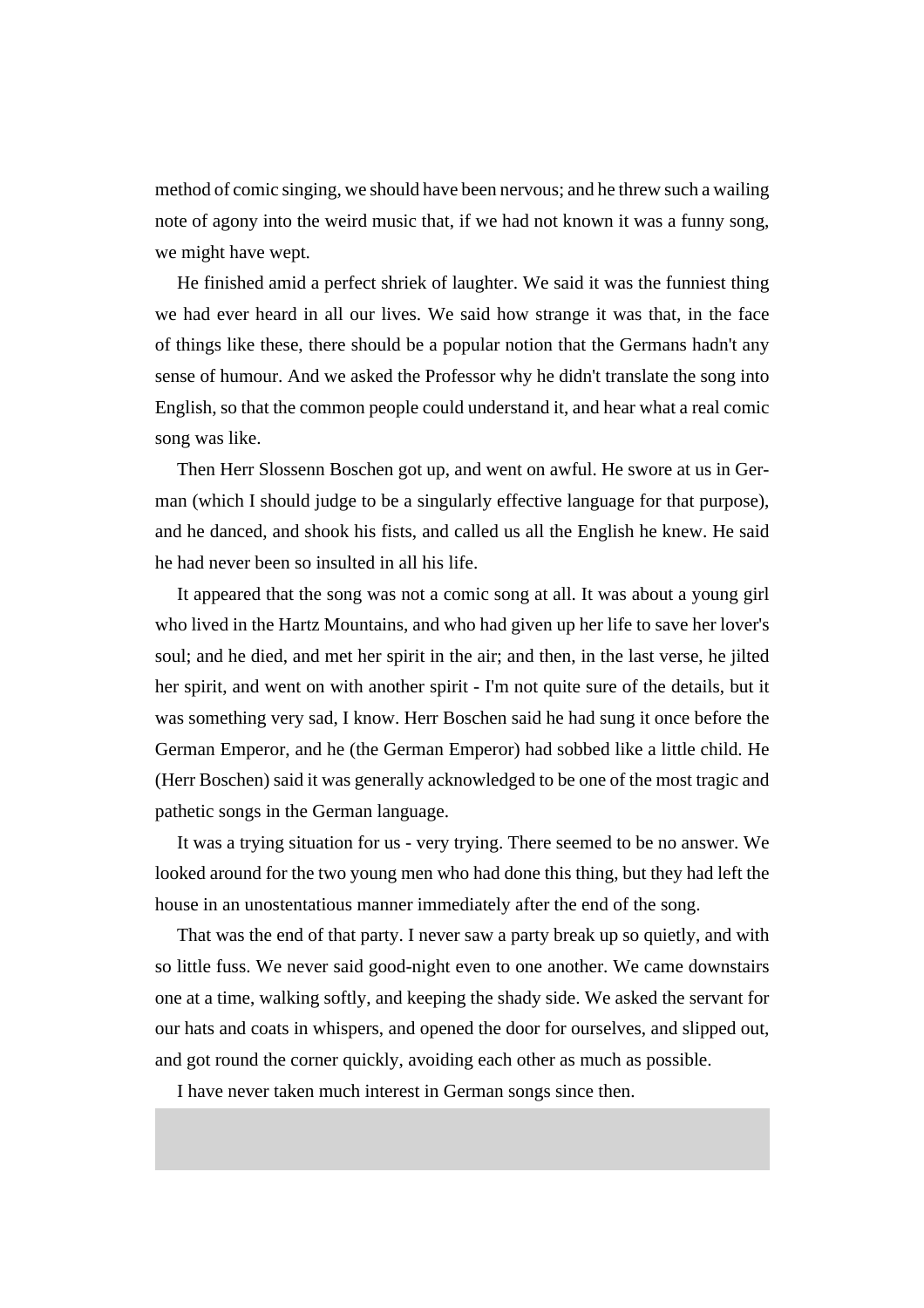We reached Sunbury Lock at half-past three. The river is sweetly pretty just there before you come to the gates, and the backwater is charming; but don't attempt to row up it.

I tried to do so once. I was sculling, and asked the fellows who were steering if they thought it could be done, and they said, oh, yes, they thought so, if I pulled hard. We were just under the little foot-bridge that crosses it between the two weirs, when they said this, and I bent down over the sculls, and set myself up, and pulled.

I pulled splendidly. I got well into a steady rhythmical swing. I put my arms, and my legs, and my back into it. I set myself a good, quick, dashing stroke, and worked in really grand style. My two friends said it was a pleasure to watch me. At the end of five minutes, I thought we ought to be pretty near the weir, and I looked up. We were under the bridge, in exactly the same spot that we were when I began, and there were those two idiots, injuring themselves by violent laughing. I had been grinding away like mad to keep that boat stuck still under that bridge. I let other people pull up backwaters against strong streams now.

We sculled up to Walton, a rather large place for a riverside town. As with all riverside places, only the tiniest corner of it comes down to the water, so that from the boat you might fancy it was a village of some half-dozen houses, all told. Windsor and Abingdon are the only towns between London and Oxford that you can really see anything of from the stream. All the others hide round corners, and merely peep at the river down one street: my thanks to them for being so considerate, and leaving the river-banks to woods and fields and water-works.

Even Reading, though it does its best to spoil and sully and make hideous as much of the river as it can reach, is good-natured enough to keep its ugly face a good deal out of sight.

Caesar, of course, had a little place at Walton - a camp, or an entrenchment, or something of that sort. Caesar was a regular up-river man. Also Queen Elizabeth, she was there, too. You can never get away from that woman, go where you will. Cromwell and Bradshaw (not the guide man, but the King Charles's head man) likewise sojourned here. They must have been quite a pleasant little party, altogether.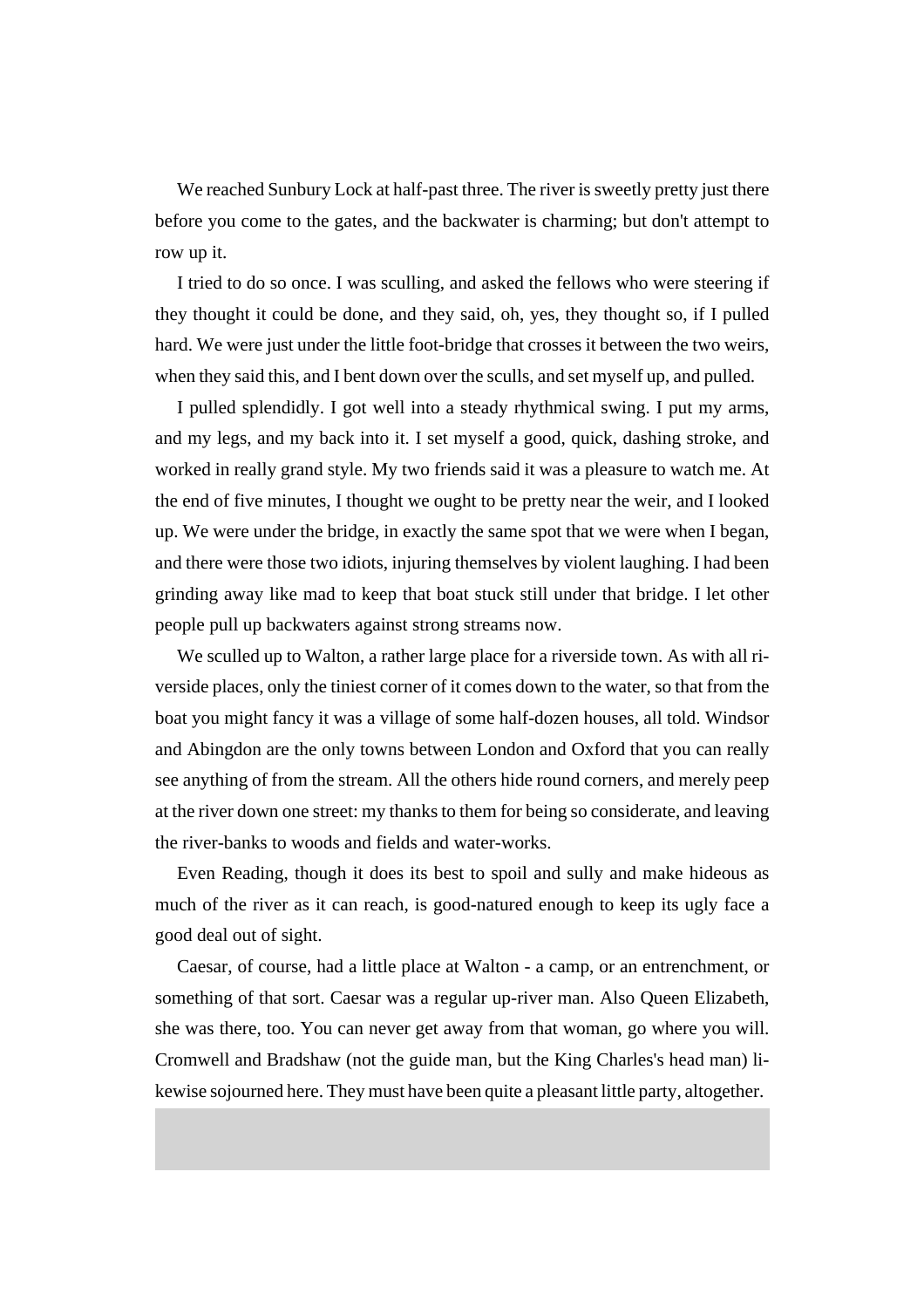There is an iron "scold's bridle" in Walton Church. They used these things in ancient days for curbing women's tongues. They have given up the attempt now. I suppose iron was getting scarce, and nothing else would be strong enough.

There are also tombs of note in the church, and I was afraid I should never get Harris past them; but he didn't seem to think of them, and we went on. Above the bridge the river winds tremendously. This makes it look picturesque; but it irritates you from a towing or sculling point of view, and causes argument between the man who is pulling and the man who is steering.

You pass Oatlands Park on the right bank here. It is a famous old place. Henry VIII. stole it from some one or the other, I forget whom now, and lived in it. There is a grotto in the park which you can see for a fee, and which is supposed to be very wonderful; but I cannot see much in it myself. The late Duchess of York, who lived at Oatlands, was very fond of dogs, and kept an immense number. She had a special graveyard made, in which to bury them when they died, and there they lie, about fifty of them, with a tombstone over each, and an epitaph inscribed thereon.

Well, I dare say they deserve it quite as much as the average Christian does.

At "Corway Stakes" - the first bend above Walton Bridge - was fought a battle between Caesar and Cassivelaunus. Cassivelaunus had prepared the river for Caesar, by planting it full of stakes (and had, no doubt, put up a notice-board). But Caesar crossed in spite of this. You couldn't choke Caesar off that river. He is the sort of man we want round the backwaters now.

Halliford and Shepperton are both pretty little spots where they touch the river; but there is nothing remarkable about either of them. There is a tomb in Shepperton churchyard, however, with a poem on it, and I was nervous lest Harris should want to get out and fool round it. I saw him fix a longing eye on the landing-stage as we drew near it, so I managed, by an adroit movement, to jerk his cap into the water, and in the excitement of recovering that, and his indignation at my clumsiness, he forgot all about his beloved graves.

At Weybridge, the Wey (a pretty little stream, navigable for small boats up to Guildford, and one which I have always been making up my mind to explore, and never have), the Bourne, and the Basingstoke Canal all enter the Thames together. The lock is just opposite the town, and the first thing that we saw, when we came in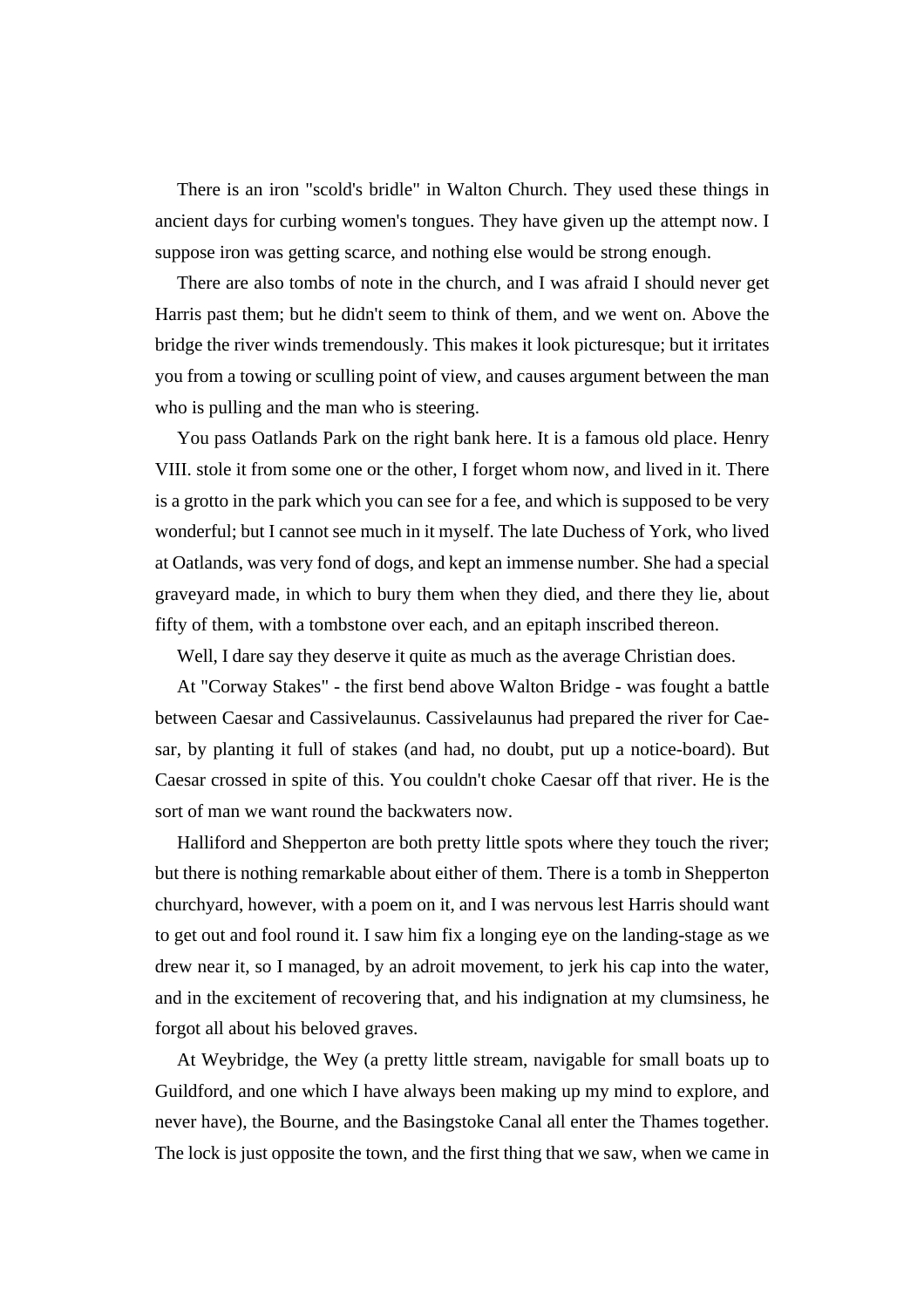view of it, was George's blazer on one of the lock gates, closer inspection showing that George was inside it.

Montmorency set up a furious barking, I shrieked, Harris roared; George waved his hat, and yelled back. The lock-keeper rushed out with a drag, under the impression that somebody had fallen into the lock, and appeared annoyed at finding that no one had.

George had rather a curious oilskin-covered parcel in his hand. It was round and flat at one end, with a long straight handle sticking out of it.

"What's that?" said Harris - "a frying-pan?"

"No," said George, with a strange, wild look glittering in his eyes; "they are all the rage this season; everybody has got them up the river. It's a banjo."

"I never knew you played the banjo!" cried Harris and I, in one breath.

"Not exactly," replied George: "but it's very easy, they tell me; and I've got the instruction book!"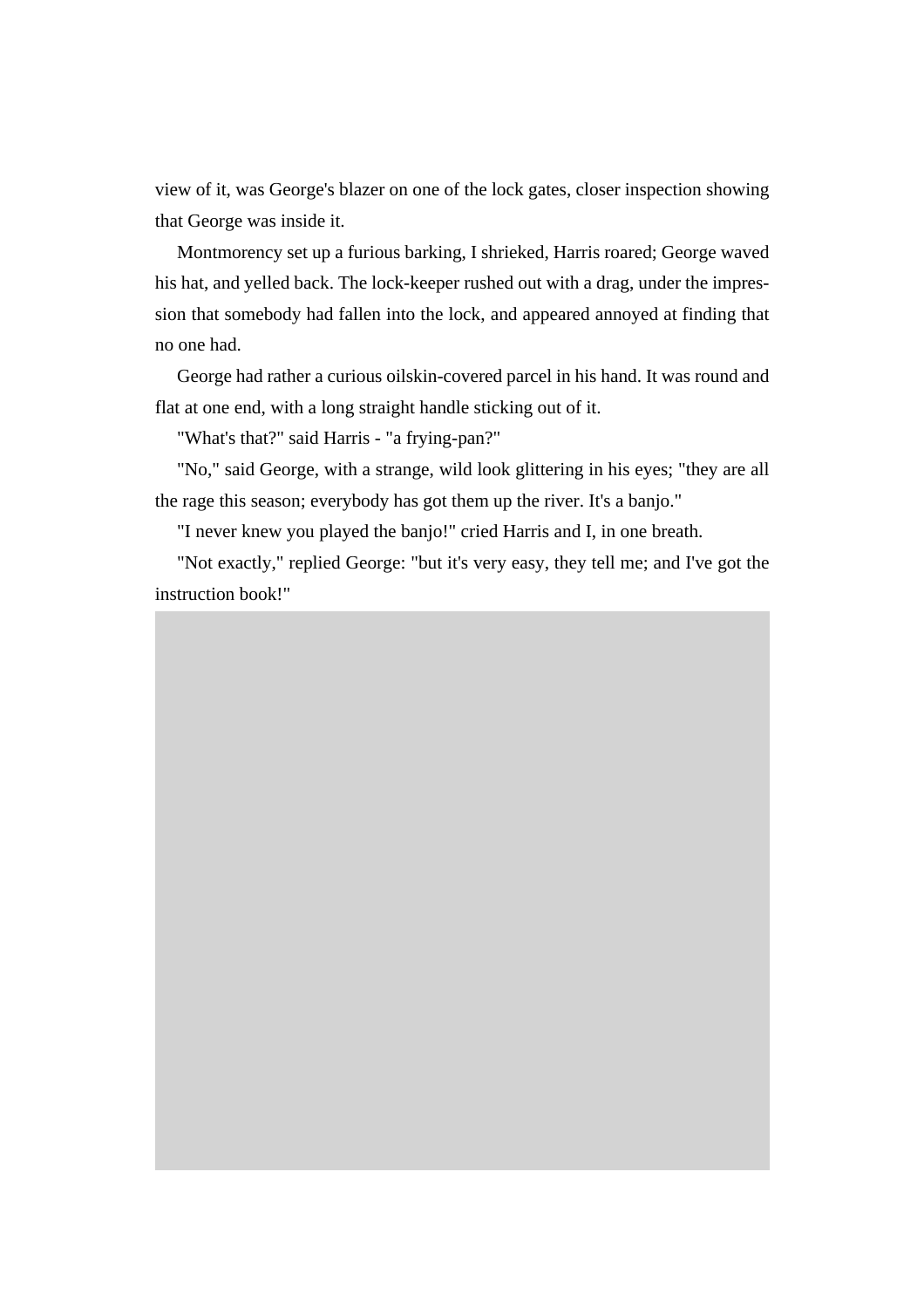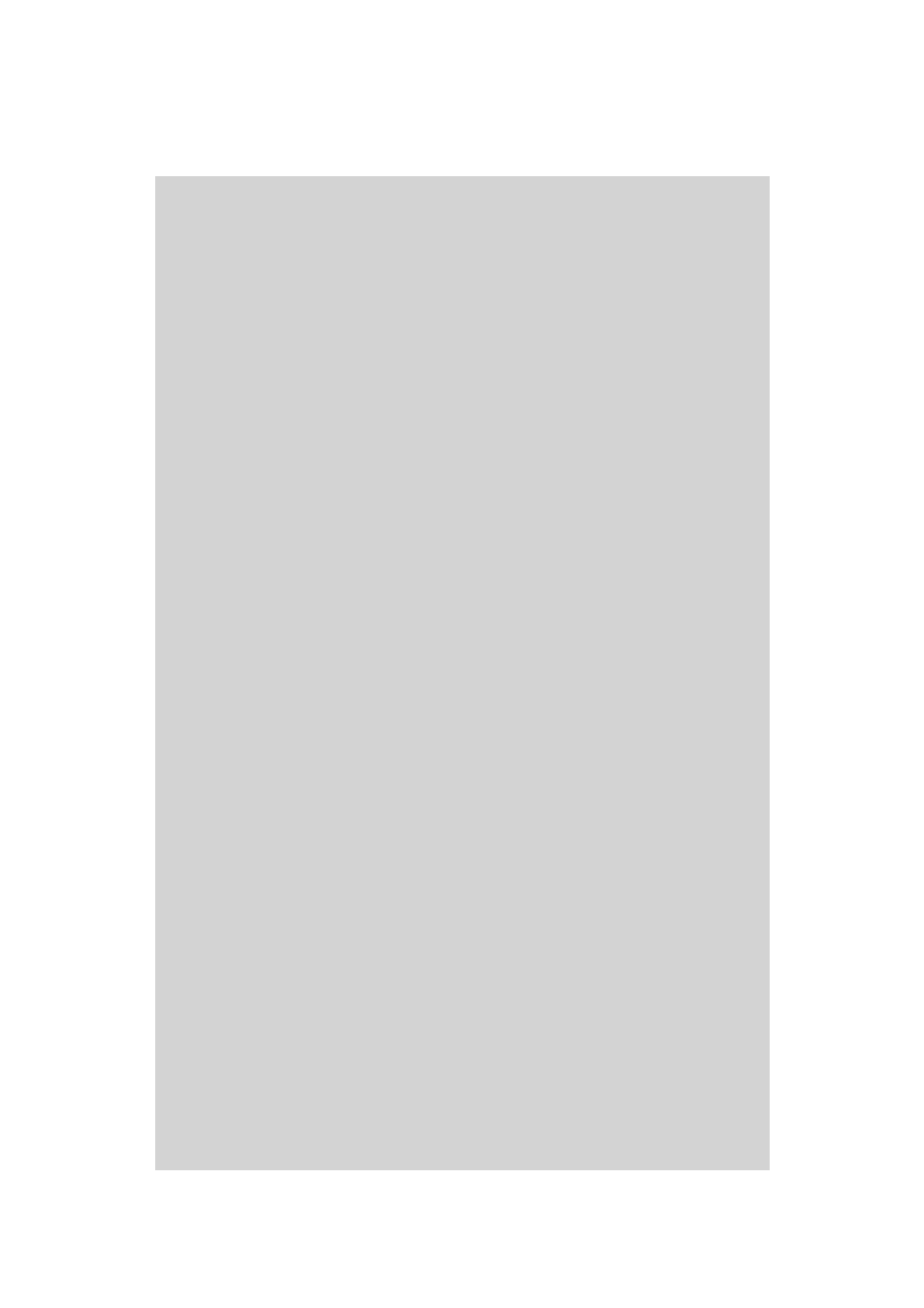## **CHAPTER IX.**

GEORGE IS INTRODUCED TO WORK. - HEATHENISH INSTINCTS OF TOW-LINES. - UNGRATEFUL CONDUCT OF A DOUBLE-SCULLING SKIFF. - TOWERS AND TOWED. - A USE DISCOVERED FOR LOVERS. - STRANGE DISAPPEARANCE OF AN ELDERLY LADY. - MUCH HASTE, LESS SPEED. - BEING TOWED BY GIRLS: EXCITING SENSATION. - THE MISSING LOCK OR THE HAUNTED RIVER. - MUSIC. - SAVED!

WE made George work, now we had got him. He did not want to work, of course; that goes without saying. He had had a hard time in the City, so he explained. Harris, who is callous in his nature, and not prone to pity, said:

"Ah! and now you are going to have a hard time on the river for a change; change is good for everyone. Out you get!"

He could not in conscience - not even George's conscience - object, though he did suggest that, perhaps, it would be better for him to stop in the boat, and get tea ready, while Harris and I towed, because getting tea was such a worrying work, and Harris and I looked tired. The only reply we made to this, however, was to pass him over the tow-line, and he took it, and stepped out.

There is something very strange and unaccountable about a tow-line. You roll it up with as much patience and care as you would take to fold up a new pair of trousers, and five minutes afterwards, when you pick it up, it is one ghastly, soulrevolting tangle.

I do not wish to be insulting, but I firmly believe that if you took an average tow-line, and stretched it out straight across the middle of a field, and then turned your back on it for thirty seconds, that, when you looked round again, you would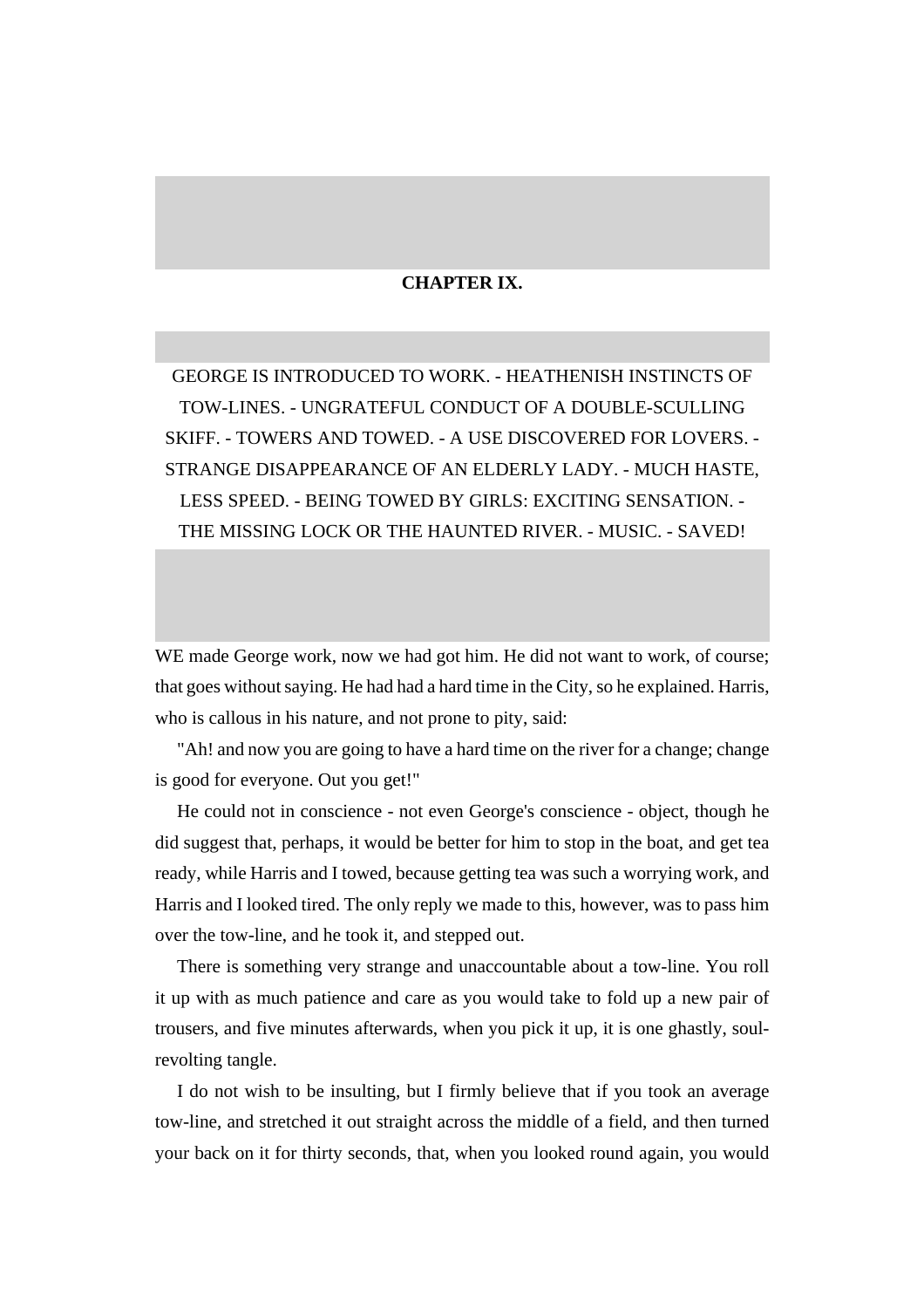find that it had got itself altogether in a heap in the middle of the field, and had twisted itself up, and tied itself into knots, and lost its two ends, and become all loops; and it would take you a good half-hour, sitting down there on the grass and swearing all the while, to disentangle it again.

That is my opinion of tow-lines in general. Of course, there may be honourable exceptions; I do not say that there are not. There may be tow-lines that are a credit to their profession - conscientious, respectable tow-lines - tow-lines that do not imagine they are crochet- work, and try to knit themselves up into antimacassars the instant they are left to themselves. I say there MAY be such tow-lines; I sincerely hope there are. But I have not met with them.

This tow-line I had taken in myself just before we had got to the lock. I would not let Harris touch it, because he is careless. I had looped it round slowly and cautiously, and tied it up in the middle, and folded it in two, and laid it down gently at the bottom of the boat. Harris had lifted it up scientifically, and had put it into George's hand. George had taken it firmly, and held it away from him, and had begun to unravel it as if he were taking the swaddling clothes off a new-born infant; and, before he had unwound a dozen yards, the thing was more like a badly-made door-mat than anything else.

It is always the same, and the same sort of thing always goes on in connection with it. The man on the bank, who is trying to disentangle it, thinks all the fault lies with the man who rolled it up; and when a man up the river thinks a thing, he says it.

"What have you been trying to do with it, make a fishing-net of it? You've made a nice mess you have; why couldn't you wind it up properly, you silly dummy?" he grunts from time to time as he struggles wildly with it, and lays it out flat on the tow-path, and runs round and round it, trying to find the end.

On the other hand, the man who wound it up thinks the whole cause of the muddle rests with the man who is trying to unwind it.

"It was all right when you took it!" he exclaims indignantly. "Why don't you think what you are doing? You go about things in such a slap-dash style. You'd get a scaffolding pole entangled you would!"

And they feel so angry with one another that they would like to hang each other with the thing.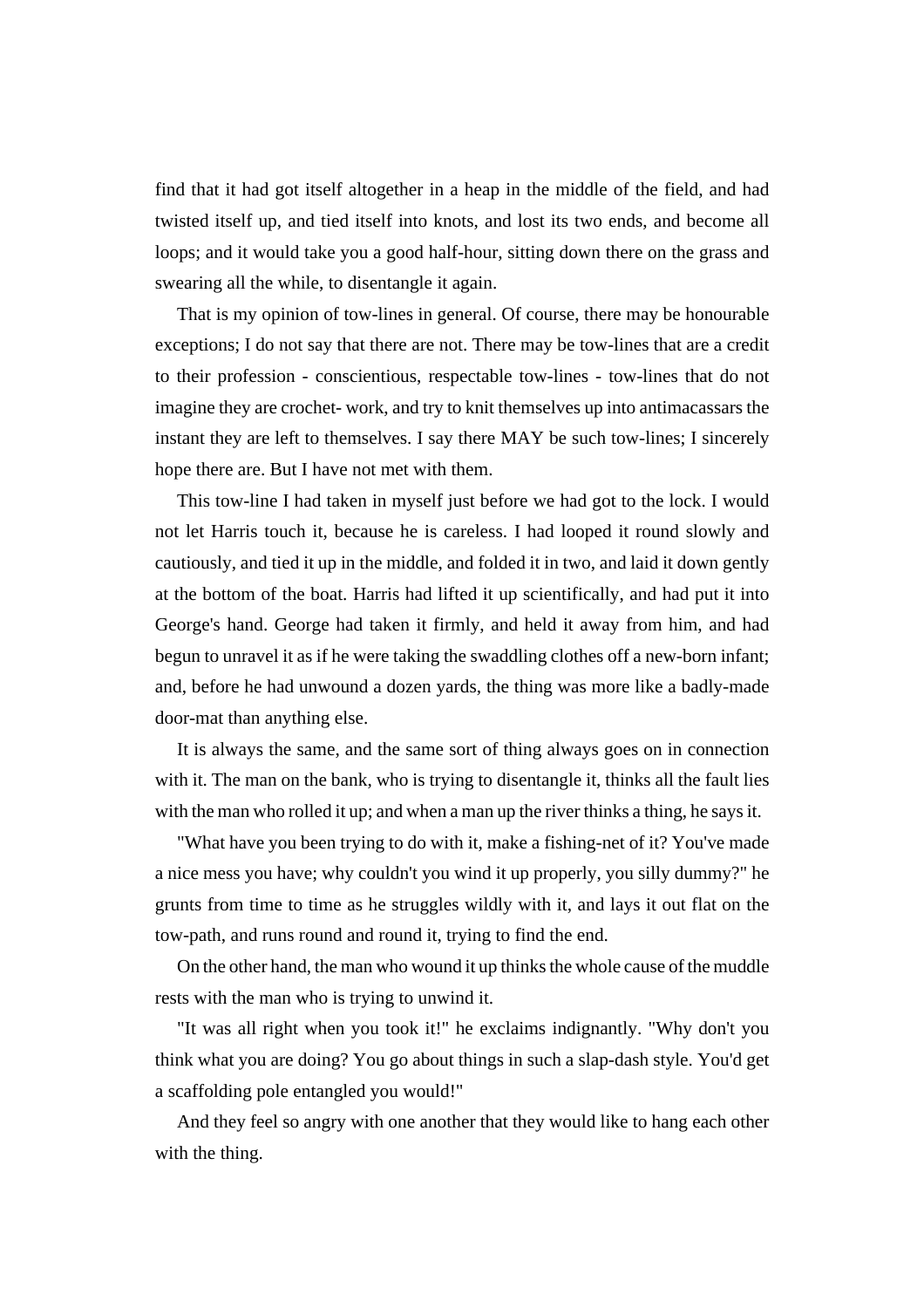Ten minutes go by, and the first man gives a yell and goes mad, and dances on the rope, and tries to pull it straight by seizing hold of the first piece that comes to his hand and hauling at it. Of course, this only gets it into a tighter tangle than ever. Then the second man climbs out of the boat and comes to help him, and they get in each other's way, and hinder one another. They both get hold of the same bit of line, and pull at it in opposite directions, and wonder where it is caught. In the end, they do get it clear, and then turn round and find that the boat has drifted off, and is making straight for the weir.

This really happened once to my own knowledge. It was up by Boveney, one rather windy morning. We were pulling down stream, and, as we came round the bend, we noticed a couple of men on the bank. They were looking at each other with as bewildered and helplessly miserable expression as I have ever witnessed on any human countenance before or since, and they held a long tow-line between them. It was clear that something had happened, so we eased up and asked them what was the matter.

"Why, our boat's gone off!" they replied in an indignant tone. "We just got out to disentangle the tow-line, and when we looked round, it was gone!"

And they seemed hurt at what they evidently regarded as a mean and ungrateful act on the part of the boat.

We found the truant for them half a mile further down, held by some rushes, and we brought it back to them. I bet they did not give that boat another chance for a week.

I shall never forget the picture of those two men walking up and down the bank with a tow-line, looking for their boat.

One sees a good many funny incidents up the river in connection with towing. One of the most common is the sight of a couple of towers, walking briskly along, deep in an animated discussion, while the man in the boat, a hundred yards behind them, is vainly shrieking to them to stop, and making frantic signs of distress with a scull. Something has gone wrong; the rudder has come off, or the boat-hook has slipped overboard, or his hat has dropped into the water and is floating rapidly down stream.

He calls to them to stop, quite gently and politely at first.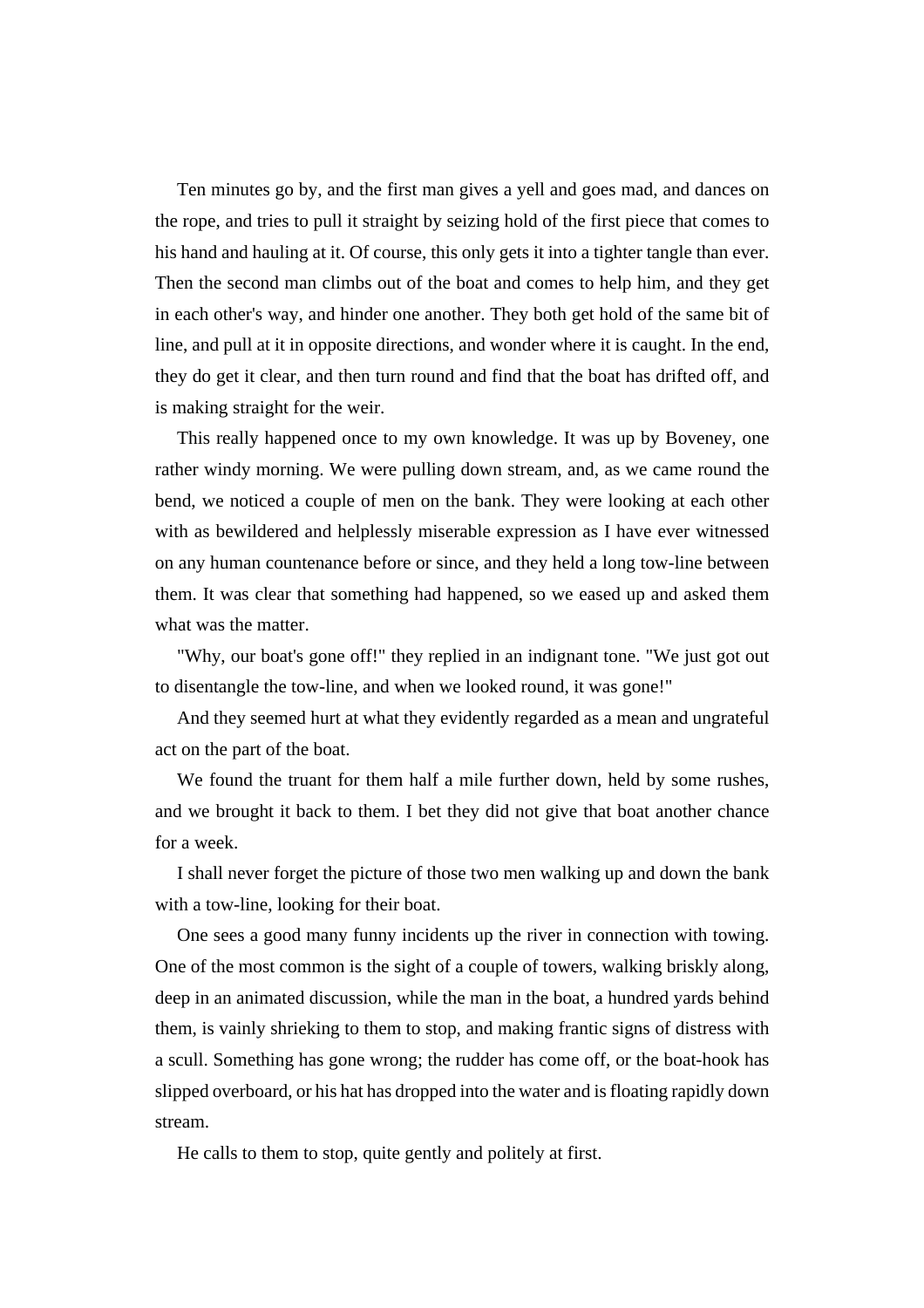"Hi! stop a minute, will you?" he shouts cheerily. "I've dropped my hat overboard."

Then: "Hi! Tom - Dick! can't you hear?" not quite so affably this time.

Then: "Hi! Confound YOU, you dunder-headed idiots! Hi! stop! Oh you - !"

After that he springs up, and dances about, and roars himself red in the face, and curses everything he knows. And the small boys on the bank stop and jeer at him, and pitch stones at him as he is pulled along past them, at the rate of four miles an hour, and can't get out.

Much of this sort of trouble would be saved if those who are towing would keep remembering that they are towing, and give a pretty frequent look round to see how their man is getting on. It is best to let one person tow. When two are doing it, they get chattering, and forget, and the boat itself, offering, as it does, but little resistance, is of no real service in reminding them of the fact.

As an example of how utterly oblivious a pair of towers can be to their work, George told us, later on in the evening, when we were discussing the subject after supper, of a very curious instance.

He and three other men, so he said, were sculling a very heavily laden boat up from Maidenhead one evening, and a little above Cookham lock they noticed a fellow and a girl, walking along the towpath, both deep in an apparently interesting and absorbing conversation. They were carrying a boat-hook between them, and, attached to the boat-hook was a tow-line, which trailed behind them, its end in the water. No boat was near, no boat was in sight. There must have been a boat attached to that tow-line at some time or other, that was certain; but what had become of it, what ghastly fate had overtaken it, and those who had been left in it, was buried in mystery. Whatever the accident may have been, however, it had in no way disturbed the young lady and gentleman, who were towing. They had the boat-hook and they had the line, and that seemed to be all that they thought necessary to their work.

George was about to call out and wake them up, but, at that moment, a bright idea flashed across him, and he didn't. He got the hitcher instead, and reached over, and drew in the end of the tow-line; and they made a loop in it, and put it over their mast, and then they tidied up the sculls, and went and sat down in the stern, and lit their pipes.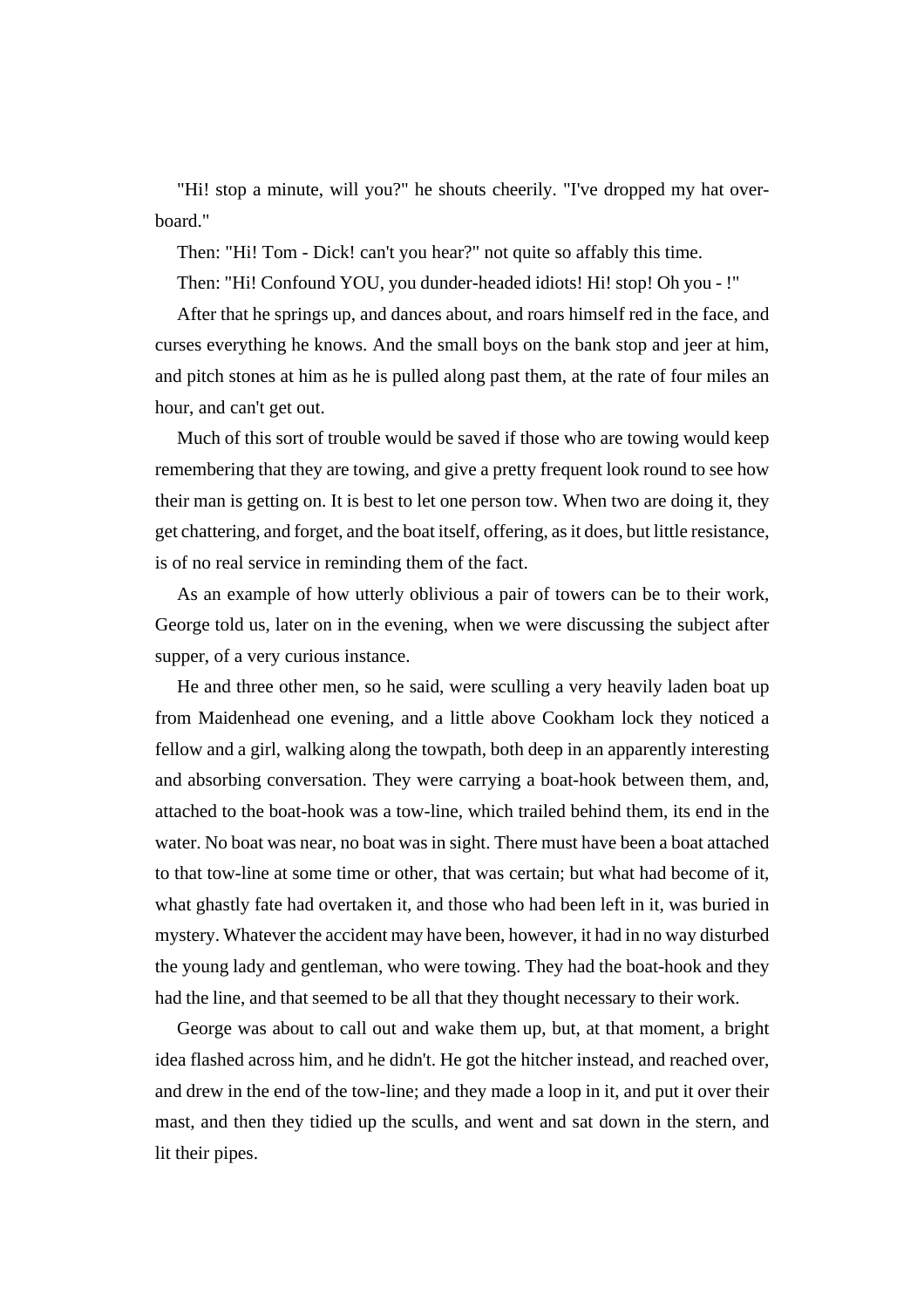And that young man and young woman towed those four hulking chaps and a heavy boat up to Marlow.

George said he never saw so much thoughtful sadness concentrated into one glance before, as when, at the lock, that young couple grasped the idea that, for the last two miles, they had been towing the wrong boat. George fancied that, if it had not been for the restraining influence of the sweet woman at his side, the young man might have given way to violent language.

The maiden was the first to recover from her surprise, and, when she did, she clasped her hands, and said, wildly:

"Oh, Henry, then WHERE is auntie?"

"Did they ever recover the old lady?" asked Harris.

George replied he did not know.

Another example of the dangerous want of sympathy between tower and towed was witnessed by George and myself once up near Walton. It was where the towpath shelves gently down into the water, and we were camping on the opposite bank, noticing things in general. By-and-by a small boat came in sight, towed through the water at a tremendous pace by a powerful barge horse, on which sat a very small boy. Scattered about the boat, in dreamy and reposeful attitudes, lay five fellows, the man who was steering having a particularly restful appearance.

"I should like to see him pull the wrong line," murmured George, as they passed. And at that precise moment the man did it, and the boat rushed up the bank with a noise like the ripping up of forty thousand linen sheets. Two men, a hamper, and three oars immediately left the boat on the larboard side, and reclined on the bank, and one and a half moments afterwards, two other men disembarked from the starboard, and sat down among boat-hooks and sails and carpet-bags and bottles. The last man went on twenty yards further, and then got out on his head.

This seemed to sort of lighten the boat, and it went on much easier, the small boy shouting at the top of his voice, and urging his steed into a gallop. The fellows sat up and stared at one another. It was some seconds before they realised what had happened to them, but, when they did, they began to shout lustily for the boy to stop. He, however, was too much occupied with the horse to hear them, and we watched them, flying after him, until the distance hid them from view.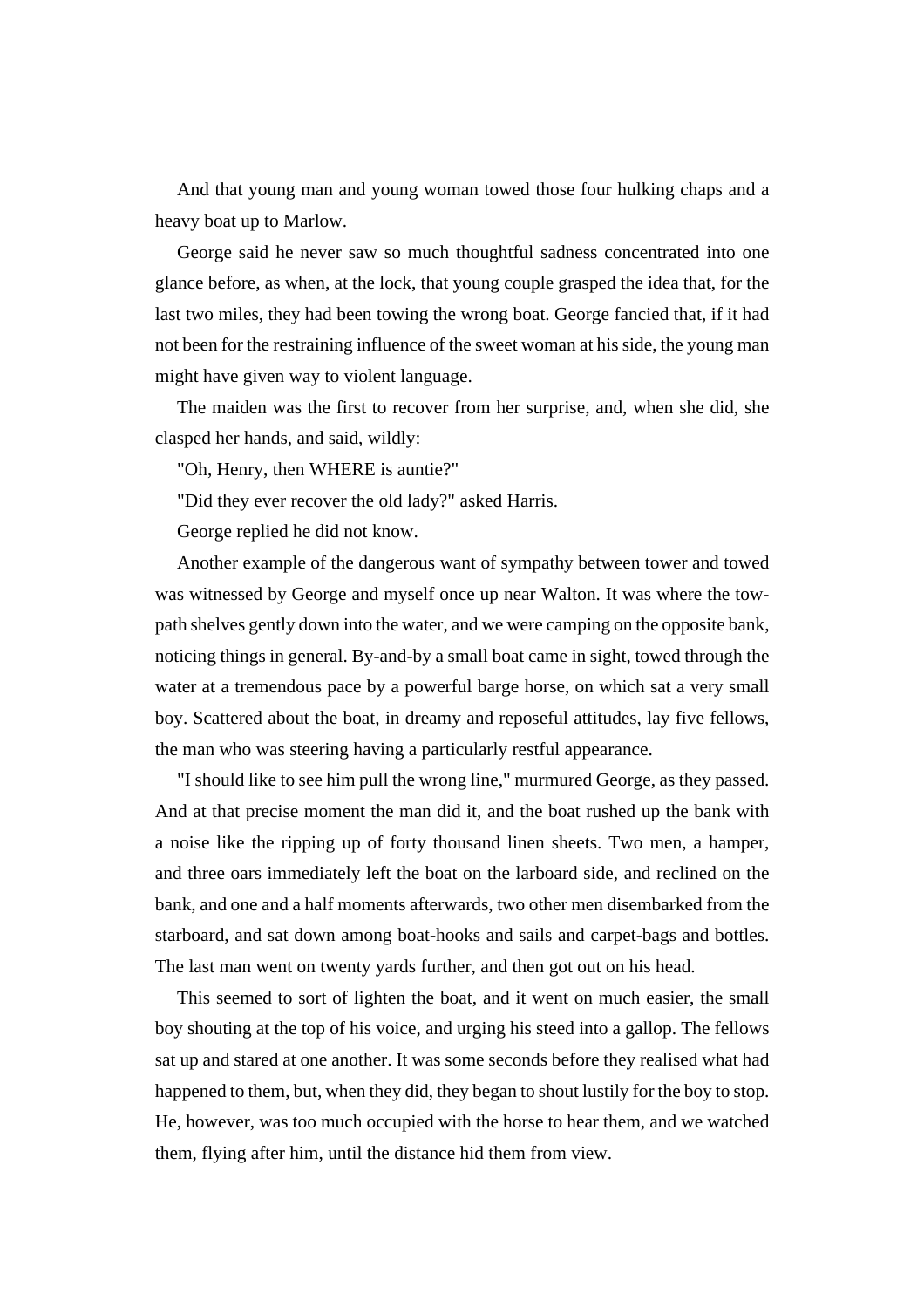I cannot say I was sorry at their mishap. Indeed, I only wish that all the young fools who have their boats towed in this fashion - and plenty do - could meet with similar misfortunes. Besides the risk they run themselves, they become a danger and an annoyance to every other boat they pass. Going at the pace they do, it is impossible for them to get out of anybody else's way, or for anybody else to get out of theirs. Their line gets hitched across your mast, and overturns you, or it catches somebody in the boat, and either throws them into the water, or cuts their face open. The best plan is to stand your ground, and be prepared to keep them off with the butt-end of a mast.

Of all experiences in connection with towing, the most exciting is being towed by girls. It is a sensation that nobody ought to miss. It takes three girls to tow always; two hold the rope, and the other one runs round and round, and giggles. They generally begin by getting themselves tied up. They get the line round their legs, and have to sit down on the path and undo each other, and then they twist it round their necks, and are nearly strangled. They fix it straight, however, at last, and start off at a run, pulling the boat along at quite a dangerous pace. At the end of a hundred yards they are naturally breathless, and suddenly stop, and all sit down on the grass and laugh, and your boat drifts out to mid- stream and turns round, before you know what has happened, or can get hold of a scull. Then they stand up, and are surprised.

"Oh, look!" they say; "he's gone right out into the middle."

They pull on pretty steadily for a bit, after this, and then it all at once occurs to one of them that she will pin up her frock, and they ease up for the purpose, and the boat runs aground.

You jump up, and push it off, and you shout to them not to stop.

"Yes. What's the matter?" they shout back.

"Don't stop," you roar.

"Don't what?"

"Don't stop - go on - go on!"

"Go back, Emily, and see what it is they want," says one; and Emily comes back, and asks what it is.

"What do you want?" she says; "anything happened?"

" No," you reply, "it's all right; only go on, you know - don't stop."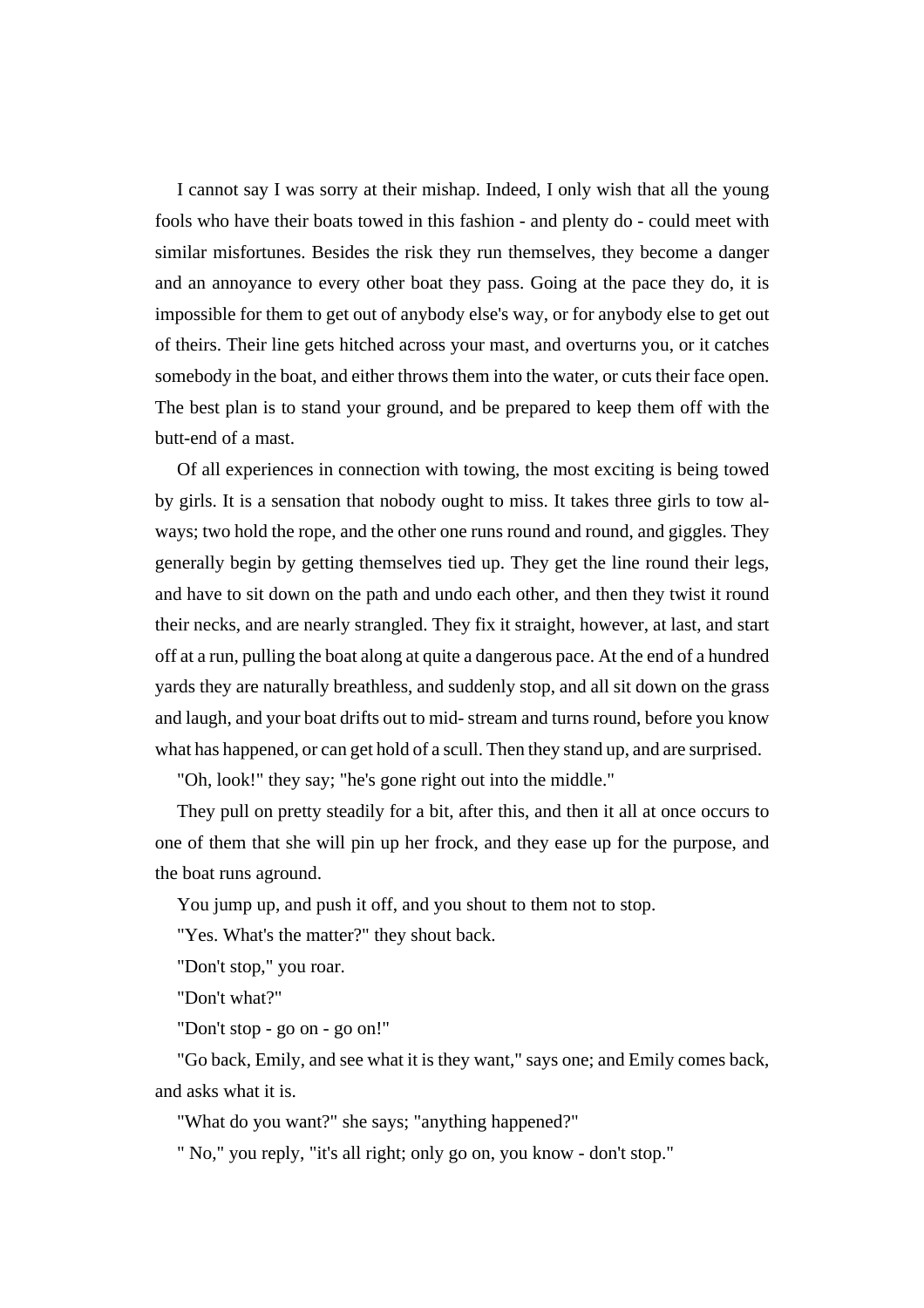"Why not?"

"Why, we can't steer, if you keep stopping. You must keep some way on the boat."

"Keep some what?"

"Some way - you must keep the boat moving."

"Oh, all right, I'll tell `em. Are we doing it all right?"

"Oh, yes, very nicely, indeed, only don't stop."

"It doesn't seem difficult at all. I thought it was so hard."

"Oh, no, it's simple enough. You want to keep on steady at it, that's all."

"I see. Give me out my red shawl, it's under the cushion."

You find the shawl, and hand it out, and by this time another one has come back and thinks she will have hers too, and they take Mary's on chance, and Mary does not want it, so they bring it back and have a pocket-comb instead. It is about twenty minutes before they get off again, and, at the next corner, they see a cow, and you have to leave the boat to chivy the cow out of their way.

There is never a dull moment in the boat while girls are towing it.

George got the line right after a while, and towed us steadily on to Penton Hook. There we discussed the important question of camping. We had decided to sleep on board that night, and we had either to lay up just about there, or go on past Staines. It seemed early to think about shutting up then, however, with the sun still in the heavens, and we settled to push straight on for Runnymead, three and a half miles further, a quiet wooded part of the river, and where there is good shelter.

We all wished, however, afterward that we had stopped at Penton Hook. Three or four miles up stream is a trifle, early in the morning, but it is a weary pull at the end of a long day. You take no interest in the scenery during these last few miles. You do not chat and laugh. Every half-mile you cover seems like two. You can hardly believe you are only where you are, and you are convinced that the map must be wrong; and, when you have trudged along for what seems to you at least ten miles, and still the lock is not in sight, you begin to seriously fear that somebody must have sneaked it, and run off with it.

I remember being terribly upset once up the river (in a figurative sense, I mean). I was out with a young lady - cousin on my mother's side - and we were pulling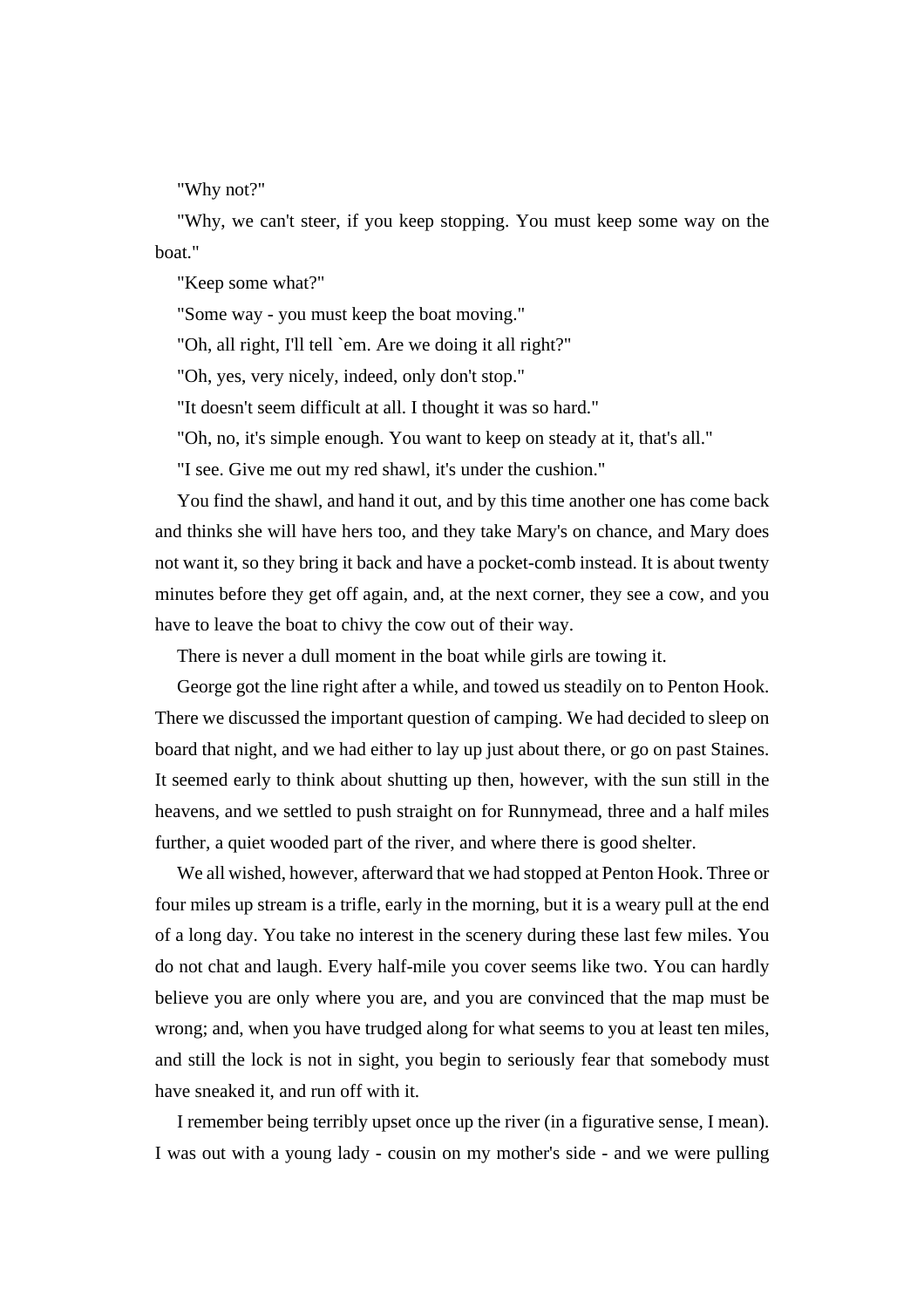down to Goring. It was rather late, and we were anxious to get in - at least SHE was anxious to get in. It was half-past six when we reached Benson's lock, and dusk was drawing on, and she began to get excited then. She said she must be in to supper. I said it was a thing I felt I wanted to be in at, too; and I drew out a map I had with me to see exactly how far it was. I saw it was just a mile and a half to the next lock - Wallingford - and five on from there to Cleeve.

"Oh, it's all right!" I said. "We'll be through the next lock before seven, and then there is only one more;" and I settled down and pulled steadily away.

We passed the bridge, and soon after that I asked if she saw the lock. She said no, she did not see any lock; and I said, "Oh!" and pulled on. Another five minutes went by, and then I asked her to look again.

"No," she said; "I can't see any signs of a lock."

"You - you are sure you know a lock, when you do see one?" I asked hesitatingly, not wishing to offend her.

The question did offend her, however, and she suggested that I had better look for myself; so I laid down the sculls, and took a view. The river stretched out straight before us in the twilight for about a mile; not a ghost of a lock was to be seen.

"You don't think we have lost our way, do you?" asked my companion.

I did not see how that was possible; though, as I suggested, we might have somehow got into the weir stream, and be making for the falls.

This idea did not comfort her in the least, and she began to cry. She said we should both be drowned, and that it was a judgment on her for coming out with me.

It seemed an excessive punishment, I thought; but my cousin thought not, and hoped it would all soon be over.

I tried to reassure her, and to make light of the whole affair. I said that the fact evidently was that I was not rowing as fast as I fancied I was, but that we should soon reach the lock now; and I pulled on for another mile.

Then I began to get nervous myself. I looked again at the map. There was Wallingford lock, clearly marked, a mile and a half below Benson's. It was a good, reliable map; and, besides, I recollected the lock myself. I had been through it twice. Where were we? What had happened to us? I began to think it must be all a dream,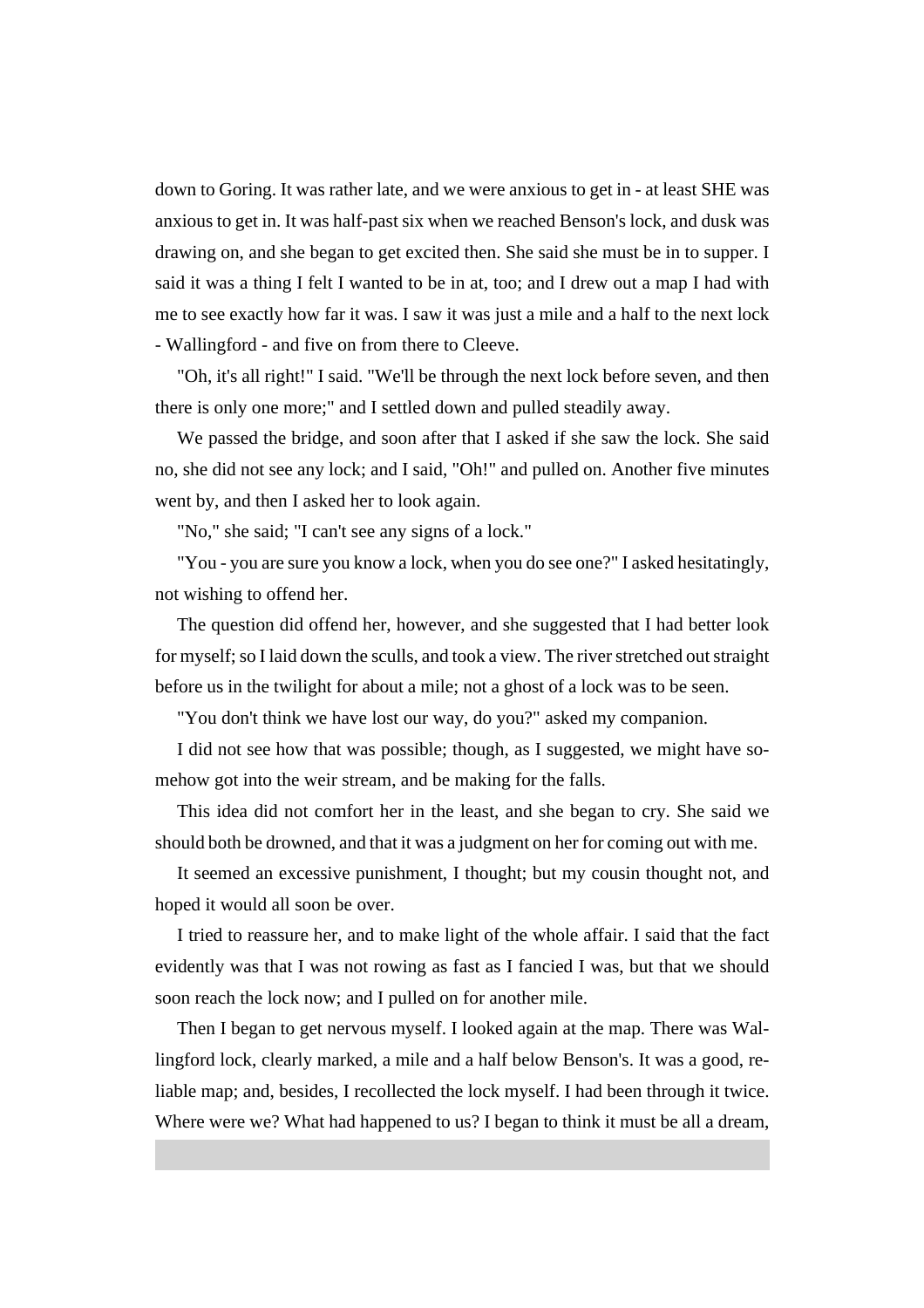and that I was really asleep in bed, and should wake up in a minute, and be told it was past ten.

I asked my cousin if she thought it could be a dream, and she replied that she was just about to ask me the same question; and then we both wondered if we were both asleep, and if so, who was the real one that was dreaming, and who was the one that was only a dream; it got quite interesting.

I still went on pulling, however, and still no lock came in sight, and the river grew more and more gloomy and mysterious under the gathering shadows of night, and things seemed to be getting weird and uncanny. I thought of hobgoblins and banshees, and will-o'-the-wisps, and those wicked girls who sit up all night on rocks, and lure people into whirl- pools and things; and I wished I had been a better man, and knew more hymns; and in the middle of these reflections I heard the blessed strains of "He's got `em on," played, badly, on a concertina, and knew that we were saved.

I do not admire the tones of a concertina, as a rule; but, oh! how beautiful the music seemed to us both then - far, far more beautiful than the voice of Orpheus or the lute of Apollo, or anything of that sort could have sounded. Heavenly melody, in our then state of mind, would only have still further harrowed us. A soul-moving harmony, correctly performed, we should have taken as a spirit-warning, and have given up all hope. But about the strains of "He's got `em on," jerked spasmodically, and with involuntary variations, out of a wheezy accordion, there was something singularly human and reassuring.

The sweet sounds drew nearer, and soon the boat from which they were worked lay alongside us.

It contained a party of provincial `Arrys and `Arriets, out for a moonlight sail. (There was not any moon, but that was not their fault.) I never saw more attractive, lovable people in all my life. I hailed them, and asked if they could tell me the way to Wallingford lock; and I explained that I had been looking for it for the last two hours.

"Wallingford lock!" they answered. "Lor' love you, sir, that's been done away with for over a year. There ain't no Wallingford lock now, sir. You're close to Cleeve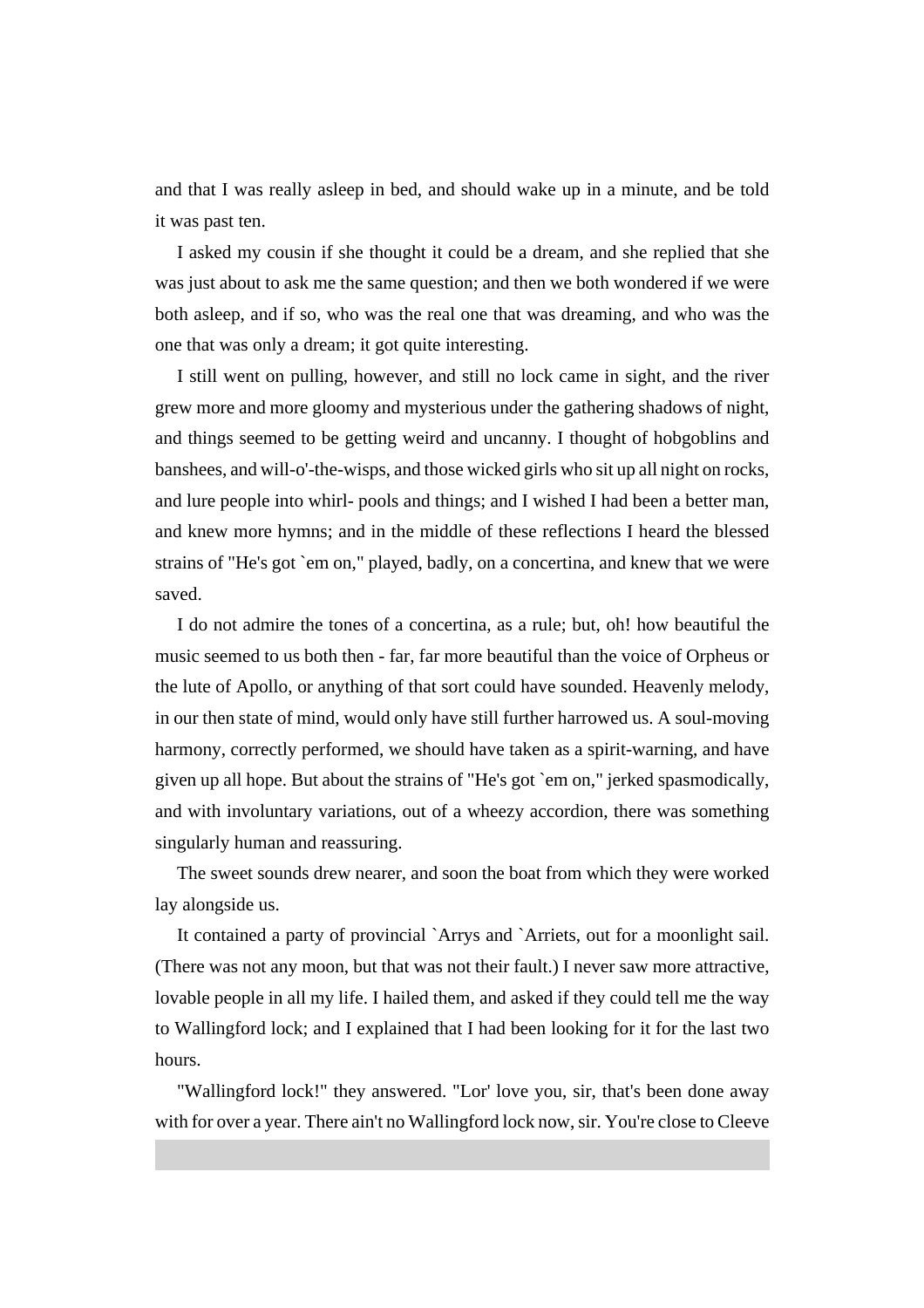now. Blow me tight if `ere ain't a gentleman been looking for Wallingford lock, Bill!"

I had never thought of that. I wanted to fall upon all their necks and bless them; but the stream was running too strong just there to allow of this, so I had to content myself with mere cold-sounding words of gratitude.

We thanked them over and over again, and we said it was a lovely night, and we wished them a pleasant trip, and, I think, I invited them all to come and spend a week with me, and my cousin said her mother would be so pleased to see them. And we sang the soldiers' chorus out of FAUST, and got home in time for supper, after all.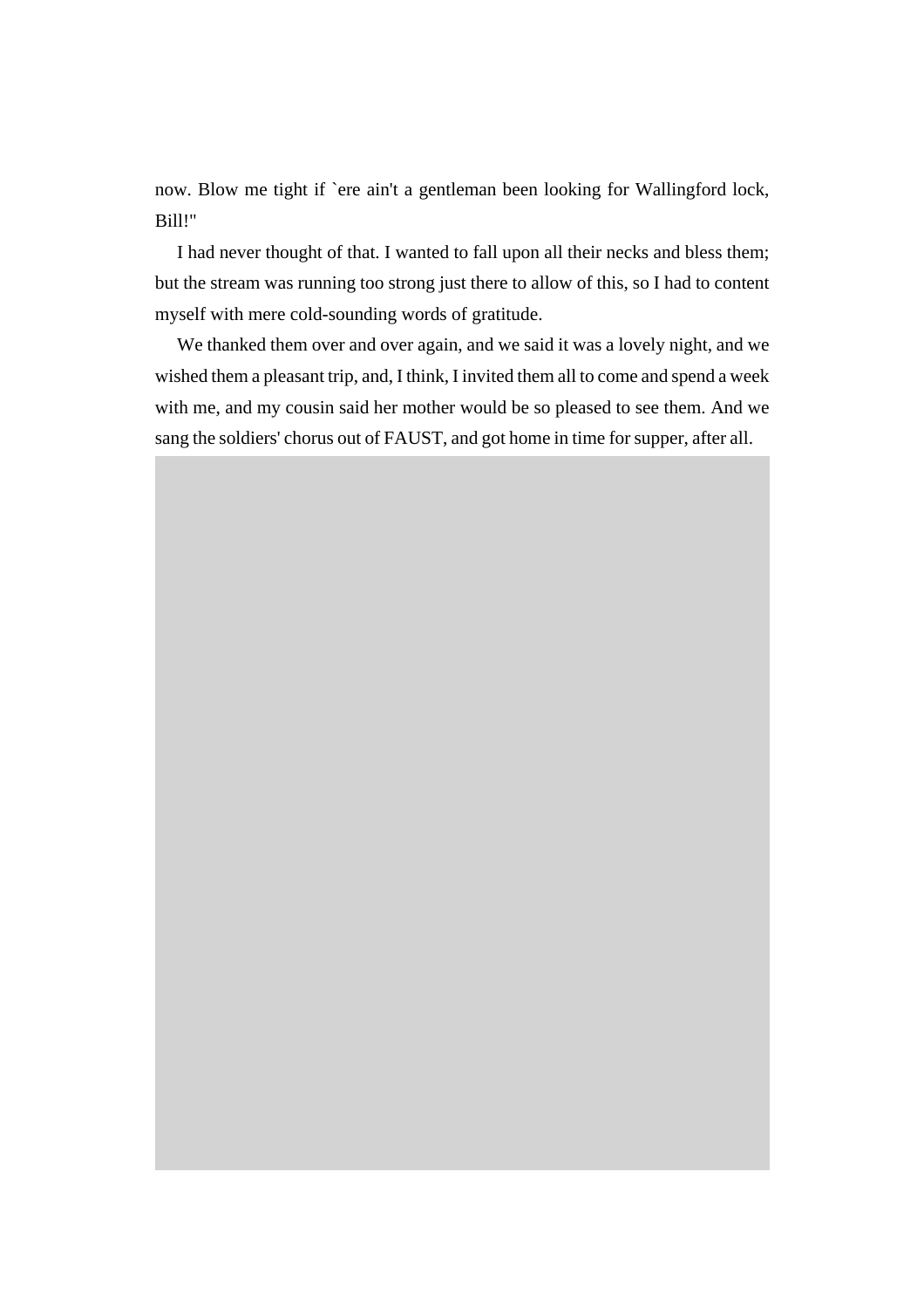## **CHAPTER X.**

OUR FIRST NIGHT. - UNDER CANVAS. - AN APPEAL FOR HELP. - CONTRARINESS OF TEA-KETTLES, HOW TO OVERCOME. - SUPPER. - HOW TO FEEL VIRTUOUS. - WANTED! A COMFORTABLY-APPOINTED, WELL-DRAINED DESERT ISLAND, NEIGHBOURHOOD OF SOUTH PACIFIC OCEAN PREFERRED. - FUNNY THING THAT HAPPENED TO GEORGE'S FATHER. - A RESTLESS NIGHT.

HARRIS and I began to think that Bell Weir lock must have been done away with after the same manner. George had towed us up to Staines, and we had taken the boat from there, and it seemed that we were dragging fifty tons after us, and were walking forty miles. It was half-past seven when we were through, and we all got in, and sculled up close to the left bank, looking out for a spot to haul up in.

We had originally intended to go on to Magna Charta Island, a sweetly pretty part of the river, where it winds through a soft, green valley, and to camp in one of the many picturesque inlets to be found round that tiny shore. But, somehow, we did not feel that we yearned for the picturesque nearly so much now as we had earlier in the day. A bit of water between a coal-barge and a gas-works would have quite satisfied us for that night. We did not want scenery. We wanted to have our supper and go to bed. However, we did pull up to the point - "Picnic Point," it is called and dropped into a very pleasant nook under a great elm-tree, to the spreading roots of which we fastened the boat.

Then we thought we were going to have supper (we had dispensed with tea, so as to save time), but George said no; that we had better get the canvas up first, before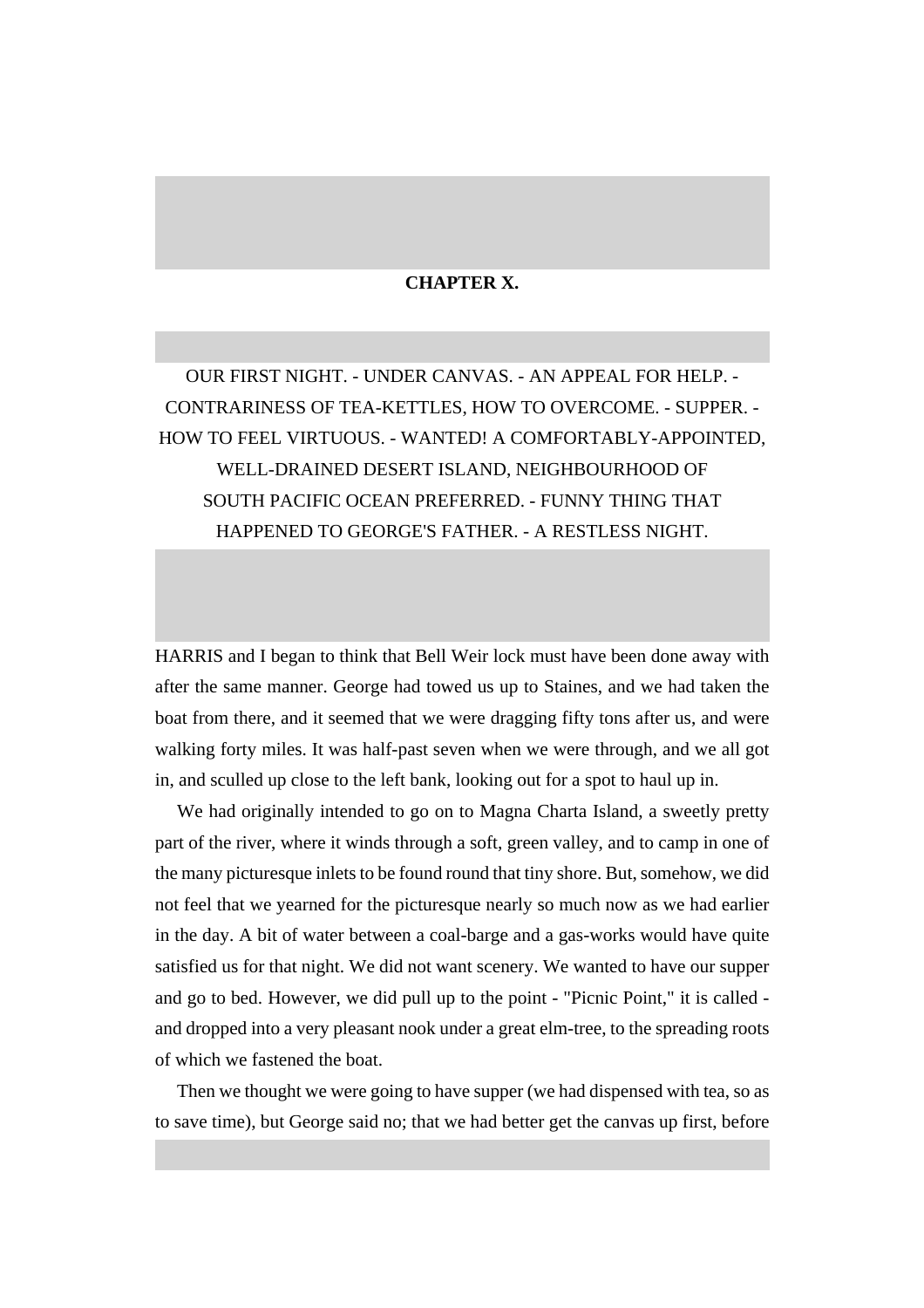it got quite dark, and while we could see what we were doing. Then, he said, all our work would be done, and we could sit down to eat with an easy mind.

That canvas wanted more putting up than I think any of us had bargained for. It looked so simple in the abstract. You took five iron arches, like gigantic croquet hoops, and fitted them up over the boat, and then stretched the canvas over them, and fastened it down: it would take quite ten minutes, we thought.

That was an under-estimate.

We took up the hoops, and began to drop them into the sockets placed for them. You would not imagine this to be dangerous work; but, looking back now, the wonder to me is that any of us are alive to tell the tale. They were not hoops, they were demons. First they would not fit into their sockets at all, and we had to jump on them, and kick them, and hammer at them with the boat-hook; and, when they were in, it turned out that they were the wrong hoops for those particular sockets, and they had to come out again.

But they would not come out, until two of us had gone and struggled with them for five minutes, when they would jump up suddenly, and try and throw us into the water and drown us. They had hinges in the middle, and, when we were not looking, they nipped us with these hinges in delicate parts of the body; and, while we were wrestling with one side of the hoop, and endeavouring to persuade it to do its duty, the other side would come behind us in a cowardly manner, and hit us over the head.

We got them fixed at last, and then all that was to be done was to arrange the covering over them. George unrolled it, and fastened one end over the nose of the boat. Harris stood in the middle to take it from George and roll it on to me, and I kept by the stern to receive it. It was a long time coming down to me. George did his part all right, but it was new work to Harris, and he bungled it.

How he managed it I do not know, he could not explain himself; but by some mysterious process or other he succeeded, after ten minutes of superhuman effort, in getting himself completely rolled up in it. He was so firmly wrapped round and tucked in and folded over, that he could not get out. He, of course, made frantic struggles for freedom - the birthright of every Englishman, - and, in doing so (I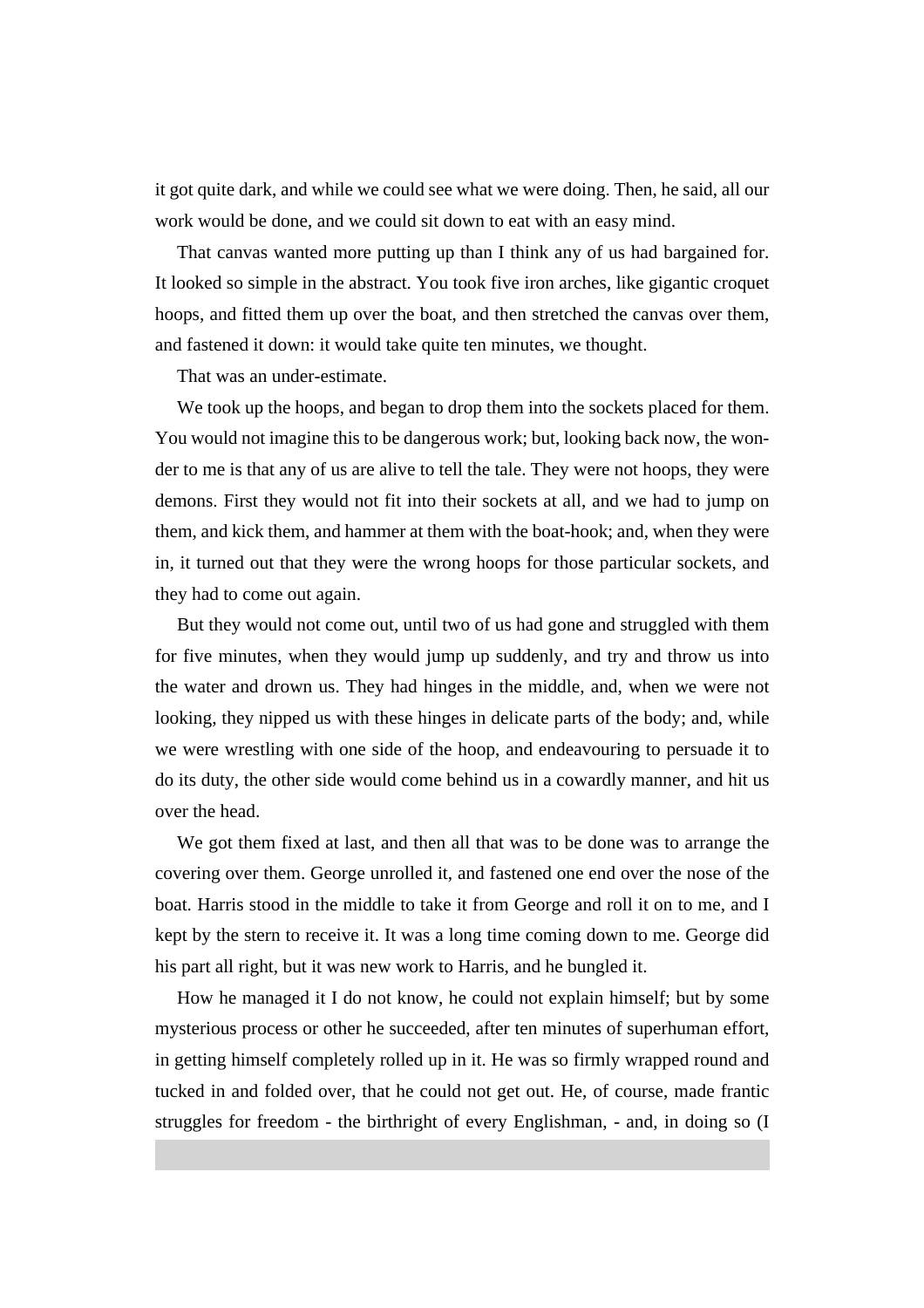learned this afterwards), knocked over George; and then George, swearing at Harris, began to struggle too, and got himself entangled and rolled up.

I knew nothing about all this at the time. I did not understand the business at all myself. I had been told to stand where I was, and wait till the canvas came to me, and Montmorency and I stood there and waited, both as good as gold. We could see the canvas being violently jerked and tossed about, pretty considerably; but we supposed this was part of the method, and did not interfere.

We also heard much smothered language coming from underneath it, and we guessed that they were finding the job rather troublesome, and concluded that we would wait until things had got a little simpler before we joined in.

We waited some time, but matters seemed to get only more and more involved, until, at last, George's head came wriggling out over the side of the boat, and spoke up.

It said:

"Give us a hand here, can't you, you cuckoo; standing there like a stuffed mummy, when you see we are both being suffocated, you dummy!"

I never could withstand an appeal for help, so I went and undid them; not before it was time, either, for Harris was nearly black in the face.

It took us half an hour's hard labour, after that, before it was properly up, and then we cleared the decks, and got out supper. We put the kettle on to boil, up in the nose of the boat, and went down to the stern and pretended to take no notice of it, but set to work to get the other things out.

That is the only way to get a kettle to boil up the river. If it sees that you are waiting for it and are anxious, it will never even sing. You have to go away and begin your meal, as if you were not going to have any tea at all. You must not even look round at it. Then you will soon hear it sputtering away, mad to be made into tea.

It is a good plan, too, if you are in a great hurry, to talk very loudly to each other about how you don't need any tea, and are not going to have any. You get near the kettle, so that it can overhear you, and then you shout out, "I don't want any tea; do you, George?" to which George shouts back, "Oh, no, I don't like tea; we'll have lemonade instead - tea's so indigestible." Upon which the kettle boils over, and puts the stove out.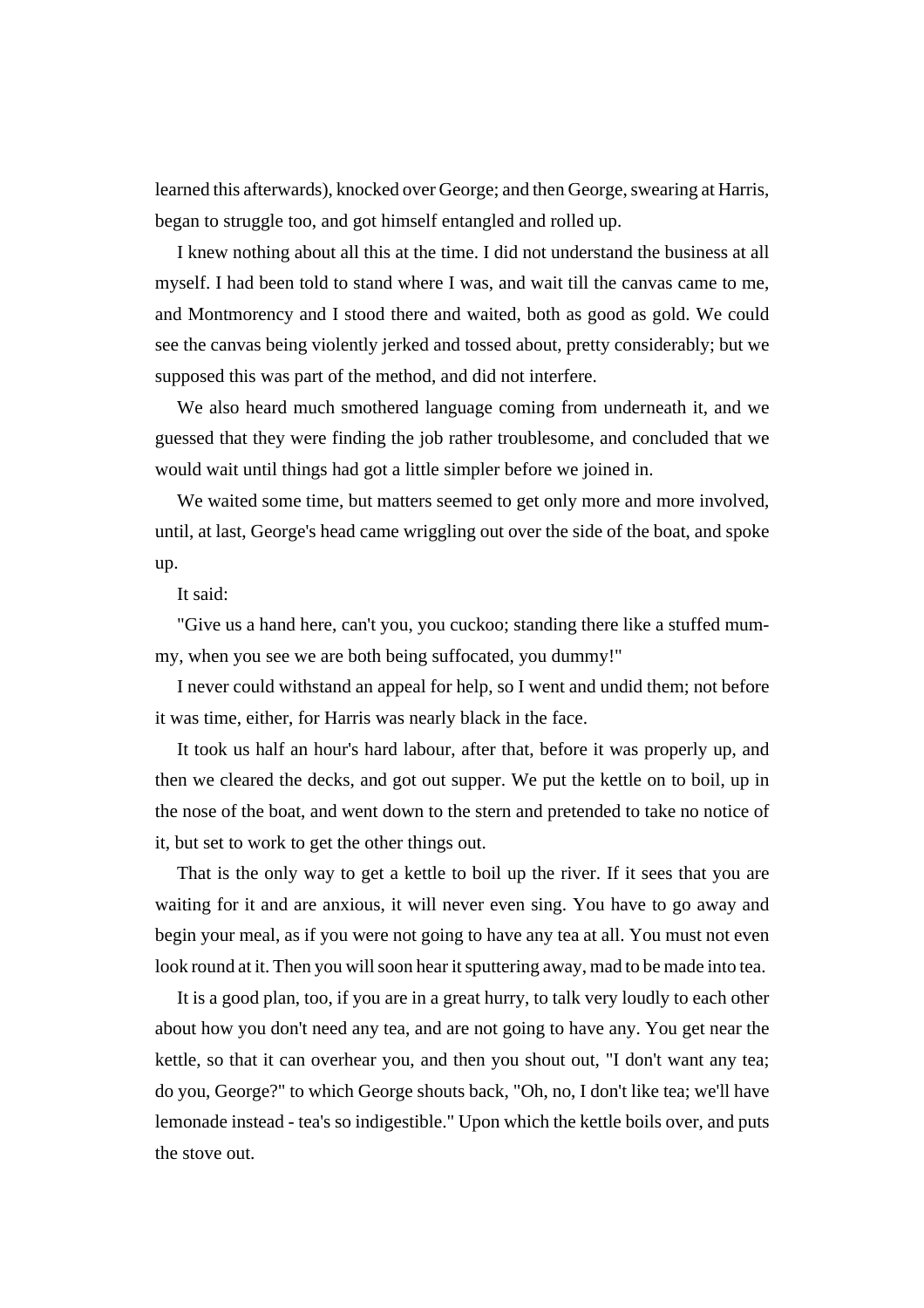We adopted this harmless bit of trickery, and the result was that, by the time everything else was ready, the tea was waiting. Then we lit the lantern, and squatted down to supper.

We wanted that supper.

For five-and-thirty minutes not a sound was heard throughout the length and breadth of that boat, save the clank of cutlery and crockery, and the steady grinding of four sets of molars. At the end of five-and-thirty minutes, Harris said, "Ah!" and took his left leg out from under him and put his right one there instead.

Five minutes afterwards, George said, "Ah!" too, and threw his plate out on the bank; and, three minutes later than that, Montmorency gave the first sign of contentment he had exhibited since we had started, and rolled over on his side, and spread his legs out; and then I said, "Ah!" and bent my head back, and bumped it against one of the hoops, but I did not mind it. I did not even swear.

How good one feels when one is full - how satisfied with ourselves and with the world! People who have tried it, tell me that a clear conscience makes you very happy and contented; but a full stomach does the business quite as well, and is cheaper, and more easily obtained. One feels so forgiving and generous after a substantial and well-digested meal - so noble-minded, so kindly-hearted.

It is very strange, this domination of our intellect by our digestive organs. We cannot work, we cannot think, unless our stomach wills so. It dictates to us our emotions, our passions. After eggs and bacon, it says, "Work!" After beefsteak and porter, it says, "Sleep!" After a cup of tea (two spoonsful for each cup, and don't let it stand more than three minutes), it says to the brain, "Now, rise, and show your strength. Be eloquent, and deep, and tender; see, with a clear eye, into Nature and into life; spread your white wings of quivering thought, and soar, a god- like spirit, over the whirling world beneath you, up through long lanes of flaming stars to the gates of eternity!"

After hot muffins, it says, "Be dull and soulless, like a beast of the field - a brainless animal, with listless eye, unlit by any ray of fancy, or of hope, or fear, or love, or life." And after brandy, taken in sufficient quantity, it says, "Now, come, fool, grin and tumble, that your fellow-men may laugh - drivel in folly, and splutter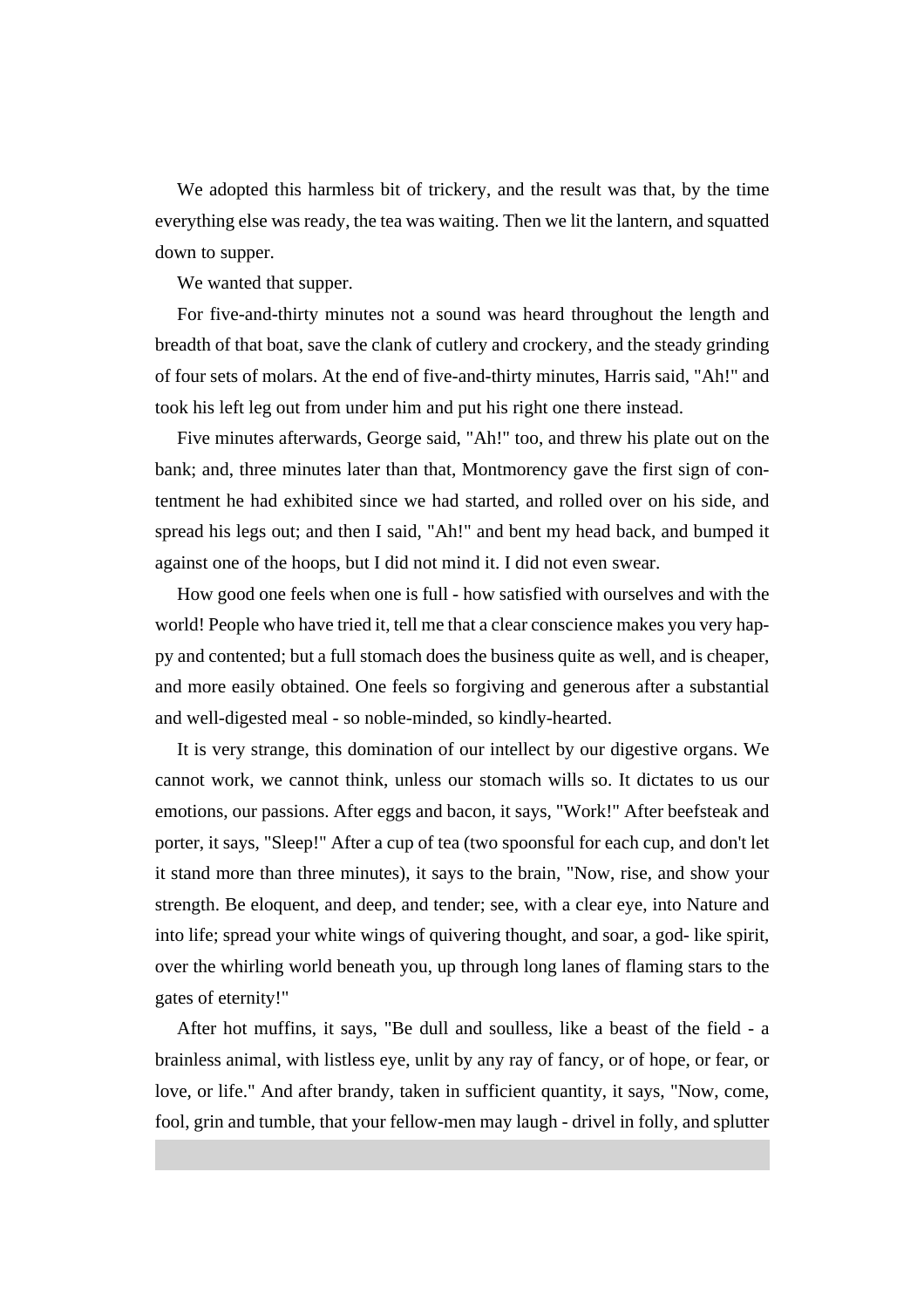in senseless sounds, and show what a helpless ninny is poor man whose wit and will are drowned, like kittens, side by side, in half an inch of alcohol."

We are but the veriest, sorriest slaves of our stomach. Reach not after morality and righteousness, my friends; watch vigilantly your stomach, and diet it with care and judgment. Then virtue and contentment will come and reign within your heart, unsought by any effort of your own; and you will be a good citizen, a loving husband, and a tender father - a noble, pious man.

Before our supper, Harris and George and I were quarrelsome and snappy and ill-tempered; after our supper, we sat and beamed on one another, and we beamed upon the dog, too. We loved each other, we loved everybody. Harris, in moving about, trod on George's corn. Had this happened before supper, George would have expressed wishes and desires concerning Harris's fate in this world and the next that would have made a thoughtful man shudder.

As it was, he said: "Steady, old man; `ware wheat."

And Harris, instead of merely observing, in his most unpleasant tones, that a fellow could hardly help treading on some bit of George's foot, if he had to move about at all within ten yards of where George was sitting, suggesting that George never ought to come into an ordinary sized boat with feet that length, and advising him to hang them over the side, as he would have done before supper, now said: "Oh, I'm so sorry, old chap; I hope I haven't hurt you."

And George said: "Not at all;" that it was his fault; and Harris said no, it was his.

It was quite pretty to hear them.

We lit our pipes, and sat, looking out on the quiet night, and talked.

George said why could not we be always like this - away from the world, with its sin and temptation, leading sober, peaceful lives, and doing good. I said it was the sort of thing I had often longed for myself; and we discussed the possibility of our going away, we four, to some handy, well-fitted desert island, and living there in the woods.

Harris said that the danger about desert islands, as far as he had heard, was that they were so damp: but George said no, not if properly drained.

And then we got on to drains, and that put George in mind of a very funny thing that happened to his father once. He said his father was travelling with another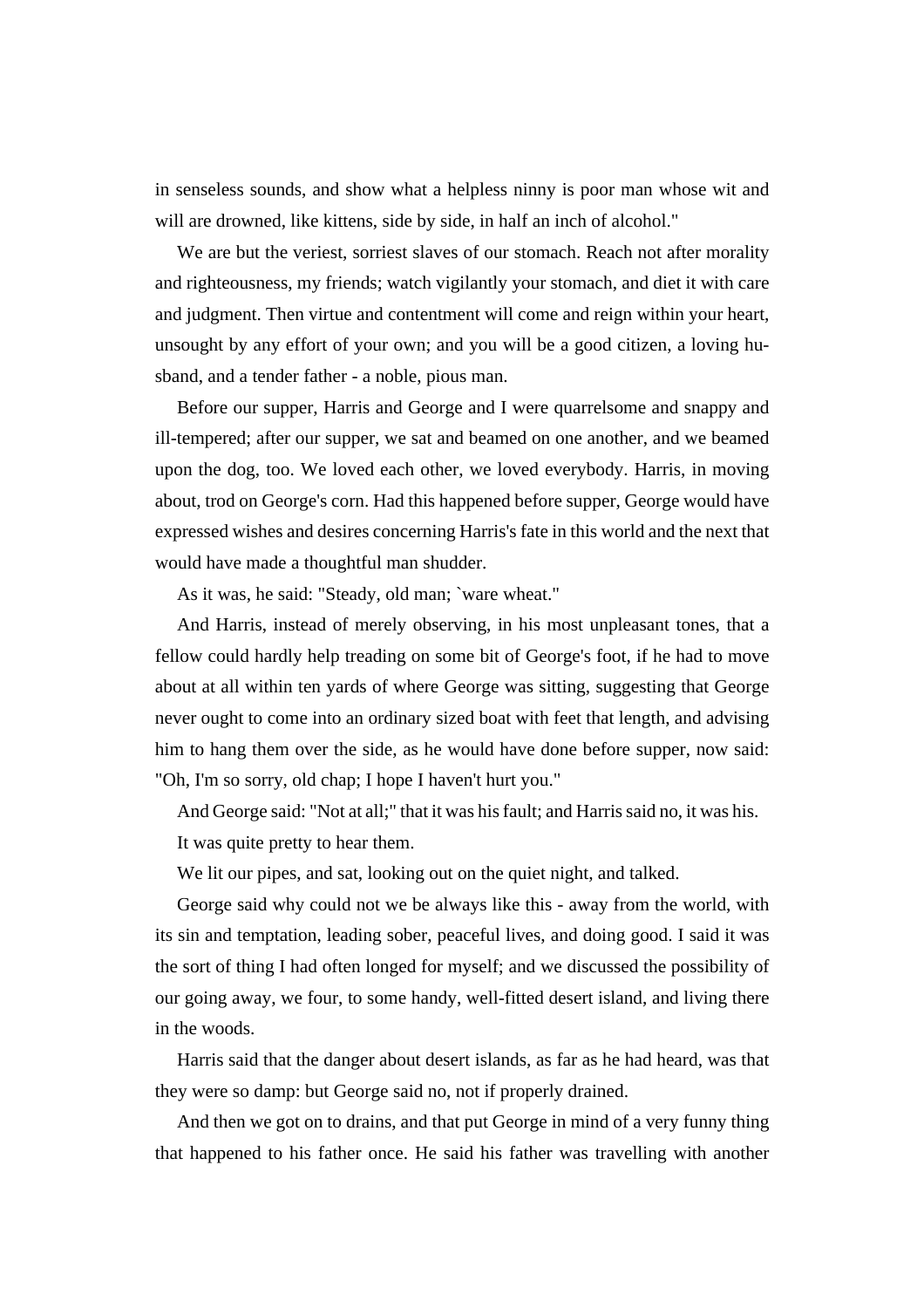fellow through Wales, and, one night, they stopped at a little inn, where there were some other fellows, and they joined the other fellows, and spent the evening with them.

They had a very jolly evening, and sat up late, and, by the time they came to go to bed, they (this was when George's father was a very young man) were slightly jolly, too. They (George's father and George's father's friend) were to sleep in the same room, but in different beds. They took the candle, and went up. The candle lurched up against the wall when they got into the room, and went out, and they had to undress and grope into bed in the dark. This they did; but, instead of getting into separate beds, as they thought they were doing, they both climbed into the same one without knowing it - one getting in with his head at the top, and the other crawling in from the opposite side of the compass, and lying with his feet on the pillow.

There was silence for a moment, and then George's father said:

"Joe!"

"What's the matter, Tom?" replied Joe's voice from the other end of the bed.

"Why, there's a man in my bed," said George's father; "here's his feet on my pillow."

"Well, it's an extraordinary thing, Tom," answered the other; "but I'm blest if there isn't a man in my bed, too!"

"What are you going to do?" asked George's father.

"Well, I'm going to chuck him out," replied Joe.

"So am I," said George's father, valiantly.

There was a brief struggle, followed by two heavy bumps on the floor, and then a rather doleful voice said:

"I say, Tom!"

"Yes!"

"How have you got on?"

"Well, to tell you the truth, my man's chucked me out."

"So's mine! I say, I don't think much of this inn, do you?"

"What was the name of that inn?" said Harris.

"The Pig and Whistle," said George. "Why?"

"Ah, no, then it isn't the same," replied Harris.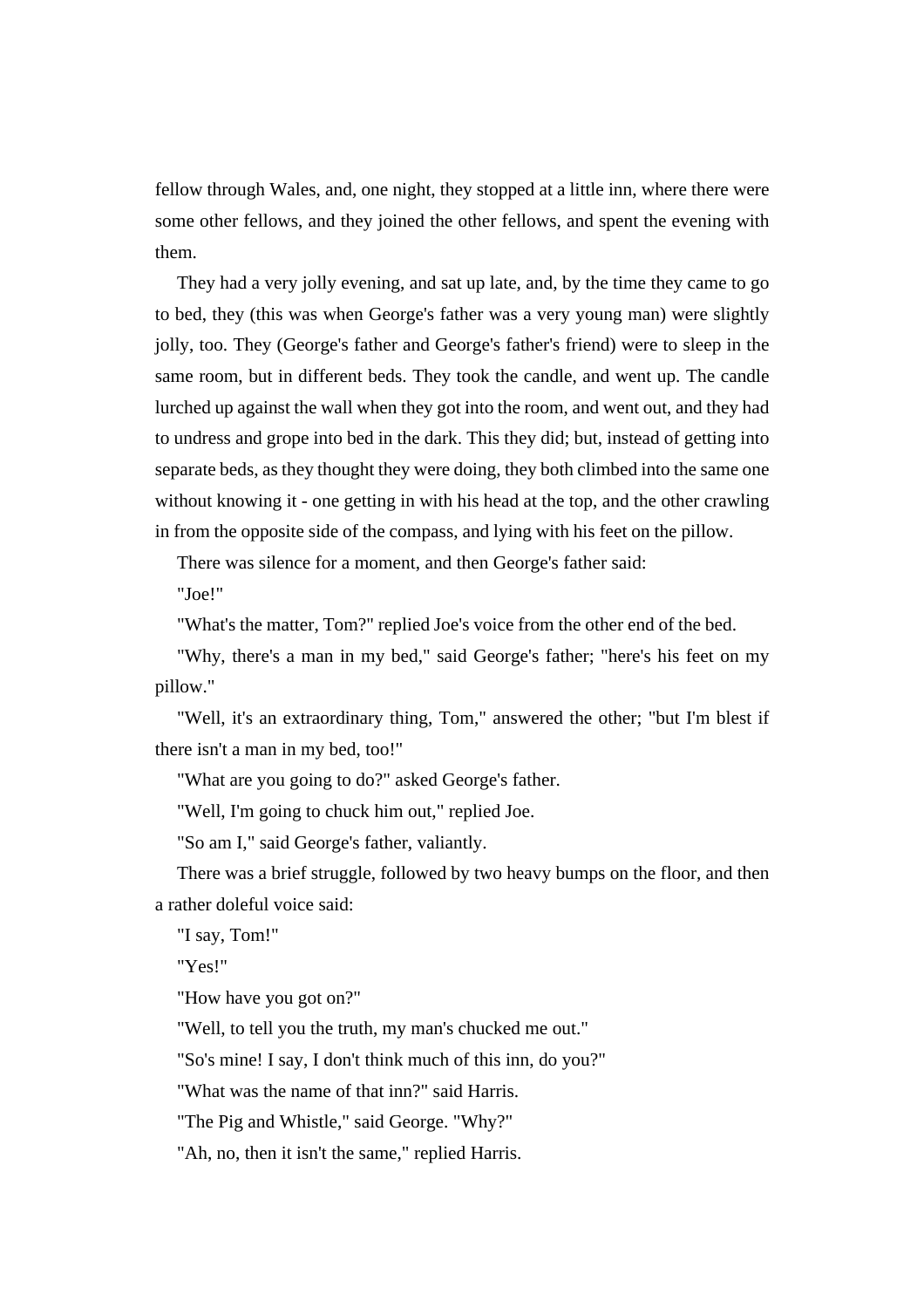"What do you mean?" queried George.

"Why it's so curious," murmured Harris, "but precisely that very same thing happened to MY father once at a country inn. I've often heard him tell the tale. I thought it might have been the same inn."

We turned in at ten that night, and I thought I should sleep well, being tired; but I didn't. As a rule, I undress and put my head on the pillow, and then somebody bangs at the door, and says it is half-past eight: but, to-night, everything seemed against me; the novelty of it all, the hardness of the boat, the cramped position (I was lying with my feet under one seat, and my head on another), the sound of the lapping water round the boat, and the wind among the branches, kept me restless and disturbed.

I did get to sleep for a few hours, and then some part of the boat which seemed to have grown up in the night - for it certainly was not there when we started, and it had disappeared by the morning - kept digging into my spine. I slept through it for a while, dreaming that I had swallowed a sovereign, and that they were cutting a hole in my back with a gimlet, so as to try and get it out. I thought it very unkind of them, and I told them I would owe them the money, and they should have it at the end of the month. But they would not hear of that, and said it would be much better if they had it then, because otherwise the interest would accumulate so. I got quite cross with them after a bit, and told them what I thought of them, and then they gave the gimlet such an excruciating wrench that I woke up.

The boat seemed stuffy, and my head ached; so I thought I would step out into the cool night-air. I slipped on what clothes I could find about - some of my own, and some of George's and Harris's - and crept under the canvas on to the bank.

It was a glorious night. The moon had sunk, and left the quiet earth alone with the stars. It seemed as if, in the silence and the hush, while we her children slept, they were talking with her, their sister - conversing of mighty mysteries in voices too vast and deep for childish human ears to catch the sound.

They awe us, these strange stars, so cold, so clear. We are as children whose small feet have strayed into some dim-lit temple of the god they have been taught to worship but know not; and, standing where the echoing dome spans the long vista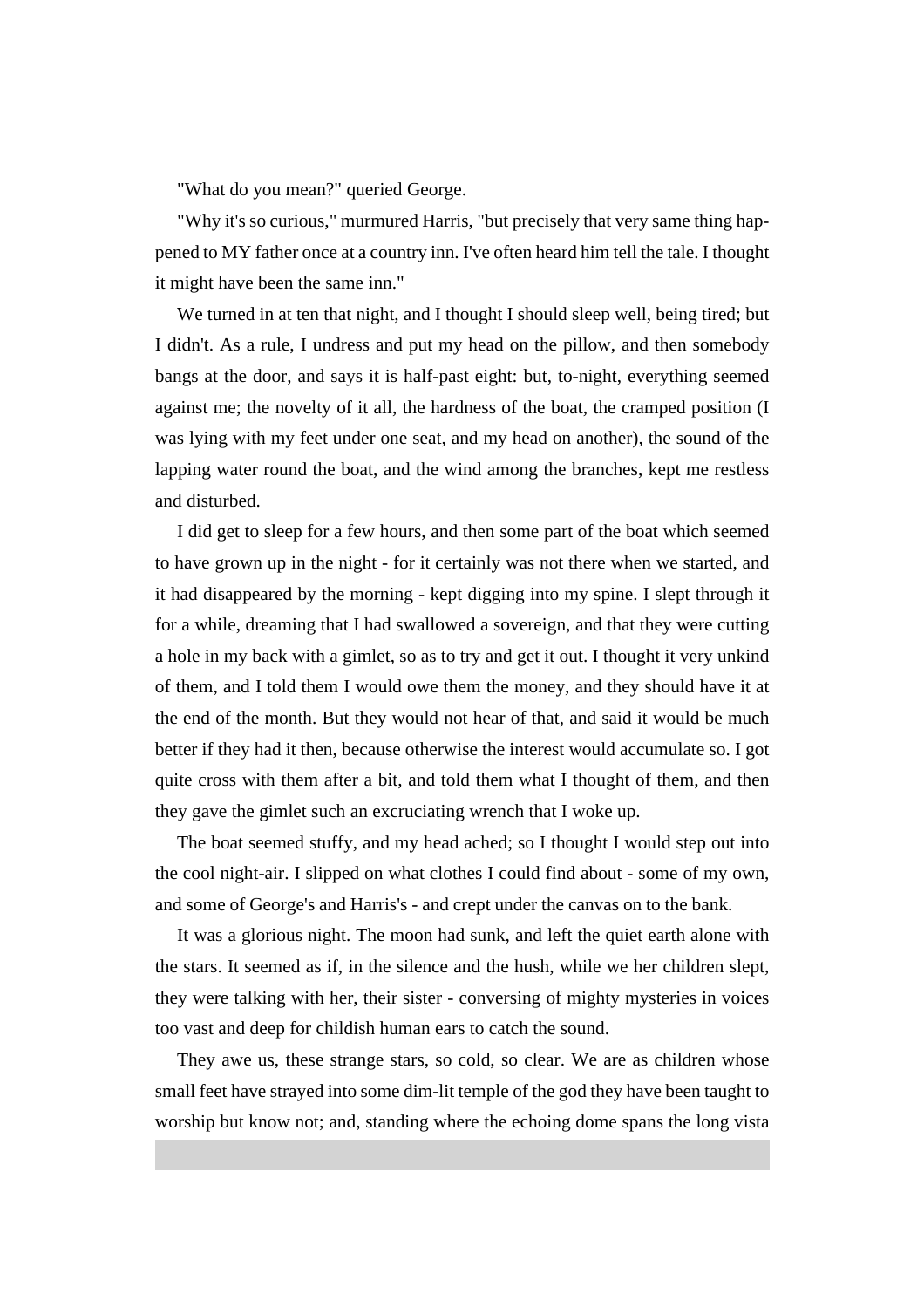of the shadowy light, glance up, half hoping, half afraid to see some awful vision hovering there.

And yet it seems so full of comfort and of strength, the night. In its great presence, our small sorrows creep away, ashamed. The day has been so full of fret and care, and our hearts have been so full of evil and of bitter thoughts, and the world has seemed so hard and wrong to us. Then Night, like some great loving mother, gently lays her hand upon our fevered head, and turns our little tear-stained faces up to hers, and smiles; and, though she does not speak, we know what she would say, and lay our hot flushed cheek against her bosom, and the pain is gone.

Sometimes, our pain is very deep and real, and we stand before her very silent, because there is no language for our pain, only a moan. Night's heart is full of pity for us: she cannot ease our aching; she takes our hand in hers, and the little world grows very small and very far away beneath us, and, borne on her dark wings, we pass for a moment into a mightier Presence than her own, and in the wondrous light of that great Presence, all human life lies like a book before us, and we know that Pain and Sorrow are but the angels of God.

Only those who have worn the crown of suffering can look upon that wondrous light; and they, when they return, may not speak of it, or tell the mystery they know.

Once upon a time, through a strange country, there rode some goodly knights, and their path lay by a deep wood, where tangled briars grew very thick and strong, and tore the flesh of them that lost their way therein. And the leaves of the trees that grew in the wood were very dark and thick, so that no ray of light came through the branches to lighten the gloom and sadness.

And, as they passed by that dark wood, one knight of those that rode, missing his comrades, wandered far away, and returned to them no more; and they, sorely grieving, rode on without him, mourning him as one dead.

Now, when they reached the fair castle towards which they had been journeying, they stayed there many days, and made merry; and one night, as they sat in cheerful ease around the logs that burned in the great hall, and drank a loving measure, there came the comrade they had lost, and greeted them. His clothes were ragged, like a beggar's, and many sad wounds were on his sweet flesh, but upon his face there shone a great radiance of deep joy.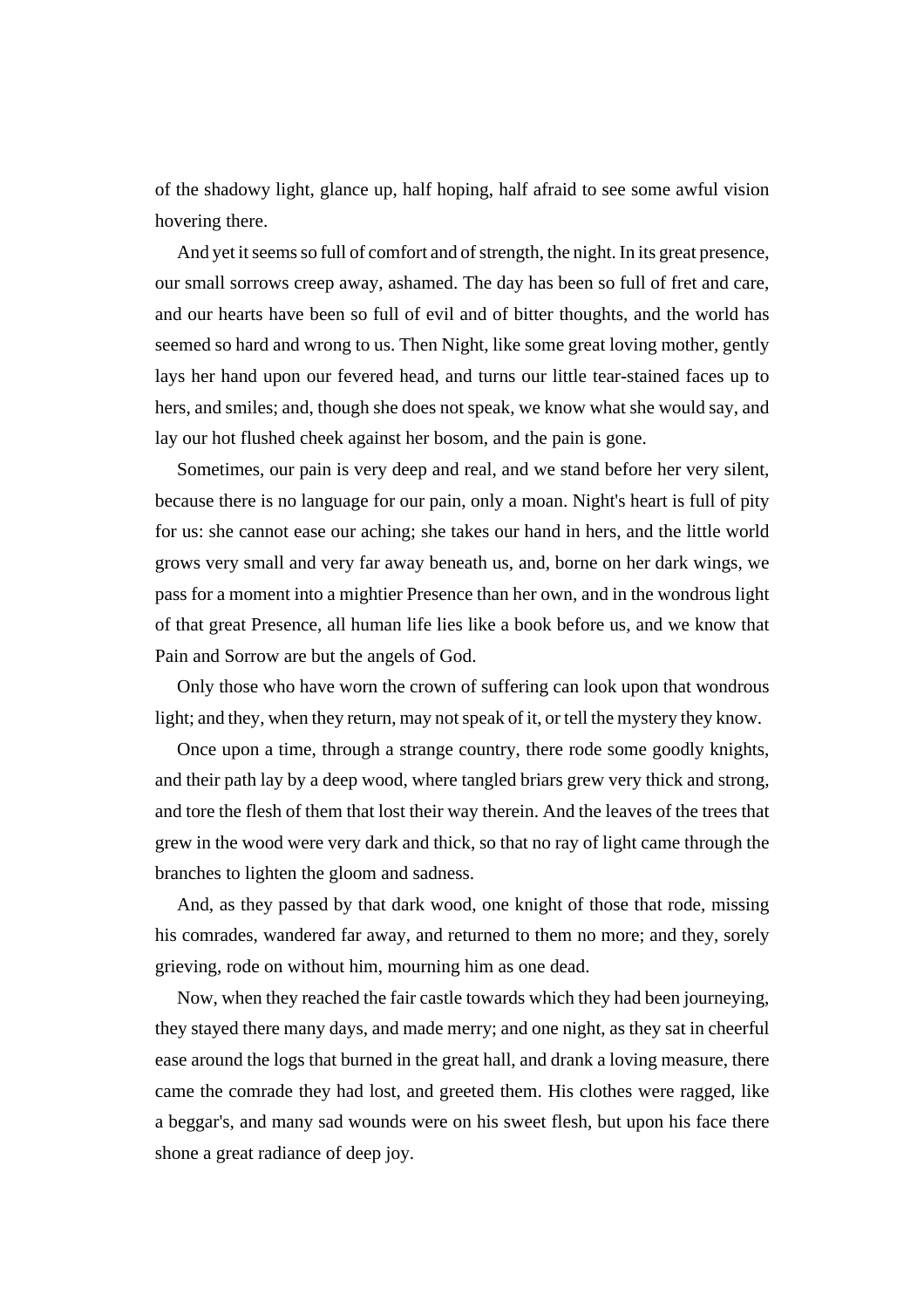And they questioned him, asking him what had befallen him: and he told them how in the dark wood he had lost his way, and had wandered many days and nights, till, torn and bleeding, he had lain him down to die.

Then, when he was nigh unto death, lo! through the savage gloom there came to him a stately maiden, and took him by the hand and led him on through devious paths, unknown to any man, until upon the darkness of the wood there dawned a light such as the light of day was unto but as a little lamp unto the sun; and, in that wondrous light, our way-worn knight saw as in a dream a vision, and so glorious, so fair the vision seemed, that of his bleeding wounds he thought no more, but stood as one entranced, whose joy is deep as is the sea, whereof no man can tell the depth.

And the vision faded, and the knight, kneeling upon the ground, thanked the good saint who into that sad wood had strayed his steps, so he had seen the vision that lay there hid.

And the name of the dark forest was Sorrow; but of the vision that the good knight saw therein we may not speak nor tell.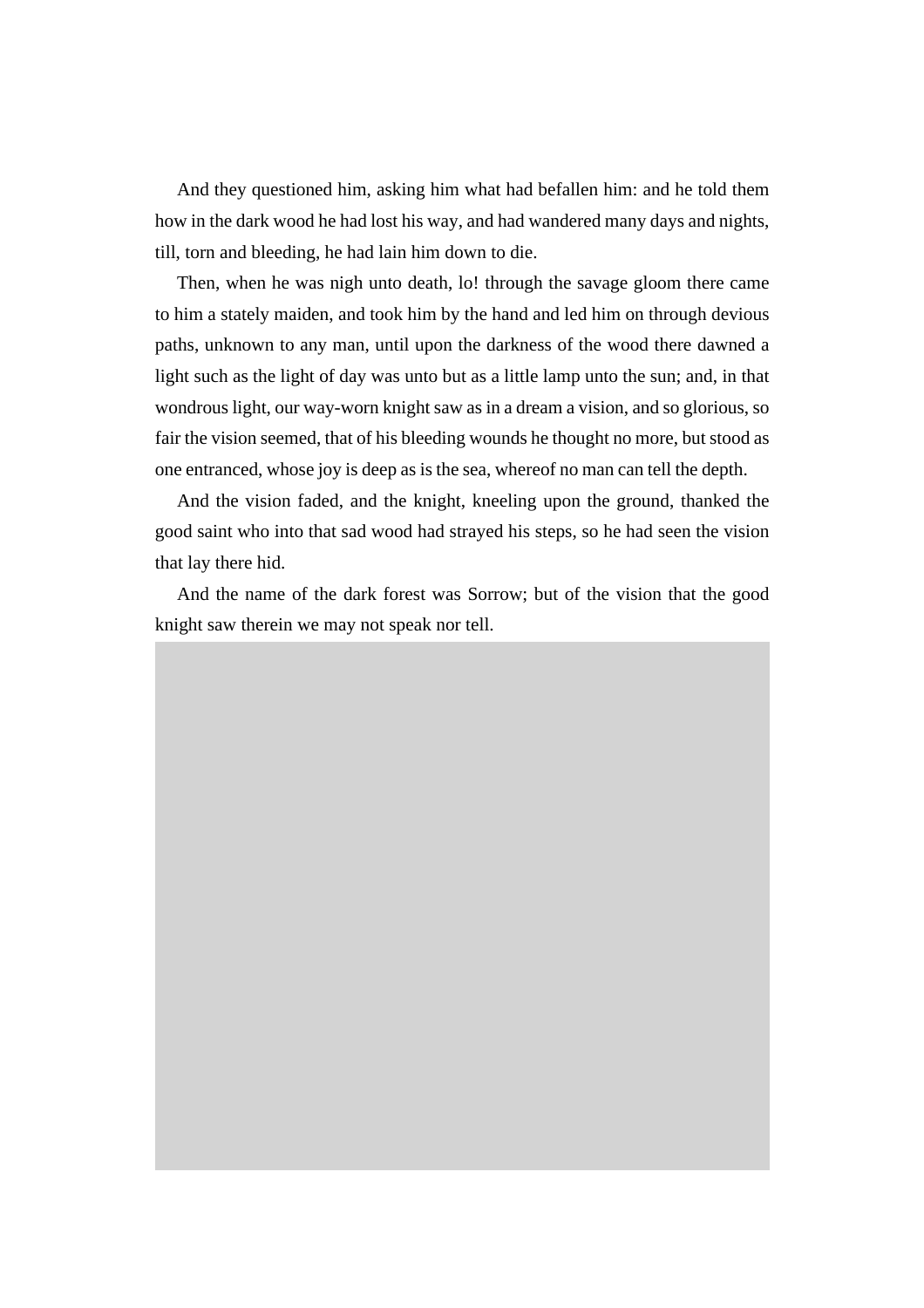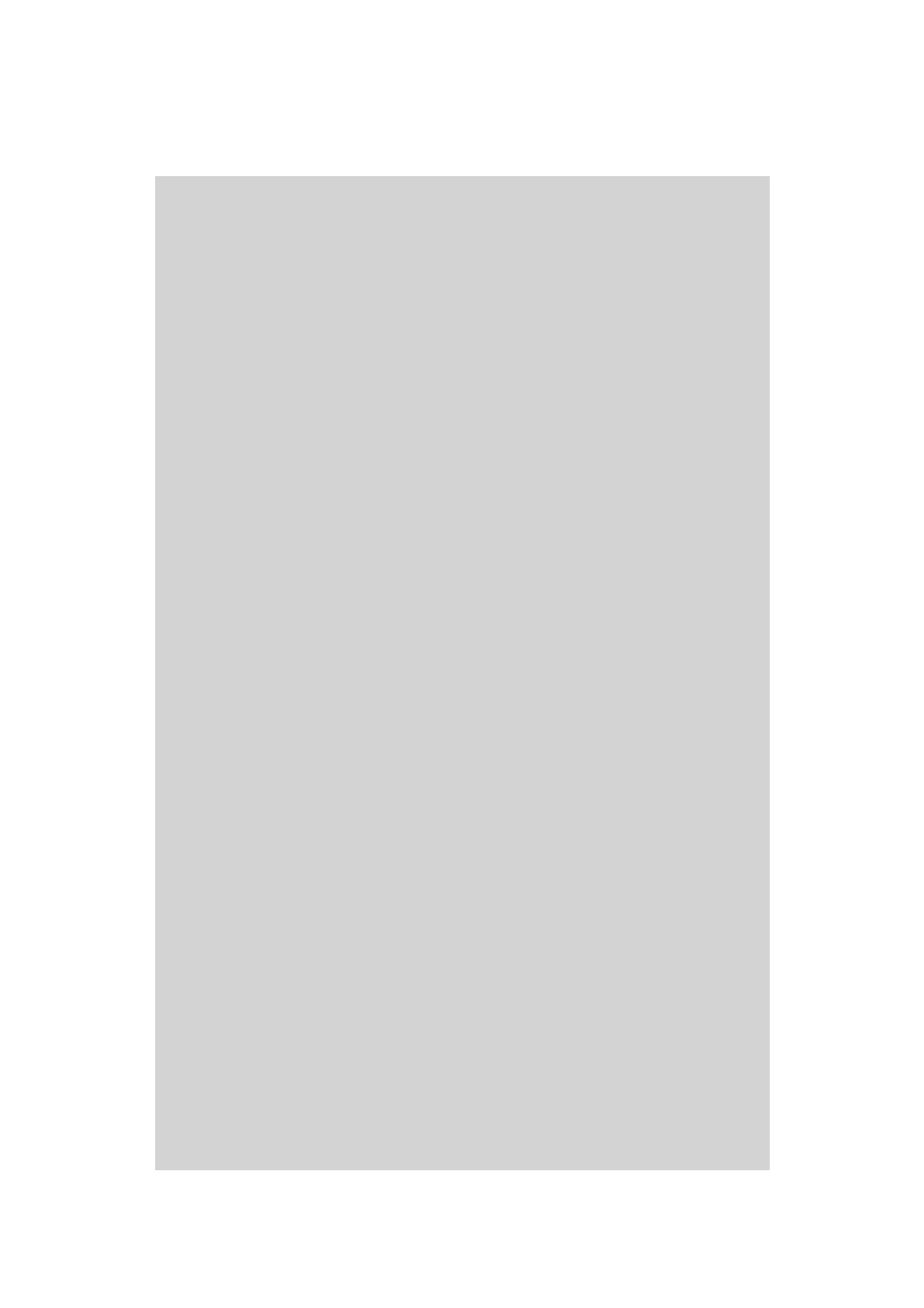## **CHAPTER XI.**

HOW GEORGE, ONCE UPON A TIME, GOT UP EARLY IN THE MORNING. - GEORGE, HARRIS, AND MONTMORENCY DO NOT LIKE THE LOOK OF THE COLD WATER. - HEROISM AND DETERMINATION ON THE PART OF J. - GEORGE AND HIS SHIRT: STORY WITH A MORAL. - HARRIS AS COOK. - HISTORICAL RETROSPECT, SPECIALLY INSERTED FOR THE USE OF SCHOOLS.

I WOKE at six the next morning; and found George awake too. We both turned round, and tried to go to sleep again, but we could not. Had there been any particular reason why we should not have gone to sleep again, but have got up and dressed then and there, we should have dropped off while we were looking at our watches, and have slept till ten. As there was no earthly necessity for our getting up under another two hours at the very least, and our getting up at that time was an utter absurdity, it was only in keeping with the natural cussedness of things in general that we should both feel that lying down for five minutes more would be death to us.

George said that the same kind of thing, only worse, had happened to him some eighteen months ago, when he was lodging by himself in the house of a certain Mrs. Gippings. He said his watch went wrong one evening, and stopped at a quarter-past eight. He did not know this at the time because, for some reason or other, he forgot to wind it up when he went to bed (an unusual occurrence with him), and hung it up over his pillow without ever looking at the thing.

It was in the winter when this happened, very near the shortest day, and a week of fog into the bargain, so the fact that it was still very dark when George woke in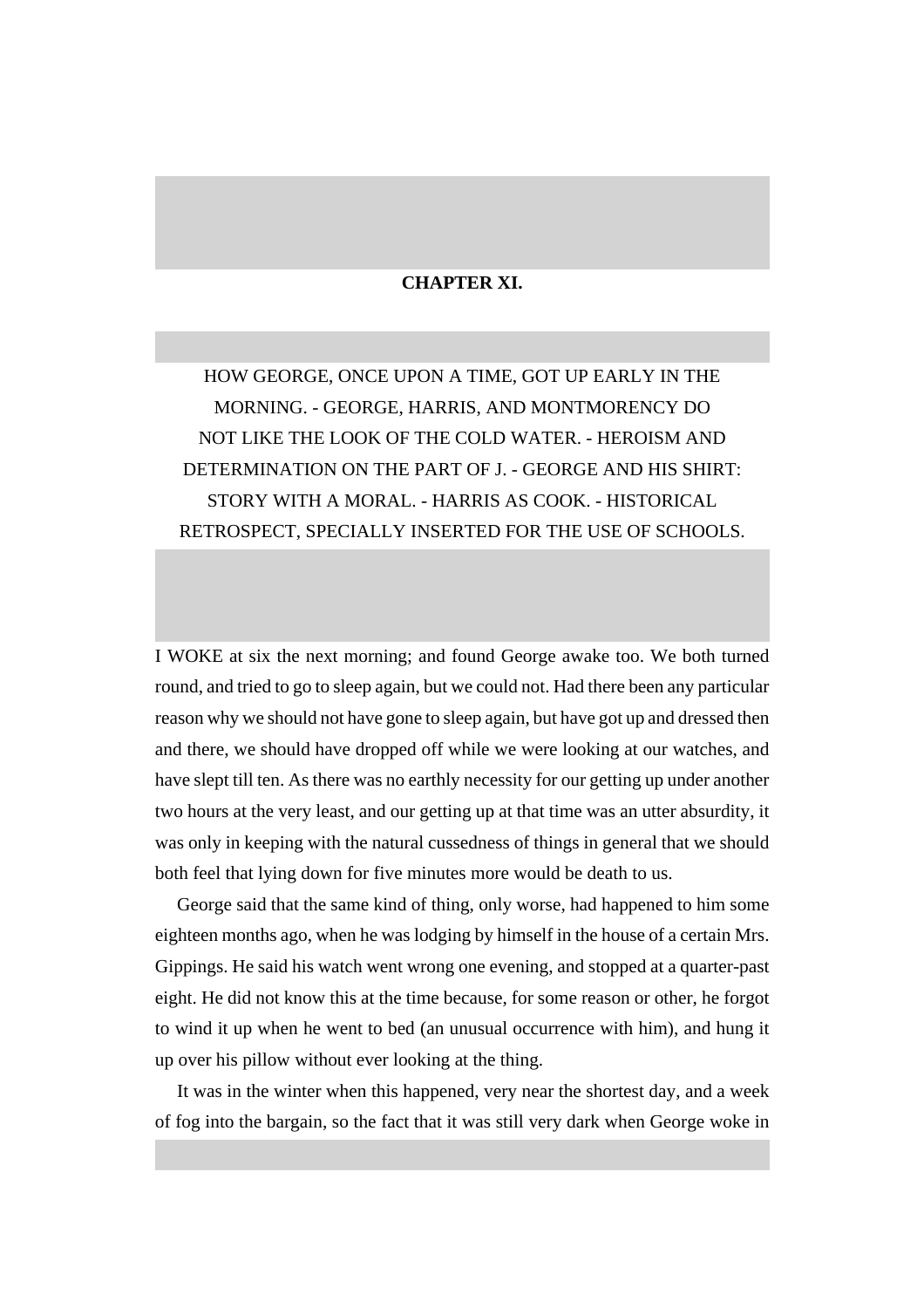the morning was no guide to him as to the time. He reached up, and hauled down his watch. It was a quarter-past eight.

"Angels and ministers of grace defend us!" exclaimed George; "and here have I got to be in the City by nine. Why didn't somebody call me? Oh, this is a shame!" And he flung the watch down, and sprang out of bed, and had a cold bath, and washed himself, and dressed himself, and shaved himself in cold water because there was not time to wait for the hot, and then rushed and had another look at the watch.

Whether the shaking it had received in being thrown down on the bed had started it, or how it was, George could not say, but certain it was that from a quarter-past eight it had begun to go, and now pointed to twenty minutes to nine.

George snatched it up, and rushed downstairs. In the sitting-room, all was dark and silent: there was no fire, no breakfast. George said it was a wicked shame of Mrs. G., and he made up his mind to tell her what he thought of her when he came home in the evening. Then he dashed on his great-coat and hat, and, seizing his umbrella, made for the front door. The door was not even unbolted. George anathematized Mrs. G. for a lazy old woman, and thought it was very strange that people could not get up at a decent, respectable time, unlocked and unbolted the door, and ran out.

He ran hard for a quarter of a mile, and at the end of that distance it began to be borne in upon him as a strange and curious thing that there were so few people about, and that there were no shops open. It was certainly a very dark and foggy morning, but still it seemed an unusual course to stop all business on that account. HE had to go to business: why should other people stop in bed merely because it was dark and foggy!

At length he reached Holborn. Not a shutter was down! not a bus was about! There were three men in sight, one of whom was a policeman; a market-cart full of cabbages, and a dilapidated looking cab. George pulled out his watch and looked at it: it was five minutes to nine! He stood still and counted his pulse. He stooped down and felt his legs. Then, with his watch still in his hand, he went up to the policeman, and asked him if he knew what the time was.

"What's the time?" said the man, eyeing George up and down with evident suspicion; "why, if you listen you will hear it strike."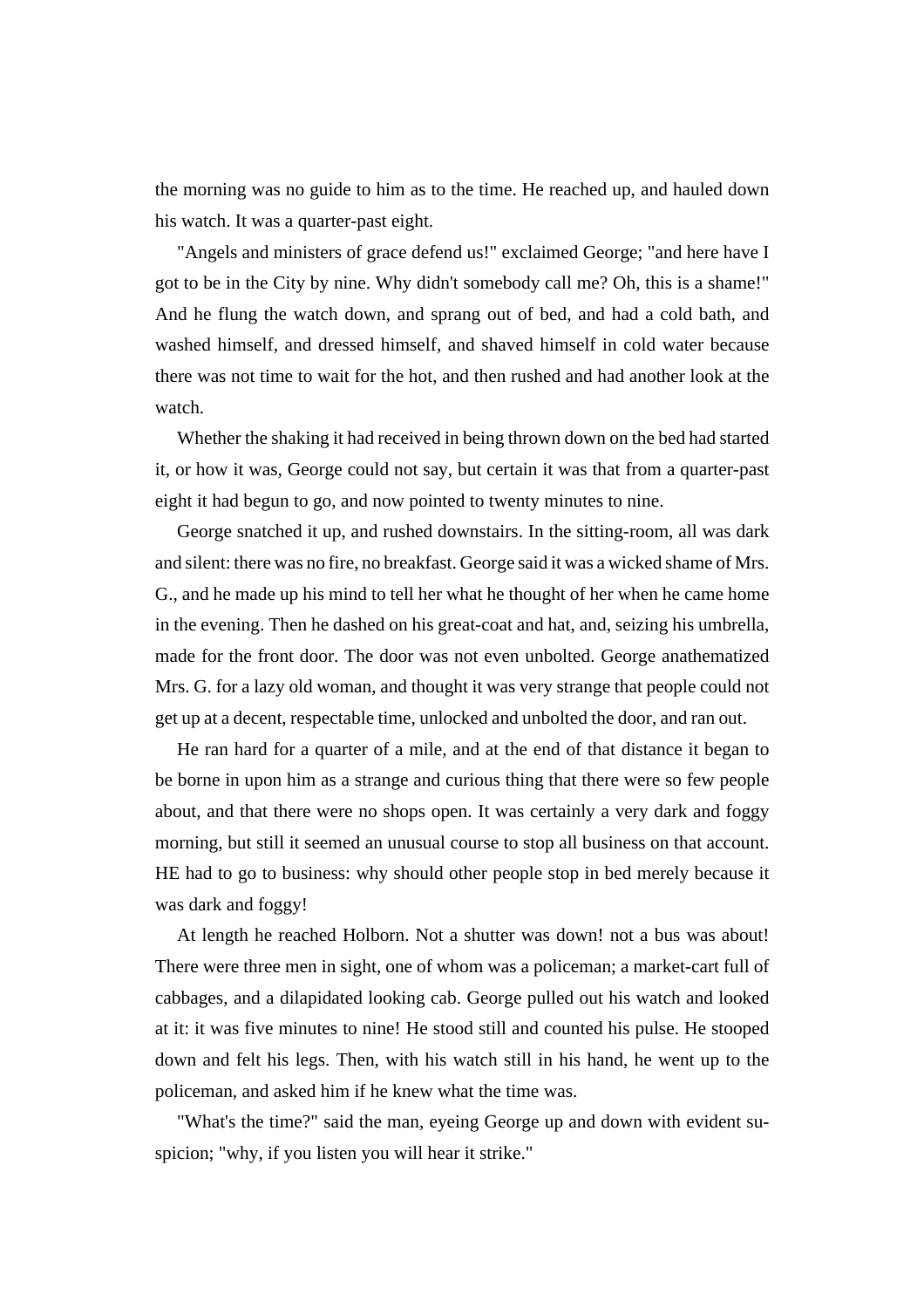George listened, and a neighbouring clock immediately obliged.

"But it's only gone three!" said George in an injured tone, when it had finished.

"Well, and how many did you want it to go?" replied the constable.

"Why, nine," said George, showing his watch.

"Do you know where you live?" said the guardian of public order, severely. George thought, and gave the address.

"Oh! that's where it is, is it?" replied the man; "well, you take my advice and go there quietly, and take that watch of yours with you; and don't let's have any more of it."

And George went home again, musing as he walked along, and let himself in.

At first, when he got in, he determined to undress and go to bed again; but when he thought of the redressing and re-washing, and the having of another bath, he determined he would not, but would sit up and go to sleep in the easy-chair.

But he could not get to sleep: he never felt more wakeful in his life; so he lit the lamp and got out the chess-board, and played himself a game of chess. But even that did not enliven him: it seemed slow somehow; so he gave chess up and tried to read. He did not seem able to take any sort of interest in reading either, so he put on his coat again and went out for a walk.

It was horribly lonesome and dismal, and all the policemen he met regarded him with undisguised suspicion, and turned their lanterns on him and followed him about, and this had such an effect upon him at last that he began to feel as if he really had done something, and he got to slinking down the by-streets and hiding in dark doorways when he heard the regulation flip-flop approaching.

Of course, this conduct made the force only more distrustful of him than ever, and they would come and rout him out and ask him what he was doing there; and when he answered, "Nothing," he had merely come out for a stroll (it was then four o'clock in the morning), they looked as though they did not believe him, and two plain-clothes constables came home with him to see if he really did live where he had said he did. They saw him go in with his key, and then they took up a position opposite and watched the house.

He thought he would light the fire when he got inside, and make himself some breakfast, just to pass away the time; but he did not seem able to handle anything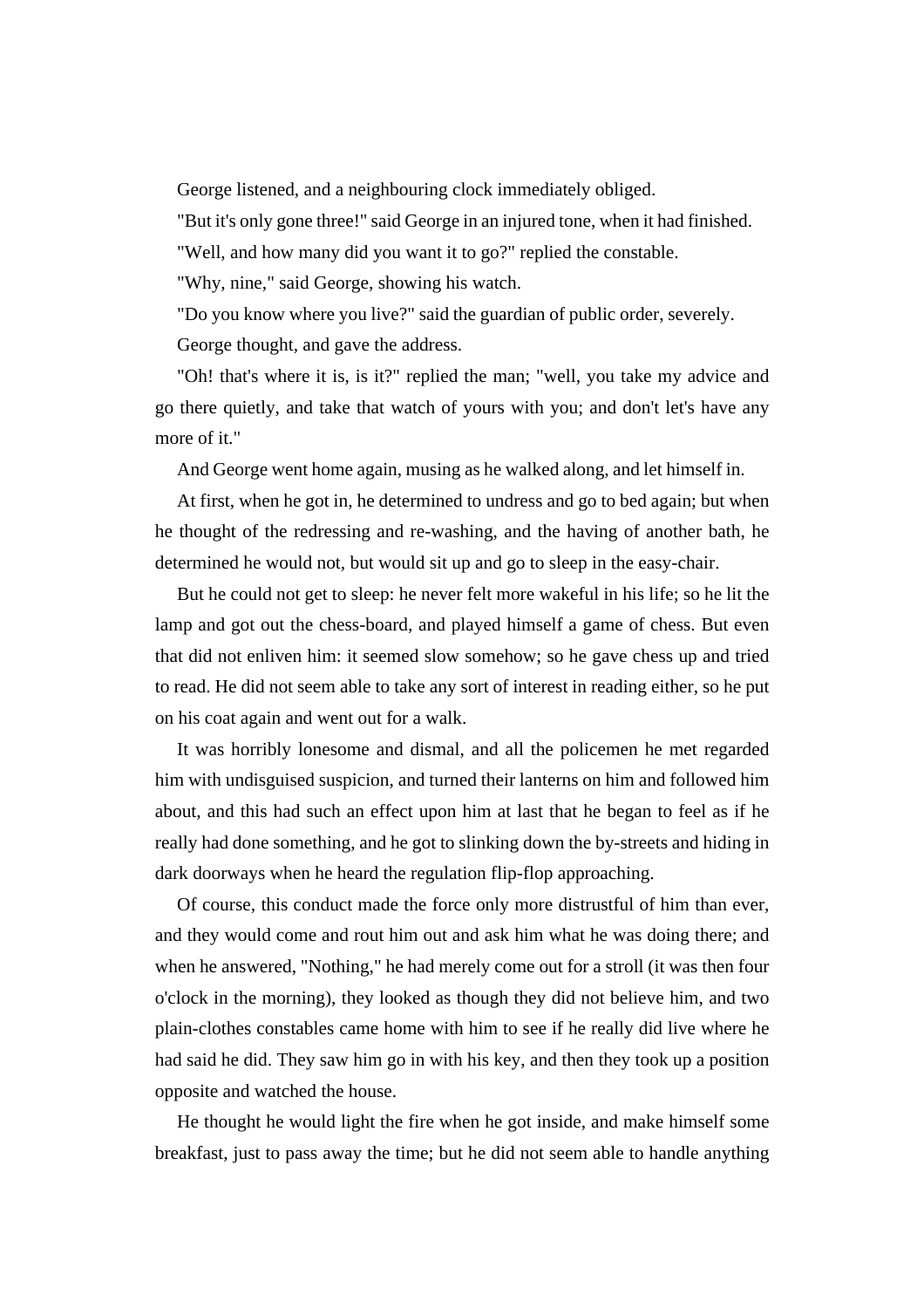from a scuttleful of coals to a teaspoon without dropping it or falling over it, and making such a noise that he was in mortal fear that it would wake Mrs. G. up, and that she would think it was burglars and open the window and call "Police!" and then these two detectives would rush in and handcuff him, and march him off to the police-court.

He was in a morbidly nervous state by this time, and he pictured the trial, and his trying to explain the circumstances to the jury, and nobody believing him, and his being sentenced to twenty years' penal servitude, and his mother dying of a broken heart. So he gave up trying to get breakfast, and wrapped himself up in his overcoat and sat in the easy-chair till Mrs. G came down at half-past seven.

He said he had never got up too early since that morning: it had been such a warning to him.

We had been sitting huddled up in our rugs while George had been telling me this true story, and on his finishing it I set to work to wake up Harris with a scull. The third prod did it: and he turned over on the other side, and said he would be down in a minute, and that he would have his lace-up boots. We soon let him know where he was, however, by the aid of the hitcher, and he sat up suddenly, sending Montmorency, who had been sleeping the sleep of the just right on the middle of his chest, sprawling across the boat.

Then we pulled up the canvas, and all four of us poked our heads out over the off-side, and looked down at the water and shivered. The idea, overnight, had been that we should get up early in the morning, fling off our rugs and shawls, and, throwing back the canvas, spring into the river with a joyous shout, and revel in a long delicious swim. Somehow, now the morning had come, the notion seemed less tempting. The water looked damp and chilly: the wind felt cold.

"Well, who's going to be first in?" said Harris at last.

There was no rush for precedence. George settled the matter so far as he was concerned by retiring into the boat and pulling on his socks. Montmorency gave vent to an involuntary howl, as if merely thinking of the thing had given him the horrors; and Harris said it would be so difficult to get into the boat again, and went back and sorted out his trousers.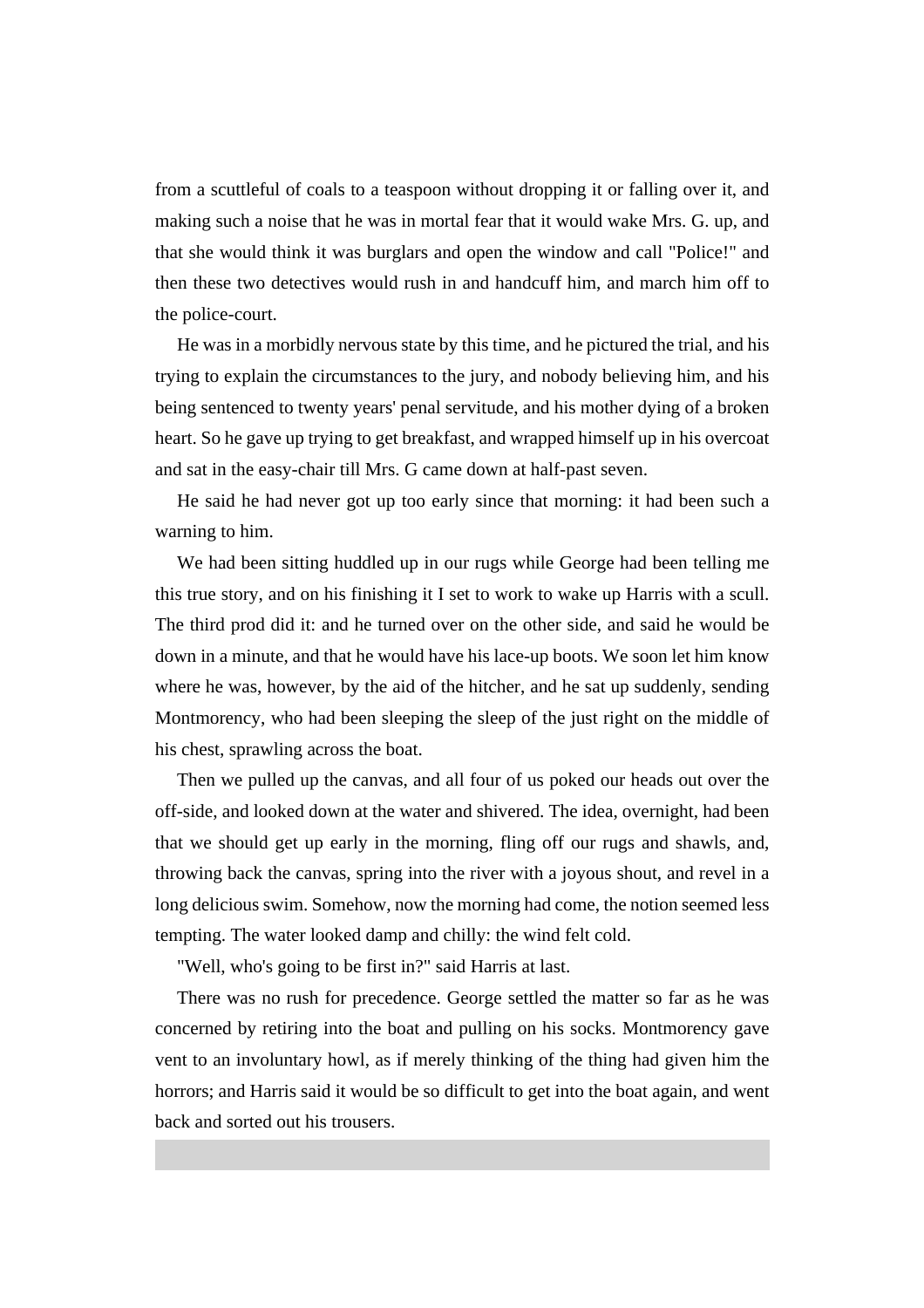I did not altogether like to give in, though I did not relish the plunge. There might be snags about, or weeds, I thought. I meant to compromise matters by going down to the edge and just throwing the water over myself; so I took a towel and crept out on the bank and wormed my way along on to the branch of a tree that dipped down into the water.

It was bitterly cold. The wind cut like a knife. I thought I would not throw the water over myself after all. I would go back into the boat and dress; and I turned to do so; and, as I turned, the silly branch gave way, and I and the towel went in together with a tremendous splash, and I was out mid-stream with a gallon of Thames water inside me before I knew what had happened.

"By Jove! old J.'s gone in," I heard Harris say, as I came blowing to the surface. "I didn't think he'd have the pluck to do it. Did you?"

"Is it all right?" sung out George.

"Lovely," I spluttered back. "You are duffers not to come in. I wouldn't have missed this for worlds. Why won't you try it? It only wants a little determination."

But I could not persuade them.

Rather an amusing thing happened while dressing that morning. I was very cold when I got back into the boat, and, in my hurry to get my shirt on, I accidentally jerked it into the water. It made me awfully wild, especially as George burst out laughing. I could not see anything to laugh at, and I told George so, and he only laughed the more. I never saw a man laugh so much. I quite lost my temper with him at last, and I pointed out to him what a drivelling maniac of an imbecile idiot he was; but he only roared the louder. And then, just as I was landing the shirt, I noticed that it was not my shirt at all, but George's, which I had mistaken for mine; whereupon the humour of the thing struck me for the first time, and I began to laugh. And the more I looked from George's wet shirt to George, roaring with laughter, the more I was amused, and I laughed so much that I had to let the shirt fall back into the water again.

"Ar'n't you - you - going to get it out?" said George, between his shrieks.

I could not answer him at all for a while, I was laughing so, but, at last, between my peals I managed to jerk out:

"It isn't my shirt - it's YOURS!"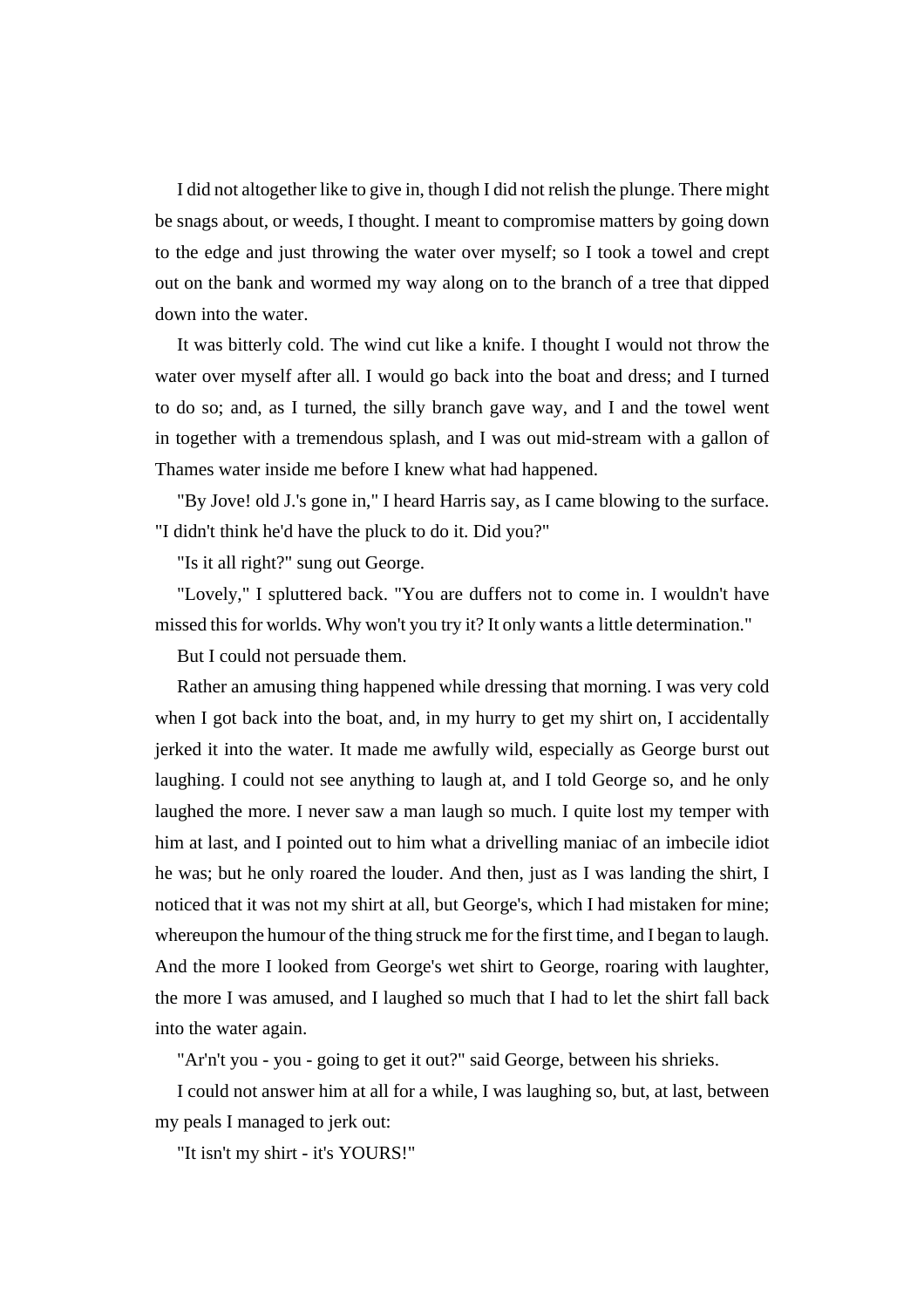I never saw a man's face change from lively to severe so suddenly in all my life before.

"What!" he yelled, springing up. "You silly cuckoo! Why can't you be more careful what you're doing? Why the deuce don't you go and dress on the bank? You're not fit to be in a boat, you're not. Gimme the hitcher."

I tried to make him see the fun of the thing, but he could not. George is very dense at seeing a joke sometimes.

Harris proposed that we should have scrambled eggs for breakfast. He said he would cook them. It seemed, from his account, that he was very good at doing scrambled eggs. He often did them at picnics and when out on yachts. He was quite famous for them. People who had once tasted his scrambled eggs, so we gathered from his conversation, never cared for any other food afterwards, but pined away and died when they could not get them.

It made our mouths water to hear him talk about the things, and we handed him out the stove and the frying-pan and all the eggs that had not smashed and gone over everything in the hamper, and begged him to begin.

He had some trouble in breaking the eggs - or rather not so much trouble in breaking them exactly as in getting them into the frying-pan when broken, and keeping them off his trousers, and preventing them from running up his sleeve; but he fixed some half-a-dozen into the pan at last, and then squatted down by the side of the stove and chivied them about with a fork.

It seemed harassing work, so far as George and I could judge. Whenever he went near the pan he burned himself, and then he would drop everything and dance round the stove, flicking his fingers about and cursing the things. Indeed, every time George and I looked round at him he was sure to be performing this feat. We thought at first that it was a necessary part of the culinary arrangements.

We did not know what scrambled eggs were, and we fancied that it must be some Red Indian or Sandwich Islands sort of dish that required dances and incantations for its proper cooking. Montmorency went and put his nose over it once, and the fat spluttered up and scalded him, and then he began dancing and cursing. Altogether it was one of the most interesting and exciting operations I have ever witnessed. George and I were both quite sorry when it was over.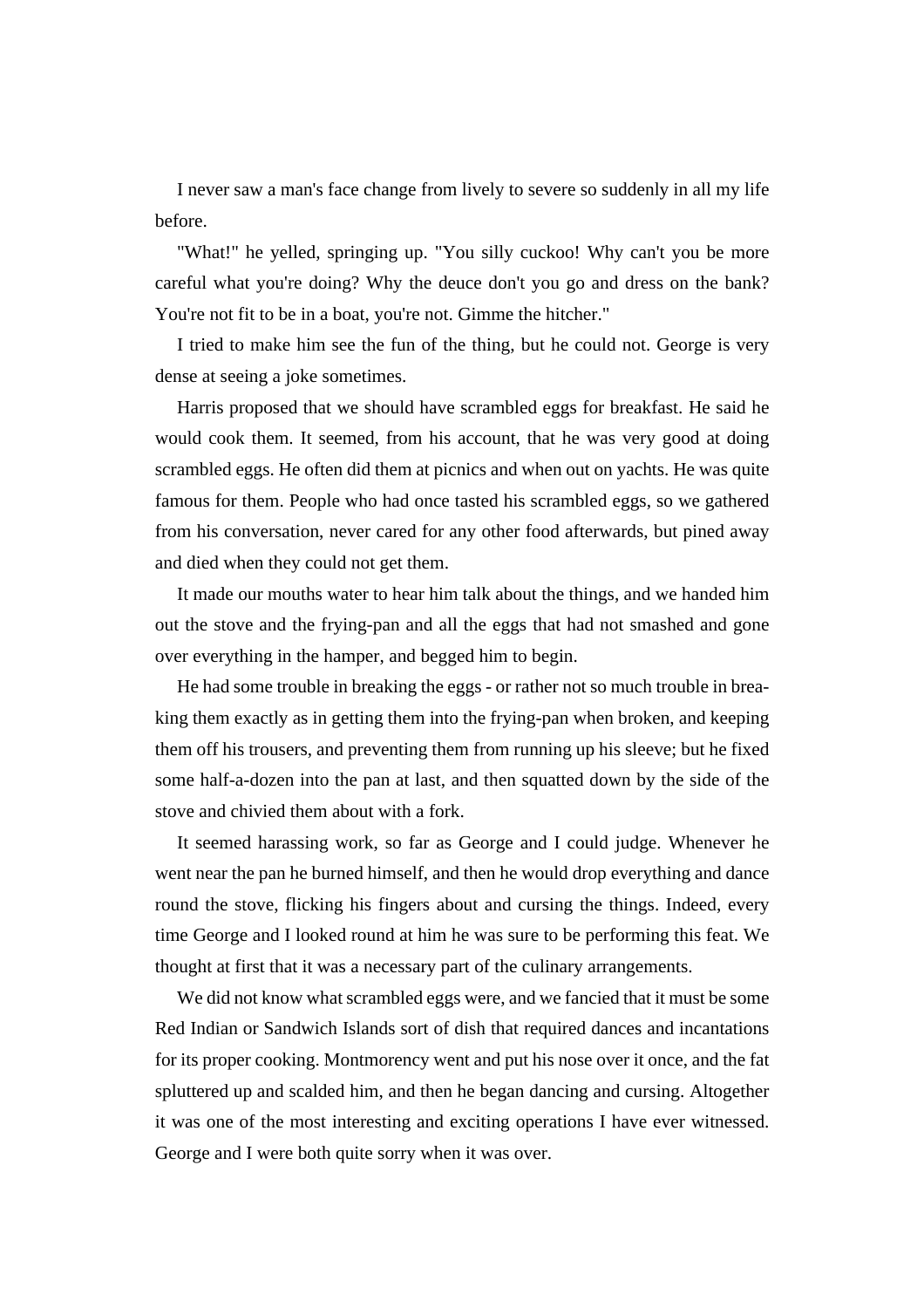The result was not altogether the success that Harris had anticipated. There seemed so little to show for the business. Six eggs had gone into the frying-pan, and all that came out was a teaspoonful of burnt and unappetizing looking mess.

Harris said it was the fault of the frying-pan, and thought it would have gone better if we had had a fish-kettle and a gas-stove; and we decided not to attempt the dish again until we had those aids to housekeeping by us.

The sun had got more powerful by the time we had finished breakfast, and the wind had dropped, and it was as lovely a morning as one could desire. Little was in sight to remind us of the nineteenth century; and, as we looked out upon the river in the morning sunlight, we could almost fancy that the centuries between us and that ever-to-be-famous June morning of 1215 had been drawn aside, and that we, English yeomen's sons in homespun cloth, with dirk at belt, were waiting there to witness the writing of that stupendous page of history, the meaning whereof was to be translated to the common people some four hundred and odd years later by one Oliver Cromwell, who had deeply studied it.

It is a fine summer morning - sunny, soft, and still. But through the air there runs a thrill of coming stir. King John has slept at Duncroft Hall, and all the day before the little town of Staines has echoed to the clang of armed men, and the clatter of great horses over its rough stones, and the shouts of captains, and the grim oaths and surly jests of bearded bowmen, billmen, pikemen, and strange-speaking foreign spearmen.

Gay-cloaked companies of knights and squires have ridden in, all travel- stained and dusty. And all the evening long the timid townsmen's doors have had to be quick opened to let in rough groups of soldiers, for whom there must be found both board and lodging, and the best of both, or woe betide the house and all within; for the sword is judge and jury, plaintiff and executioner, in these tempestuous times, and pays for what it takes by sparing those from whom it takes it, if it pleases it to do so.

Round the camp-fire in the market-place gather still more of the Barons' troops, and eat and drink deep, and bellow forth roystering drinking songs, and gamble and quarrel as the evening grows and deepens into night. The firelight sheds quaint shadows on their piled-up arms and on their uncouth forms. The children of the town steal round to watch them, wondering; and brawny country wenches, laughing,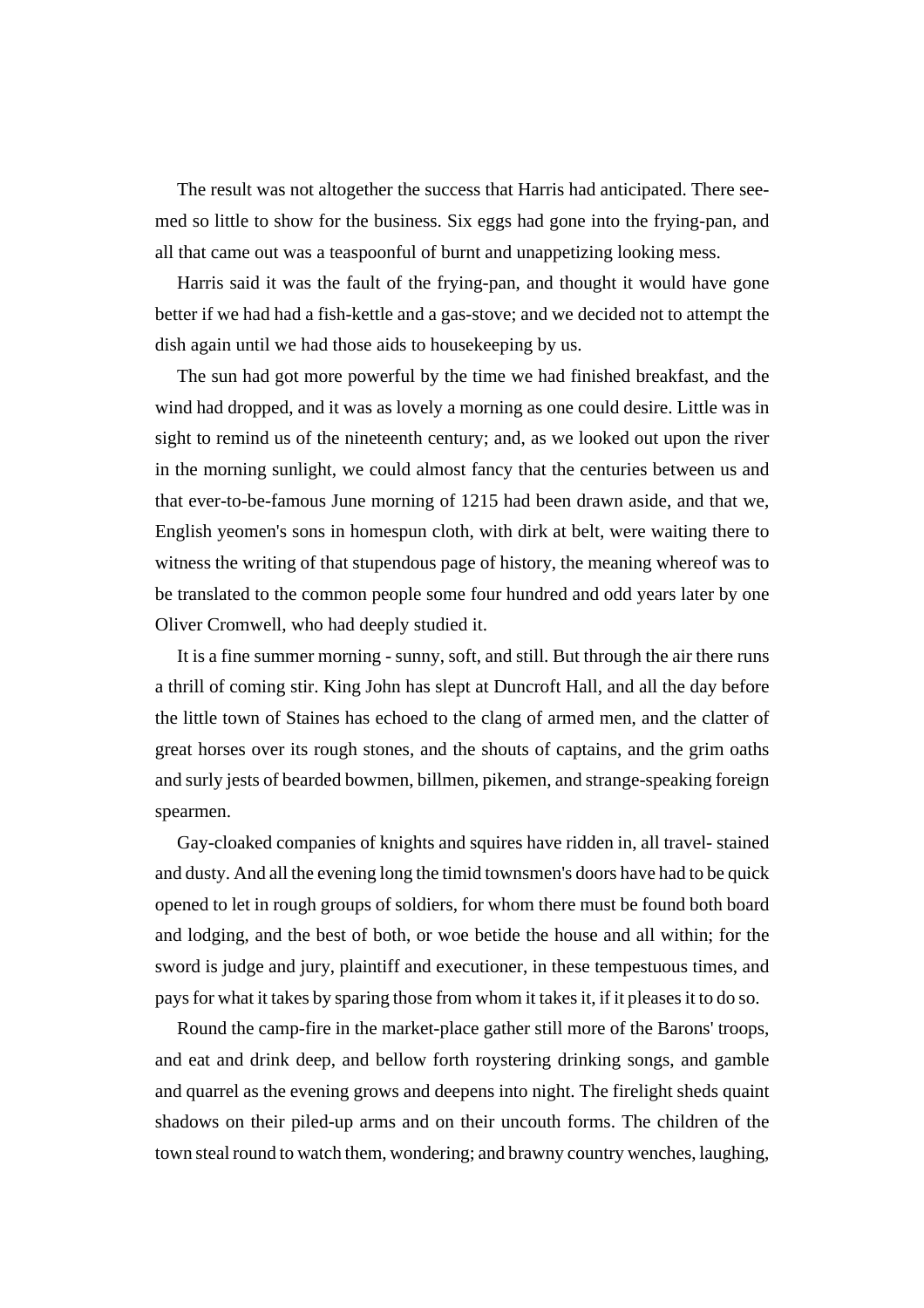draw near to bandy ale- house jest and jibe with the swaggering troopers, so unlike the village swains, who, now despised, stand apart behind, with vacant grins upon their broad, peering faces. And out from the fields around, glitter the faint lights of more distant camps, as here some great lord's followers lie mustered, and there false John's French mercenaries hover like crouching wolves without the town.

And so, with sentinel in each dark street, and twinkling watch-fires on each height around, the night has worn away, and over this fair valley of old Thame has broken the morning of the great day that is to close so big with the fate of ages yet unborn.

Ever since grey dawn, in the lower of the two islands, just above where we are standing, there has been great clamour, and the sound of many workmen. The great pavilion brought there yester eve is being raised, and carpenters are busy nailing tiers of seats, while `prentices from London town are there with many-coloured stuffs and silks and cloth of gold and silver.

And now, lo! down upon the road that winds along the river's bank from Staines there come towards us, laughing and talking together in deep guttural bass, a halfa-score of stalwart halbert-men - Barons' men, these - and halt at a hundred yards or so above us, on the other bank, and lean upon their arms, and wait.

And so, from hour to hour, march up along the road ever fresh groups and bands of armed men, their casques and breastplates flashing back the long low lines of morning sunlight, until, as far as eye can reach, the way seems thick with glittering steel and prancing steeds. And shouting horsemen are galloping from group to group, and little banners are fluttering lazily in the warm breeze, and every now and then there is a deeper stir as the ranks make way on either side, and some great Baron on his war-horse, with his guard of squires around him, passes along to take his station at the head of his serfs and vassals.

And up the slope of Cooper's Hill, just opposite, are gathered the wondering rustics and curious townsfolk, who have run from Staines, and none are quite sure what the bustle is about, but each one has a different version of the great event that they have come to see; and some say that much good to all the people will come from this day's work; but the old men shake their heads, for they have heard such tales before.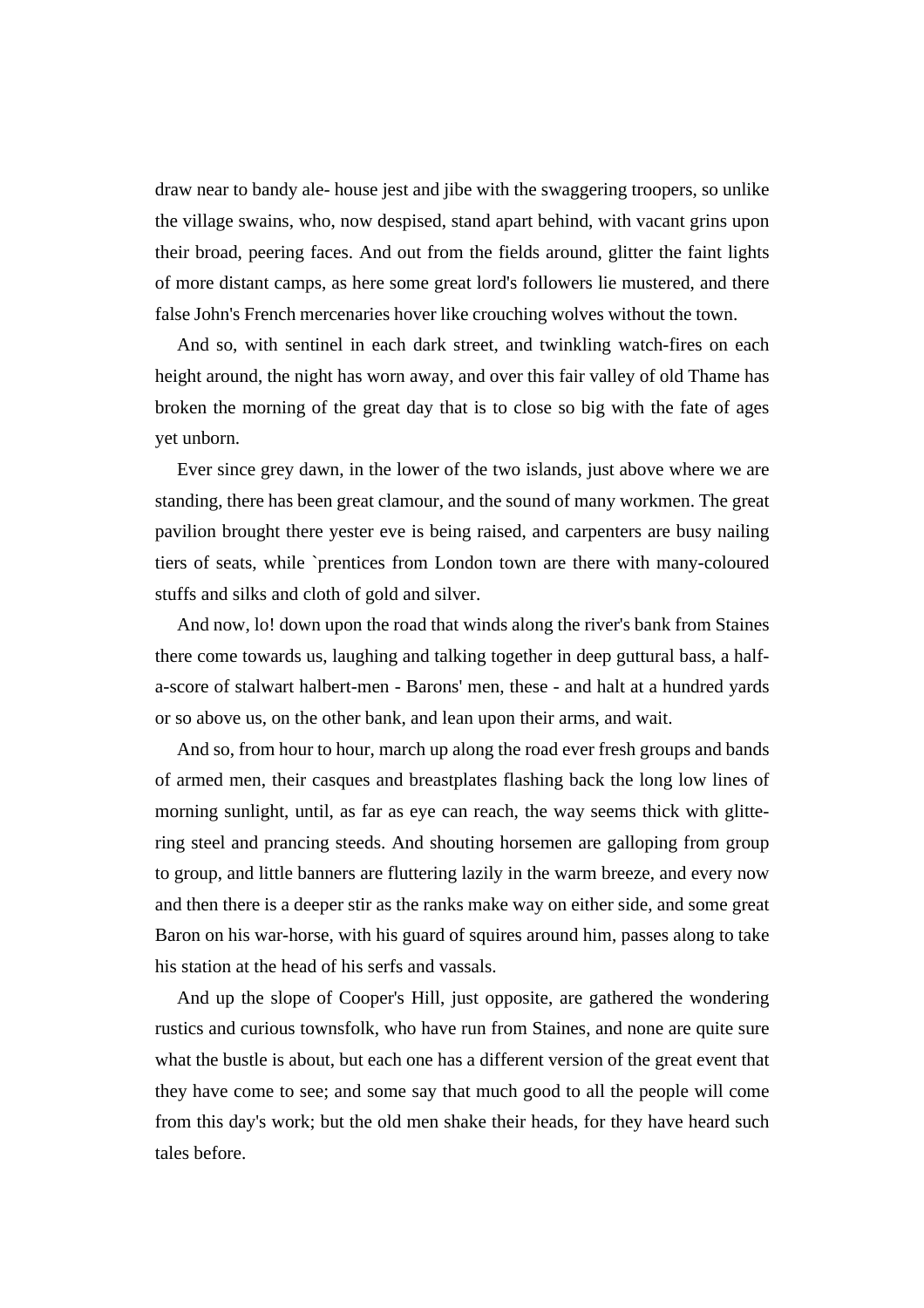And all the river down to Staines is dotted with small craft and boats and tiny coracles - which last are growing out of favour now, and are used only by the poorer folk. Over the rapids, where in after years trim Bell Weir lock will stand, they have been forced or dragged by their sturdy rowers, and now are crowding up as near as they dare come to the great covered barges, which lie in readiness to bear King John to where the fateful Charter waits his signing.

It is noon, and we and all the people have been waiting patient for many an hour, and the rumour has run round that slippery John has again escaped from the Barons' grasp, and has stolen away from Duncroft Hall with his mercenaries at his heels, and will soon be doing other work than signing charters for his people's liberty.

Not so! This time the grip upon him has been one of iron, and he has slid and wriggled in vain. Far down the road a little cloud of dust has risen, and draws nearer and grows larger, and the pattering of many hoofs grows louder, and in and out between the scattered groups of drawn-up men, there pushes on its way a brilliant cavalcade of gay-dressed lords and knights. And front and rear, and either flank, there ride the yeomen of the Barons, and in the midst King John.

He rides to where the barges lie in readiness, and the great Barons step forth from their ranks to meet him. He greets them with a smile and laugh, and pleasant honeyed words, as though it were some feast in his honour to which he had been invited. But as he rises to dismount, he casts one hurried glance from his own French mercenaries drawn up in the rear to the grim ranks of the Barons' men that hem him in.

Is it too late? One fierce blow at the unsuspecting horseman at his side, one cry to his French troops, one desperate charge upon the unready lines before him, and these rebellious Barons might rue the day they dared to thwart his plans! A bolder hand might have turned the game even at that point. Had it been a Richard there! the cup of liberty might have been dashed from England's lips, and the taste of freedom held back for a hundred years.

But the heart of King John sinks before the stern faces of the English fighting men, and the arm of King John drops back on to his rein, and he dismounts and takes his seat in the foremost barge. And the Barons follow in, with each mailed hand upon the sword-hilt, and the word is given to let go.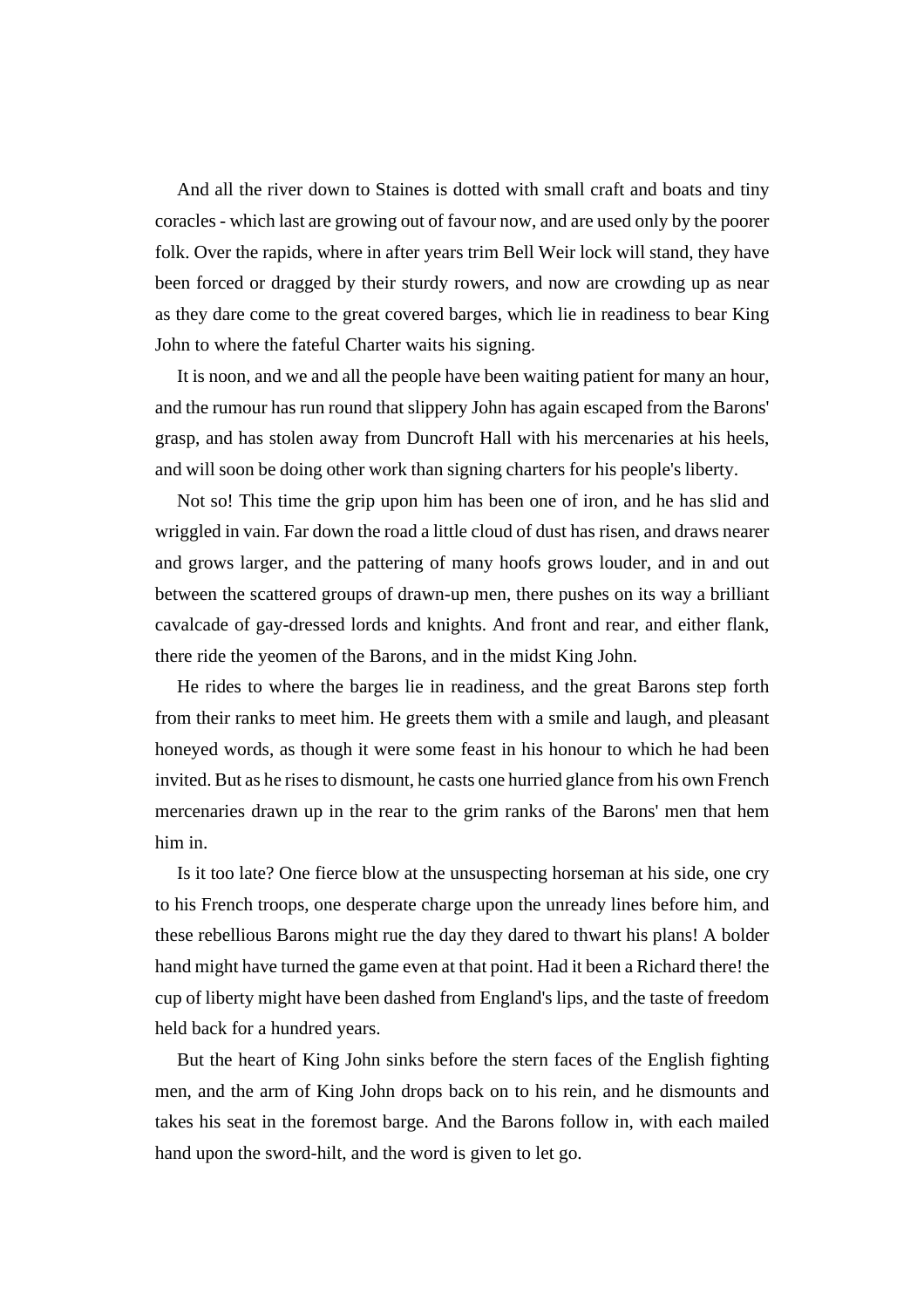Slowly the heavy, bright-decked barges leave the shore of Runningmede. Slowly against the swift current they work their ponderous way, till, with a low grumble, they grate against the bank of the little island that from this day will bear the name of Magna Charta Island. And King John has stepped upon the shore, and we wait in breathless silence till a great shout cleaves the air, and the great cornerstone in England's temple of liberty has, now we know, been firmly laid.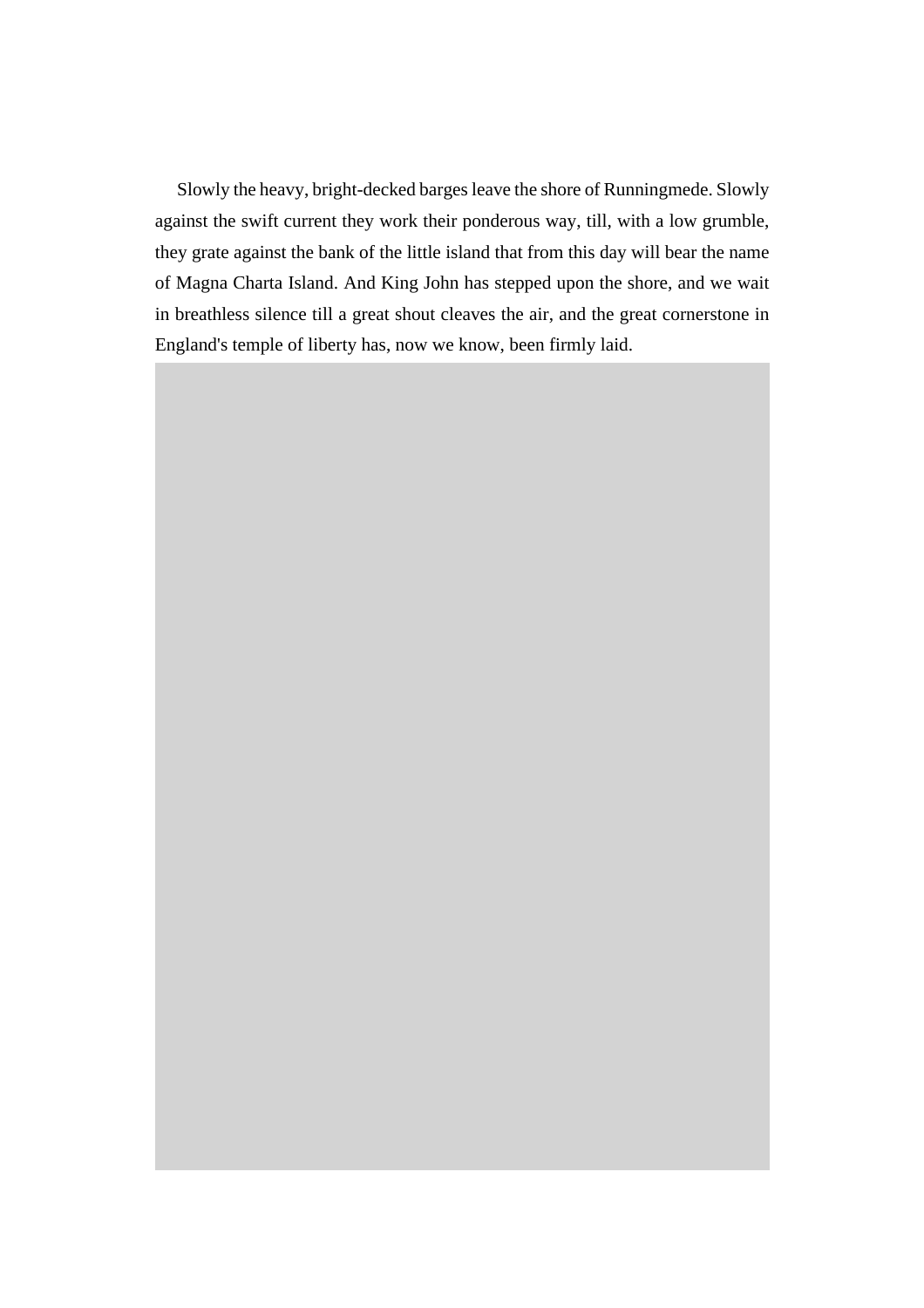## **CHAPTER XII.**

HENRY VIII. AND ANNE BOLEYN. - DISADVANTAGES OF LIVING IN SAME HOUSE WITH PAIR OF LOVERS. - A TRYING TIME FOR THE ENGLISH NATION. - A NIGHT SEARCH FOR THE PICTURESQUE. - HOMELESS AND HOUSELESS. - HARRIS PREPARES TO DIE. - AN ANGEL COMES ALONG. - EFFECT OF SUDDEN JOY ON HARRIS. - A LITTLE SUPPER. - LUNCH. - HIGH PRICE FOR MUSTARD. - A FEARFUL BATTLE. - MAIDENHEAD. - SAILING. - THREE FISHERS. - WE ARE CURSED.

I WAS sitting on the bank, conjuring up this scene to myself, when George remarked that when I was quite rested, perhaps I would not mind helping to wash up; and, thus recalled from the days of the glorious past to the prosaic present, with all its misery and sin, I slid down into the boat and cleaned out the frying-pan with a stick of wood and a tuft of grass, polishing it up finally with George's wet shirt.

We went over to Magna Charta Island, and had a look at the stone which stands in the cottage there and on which the great Charter is said to have been signed; though, as to whether it really was signed there, or, as some say, on the other bank at "Runningmede," I decline to commit myself. As far as my own personal opinion goes, however, I am inclined to give weight to the popular island theory. Certainly, had I been one of the Barons, at the time, I should have strongly urged upon my comrades the advisability of our getting such a slippery customer as King John on to the island, where there was less chance of surprises and tricks.

There are the ruins of an old priory in the grounds of Ankerwyke House, which is close to Picnic Point, and it was round about the grounds of this old priory that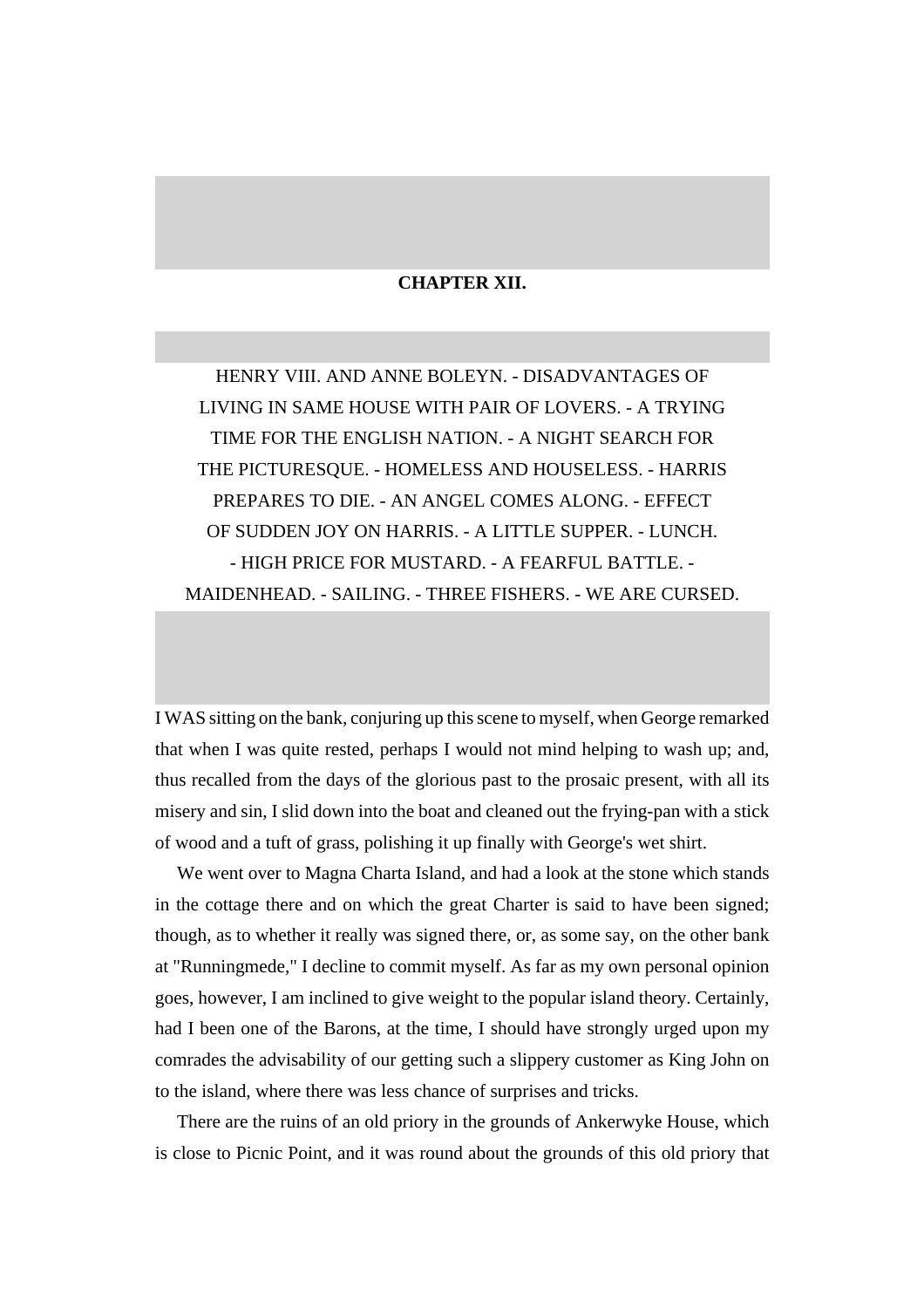Henry VIII. is said to have waited for and met Anne Boleyn. He also used to meet her at Hever Castle in Kent, and also somewhere near St. Albans. It must have been difficult for the people of England in those days to have found a spot where these thoughtless young folk were NOT spooning.

Have you ever been in a house where there are a couple courting? It is most trying. You think you will go and sit in the drawing-room, and you march off there. As you open the door, you hear a noise as if somebody had suddenly recollected something, and, when you get in, Emily is over by the window, full of interest in the opposite side of the road, and your friend, John Edward, is at the other end of the room with his whole soul held in thrall by photographs of other people's relatives.

"Oh!" you say, pausing at the door, "I didn't know anybody was here."

"Oh! didn't you?" says Emily, coldly, in a tone which implies that she does not believe you.

You hang about for a bit, then you say:

"It's very dark. Why don't you light the gas?"

John Edward says, "Oh!" he hadn't noticed it; and Emily says that papa does not like the gas lit in the afternoon.

You tell them one or two items of news, and give them your views and opinions on the Irish question; but this does not appear to interest them. All they remark on any subject is, "Oh!" "Is it?" "Did he?" "Yes," and "You don't say so!" And, after ten minutes of such style of conversation, you edge up to the door, and slip out, and are surprised to find that the door immediately closes behind you, and shuts itself, without your having touched it.

Half an hour later, you think you will try a pipe in the conservatory. The only chair in the place is occupied by Emily; and John Edward, if the language of clothes can be relied upon, has evidently been sitting on the floor. They do not speak, but they give you a look that says all that can be said in a civilised community; and you back out promptly and shut the door behind you.

You are afraid to poke your nose into any room in the house now; so, after walking up and down the stairs for a while, you go and sit in your own bedroom. This becomes uninteresting, however, after a time, and so you put on your hat and stroll out into the garden. You walk down the path, and as you pass the summer-house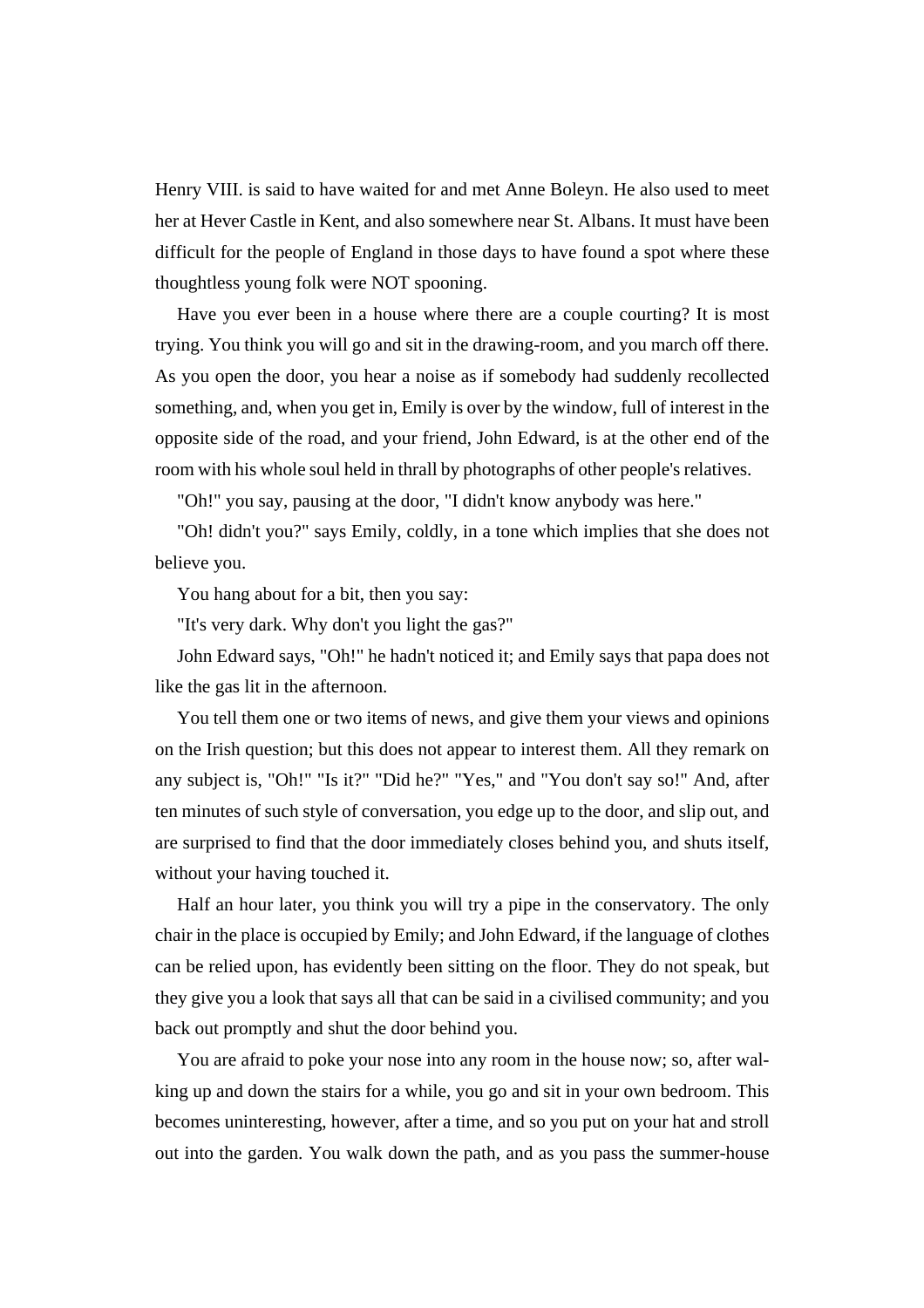you glance in, and there are those two young idiots, huddled up into one corner of it; and they see you, and are evidently under the idea that, for some wicked purpose of your own, you are following them about.

"Why don't they have a special room for this sort of thing, and make people keep to it?" you mutter; and you rush back to the hall and get your umbrella and go out.

It must have been much like this when that foolish boy Henry VIII. was courting his little Anne. People in Buckinghamshire would have come upon them unexpectedly when they were mooning round Windsor and Wraysbury, and have exclaimed, "Oh! you here!" and Henry would have blushed and said, "Yes; he'd just come over to see a man;" and Anne would have said, "Oh, I'm so glad to see you! Isn't it funny? I've just met Mr. Henry VIII. in the lane, and he's going the same way I am."

Then those people would have gone away and said to themselves: "Oh! we'd better get out of here while this billing and cooing is on. We'll go down to Kent."

And they would go to Kent, and the first thing they would see in Kent, when they got there, would be Henry and Anne fooling round Hever Castle.

"Oh, drat this!" they would have said. "Here, let's go away. I can't stand any more of it. Let's go to St. Albans - nice quiet place, St. Albans."

And when they reached St. Albans, there would be that wretched couple, kissing under the Abbey walls. Then these folks would go and be pirates until the marriage was over.

From Picnic Point to Old Windsor Lock is a delightful bit of the river. A shady road, dotted here and there with dainty little cottages, runs by the bank up to the "Bells of Ouseley," a picturesque inn, as most up- river inns are, and a place where a very good glass of ale may be drunk - so Harris says; and on a matter of this kind you can take Harris's word. Old Windsor is a famous spot in its way. Edward the Confessor had a palace here, and here the great Earl Godwin was proved guilty by the justice of that age of having encompassed the death of the King's brother. Earl Godwin broke a piece of bread and held it in his hand.

"If I am guilty," said the Earl, "may this bread choke me when I eat it!"

Then he put the bread into his mouth and swallowed it, and it choked him, and he died.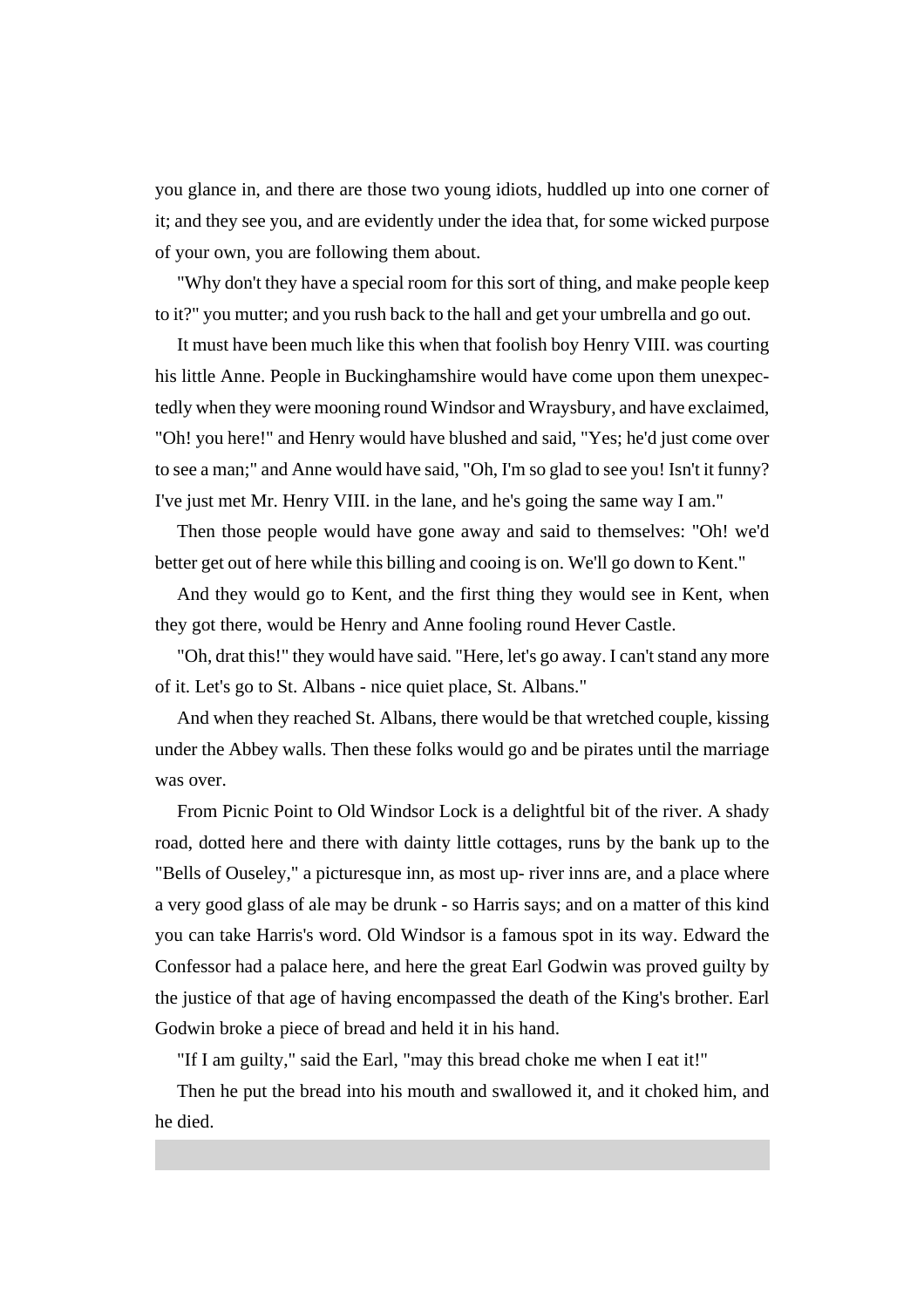After you pass Old Windsor, the river is somewhat uninteresting, and does not become itself again until you are nearing Boveney. George and I towed up past the Home Park, which stretches along the right bank from Albert to Victoria Bridge; and as we were passing Datchet, George asked me if I remembered our first trip up the river, and when we landed at Datchet at ten o'clock at night, and wanted to go to bed.

I answered that I did remember it. It will be some time before I forget it.

It was the Saturday before the August Bank Holiday. We were tired and hungry, we same three, and when we got to Datchet we took out the hamper, the two bags, and the rugs and coats, and such like things, and started off to look for diggings. We passed a very pretty little hotel, with clematis and creeper over the porch; but there was no honeysuckle about it, and, for some reason or other, I had got my mind fixed on honeysuckle, and I said:

"Oh, don't let's go in there! Let's go on a bit further, and see if there isn't one with honeysuckle over it."

So we went on till we came to another hotel. That was a very nice hotel, too, and it had honey-suckle on it, round at the side; but Harris did not like the look of a man who was leaning against the front door. He said he didn't look a nice man at all, and he wore ugly boots: so we went on further. We went a goodish way without coming across any more hotels, and then we met a man, and asked him to direct us to a few.

He said:

"Why, you are coming away from them. You must turn right round and go back, and then you will come to the Stag."

We said:

"Oh, we had been there, and didn't like it - no honeysuckle over it."

"Well, then," he said, "there's the Manor House, just opposite. Have you tried that?"

Harris replied that we did not want to go there - didn't like the looks of a man who was stopping there - Harris did not like the colour of his hair, didn't like his boots, either.

"Well, I don't know what you'll do, I'm sure," said our informant; "because they are the only two inns in the place."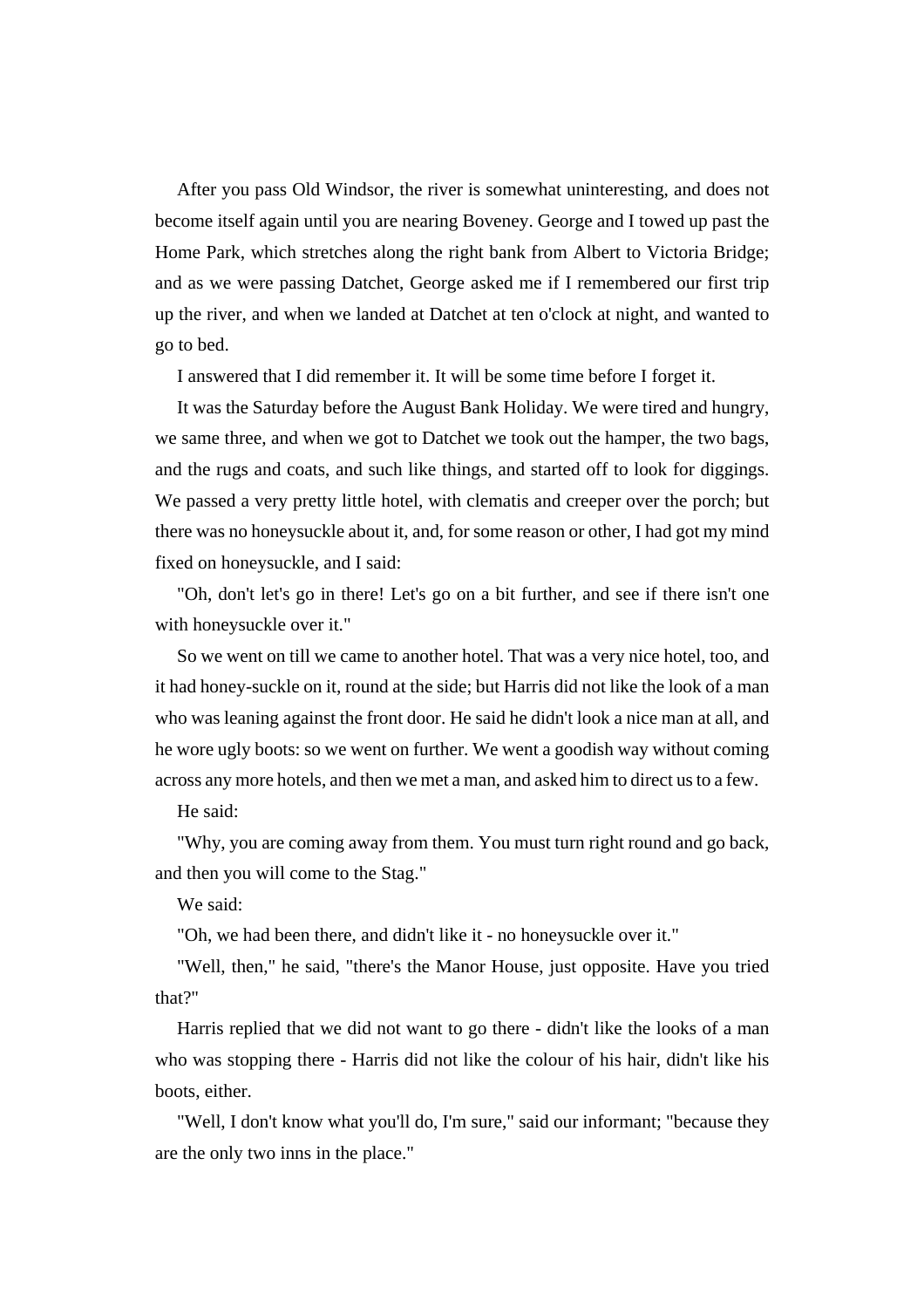"No other inns!" exclaimed Harris.

"None," replied the man.

"What on earth are we to do?" cried Harris.

Then George spoke up. He said Harris and I could get an hotel built for us, if we liked, and have some people made to put in. For his part, he was going back to the Stag.

The greatest minds never realise their ideals in any matter; and Harris and I sighed over the hollowness of all earthly desires, and followed George.

We took our traps into the Stag, and laid them down in the hall.

The landlord came up and said:

"Good evening, gentlemen."

"Oh, good evening," said George; "we want three beds, please."

"Very sorry, sir," said the landlord; "but I'm afraid we can't manage it."

"Oh, well, never mind," said George, "two will do. Two of us can sleep in one bed, can't we?" he continued, turning to Harris and me.

Harris said, "Oh, yes;" he thought George and I could sleep in one bed very easily.

"Very sorry, sir," again repeated the landlord: "but we really haven't got a bed vacant in the whole house. In fact, we are putting two, and even three gentlemen in one bed, as it is."

This staggered us for a bit.

But Harris, who is an old traveller, rose to the occasion, and, laughing cheerily, said:

"Oh, well, we can't help it. We must rough it. You must give us a shake-down in the billiard-room."

"Very sorry, sir. Three gentlemen sleeping on the billiard-table already, and two in the coffee-room. Can't possibly take you in to- night."

We picked up our things, and went over to the Manor House. It was a pretty little place. I said I thought I should like it better than the other house; and Harris said, "Oh, yes," it would be all right, and we needn't look at the man with the red hair; besides, the poor fellow couldn't help having red hair.

Harris spoke quite kindly and sensibly about it.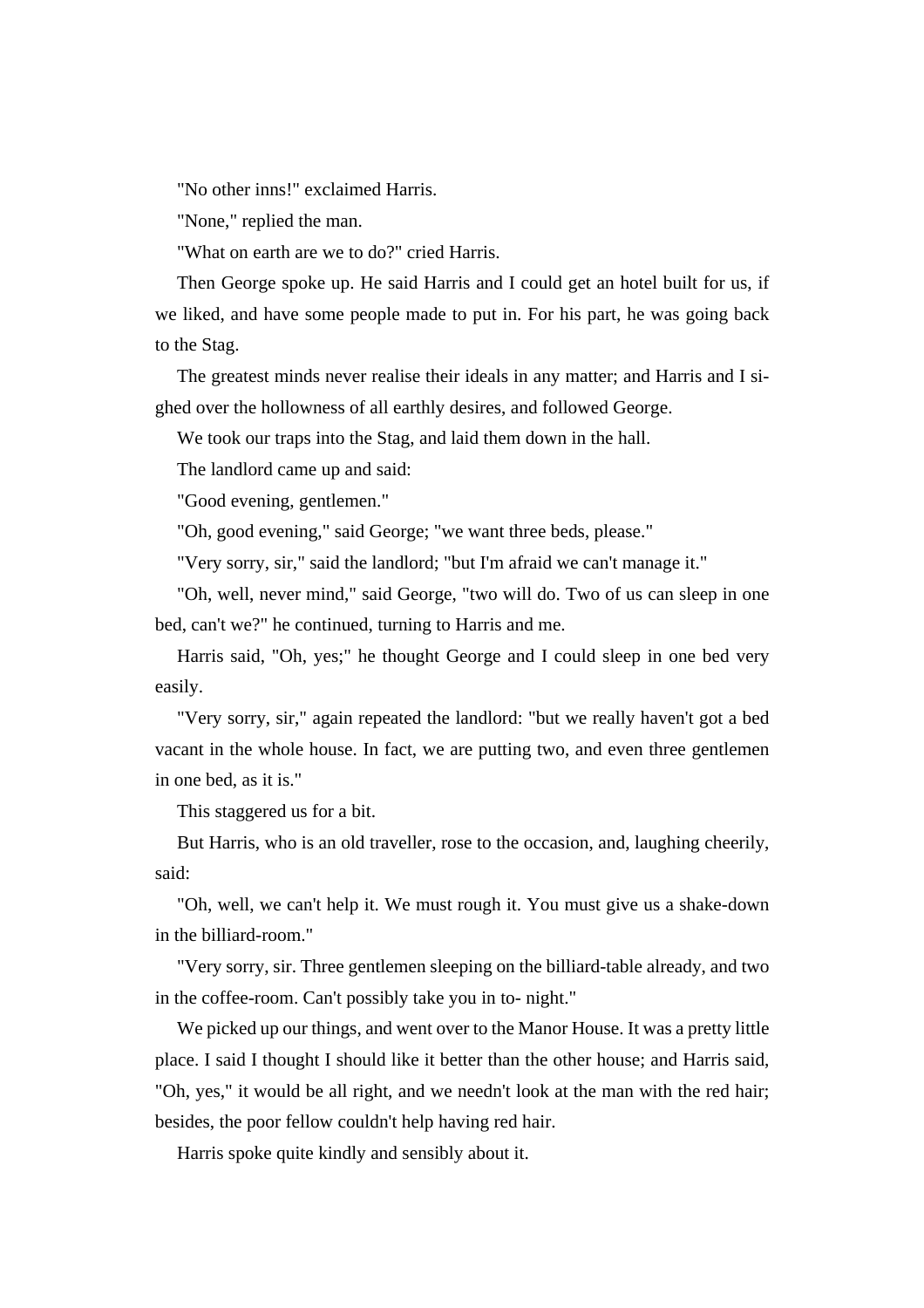The people at the Manor House did not wait to hear us talk. The landlady met us on the doorstep with the greeting that we were the fourteenth party she had turned away within the last hour and a half. As for our meek suggestions of stables, billiard-room, or coal-cellars, she laughed them all to scorn: all these nooks had been snatched up long ago.

Did she know of any place in the whole village where we could get shelter for the night?

"Well, if we didn't mind roughing it - she did not recommend it, mind - but there was a little beershop half a mile down the Eton road - "

We waited to hear no more; we caught up the hamper and the bags, and the coats and rugs, and parcels, and ran. The distance seemed more like a mile than half a mile, but we reached the place at last, and rushed, panting, into the bar.

The people at the beershop were rude. They merely laughed at us. There were only three beds in the whole house, and they had seven single gentlemen and two married couples sleeping there already. A kind-hearted bargeman, however, who happened to be in the tap-room, thought we might try the grocer's, next door to the Stag, and we went back.

The grocer's was full. An old woman we met in the shop then kindly took us along with her for a quarter of a mile, to a lady friend of hers, who occasionally let rooms to gentlemen.

This old woman walked very slowly, and we were twenty minutes getting to her lady friend's. She enlivened the journey by describing to us, as we trailed along, the various pains she had in her back.

Her lady friend's rooms were let. From there we were recommended to No. 27. No. 27 was full, and sent us to No. 32, and 32 was full.

Then we went back into the high road, and Harris sat down on the hamper and said he would go no further. He said it seemed a quiet spot, and he would like to die there. He requested George and me to kiss his mother for him, and to tell all his relations that he forgave them and died happy.

At that moment an angel came by in the disguise of a small boy (and I cannot think of any more effective disguise an angel could have assumed), with a can of beer in one hand, and in the other something at the end of a string, which he let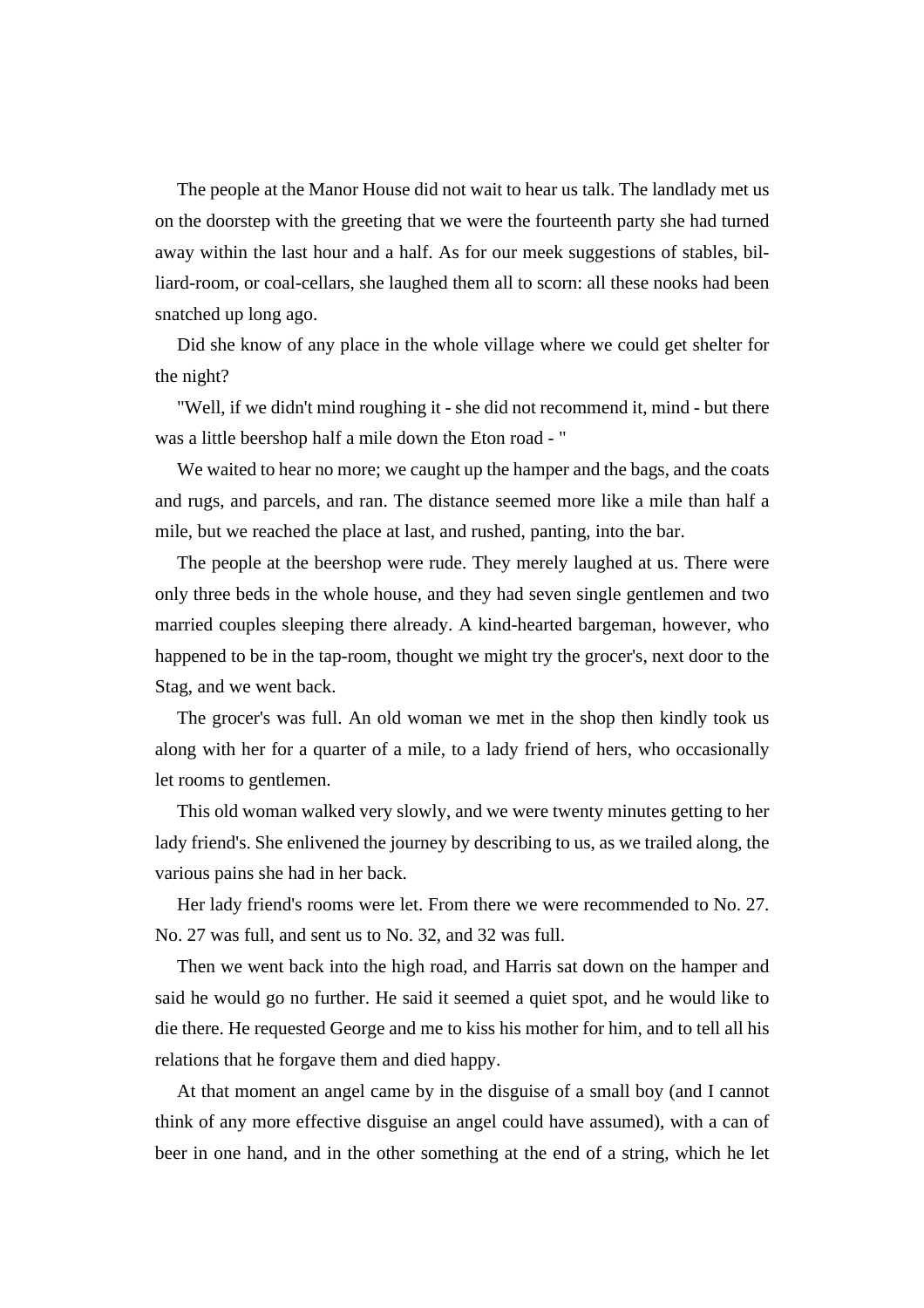down on to every flat stone he came across, and then pulled up again, this producing a peculiarly unattractive sound, suggestive of suffering.

We asked this heavenly messenger (as we discovered him afterwards to be) if he knew of any lonely house, whose occupants were few and feeble (old ladies or paralysed gentlemen preferred), who could be easily frightened into giving up their beds for the night to three desperate men; or, if not this, could he recommend us to an empty pigstye, or a disused limekiln, or anything of that sort. He did not know of any such place - at least, not one handy; but he said that, if we liked to come with him, his mother had a room to spare, and could put us up for the night.

We fell upon his neck there in the moonlight and blessed him, and it would have made a very beautiful picture if the boy himself had not been so over-powered by our emotion as to be unable to sustain himself under it, and sunk to the ground, letting us all down on top of him. Harris was so overcome with joy that he fainted, and had to seize the boy's beer-can and half empty it before he could recover consciousness, and then he started off at a run, and left George and me to bring on the luggage.

It was a little four-roomed cottage where the boy lived, and his mother - good soul! - gave us hot bacon for supper, and we ate it all - five pounds - and a jam tart afterwards, and two pots of tea, and then we went to bed. There were two beds in the room; one was a 2ft. 6in. truckle bed, and George and I slept in that, and kept in by tying ourselves together with a sheet; and the other was the little boy's bed, and Harris had that all to himself, and we found him, in the morning, with two feet of bare leg sticking out at the bottom, and George and I used it to hang the towels on while we bathed.

We were not so uppish about what sort of hotel we would have, next time we went to Datchet.

To return to our present trip: nothing exciting happened, and we tugged steadily on to a little below Monkey Island, where we drew up and lunched. We tackled the cold beef for lunch, and then we found that we had forgotten to bring any mustard. I don't think I ever in my life, before or since, felt I wanted mustard as badly as I felt I wanted it then. I don't care for mustard as a rule, and it is very seldom that I take it at all, but I would have given worlds for it then.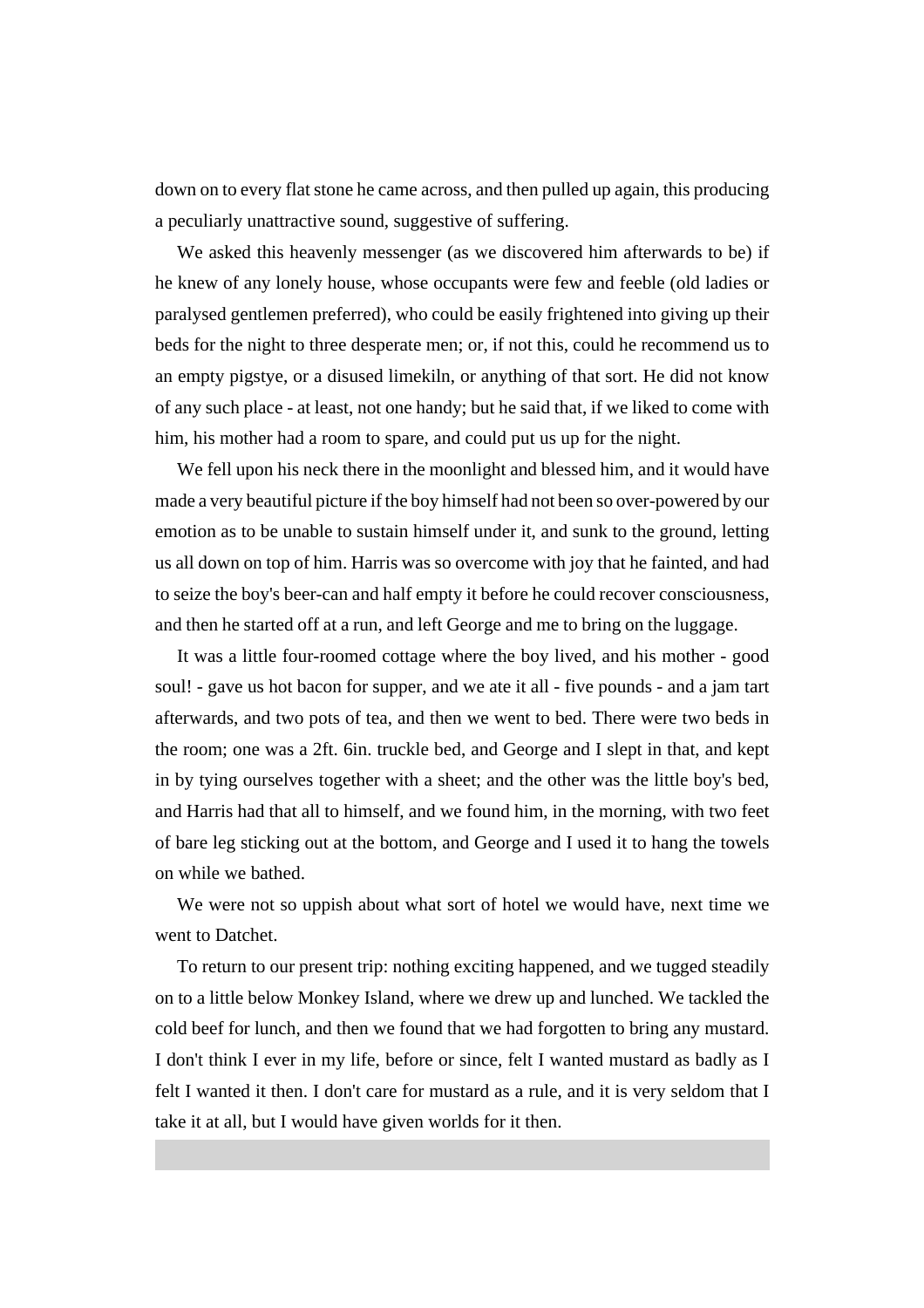I don't know how many worlds there may be in the universe, but anyone who had brought me a spoonful of mustard at that precise moment could have had them all. I grow reckless like that when I want a thing and can't get it.

Harris said he would have given worlds for mustard too. It would have been a good thing for anybody who had come up to that spot with a can of mustard, then: he would have been set up in worlds for the rest of his life.

But there! I daresay both Harris and I would have tried to back out of the bargain after we had got the mustard. One makes these extravagant offers in moments of excitement, but, of course, when one comes to think of it, one sees how absurdly out of proportion they are with the value of the required article. I heard a man, going up a mountain in Switzerland, once say he would give worlds for a glass of beer, and, when he came to a little shanty where they kept it, he kicked up a most fearful row because they charged him five francs for a bottle of Bass. He said it was a scandalous imposition, and he wrote to the TIMES about it.

It cast a gloom over the boat, there being no mustard. We ate our beef in silence. Existence seemed hollow and uninteresting. We thought of the happy days of childhood, and sighed. We brightened up a bit, however, over the apple-tart, and, when George drew out a tin of pine- apple from the bottom of the hamper, and rolled it into the middle of the boat, we felt that life was worth living after all.

We are very fond of pine-apple, all three of us. We looked at the picture on the tin; we thought of the juice. We smiled at one another, and Harris got a spoon ready.

Then we looked for the knife to open the tin with. We turned out everything in the hamper. We turned out the bags. We pulled up the boards at the bottom of the boat. We took everything out on to the bank and shook it. There was no tin-opener to be found.

Then Harris tried to open the tin with a pocket-knife, and broke the knife and cut himself badly; and George tried a pair of scissors, and the scissors flew up, and nearly put his eye out. While they were dressing their wounds, I tried to make a hole in the thing with the spiky end of the hitcher, and the hitcher slipped and jerked me out between the boat and the bank into two feet of muddy water, and the tin rolled over, uninjured, and broke a teacup.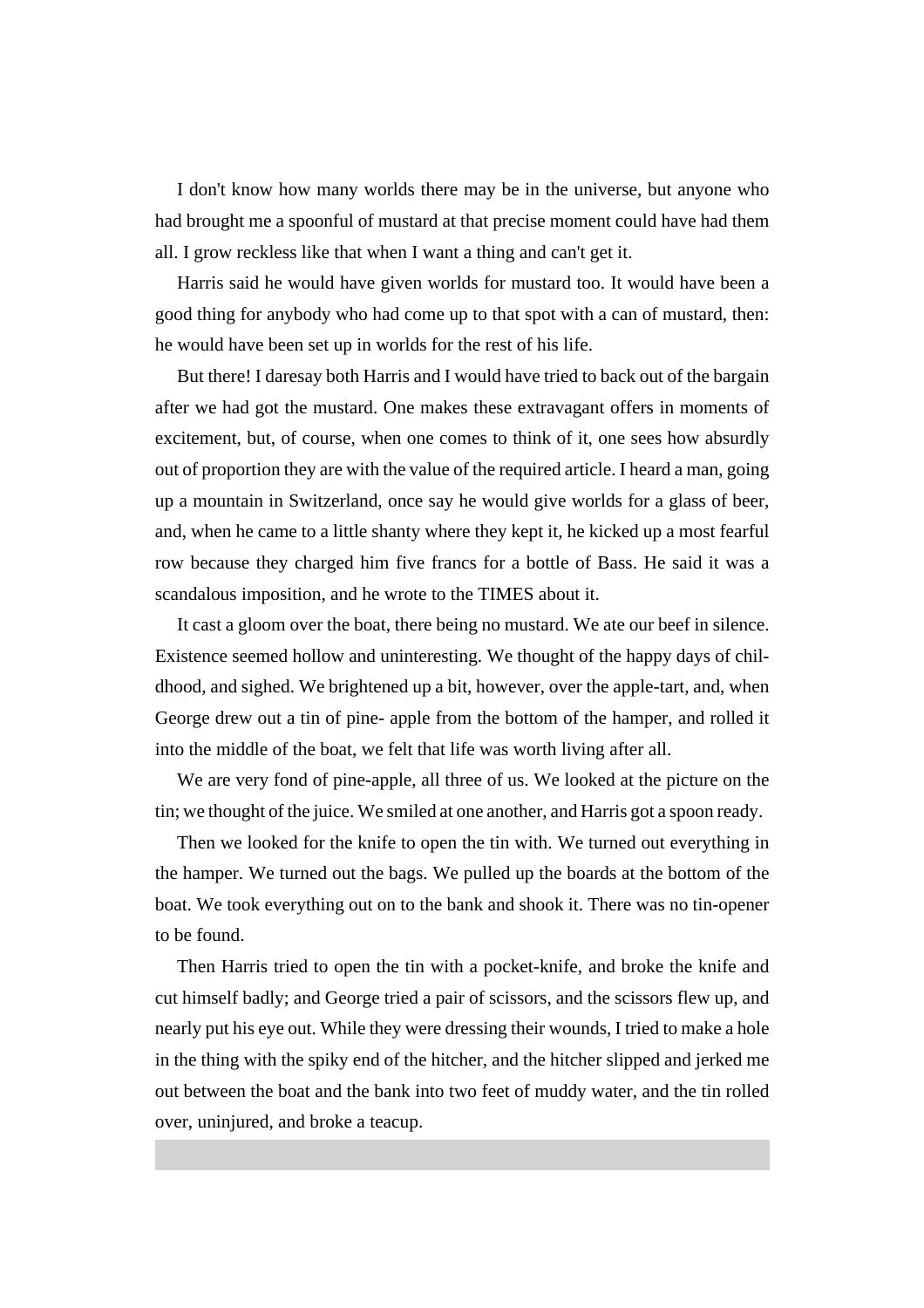Then we all got mad. We took that tin out on the bank, and Harris went up into a field and got a big sharp stone, and I went back into the boat and brought out the mast, and George held the tin and Harris held the sharp end of his stone against the top of it, and I took the mast and poised it high up in the air, and gathered up all my strength and brought it down.

It was George's straw hat that saved his life that day. He keeps that hat now (what is left of it), and, of a winter's evening, when the pipes are lit and the boys are telling stretchers about the dangers they have passed through, George brings it down and shows it round, and the stirring tale is told anew, with fresh exaggerations every time.

Harris got off with merely a flesh wound.

After that, I took the tin off myself, and hammered at it with the mast till I was worn out and sick at heart, whereupon Harris took it in hand.

We beat it out flat; we beat it back square; we battered it into every form known to geometry - but we could not make a hole in it. Then George went at it, and knocked it into a shape, so strange, so weird, so unearthly in its wild hideousness, that he got frightened and threw away the mast. Then we all three sat round it on the grass and looked at it.

There was one great dent across the top that had the appearance of a mocking grin, and it drove us furious, so that Harris rushed at the thing, and caught it up, and flung it far into the middle of the river, and as it sank we hurled our curses at it, and we got into the boat and rowed away from the spot, and never paused till we reached Maidenhead.

Maidenhead itself is too snobby to be pleasant. It is the haunt of the river swell and his overdressed female companion. It is the town of showy hotels, patronised chiefly by dudes and ballet girls. It is the witch's kitchen from which go forth those demons of the river - steam- launches. The LONDON JOURNAL duke always has his "little place" at Maidenhead; and the heroine of the three-volume novel always dines there when she goes out on the spree with somebody else's husband.

We went through Maidenhead quickly, and then eased up, and took leisurely that grand reach beyond Boulter's and Cookham locks. Clieveden Woods still wore their dainty dress of spring, and rose up, from the water's edge, in one long harmony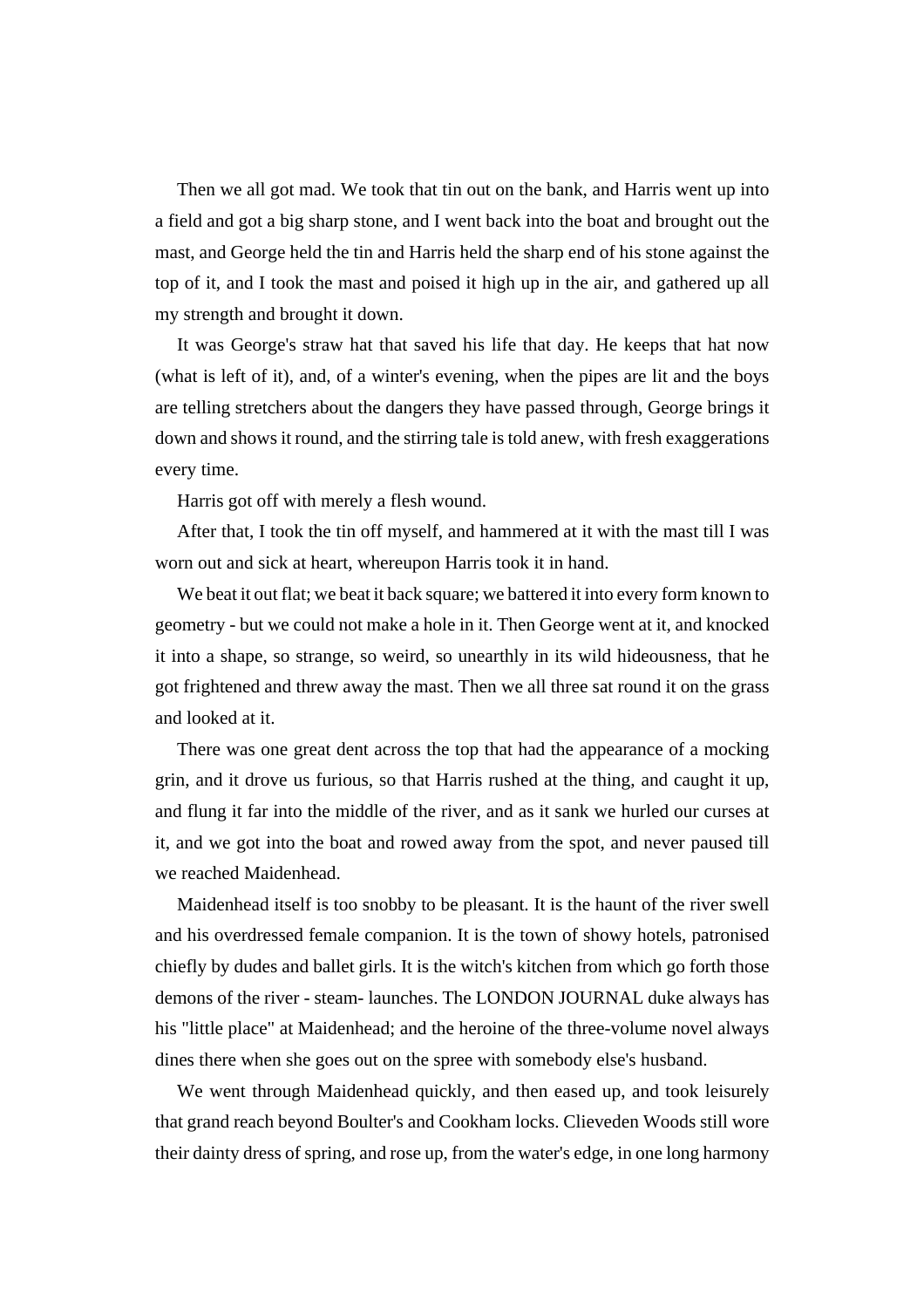of blended shades of fairy green. In its unbroken loveliness this is, perhaps, the sweetest stretch of all the river, and lingeringly we slowly drew our little boat away from its deep peace.

We pulled up in the backwater, just below Cookham, and had tea; and, when we were through the lock, it was evening. A stiffish breeze had sprung up - in our favour, for a wonder; for, as a rule on the river, the wind is always dead against you whatever way you go. It is against you in the morning, when you start for a day's trip, and you pull a long distance, thinking how easy it will be to come back with the sail. Then, after tea, the wind veers round, and you have to pull hard in its teeth all the way home.

When you forget to take the sail at all, then the wind is consistently in your favour both ways. But there! this world is only a probation, and man was born to trouble as the sparks fly upward.

This evening, however, they had evidently made a mistake, and had put the wind round at our back instead of in our face. We kept very quiet about it, and got the sail up quickly before they found it out, and then we spread ourselves about the boat in thoughtful attitudes, and the sail bellied out, and strained, and grumbled at the mast, and the boat flew.

I steered.

There is no more thrilling sensation I know of than sailing. It comes as near to flying as man has got to yet - except in dreams. The wings of the rushing wind seem to be bearing you onward, you know not where. You are no longer the slow, plodding, puny thing of clay, creeping tortuously upon the ground; you are a part of Nature! Your heart is throbbing against hers! Her glorious arms are round you, raising you up against her heart! Your spirit is at one with hers; your limbs grow light! The voices of the air are singing to you. The earth seems far away and little; and the clouds, so close above your head, are brothers, and you stretch your arms to them.

We had the river to ourselves, except that, far in the distance, we could see a fishing-punt, moored in mid-stream, on which three fishermen sat; and we skimmed over the water, and passed the wooded banks, and no one spoke.

I was steering.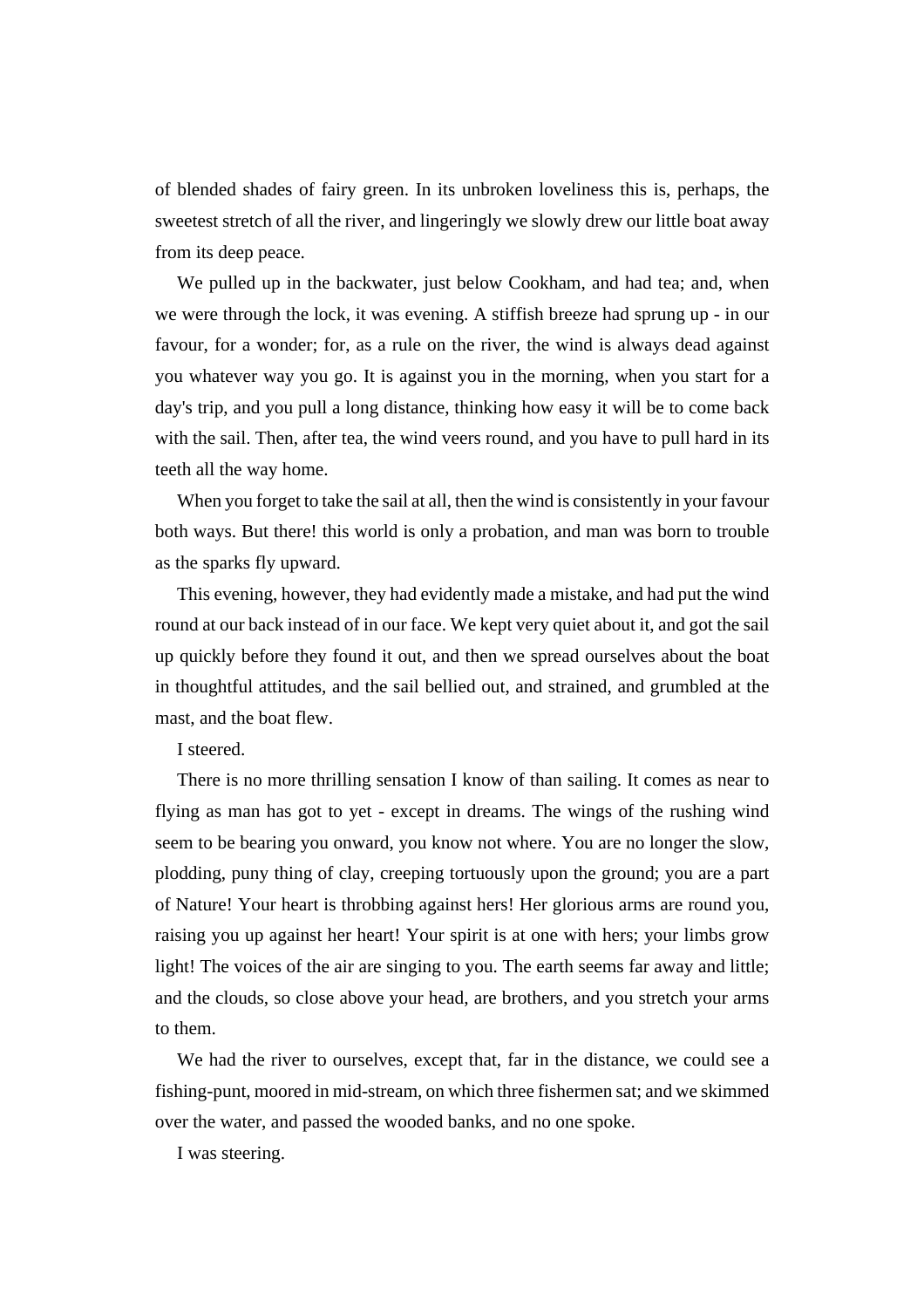As we drew nearer, we could see that the three men fishing seemed old and solemn-looking men. They sat on three chairs in the punt, and watched intently their lines. And the red sunset threw a mystic light upon the waters, and tinged with fire the towering woods, and made a golden glory of the piled-up clouds. It was an hour of deep enchantment, of ecstatic hope and longing. The little sail stood out against the purple sky, the gloaming lay around us, wrapping the world in rainbow shadows; and, behind us, crept the night.

We seemed like knights of some old legend, sailing across some mystic lake into the unknown realm of twilight, unto the great land of the sunset.

We did not go into the realm of twilight; we went slap into that punt, where those three old men were fishing. We did not know what had happened at first, because the sail shut out the view, but from the nature of the language that rose up upon the evening air, we gathered that we had come into the neighbourhood of human beings, and that they were vexed and discontented.

Harris let the sail down, and then we saw what had happened. We had knocked those three old gentlemen off their chairs into a general heap at the bottom of the boat, and they were now slowly and painfully sorting themselves out from each other, and picking fish off themselves; and as they worked, they cursed us - not with a common cursory curse, but with long, carefully-thought-out, comprehensive curses, that embraced the whole of our career, and went away into the distant future, and included all our relations, and covered everything connected with us - good, substantial curses.

Harris told them they ought to be grateful for a little excitement, sitting there fishing all day, and he also said that he was shocked and grieved to hear men their age give way to temper so.

But it did not do any good.

George said he would steer, after that. He said a mind like mine ought not to be expected to give itself away in steering boats - better let a mere commonplace human being see after that boat, before we jolly well all got drowned; and he took the lines, and brought us up to Marlow.

And at Marlow we left the boat by the bridge, and went and put up for the night at the "Crown."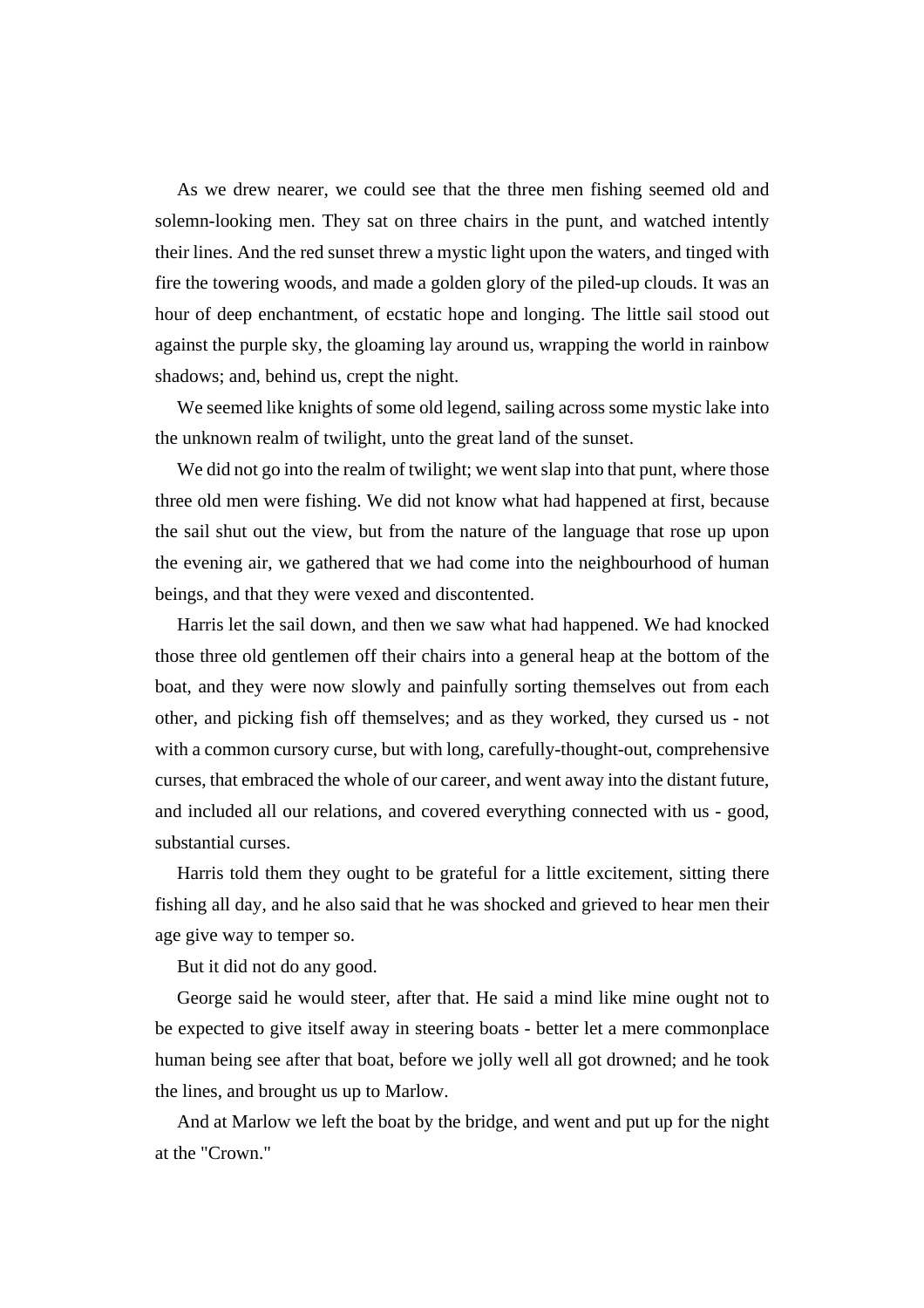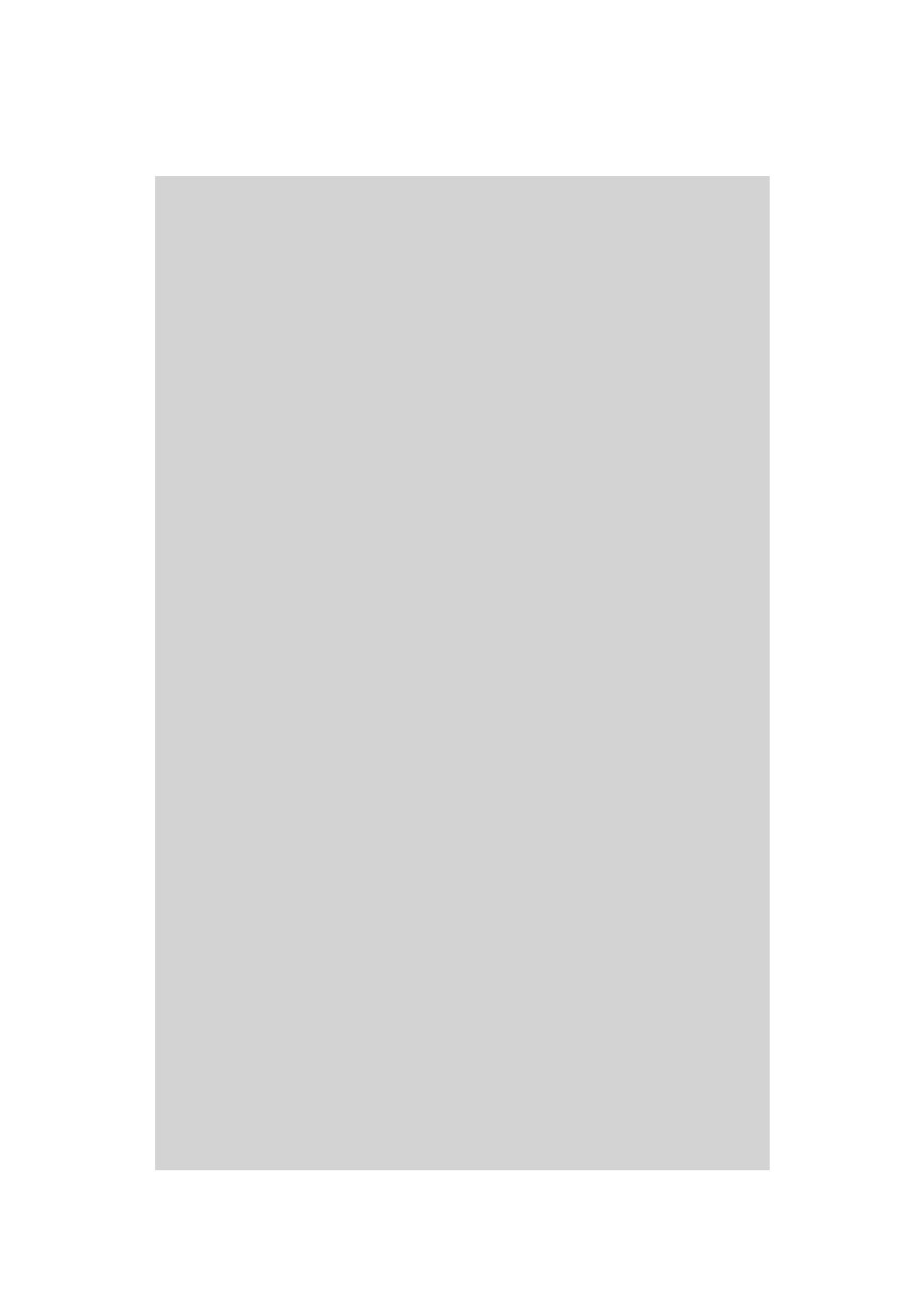## **CHAPTER XIII.**

MARLOW. - BISHAM ABBEY. - THE MEDMENHAM MONKS. - MONTMORENCY THINKS HE WILL MURDER AN OLD TOM CAT. - BUT EVENTUALLY DECIDES THAT HE WILL LET IT LIVE. - SHAMEFUL CONDUCT OF A FOX TERRIER AT THE CIVIL SERVICE STORES. - OUR DEPARTURE FROM MARLOW. - AN IMPOSING PROCESSION. - THE STEAM LAUNCH, USEFUL RECEIPTS FOR ANNOYING AND HINDERING IT. - WE DECLINE TO DRINK THE RIVER. - A PEACEFUL DOG. - STRANGE DISAPPEARANCE OF HARRIS AND A PIE.

MARLOW is one of the pleasantest river centres I know of. It is a bustling, lively little town; not very picturesque on the whole, it is true, but there are many quaint nooks and corners to be found in it, nevertheless - standing arches in the shattered bridge of Time, over which our fancy travels back to the days when Marlow Manor owned Saxon Algar for its lord, ere conquering William seized it to give to Queen Matilda, ere it passed to the Earls of Warwick or to worldly-wise Lord Paget, the councillor of four successive sovereigns.

There is lovely country round about it, too, if, after boating, you are fond of a walk, while the river itself is at its best here. Down to Cookham, past the Quarry Woods and the meadows, is a lovely reach. Dear old Quarry Woods! with your narrow, climbing paths, and little winding glades, how scented to this hour you seem with memories of sunny summer days! How haunted are your shadowy vistas with the ghosts of laughing faces! how from your whispering leaves there softly fall the voices of long ago!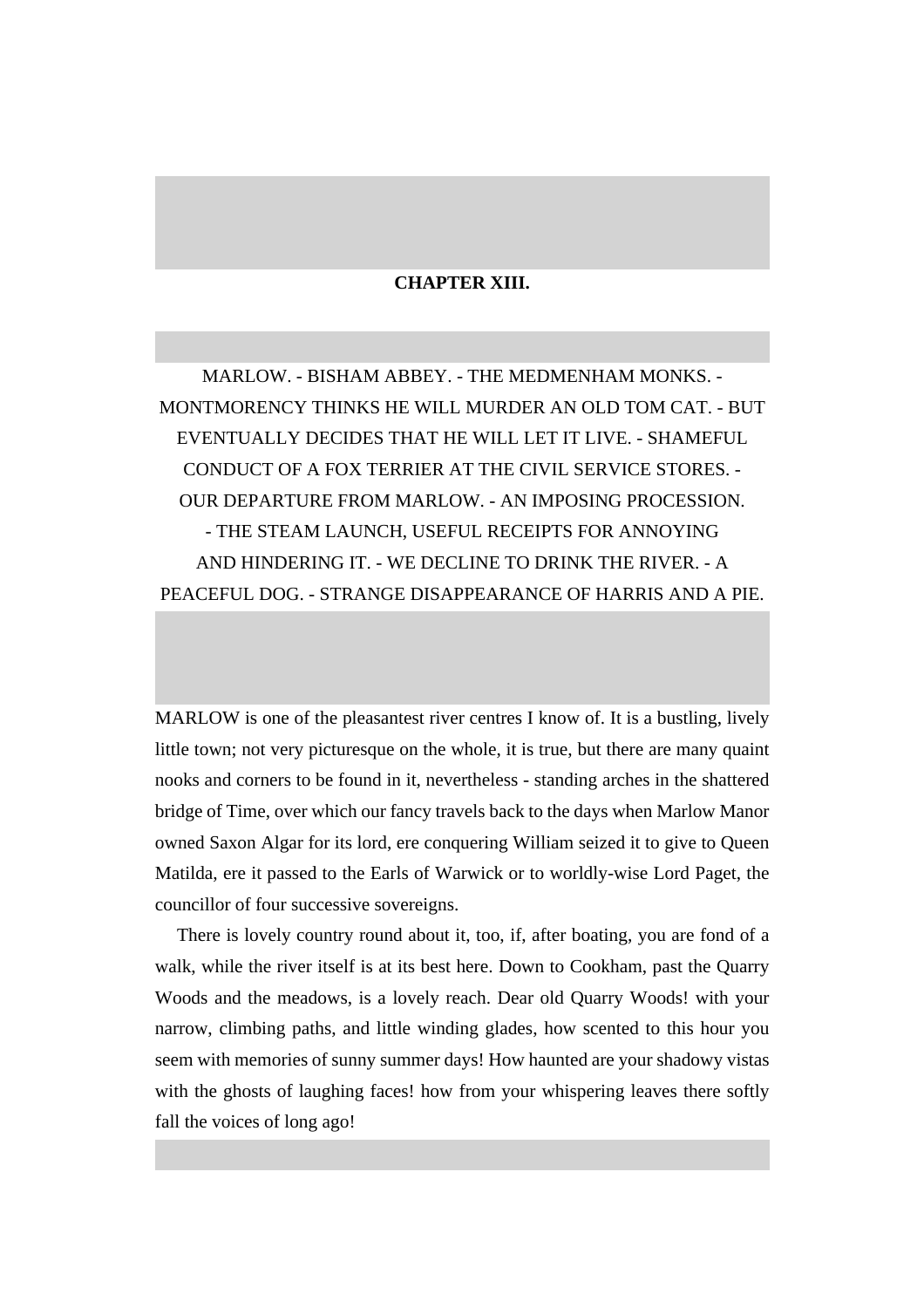From Marlow up to Sonning is even fairer yet. Grand old Bisham Abbey, whose stone walls have rung to the shouts of the Knights Templars, and which, at one time, was the home of Anne of Cleves and at another of Queen Elizabeth, is passed on the right bank just half a mile above Marlow Bridge. Bisham Abbey is rich in melodramatic properties. It contains a tapestry bed-chamber, and a secret room hid high up in the thick walls. The ghost of the Lady Holy, who beat her little boy to death, still walks there at night, trying to wash its ghostly hands clean in a ghostly basin.

Warwick, the king-maker, rests there, careless now about such trivial things as earthly kings and earthly kingdoms; and Salisbury, who did good service at Poitiers. Just before you come to the abbey, and right on the river's bank, is Bisham Church, and, perhaps, if any tombs are worth inspecting, they are the tombs and monuments in Bisham Church. It was while floating in his boat under the Bisham beeches that Shelley, who was then living at Marlow (you can see his house now, in West street), composed THE REVOLT OF ISLAM.

By Hurley Weir, a little higher up, I have often thought that I could stay a month without having sufficient time to drink in all the beauty of the scene. The village of Hurley, five minutes' walk from the lock, is as old a little spot as there is on the river, dating, as it does, to quote the quaint phraseology of those dim days, "from the times of King Sebert and King Offa." Just past the weir (going up) is Danes' Field, where the invading Danes once encamped, during their march to Gloucestershire; and a little further still, nestling by a sweet corner of the stream, is what is left of Medmenham Abbey.

The famous Medmenham monks, or "Hell Fire Club," as they were commonly called, and of whom the notorious Wilkes was a member, were a fraternity whose motto was "Do as you please," and that invitation still stands over the ruined doorway of the abbey. Many years before this bogus abbey, with its congregation of irreverent jesters, was founded, there stood upon this same spot a monastery of a sterner kind, whose monks were of a somewhat different type to the revellers that were to follow them, five hundred years afterwards.

The Cistercian monks, whose abbey stood there in the thirteenth century, wore no clothes but rough tunics and cowls, and ate no flesh, nor fish, nor eggs. They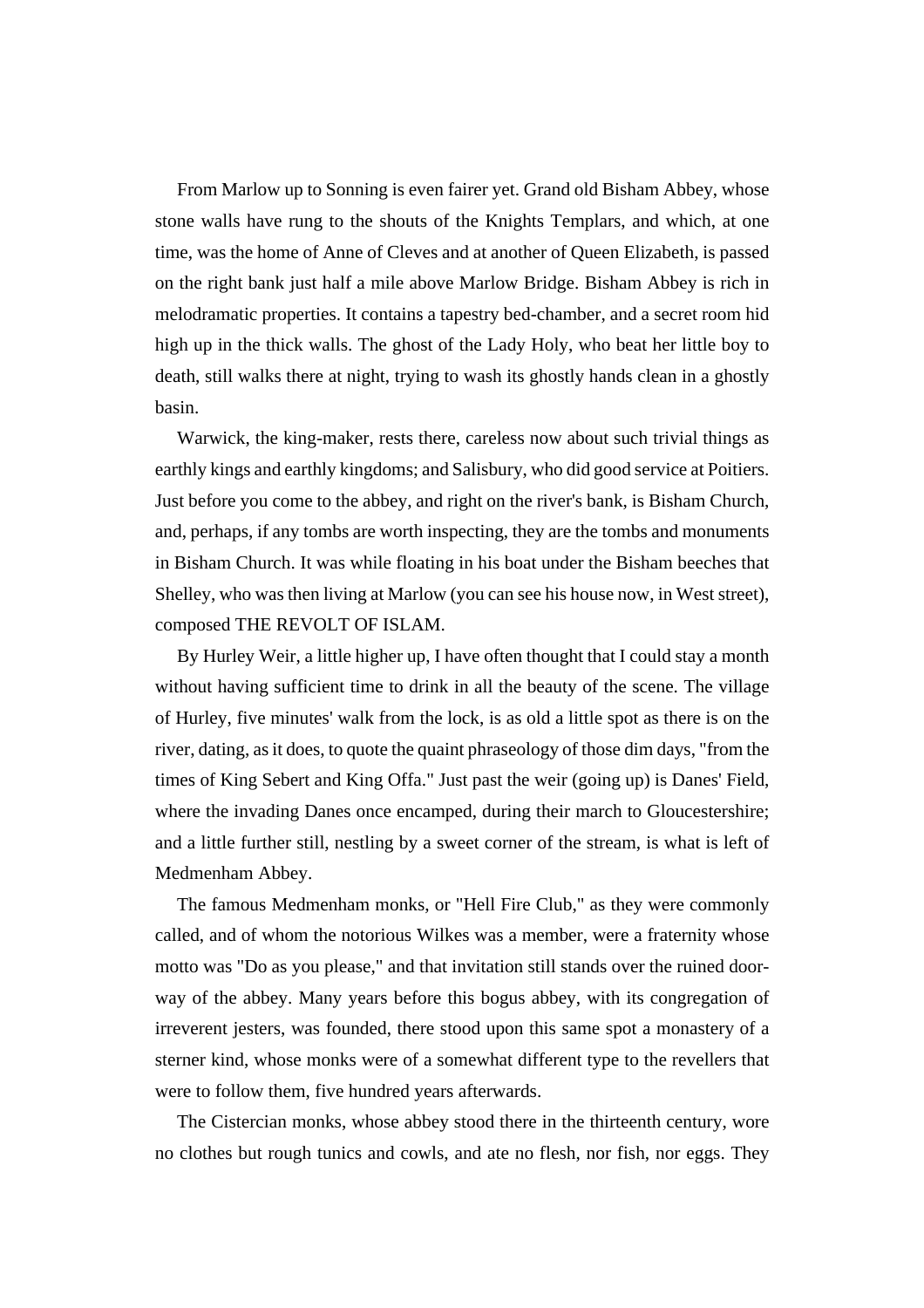lay upon straw, and they rose at midnight to mass. They spent the day in labour, reading, and prayer; and over all their lives there fell a silence as of death, for no one spoke.

A grim fraternity, passing grim lives in that sweet spot, that God had made so bright! Strange that Nature's voices all around them - the soft singing of the waters, the whisperings of the river grass, the music of the rushing wind - should not have taught them a truer meaning of life than this. They listened there, through the long days, in silence, waiting for a voice from heaven; and all day long and through the solemn night it spoke to them in myriad tones, and they heard it not.

From Medmenham to sweet Hambledon Lock the river is full of peaceful beauty, but, after it passes Greenlands, the rather uninteresting looking river residence of my newsagent - a quiet unassuming old gentleman, who may often be met with about these regions, during the summer months, sculling himself along in easy vigorous style, or chatting genially to some old lock-keeper, as he passes through - until well the other side of Henley, it is somewhat bare and dull.

We got up tolerably early on the Monday morning at Marlow, and went for a bathe before breakfast; and, coming back, Montmorency made an awful ass of himself. The only subject on which Montmorency and I have any serious difference of opinion is cats. I like cats; Montmorency does not.

When I meet a cat, I say, "Poor Pussy!" and stop down and tickle the side of its head; and the cat sticks up its tail in a rigid, cast-iron manner, arches its back, and wipes its nose up against my trousers; and all is gentleness and peace. When Montmorency meets a cat, the whole street knows about it; and there is enough bad language wasted in ten seconds to last an ordinarily respectable man all his life, with care.

I do not blame the dog (contenting myself, as a rule, with merely clouting his head or throwing stones at him), because I take it that it is his nature. Fox-terriers are born with about four times as much original sin in them as other dogs are, and it will take years and years of patient effort on the part of us Christians to bring about any appreciable reformation in the rowdiness of the fox-terrier nature.

I remember being in the lobby of the Haymarket Stores one day, and all round about me were dogs, waiting for the return of their owners, who were shopping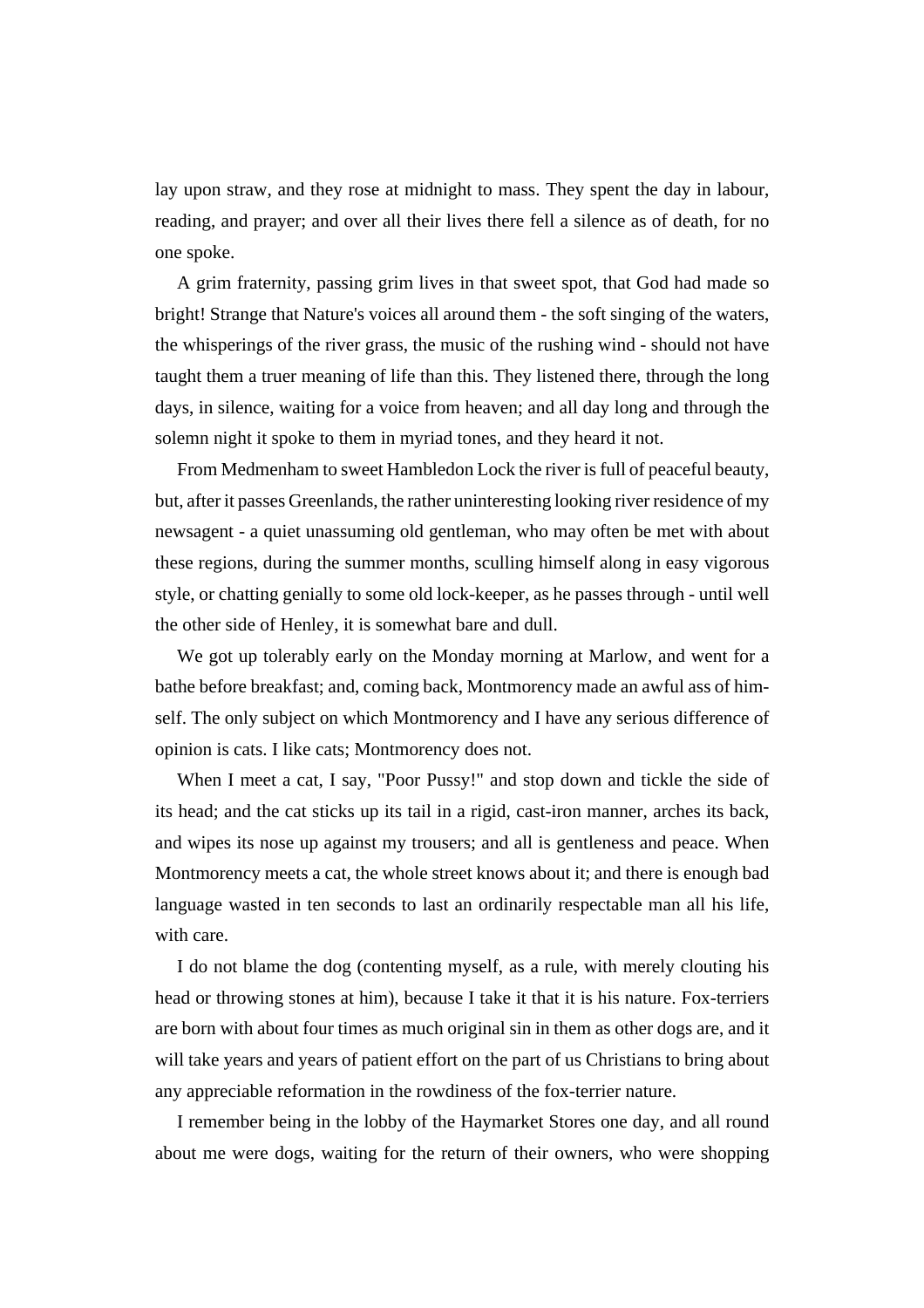inside. There were a mastiff, and one or two collies, and a St. Bernard, a few retrievers and Newfoundlands, a boar-hound, a French poodle, with plenty of hair round its head, but mangy about the middle; a bull-dog, a few Lowther Arcade sort of animals, about the size of rats, and a couple of Yorkshire tykes.

There they sat, patient, good, and thoughtful. A solemn peacefulness seemed to reign in that lobby. An air of calmness and resignation - of gentle sadness pervaded the room.

Then a sweet young lady entered, leading a meek-looking little fox- terrier, and left him, chained up there, between the bull-dog and the poodle. He sat and looked about him for a minute. Then he cast up his eyes to the ceiling, and seemed, judging from his expression, to be thinking of his mother. Then he yawned. Then he looked round at the other dogs, all silent, grave, and dignified.

He looked at the bull-dog, sleeping dreamlessly on his right. He looked at the poodle, erect and haughty, on his left. Then, without a word of warning, without the shadow of a provocation, he bit that poodle's near fore-leg, and a yelp of agony rang through the quiet shades of that lobby.

The result of his first experiment seemed highly satisfactory to him, and he determined to go on and make things lively all round. He sprang over the poodle and vigorously attacked a collie, and the collie woke up, and immediately commenced a fierce and noisy contest with the poodle. Then Foxey came back to his own place, and caught the bull-dog by the ear, and tried to throw him away; and the bull-dog, a curiously impartial animal, went for everything he could reach, including the hallporter, which gave that dear little terrier the opportunity to enjoy an uninterrupted fight of his own with an equally willing Yorkshire tyke.

Anyone who knows canine nature need hardly, be told that, by this time, all the other dogs in the place were fighting as if their hearths and homes depended on the fray. The big dogs fought each other indiscriminately; and the little dogs fought among themselves, and filled up their spare time by biting the legs of the big dogs.

The whole lobby was a perfect pandemonium, and the din was terrific. A crowd assembled outside in the Haymarket, and asked if it was a vestry meeting; or, if not, who was being murdered, and why? Men came with poles and ropes, and tried to separate the dogs, and the police were sent for.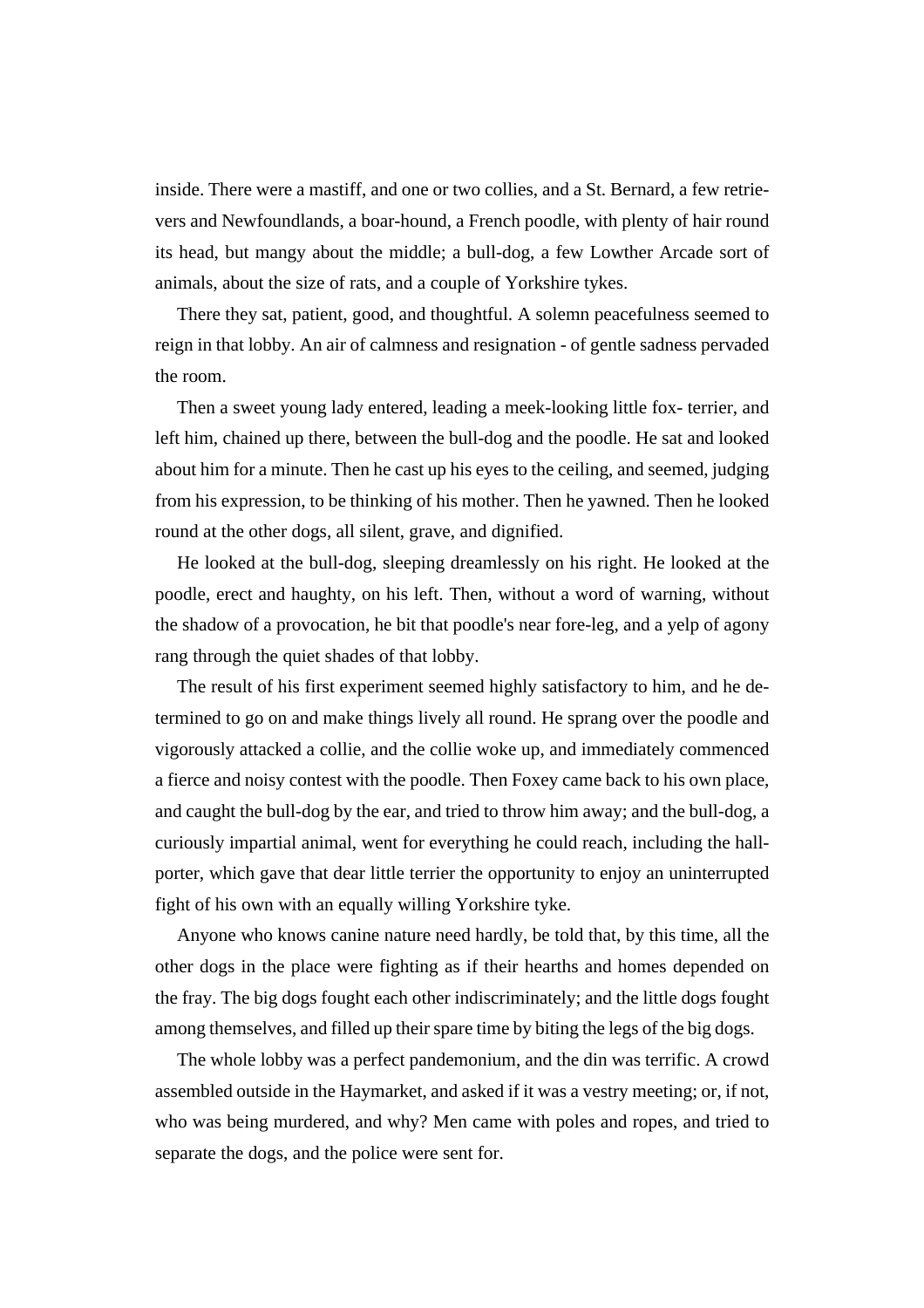And in the midst of the riot that sweet young lady returned, and snatched up that sweet little dog of hers (he had laid the tyke up for a month, and had on the expression, now, of a new-born lamb) into her arms, and kissed him, and asked him if he was killed, and what those great nasty brutes of dogs had been doing to him; and he nestled up against her, and gazed up into her face with a look that seemed to say: "Oh, I'm so glad you've come to take me away from this disgraceful scene!"

She said that the people at the Stores had no right to allow great savage things like those other dogs to be put with respectable people's dogs, and that she had a great mind to summon somebody.

Such is the nature of fox-terriers; and, therefore, I do not blame Montmorency for his tendency to row with cats; but he wished he had not given way to it that morning.

We were, as I have said, returning from a dip, and half-way up the High Street a cat darted out from one of the houses in front of us, and began to trot across the road. Montmorency gave a cry of joy - the cry of a stern warrior who sees his enemy given over to his hands - the sort of cry Cromwell might have uttered when the Scots came down the hill - and flew after his prey.

His victim was a large black Tom. I never saw a larger cat, nor a more disreputable-looking cat. It had lost half its tail, one of its ears, and a fairly appreciable proportion of its nose. It was a long, sinewy- looking animal. It had a calm, contented air about it.

Montmorency went for that poor cat at the rate of twenty miles an hour; but the cat did not hurry up - did not seem to have grasped the idea that its life was in danger. It trotted quietly on until its would-be assassin was within a yard of it, and then it turned round and sat down in the middle of the road, and looked at Montmorency with a gentle, inquiring expression, that said:

"Yes! You want me?"

Montmorency does not lack pluck; but there was something about the look of that cat that might have chilled the heart of the boldest dog. He stopped abruptly, and looked back at Tom.

Neither spoke; but the conversation that one could imagine was clearly as fol $lows$ :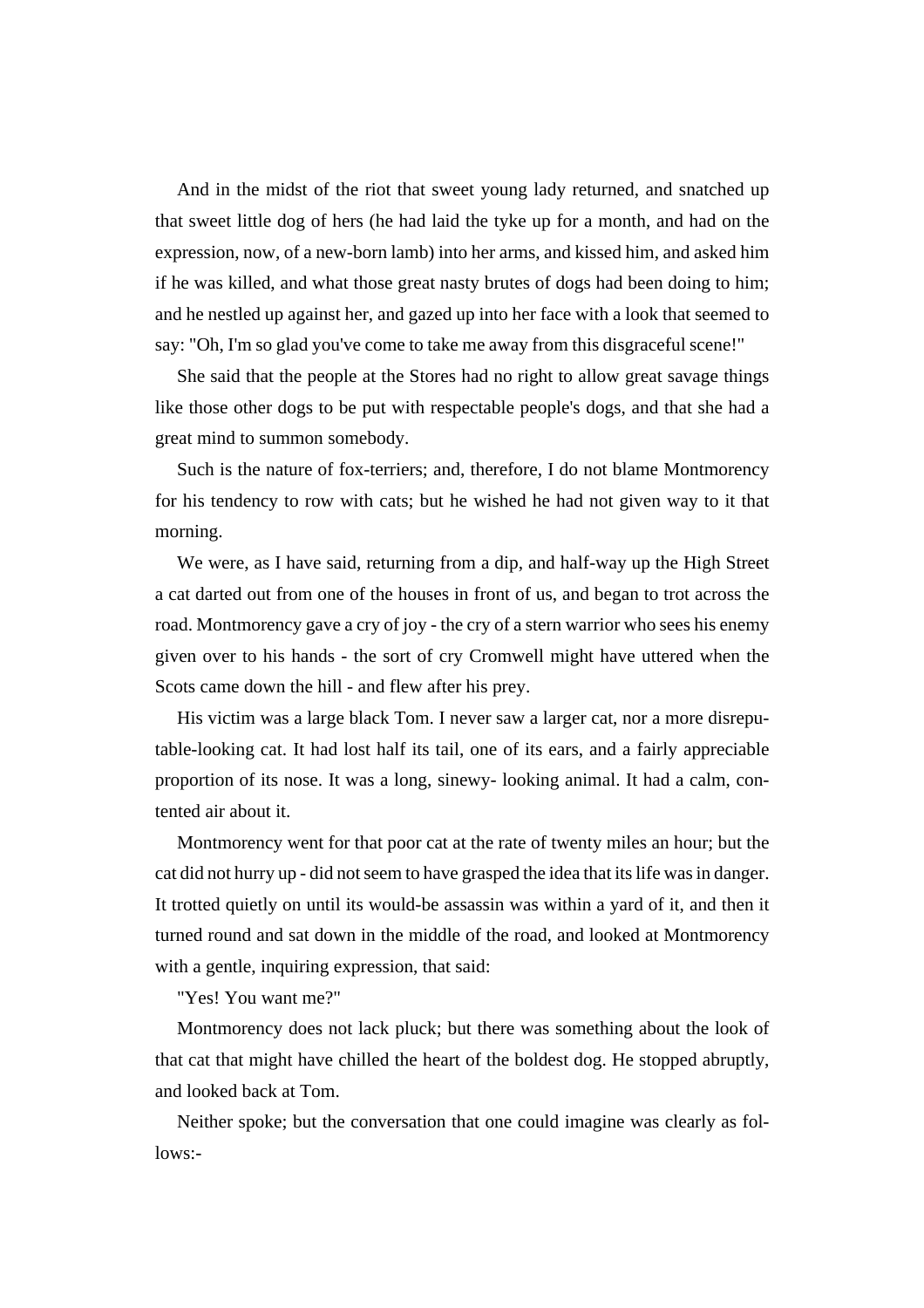THE CAT: "Can I do anything for you?"

MONTMORENCY: "No - no, thanks."

THE CAT: "Don't you mind speaking, if you really want anything, you know." MONTMORENCY (BACKING DOWN THE HIGH STREET): "Oh, no - not at all - certainly - don't you trouble. I - I am afraid I've made a mistake. I thought I knew you. Sorry I disturbed you."

THE CAT: "Not at all - quite a pleasure. Sure you don't want anything, now?"

MONTMORENCY (STILL BACKING): "Not at all, thanks - not at all - very kind of you. Good morning."

THE CAT: "Good-morning."

Then the cat rose, and continued his trot; and Montmorency, fitting what he calls his tail carefully into its groove, came back to us, and took up an unimportant position in the rear.

To this day, if you say the word "Cats!" to Montmorency, he will visibly shrink and look up piteously at you, as if to say:

"Please don't."

We did our marketing after breakfast, and revictualled the boat for three days. George said we ought to take vegetables - that it was unhealthy not to eat vegetables. He said they were easy enough to cook, and that he would see to that; so we got ten pounds of potatoes, a bushel of peas, and a few cabbages. We got a beefsteak pie, a couple of gooseberry tarts, and a leg of mutton from the hotel; and fruit, and cakes, and bread and butter, and jam, and bacon and eggs, and other things we foraged round about the town for.

Our departure from Marlow I regard as one of our greatest successes. It was dignified and impressive, without being ostentatious. We had insisted at all the shops we had been to that the things should be sent with us then and there. None of your "Yes, sir, I will send them off at once: the boy will be down there before you are, sir!" and then fooling about on the landing-stage, and going back to the shop twice to have a row about them, for us. We waited while the basket was packed, and took the boy with us.

We went to a good many shops, adopting this principle at each one; and the consequence was that, by the time we had finished, we had as fine a collection of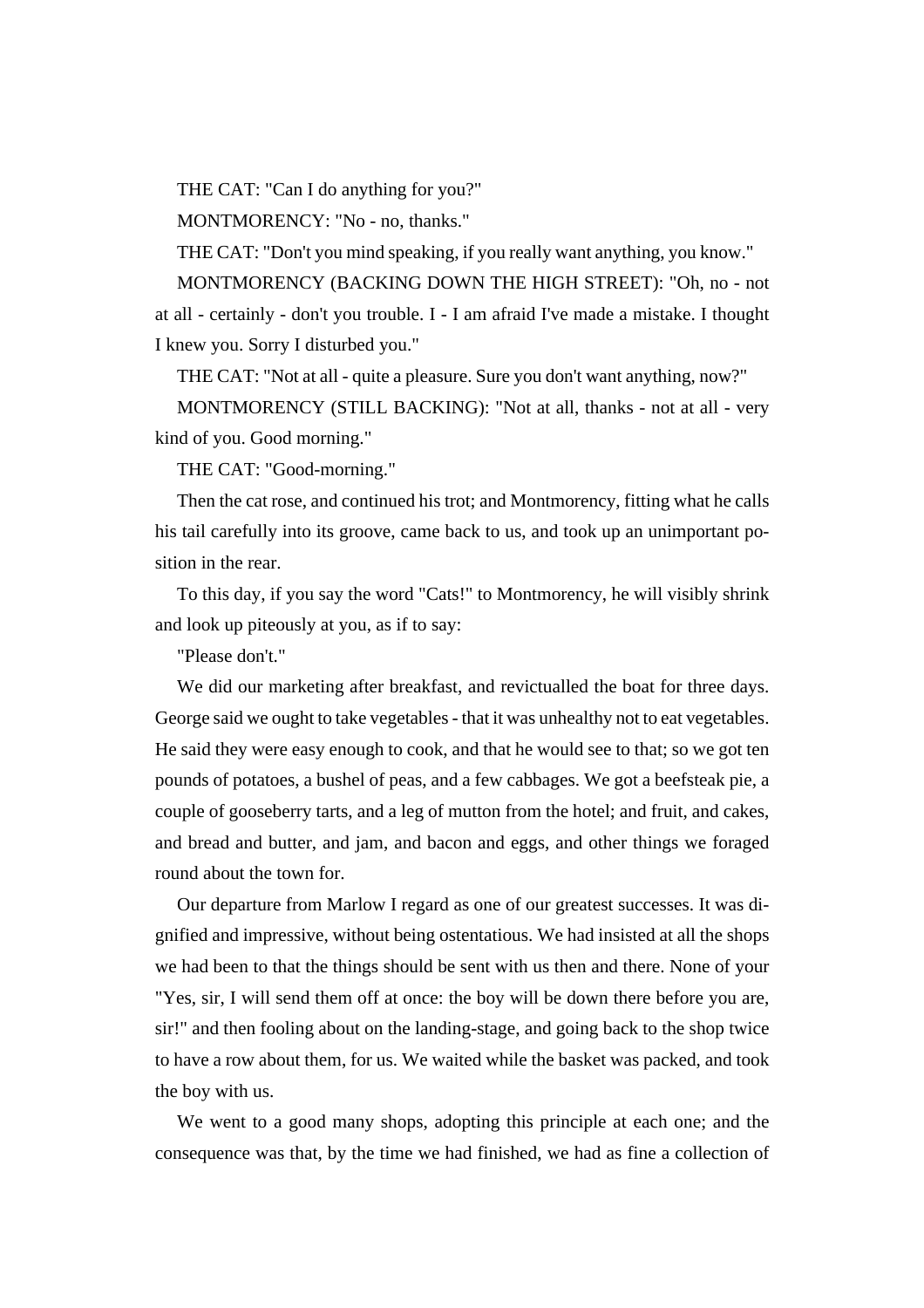boys with baskets following us around as heart could desire; and our final march down the middle of the High Street, to the river, must have been as imposing a spectacle as Marlow had seen for many a long day.

The order of the procession was as follows:-

Montmorency, carrying a stick. Two disreputable-looking curs, friends of Montmorency's. George, carrying coats and rugs, and smoking a short pipe. Harris, trying to walk with easy grace, while carrying a bulged-out Gladstone bag in one hand and a bottle of lime-juice in the other. Greengrocer's boy and baker's boy, with baskets. Boots from the hotel, carrying hamper. Confectioner's boy, with basket. Grocer's boy, with basket. Long-haired dog. Cheesemonger's boy, with basket. Odd man carrying a bag. Bosom companion of odd man, with his hands in his pockets, smoking a short clay. Fruiterer's boy, with basket. Myself, carrying three hats and a pair of boots, and trying to look as if I didn't know it. Six small boys, and four stray dogs.

When we got down to the landing-stage, the boatman said:

"Let me see, sir; was yours a steam-launch or a house-boat?"

On our informing him it was a double-sculling skiff, he seemed surprised.

We had a good deal of trouble with steam launches that morning. It was just before the Henley week, and they were going up in large numbers; some by themselves, some towing houseboats. I do hate steam launches: I suppose every rowing man does. I never see a steam launch but I feel I should like to lure it to a lonely part of the river, and there, in the silence and the solitude, strangle it.

There is a blatant bumptiousness about a steam launch that has the knack of rousing every evil instinct in my nature, and I yearn for the good old days, when you could go about and tell people what you thought of them with a hatchet and a bow and arrows. The expression on the face of the man who, with his hands in his pockets, stands by the stern, smoking a cigar, is sufficient to excuse a breach of the peace by itself; and the lordly whistle for you to get out of the way would, I am confident, ensure a verdict of "justifiable homicide" from any jury of river men.

They used to HAVE to whistle for us to get out of their way. If I may do so, without appearing boastful, I think I can honestly say that our one small boat, during that week, caused more annoyance and delay and aggravation to the steam launches that we came across than all the other craft on the river put together.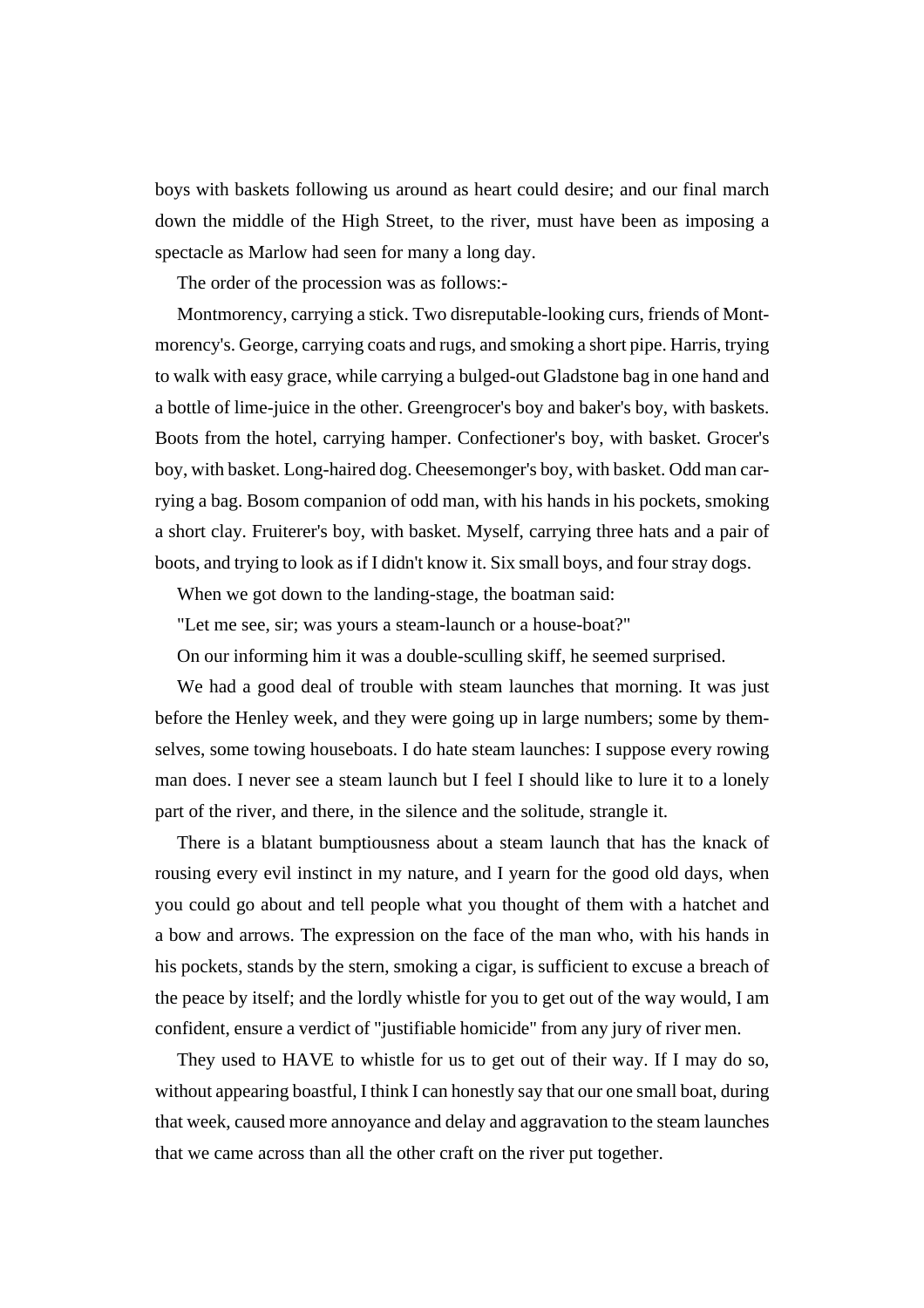"Steam launch, coming!" one of us would cry out, on sighting the enemy in the distance; and, in an instant, everything was got ready to receive her. I would take the lines, and Harris and George would sit down beside me, all of us with our backs to the launch, and the boat would drift out quietly into mid-stream.

On would come the launch, whistling, and on we would go, drifting. At about a hundred yards off, she would start whistling like mad, and the people would come and lean over the side, and roar at us; but we never heard them! Harris would be telling us an anecdote about his mother, and George and I would not have missed a word of it for worlds.

Then that launch would give one final shriek of a whistle that would nearly burst the boiler, and she would reverse her engines, and blow off steam, and swing round and get aground; everyone on board of it would rush to the bow and yell at us, and the people on the bank would stand and shout to us, and all the other passing boats would stop and join in, till the whole river for miles up and down was in a state of frantic commotion. And then Harris would break off in the most interesting part of his narrative, and look up with mild surprise, and say to George:

"Why, George, bless me, if here isn't a steam launch!"

And George would answer:

"Well, do you know, I THOUGHT I heard something!"

Upon which we would get nervous and confused, and not know how to get the boat out of the way, and the people in the launch would crowd round and instruct us:

"Pull your right - you, you idiot! back with your left. No, not YOU - the other one - leave the lines alone, can't you - now, both together. NOT THAT way. Oh, you - !"

Then they would lower a boat and come to our assistance; and, after quarter of an hour's effort, would get us clean out of their way, so that they could go on; and we would thank them so much, and ask them to give us a tow. But they never would.

Another good way we discovered of irritating the aristocratic type of steam launch, was to mistake them for a beanfeast, and ask them if they were Messrs. Cubit's lot or the Bermondsey Good Templars, and could they lend us a saucepan.

Old ladies, not accustomed to the river, are always intensely nervous of steam launches. I remember going up once from Staines to Windsor - a stretch of water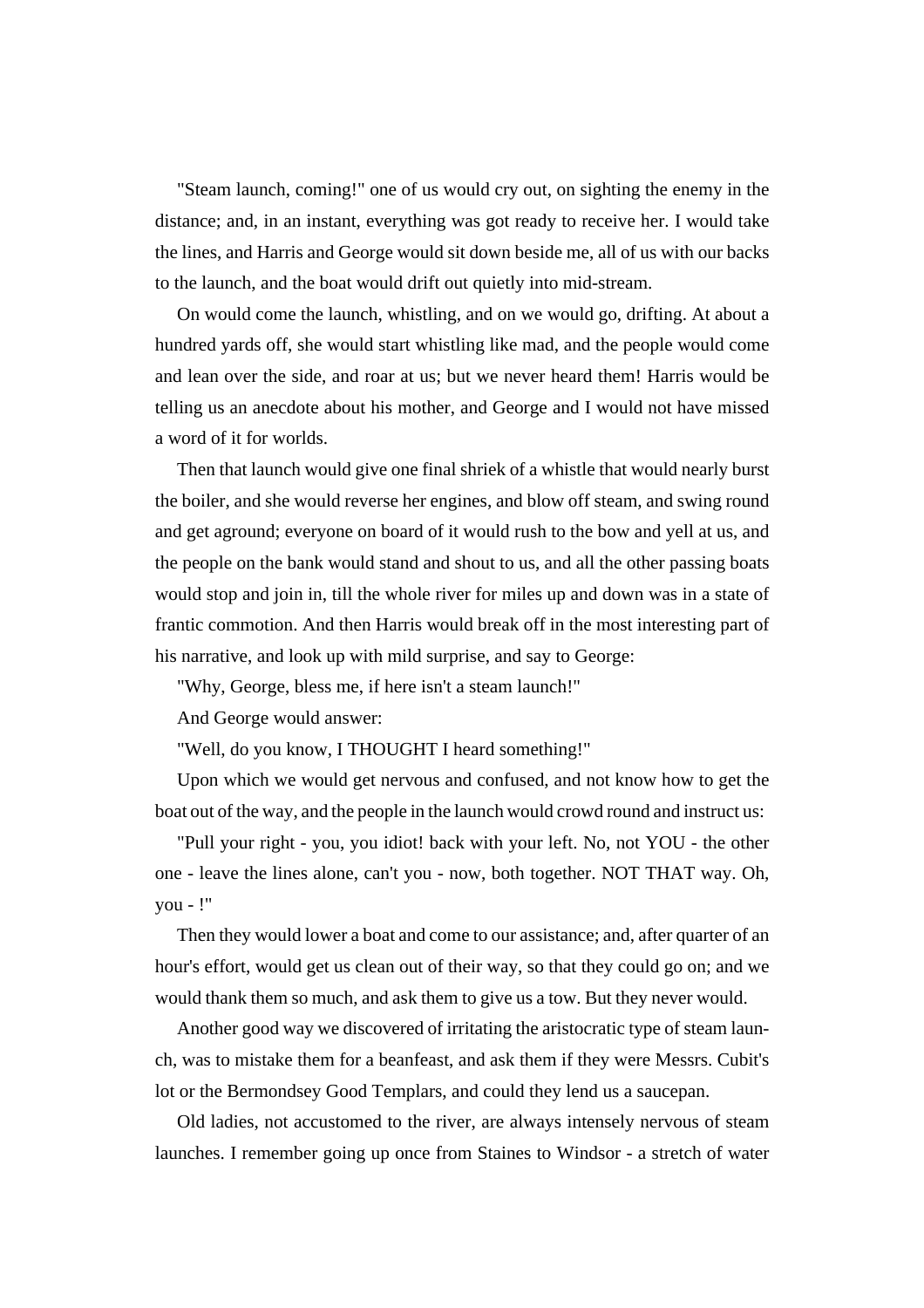peculiarly rich in these mechanical monstrosities - with a party containing three ladies of this description. It was very exciting. At the first glimpse of every steam launch that came in view, they insisted on landing and sitting down on the bank until it was out of sight again. They said they were very sorry, but that they owed it to their families not to be fool-hardy.

We found ourselves short of water at Hambledon Lock; so we took our jar and went up to the lock-keeper's house to beg for some.

George was our spokesman. He put on a winning smile, and said:

"Oh, please could you spare us a little water?"

"Certainly," replied the old gentleman; "take as much as you want, and leave the rest."

"Thank you so much," murmured George, looking about him. "Where - where do you keep it?"

"It's always in the same place my boy," was the stolid reply: "just behind you."

"I don't see it," said George, turning round.

"Why, bless us, where's your eyes?" was the man's comment, as he twisted George round and pointed up and down the stream. "There's enough of it to see, ain't there?"

"Oh!" exclaimed George, grasping the idea; "but we can't drink the river, you know!"

"No; but you can drink SOME of it," replied the old fellow. "It's what I've drunk for the last fifteen years."

George told him that his appearance, after the course, did not seem a sufficiently good advertisement for the brand; and that he would prefer it out of a pump.

We got some from a cottage a little higher up. I daresay THAT was only river water, if we had known. But we did not know, so it was all right. What the eye does not see, the stomach does not get upset over.

We tried river water once, later on in the season, but it was not a success. We were coming down stream, and had pulled up to have tea in a backwater near Windsor. Our jar was empty, and it was a case of going without our tea or taking water from the river. Harris was for chancing it. He said it must be all right if we boiled the water. He said that the various germs of poison present in the water would be killed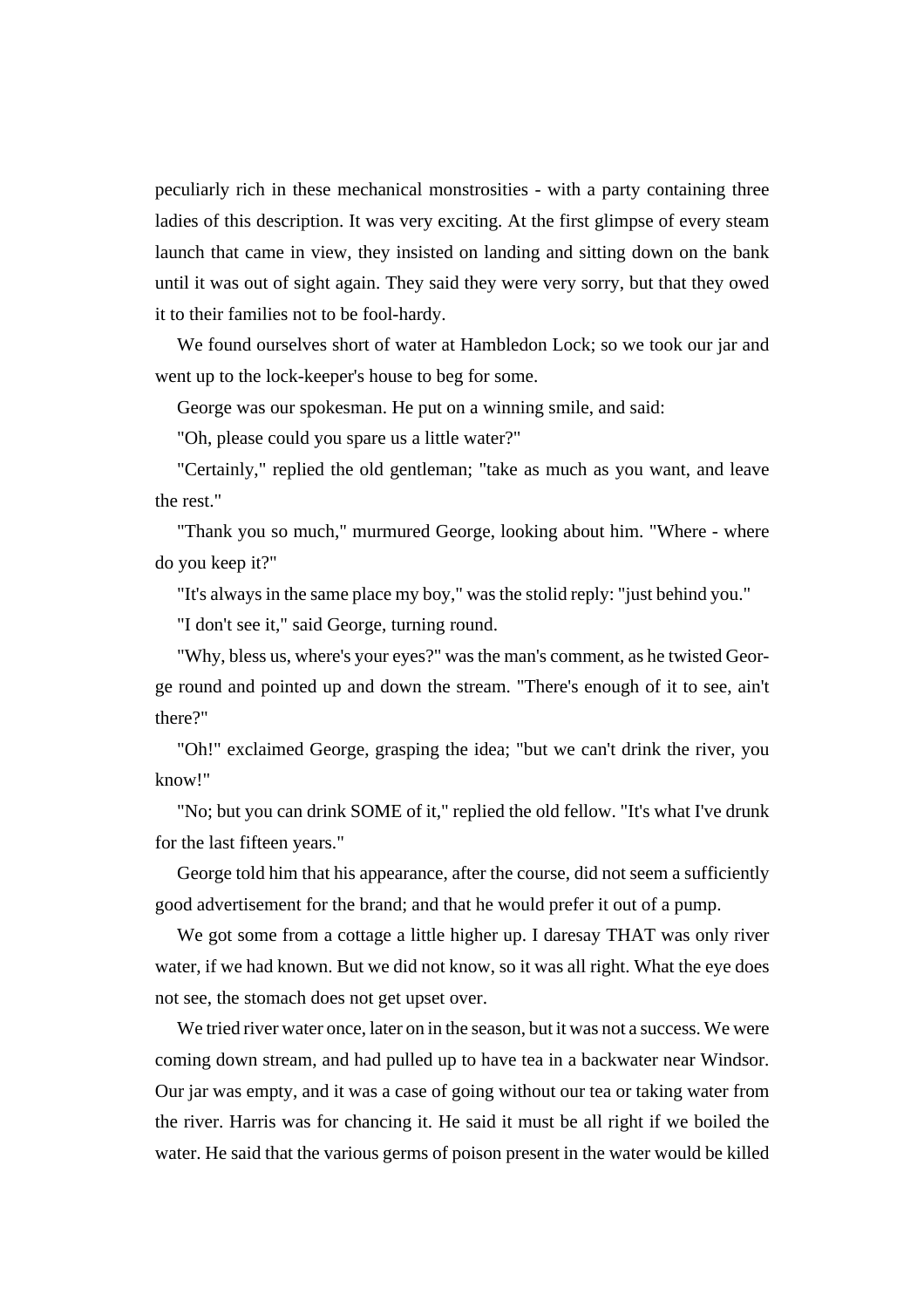by the boiling. So we filled our kettle with Thames backwater, and boiled it; and very careful we were to see that it did boil.

We had made the tea, and were just settling down comfortably to drink it, when George, with his cup half-way to his lips, paused and exclaimed:

"What's that?"

"What's what?" asked Harris and I.

"Why that!" said George, looking westward.

Harris and I followed his gaze, and saw, coming down towards us on the sluggish current, a dog. It was one of the quietest and peacefullest dogs I have ever seen. I never met a dog who seemed more contented - more easy in its mind. It was floating dreamily on its back, with its four legs stuck up straight into the air. It was what I should call a full-bodied dog, with a well-developed chest. On he came, serene, dignified, and calm, until he was abreast of our boat, and there, among the rushes, he eased up, and settled down cosily for the evening.

George said he didn't want any tea, and emptied his cup into the water. Harris did not feel thirsty, either, and followed suit. I had drunk half mine, but I wished I had not.

I asked George if he thought I was likely to have typhoid.

He said: "Oh, no;" he thought I had a very good chance indeed of escaping it. Anyhow, I should know in about a fortnight, whether I had or had not.

We went up the backwater to Wargrave. It is a short cut, leading out of the righthand bank about half a mile above Marsh Lock, and is well worth taking, being a pretty, shady little piece of stream, besides saving nearly half a mile of distance.

Of course, its entrance is studded with posts and chains, and surrounded with notice boards, menacing all kinds of torture, imprisonment, and death to everyone who dares set scull upon its waters - I wonder some of these riparian boors don't claim the air of the river and threaten everyone with forty shillings fine who breathes it - but the posts and chains a little skill will easily avoid; and as for the boards, you might, if you have five minutes to spare, and there is nobody about, take one or two of them down and throw them into the river.

Half-way up the backwater, we got out and lunched; and it was during this lunch that George and I received rather a trying shock.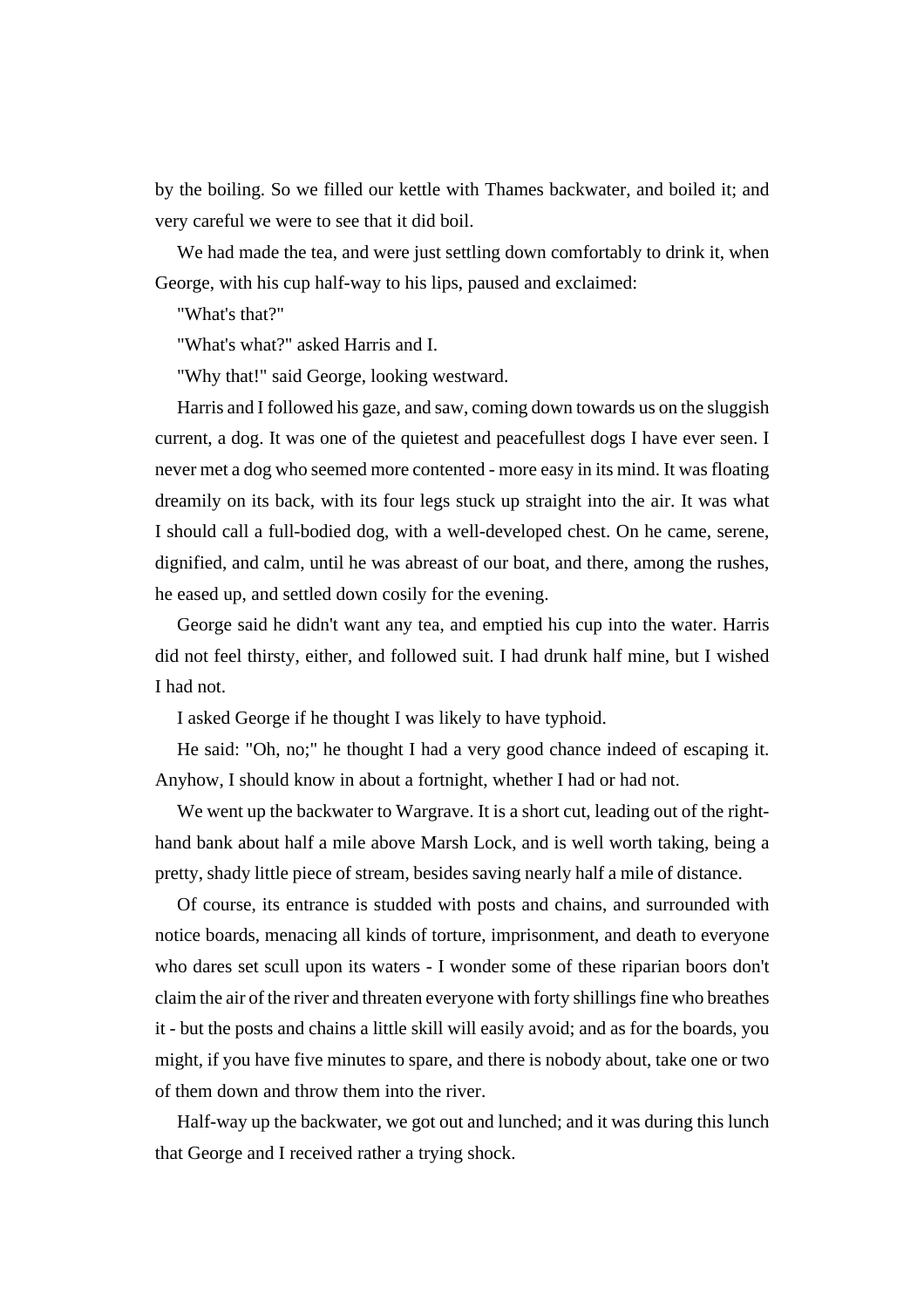Harris received a shock, too; but I do not think Harris's shock could have been anything like so bad as the shock that George and I had over the business.

You see, it was in this way: we were sitting in a meadow, about ten yards from the water's edge, and we had just settled down comfortably to feed. Harris had the beefsteak pie between his knees, and was carving it, and George and I were waiting with our plates ready.

"Have you got a spoon there?" says Harris; "I want a spoon to help the gravy with."

The hamper was close behind us, and George and I both turned round to reach one out. We were not five seconds getting it. When we looked round again, Harris and the pie were gone!

It was a wide, open field. There was not a tree or a bit of hedge for hundreds of yards. He could not have tumbled into the river, because we were on the water side of him, and he would have had to climb over us to do it.

George and I gazed all about. Then we gazed at each other.

"Has he been snatched up to heaven?" I queried.

"They'd hardly have taken the pie too," said George.

There seemed weight in this objection, and we discarded the heavenly theory.

"I suppose the truth of the matter is," suggested George, descending to the commonplace and practicable, "that there has been an earthquake."

And then he added, with a touch of sadness in his voice: "I wish he hadn't been carving that pie."

With a sigh, we turned our eyes once more towards the spot where Harris and the pie had last been seen on earth; and there, as our blood froze in our veins and our hair stood up on end, we saw Harris's head - and nothing but his head - sticking bolt upright among the tall grass, the face very red, and bearing upon it an expression of great indignation!

George was the first to recover.

"Speak!" he cried, "and tell us whether you are alive or dead - and where is the rest of you?"

"Oh, don't be a stupid ass!" said Harris's head. "I believe you did it on purpose." "Did what?" exclaimed George and I.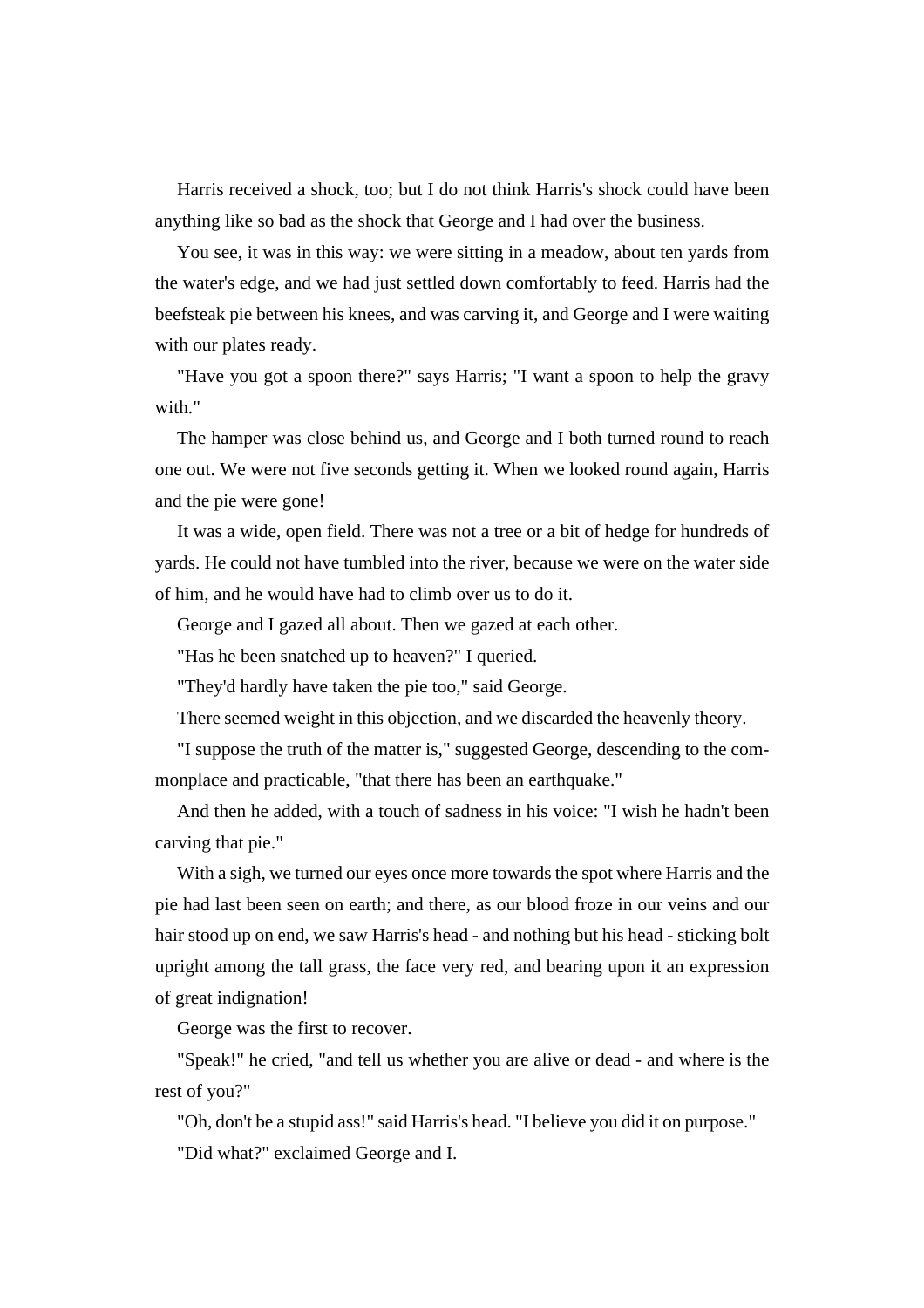" Why, put me to sit here - darn silly trick! Here, catch hold of the pie."

And out of the middle of the earth, as it seemed to us, rose the pie - very much mixed up and damaged; and, after it, scrambled Harris - tumbled, grubby, and wet.

He had been sitting, without knowing it, on the very verge of a small gully, the long grass hiding it from view; and in leaning a little back he had shot over, pie and all.

He said he had never felt so surprised in all his life, as when he first felt himself going, without being able to conjecture in the slightest what had happened. He thought at first that the end of the world had come.

Harris believes to this day that George and I planned it all beforehand. Thus does unjust suspicion follow even the most blameless for, as the poet says, "Who shall escape calumny?"

Who, indeed!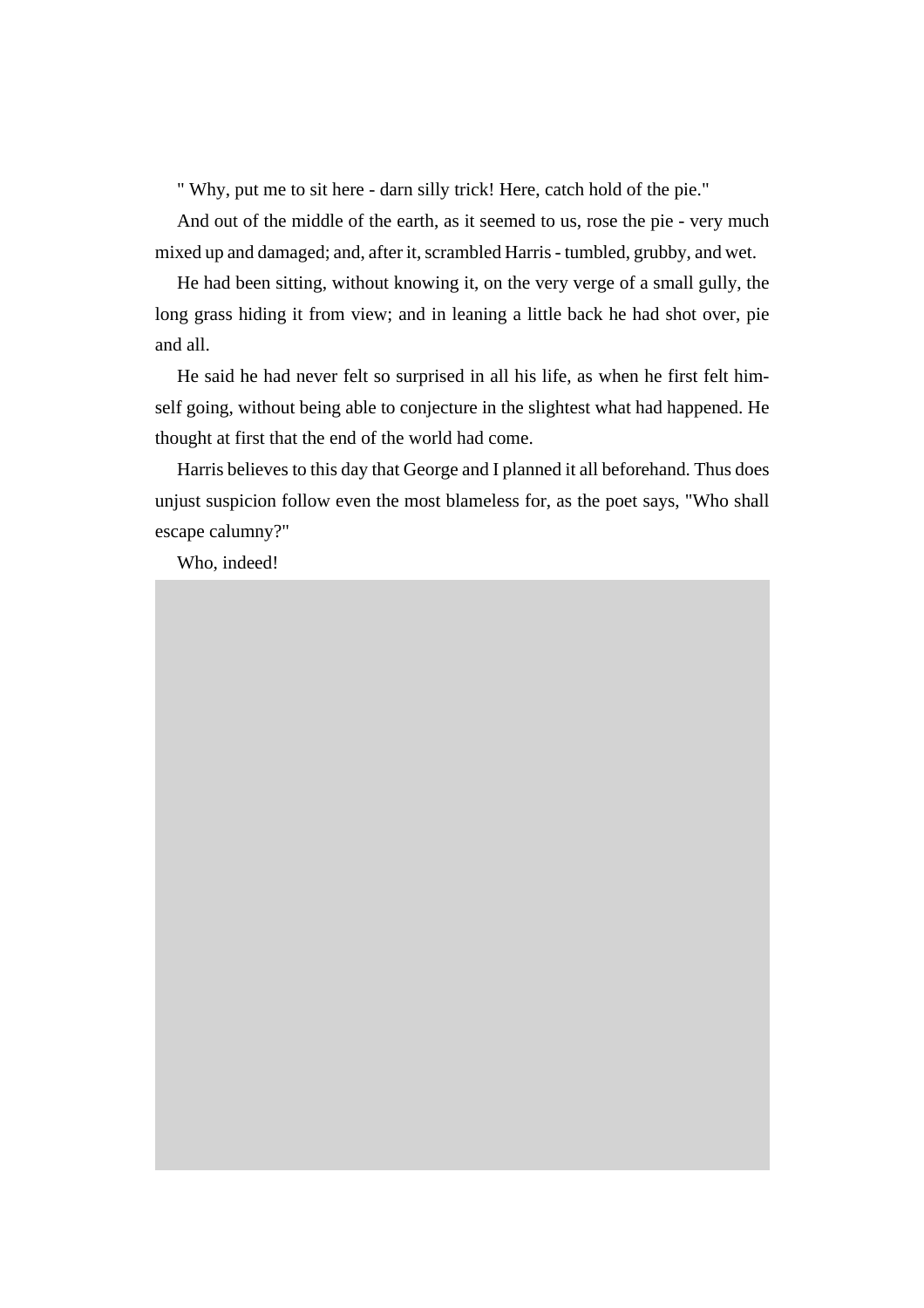## **CHAPTER XIV.**

WARGRAVE. - WAXWORKS. - SONNING. - OUR STEW. - MONTMORENCY IS SARCASTIC. - FIGHT BETWEEN MONTMORENCY AND THE TEA-KETTLE. - GEORGE'S BANJO STUDIES. - MEET WITH DISCOURAGEMENT. - DIFFICULTIES IN THE WAY OF THE MUSICAL AMATEUR. - LEARNING TO PLAY THE BAGPIPES. - HARRIS FEELS SAD AFTER SUPPER. - GEORGE AND I GO FOR A WALK. - RETURN HUNGRY AND WET. - THERE IS A STRANGENESS ABOUT HARRIS. - HARRIS AND THE SWANS, A REMARKABLE STORY. - HARRIS HAS A TROUBLED NIGHT.

WE caught a breeze, after lunch, which took us gently up past Wargrave and Shiplake. Mellowed in the drowsy sunlight of a summer's afternoon, Wargrave, nestling where the river bends, makes a sweet old picture as you pass it, and one that lingers long upon the retina of memory.

The "George and Dragon" at Wargrave boasts a sign, painted on the one side by Leslie, R.A., and on the other by Hodgson of that ilk. Leslie has depicted the fight; Hodgson has imagined the scene, "After the Fight" - George, the work done, enjoying his pint of beer.

Day, the author of SANDFORD AND MERTON, lived and - more credit to the place still - was killed at Wargrave. In the church is a memorial to Mrs. Sarah Hill, who bequeathed 1 pound annually, to be divided at Easter, between two boys and two girls who "have never been undutiful to their parents; who have never been known to swear or to tell untruths, to steal, or to break windows." Fancy giving up all that for five shillings a year! It is not worth it.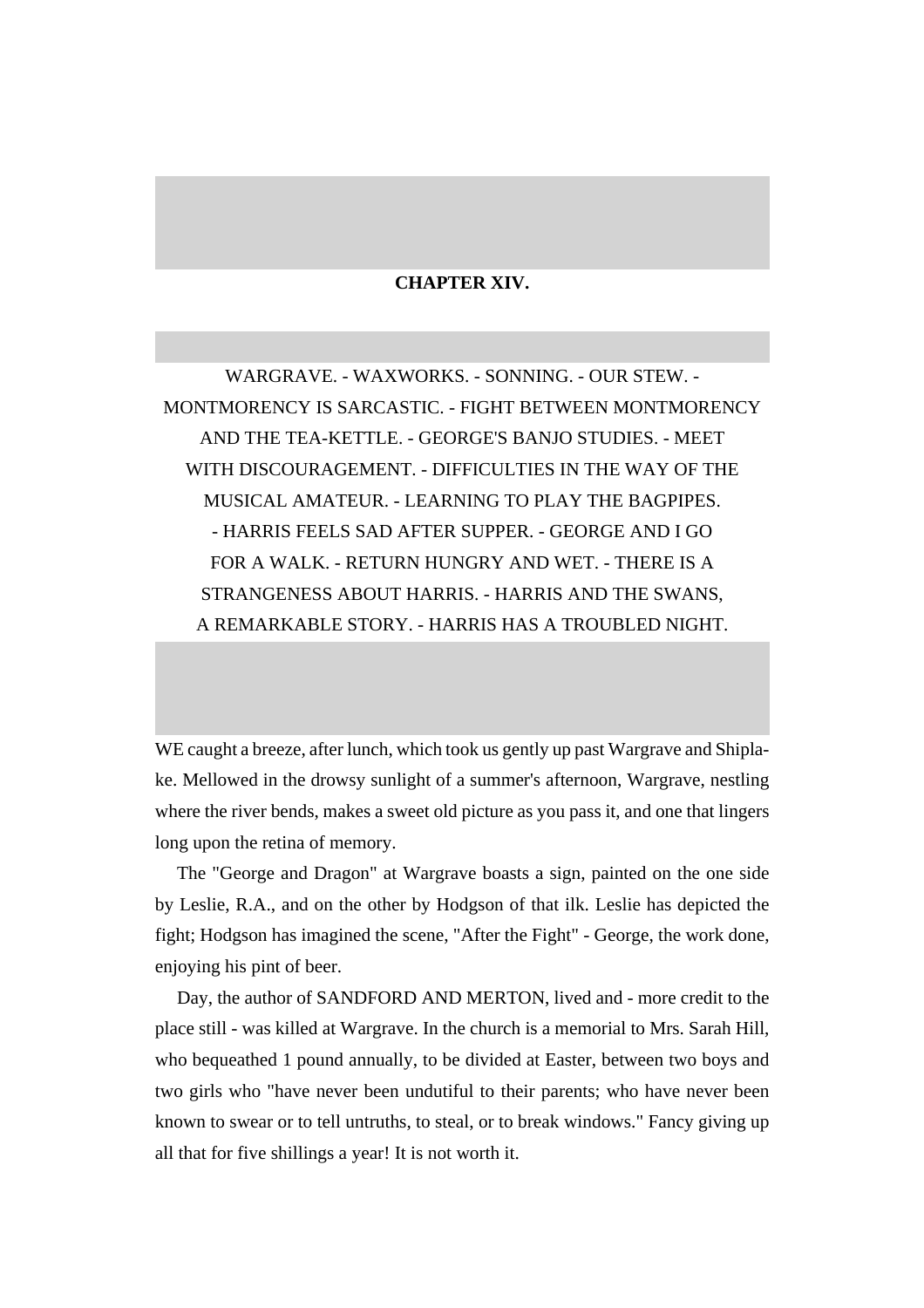It is rumoured in the town that once, many years ago, a boy appeared who really never had done these things - or at all events, which was all that was required or could be expected, had never been known to do them - and thus won the crown of glory. He was exhibited for three weeks afterwards in the Town Hall, under a glass case.

What has become of the money since no one knows. They say it is always handed over to the nearest wax-works show.

Shiplake is a pretty village, but it cannot be seen from the river, being upon the hill. Tennyson was married in Shiplake Church.

The river up to Sonning winds in and out through many islands, and is very placid, hushed, and lonely. Few folk, except at twilight, a pair or two of rustic lovers, walk along its banks. `Arry and Lord Fitznoodle have been left behind at Henley, and dismal, dirty Reading is not yet reached. It is a part of the river in which to dream of bygone days, and vanished forms and faces, and things that might have been, but are not, confound them.

We got out at Sonning, and went for a walk round the village. It is the most fairy-like little nook on the whole river. It is more like a stage village than one built of bricks and mortar. Every house is smothered in roses, and now, in early June, they were bursting forth in clouds of dainty splendour. If you stop at Sonning, put up at the "Bull," behind the church. It is a veritable picture of an old country inn, with green, square courtyard in front, where, on seats beneath the trees, the old men group of an evening to drink their ale and gossip over village politics; with low, quaint rooms and latticed windows, and awkward stairs and winding passages.

We roamed about sweet Sonning for an hour or so, and then, it being too late to push on past Reading, we decided to go back to one of the Shiplake islands, and put up there for the night. It was still early when we got settled, and George said that, as we had plenty of time, it would be a splendid opportunity to try a good, slap-up supper. He said he would show us what could be done up the river in the way of cooking, and suggested that, with the vegetables and the remains of the cold beef and general odds and ends, we should make an Irish stew.

It seemed a fascinating idea. George gathered wood and made a fire, and Harris and I started to peel the potatoes. I should never have thought that peeling potatoes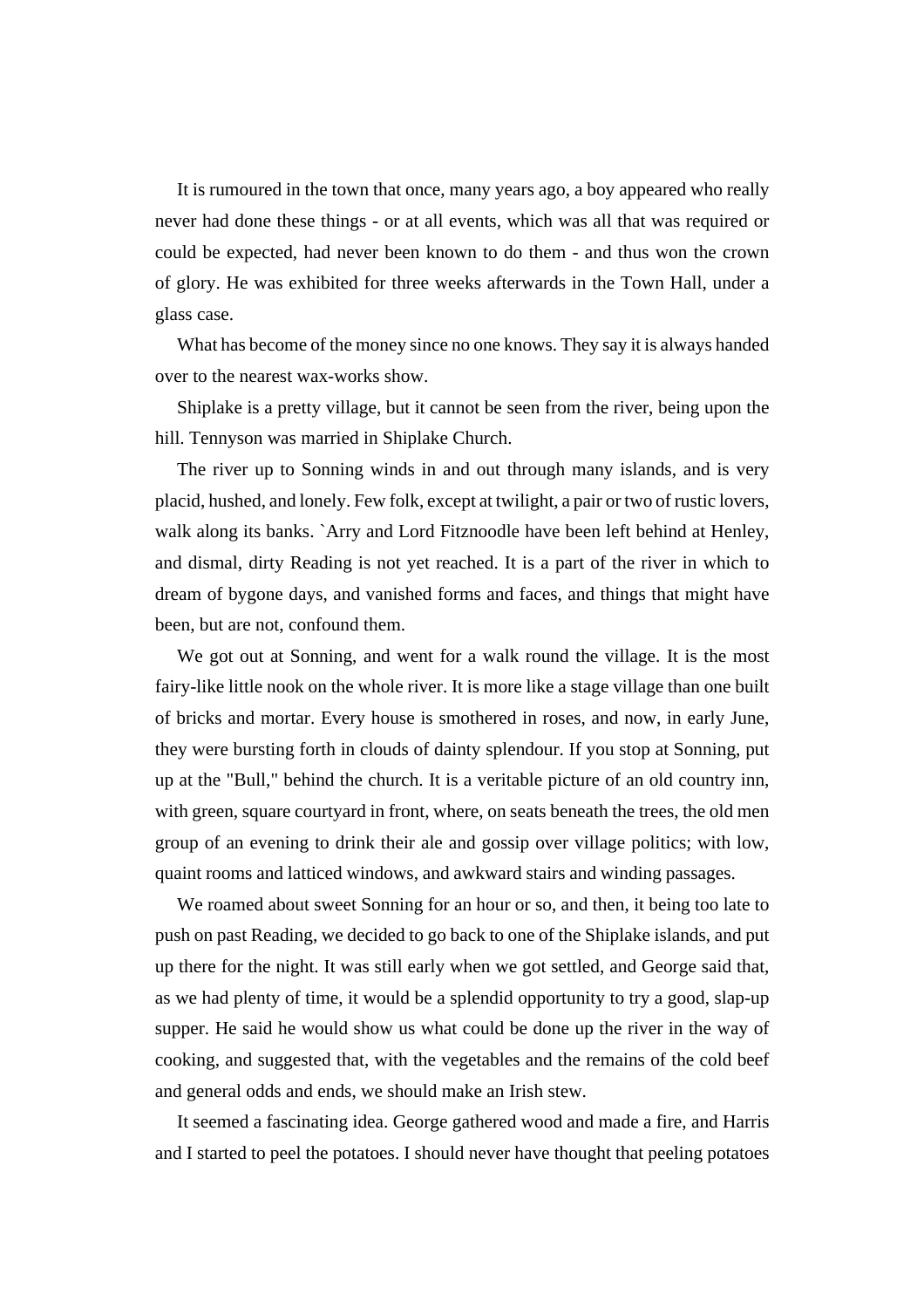was such an undertaking. The job turned out to be the biggest thing of its kind that I had ever been in. We began cheerfully, one might almost say skittishly, but our light-heartedness was gone by the time the first potato was finished. The more we peeled, the more peel there seemed to be left on; by the time we had got all the peel off and all the eyes out, there was no potato left - at least none worth speaking of. George came and had a look at it - it was about the size of a pea-nut. He said:

"Oh, that won't do! You're wasting them. You must scrape them."

So we scraped them, and that was harder work than peeling. They are such an extraordinary shape, potatoes - all bumps and warts and hollows. We worked steadily for five-and-twenty minutes, and did four potatoes. Then we struck. We said we should require the rest of the evening for scraping ourselves.

I never saw such a thing as potato-scraping for making a fellow in a mess. It seemed difficult to believe that the potato-scrapings in which Harris and I stood, half smothered, could have come off four potatoes. It shows you what can be done with economy and care.

George said it was absurd to have only four potatoes in an Irish stew, so we washed half-a-dozen or so more, and put them in without peeling. We also put in a cabbage and about half a peck of peas. George stirred it all up, and then he said that there seemed to be a lot of room to spare, so we overhauled both the hampers, and picked out all the odds and ends and the remnants, and added them to the stew. There were half a pork pie and a bit of cold boiled bacon left, and we put them in. Then George found half a tin of potted salmon, and he emptied that into the pot.

He said that was the advantage of Irish stew: you got rid of such a lot of things. I fished out a couple of eggs that had got cracked, and put those in. George said they would thicken the gravy.

I forget the other ingredients, but I know nothing was wasted; and I remember that, towards the end, Montmorency, who had evinced great interest in the proceedings throughout, strolled away with an earnest and thoughtful air, reappearing, a few minutes afterwards, with a dead water- rat in his mouth, which he evidently wished to present as his contribution to the dinner; whether in a sarcastic spirit, or with a genuine desire to assist, I cannot say.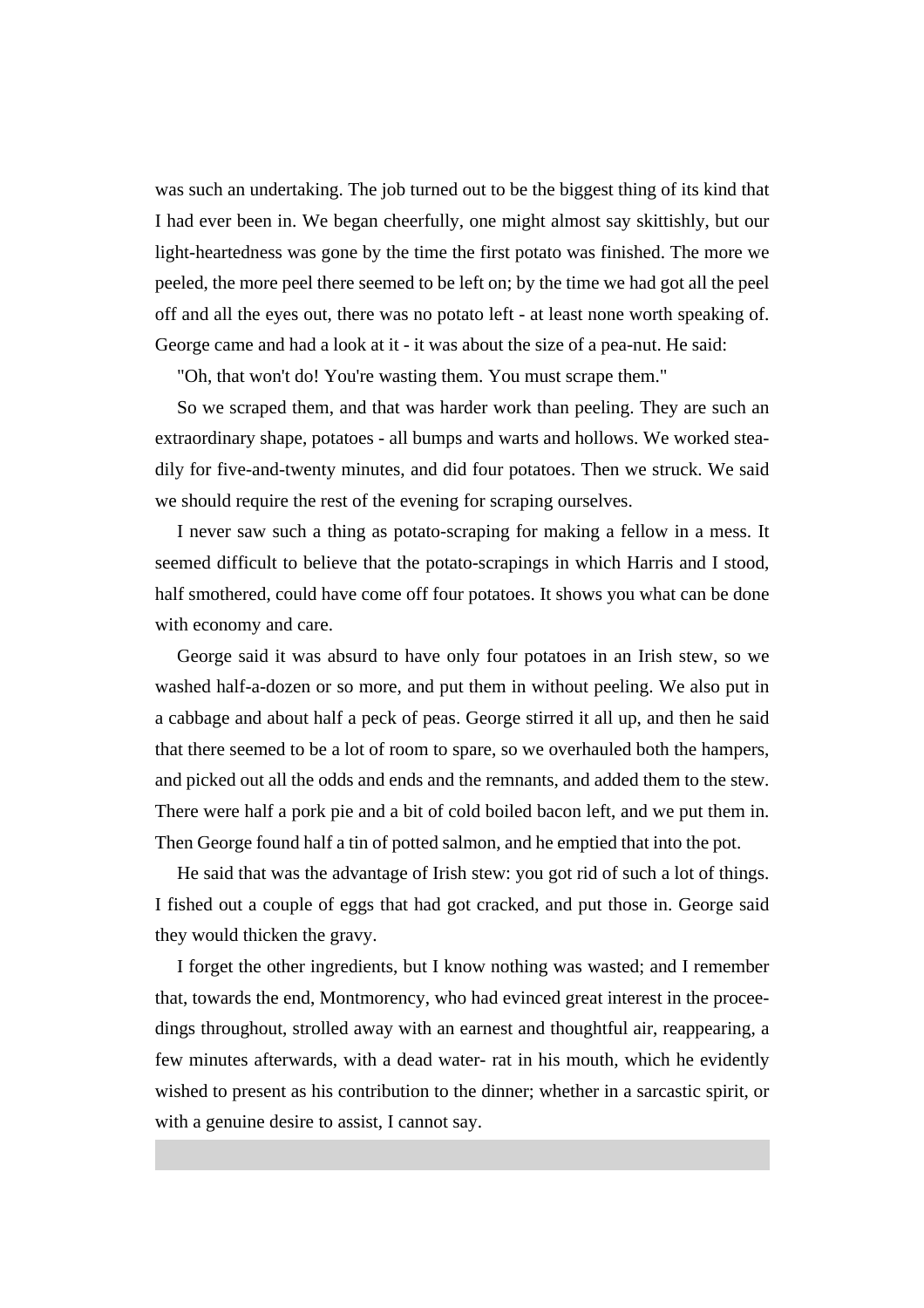We had a discussion as to whether the rat should go in or not. Harris said that he thought it would be all right, mixed up with the other things, and that every little helped; but George stood up for precedent. He said he had never heard of water-rats in Irish stew, and he would rather be on the safe side, and not try experiments.

Harris said:

"If you never try a new thing, how can you tell what it's like? It's men such as you that hamper the world's progress. Think of the man who first tried German sausage!"

It was a great success, that Irish stew. I don't think I ever enjoyed a meal more. There was something so fresh and piquant about it. One's palate gets so tired of the old hackneyed things: here was a dish with a new flavour, with a taste like nothing else on earth.

And it was nourishing, too. As George said, there was good stuff in it. The peas and potatoes might have been a bit softer, but we all had good teeth, so that did not matter much: and as for the gravy, it was a poem - a little too rich, perhaps, for a weak stomach, but nutritious.

We finished up with tea and cherry tart. Montmorency had a fight with the kettle during tea-time, and came off a poor second.

Throughout the trip, he had manifested great curiosity concerning the kettle. He would sit and watch it, as it boiled, with a puzzled expression, and would try and rouse it every now and then by growling at it. When it began to splutter and steam, he regarded it as a challenge, and would want to fight it, only, at that precise moment, some one would always dash up and bear off his prey before he could get at it.

To-day he determined he would be beforehand. At the first sound the kettle made, he rose, growling, and advanced towards it in a threatening attitude. It was only a little kettle, but it was full of pluck, and it up and spit at him.

"Ah! would ye!" growled Montmorency, showing his teeth; "I'll teach ye to cheek a hard-working, respectable dog; ye miserable, long-nosed, dirty- looking scoundrel, ye. Come on!"

And he rushed at that poor little kettle, and seized it by the spout.

Then, across the evening stillness, broke a blood-curdling yelp, and Montmorency left the boat, and did a constitutional three times round the island at the rate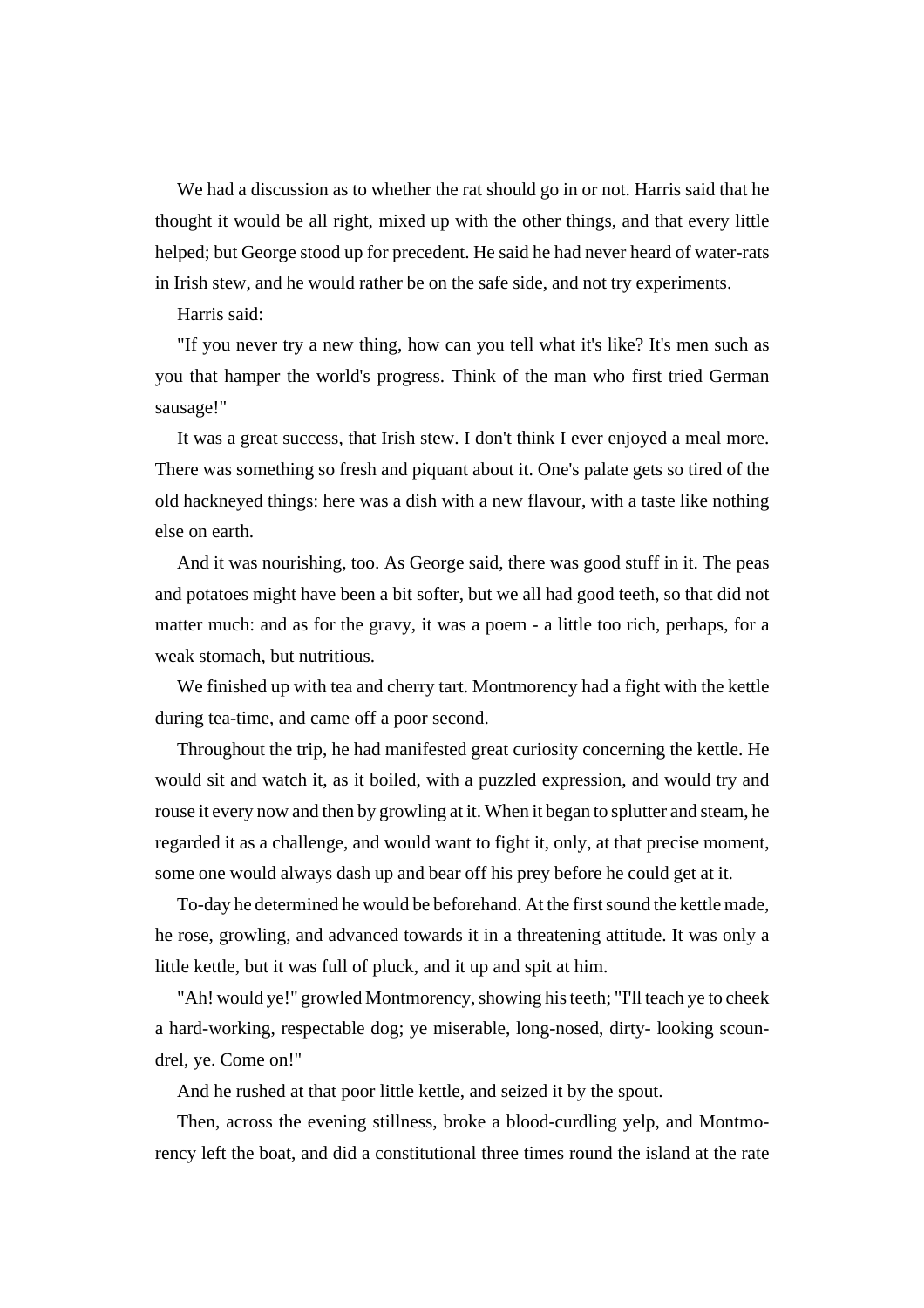of thirty-five miles an hour, stopping every now and then to bury his nose in a bit of cool mud.

From that day Montmorency regarded the kettle with a mixture of awe, suspicion, and hate. Whenever he saw it he would growl and back at a rapid rate, with his tail shut down, and the moment it was put upon the stove he would promptly climb out of the boat, and sit on the bank, till the whole tea business was over.

George got out his banjo after supper, and wanted to play it, but Harris objected: he said he had got a headache, and did not feel strong enough to stand it. George thought the music might do him good - said music often soothed the nerves and took away a headache; and he twanged two or three notes, just to show Harris what it was like.

Harris said he would rather have the headache.

George has never learned to play the banjo to this day. He has had too much all-round discouragement to meet. He tried on two or three evenings, while we were up the river, to get a little practice, but it was never a success. Harris's language used to be enough to unnerve any man; added to which, Montmorency would sit and howl steadily, right through the performance. It was not giving the man a fair chance.

"What's he want to howl like that for when I'm playing?" George would exclaim indignantly, while taking aim at him with a boot.

"What do you want to play like that for when he is howling?" Harris would retort, catching the boot. "You let him alone. He can't help howling. He's got a musical ear, and your playing MAKES him howl."

So George determined to postpone study of the banjo until he reached home. But he did not get much opportunity even there. Mrs. P. used to come up and say she was very sorry - for herself, she liked to hear him - but the lady upstairs was in a very delicate state, and the doctor was afraid it might injure the child.

Then George tried taking it out with him late at night, and practising round the square. But the inhabitants complained to the police about it, and a watch was set for him one night, and he was captured. The evidence against him was very clear, and he was bound over to keep the peace for six months.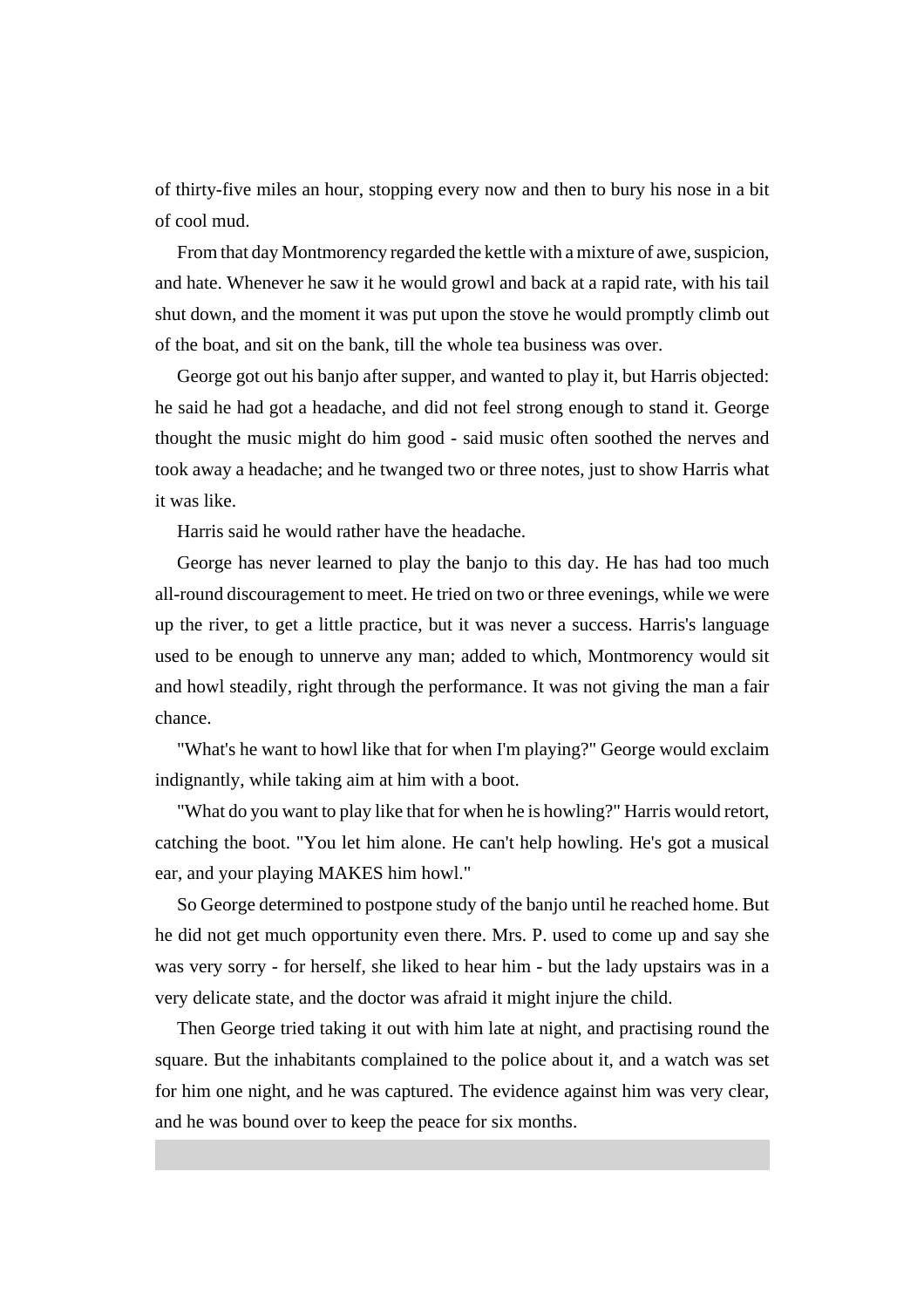He seemed to lose heart in the business after that. He did make one or two feeble efforts to take up the work again when the six months had elapsed, but there was always the same coldness - the same want of sympathy on the part of the world to fight against; and, after awhile, he despaired altogether, and advertised the instrument for sale at a great sacrifice - "owner having no further use for same" - and took to learning card tricks instead.

It must be disheartening work learning a musical instrument. You would think that Society, for its own sake, would do all it could to assist a man to acquire the art of playing a musical instrument. But it doesn't!

I knew a young fellow once, who was studying to play the bagpipes, and you would be surprised at the amount of opposition he had to contend with. Why, not even from the members of his own family did he receive what you could call active encouragement. His father was dead against the business from the beginning, and spoke quite unfeelingly on the subject.

My friend used to get up early in the morning to practise, but he had to give that plan up, because of his sister. She was somewhat religiously inclined, and she said it seemed such an awful thing to begin the day like that.

So he sat up at night instead, and played after the family had gone to bed, but that did not do, as it got the house such a bad name. People, going home late, would stop outside to listen, and then put it about all over the town, the next morning, that a fearful murder had been committed at Mr. Jefferson's the night before; and would describe how they had heard the victim's shrieks and the brutal oaths and curses of the murderer, followed by the prayer for mercy, and the last dying gurgle of the corpse.

So they let him practise in the day-time, in the back-kitchen with all the doors shut; but his more successful passages could generally be heard in the sitting-room, in spite of these precautions, and would affect his mother almost to tears.

She said it put her in mind of her poor father (he had been swallowed by a shark, poor man, while bathing off the coast of New Guinea - where the connection came in, she could not explain).

Then they knocked up a little place for him at the bottom of the garden, about quarter of a mile from the house, and made him take the machine down there when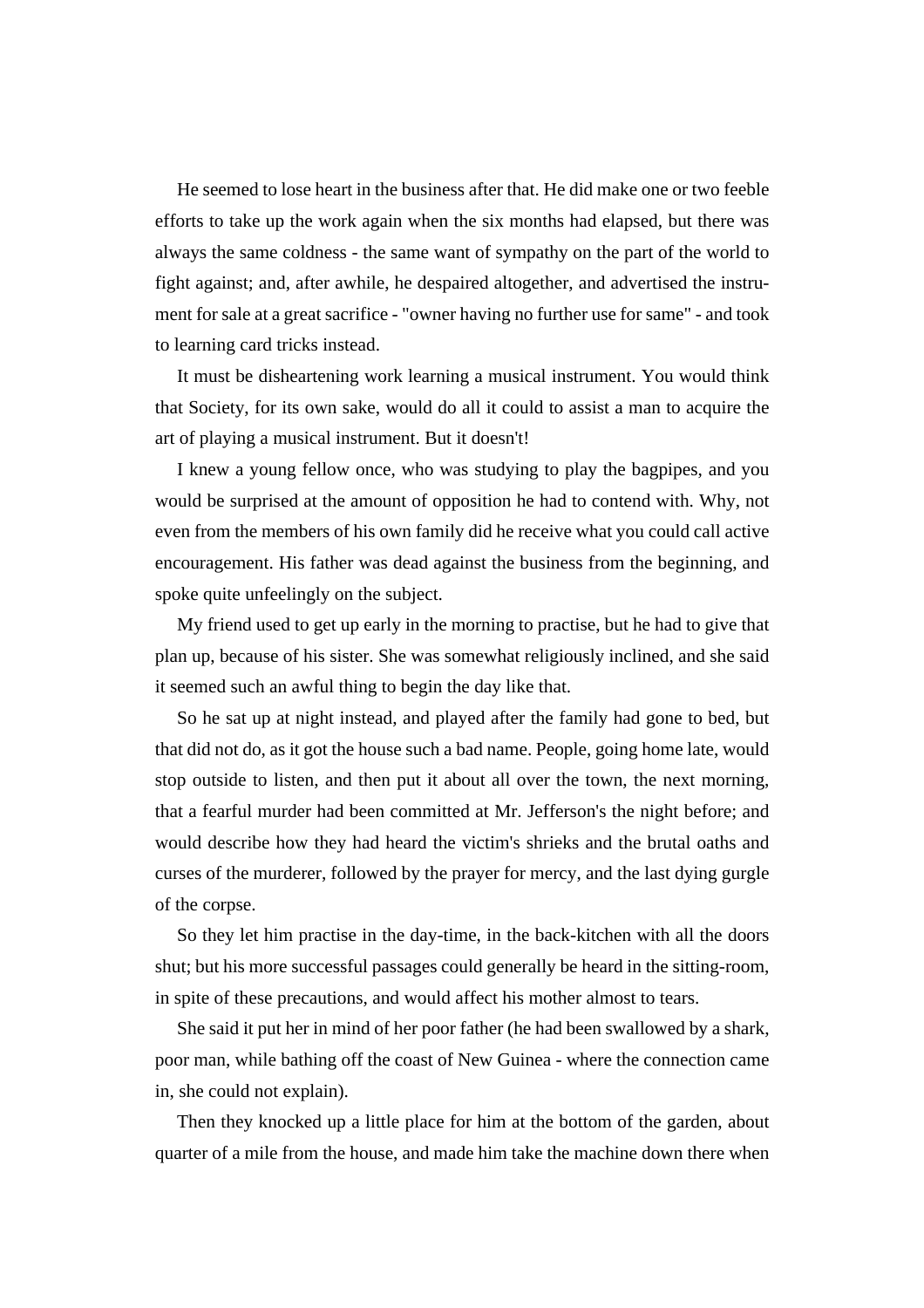he wanted to work it; and sometimes a visitor would come to the house who knew nothing of the matter, and they would forget to tell him all about it, and caution him, and he would go out for a stroll round the garden and suddenly get within earshot of those bagpipes, without being prepared for it, or knowing what it was. If he were a man of strong mind, it only gave him fits; but a person of mere average intellect it usually sent mad.

There is, it must be confessed, something very sad about the early efforts of an amateur in bagpipes. I have felt that myself when listening to my young friend. They appear to be a trying instrument to perform upon. You have to get enough breath for the whole tune before you start - at least, so I gathered from watching Jefferson.

He would begin magnificently with a wild, full, come-to-the-battle sort of a note, that quite roused you. But he would get more and more piano as he went on, and the last verse generally collapsed in the middle with a splutter and a hiss.

You want to be in good health to play the bagpipes.

Young Jefferson only learnt to play one tune on those bagpipes; but I never heard any complaints about the insufficiency of his repertoire - none whatever. This tune was "The Campbells are Coming, Hooray - Hooray!" so he said, though his father always held that it was "The Blue Bells of Scotland." Nobody seemed quite sure what it was exactly, but they all agreed that it sounded Scotch.

Strangers were allowed three guesses, and most of them guessed a different tune each time.

Harris was disagreeable after supper, - I think it must have been the stew that had upset him: he is not used to high living, - so George and I left him in the boat, and settled to go for a mouch round Henley. He said he should have a glass of whisky and a pipe, and fix things up for the night. We were to shout when we returned, and he would row over from the island and fetch us.

"Don't go to sleep, old man," we said as we started.

"Not much fear of that while this stew's on," he grunted, as he pulled back to the island.

Henley was getting ready for the regatta, and was full of bustle. We met a goodish number of men we knew about the town, and in their pleasant company the time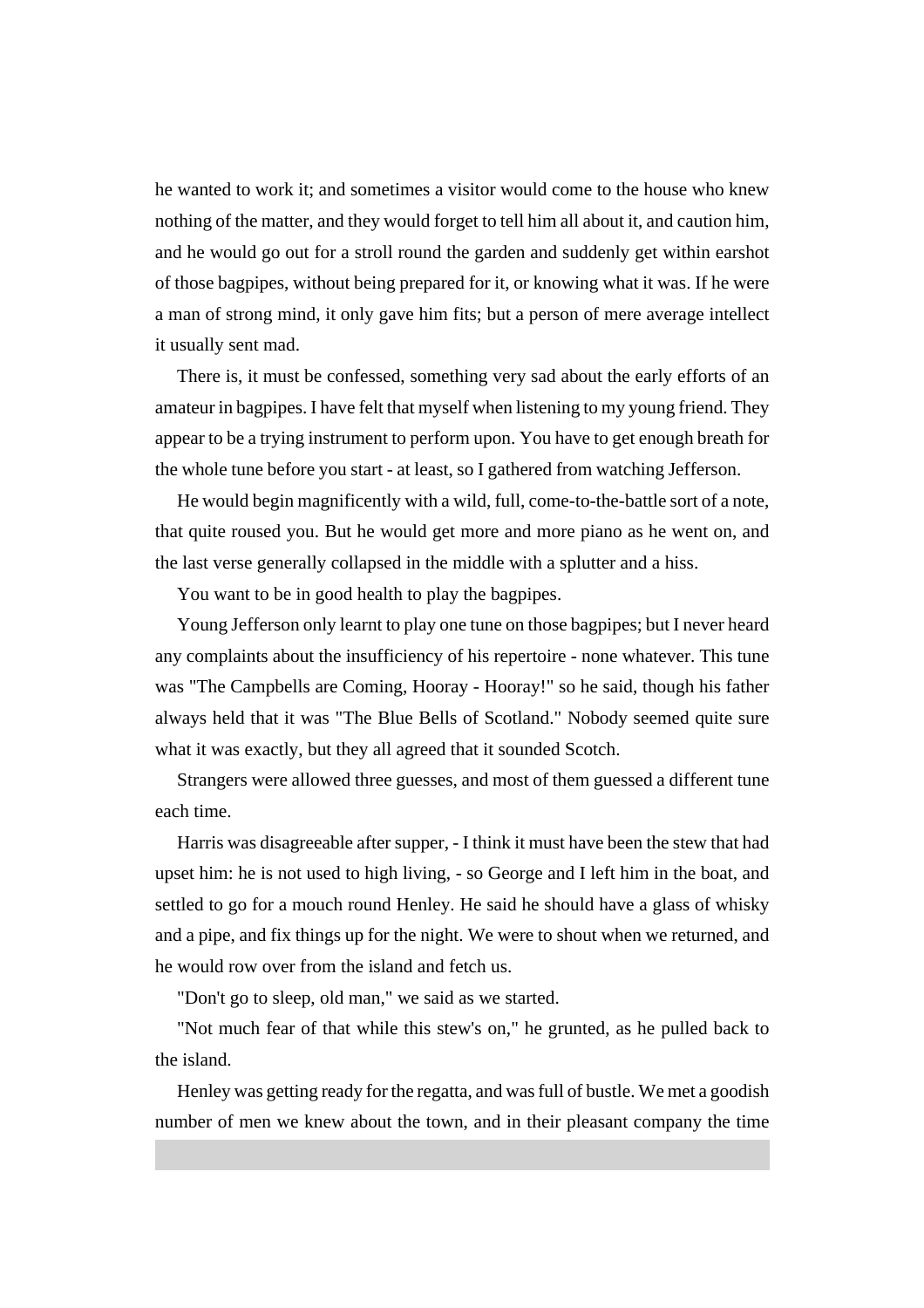slipped by somewhat quickly; so that it was nearly eleven o'clock before we set off on our four-mile walk home - as we had learned to call our little craft by this time.

It was a dismal night, coldish, with a thin rain falling; and as we trudged through the dark, silent fields, talking low to each other, and wondering if we were going right or not, we thought of the cosy boat, with the bright light streaming through the tight-drawn canvas; of Harris and Montmorency, and the whisky, and wished that we were there.

We conjured up the picture of ourselves inside, tired and a little hungry; of the gloomy river and the shapeless trees; and, like a giant glow-worm underneath them, our dear old boat, so snug and warm and cheerful. We could see ourselves at supper there, pecking away at cold meat, and passing each other chunks of bread; we could hear the cheery clatter of our knives, the laughing voices, filling all the space, and overflowing through the opening out into the night. And we hurried on to realise the vision.

We struck the tow-path at length, and that made us happy; because prior to this we had not been sure whether we were walking towards the river or away from it, and when you are tired and want to go to bed uncertainties like that worry you. We passed Skiplake as the clock was striking the quarter to twelve; and then George said, thoughtfully:

"You don't happen to remember which of the islands it was, do you?"

"No," I replied, beginning to grow thoughtful too, "I don't. How many are there?"

"Only four," answered George. "It will be all right, if he's awake."

"And if not?" I queried; but we dismissed that train of thought.

We shouted when we came opposite the first island, but there was no response; so we went to the second, and tried there, and obtained the same result.

"Oh! I remember now," said George; "it was the third one."

And we ran on hopefully to the third one, and hallooed.

No answer!

The case was becoming serious. it was now past midnight. The hotels at Skiplake and Henley would be crammed; and we could not go round, knocking up cottagers and householders in the middle of the night, to know if they let apartments! George suggested walking back to Henley and assaulting a policeman, and so getting a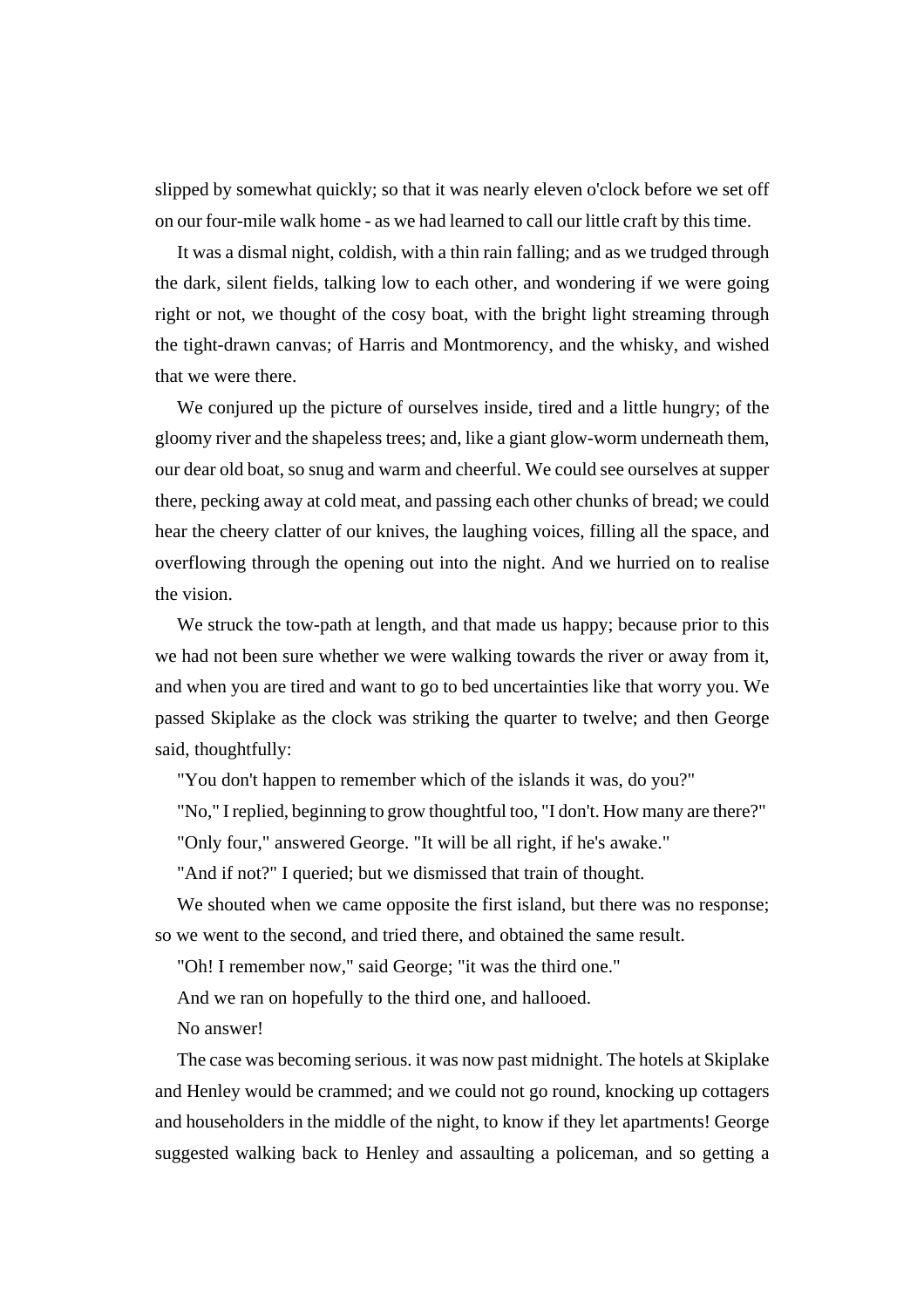night's lodging in the station-house. But then there was the thought, "Suppose he only hits us back and refuses to lock us up!"

We could not pass the whole night fighting policemen. Besides, we did not want to overdo the thing and get six months.

We despairingly tried what seemed in the darkness to be the fourth island, but met with no better success. The rain was coming down fast now, and evidently meant to last. We were wet to the skin, and cold and miserable. We began to wonder whether there were only four islands or more, or whether we were near the islands at all, or whether we were anywhere within a mile of where we ought to be, or in the wrong part of the river altogether; everything looked so strange and different in the darkness. We began to understand the sufferings of the Babes in the Wood.

Just when we had given up all hope - yes, I know that is always the time that things do happen in novels and tales; but I can't help it. I resolved, when I began to write this book, that I would be strictly truthful in all things; and so I will be, even if I have to employ hackneyed phrases for the purpose.

It WAS just when we had given up all hope, and I must therefore say so. Just when we had given up all hope, then, I suddenly caught sight, a little way below us, of a strange, weird sort of glimmer flickering among the trees on the opposite bank. For an instant I thought of ghosts: it was such a shadowy, mysterious light. The next moment it flashed across me that it was our boat, and I sent up such a yell across the water that made the night seem to shake in its bed.

We waited breathless for a minute, and then - oh! divinest music of the darkness! - we heard the answering bark of Montmorency. We shouted back loud enough to wake the Seven Sleepers - I never could understand myself why it should take more noise to wake seven sleepers than one - and, after what seemed an hour, but what was really, I suppose, about five minutes, we saw the lighted boat creeping slowly over the blackness, and heard Harris's sleepy voice asking where we were.

There was an unaccountable strangeness about Harris. It was something more than mere ordinary tiredness. He pulled the boat against a part of the bank from which it was quite impossible for us to get into it, and immediately went to sleep. It took us an immense amount of screaming and roaring to wake him up again and put some sense into him; but we succeeded at last, and got safely on board.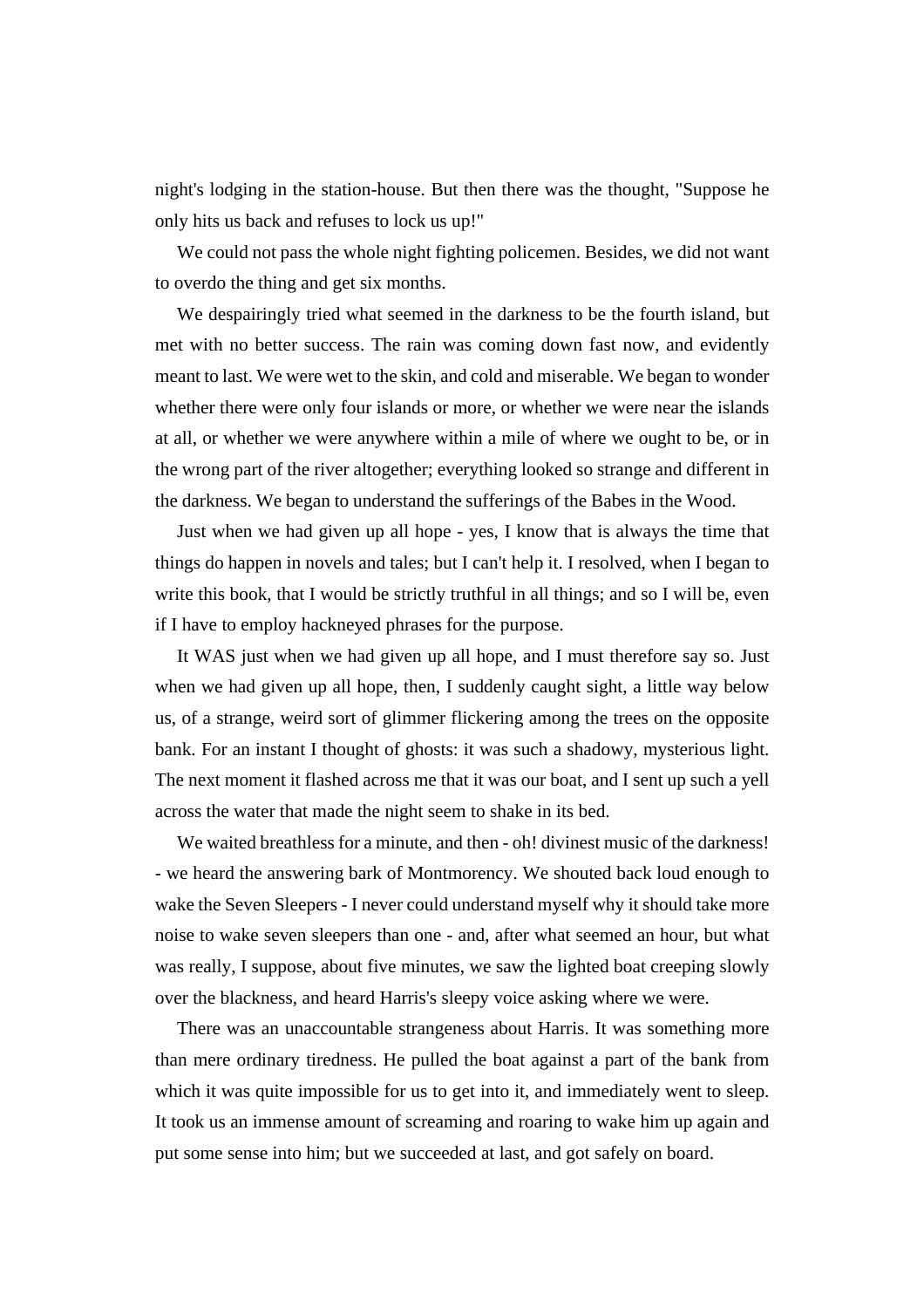Harris had a sad expression on him, so we noticed, when we got into the boat. He gave you the idea of a man who had been through trouble. We asked him if anything had happened, and he said-

"Swans!"

It seemed we had moored close to a swan's nest, and, soon after George and I had gone, the female swan came back, and kicked up a row about it. Harris had chivied her off, and she had gone away, and fetched up her old man. Harris said he had had quite a fight with these two swans; but courage and skill had prevailed in the end, and he had defeated them.

Half-an-hour afterwards they returned with eighteen other swans! It must have been a fearful battle, so far as we could understand Harris's account of it. The swans had tried to drag him and Montmorency out of the boat and drown them; and he had defended himself like a hero for four hours, and had killed the lot, and they had all paddled away to die.

"How many swans did you say there were?" asked George.

"Thirty-two," replied Harris, sleepily.

"You said eighteen just now," said George.

"No, I didn't," grunted Harris; "I said twelve. Think I can't count?"

What were the real facts about these swans we never found out. We questioned Harris on the subject in the morning, and he said, "What swans?" and seemed to think that George and I had been dreaming.

Oh, how delightful it was to be safe in the boat, after our trials and fears! We ate a hearty supper, George and I, and we should have had some toddy after it, if we could have found the whisky, but we could not. We examined Harris as to what he had done with it; but he did not seem to know what we meant by "whisky," or what we were talking about at all. Montmorency looked as if he knew something, but said nothing.

I slept well that night, and should have slept better if it had not been for Harris. I have a vague recollection of having been woke up at least a dozen times during the night by Harris wandering about the boat with the lantern, looking for his clothes. He seemed to be worrying about his clothes all night.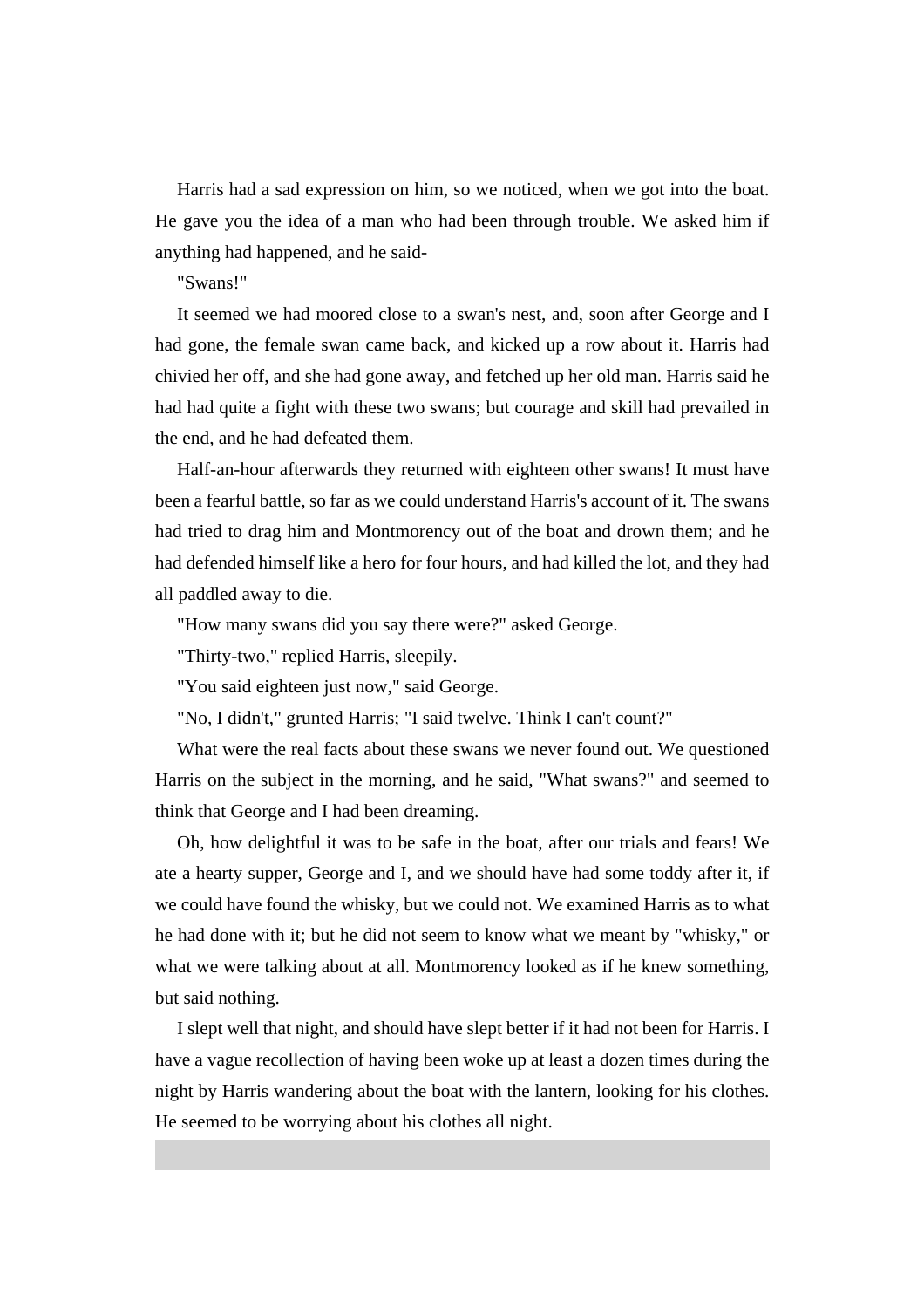Twice he routed up George and myself to see if we were lying on his trousers. George got quite wild the second time.

"What the thunder do you want your trousers for, in the middle of the night?" he asked indignantly. "Why don't you lie down, and go to sleep?"

I found him in trouble, the next time I awoke, because he could not find his socks; and my last hazy remembrance is of being rolled over on my side, and of hearing Harris muttering something about its being an extraordinary thing where his umbrella could have got to.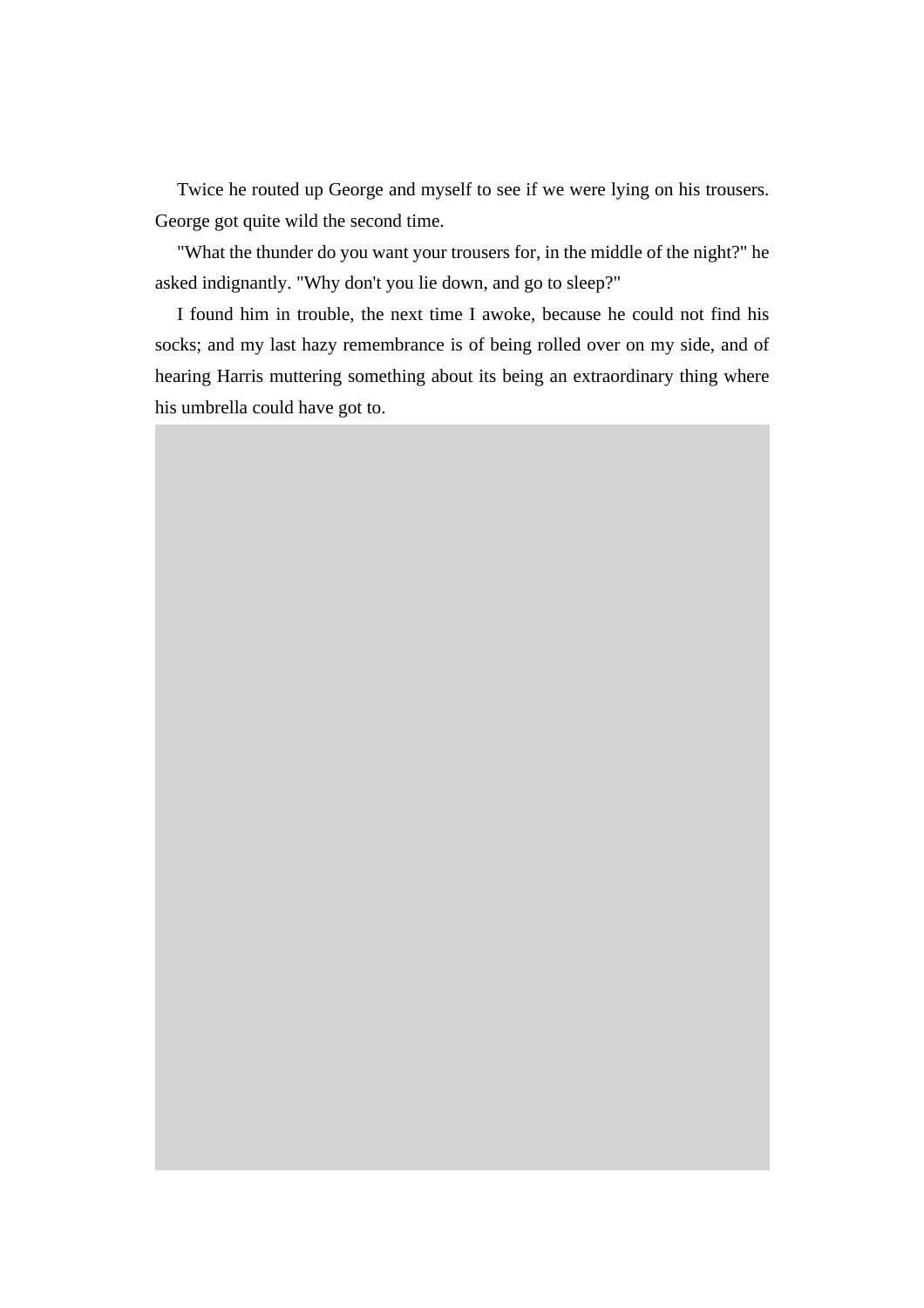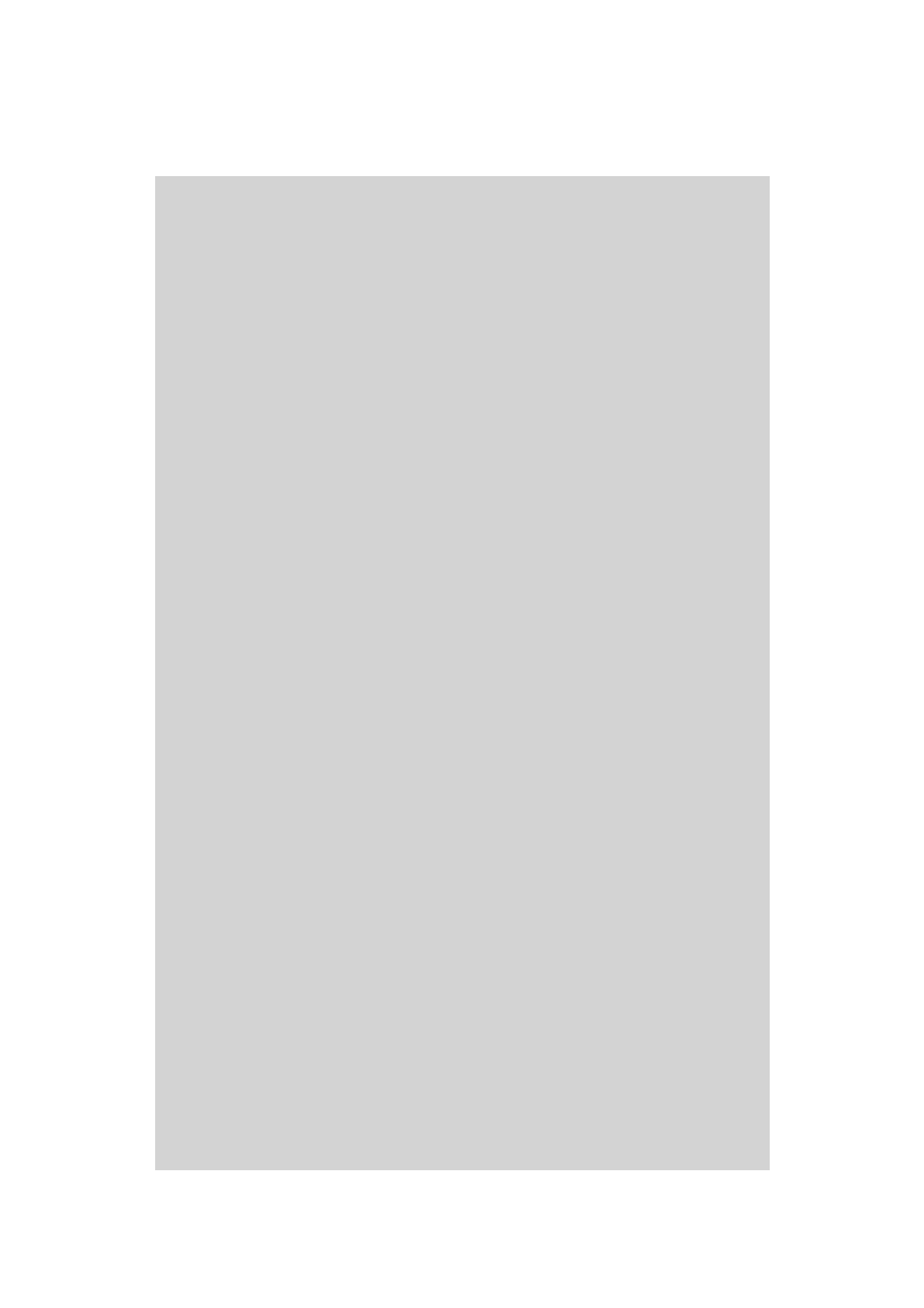## **CHAPTER XV.**

HOUSEHOLD DUTIES. - LOVE OF WORK. - THE OLD RIVER HAND, WHAT HE DOES AND WHAT HE TELLS YOU HE HAS DONE. - SCEPTICISM OF THE NEW GENERATION. - EARLY BOATING RECOLLECTIONS. - RAFTING. - GEORGE DOES THE THING IN STYLE. - THE OLD BOATMAN, HIS METHOD. - SO CALM, SO FULL OF PEACE. - THE BEGINNER. - PUNTING. - A SAD ACCIDENT. - PLEASURES OF FRIENDSHIP. - SAILING, MY FIRST EXPERIENCE. - POSSIBLE REASON WHY WE WERE NOT DROWNED.

WE woke late the next morning, and, at Harris's earnest desire, partook of a plain breakfast, with "non dainties." Then we cleaned up, and put everything straight (a continual labour, which was beginning to afford me a pretty clear insight into a question that had often posed me - namely, how a woman with the work of only one house on her hands manages to pass away her time), and, at about ten, set out on what we had determined should be a good day's journey.

We agreed that we would pull this morning, as a change from towing; and Harris thought the best arrangement would be that George and I should scull, and he steer. I did not chime in with this idea at all; I said I thought Harris would have been showing a more proper spirit if he had suggested that he and George should work, and let me rest a bit. It seemed to me that I was doing more than my fair share of the work on this trip, and I was beginning to feel strongly on the subject.

It always does seem to me that I am doing more work than I should do. It is not that I object to the work, mind you; I like work: it fascinates me. I can sit and look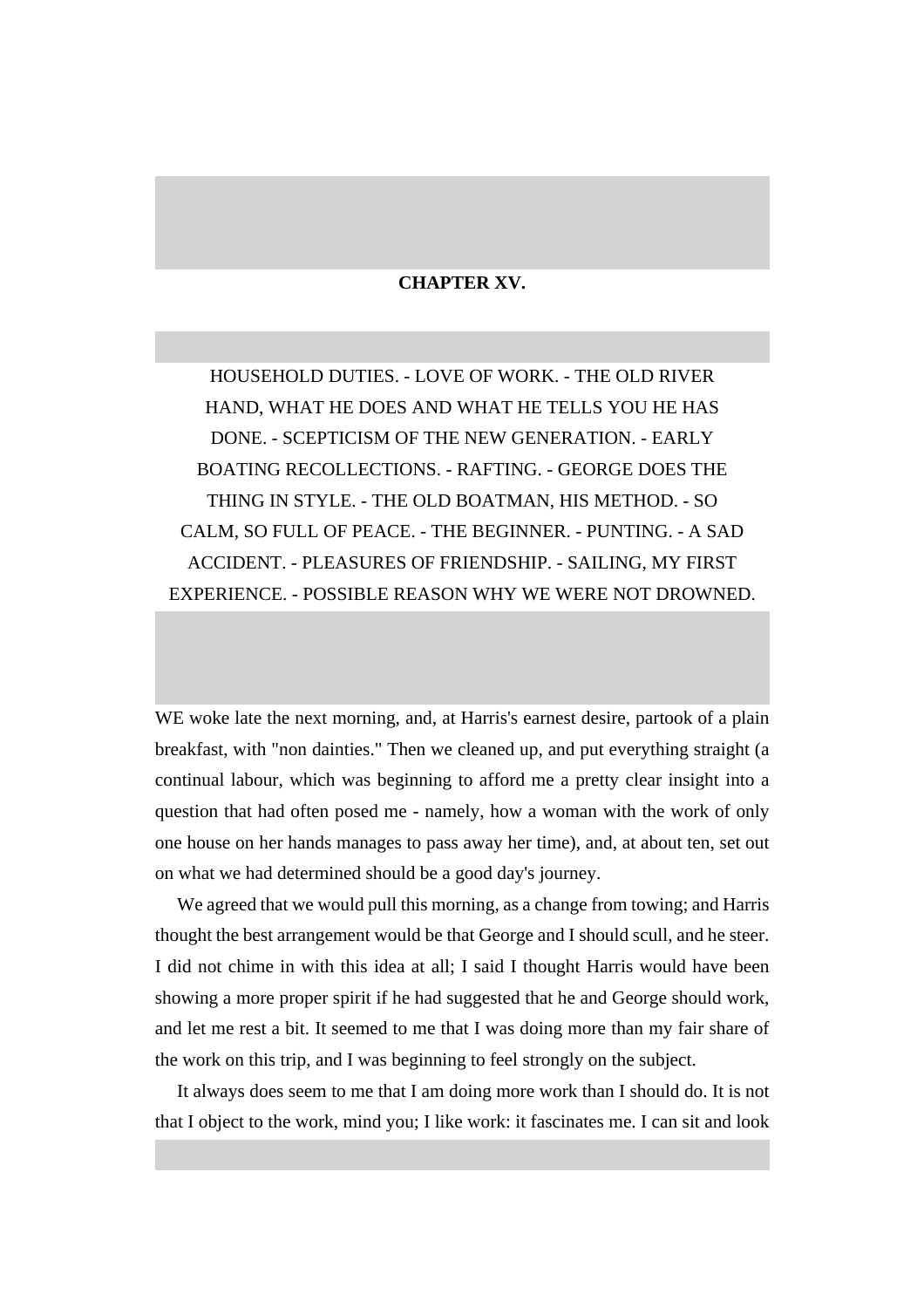at it for hours. I love to keep it by me: the idea of getting rid of it nearly breaks my heart.

You cannot give me too much work; to accumulate work has almost become a passion with me: my study is so full of it now, that there is hardly an inch of room for any more. I shall have to throw out a wing soon.

And I am careful of my work, too. Why, some of the work that I have by me now has been in my possession for years and years, and there isn't a finger-mark on it. I take a great pride in my work; I take it down now and then and dust it. No man keeps his work in a better state of preservation than I do.

But, though I crave for work, I still like to be fair. I do not ask for more than my proper share.

But I get it without asking for it - at least, so it appears to me - and this worries me.

George says he does not think I need trouble myself on the subject. He thinks it is only my over-scrupulous nature that makes me fear I am having more than my due; and that, as a matter of fact, I don't have half as much as I ought. But I expect he only says this to comfort me.

In a boat, I have always noticed that it is the fixed idea of each member of the crew that he is doing everything. Harris's notion was, that it was he alone who had been working, and that both George and I had been imposing upon him. George, on the other hand, ridiculed the idea of Harris's having done anything more than eat and sleep, and had a cast- iron opinion that it was he - George himself - who had done all the labour worth speaking of.

He said he had never been out with such a couple of lazily skulks as Harris and I. That amused Harris.

"Fancy old George talking about work!" he laughed; "why, about half-an- hour of it would kill him. Have you ever seen George work?" he added, turning to me.

I agreed with Harris that I never had - most certainly not since we had started on this trip.

"Well, I don't see how YOU can know much about it, one way or the other," George retorted on Harris; "for I'm blest if you haven't been asleep half the time.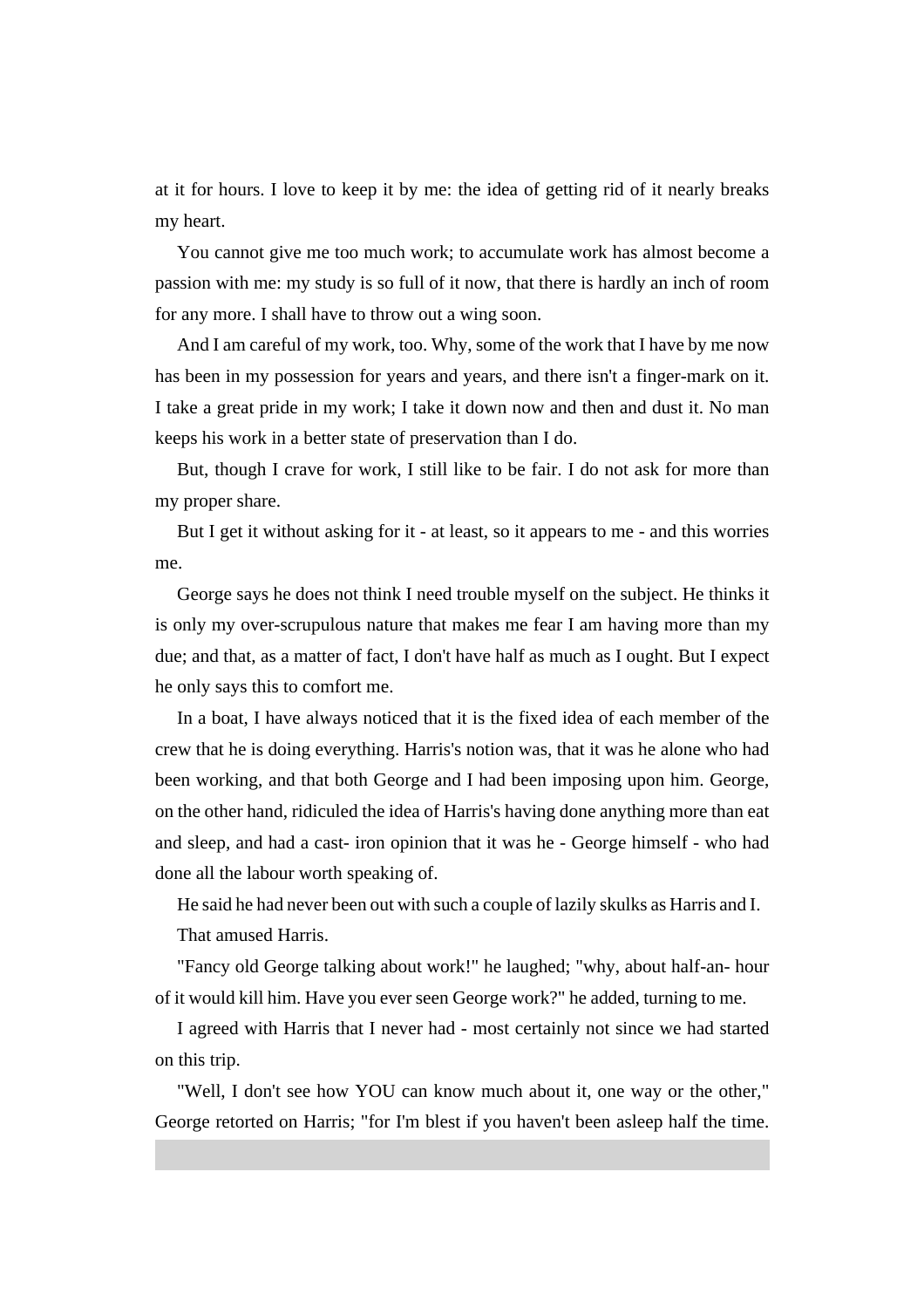Have you ever seen Harris fully awake, except at meal-time?" asked George, addressing me.

Truth compelled me to support George. Harris had been very little good in the boat, so far as helping was concerned, from the beginning.

"Well, hang it all, I've done more than old J., anyhow," rejoined Harris.

"Well, you couldn't very well have done less," added George.

"I suppose J. thinks he is the passenger," continued Harris.

And that was their gratitude to me for having brought them and their wretched old boat all the way up from Kingston, and for having superintended and managed everything for them, and taken care of them, and slaved for them. It is the way of the world.

We settled the present difficulty by arranging that Harris and George should scull up past Reading, and that I should tow the boat on from there. Pulling a heavy boat against a strong stream has few attractions for me now. There was a time, long ago, when I used to clamour for the hard work: now I like to give the youngsters a chance.

I notice that most of the old river hands are similarly retiring, whenever there is any stiff pulling to be done. You can always tell the old river hand by the way in which he stretches himself out upon the cushions at the bottom of the boat, and encourages the rowers by telling them anecdotes about the marvellous feats he performed last season.

"Call what you're doing hard work!" he drawls, between his contented whiffs, addressing the two perspiring novices, who have been grinding away steadily up stream for the last hour and a half; "why, Jim Biffles and Jack and I, last season, pulled up from Marlow to Goring in one afternoon - never stopped once. Do you remember that, Jack?"

Jack, who has made himself a bed up in the prow of all the rugs and coats he can collect, and who has been lying there asleep for the last two hours, partially wakes up on being thus appealed to, and recollects all about the matter, and also remembers that there was an unusually strong stream against them all the way likewise a stiff wind.

"About thirty-four miles, I suppose, it must have been," adds the first speaker, reaching down another cushion to put under his head.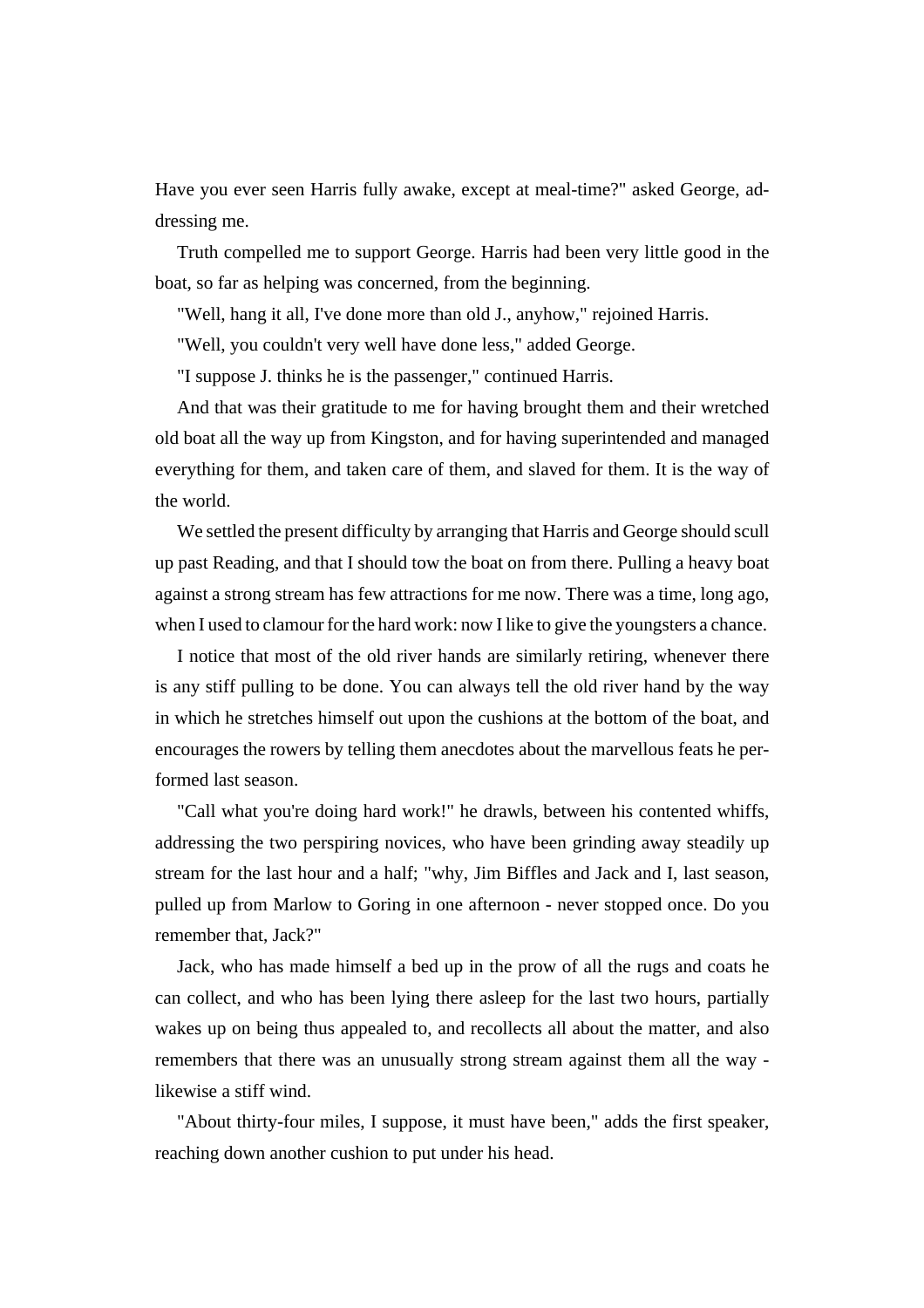" No - no; don't exaggerate, Tom," murmurs Jack, reprovingly; "thirty- three at the outside."

And Jack and Tom, quite exhausted by this conversational effort, drop off to sleep once more. And the two simple-minded youngsters at the sculls feel quite proud of being allowed to row such wonderful oarsmen as Jack and Tom, and strain away harder than ever.

When I was a young man, I used to listen to these tales from my elders, and take them in, and swallow them, and digest every word of them, and then come up for more; but the new generation do not seem to have the simple faith of the old times. We - George, Harris, and myself - took a "raw'un" up with us once last season, and we plied him with the customary stretchers about the wonderful things we had done all the way up.

We gave him all the regular ones - the time-honoured lies that have done duty up the river with every boating-man for years past - and added seven entirely original ones that we had invented for ourselves, including a really quite likely story, founded, to a certain extent, on an all but true episode, which had actually happened in a modified degree some years ago to friends of ours - a story that a mere child could have believed without injuring itself, much.

And that young man mocked at them all, and wanted us to repeat the feats then and there, and to bet us ten to one that we didn't.

We got to chatting about our rowing experiences this morning, and to recounting stories of our first efforts in the art of oarsmanship. My own earliest boating recollection is of five of us contributing threepence each and taking out a curiously constructed craft on the Regent's Park lake, drying ourselves subsequently, in the park-keeper's lodge.

After that, having acquired a taste for the water, I did a good deal of rafting in various suburban brickfields - an exercise providing more interest and excitement than might be imagined, especially when you are in the middle of the pond and the proprietor of the materials of which the raft is constructed suddenly appears on the bank, with a big stick in his hand.

Your first sensation on seeing this gentleman is that, somehow or other, you don't feel equal to company and conversation, and that, if you could do so without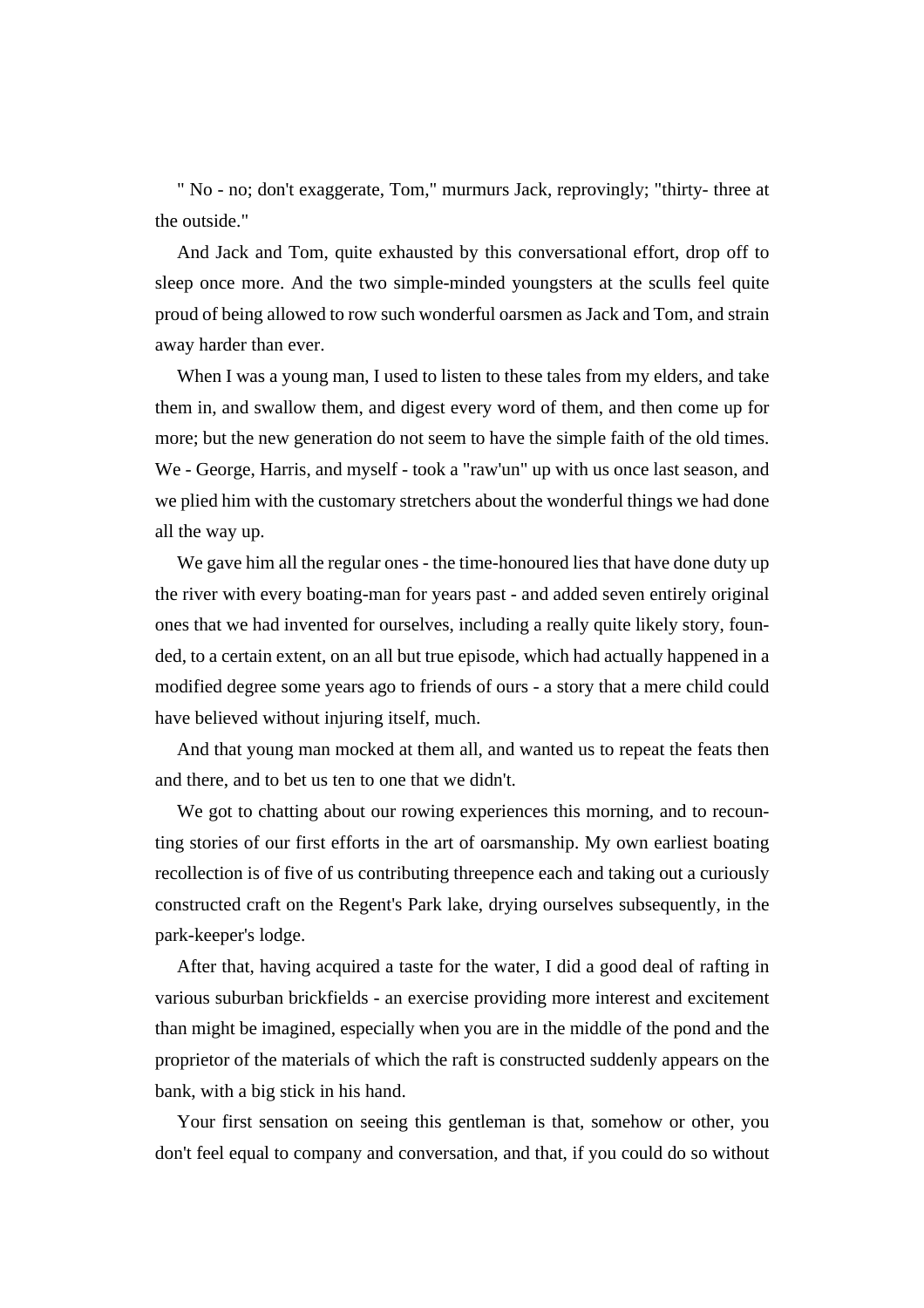appearing rude, you would rather avoid meeting him; and your object is, therefore, to get off on the opposite side of the pond to which he is, and to go home quietly and quickly, pretending not to see him. He, on the contrary is yearning to take you by the hand, and talk to you.

It appears that he knows your father, and is intimately acquainted with yourself, but this does not draw you towards him. He says he'll teach you to take his boards and make a raft of them; but, seeing that you know how to do this pretty well already, the offer, though doubtless kindly meant, seems a superfluous one on his part, and you are reluctant to put him to any trouble by accepting it.

His anxiety to meet you, however, is proof against all your coolness, and the energetic manner in which he dodges up and down the pond so as to be on the spot to greet you when you land is really quite flattering.

If he be of a stout and short-winded build, you can easily avoid his advances; but, when he is of the youthful and long-legged type, a meeting is inevitable. The interview is, however, extremely brief, most of the conversation being on his part, your remarks being mostly of an exclamatory and mono-syllabic order, and as soon as you can tear yourself away you do so.

I devoted some three months to rafting, and, being then as proficient as there was any need to be at that branch of the art, I determined to go in for rowing proper, and joined one of the Lea boating clubs.

Being out in a boat on the river Lea, especially on Saturday afternoons, soon makes you smart at handling a craft, and spry at escaping being run down by roughs or swamped by barges; and it also affords plenty of opportunity for acquiring the most prompt and graceful method of lying down flat at the bottom of the boat so as to avoid being chucked out into the river by passing tow-lines.

But it does not give you style. It was not till I came to the Thames that I got style. My style of rowing is very much admired now. People say it is so quaint.

George never went near the water until he was sixteen. Then he and eight other gentlemen of about the same age went down in a body to Kew one Saturday, with the idea of hiring a boat there, and pulling to Richmond and back; one of their number, a shock-headed youth, named Joskins, who had once or twice taken out a boat on the Serpentine, told them it was jolly fun, boating!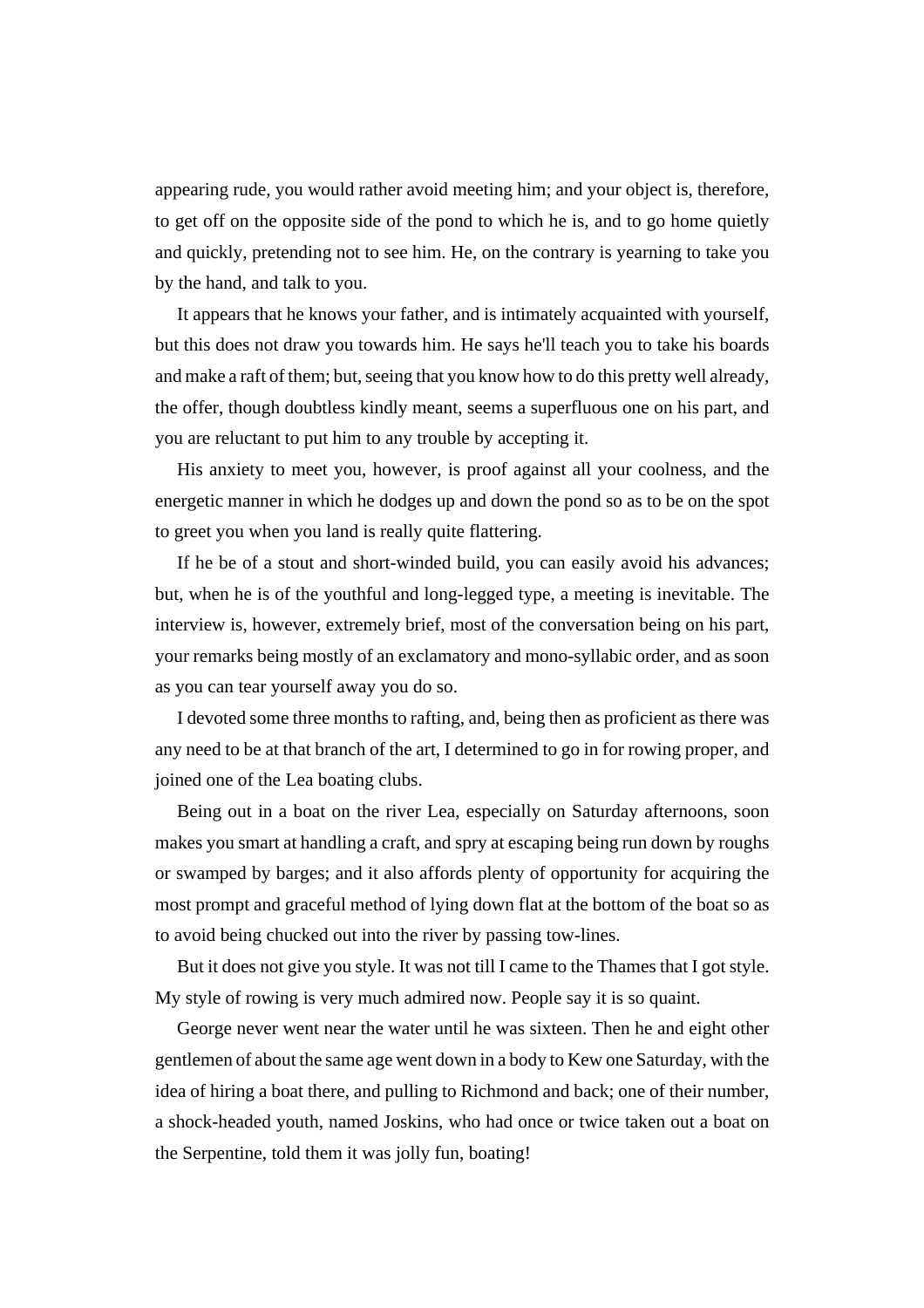The tide was running out pretty rapidly when they reached the landing- stage, and there was a stiff breeze blowing across the river, but this did not trouble them at all, and they proceeded to select their boat.

There was an eight-oared racing outrigger drawn up on the stage; that was the one that took their fancy. They said they'd have that one, please. The boatman was away, and only his boy was in charge. The boy tried to damp their ardour for the outrigger, and showed them two or three very comfortable-looking boats of the family-party build, but those would not do at all; the outrigger was the boat they thought they would look best in.

So the boy launched it, and they took off their coats and prepared to take their seats. The boy suggested that George, who, even in those days, was always the heavy man of any party, should be number four. George said he should be happy to be number four, and promptly stepped into bow's place, and sat down with his back to the stern. They got him into his proper position at last, and then the others followed.

A particularly nervous boy was appointed cox, and the steering principle explained to him by Joskins. Joskins himself took stroke. He told the others that it was simple enough; all they had to do was to follow him.

They said they were ready, and the boy on the landing stage took a boat- hook and shoved him off.

What then followed George is unable to describe in detail. He has a confused recollection of having, immediately on starting, received a violent blow in the small of the back from the butt-end of number five's scull, at the same time that his own seat seemed to disappear from under him by magic, and leave him sitting on the boards. He also noticed, as a curious circumstance, that number two was at the same instant lying on his back at the bottom of the boat, with his legs in the air, apparently in a fit.

They passed under Kew Bridge, broadside, at the rate of eight miles an hour. Joskins being the only one who was rowing. George, on recovering his seat, tried to help him, but, on dipping his oar into the water, it immediately, to his intense surprise, disappeared under the boat, and nearly took him with it.

And then "cox" threw both rudder lines over-board, and burst into tears.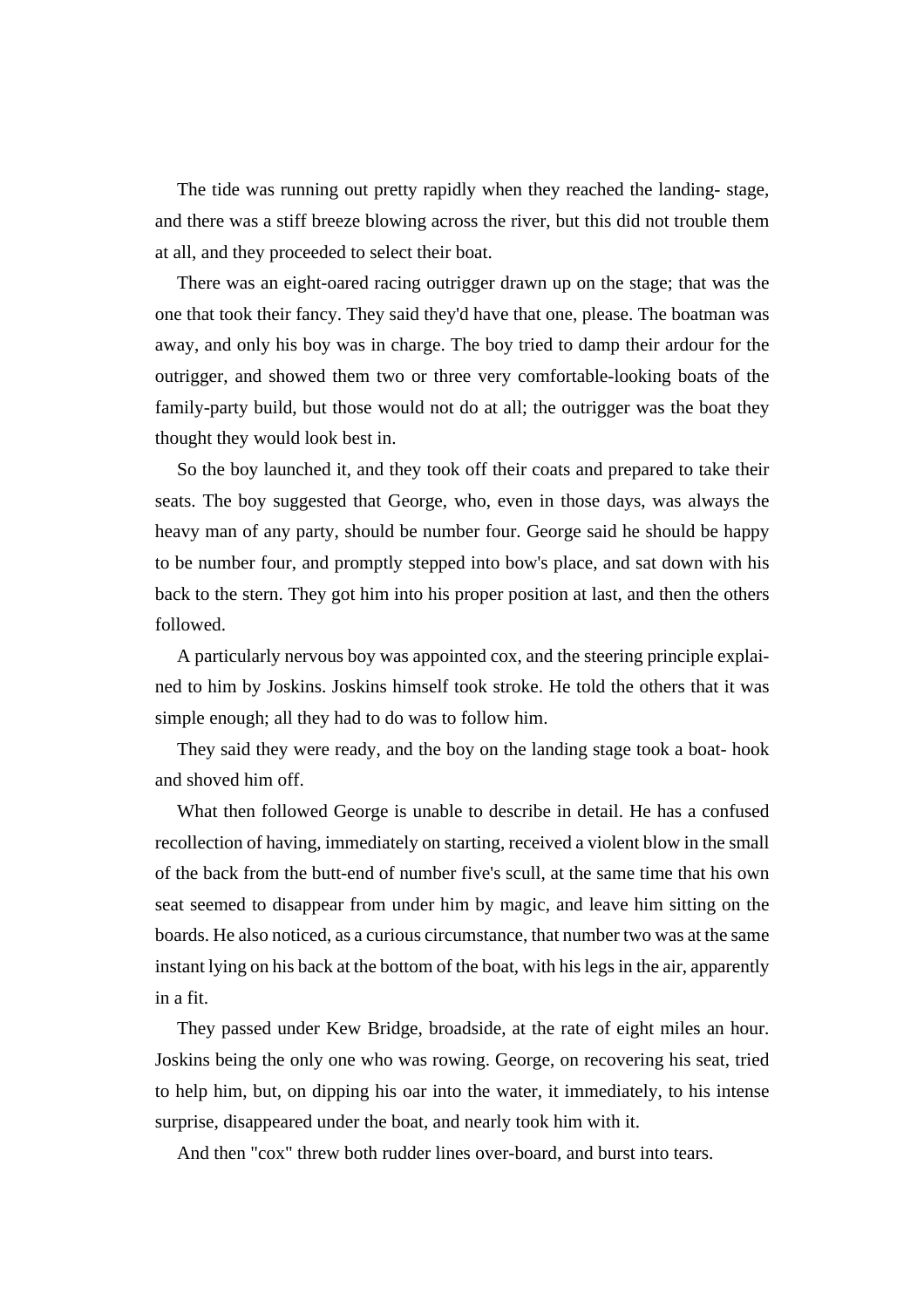How they got back George never knew, but it took them just forty minutes. A dense crowd watched the entertainment from Kew Bridge with much interest, and everybody shouted out to them different directions. Three times they managed to get the boat back through the arch, and three times they were carried under it again, and every time "cox" looked up and saw the bridge above him he broke out into renewed sobs.

George said he little thought that afternoon that he should ever come to really like boating.

Harris is more accustomed to sea rowing than to river work, and says that, as an exercise, he prefers it. I don't. I remember taking a small boat out at Eastbourne last summer: I used to do a good deal of sea rowing years ago, and I thought I should be all right; but I found I had forgotten the art entirely. When one scull was deep down underneath the water, the other would be flourishing wildly about in the air. To get a grip of the water with both at the same time I had to stand up. The parade was crowded with nobility and gentry, and I had to pull past them in this ridiculous fashion. I landed half-way down the beach, and secured the services of an old boatman to take me back.

I like to watch an old boatman rowing, especially one who has been hired by the hour. There is something so beautifully calm and restful about his method. It is so free from that fretful haste, that vehement striving, that is every day becoming more and more the bane of nineteenth-century life. He is not for ever straining himself to pass all the other boats. If another boat overtakes him and passes him it does not annoy him; as a matter of fact, they all do overtake him and pass him - all those that are going his way. This would trouble and irritate some people; the sublime equanimity of the hired boatman under the ordeal affords us a beautiful lesson against ambition and uppishness.

Plain practical rowing of the get-the-boat-along order is not a very difficult art to acquire, but it takes a good deal of practice before a man feels comfortable, when rowing past girls. It is the "time" that worries a youngster. "It's jolly funny," he says, as for the twentieth time within five minutes he disentangles his sculls from yours; "I can get on all right when I'm by myself!"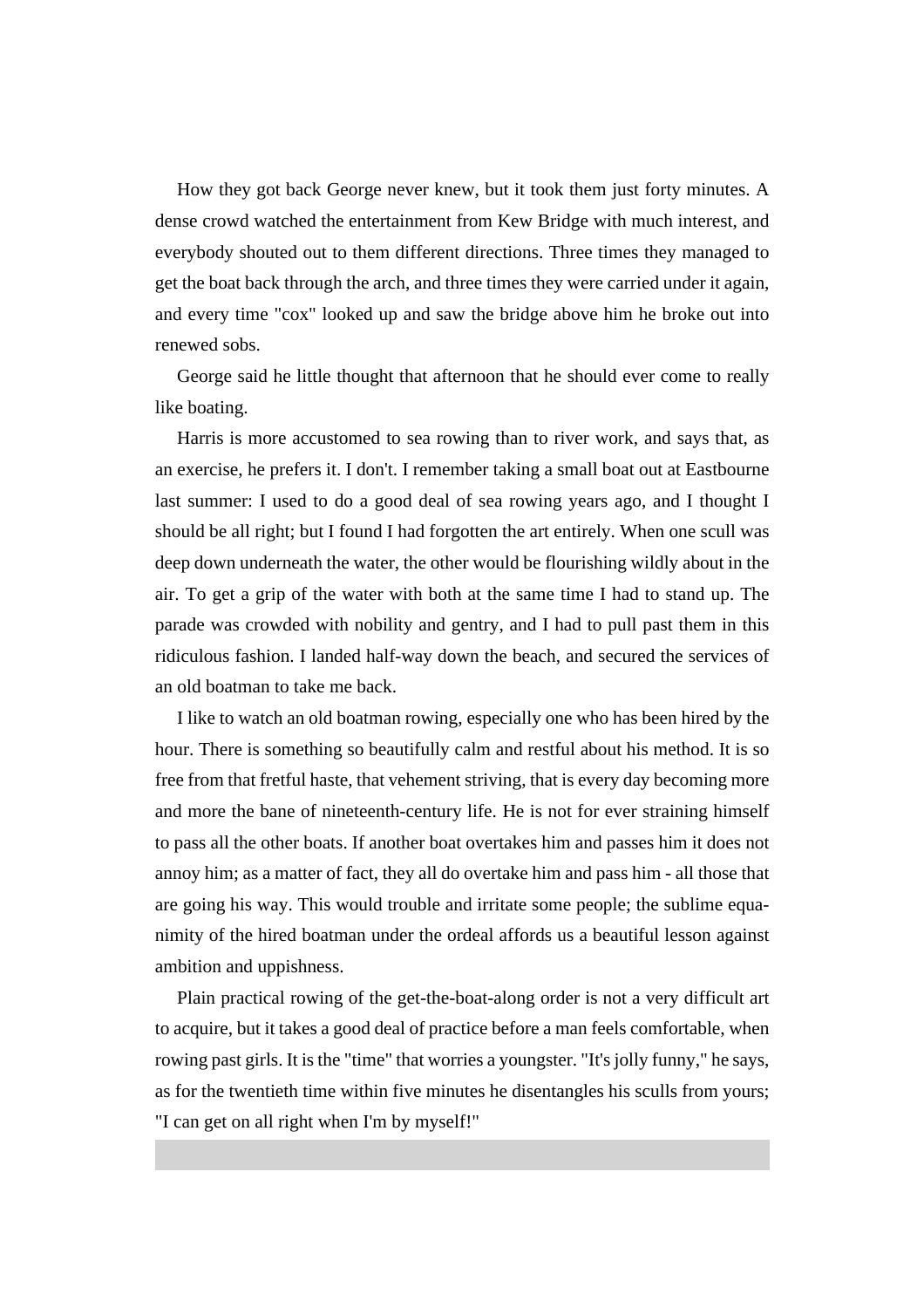To see two novices try to keep time with one another is very amusing. Bow finds it impossible to keep pace with stroke, because stroke rows in such an extraordinary fashion. Stroke is intensely indignant at this, and explains that what he has been endeavouring to do for the last ten minutes is to adapt his method to bow's limited capacity. Bow, in turn, then becomes insulted, and requests stroke not to trouble his head about him (bow), but to devote his mind to setting a sensible stroke.

"Or, shall I take stroke?" he adds, with the evident idea that that would at once put the whole matter right.

They splash along for another hundred yards with still moderate success, and then the whole secret of their trouble bursts upon stroke like a flash of inspiration.

"I tell you what it is: you've got my sculls," he cries, turning to bow; "pass yours over."

"Well, do you know, I've been wondering how it was I couldn't get on with these," answers bow, quite brightening up, and most willingly assisting in the exchange. "NOW we shall be all right."

But they are not - not even then. Stroke has to stretch his arms nearly out of their sockets to reach his sculls now; while bow's pair, at each recovery, hit him a violent blow in the chest. So they change back again, and come to the conclusion that the man has given them the wrong set altogether; and over their mutual abuse of this man they become quite friendly and sympathetic.

George said he had often longed to take to punting for a change. Punting is not as easy as it looks. As in rowing, you soon learn how to get along and handle the craft, but it takes long practice before you can do this with dignity and without getting the water all up your sleeve.

One young man I knew had a very sad accident happen to him the first time he went punting. He had been getting on so well that he had grown quite cheeky over the business, and was walking up and down the punt, working his pole with a careless grace that was quite fascinating to watch. Up he would march to the head of the punt, plant his pole, and then run along right to the other end, just like an old punter. Oh! it was grand.

And it would all have gone on being grand if he had not unfortunately, while looking round to enjoy the scenery, taken just one step more than there was any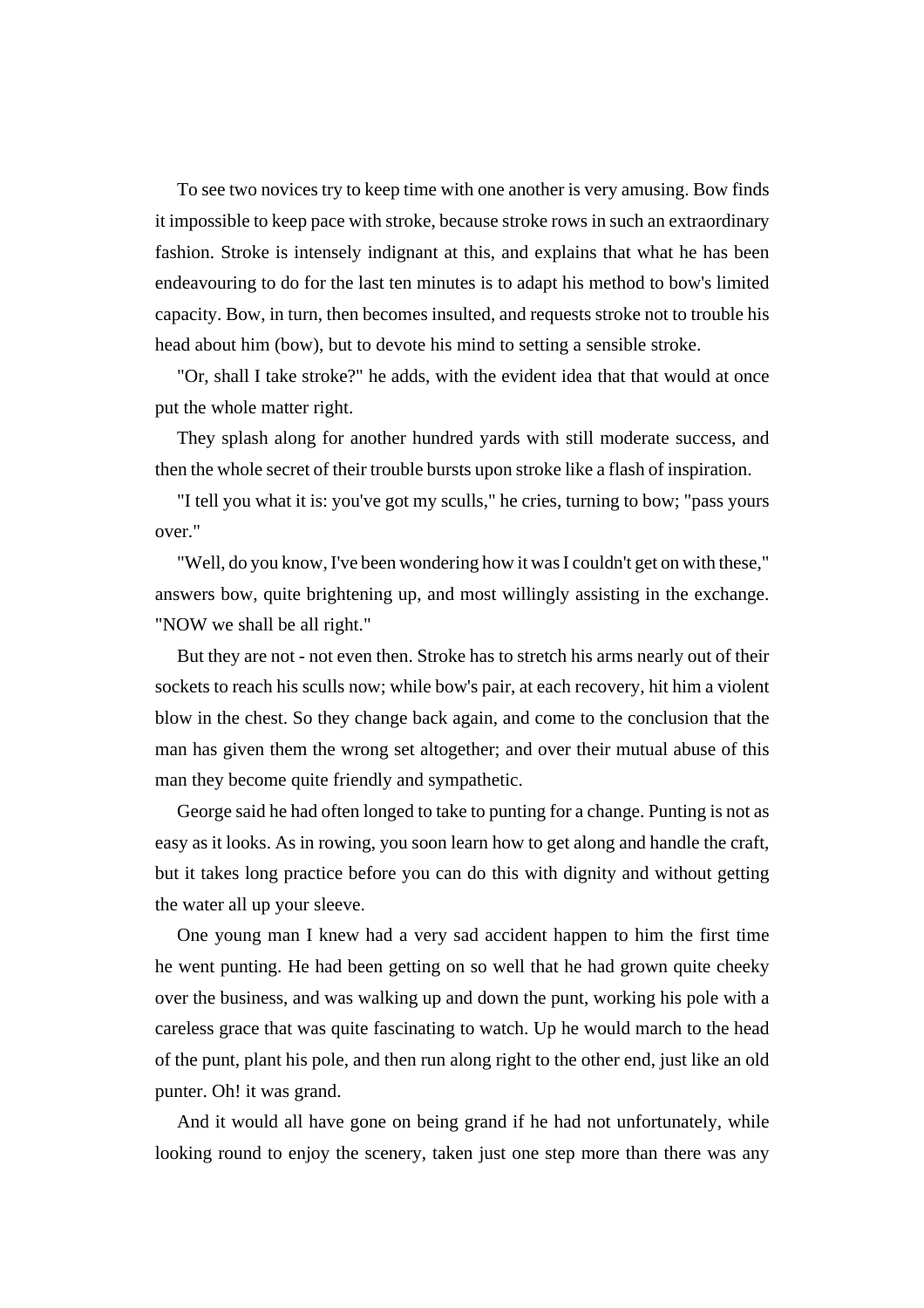necessity for, and walked off the punt altogether. The pole was firmly fixed in the mud, and he was left clinging to it while the punt drifted away. It was an undignified position for him. A rude boy on the bank immediately yelled out to a lagging chum to "hurry up and see real monkey on a stick."

I could not go to his assistance, because, as ill-luck would have it, we had not taken the proper precaution to bring out a spare pole with us. I could only sit and look at him. His expression as the pole slowly sank with him I shall never forget; there was so much thought in it.

I watched him gently let down into the water, and saw him scramble out, sad and wet. I could not help laughing, he looked such a ridiculous figure. I continued to chuckle to myself about it for some time, and then it was suddenly forced in upon me that really I had got very little to laugh at when I came to think of it. Here was I, alone in a punt, without a pole, drifting helplessly down mid-stream - possibly towards a weir.

I began to feel very indignant with my friend for having stepped overboard and gone off in that way. He might, at all events, have left me the pole.

I drifted on for about a quarter of a mile, and then I came in sight of a fishing-punt moored in mid-stream, in which sat two old fishermen. They saw me bearing down upon them, and they called out to me to keep out of their way.

"I can't," I shouted back.

"But you don't try," they answered.

I explained the matter to them when I got nearer, and they caught me and lent me a pole. The weir was just fifty yards below. I am glad they happened to be there.

The first time I went punting was in company with three other fellows; they were going to show me how to do it. We could not all start together, so I said I would go down first and get out the punt, and then I could potter about and practice a bit until they came.

I could not get a punt out that afternoon, they were all engaged; so I had nothing else to do but to sit down on the bank, watching the river, and waiting for my friends.

I had not been sitting there long before my attention became attracted to a man in a punt who, I noticed with some surprise, wore a jacket and cap exactly like mine. He was evidently a novice at punting, and his performance was most interesting.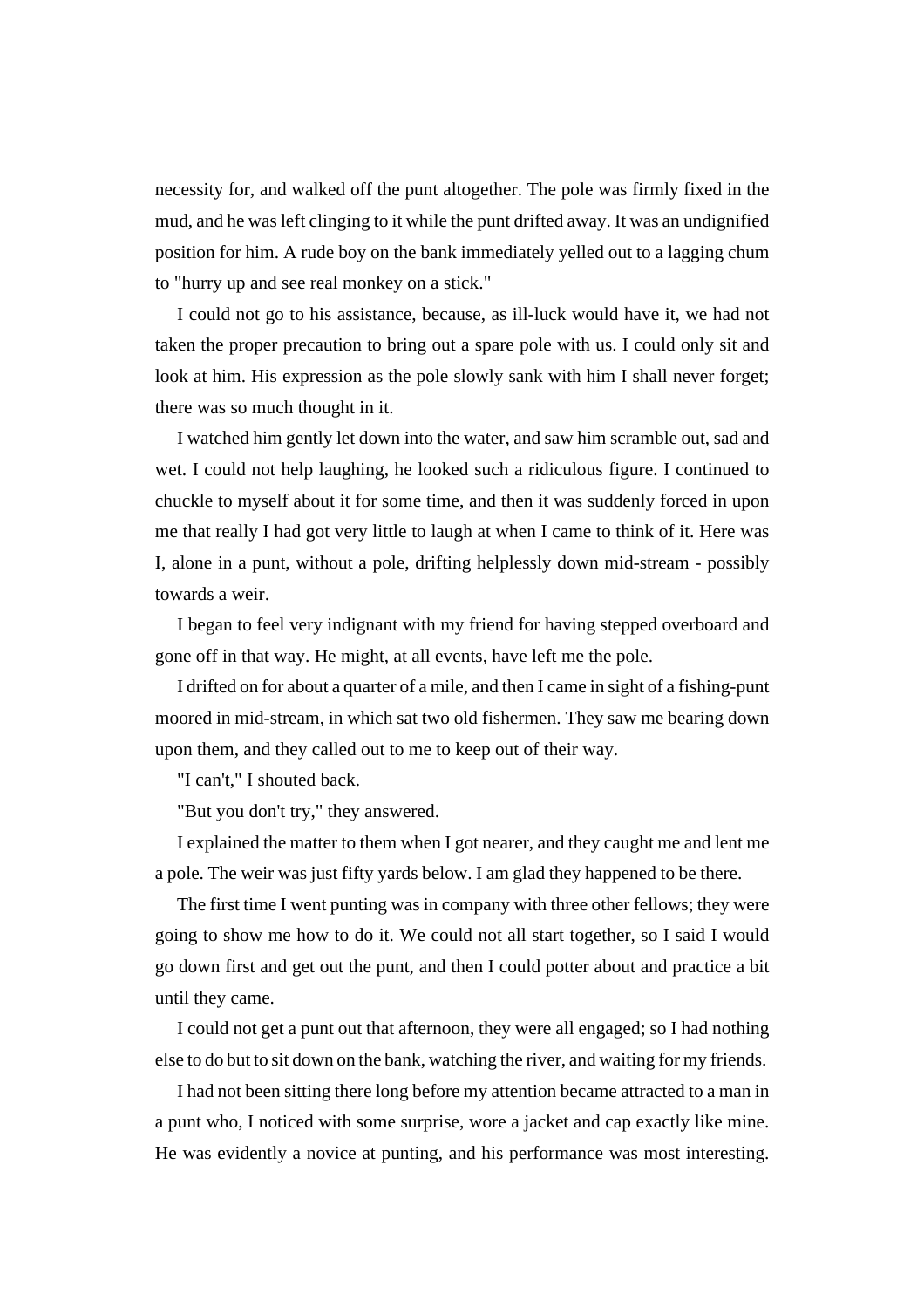You never knew what was going to happen when he put the pole in; he evidently did not know himself. Sometimes he shot up stream and sometimes he shot down stream, and at other times he simply spun round and came up the other side of the pole. And with every result he seemed equally surprised and annoyed.

The people about the river began to get quite absorbed in him after a while, and to make bets with one another as to what would be the outcome of his next push.

In the course of time my friends arrived on the opposite bank, and they stopped and watched him too. His back was towards them, and they only saw his jacket and cap. From this they immediately jumped to the conclusion that it was I, their beloved companion, who was making an exhibition of himself, and their delight knew no bounds. They commenced to chaff him unmercifully.

I did not grasp their mistake at first, and I thought, "How rude of them to go on like that, with a perfect stranger, too!" But before I could call out and reprove them, the explanation of the matter occurred to me, and I withdrew behind a tree.

Oh, how they enjoyed themselves, ridiculing that young man! For five good minutes they stood there, shouting ribaldry at him, deriding him, mocking him, jeering at him. They peppered him with stale jokes, they even made a few new ones and threw at him. They hurled at him all the private family jokes belonging to our set, and which must have been perfectly unintelligible to him. And then, unable to stand their brutal jibes any longer, he turned round on them, and they saw his face!

I was glad to notice that they had sufficient decency left in them to look very foolish. They explained to him that they had thought he was some one they knew. They said they hoped he would not deem them capable of so insulting any one except a personal friend of their own.

Of course their having mistaken him for a friend excused it. I remember Harris telling me once of a bathing experience he had at Boulogne. He was swimming about there near the beach, when he felt himself suddenly seized by the neck from behind, and forcibly plunged under water. He struggled violently, but whoever had got hold of him seemed to be a perfect Hercules in strength, and all his efforts to escape were unavailing. He had given up kicking, and was trying to turn his thoughts upon solemn things, when his captor released him.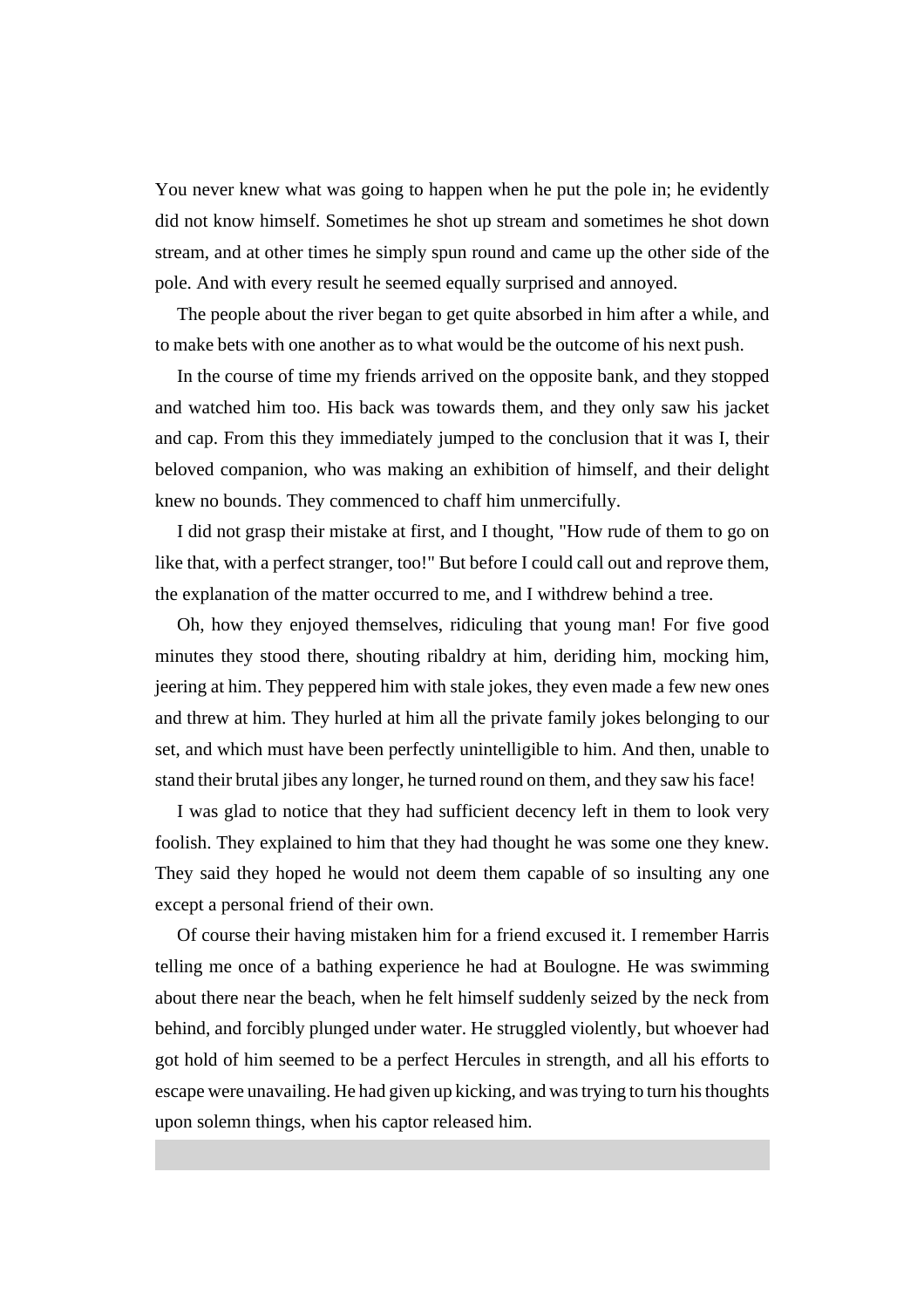He regained his feet, and looked round for his would-be murderer. The assassin was standing close by him, laughing heartily, but the moment he caught sight of Harris's face, as it emerged from the water, he started back and seemed quite concerned.

"I really beg your pardon," he stammered confusedly, "but I took you for a friend of mine!"

Harris thought it was lucky for him the man had not mistaken him for a relation, or he would probably have been drowned outright.

Sailing is a thing that wants knowledge and practice too - though, as a boy, I did not think so. I had an idea it came natural to a body, like rounders and touch. I knew another boy who held this view likewise, and so, one windy day, we thought we would try the sport. We were stopping down at Yarmouth, and we decided we would go for a trip up the Yare. We hired a sailing boat at the yard by the bridge, and started off. "It's rather a rough day," said the man to us, as we put off: "better take in a reef and luff sharp when you get round the bend."

We said we would make a point of it, and left him with a cheery "Good- morning," wondering to ourselves how you "luffed," and where we were to get a "reef" from, and what we were to do with it when we had got it.

We rowed until we were out of sight of the town, and then, with a wide stretch of water in front of us, and the wind blowing a perfect hurricane across it, we felt that the time had come to commence operations.

Hector - I think that was his name - went on pulling while I unrolled the sail. It seemed a complicated job, but I accomplished it at length, and then came the question, which was the top end?

By a sort of natural instinct, we, of course, eventually decided that the bottom was the top, and set to work to fix it upside-down. But it was a long time before we could get it up, either that way or any other way. The impression on the mind of the sail seemed to be that we were playing at funerals, and that I was the corpse and itself was the winding-sheet.

When it found that this was not the idea, it hit me over the head with the boom, and refused to do anything.

"Wet it," said Hector; "drop it over and get it wet."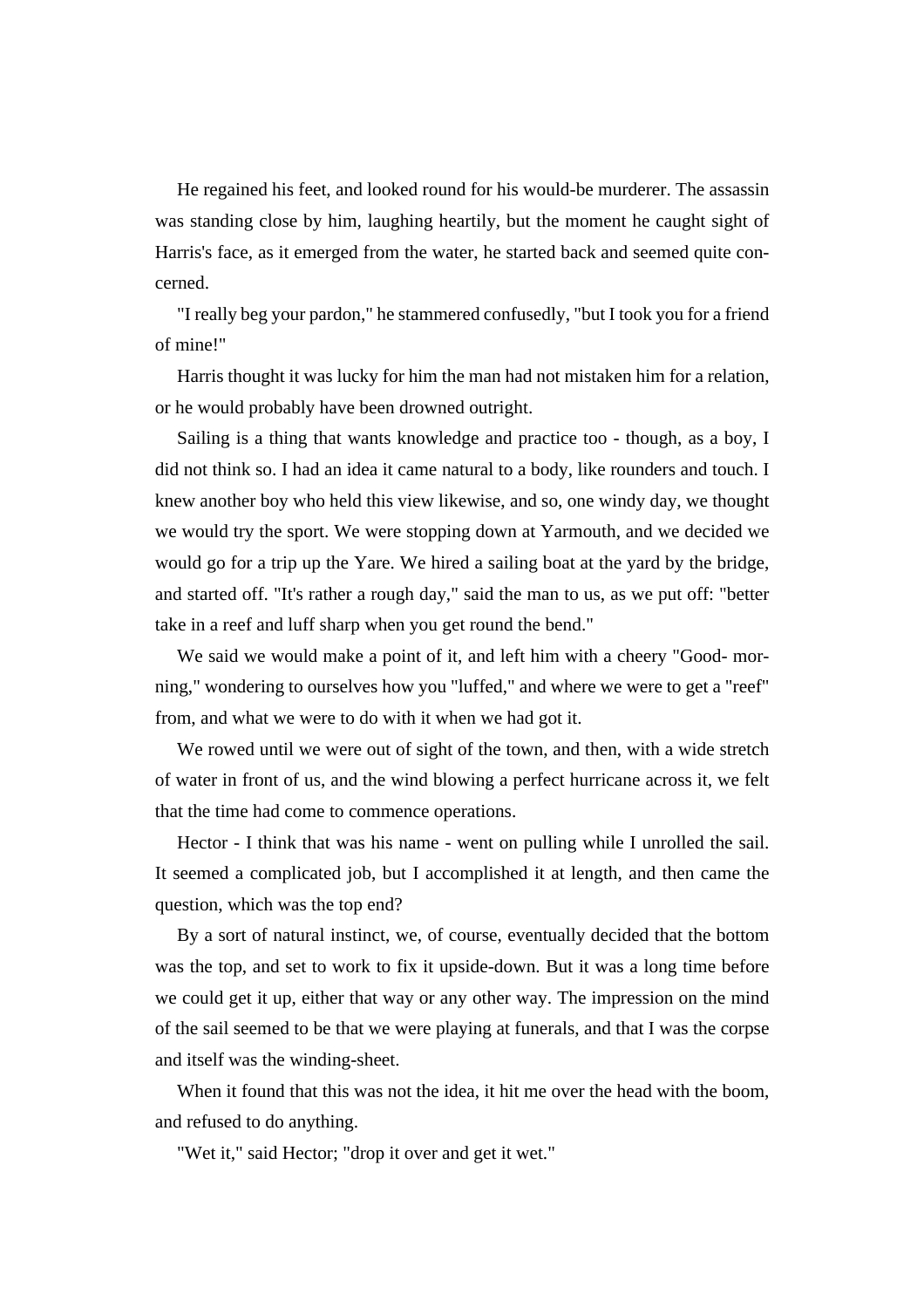He said people in ships always wetted the sails before they put them up. So I wetted it; but that only made matters worse than they were before. A dry sail clinging to your legs and wrapping itself round your head is not pleasant, but, when the sail is sopping wet, it becomes quite vexing.

We did get the thing up at last, the two of us together. We fixed it, not exactly upside down - more sideways like - and we tied it up to the mast with the painter, which we cut off for the purpose.

That the boat did not upset I simply state as a fact. Why it did not upset I am unable to offer any reason. I have often thought about the matter since, but I have never succeeded in arriving at any satisfactory explanation of the phenomenon.

Possibly the result may have been brought about by the natural obstinacy of all things in this world. The boat may possibly have come to the conclusion, judging from a cursory view of our behaviour, that we had come out for a morning's suicide, and had thereupon determined to disappoint us. That is the only suggestion I can offer.

By clinging like grim death to the gunwale, we just managed to keep inside the boat, but it was exhausting work. Hector said that pirates and other seafaring people generally lashed the rudder to something or other, and hauled in the main top-jib, during severe squalls, and thought we ought to try to do something of the kind; but I was for letting her have her head to the wind.

As my advice was by far the easiest to follow, we ended by adopting it, and contrived to embrace the gunwale and give her her head.

The boat travelled up stream for about a mile at a pace I have never sailed at since, and don't want to again. Then, at a bend, she heeled over till half her sail was under water. Then she righted herself by a miracle and flew for a long low bank of soft mud.

That mud-bank saved us. The boat ploughed its way into the middle of it and then stuck. Finding that we were once more able to move according to our ideas, instead of being pitched and thrown about like peas in a bladder, we crept forward, and cut down the sail.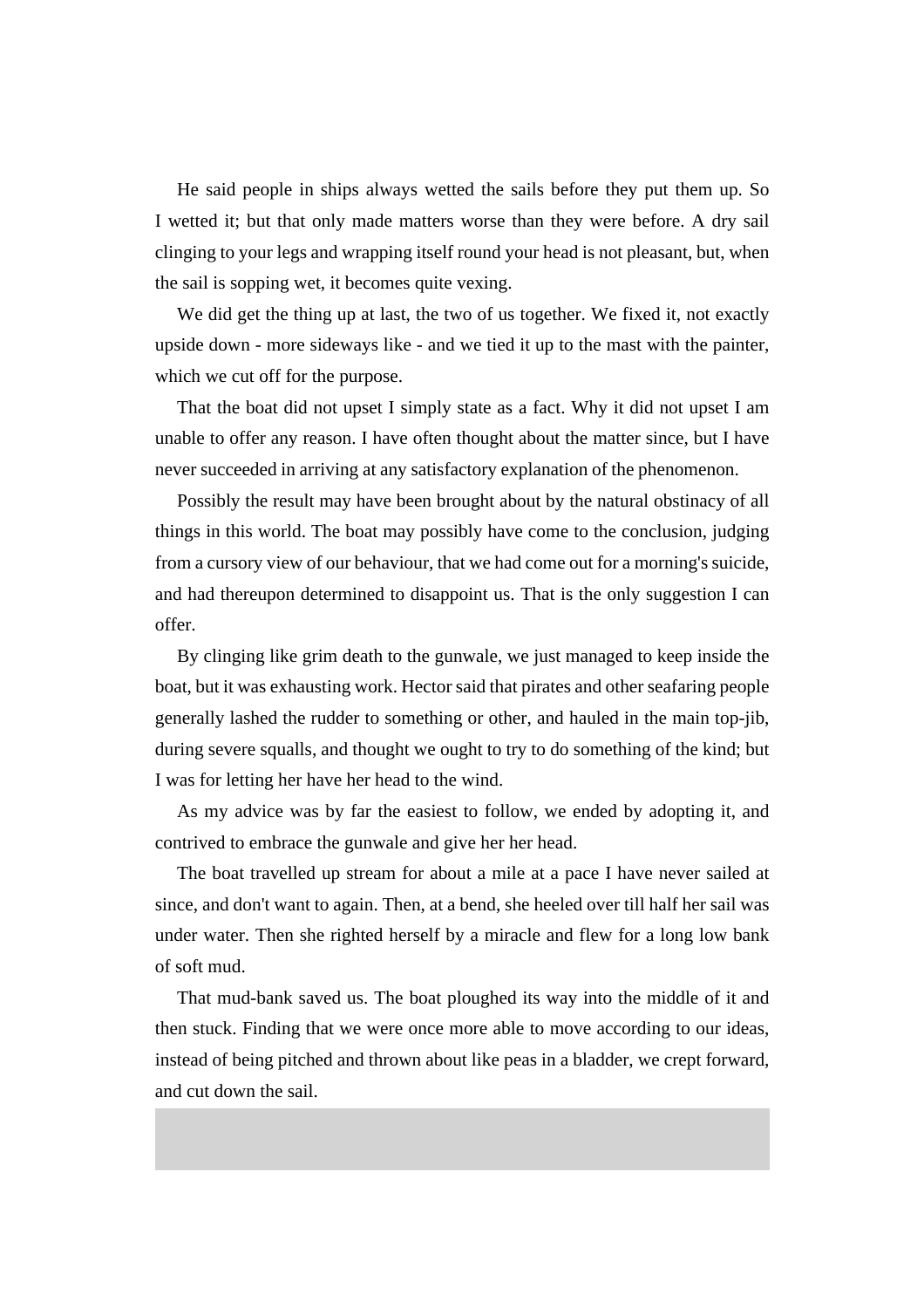We had had enough sailing. We did not want to overdo the thing and get a surfeit of it. We had had a sail - a good all-round exciting, interesting sail - and now we thought we would have a row, just for a change like.

We took the sculls and tried to push the boat off the mud, and, in doing so, we broke one of the sculls. After that we proceeded with great caution, but they were a wretched old pair, and the second one cracked almost easier than the first, and left us helpless.

The mud stretched out for about a hundred yards in front of us, and behind us was the water. The only thing to be done was to sit and wait until someone came by.

It was not the sort of day to attract people out on the river, and it was three hours before a soul came in sight. It was an old fisherman who, with immense difficulty, at last rescued us, and we were towed back in an ignominious fashion to the boat-yard.

What between tipping the man who had brought us home, and paying for the broken sculls, and for having been out four hours and a half, it cost us a pretty considerable number of weeks' pocket-money, that sail. But we learned experience, and they say that is always cheap at any price.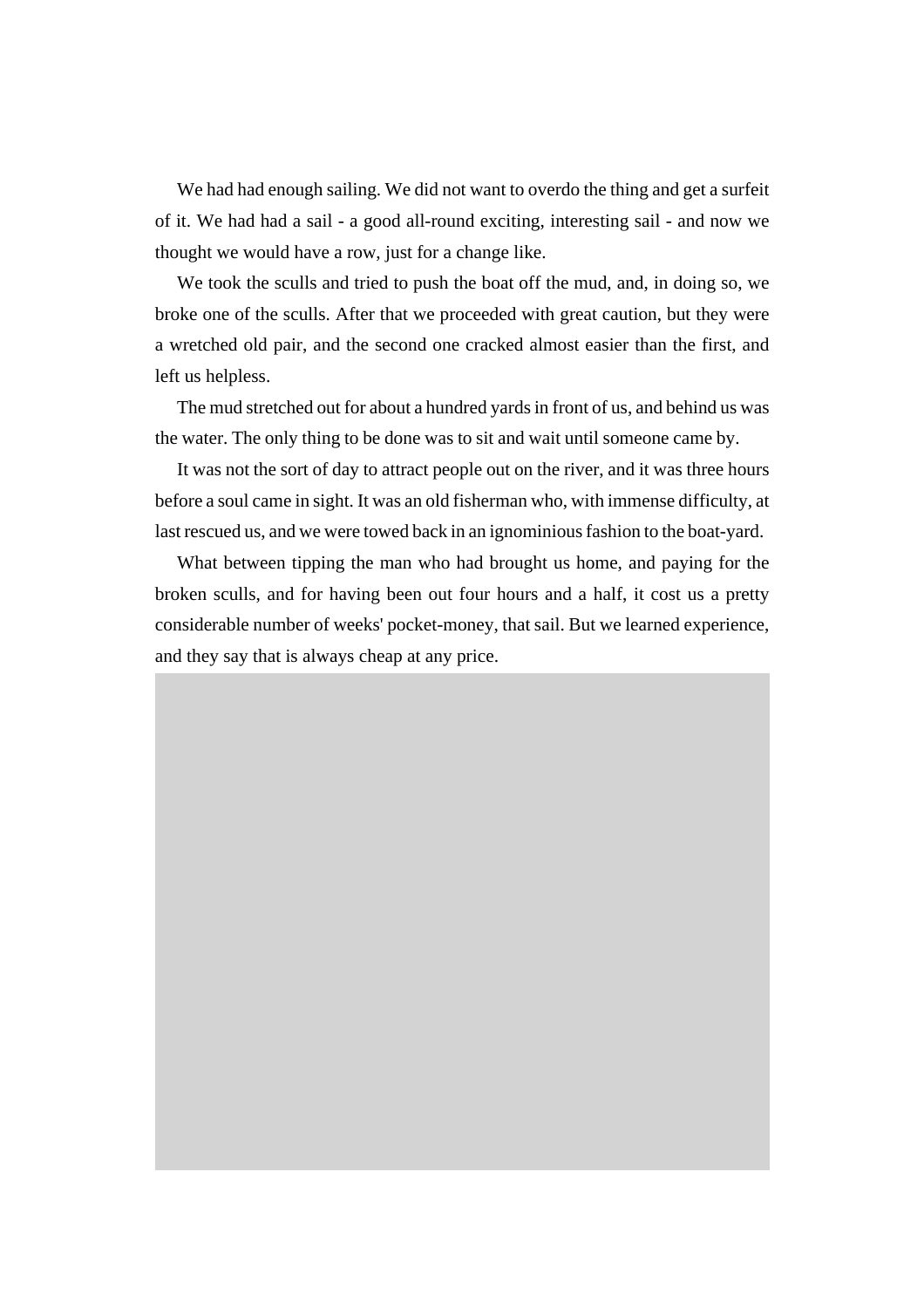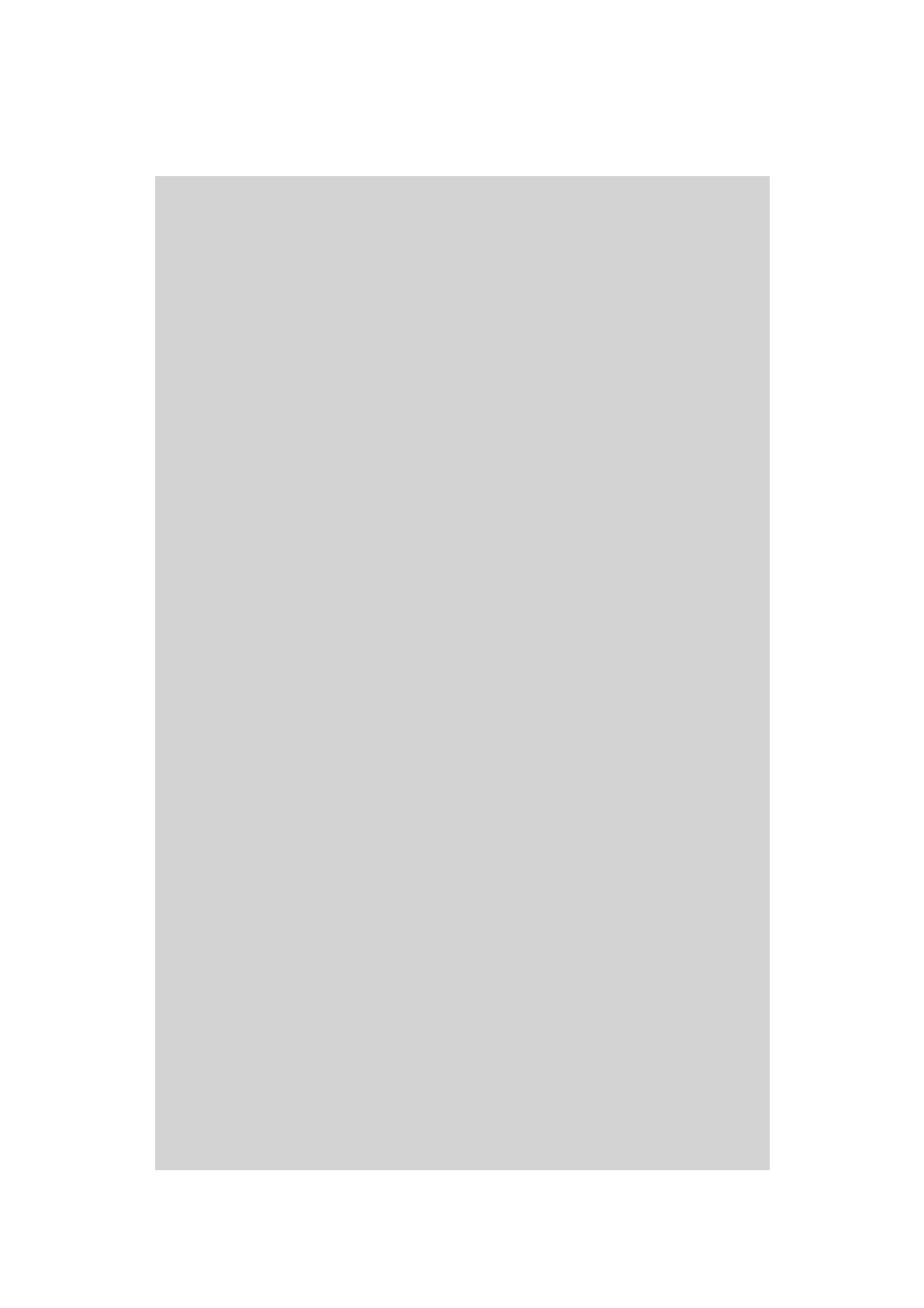### **CHAPTER XVI.**

READING. - WE ARE TOWED BY STEAM LAUNCH. - IRRITATING BEHAVIOUR OF SMALL BOATS. - HOW THEY GET IN THE WAY OF STEAM LAUNCHES. - GEORGE AND HARRIS AGAIN SHIRK THEIR WORK. - RATHER A HACKNEYED STORY. - STREATLEY AND GORING.

WE came in sight of Reading about eleven. The river is dirty and dismal here. One does not linger in the neighbourhood of Reading. The town itself is a famous old place, dating from the dim days of King Ethelred, when the Danes anchored their warships in the Kennet, and started from Reading to ravage all the land of Wessex; and here Ethelred and his brother Alfred fought and defeated them, Ethelred doing the praying and Alfred the fighting.

In later years, Reading seems to have been regarded as a handy place to run down to, when matters were becoming unpleasant in London. Parliament generally rushed off to Reading whenever there was a plague on at Westminster; and, in 1625, the Law followed suit, and all the courts were held at Reading. It must have been worth while having a mere ordinary plague now and then in London to get rid of both the lawyers and the Parliament.

During the Parliamentary struggle, Reading was besieged by the Earl of Essex, and, a quarter of a century later, the Prince of Orange routed King James's troops there.

Henry I. lies buried at Reading, in the Benedictine abbey founded by him there, the ruins of which may still be seen; and, in this same abbey, great John of Gaunt was married to the Lady Blanche.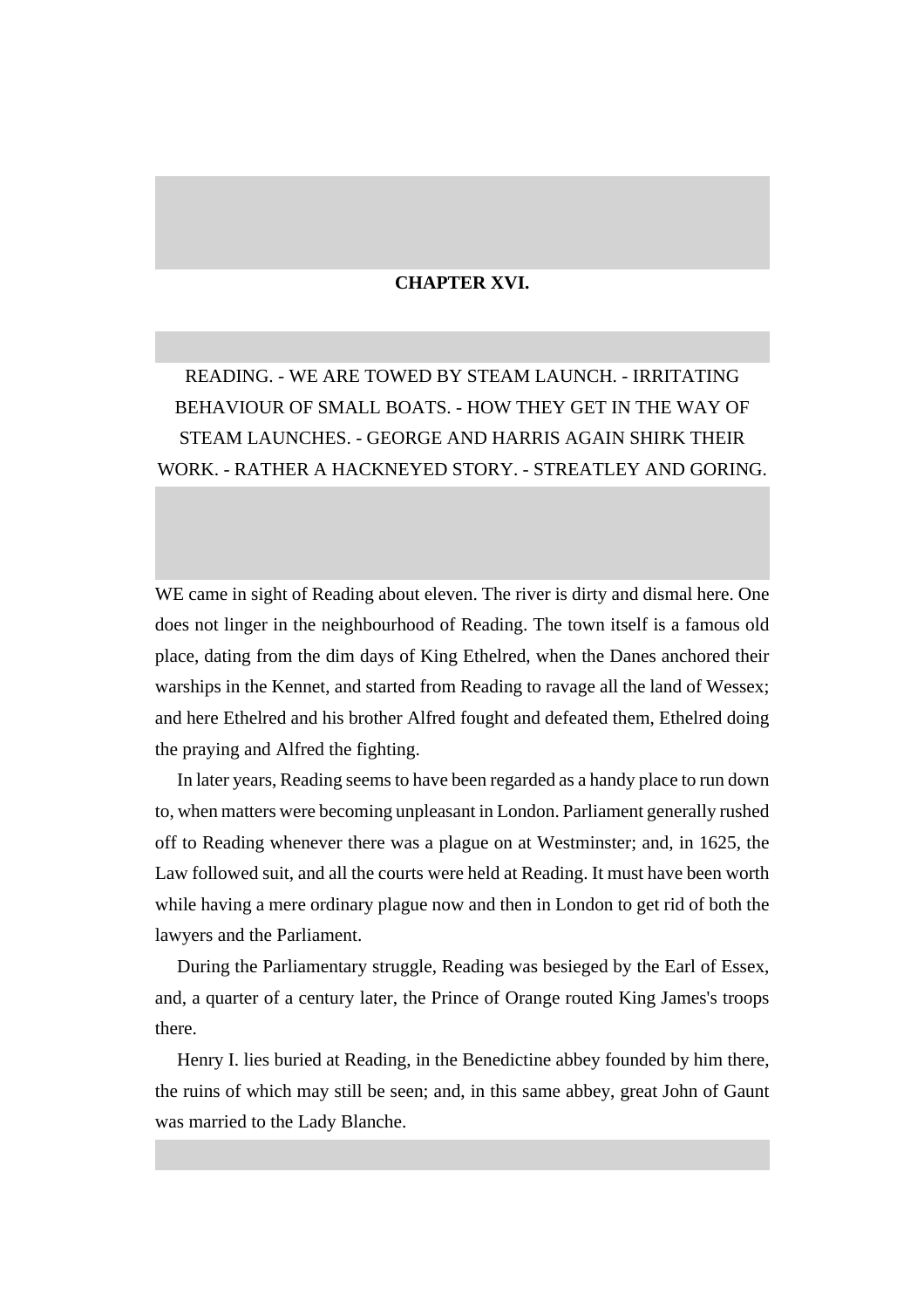At Reading lock we came up with a steam launch, belonging to some friends of mine, and they towed us up to within about a mile of Streatley. It is very delightful being towed up by a launch. I prefer it myself to rowing. The run would have been more delightful still, if it had not been for a lot of wretched small boats that were continually getting in the way of our launch, and, to avoid running down which, we had to be continually easing and stopping. It is really most annoying, the manner in which these rowing boats get in the way of one's launch up the river; something ought to done to stop it.

And they are so confoundedly impertinent, too, over it. You can whistle till you nearly burst your boiler before they will trouble themselves to hurry. I would have one or two of them run down now and then, if I had my way, just to teach them all a lesson.

The river becomes very lovely from a little above Reading. The railway rather spoils it near Tilehurst, but from Mapledurham up to Streatley it is glorious. A little above Mapledurham lock you pass Hardwick House, where Charles I. played bowls. The neighbourhood of Pangbourne, where the quaint little Swan Inn stands, must be as familiar to the HABITUES of the Art Exhibitions as it is to its own inhabitants.

My friends' launch cast us loose just below the grotto, and then Harris wanted to make out that it was my turn to pull. This seemed to me most unreasonable. It had been arranged in the morning that I should bring the boat up to three miles above Reading. Well, here we were, ten miles above Reading! Surely it was now their turn again.

I could not get either George or Harris to see the matter in its proper light, however; so, to save argument, I took the sculls. I had not been pulling for more than a minute or so, when George noticed something black floating on the water, and we drew up to it. George leant over, as we neared it, and laid hold of it. And then he drew back with a cry, and a blanched face.

It was the dead body of a woman. It lay very lightly on the water, and the face was sweet and calm. It was not a beautiful face; it was too prematurely aged-looking, too thin and drawn, to be that; but it was a gentle, lovable face, in spite of its stamp of pinch and poverty, and upon it was that look of restful peace that comes to the faces of the sick sometimes when at last the pain has left them.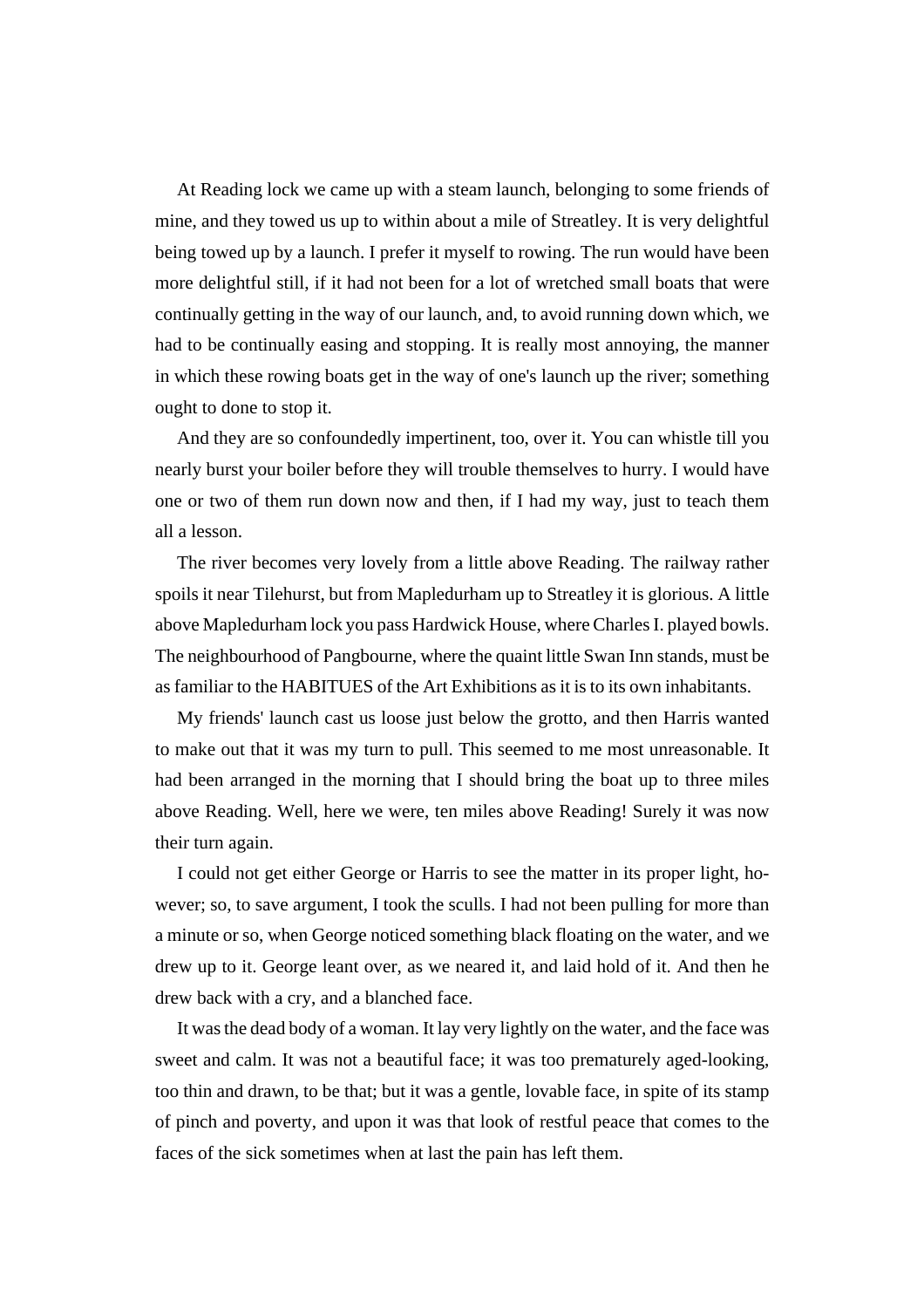Fortunately for us - we having no desire to be kept hanging about coroners' courts - some men on the bank had seen the body too, and now took charge of it from us.

We found out the woman's story afterwards. Of course it was the old, old vulgar tragedy. She had loved and been deceived - or had deceived herself. Anyhow, she had sinned - some of us do now and then - and her family and friends, naturally shocked and indignant, had closed their doors against her.

Left to fight the world alone, with the millstone of her shame around her neck, she had sunk ever lower and lower. For a while she had kept both herself and the child on the twelve shillings a week that twelve hours' drudgery a day procured her, paying six shillings out of it for the child, and keeping her own body and soul together on the remainder.

Six shillings a week does not keep body and soul together very unitedly. They want to get away from each other when there is only such a very slight bond as that between them; and one day, I suppose, the pain and the dull monotony of it all had stood before her eyes plainer than usual, and the mocking spectre had frightened her. She had made one last appeal to friends, but, against the chill wall of their respectability, the voice of the erring outcast fell unheeded; and then she had gone to see her child - had held it in her arms and kissed it, in a weary, dull sort of way, and without betraying any particular emotion of any kind, and had left it, after putting into its hand a penny box of chocolate she had bought it, and afterwards, with her last few shillings, had taken a ticket and come down to Goring.

It seemed that the bitterest thoughts of her life must have centred about the wooded reaches and the bright green meadows around Goring; but women strangely hug the knife that stabs them, and, perhaps, amidst the gall, there may have mingled also sunny memories of sweetest hours, spent upon those shadowed deeps over which the great trees bend their branches down so low.

She had wandered about the woods by the river's brink all day, and then, when evening fell and the grey twilight spread its dusky robe upon the waters, she stretched her arms out to the silent river that had known her sorrow and her joy. And the old river had taken her into its gentle arms, and had laid her weary head upon its bosom, and had hushed away the pain.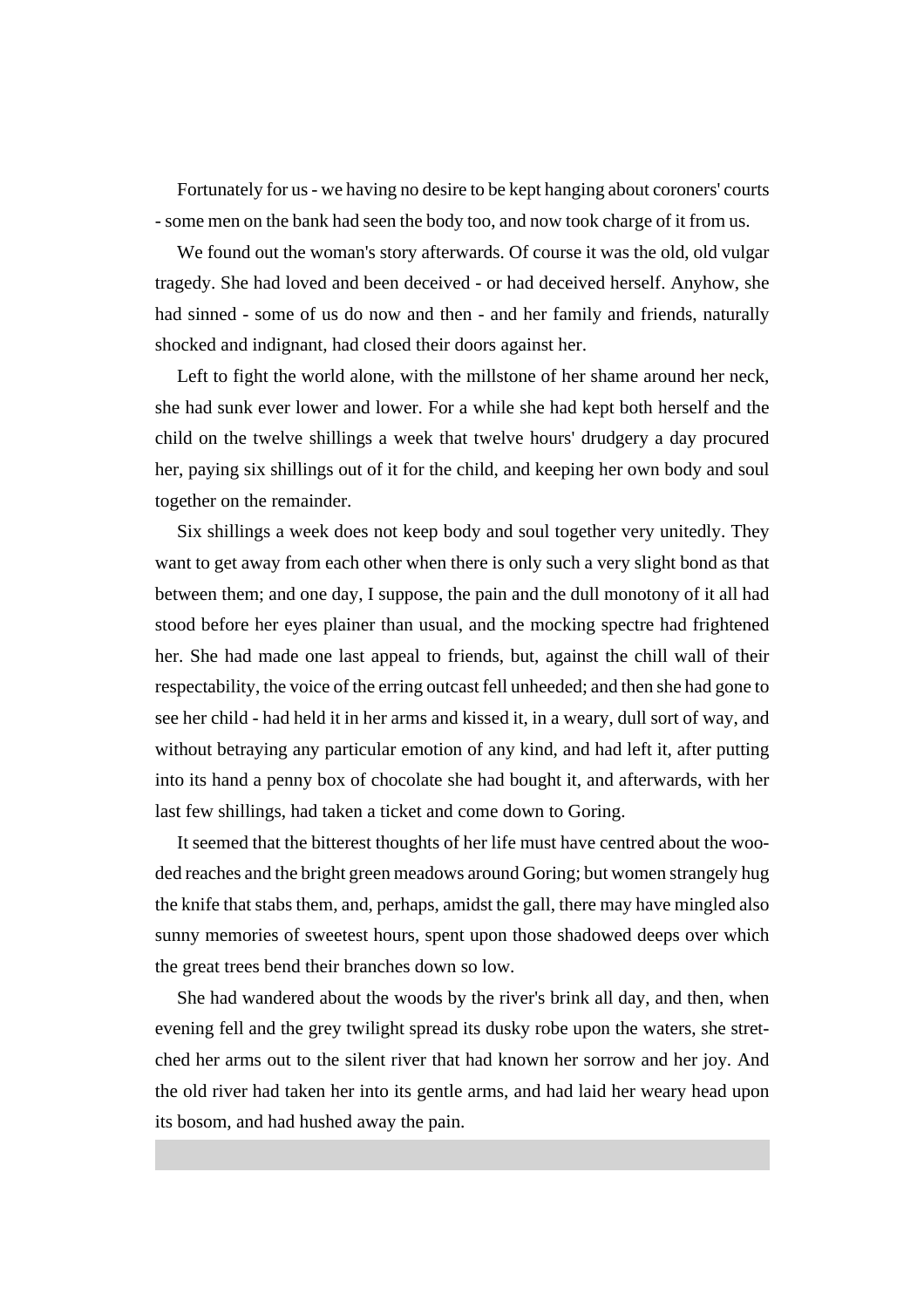Thus had she sinned in all things - sinned in living and in dying. God help her! and all other sinners, if any more there be.

Goring on the left bank and Streatley on the right are both or either charming places to stay at for a few days. The reaches down to Pangbourne woo one for a sunny sail or for a moonlight row, and the country round about is full of beauty. We had intended to push on to Wallingford that day, but the sweet smiling face of the river here lured us to linger for a while; and so we left our boat at the bridge, and went up into Streatley, and lunched at the "Bull," much to Montmorency's satisfaction.

They say that the hills on each ride of the stream here once joined and formed a barrier across what is now the Thames, and that then the river ended there above Goring in one vast lake. I am not in a position either to contradict or affirm this statement. I simply offer it.

It is an ancient place, Streatley, dating back, like most river-side towns and villages, to British and Saxon times. Goring is not nearly so pretty a little spot to stop at as Streatley, if you have your choice; but it is passing fair enough in its way, and is nearer the railway in case you want to slip off without paying your hotel bill.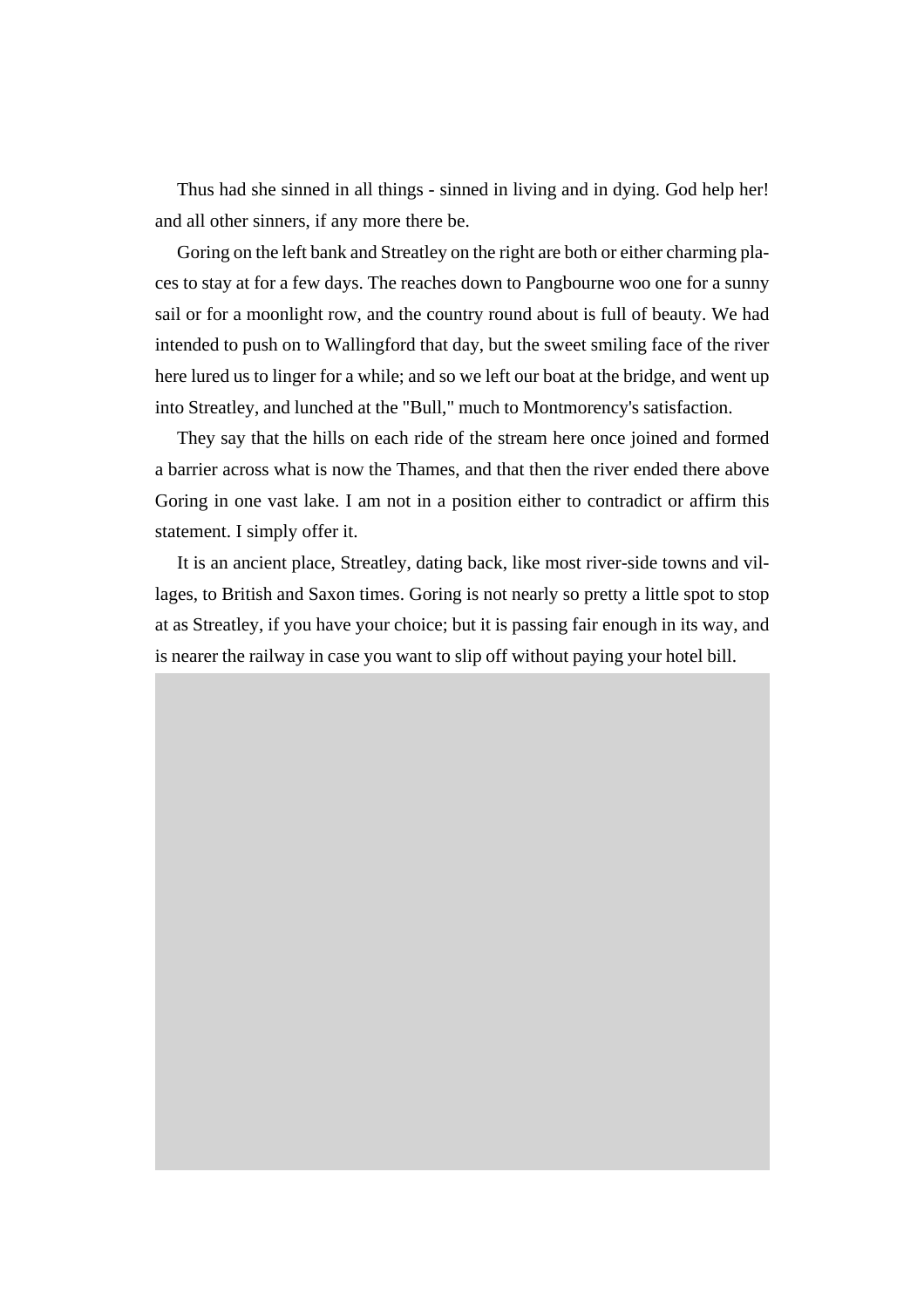## **CHAPTER XVII.**

# WASHING DAY. - FISH AND FISHERS. - ON THE ART OF ANGLING. - A CONSCIENTIOUS FLY-FISHER. - A FISHY STORY.

WE stayed two days at Streatley, and got our clothes washed. We had tried washing them ourselves, in the river, under George's superintendence, and it had been a failure. Indeed, it had been more than a failure, because we were worse off after we had washed our clothes than we were before. Before we had washed them, they had been very, very dirty, it is true; but they were just wearable. AFTER we had washed them - well, the river between Reading and Henley was much cleaner, after we had washed our clothes in it, than it was before. All the dirt contained in the river between Reading and Henley, we collected, during that wash, and worked it into our clothes.

The washerwoman at Streatley said she felt she owed it to herself to charge us just three times the usual prices for that wash. She said it had not been like washing, it had been more in the nature of excavating.

We paid the bill without a murmur.

The neighbourhood of Streatley and Goring is a great fishing centre. There is some excellent fishing to be had here. The river abounds in pike, roach, dace, gudgeon, and eels, just here; and you can sit and fish for them all day.

Some people do. They never catch them. I never knew anybody catch anything, up the Thames, except minnows and dead cats, but that has nothing to do, of course, with fishing! The local fisherman's guide doesn't say a word about catching anything. All it says is the place is "a good station for fishing;" and, from what I have seen of the district, I am quite prepared to bear out this statement.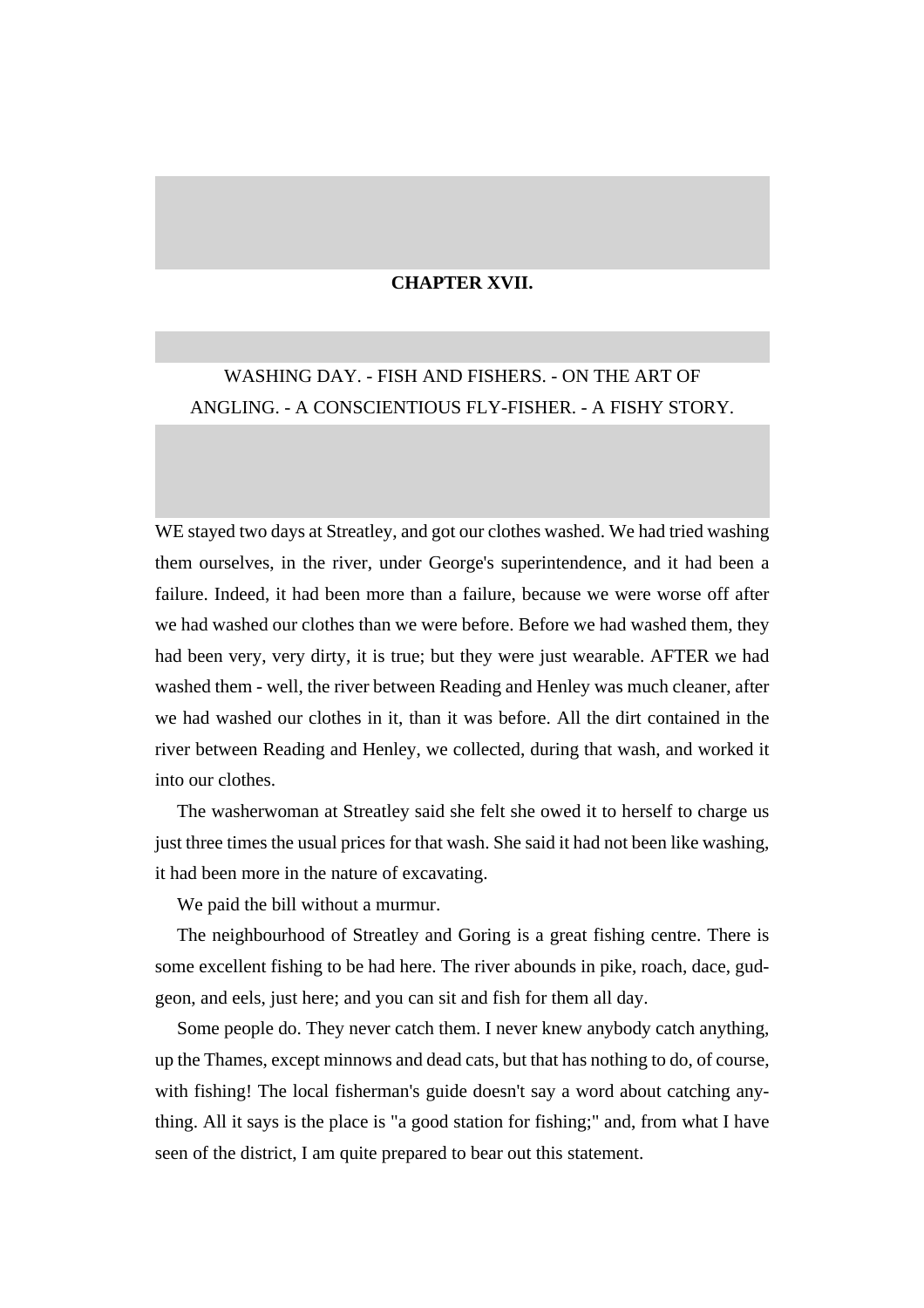There is no spot in the world where you can get more fishing, or where you can fish for a longer period. Some fishermen come here and fish for a day, and others stop and fish for a month. You can hang on and fish for a year, if you want to: it will be all the same.

The ANGLER'S GUIDE TO THE THAMES says that "jack and perch are also to be had about here," but there the ANGLER'S GUIDE is wrong. Jack and perch may BE about there. Indeed, I know for a fact that they are. You can SEE them there in shoals, when you are out for a walk along the banks: they come and stand half out of the water with their mouths open for biscuits. And, if you go for a bathe, they crowd round, and get in your way, and irritate you. But they are not to be "had" by a bit of worm on the end of a hook, nor anything like it - not they!

I am not a good fisherman myself. I devoted a considerable amount of attention to the subject at one time, and was getting on, as I thought, fairly well; but the old hands told me that I should never be any real good at it, and advised me to give it up. They said that I was an extremely neat thrower, and that I seemed to have plenty of gumption for the thing, and quite enough constitutional laziness. But they were sure I should never make anything of a fisherman. I had not got sufficient imagination.

They said that as a poet, or a shilling shocker, or a reporter, or anything of that kind, I might be satisfactory, but that, to gain any position as a Thames angler, would require more play of fancy, more power of invention than I appeared to possess.

Some people are under the impression that all that is required to make a good fisherman is the ability to tell lies easily and without blushing; but this is a mistake. Mere bald fabrication is useless; the veriest tyro can manage that. It is in the circumstantial detail, the embellishing touches of probability, the general air of scrupulous - almost of pedantic - veracity, that the experienced angler is seen.

Anybody can come in and say, "Oh, I caught fifteen dozen perch yesterday evening;" or "Last Monday I landed a gudgeon, weighing eighteen pounds, and measuring three feet from the tip to the tail."

There is no art, no skill, required for that sort of thing. It shows pluck, but that is all.

No; your accomplished angler would scorn to tell a lie, that way. His method is a study in itself.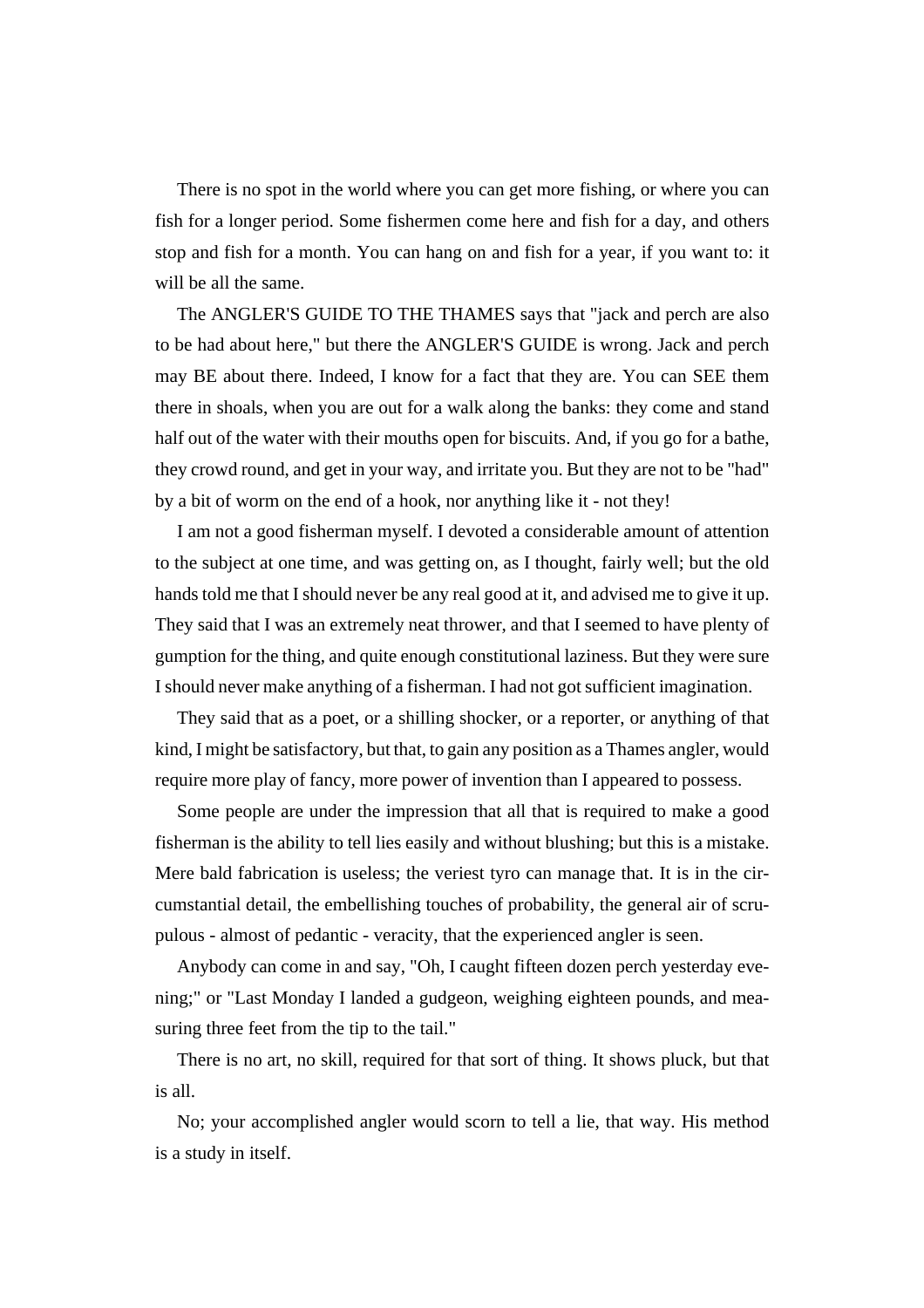He comes in quietly with his hat on, appropriates the most comfortable chair, lights his pipe, and commences to puff in silence. He lets the youngsters brag away for a while, and then, during a momentary lull, he removes the pipe from his mouth, and remarks, as he knocks the ashes out against the bars:

"Well, I had a haul on Tuesday evening that it's not much good my telling anybody about."

"Oh! why's that?" they ask.

"Because I don't expect anybody would believe me if I did," replies the old fellow calmly, and without even a tinge of bitterness in his tone, as he refills his pipe, and requests the landlord to bring him three of Scotch, cold.

There is a pause after this, nobody feeling sufficiently sure of himself to contradict the old gentleman. So he has to go on by himself without any encouragement.

"No," he continues thoughtfully; "I shouldn't believe it myself if anybody told it to me, but it's a fact, for all that. I had been sitting there all the afternoon and had caught literally nothing - except a few dozen dace and a score of jack; and I was just about giving it up as a bad job when I suddenly felt a rather smart pull at the line. I thought it was another little one, and I went to jerk it up. Hang me, if I could move the rod! It took me half-an-hour - half-an-hour, sir! - to land that fish; and every moment I thought the line was going to snap! I reached him at last, and what do you think it was? A sturgeon! a forty pound sturgeon! taken on a line, sir! Yes, you may well look surprised - I'll have another three of Scotch, landlord, please."

And then he goes on to tell of the astonishment of everybody who saw it; and what his wife said, when he got home, and of what Joe Buggles thought about it.

I asked the landlord of an inn up the river once, if it did not injure him, sometimes, listening to the tales that the fishermen about there told him; and he said:

"Oh, no; not now, sir. It did used to knock me over a bit at first, but, lor love you! me and the missus we listens to `em all day now. It's what you're used to, you know. It's what you're used to."

I knew a young man once, he was a most conscientious fellow, and, when he took to fly-fishing, he determined never to exaggerate his hauls by more than twenty-five per cent.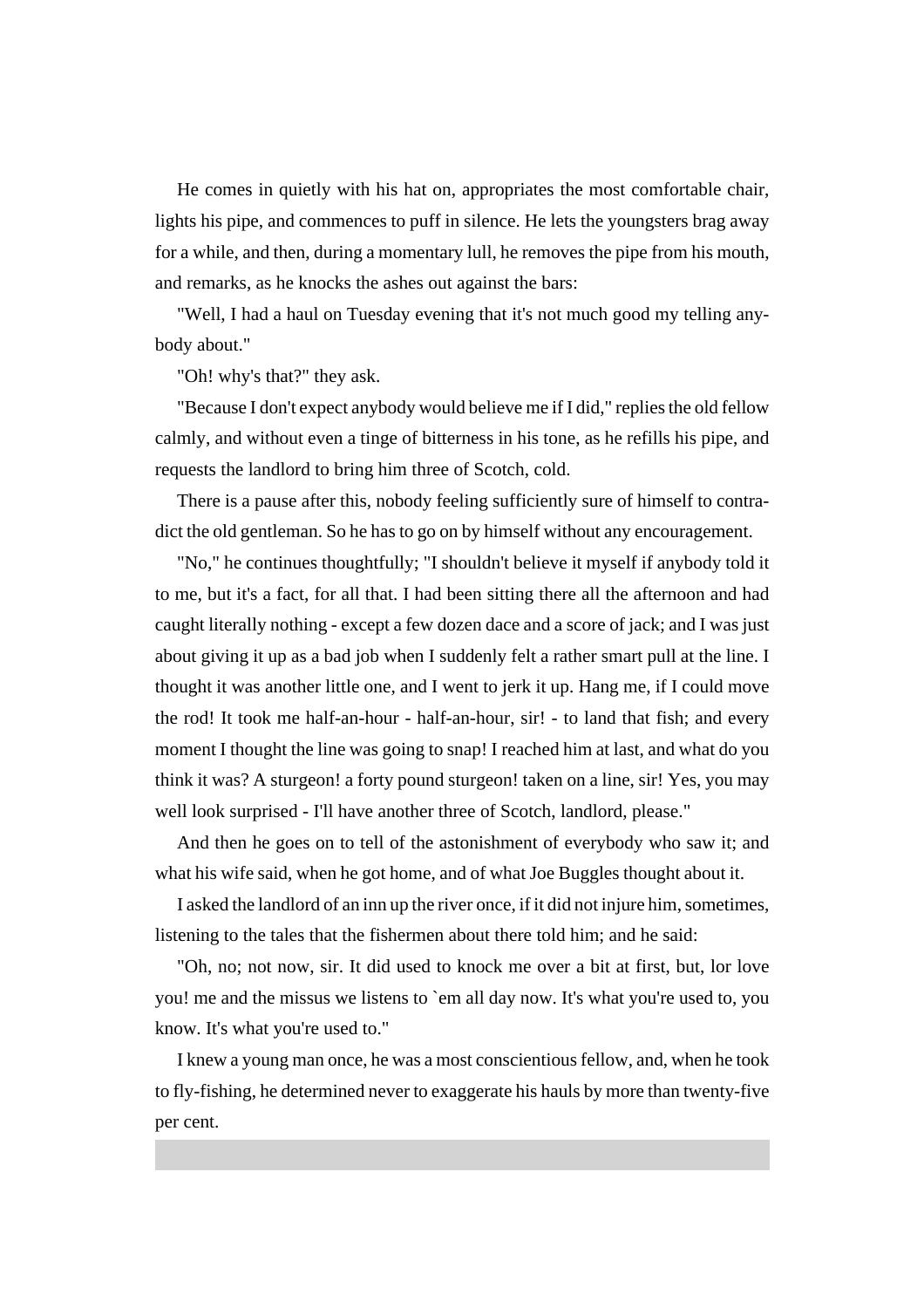"When I have caught forty fish," said he, "then I will tell people that I have caught fifty, and so on. But I will not lie any more than that, because it is sinful to lie."

But the twenty-five per cent. plan did not work well at all. He never was able to use it. The greatest number of fish he ever caught in one day was three, and you can't add twenty-five per cent. to three - at least, not in fish.

So he increased his percentage to thirty-three-and-a-third; but that, again, was awkward, when he had only caught one or two; so, to simplify matters, he made up his mind to just double the quantity.

He stuck to this arrangement for a couple of months, and then he grew dissatisfied with it. Nobody believed him when he told them that he only doubled, and he, therefore, gained no credit that way whatever, while his moderation put him at a disadvantage among the other anglers. When he had really caught three small fish, and said he had caught six, it used to make him quite jealous to hear a man, whom he knew for a fact had only caught one, going about telling people he had landed two dozen.

So, eventually, he made one final arrangement with himself, which he has religiously held to ever since, and that was to count each fish that he caught as ten, and to assume ten to begin with. For example, if he did not catch any fish at all, then he said he had caught ten fish - you could never catch less than ten fish by his system; that was the foundation of it. Then, if by any chance he really did catch one fish, he called it twenty, while two fish would count thirty, three forty, and so on.

It is a simple and easily worked plan, and there has been some talk lately of its being made use of by the angling fraternity in general. Indeed, the Committee of the Thames Angler's Association did recommend its adoption about two years ago, but some of the older members opposed it. They said they would consider the idea if the number were doubled, and each fish counted as twenty.

If ever you have an evening to spare, up the river, I should advise you to drop into one of the little village inns, and take a seat in the tap- room. You will be nearly sure to meet one or two old rod-men, sipping their toddy there, and they will tell you enough fishy stories, in half an hour, to give you indigestion for a month.

George and I - I don't know what had become of Harris; he had gone out and had a shave, early in the afternoon, and had then come back and spent full forty minutes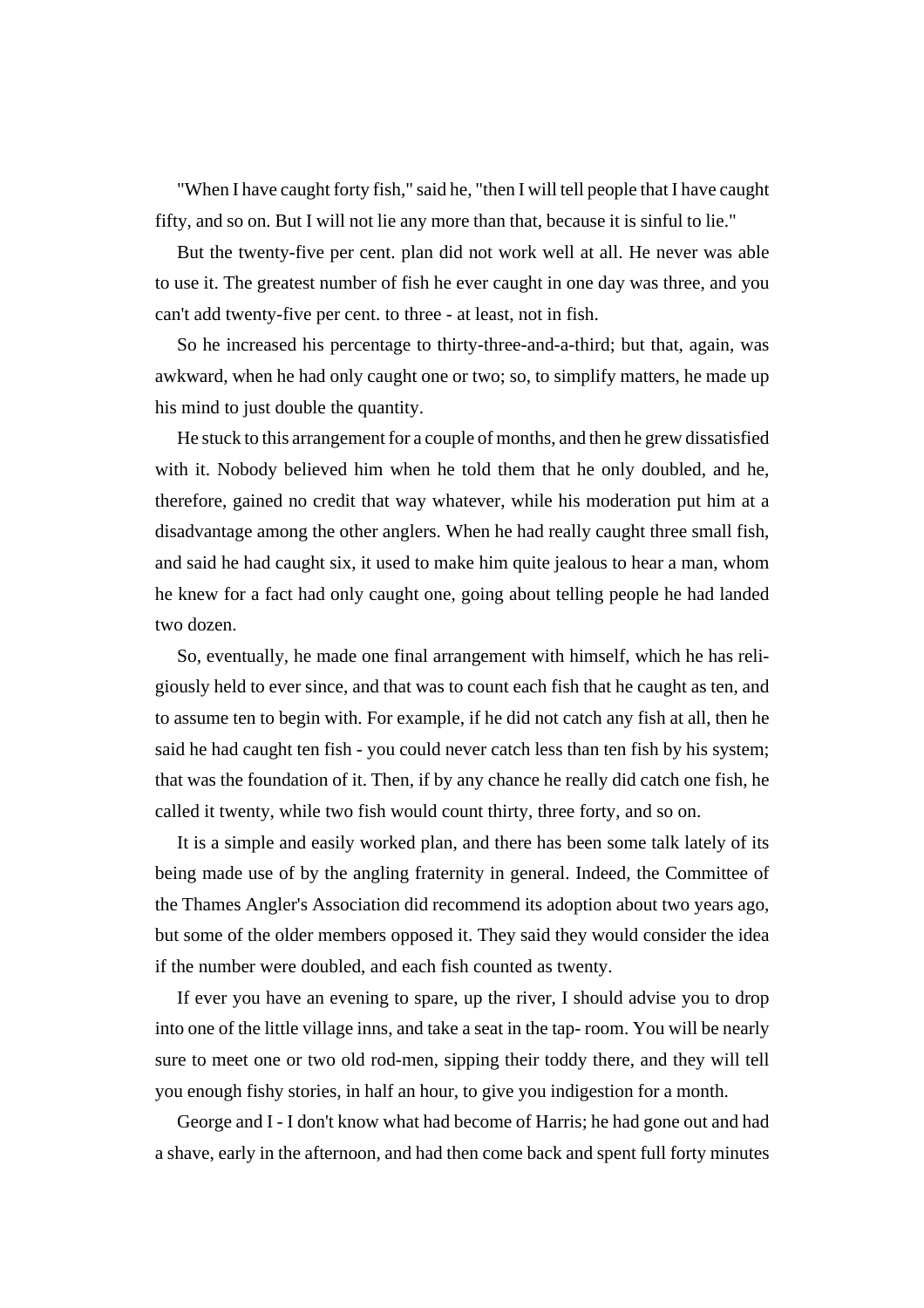in pipeclaying his shoes, we had not seen him since - George and I, therefore, and the dog, left to ourselves, went for a walk to Wallingford on the second evening, and, coming home, we called in at a little river-side inn, for a rest, and other things.

We went into the parlour and sat down. There was an old fellow there, smoking a long clay pipe, and we naturally began chatting.

He told us that it had been a fine day to-day, and we told him that it had been a fine day yesterday, and then we all told each other that we thought it would be a fine day to-morrow; and George said the crops seemed to be coming up nicely.

After that it came out, somehow or other, that we were strangers in the neighbourhood, and that we were going away the next morning.

Then a pause ensued in the conversation, during which our eyes wandered round the room. They finally rested upon a dusty old glass-case, fixed very high up above the chimney-piece, and containing a trout. It rather fascinated me, that trout; it was such a monstrous fish. In fact, at first glance, I thought it was a cod.

"Ah!" said the old gentleman, following the direction of my gaze, "fine fellow that, ain't he?"

"Quite uncommon," I murmured; and George asked the old man how much he thought it weighed.

"Eighteen pounds six ounces," said our friend, rising and taking down his coat. "Yes," he continued, "it wur sixteen year ago, come the third o' next month, that I landed him. I caught him just below the bridge with a minnow. They told me he wur in the river, and I said I'd have him, and so I did. You don't see many fish that size about here now, I'm thinking. Good-night, gentlemen, good-night."

And out he went, and left us alone.

We could not take our eyes off the fish after that. It really was a remarkably fine fish. We were still looking at it, when the local carrier, who had just stopped at the inn, came to the door of the room with a pot of beer in his hand, and he also looked at the fish.

"Good-sized trout, that," said George, turning round to him.

"Ah! you may well say that, sir," replied the man; and then, after a pull at his beer, he added, "Maybe you wasn't here, sir, when that fish was caught?"

"No," we told him. We were strangers in the neighbourhood.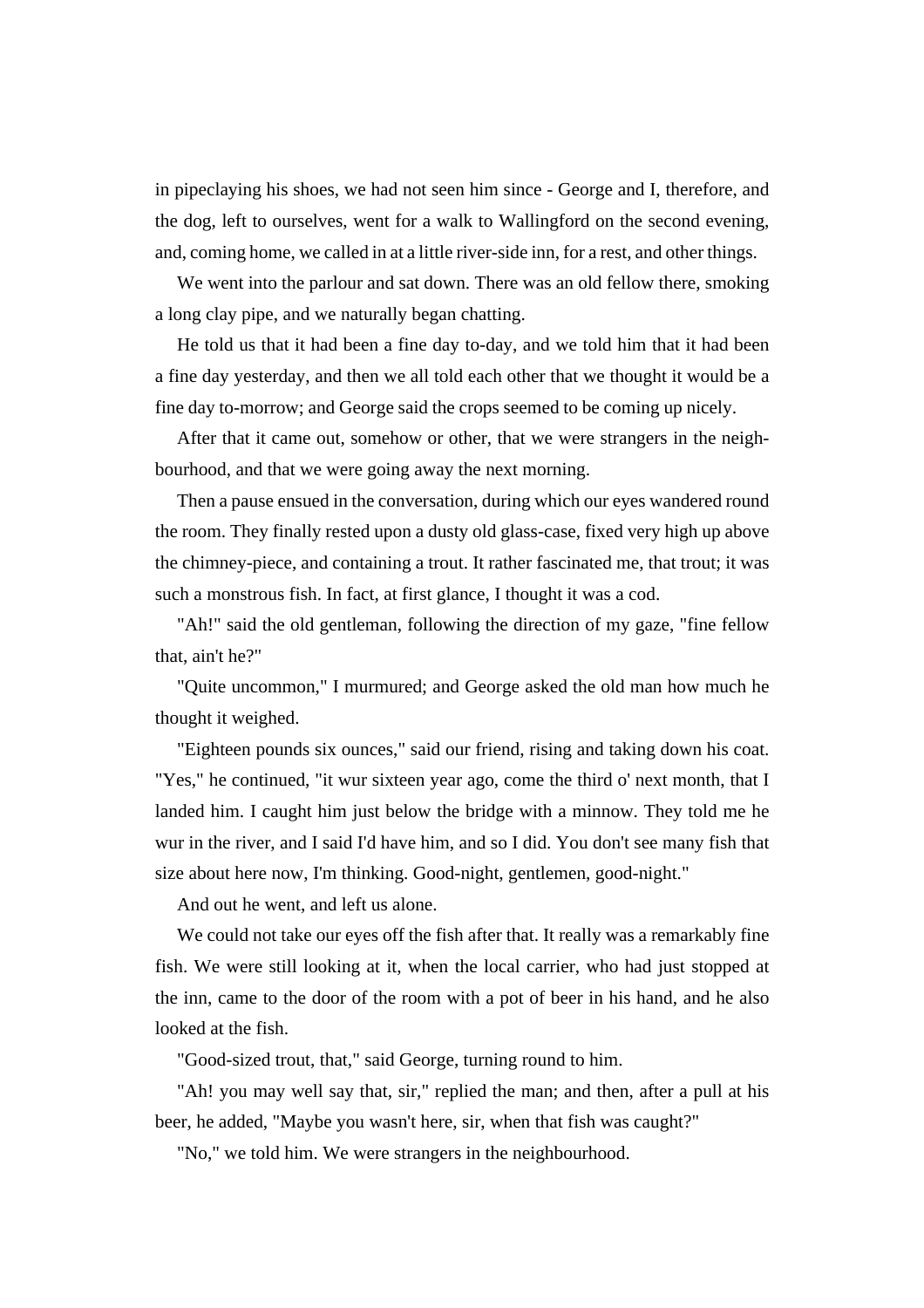"Ah!" said the carrier, "then, of course, how should you? It was nearly five years ago that I caught that trout."

"Oh! was it you who caught it, then?" said I.

"Yes, sir," replied the genial old fellow. "I caught him just below the lock - leastways, what was the lock then - one Friday afternoon; and the remarkable thing about it is that I caught him with a fly. I'd gone out pike fishing, bless you, never thinking of a trout, and when I saw that whopper on the end of my line, blest if it didn't quite take me aback. Well, you see, he weighed twenty-six pound. Goodnight, gentlemen, good- night."

Five minutes afterwards, a third man came in, and described how he had caught it early one morning, with bleak; and then he left, and a stolid, solemn-looking, middle-aged individual came in, and sat down over by the window.

None of us spoke for a while; but, at length, George turned to the new comer, and said:

"I beg your pardon, I hope you will forgive the liberty that we - perfect strangers in the neighbourhood - are taking, but my friend here and myself would be so much obliged if you would tell us how you caught that trout up there."

"Why, who told you I caught that trout!" was the surprised query.

We said that nobody had told us so, but somehow or other we felt instinctively that it was he who had done it.

"Well, it's a most remarkable thing - most remarkable," answered the stolid stranger, laughing; "because, as a matter of fact, you are quite right. I did catch it. But fancy your guessing it like that. Dear me, it's really a most remarkable thing."

And then he went on, and told us how it had taken him half an hour to land it, and how it had broken his rod. He said he had weighed it carefully when he reached home, and it had turned the scale at thirty- four pounds.

He went in his turn, and when he was gone, the landlord came in to us. We told him the various histories we had heard about his trout, and he was immensely amused, and we all laughed very heartily.

"Fancy Jim Bates and Joe Muggles and Mr. Jones and old Billy Maunders all telling you that they had caught it. Ha! ha! ha! Well, that is good," said the honest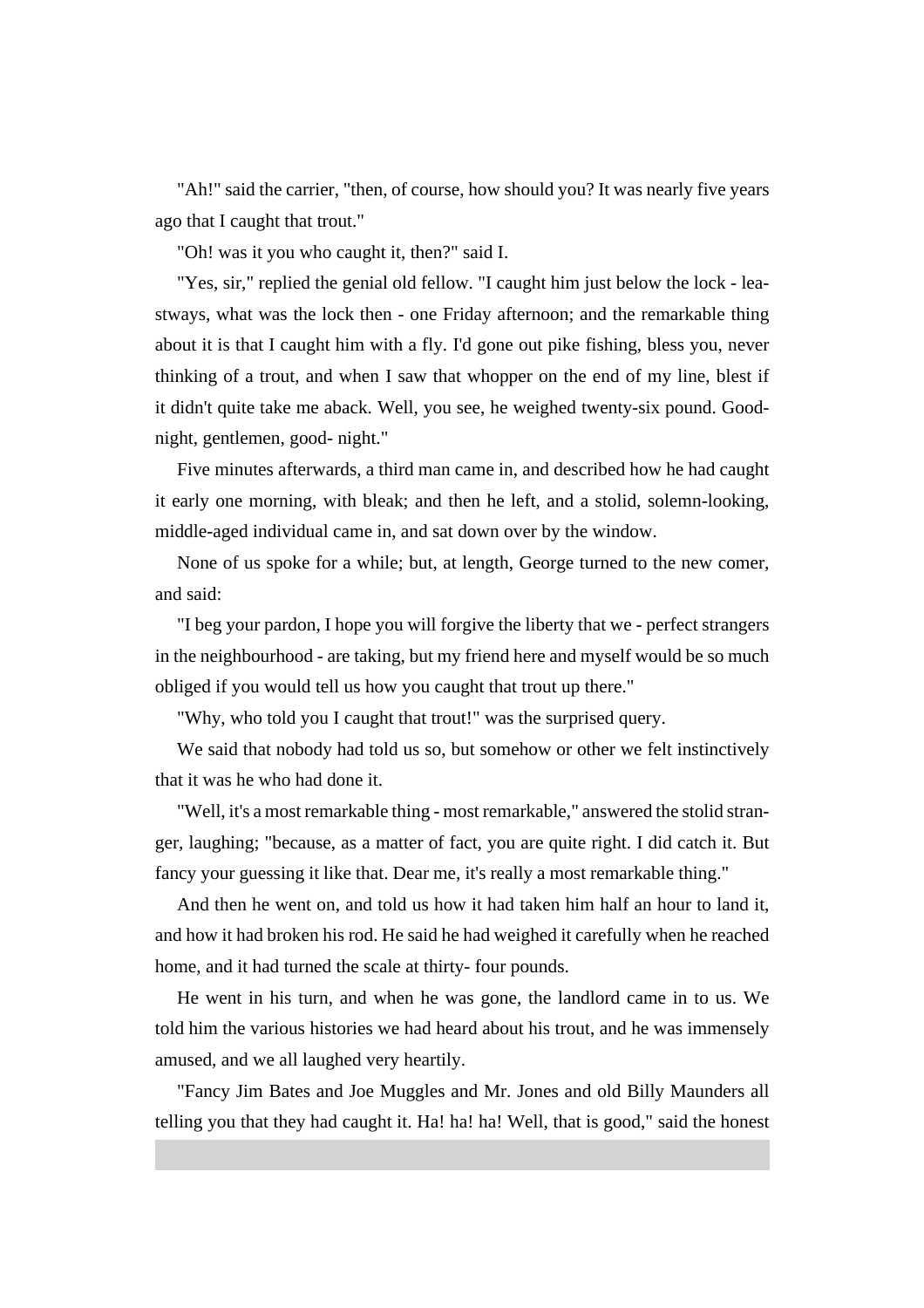old fellow, laughing heartily. "Yes, they are the sort to give it ME, to put up in MY parlour, if THEY had caught it, they are! Ha! ha! ha!"

And then he told us the real history of the fish. It seemed that he had caught it himself, years ago, when he was quite a lad; not by any art or skill, but by that unaccountable luck that appears to always wait upon a boy when he plays the wag from school, and goes out fishing on a sunny afternoon, with a bit of string tied on to the end of a tree.

He said that bringing home that trout had saved him from a whacking, and that even his school-master had said it was worth the rule-of-three and practice put together.

He was called out of the room at this point, and George and I again turned our gaze upon the fish.

It really was a most astonishing trout. The more we looked at it, the more we marvelled at it.

It excited George so much that he climbed up on the back of a chair to get a better view of it.

And then the chair slipped, and George clutched wildly at the trout-case to save himself, and down it came with a crash, George and the chair on top of it.

"You haven't injured the fish, have you?" I cried in alarm, rushing up.

"I hope not," said George, rising cautiously and looking about.

But he had. That trout lay shattered into a thousand fragments - I say a thousand, but they may have only been nine hundred. I did not count them.

We thought it strange and unaccountable that a stuffed trout should break up into little pieces like that.

And so it would have been strange and unaccountable, if it had been a stuffed trout, but it was not.

That trout was plaster-of-Paris.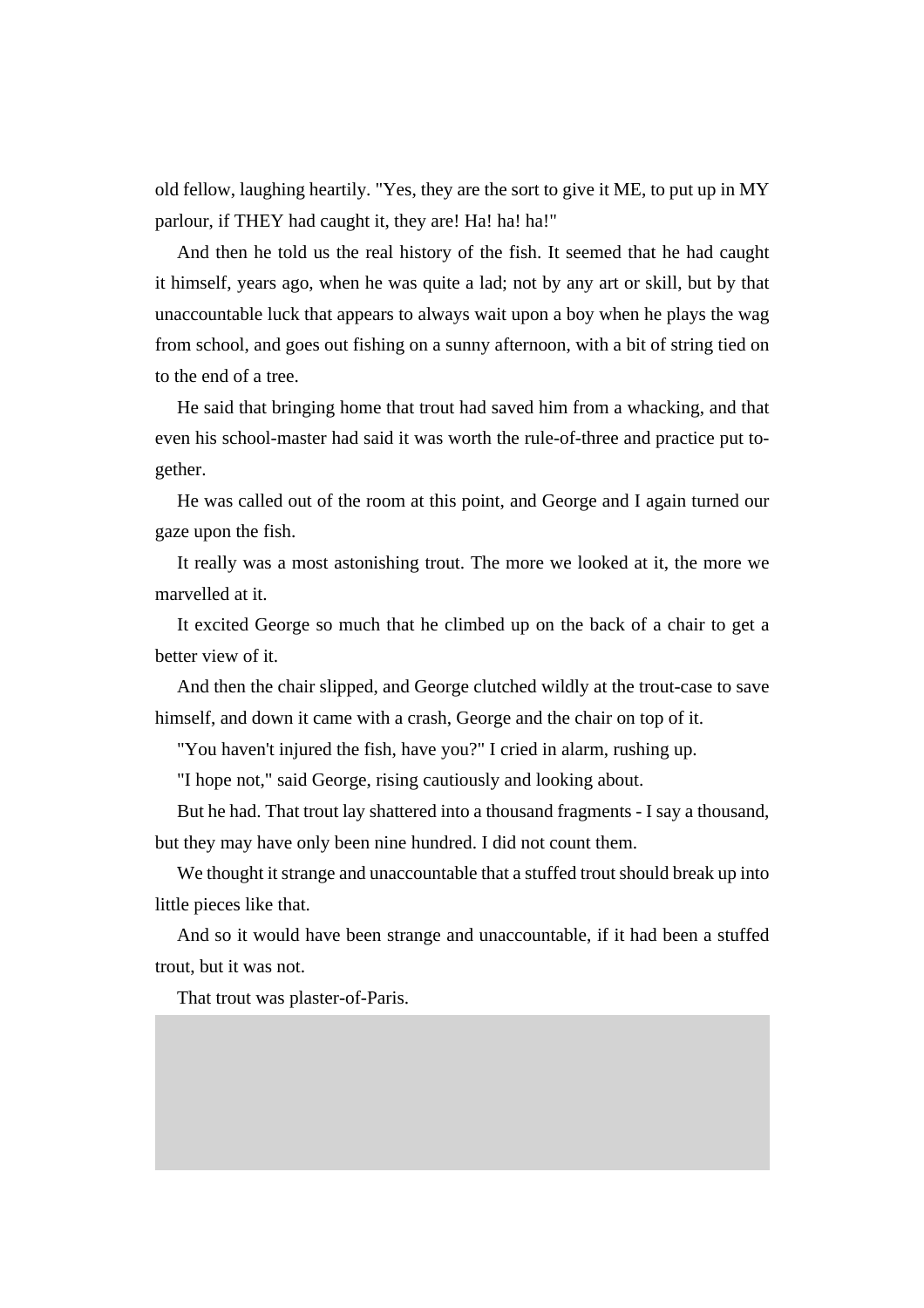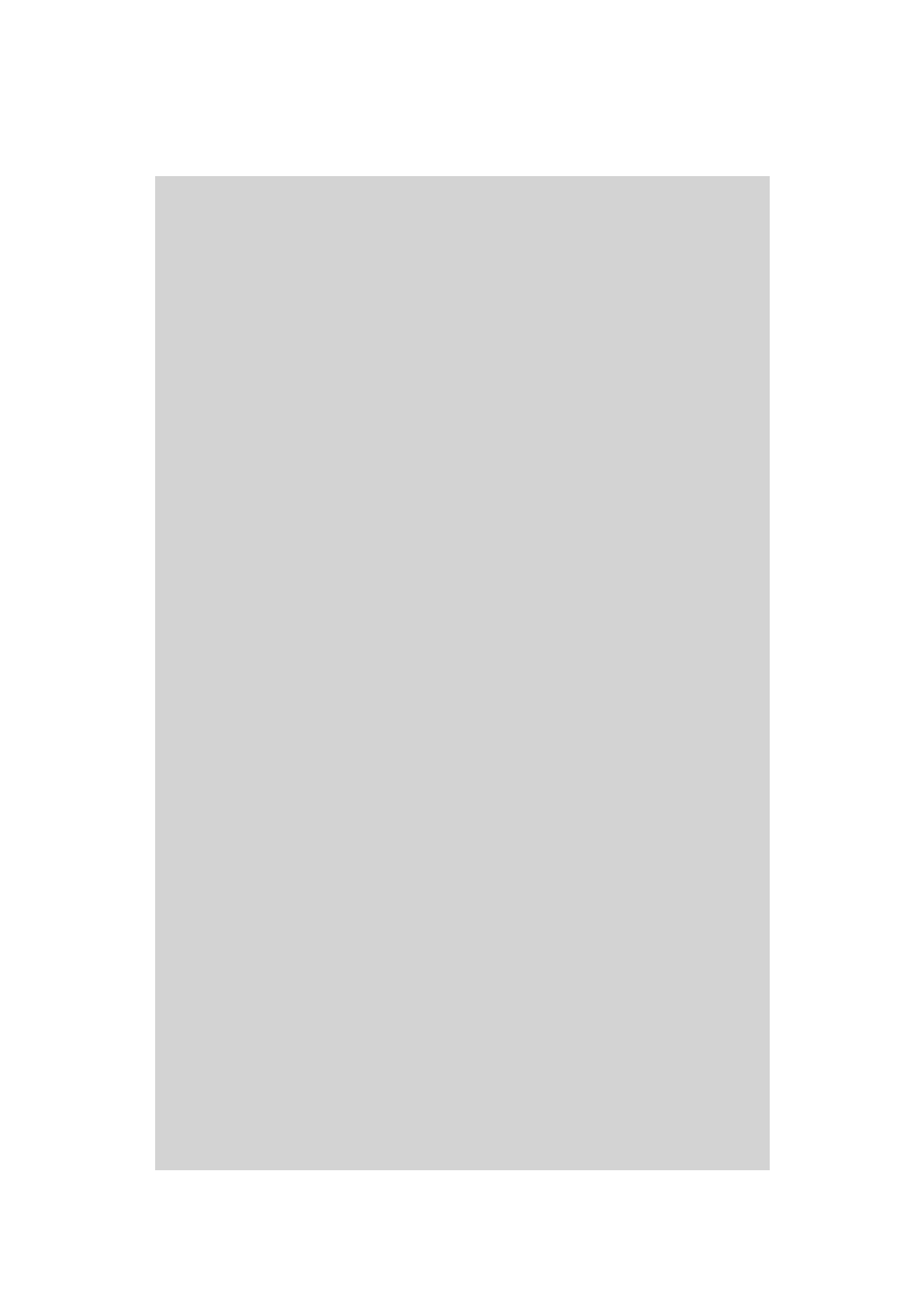### **CHAPTER XVIII.**

LOCKS. - GEORGE AND I ARE PHOTOGRAPHED. - WALLINGFORD. - DORCHESTER. - ABINGDON. - A FAMILY MAN. - A GOOD SPOT FOR DROWNING. - A DIFFICULT BIT OF WATER. - DEMORALIZING EFFECT OF RIVER AIR.

WE left Streatley early the next morning, and pulled up to Culham, and slept under the canvas, in the backwater there.

The river is not extraordinarily interesting between Streatley and Wallingford. From Cleve you get a stretch of six and a half miles without a lock. I believe this is the longest uninterrupted stretch anywhere above Teddington, and the Oxford Club make use of it for their trial eights.

But however satisfactory this absence of locks may be to rowing-men, it is to be regretted by the mere pleasure-seeker.

For myself, I am fond of locks. They pleasantly break the monotony of the pull. I like sitting in the boat and slowly rising out of the cool depths up into new reaches and fresh views; or sinking down, as it were, out of the world, and then waiting, while the gloomy gates creak, and the narrow strip of day-light between them widens till the fair smiling river lies full before you, and you push your little boat out from its brief prison on to the welcoming waters once again.

They are picturesque little spots, these locks. The stout old lock- keeper, or his cheerful-looking wife, or bright-eyed daughter, are pleasant folk to have a passing chat with. \* You meet other boats there, and river gossip is exchanged. The Thames would not be the fairyland it is without its flower-decked locks.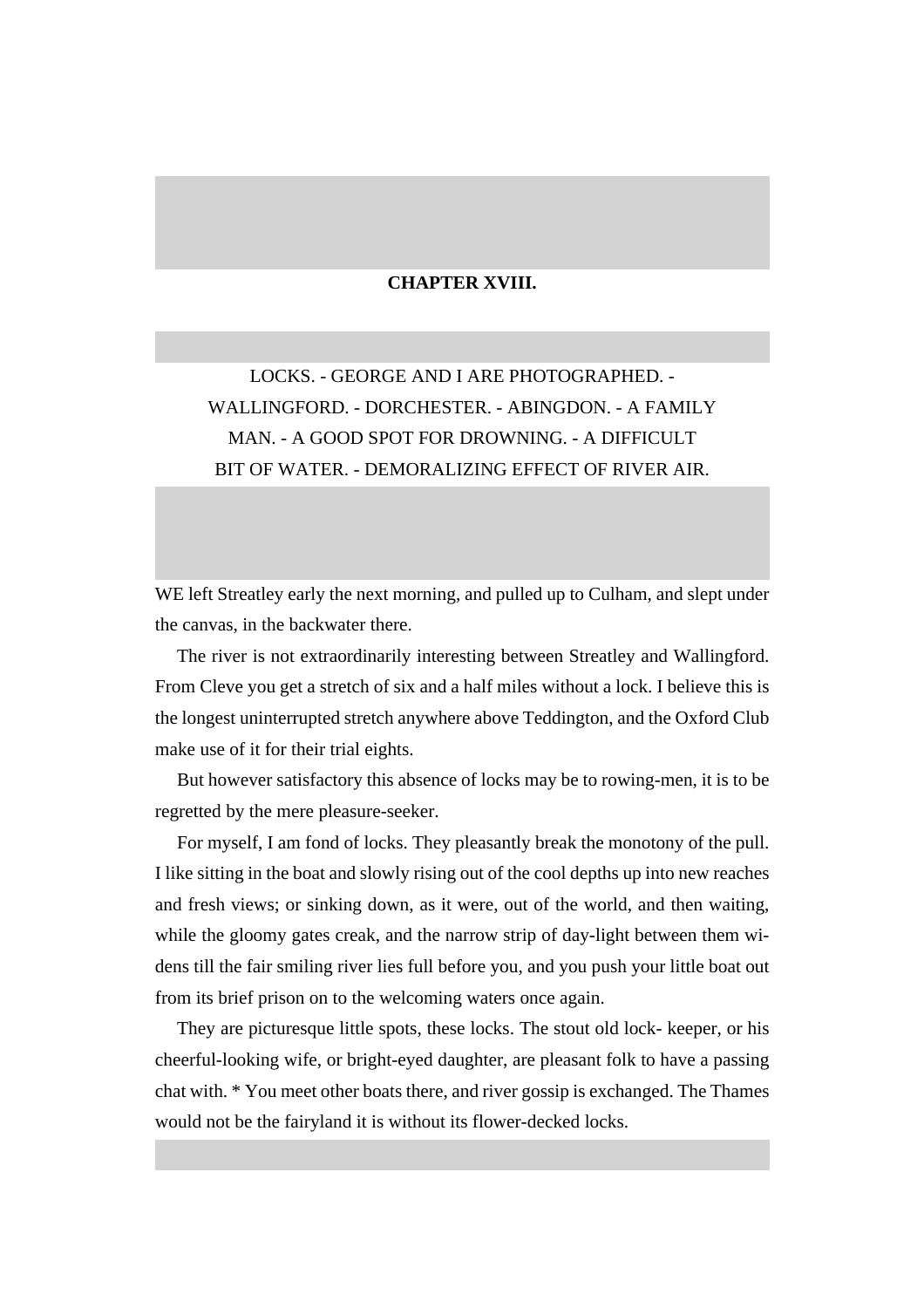\* Or rather WERE. The Conservancy of late seems to have constituted itself into a society for the employment of idiots. A good many of the new lock-keepers, especially in the more crowded portions of the river, are excitable, nervous old men, quite unfitted for their post.

Talking of locks reminds me of an accident George and I very nearly had one summer's morning at Hampton Court.

It was a glorious day, and the lock was crowded; and, as is a common practice up the river, a speculative photographer was taking a picture of us all as we lay upon the rising waters.

I did not catch what was going on at first, and was, therefore, extremely surprised at noticing George hurriedly smooth out his trousers, ruffle up his hair, and stick his cap on in a rakish manner at the back of his head, and then, assuming an expression of mingled affability and sadness, sit down in a graceful attitude, and try to hide his feet.

My first idea was that he had suddenly caught sight of some girl he knew, and I looked about to see who it was. Everybody in the lock seemed to have been suddenly struck wooden. They were all standing or sitting about in the most quaint and curious attitudes I have ever seen off a Japanese fan. All the girls were smiling. Oh, they did look so sweet! And all the fellows were frowning, and looking stern and noble.

And then, at last, the truth flashed across me, and I wondered if I should be in time. Ours was the first boat, and it would be unkind of me to spoil the man's picture, I thought.

So I faced round quickly, and took up a position in the prow, where I leant with careless grace upon the hitcher, in an attitude suggestive of agility and strength. I arranged my hair with a curl over the forehead, and threw an air of tender wistfulness into my expression, mingled with a touch of cynicism, which I am told suits me.

As we stood, waiting for the eventful moment, I heard someone behind call out:

"Hi! look at your nose."

I could not turn round to see what was the matter, and whose nose it was that was to be looked at. I stole a side-glance at George's nose! It was all right - at all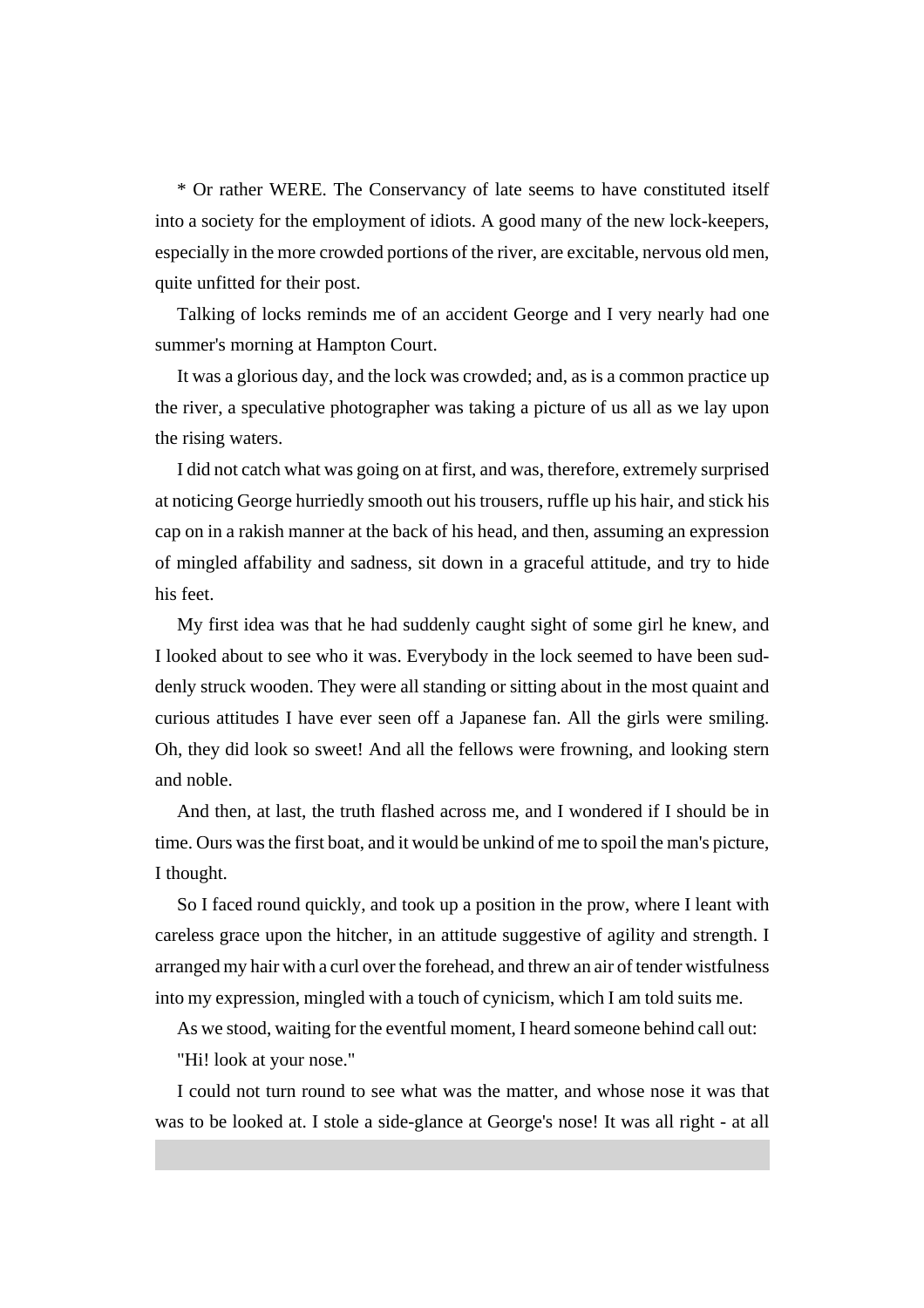events, there was nothing wrong with it that could be altered. I squinted down at my own, and that seemed all that could be expected also.

"Look at your nose, you stupid ass!" came the same voice again, louder.

And then another voice cried:

"Push your nose out, can't you, you - you two with the dog!"

Neither George nor I dared to turn round. The man's hand was on the cap, and the picture might be taken any moment. Was it us they were calling to? What was the matter with our noses? Why were they to be pushed out!

But now the whole lock started yelling, and a stentorian voice from the back shouted:

"Look at your boat, sir; you in the red and black caps. It's your two corpses that will get taken in that photo, if you ain't quick."

We looked then, and saw that the nose of our boat had got fixed under the woodwork of the lock, while the in-coming water was rising all around it, and tilting it up. In another moment we should be over. Quick as thought, we each seized an oar, and a vigorous blow against the side of the lock with the butt-ends released the boat, and sent us sprawling on our backs.

We did not come out well in that photograph, George and I. Of course, as was to be expected, our luck ordained it, that the man should set his wretched machine in motion at the precise moment that we were both lying on our backs with a wild expression of "Where am I? and what is it?" on our faces, and our four feet waving madly in the air.

Our feet were undoubtedly the leading article in that photograph. Indeed, very little else was to be seen. They filled up the foreground entirely. Behind them, you caught glimpses of the other boats, and bits of the surrounding scenery; but everything and everybody else in the lock looked so utterly insignificant and paltry compared with our feet, that all the other people felt quite ashamed of themselves, and refused to subscribe to the picture.

The owner of one steam launch, who had bespoke six copies, rescinded the order on seeing the negative. He said he would take them if anybody could show him his launch, but nobody could. It was somewhere behind George's right foot.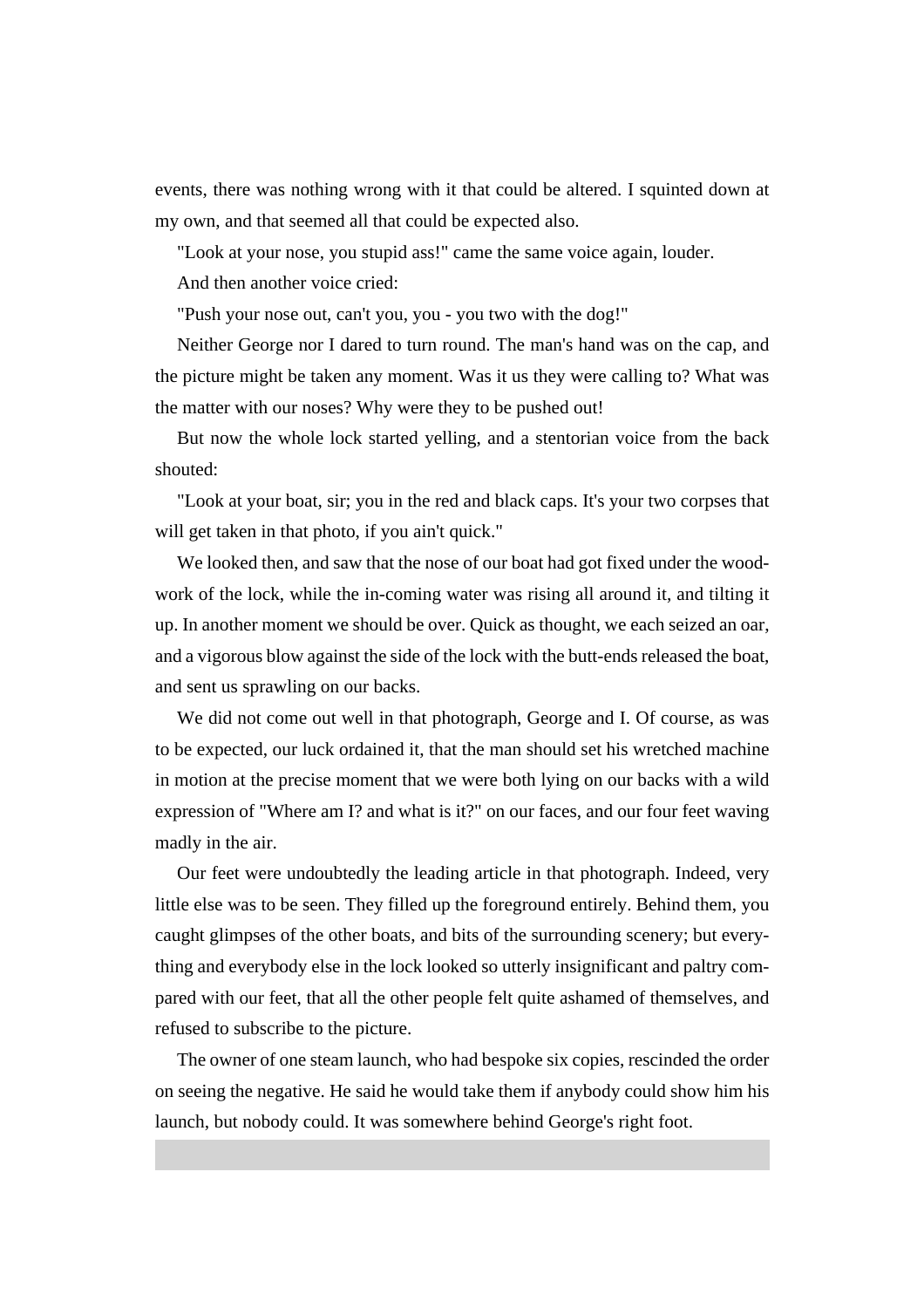There was a good deal of unpleasantness over the business. The photographer thought we ought to take a dozen copies each, seeing that the photo was about nine-tenths us, but we declined. We said we had no objection to being photo'd fulllength, but we preferred being taken the right way up.

Wallingford, six miles above Streatley, is a very ancient town, and has been an active centre for the making of English history. It was a rude, mud-built town in the time of the Britons, who squatted there, until the Roman legions evicted them; and replaced their clay-baked walls by mighty fortifications, the trace of which Time has not yet succeeded in sweeping away, so well those old-world masons knew how to build.

But Time, though he halted at Roman walls, soon crumbled Romans to dust; and on the ground, in later years, fought savage Saxons and huge Danes, until the Normans came.

It was a walled and fortified town up to the time of the Parliamentary War, when it suffered a long and bitter siege from Fairfax. It fell at last, and then the walls were razed.

From Wallingford up to Dorchester the neighbourhood of the river grows more hilly, varied, and picturesque. Dorchester stands half a mile from the river. It can be reached by paddling up the Thame, if you have a small boat; but the best way is to leave the river at Day's Lock, and take a walk across the fields. Dorchester is a delightfully peaceful old place, nestling in stillness and silence and drowsiness.

Dorchester, like Wallingford, was a city in ancient British times; it was then called Caer Doren, "the city on the water." In more recent times the Romans formed a great camp here, the fortifications surrounding which now seem like low, even hills. In Saxon days it was the capital of Wessex. It is very old, and it was very strong and great once. Now it sits aside from the stirring world, and nods and dreams.

Round Clifton Hampden, itself a wonderfully pretty village, old- fashioned, peaceful, and dainty with flowers, the river scenery is rich and beautiful. If you stay the night on land at Clifton, you cannot do better than put up at the "Barley Mow." It is, without exception, I should say, the quaintest, most old-world inn up the river. It stands on the right of the bridge, quite away from the village. Its low-pitched gables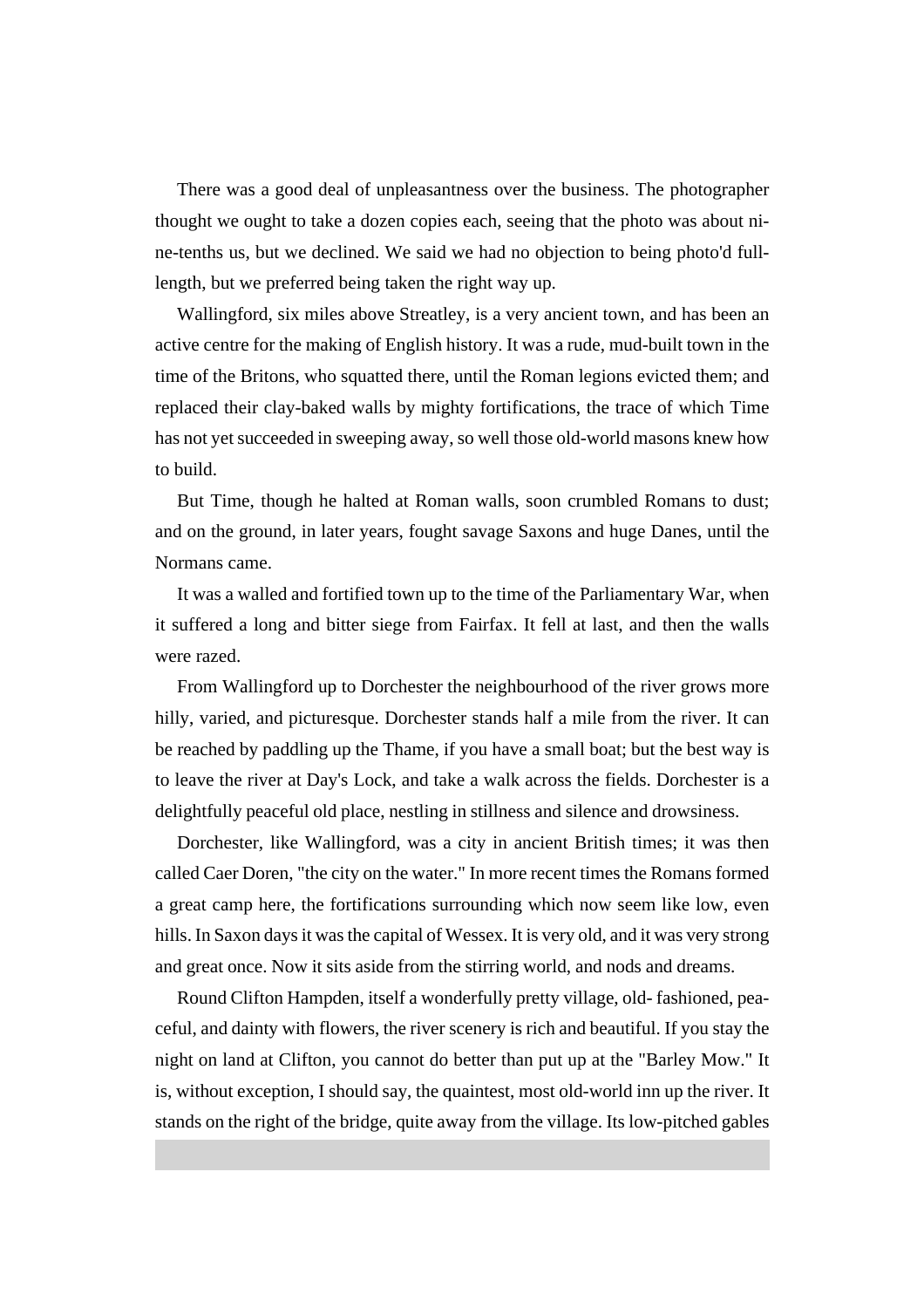and thatched roof and latticed windows give it quite a story-book appearance, while inside it is even still more once-upon-a-timeyfied.

It would not be a good place for the heroine of a modern novel to stay at. The heroine of a modern novel is always "divinely tall," and she is ever "drawing herself up to her full height." At the "Barley Mow" she would bump her head against the ceiling each time she did this.

It would also be a bad house for a drunken man to put up at. There are too many surprises in the way of unexpected steps down into this room and up into that; and as for getting upstairs to his bedroom, or ever finding his bed when he got up, either operation would be an utter impossibility to him.

We were up early the next morning, as we wanted to be in Oxford by the afternoon. It is surprising how early one can get up, when camping out. One does not yearn for "just another five minutes" nearly so much, lying wrapped up in a rug on the boards of a boat, with a Gladstone bag for a pillow, as one does in a featherbed. We had finished breakfast, and were through Clifton Lock by half-past eight.

From Clifton to Culham the river banks are flat, monotonous, and uninteresting, but, after you get through Culhalm Lock - the coldest and deepest lock on the river - the landscape improves.

At Abingdon, the river passes by the streets. Abingdon is a typical country town of the smaller order - quiet, eminently respectable, clean, and desperately dull. It prides itself on being old, but whether it can compare in this respect with Wallingford and Dorchester seems doubtful. A famous abbey stood here once, and within what is left of its sanctified walls they brew bitter ale nowadays.

In St. Nicholas Church, at Abingdon, there is a monument to John Blackwall and his wife Jane, who both, after leading a happy married life, died on the very same day, August 21, 1625; and in St. Helen's Church, it is recorded that W. Lee, who died in 1637, "had in his lifetime issue from his loins two hundred lacking but three." If you work this out you will find that Mr. W. Lee's family numbered one hundred and ninety-seven. Mr. W. Lee - five times Mayor of Abingdon - was, no doubt, a benefactor to his generation, but I hope there are not many of his kind about in this overcrowded nineteenth century.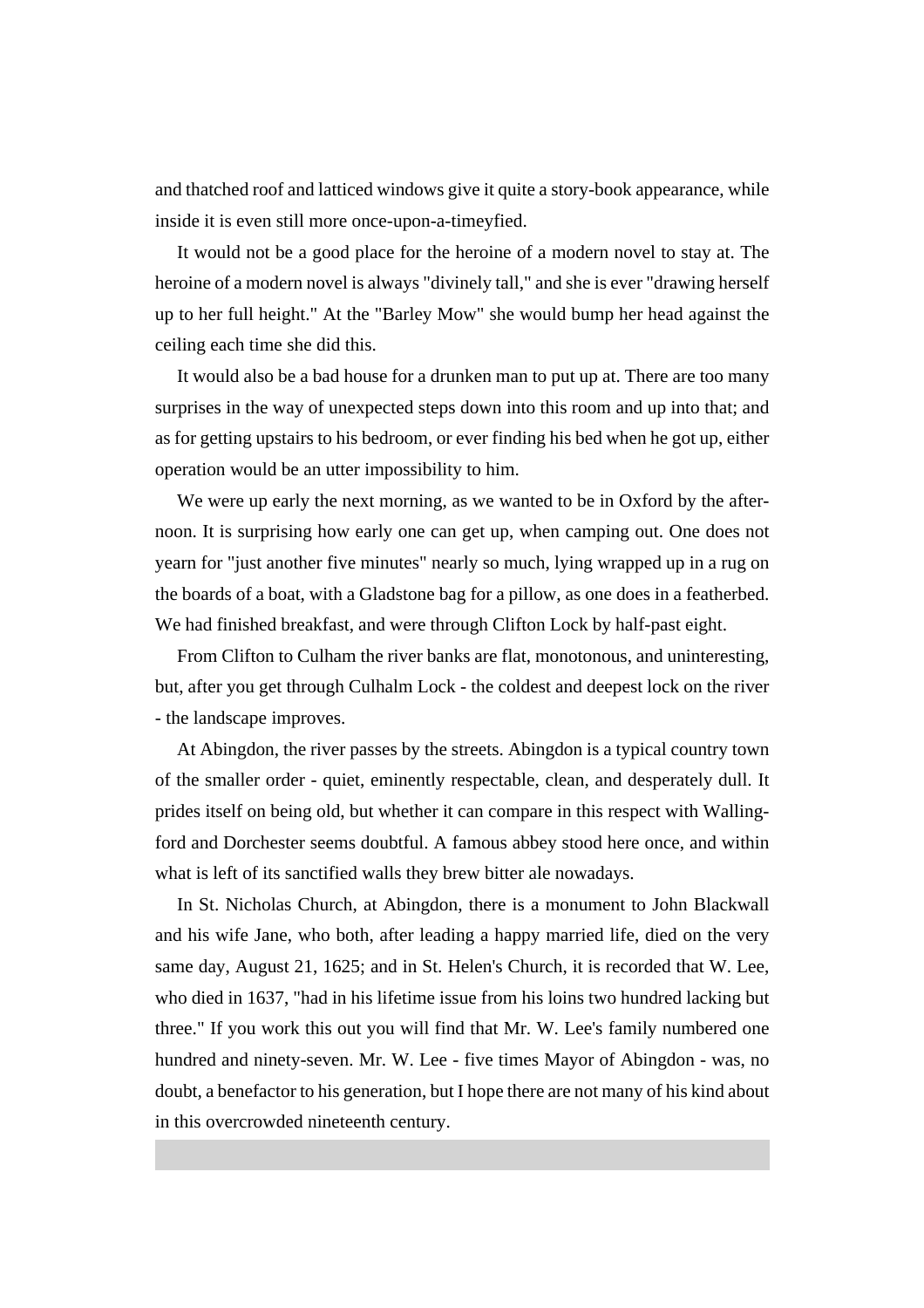From Abingdon to Nuneham Courteney is a lovely stretch. Nuneham Park is well worth a visit. It can be viewed on Tuesdays and Thursdays. The house contains a fine collection of pictures and curiosities, and the grounds are very beautiful.

The pool under Sandford lasher, just behind the lock, is a very good place to drown yourself in. The undercurrent is terribly strong, and if you once get down into it you are all right. An obelisk marks the spot where two men have already been drowned, while bathing there; and the steps of the obelisk are generally used as a diving-board by young men now who wish to see if the place really IS dangerous.

Iffley Lock and Mill, a mile before you reach Oxford, is a favourite subject with the river-loving brethren of the brush. The real article, however, is rather disappointing, after the pictures. Few things, I have noticed, come quite up to the pictures of them, in this world.

We passed through Iffley Lock at about half-past twelve, and then, having tidied up the boat and made all ready for landing, we set to work on our last mile.

Between Iffley and Oxford is the most difficult bit of the river I know. You want to be born on that bit of water, to understand it. I have been over it a fairish number of times, but I have never been able to get the hang of it. The man who could row a straight course from Oxford to Iffley ought to be able to live comfortably, under one roof, with his wife, his mother-in-law, his elder sister, and the old servant who was in the family when he was a baby.

First the current drives you on to the right bank, and then on to the left, then it takes you out into the middle, turns you round three times, and carries you up stream again, and always ends by trying to smash you up against a college barge.

Of course, as a consequence of this, we got in the way of a good many other boats, during the mile, and they in ours, and, of course, as a consequence of that, a good deal of bad language occurred.

I don't know why it should be, but everybody is always so exceptionally irritable on the river. Little mishaps, that you would hardly notice on dry land, drive you nearly frantic with rage, when they occur on the water. When Harris or George makes an ass of himself on dry land, I smile indulgently; when they behave in a chuckle-head way on the river, I use the most blood-curdling language to them.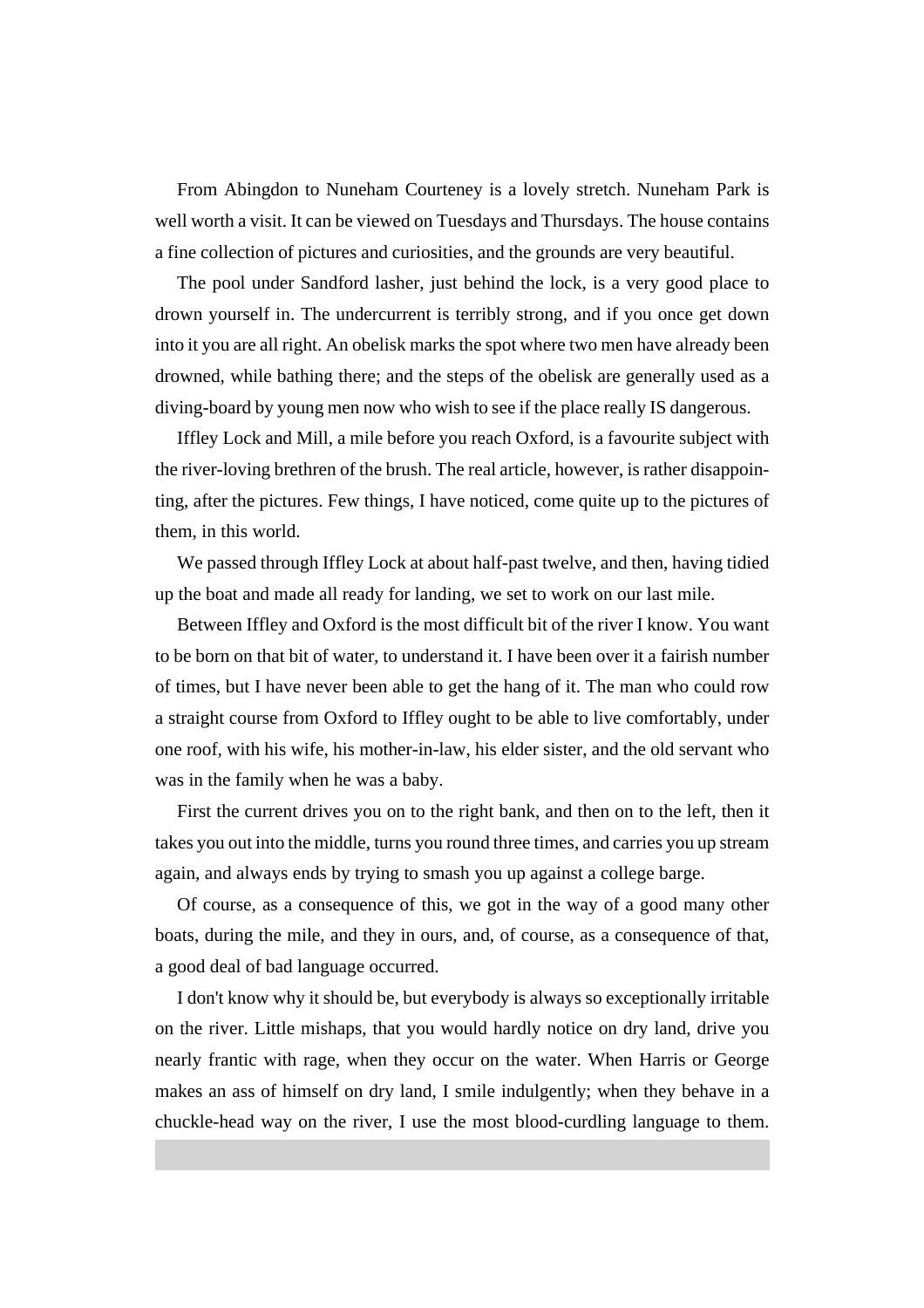When another boat gets in my way, I feel I want to take an oar and kill all the people in it.

The mildest tempered people, when on land, become violent and blood- thirsty when in a boat. I did a little boating once with a young lady. She was naturally of the sweetest and gentlest disposition imaginable, but on the river it was quite awful to hear her.

"Oh, drat the man!" she would exclaim, when some unfortunate sculler would get in her way; "why don't he look where he's going?"

And, "Oh, bother the silly old thing!" she would say indignantly, when the sail would not go up properly. And she would catch hold of it, and shake it quite brutally.

Yet, as I have said, when on shore she was kind-hearted and amiable enough.

The air of the river has a demoralising effect upon one's temper, and this it is, I suppose, which causes even barge men to be sometimes rude to one another, and to use language which, no doubt, in their calmer moments they regret.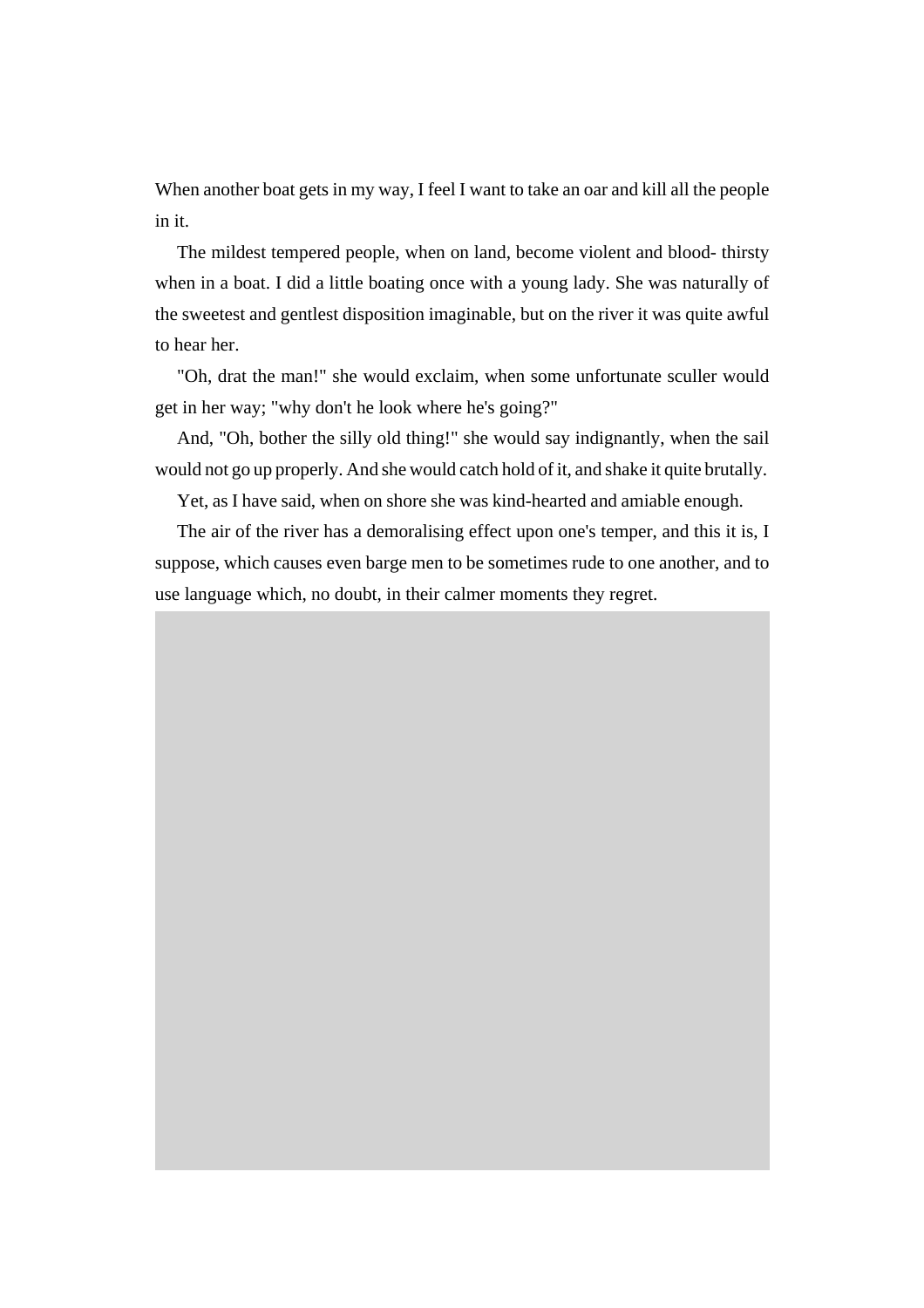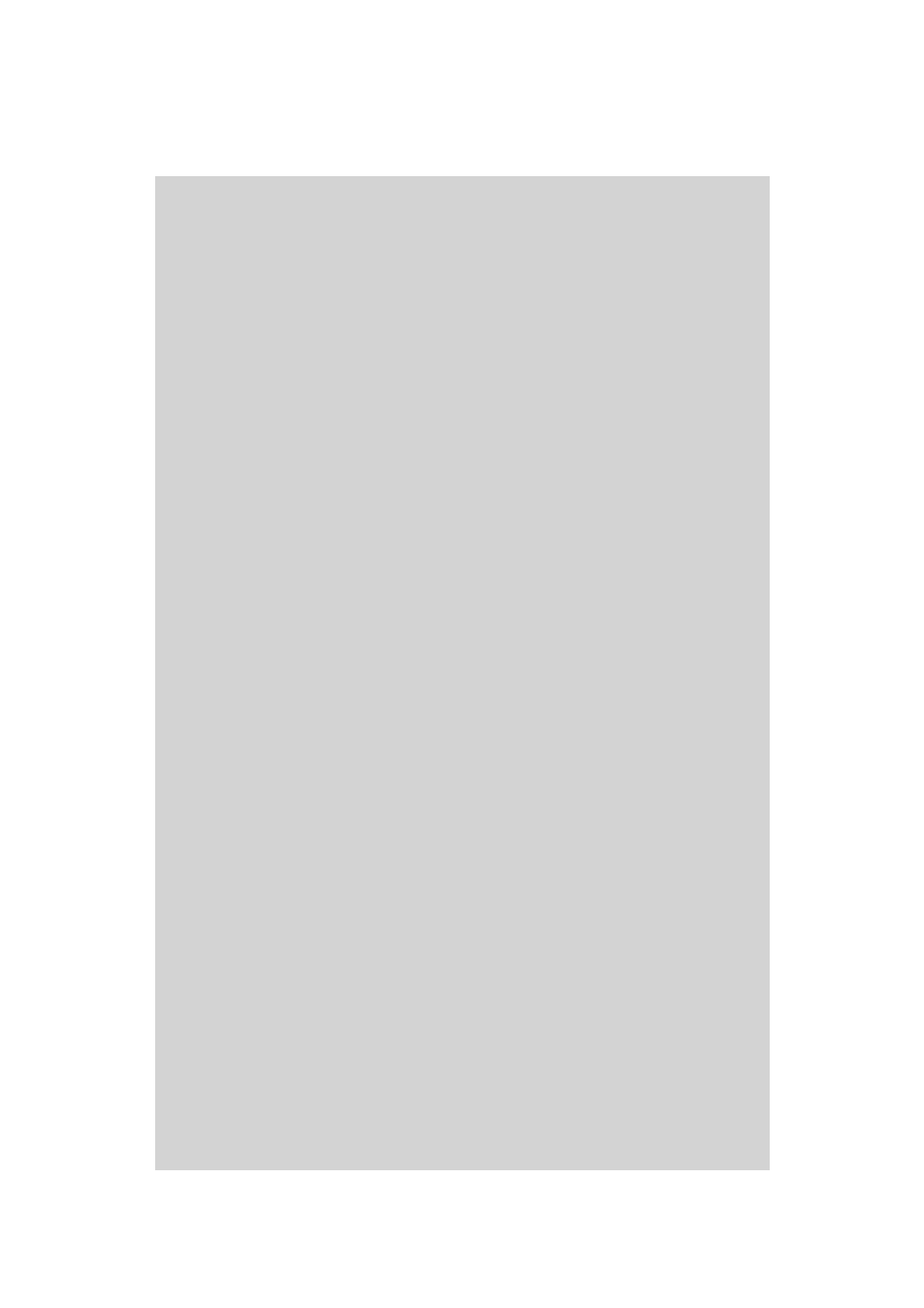### **CHAPTER XIX.**

OXFORD. - MONTMORENCY'S IDEA OF HEAVEN. - THE HIRED UP-RIVER BOAT, ITS BEAUTIES AND ADVANTAGES. - THE "PRIDE OF THE THAMES." - THE WEATHER CHANGES. - THE RIVER UNDER DIFFERENT ASPECTS. - NOT A CHEERFUL EVENING. - YEARNINGS FOR THE UNATTAINABLE. - THE CHEERY CHAT GOES ROUND. - GEORGE PERFORMS UPON THE BANJO. - A MOURNFUL MELODY. - ANOTHER WET DAY. - FLIGHT. - A LITTLE SUPPER AND A TOAST.

WE spent two very pleasant days at Oxford. There are plenty of dogs in the town of Oxford. Montmorency had eleven fights on the first day, and fourteen on the second, and evidently thought he had got to heaven.

Among folk too constitutionally weak, or too constitutionally lazy, whichever it may be, to relish up-stream work, it is a common practice to get a boat at Oxford, and row down. For the energetic, however, the up- stream journey is certainly to be preferred. It does not seem good to be always going with the current. There is more satisfaction in squaring one's back, and fighting against it, and winning one's way forward in spite of it - at least, so I feel, when Harris and George are sculling and I am steering.

To those who do contemplate making Oxford their starting-place, I would say, take your own boat - unless, of course, you can take someone else's without any possible danger of being found out. The boats that, as a rule, are let for hire on the Thames above Marlow, are very good boats. They are fairly water-tight; and so long as they are handled with care, they rarely come to pieces, or sink. There are places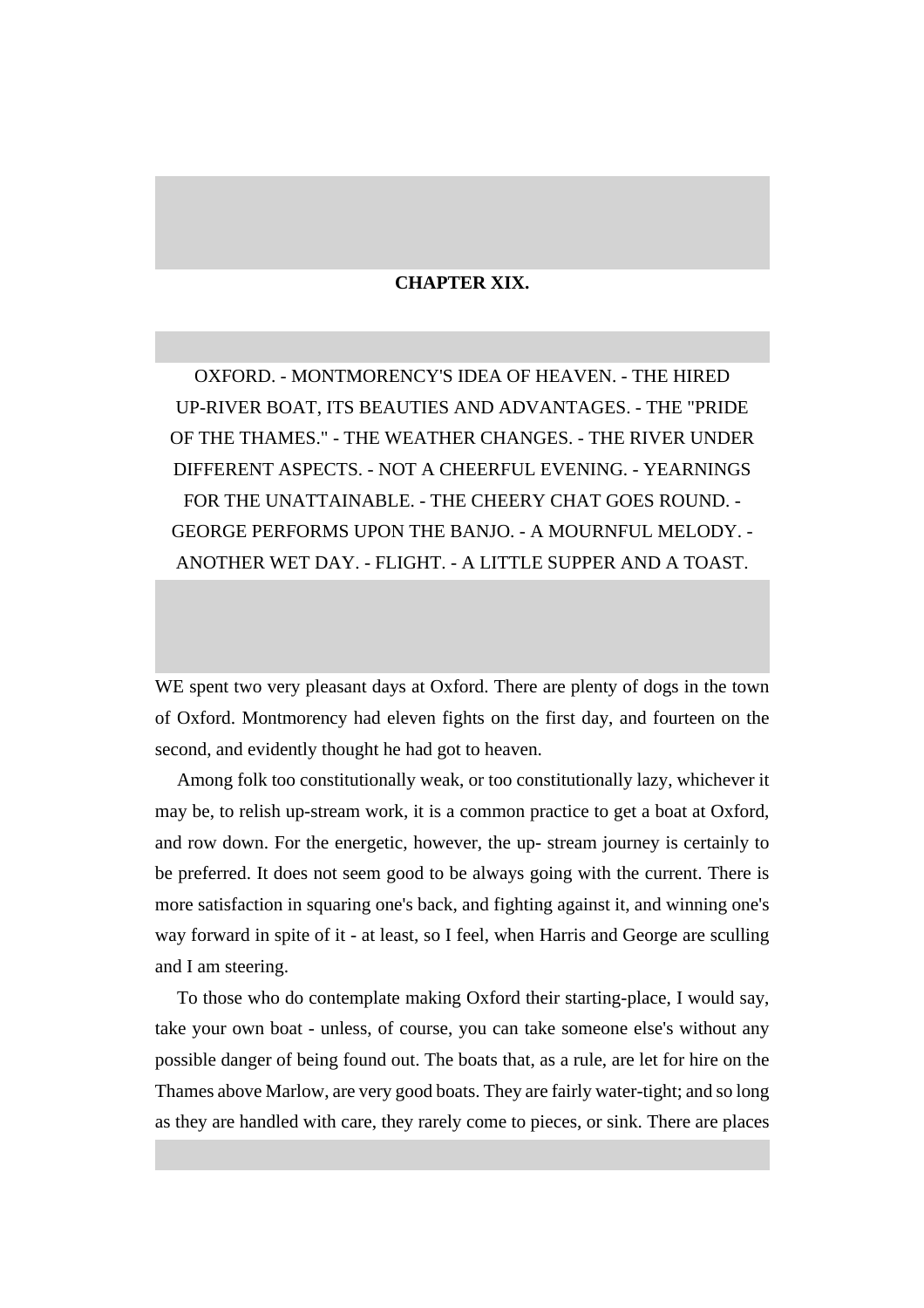in them to sit down on, and they are complete with all the necessary arrangements - or nearly all - to enable you to row them and steer them.

But they are not ornamental. The boat you hire up the river above Marlow is not the sort of boat in which you can flash about and give yourself airs. The hired up-river boat very soon puts a stop to any nonsense of that sort on the part of its occupants. That is its chief - one may say, its only recommendation.

The man in the hired up-river boat is modest and retiring. He likes to keep on the shady side, underneath the trees, and to do most of his travelling early in the morning or late at night, when there are not many people about on the river to look at him.

When the man in the hired up-river boat sees anyone he knows, he gets out on to the bank, and hides behind a tree.

I was one of a party who hired an up-river boat one summer, for a few days' trip. We had none of us ever seen the hired up-river boat before; and we did not know what it was when we did see it.

We had written for a boat - a double sculling skiff; and when we went down with our bags to the yard, and gave our names, the man said:

"Oh, yes; you're the party that wrote for a double sculling skiff. It's all right. Jim, fetch round THE PRIDE OF THE THAMES."

The boy went, and re-appeared five minutes afterwards, struggling with an antediluvian chunk of wood, that looked as though it had been recently dug out of somewhere, and dug out carelessly, so as to have been unnecessarily damaged in the process.

My own idea, on first catching sight of the object, was that it was a Roman relic of some sort, - relic of WHAT I do not know, possibly of a coffin.

The neighbourhood of the upper Thames is rich in Roman relics, and my surmise seemed to me a very probable one; but our serious young man, who is a bit of a geologist, pooh-poohed my Roman relic theory, and said it was clear to the meanest intellect (in which category he seemed to be grieved that he could not conscientiously include mine) that the thing the boy had found was the fossil of a whale; and he pointed out to us various evidences proving that it must have belonged to the preglacial period.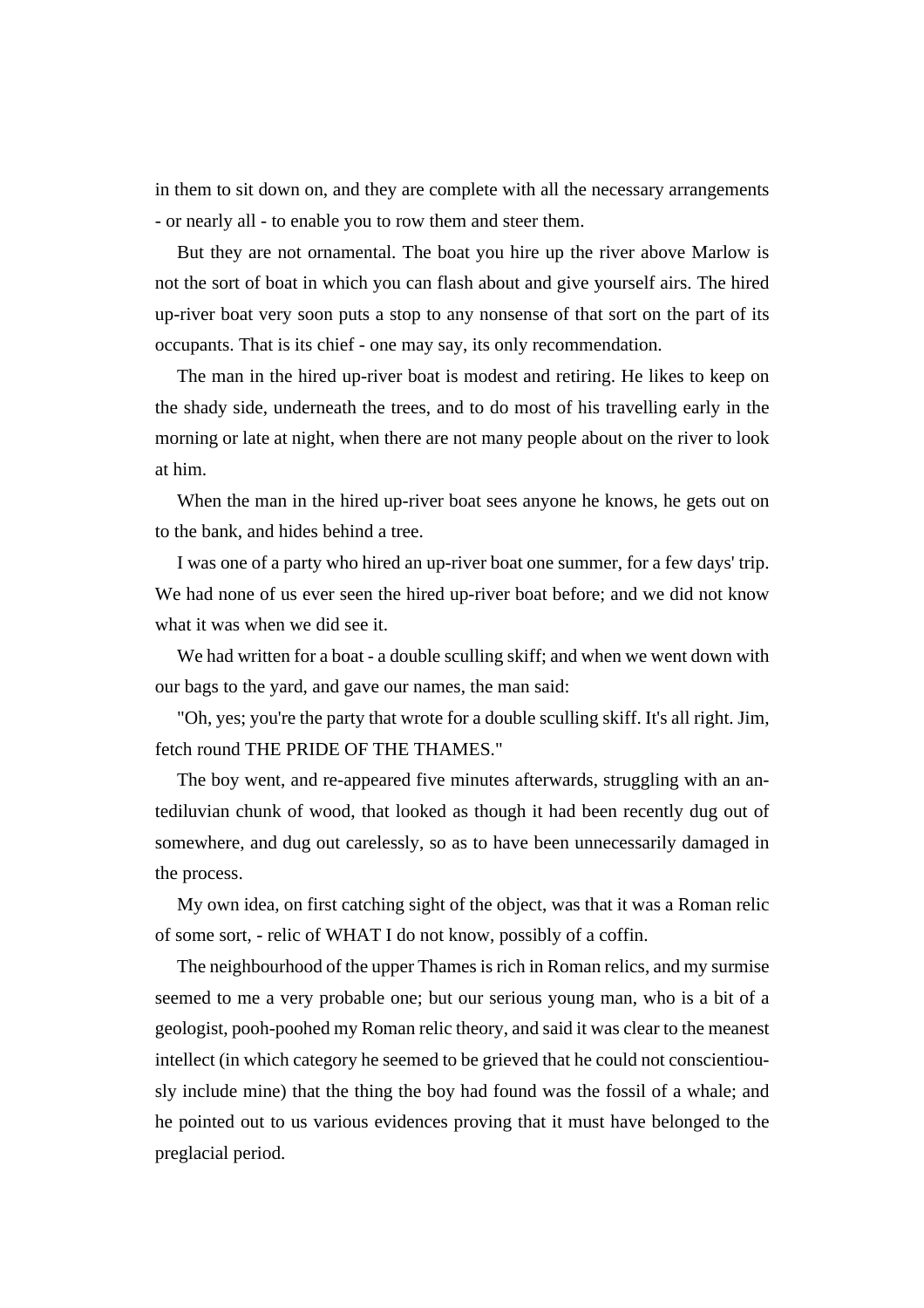To settle the dispute, we appealed to the boy. We told him not to be afraid, but to speak the plain truth: Was it the fossil of a pre-Adamite whale, or was it an early Roman coffin?

The boy said it was THE PRIDE OF THE THAMES.

We thought this a very humorous answer on the part of the boy at first, and somebody gave him twopence as a reward for his ready wit; but when he persisted in keeping up the joke, as we thought, too long, we got vexed with him.

"Come, come, my lad!" said our captain sharply, "don't let us have any nonsense. You take your mother's washing-tub home again, and bring us a boat."

The boat-builder himself came up then, and assured us, on his word, as a practical man, that the thing really was a boat - was, in fact, THE boat, the "double sculling skiff" selected to take us on our trip down the river.

We grumbled a good deal. We thought he might, at least, have had it whitewashed or tarred - had SOMETHING done to it to distinguish it from a bit of a wreck; but he could not see any fault in it.

He even seemed offended at our remarks. He said he had picked us out the best boat in all his stock, and he thought we might have been more grateful.

He said it, THE PRIDE OF THE THAMES, had been in use, just as it now stood (or rather as it now hung together), for the last forty years, to his knowledge, and nobody had complained of it before, and he did not see why we should be the first to begin.

We argued no more.

We fastened the so-called boat together with some pieces of string, got a bit of wall-paper and pasted over the shabbier places, said our prayers, and stepped on board.

They charged us thirty-five shillings for the loan of the remnant for six days; and we could have bought the thing out-and-out for four-and- sixpence at any sale of drift-wood round the coast.

The weather changed on the third day, - Oh! I am talking about our present trip now, - and we started from Oxford upon our homeward journey in the midst of a steady drizzle.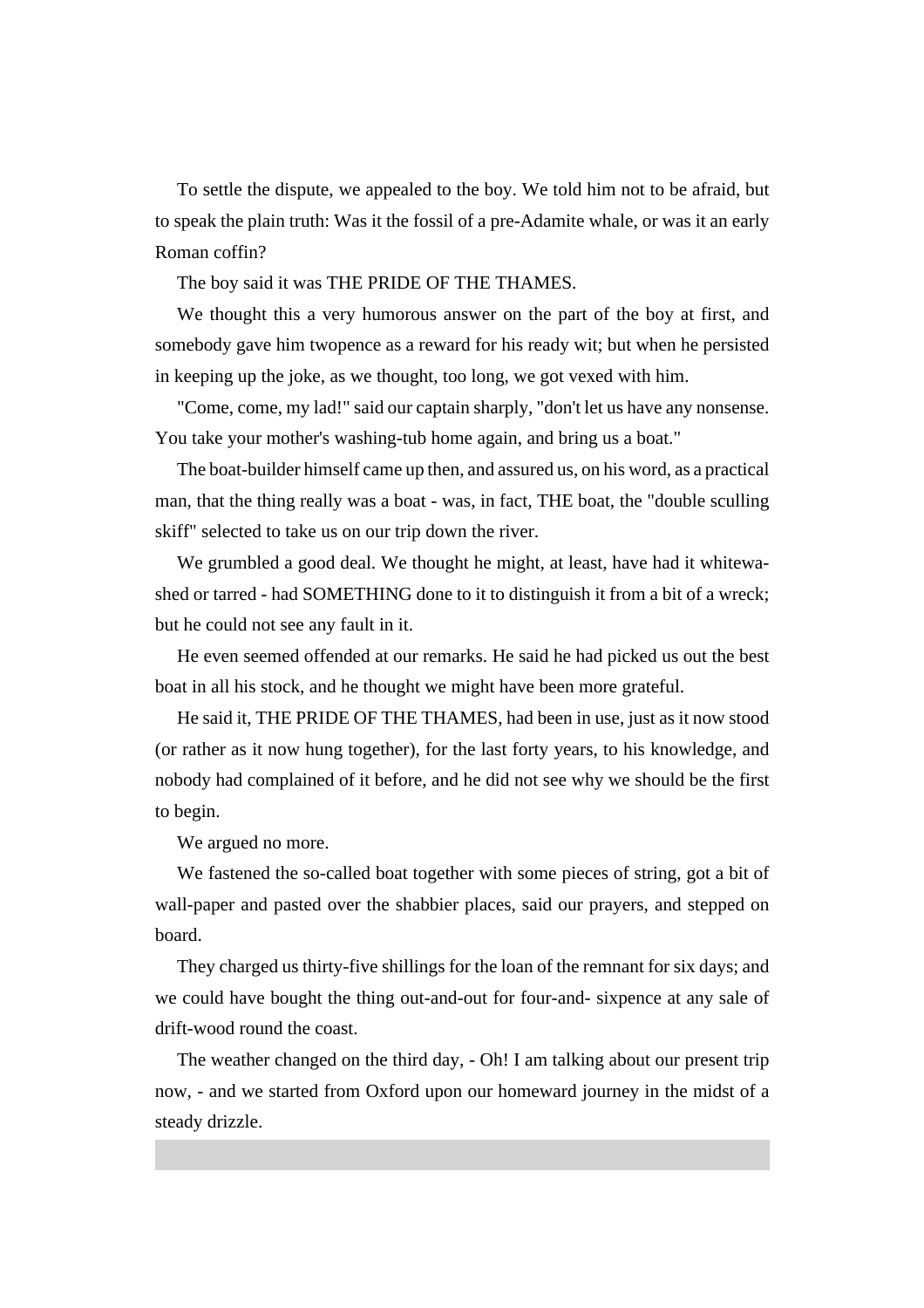The river - with the sunlight flashing from its dancing wavelets, gilding gold the grey-green beech- trunks, glinting through the dark, cool wood paths, chasing shadows o'er the shallows, flinging diamonds from the mill-wheels, throwing kisses to the lilies, wantoning with the weirs' white waters, silvering moss-grown walls and bridges, brightening every tiny townlet, making sweet each lane and meadow, lying tangled in the rushes, peeping, laughing, from each inlet, gleaming gay on many a far sail, making soft the air with glory - is a golden fairy stream.

But the river - chill and weary, with the ceaseless rain-drops falling on its brown and sluggish waters, with a sound as of a woman, weeping low in some dark chamber; while the woods, all dark and silent, shrouded in their mists of vapour, stand like ghosts upon the margin; silent ghosts with eyes reproachful, like the ghosts of evil actions, like the ghosts of friends neglected - is a spirit-haunted water through the land of vain regrets.

Sunlight is the life-blood of Nature. Mother Earth looks at us with such dull, soulless eyes, when the sunlight has died away from out of her. It makes us sad to be with her then; she does not seem to know us or to care for us. She is as a widow who has lost the husband she loved, and her children touch her hand, and look up into her eyes, but gain no smile from her.

We rowed on all that day through the rain, and very melancholy work it was. We pretended, at first, that we enjoyed it. We said it was a change, and that we liked to see the river under all its different aspects. We said we could not expect to have it all sunshine, nor should we wish it. We told each other that Nature was beautiful, even in her tears.

Indeed, Harris and I were quite enthusiastic about the business, for the first few hours. And we sang a song about a gipsy's life, and how delightful a gipsy's existence was! - free to storm and sunshine, and to every wind that blew! - and how he enjoyed the rain, and what a lot of good it did him; and how he laughed at people who didn't like it.

George took the fun more soberly, and stuck to the umbrella.

We hoisted the cover before we had lunch, and kept it up all the afternoon, just leaving a little space in the bow, from which one of us could paddle and keep a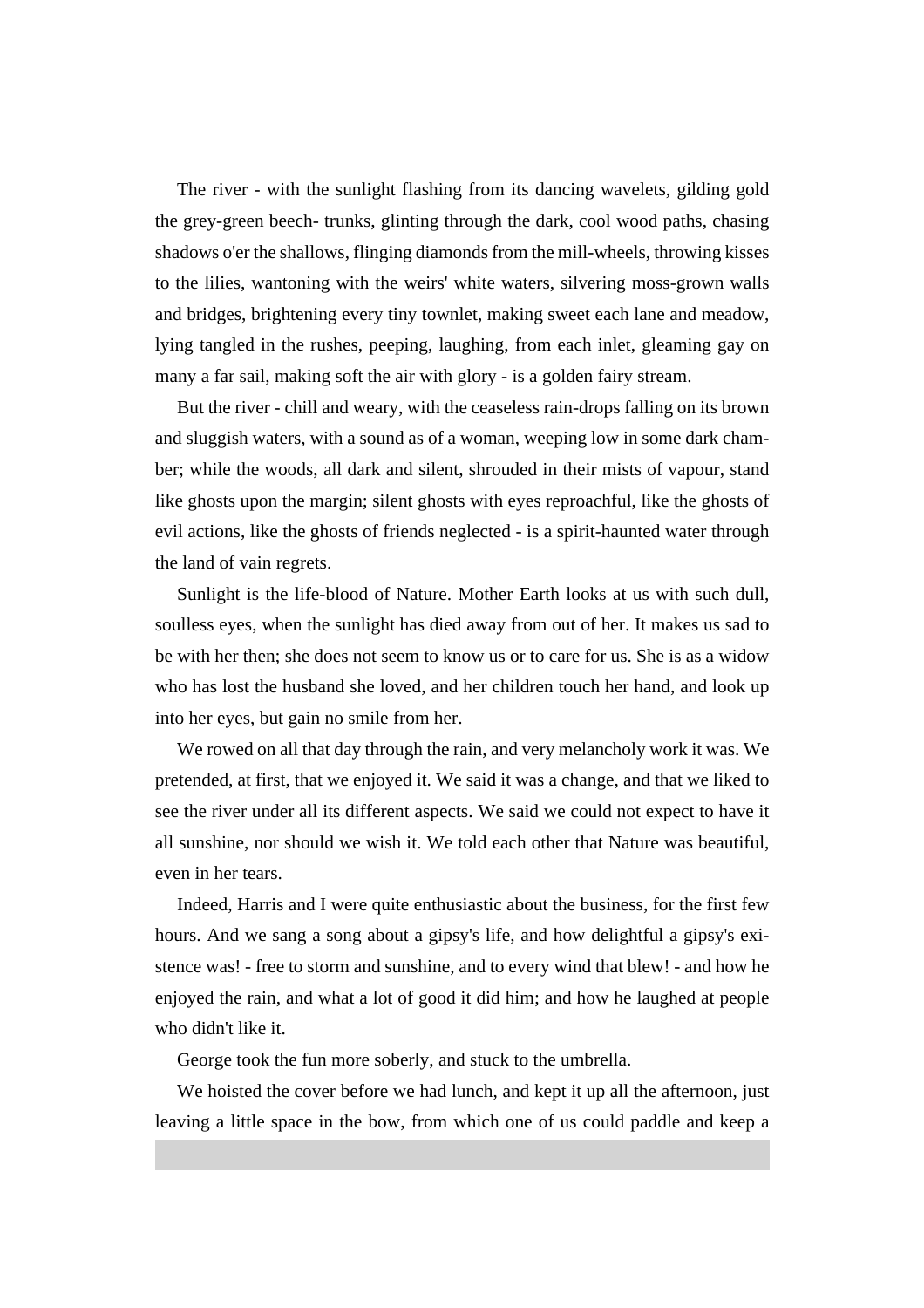look-out. In this way we made nine miles, and pulled up for the night a little below Day's Lock.

I cannot honestly say that we had a merry evening. The rain poured down with quiet persistency. Everything in the boat was damp and clammy. Supper was not a success. Cold veal pie, when you don't feel hungry, is apt to cloy. I felt I wanted whitebait and a cutlet; Harris babbled of soles and white-sauce, and passed the remains of his pie to Montmorency, who declined it, and, apparently insulted by the offer, went and sat over at the other end of the boat by himself.

George requested that we would not talk about these things, at all events until he had finished his cold boiled beef without mustard.

We played penny nap after supper. We played for about an hour and a half, by the end of which time George had won fourpence - George always is lucky at cards - and Harris and I had lost exactly twopence each.

We thought we would give up gambling then. As Harris said, it breeds an unhealthy excitement when carried too far. George offered to go on and give us our revenge; but Harris and I decided not to battle any further against Fate.

After that, we mixed ourselves some toddy, and sat round and talked. George told us about a man he had known, who had come up the river two years ago and who had slept out in a damp boat on just such another night as that was, and it had given him rheumatic fever, and nothing was able to save him, and he had died in great agony ten days afterwards. George said he was quite a young man, and was engaged to be married. He said it was one of the saddest things he had ever known.

And that put Harris in mind of a friend of his, who had been in the Volunteers, and who had slept out under canvas one wet night down at Aldershot, "on just such another night as this," said Harris; and he had woke up in the morning a cripple for life. Harris said he would introduce us both to the man when we got back to town; it would make our hearts bleed to see him.

This naturally led to some pleasant chat about sciatica, fevers, chills, lung diseases, and bronchitis; and Harris said how very awkward it would be if one of us were taken seriously ill in the night, seeing how far away we were from a doctor.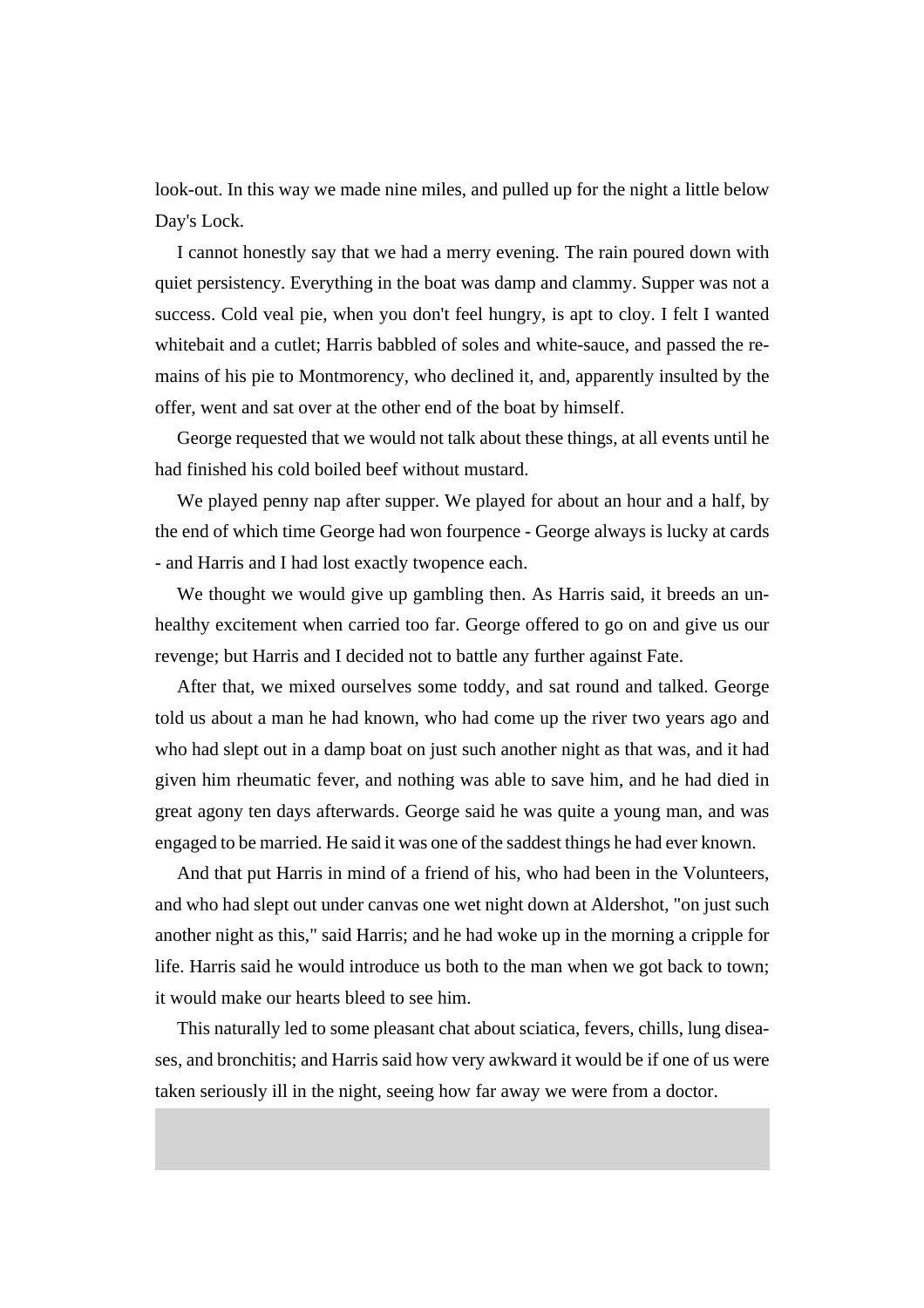There seemed to be a desire for something frolicksome to follow upon this conversation, and in a weak moment I suggested that George should get out his banjo, and see if he could not give us a comic song.

I will say for George that he did not want any pressing. There was no nonsense about having left his music at home, or anything of that sort. He at once fished out his instrument, and commenced to play "Two Lovely Black Eyes."

I had always regarded "Two Lovely Black Eyes" as rather a commonplace tune until that evening. The rich vein of sadness that George extracted from it quite surprised me.

The desire that grew upon Harris and myself, as the mournful strains progressed, was to fall upon each other's necks and weep; but by great effort we kept back the rising tears, and listened to the wild yearnful melody in silence.

When the chorus came we even made a desperate effort to be merry. We refilled our glasses and joined in; Harris, in a voice trembling with emotion, leading, and George and I following a few words behind:

"Two lovely black eyes; Oh! what a surprise! Only for telling a man he was wrong, Two - "

There we broke down. The unutterable pathos of George's accompaniment to that "two" we were, in our then state of depression, unable to bear. Harris sobbed like a little child, and the dog howled till I thought his heart or his jaw must surely break.

George wanted to go on with another verse. He thought that when he had got a little more into the tune, and could throw more "abandon," as it were, into the rendering, it might not seem so sad. The feeling of the majority, however, was opposed to the experiment.

There being nothing else to do, we went to bed - that is, we undressed ourselves, and tossed about at the bottom of the boat for some three or four hours. After which, we managed to get some fitful slumber until five a.m., when we all got up and had breakfast.

The second day was exactly like the first. The rain continued to pour down, and we sat, wrapped up in our mackintoshes, underneath the canvas, and drifted slowly down.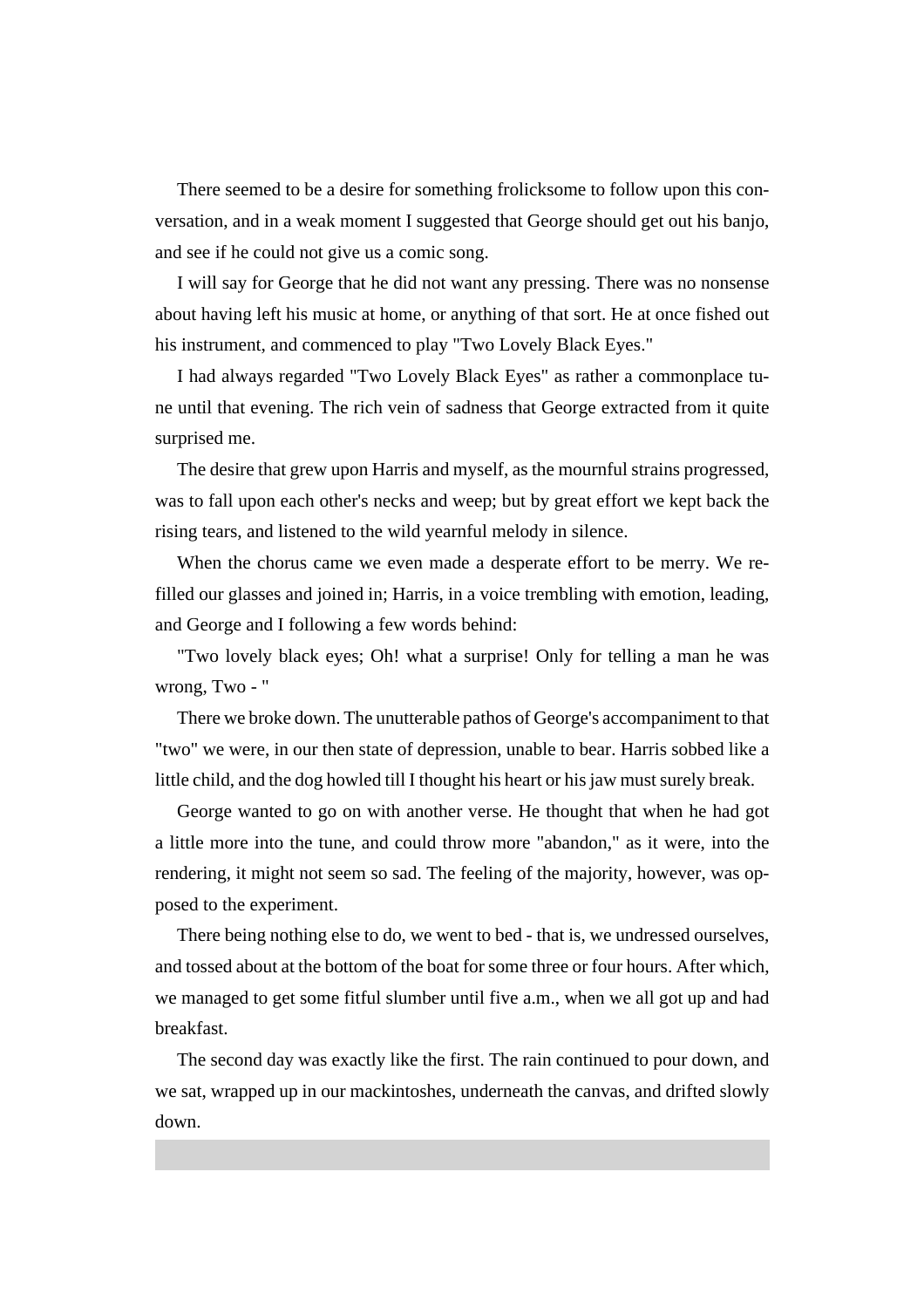One of us - I forget which one now, but I rather think it was myself - made a few feeble attempts during the course of the morning to work up the old gipsy foolishness about being children of Nature and enjoying the wet; but it did not go down well at all. That -

"I care not for the rain, not I!"

was so painfully evident, as expressing the sentiments of each of us, that to sing it seemed unnecessary.

On one point we were all agreed, and that was that, come what might, we would go through with this job to the bitter end. We had come out for a fortnight's enjoyment on the river, and a fortnight's enjoyment on the river we meant to have. If it killed us! well, that would be a sad thing for our friends and relations, but it could not be helped. We felt that to give in to the weather in a climate such as ours would be a most disastrous precedent.

"It's only two days more," said Harris, "and we are young and strong. We may get over it all right, after all."

At about four o'clock we began to discuss our arrangements for the evening. We were a little past Goring then, and we decided to paddle on to Pangbourne, and put up there for the night.

"Another jolly evening!" murmured George.

We sat and mused on the prospect. We should be in at Pangbourne by five. We should finish dinner at, say, half-past six. After that we could walk about the village in the pouring rain until bed-time; or we could sit in a dimly-lit bar-parlour and read the almanac.

"Why, the Alhambra would be almost more lively," said Harris, venturing his head outside the cover for a moment and taking a survey of the sky.

"With a little supper at the - \* to follow," I added, half unconsciously.

\* A capital little out-of-the-way restaurant, in the neighbourhood of - , where you can get one of the best-cooked and cheapest little French dinners or suppers that I know of, with an excellent bottle of Beaune, for three-and-six; and which I am not going to be idiot enough to advertise.

"Yes it's almost a pity we've made up our minds to stick to this boat," answered Harris; and then there was silence for a while.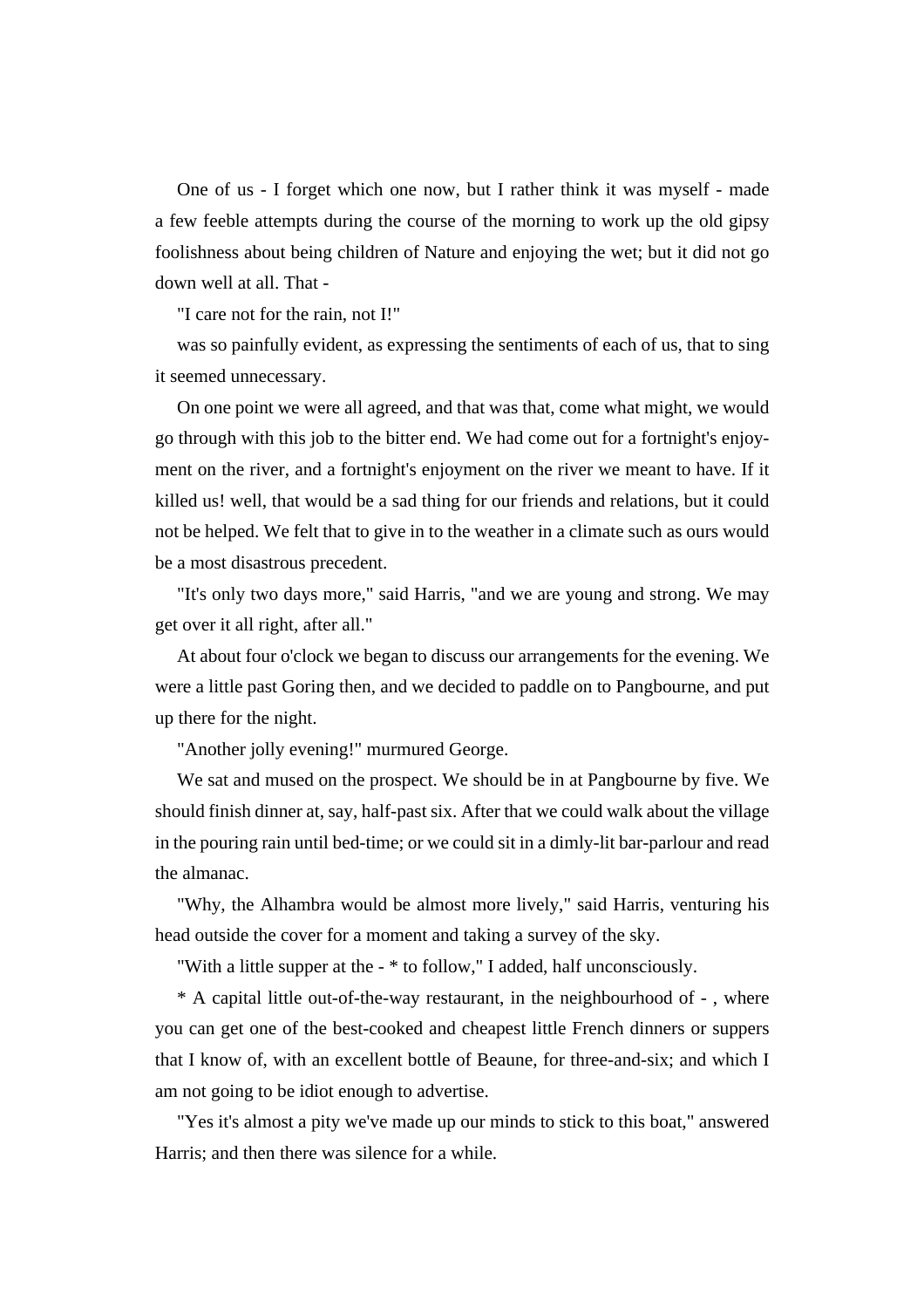"If we HADN'T made up our minds to contract our certain deaths in this bally old coffin," observed George, casting a glance of intense malevolence over the boat, "it might be worth while to mention that there's a train leaves Pangbourne, I know, soon after five, which would just land us in town in comfortable time to get a chop, and then go on to the place you mentioned afterwards."

Nobody spoke. We looked at one another, and each one seemed to see his own mean and guilty thoughts reflected in the faces of the others. In silence, we dragged out and overhauled the Gladstone. We looked up the river and down the river; not a soul was in sight!

Twenty minutes later, three figures, followed by a shamed-looking dog, might have been seen creeping stealthily from the boat-house at the "Swan" towards the railway station, dressed in the following neither neat nor gaudy costume:

Black leather shoes, dirty; suit of boating flannels, very dirty; brown felt hat, much battered; mackintosh, very wet; umbrella.

We had deceived the boatman at Pangbourne. We had not had the face to tell him that we were running away from the rain. We had left the boat, and all it contained, in his charge, with instructions that it was to be ready for us at nine the next morning. If, we said - IF anything unforeseen should happen, preventing our return, we would write to him.

We reached Paddington at seven, and drove direct to the restaurant I have before described, where we partook of a light meal, left Montmorency, together with suggestions for a supper to be ready at half-past ten, and then continued our way to Leicester Square.

We attracted a good deal of attention at the Alhambra. On our presenting ourselves at the paybox we were gruffly directed to go round to Castle Street, and were informed that we were half-an-hour behind our time.

We convinced the man, with some difficulty, that we were NOT "the worldrenowned contortionists from the Himalaya Mountains," and he took our money and let us pass.

Inside we were a still greater success. Our fine bronzed countenances and picturesque clothes were followed round the place with admiring gaze. We were the cynosure of every eye.